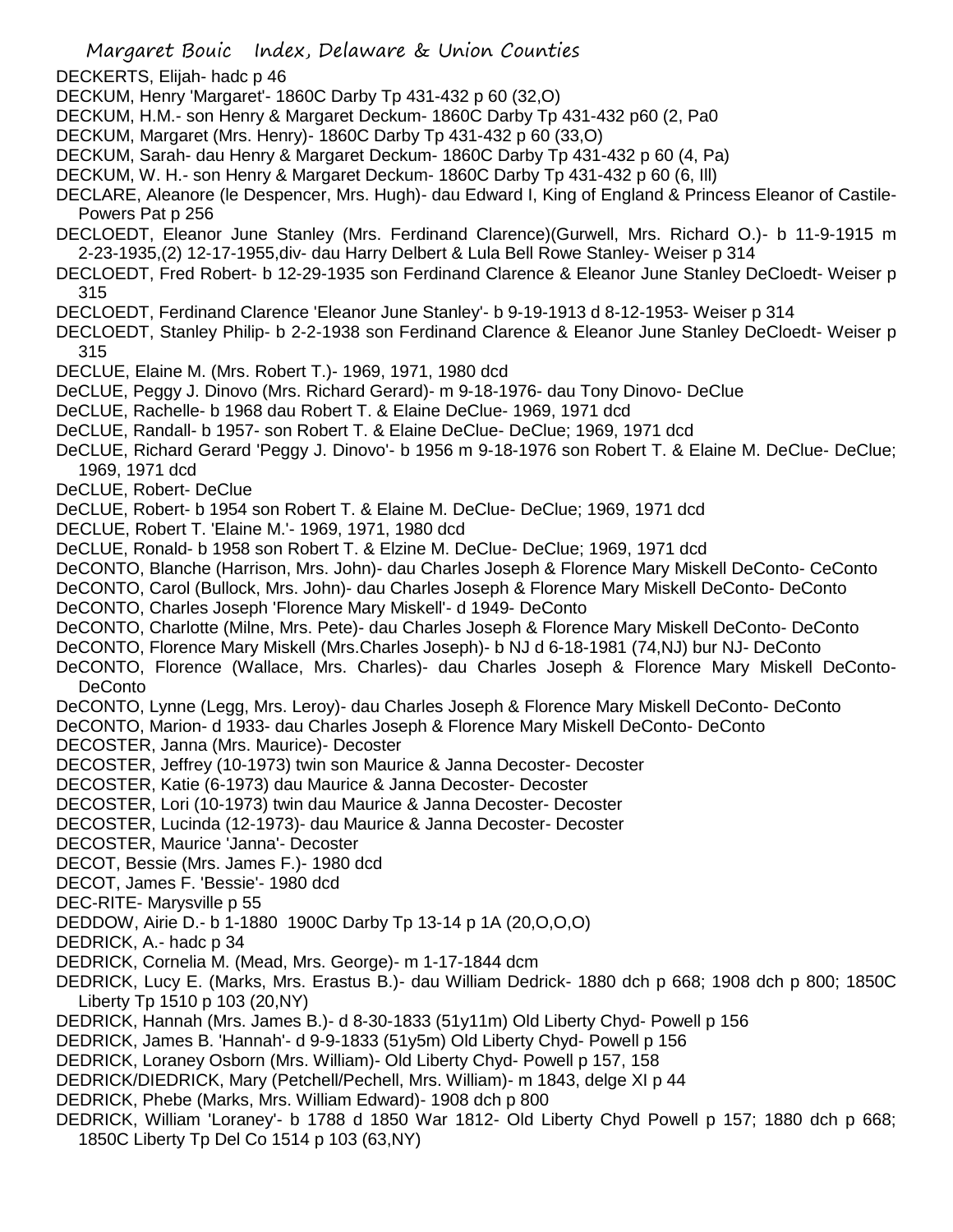- DEE--- family of Kathryan Buechel #273 unec X p 2
- DEE, Abi- dau Madison & Rodenide Dee- 1860C Union Tp 605-611 p 84 (20,O)
- DEE, Alphonzo- son Madison & Rodenide Dee- 1860C Union Tp 605-611 p 84 (2,O)
- DEE, Ann- dau John & Mary Dee- 1870C Milford 83-82 p 9 (5, NY,PA); 1880C Milford 59 p 35 (15, Irel,Irel,Irel)
- DEE, Arville- dau Madison & Rodenide Dee- 1860C Union Tp 605-611 p 84 (7,O)
- DEE, Barbara Etta Fisher (Mrs. Harry Alphonso)- b 1858 d 1946 dau Phillip & Mary M. Moyer Fisher- ped Norma Dee Mussman #168 5- unec IX p 70
- DEE, Betsey (Mrs. Jeremiah)- d 5-16-1837 (45-8-14) Hathaway Cem Un Al p 81; unec V p 58
- DEE, Christiana (Mrs. Samuel)- 1850C Union Tp 1287-1305 p 193 (34, Pa); 1870C Union Tp 22 p 3 (53, Pa); 1900C Union Tp 44-48 p 3A (85,Pa,Pa,Pa)
- DEE, Daniel- son John & Mary Dee- b 12-1879- 1870C Milford 83-82 p 9 (5/12,O); 1880C Milford 59 p 35  $(9, O, Irel, Irel)$
- DEE, David- 1883 uch V p 197
- DEE, Dennis- son Madison & Rodenide Dee- 1860C Union Tp 605-611 p 84 (4,O)
- DEE, Elisabeth- dau Samuel & Christiana Dee- 1850C Union Tp 1287-1305 p 193 (11,O) DEE, Elizabeth Blake (Mrs. Jeremiah Dee)- b 9-2-1791 m 1812 d 5-16-1837 dau Samuel & Hannah Gilman Blake- Buechel letter
- DEE, Elisha- son Samuel & Christiana Dee- 1850C Union Tp 1287-1305 p 193 (2,O); Elisha- 1870C Union Tp 22 p 3 (21,O)
- DEE, Elizabeth (Smith, Mrs. Edmund D.)- b 11-27-1846 lic 1-11-1842 m 1-27-1842 ucm 770; dau Jeremiah & ELizabeth Blake Dee- Buechel letter; unec V p 59
- DEE, Emily- dau Madison & Rodenide Dee- 1860C Union Tp 605-611 p 84 (16,O)
- DEE, Emily- 1860C Union Tp 617-623 p 86 (16,O)
- DEE, Emily- dau Samuel & Christina Dee- 1850C Union Tp 1287-1305 p 193 (7/12,O)
- DEE, Flint M.- son George & Julia Dee- 1880C Union Tp 26 p 5 (6, Iowa,O,Iowa)
- DEE, Frances Marie Wise (Mrs. Harry Albert)- b 1902 d 1962 dau George W. & Catherine T. Bahl Wise- ped Norma Dee Mussman #168 3; unec IX p 70
- DEE, George- b 1852 Un Co d 12-21-1921 Oakdale Cem I p 14
- DEE, George (72-1919) d 12-19-1921 uninf p 17, 18
- DEE, George 'Julia'- 1880C Union Tp 26 p 5 (23,O,O,Ind)
- DEE, George- son Madison & Rodenide Dee- 1840C Union Tp 612 (4,O); 1860C Union Tp 605-611 p 84 (24,O); 1880C Union Tp p 0066
- DEE, George- d 12-19-1921 son Samuel & Christiana Dee- 1850C Union Tp 1287-1305 p 193 (3,O); (72-1919) uninf p 17, 18
- DEE, Hannah Blake (Mrs. Jeremiah HJ.)- bc 1789 m 1809 d 2-17-1811 dau Samuel & Hannah Gilman Blake- Buechelletter
- DEE, Harry Albert 'Frances Marie Wise'- b 1895 d 1974 son Harry Alphonso & Barbara Etta Fisher Dee- ped Norma Dee Mussman #168 2- unec IX p 70
- DEE, Harry Alphonso 'Barbara Etta Fisher'- b 1858 d 1927 son Madison H. & Lodema Dee- ped Norma Dee Mussman #168 4 -unec IX p 70
- DEE, Helen (Sawyer, Mrs. Don A.)- Maugans Anc p 55
- DEE, Hylas 'Jane Luver'- m 9-24-1875 ucm 5746; Heylas- son Samuel B. & Christiana Dee- 1870C Union Tp 22 p 3 (17,O)
- DEE, Jackson- b 7-22-1815 son Jeremiah, Jr.& Elizabeth Blake Dee- Buechel letter
- DEE, Jacob C. 'Lucina Woodworth'- m 1-3-1855 ucm 2224
- DEE, James- son Samuel & Christiana Dee- 1883 uch IV p 496 1850C Union Tp 1287-1305 p 193 (8,O)
- DEE, Jane Luver (Mrs. Hylas)- m 9-24-1875 ucm 5746; mt 3 p 16
- DEE, Jermia 'Maneroy'- lptw p 6
- DEE, Jeremiah 'Betsey'- Un Al p 81; unec V p 58
- DEE, Jeremiah- 1820C Union Tp 148 (18-26); 1830C Union Tp 188 (40-50); 1840C Milford 509 (50-60); 1883 uch V p 145; unclaimed letter, unec XII p 21
- DEE, Jeremiah,Jr. 'Hannah Blake''Elizabeth Blake'- Buechel letter
- DEE, Jeremiah Jr. 'Minerva Carter'- m 11-16-1842 ucm 832- 1883 uch V p 176, 184; unec V p 60
- DEE, John- son John & Mary Dee- 1870C Milford 83-82 p 9 (7, Irel)
- DEE, John- son Madison & Rodenide Dee- 1860c Union Tp 605-611 p 84 (12,O)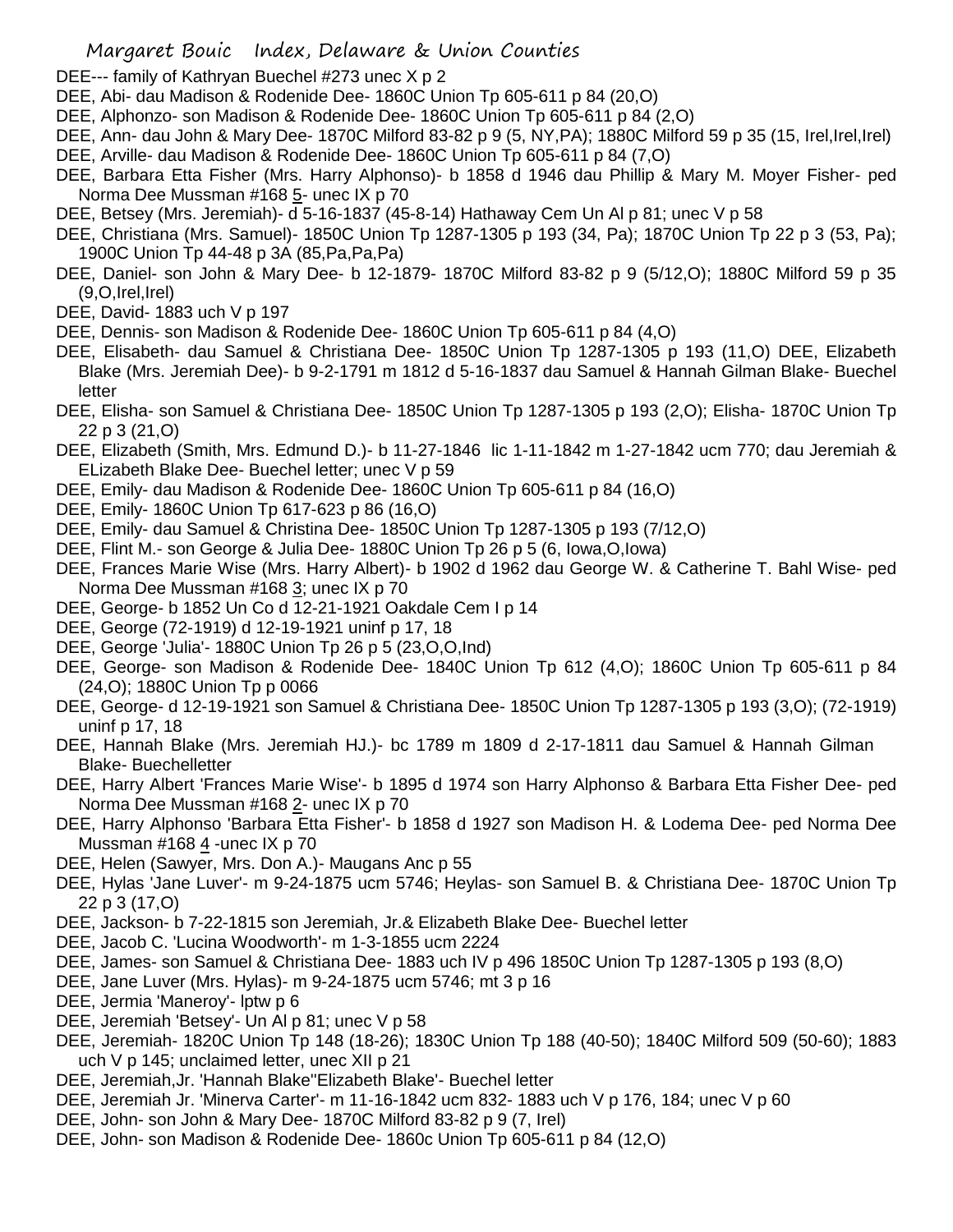- DEE, John 'Mary'- 1870C Milford 83-82 p 9 (27, Irel); 1880C Milford 59 p 35 (39, Irel,Irel,Irel) p 081A
- DEE, Joseph- b 3-30-1885 Delaware Town son John & Mary Tomkins Dee- dcb
- DEE, Julia (Mrs. George)- 1880C Union Tp 26 p 5 (24,Iowa,-,Conn)
- DEE, Lillie R.- b 5-1892 dau Michael & Mary Ann Dee- 1900C Union Tp 116-120 p 6B (8,O,Pa,O)
- DEE, Lodema (Mrs. Madison)- b 1815 d 1896- ped Norma Dee Mussman #168 9- unec IX p 70; Un Al p 82; 1840C Union Tp 612 (20-30)
- DEE, Lodine- dau Madison & Rodenide Dee- 1860C Union Tp 605-611 p 84 (14,O)
- DEE, Lucina Woodworth (Mrs. Jacob C.)- m 1-3-1855 ucm 2224
- DEE, Lydia A.- dau Samuel & Christiana Dee- 1850C Union Tp 1287-1305 p 193 (9,O)
- DEE, Madison 'Lodema'- b 1810 d 1888 Un Al p 82; unec V p 58; ped Norma Dee Mussman #168 8- unec IX p 70; 1840C Union Tp 612 (30-40)
- DEE, Madison H. 'Roderide'- 1883 uch V p 197; 1860C Union Tp 605-611 p 84 (56, Vt); unec VI p 33
- DEE, Madison- d 9-8-1845 (1-5-24) son Madison & Lodema Dee- Hathaway Cem Un Al p 82
- DEE, Maggie A.- b 5-1885 dau Michael & Mary Ann Dee- 1900C Union Tp 116-120 p 6B (15,O,Pa,O)
- DEE, Malinda (Geer, Mrs. George W.)- m 3-15-1853 ucm 1926 unec II p 17
- DEE, Maneroy (Mrs. Jermia)- d 7-8-1843 (17-2-24) Baughan Cem lptw p 6
- DEE, Martha- dau Samuel & Christiana Dee- 1870C Union Tp 22 p 3 (16,O)
- DEE, Mary A.- b 1867 d 1954 Our Lady of Lourdes Cem lptw p 54
- DEE, Mary (Dorsey, Mrs. Thomas)- m 9-24-1875 ucm 5513; unec XIV p 6
- DEE, Mary Ann (Mrs. Michael)- b 3-1869 1900C Union Tp 116-120 p 6B (31,O,Irel,Irel) m 16y
- DEE, Mary Ann b 10-1-1889 dau Michael & Mary Ann Dee- 1900C Union tp 116-120 p 6B (10,O,Pa,O)
- DEE, Mary (Mrs. John)- 1870C Milford 83-82 p 9 (30,Irel); 1880C Milford 59 p 35 (40, Irel,Irel,Irel)
- DEE, Melinda (Geer, Mrs. George)- m 1853- unec VIII p 10
- DEE, Melissa Alvira(Fullington, Mrs. Edgar C/B.)- b 12-9-1836 m 11-6-1849 ucm 2949; dau Jeremiah,Jr. & ELizaabeth Blake Dee- mt 11-9-1859; 1850C Union Tp 1323-1341 p 198 (13,O); Buechel letter
- DEE, Mercy (Webster, Mrs. Leicester)- b 12-2-1818 lic 10-8-1841 ucm 745 unec V p 38; 1850C Union Tp 1323-1341 p 198 (31,O); Buechel letter
- DEE, Meriam (B(r)own, Mrs. Henry)- b 12-27-1830 m 11-18-1849 ucm 1476 dau Jeremiah,Jr. & Elizabeth Blake Dee- Buechel letter; delge XIII p 20
- DEE, Michael- 1880C Delaware Town p 552A
- DEE, Michael- from Ireland, Nat 9-26-1874, delge VIII p 60
- DEE, Michael H.- b 1856 d 1941 Our Lady of Lourdes Cem lptw p 54
- DEE, Michael H.'Mary Ann'- b 6-28-1859 Beaver Co Pa- Our Lady of Lourdes Cem lptw p 54- son John & Mary Dee- 1870C Milford 83-82 p 9 (10,Irel); 1880C Milford 59 p 35 (20,Irel,Irel,Irel); 1900C Union Tp 116-120 p 6B (40,Irel,Irel,Irel)
- DEE, Minerva Carter (Mrs. Jeremiah)- m 11-16-1842 ucm 832; unec V p 60- dau Israel Carter- 1883 uch V p 384
- DEE, Norma Jean (Mussman, Mrs. )- b 1937 dau Harry Albert & Frances Marie Wise Dee- ped #168- unec IX p 70
- DEE, Patrick- son John & Mary Dee- 1880C Milford 59 p 35 (11, O, Irel, Irel)
- DEE, Rodenide (Mrs. Madison)- 1860C Union Tp 605-611 p 84 (44,O)
- DEE, Samuel 'Christiana'- 1883 uch V p 197; 1840C Milford 524 (20-30); 1850C Union Tp 1287-1305 p 193 (40, Vt); 1870C Union Tp 22 p 3 (59, Vt)
- DEE, Sarah- dau Samuel & Christiana Dee- 1850C Union Tp 1287-1305 p 193 (6,O)
- DEE, William Augustus- b 3-20-1814 son Jeremiah,Jr. & ELizabeth Blake Dee- Buechel letter
- DEED, Michael M.- Nash p 166
- DEEDS, Andrew- Deeds
- DEEDS, Andrew 'Lydia Stoolfire'- 1883 uch V p 437
- DEEDS, Bertha Mae (Mrs. John Edward)- Deeds
- DEEDS, Betty (Cunningham, Mrs. )- dau John Edward & Bertha Mae Deeds- Deeds
- DEEDS, Brian Richard- b 9-19-1972 son Kenneth & Juliana Warner Deeds- Freshwater p 109
- DEEDS, Charles 'Susan C. Green'- 1880 dch p 831
- DEEDS, Christopher Merritt- b 2-16-1967 son Kenneth & Juliana Warner Deeds- Freshwater p 109
- DEEDS, Col. Edward- invented automobile self-starter- Deeds
- DEEDS, Donald E.- b 7-2-1936 d 7-5-1992 956) bur lancaster- son John Edward & Bertha Mae Deeds-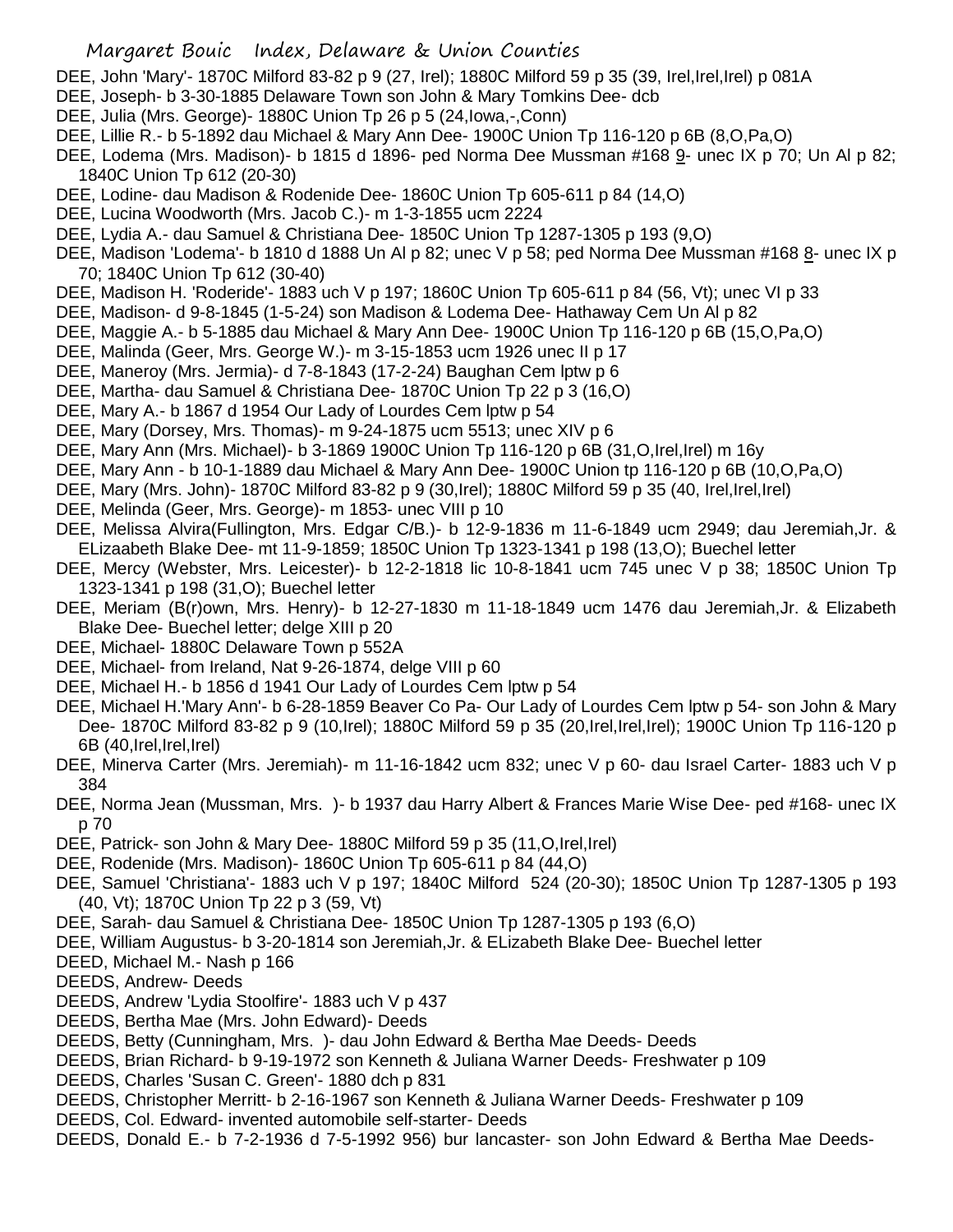Deeds

- DEEDS, Eileen Fern (Mosher, Mrs. Gerald Wilbur)- 1985 uch p 100
- DEEDS, Elizabeth (Green, Mrs. B.)- dau Andrew & Lydia Stooffire Deeds- 1883 uch V p 437
- DEEDS, Ella Ritchie (Mrs. Homer B.)- d 4-27-1976 (95) Pataskala Cem- Deeds
- DEEDS, Helen- b 4-14-1940 d 4-10-1995 (54) dau John Edward & Bertha Mae Deeds- Deeds
- DEEDS, Homer B. 'Ella Ritchie'- Deeds
- DEEDS, John Edward 'Bertha Mae'- Deeds
- DEEDS, Juliana Warner (Mrs. Kenneth)- b 6-4-1941 dau Merritt E. & Mildred Delores Freshwater Warner-Freshwater p 109
- DEEDS, Julie- dau Donald E. Deeds- Deeds
- DEEDS, Kathy (Mrs. Mark)- Deeds
- DEEDS, Kenneth 'Juliana Warner'- Freshwater p 109
- DEEDS, Lydia Stoolfire (Mrs. Andrew)- 1883 uch V p 437
- DEEDS, Mark 'Kathy'- son Donald E. Deeds- Deeds
- DEEDS, Norma (Coleman, Mrs. )- dau John Edward & Bertha Mae Deeds- Deeds
- DEEDS, Philip- 1870C Taylor Tp 138-130 p 16 (18,O)
- DEEDS, Wayne- son Homer B. & Ella Ritchie Deeds- Deeds
- DEEDS, Rev. J. H.- 1908 dch p 259
- DEEDS, Susan C. Green (Mrs. Charles)- dau E. & M. J. Green- 1880 dch p 831; Pabst 5 p 24
- DEEGAN, Donna M.- b 2-17-1895 d 10-13-1984 (89) bur Maple Grove- dau Thomas & Ellen Powers Deegan-Deegan
- DEEGAN, Ellen Powers (Mrs. Thomas)- dau Patrick Powers- unec X p 24; Deegan
- DEEGAN, Thomas 'Ellen Powers' Deegan; unec X p 24
- DEEGAN, Walter L.- d 12-11-1969 bur Maple Grove- son Thomas & Ellen Powers Deegan- Deegan
- DEEKE, Joseph 'Katherine lewis'- d 1718- Freshwater p 19
- DEEKE, Katherine Lewis (Mrs. Joseph)- sister Edward Lewis- Freshwater p 19
- DEEKER, Elizabeth (Mrs. Joseph)- 1883 uch V p 541
- DEEKER, Joseph 'Elizabeth'- 1883 uch V p 541
- DEEKER, Rachel (Dilsaver, Mrs. George H.)- b 3-1813 dau Joseph & Elizabeth Deeker- 1883 uch V p 541
- DEEDKS, James- delge X p 33; War of 1812
- DEEL, Adam 'Ethel'- d 10-20-1966 (46) bur Grundy, Va- Deel
- DEEL, Albert D.'Lorena'- son William P. & Flossie Deel- Deel; 1969, 1971, 1980 dcd
- DEEL, Anna Marie Besco (Mrs. Vadie)- m 8-28-1965 dau Mary Besco- Deel
- DEEL, Arnold J. 'June'- son George Joseph & Florence Polly Deel- Deel; 1969, 1971, 1980 dcd
- DEEL, Bill J.- b 1952 son George Joseph & Florence Polly Deel- Deel; 1961, 1969, 1971 dcd
- DEEL, Brittany Ellen Marie- b 10-7-1992 dau Kevin & Penny Cahill Deel- Deel
- DEEL, Daniel William- b 1967/8 son Kilby & Judith Ann Walker Deel- 1969, 1971, 1980 dcd
- DEEL, Darlene (Nielsen, Mrs. )- dau William P. & Flossie Deel- Deel; 1961 dcd (11)
- DEEL, David- b 1965 son Arnold J. & June Deel- 1969 dcd
- DEEL, David A. 'Sheri L.'- 1991 ucd
- DEEL, Deborah- b 1956 dau Albert D. & Lorena Deel- 1969, 1971 dcd
- DEEL, Delmer 'Shirley C.'- 1967, 1971, 1973, 1975, 1979, 1981 ucd
- DEEL, Dennis- b 1957 son Delmer & Shirley Deel- 1967, 1971, 1973, 1975 ucd
- DEEL, Diana- b 1959 dau Ernest & Velma G. Deel- 1969, 1971 dcd
- DEEL, Dolly E. (Mrs. Marlin)- 1961 dcd
- DEEL, Dorothy Potter (Mrs. Woodrow)- Deel
- DEEL, Doshie (Ratliff, Mrs.Ottis)- dau Willoughby & Marida Deel- Deel
- DEEL, Earl- son George Joseph & Florence Polly Deel- Deel
- DEEL, Earnest- son George Joseph & Florence Polly Deel- Deel
- DEEL, Elitha (Cooley, Mrs. )- dau Willoughby & Marida Deel- Deel
- DEEL, Elmira- dau Willoughby & Marida Deel- Deel
- DEEL, Ernest C. 'Wilma G.'- 1969, 1971, 1980 dcd
- DEEL, Ernest- b 1962 son Ernest & Wilma G. Deel- 1969, 1971 dcd
- DEEL, Ethel (Mrs. Adam)- Deel
- DEEL, Ethel (McCumber, Mrs. )- dau George Joseph & Florence Polly Deel- Deel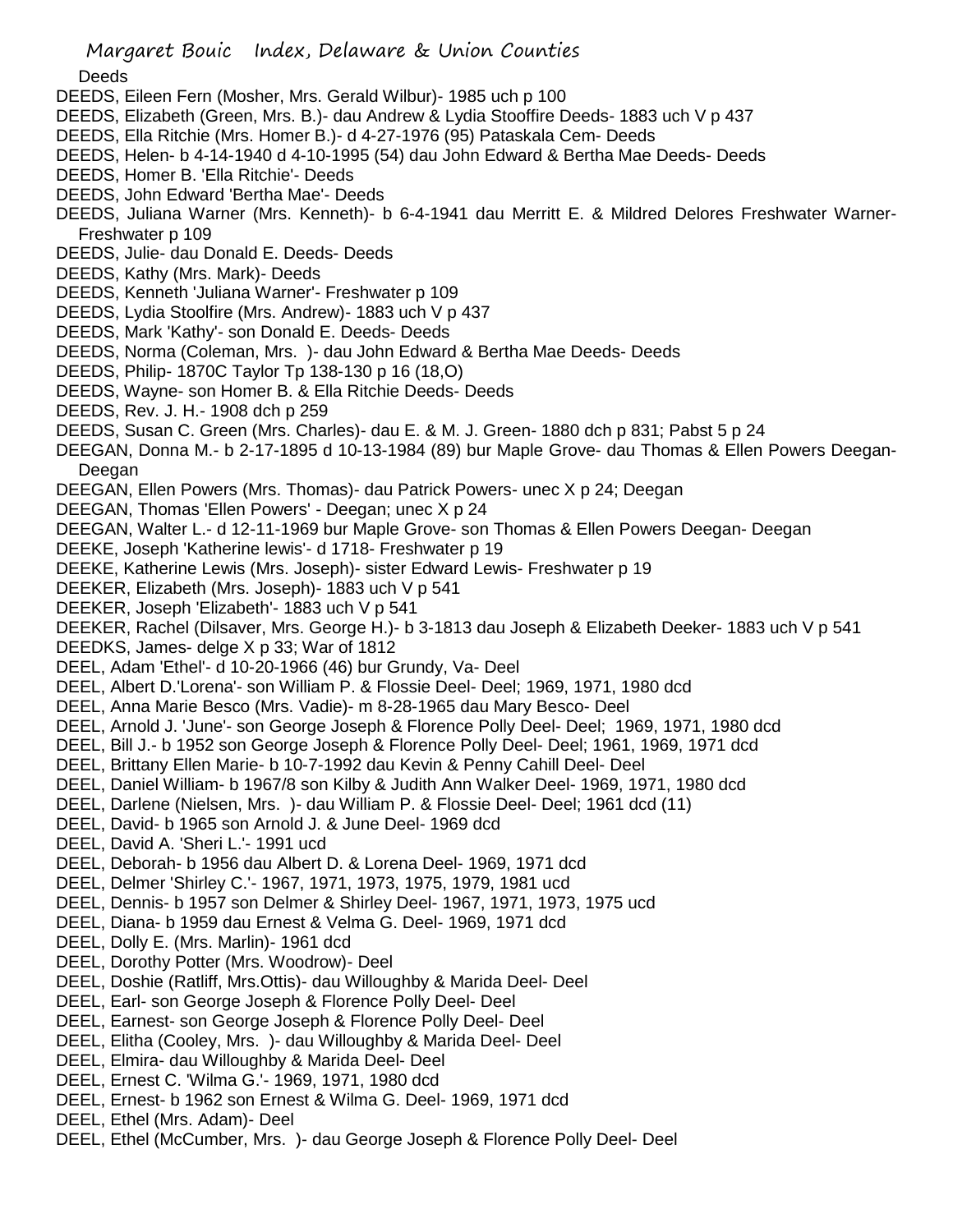- DEEL, Florence Polly (Mrs. George Joseph)- b 2-7-1910 d 2-27-1990 (80) Oak Grove Cem Deel; 1961, 1969, 1971, 1980 dcd
- DEEL, Floria E. (Grote, Mrs. )- dau William P. & Flossie Deel- Deel
- DEEL, Flossie (Mrs. William P.)- Deel; 1961, 1971, 1980 dcd
- DEEL, Gary- son Marlin & Dollie E. Deel- 1961 dcd (7)
- DEEL, George- b 1961 son Thurman J. & Kathleen Deel- 1969 dcd
- DEEL, George Joseph 'Florence Polly'- d 1958- Deel
- DEEL, George- brother Willoughby Deel- Deel
- DEEL, Howard- son Willoughby & Marida Deel-Deel
- DEEL, Ira- son Marlin & Dollie E. Deel- 1961 dcd (8)
- DEEL, Irene (Worrix, Mrs. )- dau George Joseph & Florence Polly Deel- Deel
- DEEL, James A.'Pat'- son William P. & Flossie Deel- Deel; 1961, 1969, 1971 dcd
- DEEL, James- son Woodrow Deel- Deel; Un Al p 51
- DEEL, ----(Sartick, Mrs. Carmie)- dau Woodrow Deel- Deel; Un Al p 51
- DEEL, Jessie Allen,Jr.- stillborn son Jessie Allen & Tami Deel- 7-5-1989 bur Fairview Mem.-Deel
- DEEL, Jessie Allen 'Tami1'- b 1962 dau Kilby & Judith Ann Walker Deel- 1969, 1971, 1980 dcd
- DEEL, Judith Ann Walker (Mrs. Kilby)- Deel; 1969, 1971, 1980 dcd
- DEEL, Julia (Doubek, Mrs. )- dau William P. & Flossie Deel- Deel
- DEEL, June (Mrs. Arnold J.)- 1969, 1971 dcd
- DEEL, June E. Clevenger (Mrs. Timothy A.)- m 11-20-1982 dau Kenneth Clevenger- Deel; Clevenger
- DEEL, Kathaline (Viers, Mrs. )- sister Adam Deel- Deel
- DEEL, Kathleen (Mrs. Thurman J.)- 1969 dcd
- DEEL, Kathleen- b 1965 dau Thurman J. & Kathleen Deel- 1969 dcd
- DEEL, Kermit- son George Joseph & FLorence Polly Deel- Deel
- DEEL, Kevin'Penny'- son Marlin & Dollie E. Deel- Deel; 1961 dcd (5m)
- DEEL, Kilby 'Judith Ann Walker'- son William P. & Flossie Deel- Deel; 1961, 1969, 1971, 1980 dcd
- DEEL, Kristen Leslie- b4-7-1994 dau Kevin & Penny Cahill Deel- Deel
- DEEL, Lawrence- b 1960 son Albert D. & Lorena Deel- 1969, 1971 dcd
- DEEL, Linda Jo- dau William K. Deel engaged to Roger Lee Rice- Deel
- DEEL, Linda- dau Marlin & Dollie E. Deel- 1961 dcd (4)
- DEEL, Lonnie- b 1962 son James A. & Pat Deel- 1969, 1971 dcd
- DEEL, Lorena A. (Mrs. Albert D.)- 1969, 1971, 1980 dcd
- DEEL, Loretta- dau Joe & Florence Deel- engaged to Richard K. Hill- Deel; 1961 dcd (11)
- DEEL, Lori (Welch, Mrs. )- dau George Joseph & Florence Polly Deel- Deel
- DEEL, Lucy (Owen, Mrs. )- sister Adam Deel- Deel
- DEEL, Margaret- dau William P. & Flossie Deel- Deel; 1961 dcd
- DEEL, Marida C. (Mrs. Willoughby)- b 4-26-1899- Deel; 1961, 1969, 1971, 1980 dcd
- DEEL, Marida (Janulaitis, Mrs. )- dau William P. & Flossie Deel- Deel; 1961 dcd
- DEEL, Mark- b 1962 son Arnold J. & June Deel- 1969 dcd
- DEEL, Marlin 'Dollie E.'- son Willoughby & Marida Deel- Deel; 1961 dcd
- DEEL, Martha (Rice, Mrs. Wilson)- dau Willoughby & Marida Deel- Deel
- DEEL, Marty- b 1954 ch Albert D. & Lorena Deel- 1969, 1971 dcdd
- DEEL, Mary/Magdeline (Shortridge, Mrs. )(Hower, Mrs. )- dau Willoughby & Marida Deel- Deel
- DEEL, Melody- b 1970 dau Arnold J. & Cindy L. Deel- 1971 dcd
- DEEL, Michael A. 'Michele A. West'- b 1965 m 4-26-1986 son Ernest & Wilma Deel- Deel; 1969, 1971, 1980 dcd
- DEEL, Michele A. West (Mrs. Michael A.)- m 4-26-1986 dau Paul & Linda West- Deel
- DEEL, Mike- b 1958 son Omar Deel- 1969, 1971 dcd
- DEEL, Molicia/Melissa (Pyles, Mrs. James)- dau Willoughby & Marida Deel- Deel
- DEEL, Nathan Ray- b 4-18-1987 son Timothy A. & June E. Clevenger Deel- Deel
- DEEL, Norma J. (Mrs. Omar)- 1969, 1971, 1980 dcd
- DEEL, Omar 'Norma J.'- 1969, 1971, 1980 dcd
- DEEL, Omie Eileen Foor (Mrs. Woodrow)- Deel; Un Al p 51
- DEEL, Pat (Mrs. James A.)- 1969, 1971 dcd
- DEEL, Patrick- son William P. & FLossie Deel- Deel; 1969 dcd (9), 1971, 1980 dcd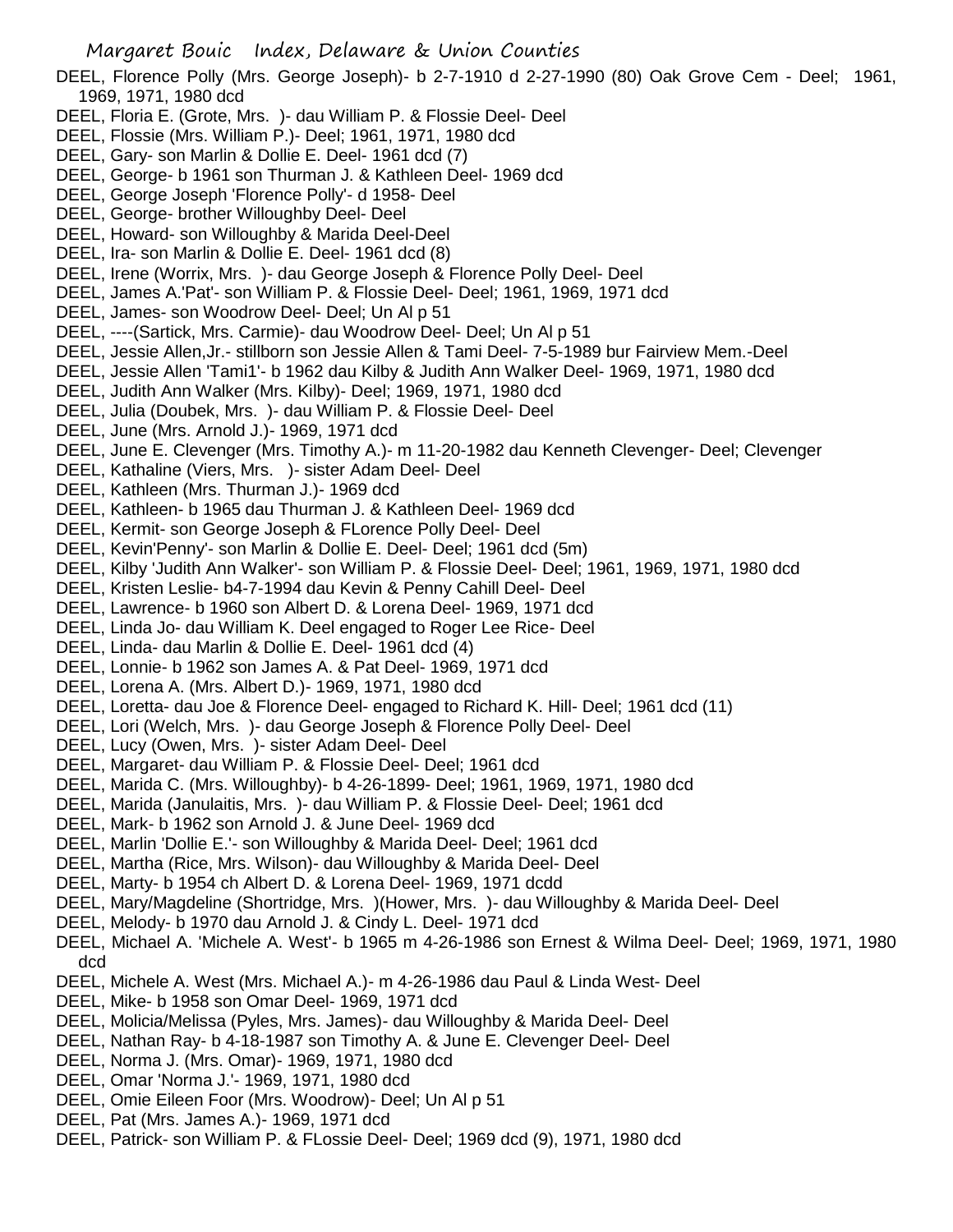- DEEL, Peggy- b 1968 dau Albert D. & Lorena Deel- 1969, 1971, 1980 dcd
- DEEL, Penny Cahill (Mrs. Kevin)- dau Les & Joyce Cahill- Deel
- DEEL, Penny b 1958 dau Ernest & Wilma G. Dell- engaged to George Fritz- Deel; 1969, 1971 dcd
- DEEL, Phoeby (O'Quin, Mrs. Marion)- dau Willoughby & Marida Deel- Deel
- DEEL, Robin- b 1964/5 ch Kilby & Judith Ann Walker Deel- 1969, 1971, 1980 dcd
- DEEL, Sandra- b 1954 dau Delmer & Shirley Deel- 1967, 1971, 1973, 1975, 1979k 1981 ucd
- DEEL, Sara Emilie (Fuller, Mrs. )- dau Willoughy & Marida Deel- Deel.
- DEEL, Sarah E. (Prater, Mrs. )(Counts, Mrs. Tilton)- dau Willoughby & Marida Deel- Deel
- DEEL, Sheri L. (Mrs. David A.)- 1991 ucd
- DEEL, Shirley (Mrs. Delmer)- 1967, 1971, 1973, 1975, 1979, 1981 ucd
- DEEL, Steven- b 1964 son Omar Deel- 1971, 1980 dcd
- DEEL, Tammy J.- b 1968/9 dau Kilby & Judy Deel- engaged to Charles P. Simpkins- Deel; 1969, 1971, 1980 dcd
- DEEL, Teri Lynn- b 1965 dau James A. & Pat Deel- engaged to Lawrence Webster Cain- Deel; 1969, 1971 dcd
- DEEL, Thurman- son George Joseph & Florence Polly Deel- Deel; 1961 dcd (16)
- DEEL, Timmy- b 1960 son Omar Deel- 1969, 1971 dcd
- DEEL, Timothy A. 'June E. Clevenger'- son Vadie Deel- Deel
- DEEL, Vadie 'Anna Marie Besco'- m 8-28-1965 son Willoughby & Marida Deel- Deel
- DEEL, Vernon- son George Joseph & Florence Polly Deel- Deel
- DEEL, Virgie (Singleton, Mrs. )- sister Adam Deel- Deel
- DEEL, William D/P. 'Flossie'- d 5-28-1983 (67) bur Fairview Mem.- son Willoughby & Marida Deel- Deel; 1961, 1971, 1980 dcd
- DEEL, William K.- Deel
- DEEL, Willoughby 'Marida'- d 12-11-1978 (84) bur Fairview Mem.- Deel; 1969, 1971 dcd
- DEEL, Wilma G. (Mrs. Ernest)- 1969, 1971, 1980 dcd
- DEEL, Woodrow 'Dorothy Potter''Omie Eileen Forr'- b 3-2-1918 d 7-13-1961 bur Milford Cem Un Al p 51 son Willoughby & Marida Deel- Deel
- DEELING, Charles- son John & Elisabeth Deeling- 1850C Darby Tp 1597-1617 p 237 (20, Ger)
- DEELING, Elisabeth (Mrs. John)- 1850C Darby Tp 1597-1617 p 237 (59, Ger)
- DEELING, George- son John & Elisabeth Deeling- 1850C Darby Tp 1597-1617 p 237 919, Ger)
- DEELING, John- son John & Elisabeth Deeling- 1850C Darby Tp 1597-1617 p 237 (22, Ger)
- DEEM, Aaron (8-1989)- son Rev. Danny A. & Marcia Deem- Deem
- DEEM, Rev. Danny A. 'Marcia'- Deem
- DEEM, George- 1880C Delaware Town p 488C
- DEEM, George R. (56-1943)- uninf p 26
- DEEM, Marcia (Mrs. Rev. Danny A.)- Deem
- DEEM, Nathan (6-1989)- son Rev. Danny A. & Marcia Deem- Deem
- DEEM, Wesley (3-1989)- son Rev. Danny A. & Marcia Deem- Deem
- DEEMAN, 1840C Jerome Tp 1237 (30-40)
- DEEMER, Abraham 'Maria'- 1870C Jerome Tp 273-260 p 35 (72,O); uca p 31
- DEEMER, Abraham- grandson Mariah Deemer- 1880C Jerome Tp 67 p 8 (19,O,O,O)
- DEEMER, Amanda (Walley, Mrs. William)- m 2-25-1851 ucm 1637; unec XIV p 47
- DEEMER, Elizabeth (Mrs. Gabriel)- 1850C Millcreek Tp 1995-2016 p 290 (28, Md)
- DEEMER, Emily- dau Gabriel & Elizabeth Deemer- 1850C Millcreek Tp 1995-2016 p 290 (2,O)
- DEEMER, Gabriel 'Elizabeth'- 1850C Millcreek Tp 1995-2016 p 290 (32, Pa)
- DEEMER, John 'Sarah Rebecca Fasig'- Weiser p 141
- DEEMER, Juliann- dau Gabriel & Elizabeth Deemer- 1850C Millcreek Tp 1995-2-16 p 290 (4,O)
- DEEMER, Lydia (Wise, Mrs. David B.)- dau William Deemer- 1915 uch p 705
- DEEMER, Maria (Mrs. Abraham)- 1860C Jerome Tp 273-260 p 35 (63, Pa)
- DEEMER, Mariah- 1880C Jerome Tp 67 p 8 (67,O,unknown) p 142A
- DEEMER, Mary (Powell, Mrs. Andrew Jackson)- b 1838 d 1887 ped Dallas Morse 27 #25- unec III p 36
- DEEMER, Sarah Rebecca Fasig (Mrs. John)- m 10-3-1840 d 8-14-1919 dau Arthur Solomon & Mary Matilda Scott Deemer-Weiser p 141
- DEEMER, William- 1915 uch p 705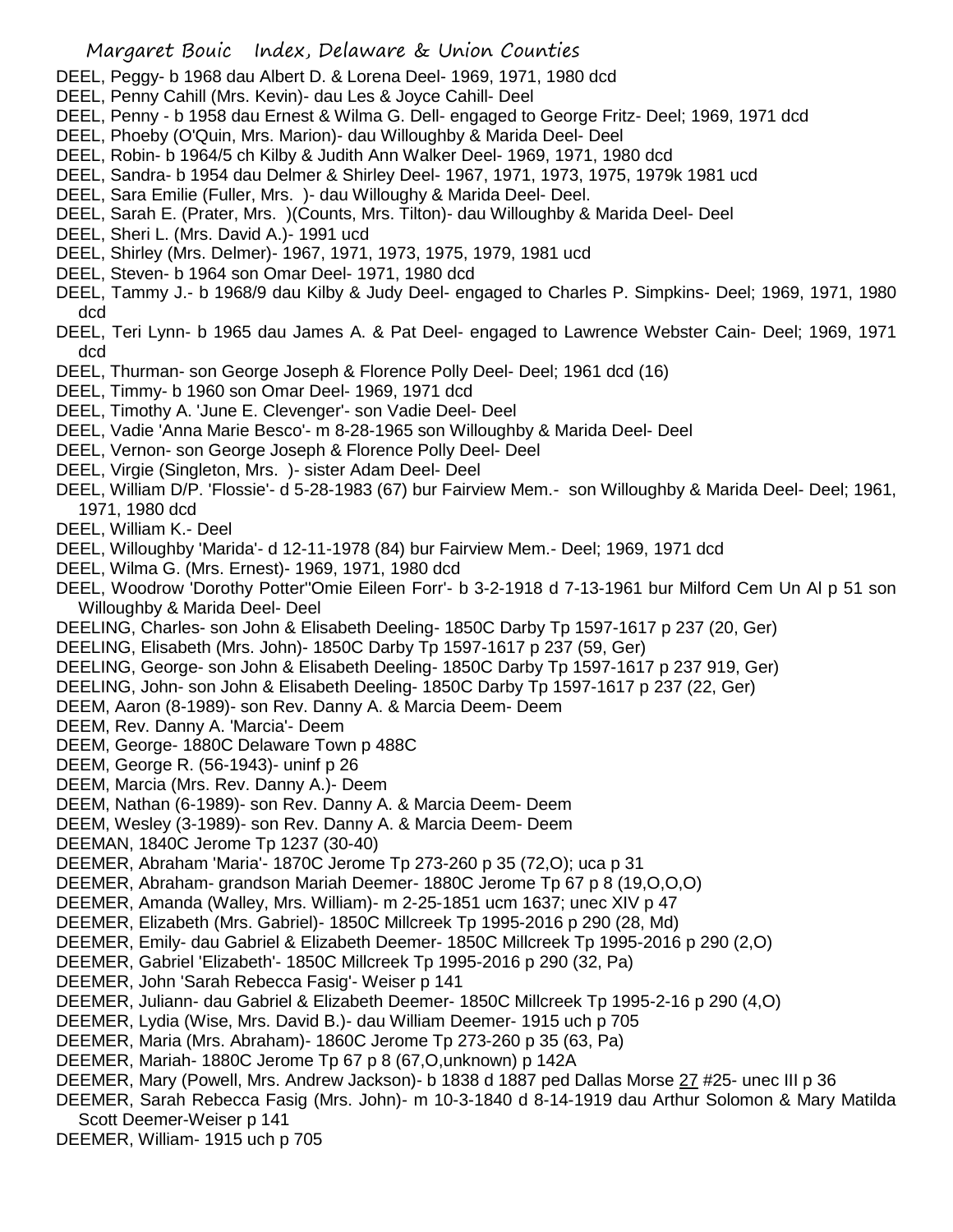DEEMING, Elizabeth (Meteer, Mrs. William)- b 1880 Eng m 1917 d 1968- McKitrick p 336 DEEMS, Inez- 1961 dcd

DEEMS, Nyal (Hanscone, Mrs. Laurence Edgar II)- m 3-2-1944- Maugans Anc p 137

DEEMY, Clara Agnes (Good, Mrs. John M.)- b 2-20-1865 Pa m 12-14-1886 d 11-21-1937 ped Dale Weber 7 dau Daniel Amos & Elizabeth Huntsberger Deemy- delge IV p 48

DEEMY, Daniel Amos 'Elizabeth Huntsberger'- b 4-27-1836 m 11-17-1857 d 6-18-1919 son Jacob & Mary Jane Paige Deemy- ped Dale Weber 14- delge IV p 48

DEEMY, Elizabeth Huntsberger (Mrs. Daniel Amos)- b 4-10-1839 Pa m 11-17-1857 d 12-22-1918 Iowa- ped Dale Weber 15- delge IV p 48

DEEMY, Jacob 'Mary Jane Paige'- b 1789 d 1868 ped Dale Weber 28; delge IV p 48

DEEMY, Mary Jane Paige (Mrs. Jacob)- b 1800 d 1875 ped Dale Weber 29- delge IV p 48

DEEN, James- 1860C Union Tp 621-627 p 87 (20,O)

DEEN, James- son John & Joanna Deen- 1860C Union Tp 684-690 p 946 (12, Irel)

DEEN, Jane (Blacker, Mrs. James)- m 12-27-1837 Madison Co unec IV p 51

DEEN, Joanna (Mrs. John)- 1860C Union Tp 684-690 p 946 (35, Irel)

DEEN, John- Powell p 310

DEEN, John- 1860C Union Tp 583-587 p 82 (60, Irel)

DEEN, John 'Joanna'- 1860C Union Tp 684-690 p 946 (40, Irel)

DEEN, Margaret (Moloney, Mrs. Bryan,Jr.)- Powell p 310

DEEN, Michael- son John & Joanna Deen- 1860C Union Tp 684-690 p 946 (4,O)

DEEN, Michael M.- Nash p 164

DEEN, Samuel - 1839 delge VII p 64, VIII p 15, 66

DEEN, Thomas- delge VIII p 15, 66

DEER, Anna- dau Welentine & Margret Deer- 1870C Washington T 68-65 p 10, (4, Baden)

DEER, Birtha- dau Welentine & Margret Deer- 1870C Washington Tp 68-65 p 10 (13, Baden)

DEER, David- son Welentine & Margret Deer- 1870C Washington Tp 68-65 p 10 (10, Baden)

DEER, Elisabeth- dau Welentine & Margret Deer- 1870C Washington Tp 68-65 p 10 (2,O)

DEER, Margret- 1870C Washington Tp 68-65 p 10 (42, Baden)

DEER, Peter 'Rebecca H. Holt'- m 1-20-1879 ucm 6417; son Welentine & Margret Deer- 1870C Washington Tp 68-65 p 10 (18, Baden); 1880C Washington Tp p 0007

DEER, Phelix- son Welentine & Margret Deer- 1870C Washington Tp 68-65 p 10 (8, Baden)

DEER, Rebecca H. Holt (Mrs. Peter)- m 1-20-1879 ucm 6417

DEER, Sarah- dau Welentine & Margret Deer- 1870C Washington Tp 68-65 p 10 (7, Baden)

DEER, Tary- dau Welentine & Margret Deer- 1870C Washington Tp 68-65 p 10 (15, Baden)

DEER, Theresa (Owens, Mrs. John)- m 1-25-1876 ucm 5827

DEER, Vilentin/Welentine 'Margret'- 1870C Washington Tp 68-65 p 10 (47, Baden); 1880C Washington p 0007

DEERDUFF, Joseph 'Mary Ann Jackson'- m 10-7-1824 Madison Co unec IV p 15

DEERDUFF, Mary Ann Jackson (Mrs. Joseph)- m 10-7-1824 Madison Co unec IV p 15

DEERE, Daniel- b 1958 son Melvin Deere- 1967 ucd

DEERE, David- 1974- son Melvin H. Jr. & Sherry E. Deere- 1975, 1981 ucd

DEERE, Debra- b 1955 dau Melvin Deere- 1967 ucd

DEERE, Eric- b 1976- son Melvin H.Jr. & Sherry E. Deere- 1981, 1983 ucd

DEERE, Jason - b 1974 son Melvin H.,Jr. & Sherry E. Deere- 1975, 1981, 1983 ucd

DEERE, Lee A. (Mrs. Melvin)- 1975 ucd

DEERE, Linda- b 1950 dau Melvin Deere- 1967 ucd

DEERE, Melvin H. 'Sherry E.'- b 1953- 1967, 1975 ucd

DEERE, Melvin 'Lee A.''Parlea'- 1967, 1975, 1979, 1981 ucd

DEERE, Parlea (Mrs. Melvin)- 1979, 1981 ucd

DEERE, Sherry E. (Mrs. Melvin H. Jr.)- 1975, 1981, 1983 ucd

DEERING, Rev.- unec XIV p 18

DEERWESTER, Beatrice (Mrs. Wilbert Al)- Deerwester; 1979, 1983 ucd

DEERWESTER, Bonnie (Moser, Mrs. )- sister Wilbert A. Deerwester- Deerwester

DEERWESTER, Edith- b 1881 d 1886 Oak Grove Cem Powell p 430

DEERWESTER, Ella (Stockton, Mrs. Samuel A.)- Graham 18(11)2

DEERWESTER, George B.- b 6-23-1887 dau George & Sadie Evans Deerwester- dcb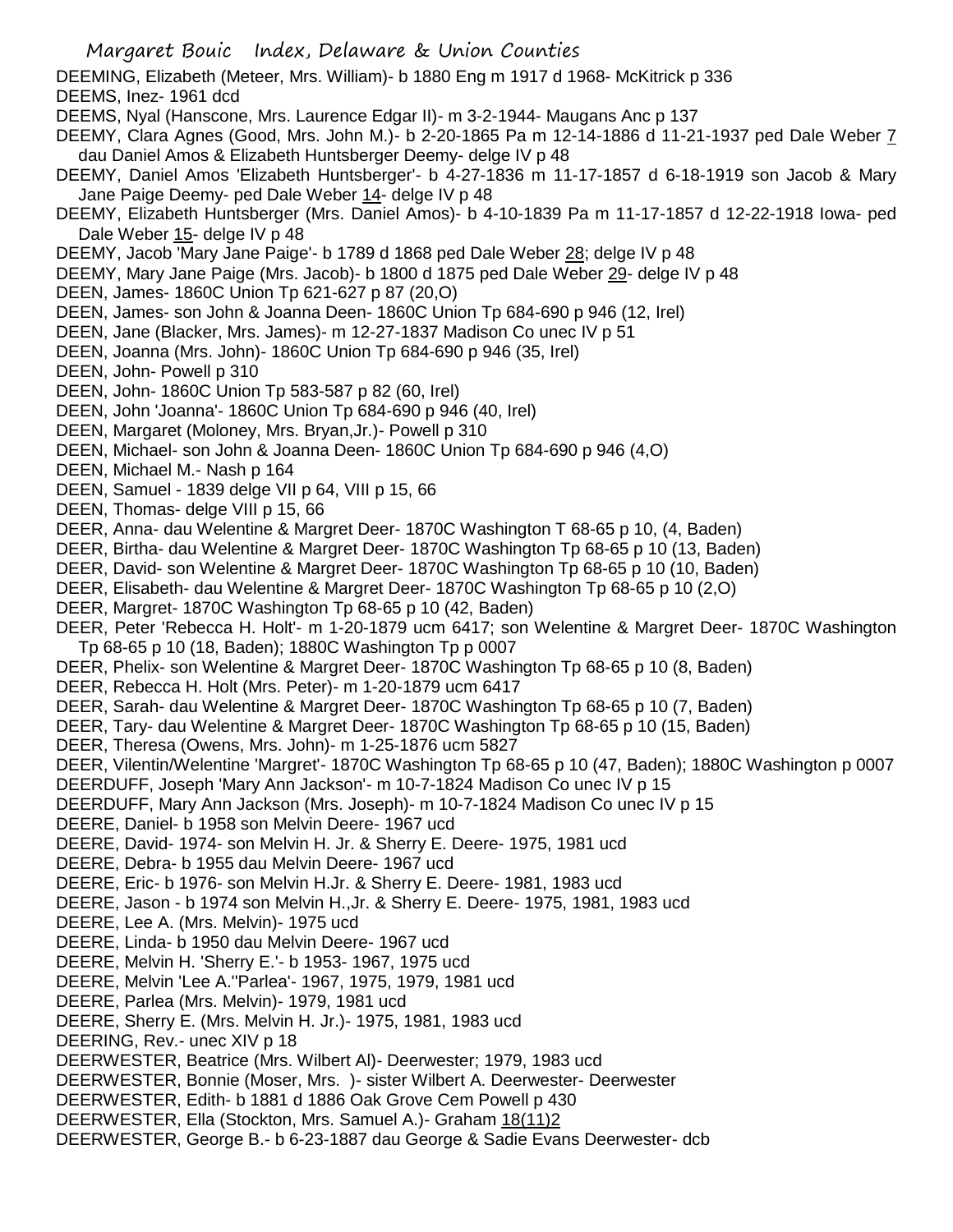- Margaret Bouic Index, Delaware & Union Counties DEERWESTER, Robert- brother Wilbert A. Deerwester- Deerwester DEERWESTER, Wilbert Al. 'Beatrice- b 4-19-1907 d 3-26-1985 Ariz- Deerwester; 1979, 1981, 1983 ucd DEETS, ---delge IV p 3i DEETS, Abram- son George Deets- dumch p 298 DEETS, Adam- son George Deets- dumch p 298 DEETS, Clara Dell (Forshey, Mrs. Clifford)- dau George & Martha Jane DeWitt Deets- dumch p 299 DEETS, George- 1880C Porter Tp p 450A DEETS, George- d 1833- dumch p 298 DEETS, George M. 'Martha Jane DeWitt'- b 3-4-1830 m 6-17-1858 dcm- son George Deets- dumch p 217,298; 1908 dch p 135 DEETS, Henry- son George Deets- dumch p 298 DEETS, Homer- 1880C Porter Tp p 453C DEETS, Jake- son George Deets- dumch p 298 DEETS, Joanna- dau George Deets- dumch p 298 DEETS, Lincoln- 1880C Trenton Tp p 462A DEETS, Margaret- dau George Deets- dumch p 298 DEETS, Martha Jane DeWitt (Mrs. George)- m 6-17-1858 dcm- dau Amos & Rachel Harris DeWitt- dumch p 217, 298 DEETS, Mary (Bowers, Mrs. C. L.)- dau George & Martha Jane DeWitt Deets- dumch p 298 DEETZ, Susan (Lower, Mrs. Jacob B.)- dumch p 413 DEEVER, Cynthia Cahill (Mrs. Joseph)- m 3-31-1860 ucm 3014 DEEVER, James- Deever DEEVER, Joseph 'Cynthia Cahill'- m 3-31-1860 ucm 3014 DEEVER----Justice (Mrs. Robert)- dau Jennings Justice- Deever DEEVER, Gregory- b d 9-16-1962 son Robert & Justice Deever- Deever DEEVER, Robert ' Justice'- son James Deever- Deever DEEVERS, Dora (Mrs. Harry M.)- 1991 ucd DEEVERS, Harry M. 'Dora'- 1991 ucd DEFEBAUGH, Daniel 'Ellenor Ann King'- m 10-1-1835 Madison Co unec VII p 23 DEFEBAUGH, David 'Mary Skiles'- m 4-30-1846 unec X p 27 Madison Co DEFEBAUGH, Ellenor Ann King (Mrs. Daniel)- 10-1-1835 Madison Co unec VII p 23 DEFEBAUGH, Elizabeth (Strain, Mrs. Thomas)- m 7-9-1835 Madison Co unec VIII p 67 DEFEBAUGH, Mary (Pedicord, Mrs. Thomas)- m 11-28-1850 Madison Co unec XI p 46 DEFEBAUGH, Mary Skiles (Mrs. David)- m 4-30-1846 Madison Co Unec X p 27 DEFEBAUGH, Saville (Becks, Mrs. William)- m 6-23-1836 Madison Co unec VII p 24 DEFENBAUGH, Clarence 'Jane Galloway'- Defenbaugh DEFENBAUGH, Dulcena Pedicord (Mrs. Jacob)- m 11-3-1850 Madison Co unec XI p 46 DEFENBAUGH, Jacob 'Dulcena Pedicord'- m 11-3-1850 unec XI p 46 DEFENBAUGH, Jane Galloway (Mrs. Clarence)- d 8-12-1981 (67)- sister Byron Galloway; Defenbaugh DEFENBAUGH, John 'Temperance Benn'- m 4-11-1832 Madison Co unec V p 48 DEFENBAUGH, Nancy (Lingo, Mrs. )- dau Clarence & Jane Galloway Defenbaugh- Defenbaugh DEFENBAUGH, Temperance Benn (Mrs. John)- m 4-11-1832 Madison Co unec V p 48 DEFFINGER, Karen (Isler, Mrs. )- dau Dr. William S. & Virginia Guell Steinle Deffinger- Deffinger DEFFINGER, Linda (Isler, Mrs. )- dau Dr. William S. & Virginia Guell Steinle Deffinger- Deffinger DEFFINGER, Patricia (Fuller, Mrs. )- dau Dr. William S. & Virginia Guell Steinle Deffinger- Deffinger DEFFINGER, Virginia Guell Steinle (Mrs. Dr. William S.)- b 11-30-1917 d 8-7-1990 dau Oscar E. & Bertha Guerll Steinle- Deffinger DEFFINGER, William B.- son Dr. William S. & Virginia Guell Steinle Deffinger- Deffinger DEFFINGER, Dr. William S. 'Virginia Guell Steinle'- Deffinger DEFFNER, Ann Wilson (Bearinger, Mrs. William Harold)- m 12-15-1942- Maugans Anc p 572 DEFIRST, Caroline Keifer (Mrs. J. George)- m 3-30-1861 dcm DEFIRST, J. George 'Caroline Keifer'- m 3-30-1861 dcm DEFLINNEY, Daniel 'Margaret Bridge'- m 5-19-1860 ucm 3031; 1860C Claibourne Tp 779-762 p 102 (23,O) DEFLINNEY, Margaret Bridge (Mrs. Daniel)- m 5-19-1860 ucm 3031; 1860C Claibourne Tp 779-762 p 102
	- (19,O)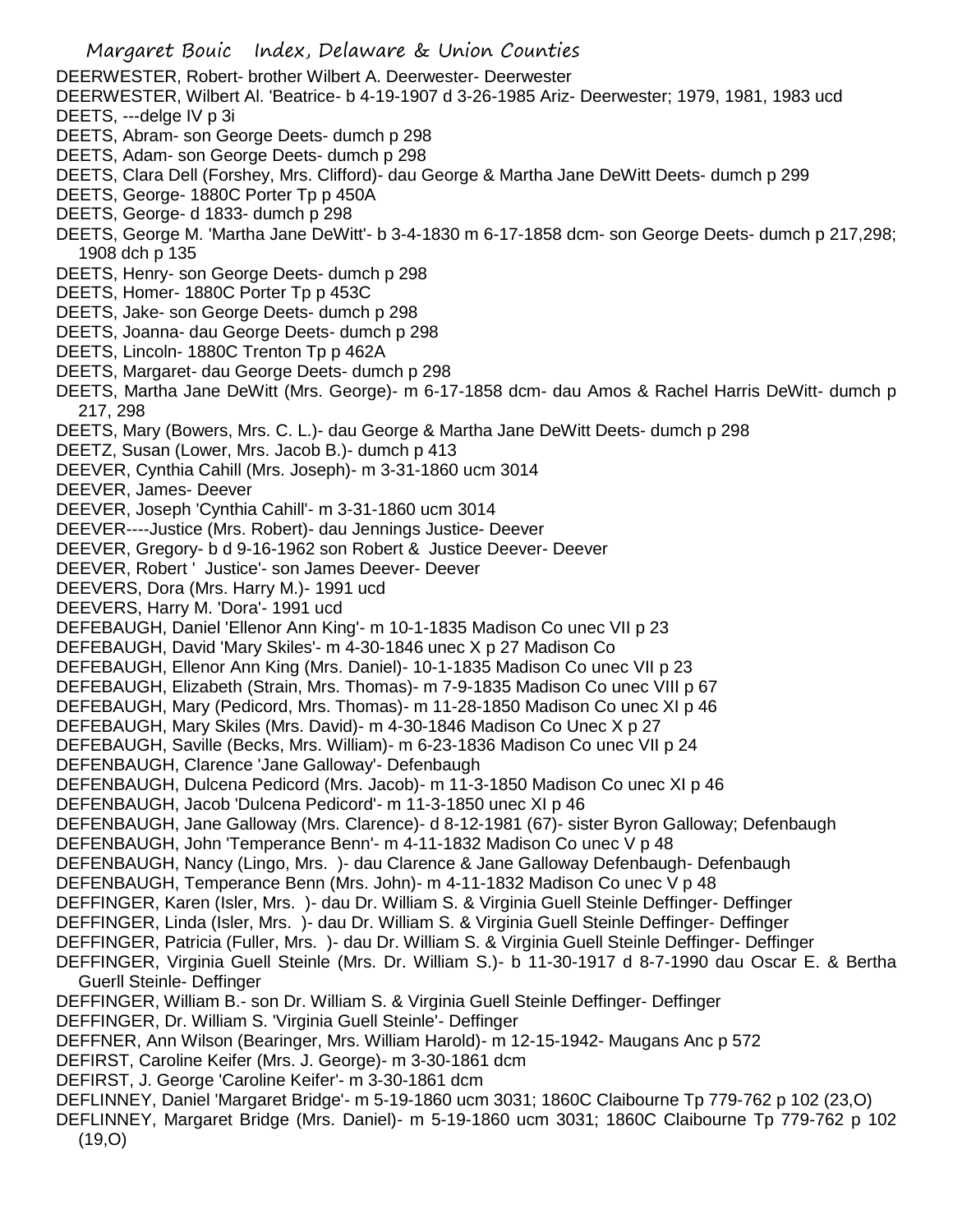DEFONTES, Myra Elaine (Bearinger, Mrs. Ernest Harry)- b 5-5-1918 m 10-17-1937- Maugans Anc p 56 DEFOOR, Alice Louraine Smith (Mrs. Marshall)- b 8-17-1926 m 3-16-1945 dau Shelby Earl & Vera Dorothy Stauffer Smith- Weiser p 274

- DEFOOR, Dorothy Ann- b 12-19-1952 dau Marshall & Alice Louriane Smith DeFoor- Weiser p 274
- DEFOOR, Jeanie Lorraine- b 9-10-1957 dau Marshall & Alice Louraine Smith DeFoor- Weiser p 274
- DEFOOR, Marshall 'Alice Louriane Smith'- m 3-16-1945- Weiser p 274
- DEFOOR, Mary Louise- b 1-22-1946 dau Marshall & Alice Louraine Smith DeFoor- Weiser p 274
- DEFOOR, Vera Lee- b 5-12-1947 dau Marshall & Alice Louriane Smith DeFoor- Weiser p 274
- DEFORD, Asa- 1835 men p 48 #59 p 88 Peru Tp; Powell p 368
- DEFORD, George 'Rachel Cochran'- m 2-28-1816 Madison Co unec IV p 29
- DEFORD, Grace (Scott, Mrs. Edgar Burton)- Mitchell (112(10)55)
- DEFORD, Rachel Cochran (Mrs. George)- m 2-28-1816 Madison Co unec IV p 29
- DEFOREST/DEFORREST, Rev. Richard- 1880 dch p 610; 1908 dch p 275; Pabst 1 p 59; 3 p 46; 6 p 16 DEFOX, Johnson- Nash p 68
- DEFRAIN, Ida (Fegley, Mrs. George W.)- b 6-10-1877 d 8-12-1928 Pa- Weiser p 419
- DEFRANCISCO, Frank N. 'Mary L.'- 1980 dcd
- DEFRANCISCO, Mary L. (Mrs. Frank N.)- 1980 dcd
- DEFRANCISCO, Ted- b 1968 son Frank N. & Mary L. DeFrancisco- 1980 dcd
- DEFRANCISCO, Theresa- b 1963 dau Frank N. & Mary L. DeFrancisco- 1980 dcd
- DEFRANCISCO, Tim- 1980 dcd
- DEFRANCISCO, Tina- b 1965 dau Frank N. & Mary L. DeFrancisco- 1980 dcd
- DEFREES, Harriet E. (Oakley, Mrs. Cyril Pascalis)- m 12-13-1855 d 4-4-1900- Weiser p 204
- DEFREES, J. W. (printing bonds 1852)- unec III p 39
- DEFREES, Mae (Kinnard, Mrs. Chester H.)- Maugans Anc p 43
- DEGARMO, Hester Ann Gilbert (Mrs. John L.)- b 6-27-1831 m 6-19-1853 d 4-29-1868 dau Daniel D. & Harriet Maine Gilbert- Asp 889
- DEGARMO, Frances Estelle (Maine, Mrs. Eli Gilbert)- b 10-8-1856 d 1-14-1895 dau John L. & Hester Ann Gilbert DeGarmo- Asp 889-3, (922)
- DEGARMO, Iris (Bierly, Mrs. Harold)- b 4-28-1935- Weiser p 614
- DEGARMO, John L. 'Hester Ann Gilbert'- m 6-19-1854- Asp (889)
- DEGARMO, Lewis Sidney- b 5-1-1854 d 1-27-1861 son John L. & Hester Ann Gilbert DeGarmo- Asp 889-2
- DEGARMO, Lucretia Beers (Mrs. William Fletcher)- Asp (889-4)
- DEGARMO, Sarah Louise- b 6-27-1855 d 6-16-1873 dau John L. & Hester Ann Gilbert DeGarmo- Asp 889-2
- DEGARMO, William Fletcher 'Lucretia Beers'- b 9-16-1860 son John L. & Hester Ann Gilbert DeGarmo- Asp 889-4
- DEGGNER, Thomas- b 11-15-1873 Delaware Town son Patrick & Jane Parker Deggner- dcb
- DEGLER, Dan 'Marilyn'- 1985 uch p 66
- DEGLER, Lynne (Hall, Mrs. Dennis)- dau Dan & Marilyn Degler- 1985 uch p 66
- DEGLER, Marilyn (Mrs. Dan)- 1985 uch p 66
- DEGLER, Tom- 1985 uch p 178- (can't find)
- DEGOLIA, Irwin 'Mary Andrews'- Andrews
- DEGOLIA, Janet C.- dau Irwin & Mary Andrews DeGolia- Andrews
- DEGOLIA, Mary Andrews (Mrs. Irwin)- sister of J. Cutler Andrews- Andrews
- DEGOLIS, Hannah (Gallant, Mrs. Joseph)- m 11-9-1843 dcm
- DEGOOD,-- Some of this DeGood information came from Harold DeGood to Don DeGood who loaned it to me.
- DEGOOD, -----1915 uch p 455
- DEGOOD, Aaron Dalby 'Elizabeth Ann Kennedy'- b 1820 Pa m 10-12-1843 d 1912 son Joseph & Mary Dalby DeGood- DeGood 1123
- DEGOOD, Abigail Rhinehart (Mrs. George)- b 1833 d 1915 Iowa- DeGood (1117)
- DEGOOD, Abraham- d 12-7-1858 (0-3-2) son Benjamin & Mariah Brokaw S. DeGood- Bokescreek p 50, 51; Powell p 238, 239; DeGood 11116
- DEGOOD, Agnes Moore (Cox, Mrs. Olin)-b 11-5-1898 Scioto Tp dcb, dau Robinson B. & Mary Hutchisson DeGood- Hutchisson p 60; DeGood 1114211; 1900C Leesburg Tp 215-218 p 9B (1,O,O,O)
- DEGOOD, Albert B. 'Elizabeth Pierce'- son Thomas & Rachel McLain DeGood- 1880 dch p 724 Powell p 316;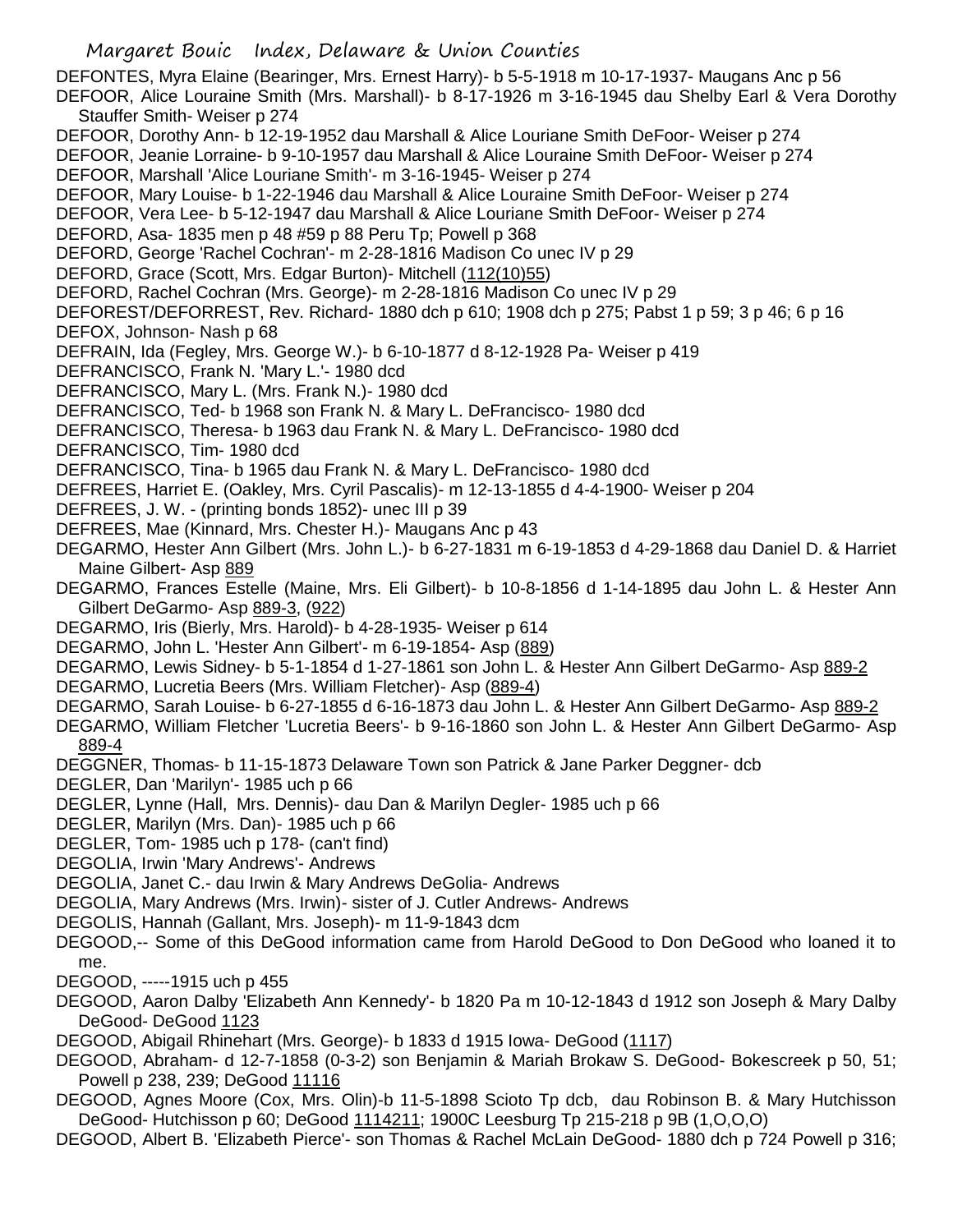1883 uch V p 478

DEGOOD, Albert 'Dora L.'- b 3-1848 1900C Clabiourne Tp 88-94 (52,O,O,O) m 14y

DEGOOD, Alexander A. 'Mary J. Masten' b 1854 d 1921 IA son George & Abigail Rhinehart DeGood- DeGood 11172

DEGOOD, Alice M. Friend (Mrs. Almon C.)- m 1-23-187- DeGood

- DEGOOD, Allen D.'Mary J.'- b 1953 son William L. & Betty L. Crider DeGood- 1967, 1971, 1975, l981, 1983, 1991 ucd; DeGood 111(13)381
- DEGOOD, Allice (Morey, Mrs. Adam L.)- dau Benjamin & Maria Brokaw DeGood- n 2-26-1883- 1880C Scioto Tp 51
- DEGOOD, Almeda Jane Liggett (Mrs. Nathaniel D.)- b 4-2-1841 m 3-19-1863 or 4-2-1862 ucm d 1895 New Millcreek Cem p 18; Powell p 250 (d 1925) dau Abner & Catherine Eubanks Liggett- Liggett 134; Carr 11434; 1883 uch V p 361, 436; 1850C Dover Tp 746-762 (14,O); 1860C Dover Tp 278 (19,O); 1880C Leesburg 242 p 24 (38,O,Va,Ky)
- DEGOOD, Almon C. 'Lydia A. Wilson''Alice M. Friend'- b 7-30-1849 m 10-8-1872 d 1903 Hopewell Cem djlm p 86; Claibourne Cem p 61; Del Journal Herald 6-30-1908- son Benjamin & Maria Brokaw DeGood- 1880 dch p 486, 724; 1915 uch p 266; 1860C Scioto Tp 1015-1012 (10,O); 1870C Scioto Tp 120 (20,O); 1880C Leesburg Tp 94 (30,O,Pa,-) p 0179; DeGood 11113; delge VII p 23, dg 2-3-1902
- DEGOOD, Alva B. 'Francis E. Perkins'- m 4-10-1866 ucm 3947; 1880C Leesburg Tp 240 (32,O,Pa,O) p 186A
- DEGOOD, Angela M. Abbey (Mrs. David)- m 10-18-1986- DeGood; 1991 ucd
- DEGOOD, Angelina L.- 1850C Porter Tp 3095 p 167 (9, Pa)

DEGOOD, Angla- b 1977 ch Danny M. & Marilyn A. DeGood- 1979, 1983 ucd

- DEGOOD, Anna Beddow (Mrs. Thomas)- DeGood; 1880C Leesburg Tp 248 p 25 (27,O,O,O)
- DEGOOD, Arlie- see Orlin C.
- DEGOOD, Armine (Good, Mrs. Elias)- b 1848 dau Joseph O. & Nancy Vining DeGood- 1908 dch p 861; DeGood 11141
- DEGOOD, Alvey- 1985 uch p 392
- DEGOOD, B.- uca p 92
- DEGOOD, Benjamin Franklin 'Eva Catherine Heifner'- b 1852 son Richard & Margaret Eddleman DeGood-DeGood 11171
- DEGOOD, Benjamin 'Maria J. Brokaw'- b 1818 d 1892 Bokescreek Cem p 51 Powell p 238- 1880 dch p 724; delge IV p 3i; 1860C Scioto Tp 1015-1012 (42,Pa); 1870C Scioto Tp 120 (51, Pa); 1880C Scioto Tp 51 p 280A; DeGood 1111
- DEGOOD, Bernice (Mather, Mrs. Harold)- dau Robinson & Mary hutchisson DeGood- Hutchisson p 60
- DEGOOD, Bertina (Moore, Mrs. )- dau Elizabeth stultz DeGood- DeGood
- DEGOOD, Bessie Belle-b 6-25-1879 d 6-19-1903 Claibourne Cem p 61- dau Almon C. & Lydia A. Wilson DeGood- 1880 dch p 724; DeGood 11113; 1880C Leesburg 94 p 9 (4,O,O,O)
- DEGOOD, Bessie (Poland, Mrs. Samuel )- dau William Burr & Ella J. Goodman DeGood- DeGood; DeGood 11162
- DEGOOD, Betty L. Crider (Mrs. William L.)- b 1934 m 1952 djlm p 89; 1967, 1971, 1973, 1975, 1979, 1981, 1983, 1991 ucd; DeGood (111(13)38)
- DEGOOD, Bill- son Leslie F. & Myrtle Drumm DeGood- DeGood
- DEGOOD, Blanche- d 1-10-1879 (28d) dau O. C. & E. C. DeGood- Maple Dell R8 djlm p 94
- DEGOOD, Bobby- b 1966 son Edwin & Phyllis DeGood- 1971, 1973, 1979, 1981, 1983 ucd
- DEGOOD, William Burr 'Ella J. Goodman'- b 1858 d 1942 Bokescreek Cem p 50- son Thomas & Margaret DeGood- 1860C Scioto Tp 1024-1021 (2,O); 1870C Scioto Tp 125 (12,O); 1880C Scioto Tp 92
- DEGOOD, Burr- b 7-26-1887 Scioto Tp son Burr & Ella Goodman DeGood- dcb
- DEGOOD, Burton O.- b 1905 d 1945 Maple Dell R6A djlm p 96
- DEGOOD, Burton- son Robinson & Mary A. Hutchisson DeGood- Hutchisson p 60
- DEGOOD, Carl H.- b 1881 son Wilbur & Mary Alice Dugan DeGood- DeGood 111122; 1900C Leesburg Tp 254-257 p 11A (18,O,O,O)
- DEGOOD, Casey- ch Nathaniel C. & Almeda Jane Liggett DeGood- Carr 114342, Liggett 1342
- DEGOOD, Catherine I.- b 1848 dau John & Hannah DeGood- DeGood 11123
- DEGOOD, Catherine R.- dau Nathaniel Dustin & Almeda Jane Liggett DeGood- 1880C Leesburg Tp 242 p 24 (14,O,O,O)
- DEGOOD, Charles William- son George & N. Irene DeGood- 1949 ucd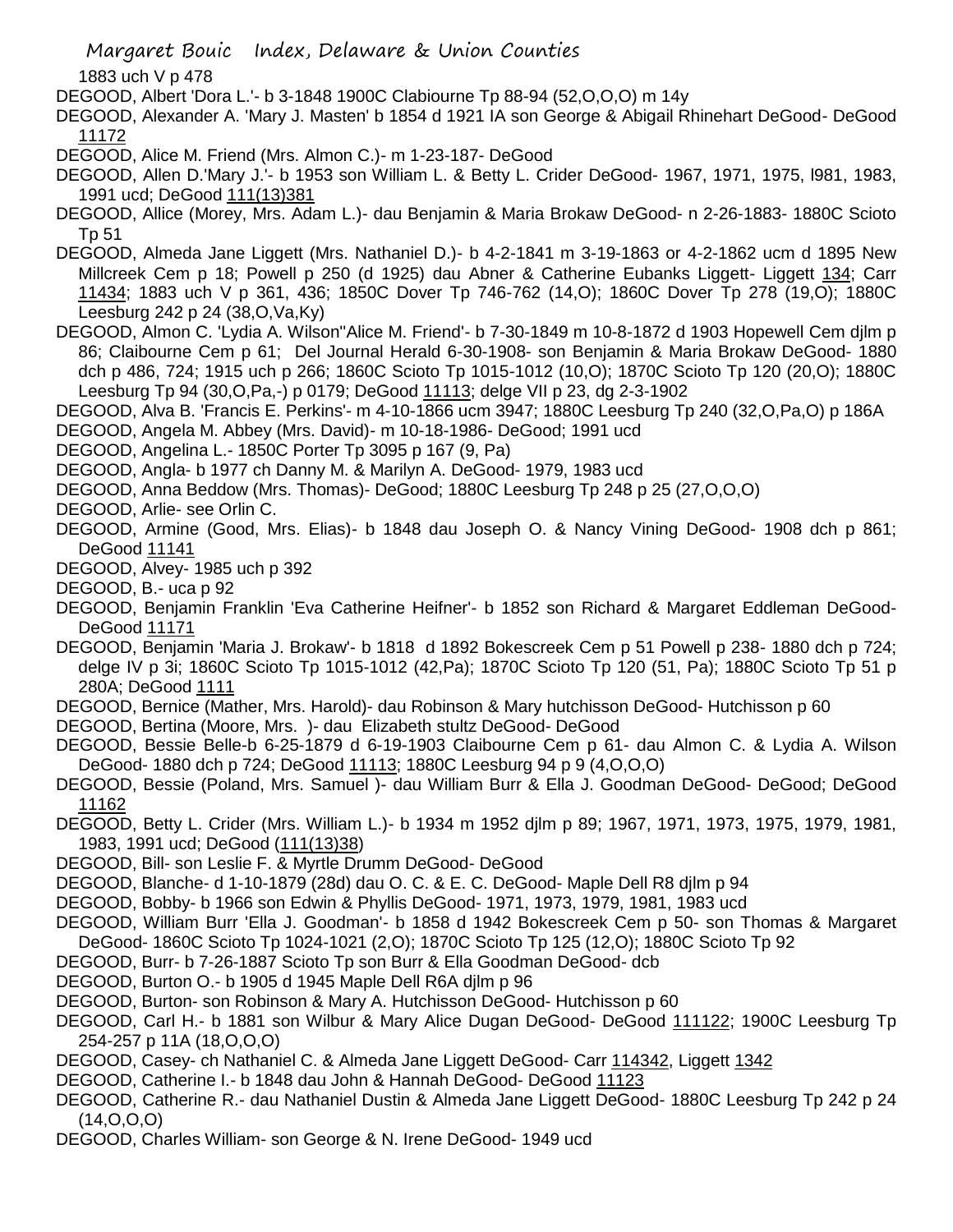DEGOOD, Charlie- d 10-31-1872 (5d) son O. C. & E. C. DeGood- Maple Dell R8 djlm p 94

DEGOOD, Charlotte Yvonne (Styer, Mrs. Robert Fay)- m 4-16-1966 dau Tommy L. & Hilda DeGood- DeGood 111(13)351; 1949 ucd

- DEGOOD, Chlodia E.- b 1880 dau Wilbur & Mary Alice Dugan DeGood DeGood 111121; 1900C Leesburg Tp 254-257 p 11A (19,O,O,O)
- DEGOOD, Christine (Black, Mrs. )- dau Leslie F. & Myrtle Drumm DeGood- DeGood 111(13)32

DEGOOD, Christine (Mrs. Edwin)- 1975, 1979, 1981 ucd

DEGOOD, Cindy/Cynthia- b 1969 dau Edwin & Christine DeGood- 1975, 1979, 1981 ucd

- DEGOOD, Clara- d 10-10-1927 (64) Oakdale Cem 3970 (H56)
- DEGOOD, Clara A. (Morey/Morley, Mrs. Joseph G.)- m 11-25-1880 ucm 6846 dau Samuel & Mary Elizabeth Turney DeGood- DeGood 111(10)1
- DEGOOD, Clara B. (Spears, Mrs. James Richard)- b 1879 d 1901 Ia dau Benjamin Franklin & Eva Catherine Hefiner DeGood- DeGood 111711
- DEGOOD, Clarra E.- dau Samuel & Mary E. DeGood- 1870C Leesburg Tp 179-186 p 22 (11,O); 1880C Leesburg Tp 52 p 177A (21,O,Pa,O)
- DEGOOD, Claude O.'Jessie Ward'- b 7-30-1880 m 11-22-1900 d 1950 Maple Dell djlm p 95- son Orlin C. & Gertrude Robinson DeGood- Kirkland 111121; Turney 5; 1908 dch p 861; DeGood 111425
- DEGOOD, Connie Kent (Mrs. James M.)- dau Harold Kent DeGood (11112432
- DEGOOD, Courtney Jill- b 6-11-1985 dau David & Kim Markin DeGood- DeGood
- DEGOOD, Cyd Charise- ch Tommy L. & Hilda DeGood- DeGood 111(13)355
- DEGOOD, Daisy Fordham (Mrs. Elmer J.)- DeGood (111713)
- DEGOOD, Danny M. 'Marilyn S.- b 1955 son William L. & Betty L. Crider DeGood- 1967, 1971, 1973, 1979, 1983 ucd; DeGood 111(13)382
- DEGOOD, David Andrew- b 7-1968- son Gerald L. & Martha Graham DeGood- Graham 16311111
- DEGOOD, David Ray 'Kim''Angela Abbey'- b 1957 son Fred & Iola Decker DeGood- 1959, 1967, 1983, 1991 ucd; DeGood 11142522
- DEGOOD, Derwood D. 'Louise E. Bonham'- b 6-17-1905 d 10-19-1970 Byhalia Cem lptw p 132- son Burr & Rebecca Smith DeGood- DeGood; 1967 ucd
- DEGOOD, Don L.- son Leslie F. & Myrtle Drumm DeGood- DeGood 111(13)36
- DEGOOD, Donald- son Hubert & Lorena Stultz DeGood- DeGood
- DEGOOD, Donald W. 'Rosalyn Dasher'- b 6-12-1939 m 1957- son Huber T. & Lorena Stultz DeGood- Rausch (14654) III p 287; DeGood 1111244; #321, unec XIII p 1,2,3,13,25, 36, 37; XII p 1, XIV p 1, 5, 13, 25, 37, 49. 61
- DEGOOD, Donn 'Frances Alice Runnels'- son Lyman L. & Martha Smart DeGood- 1880C Scioto Tp 75; DeGood 111612
- DEGOOD, Donna Lynn (Weitzel, Mrs. Randolph Charles)- b 8-8-1958 m 6-29-1985 dau Donald W. & Rosalyn Dasher DeGood- Rausch 146541 III p 287
- DEGOOD, Donnie- son Tommy L. & Hilda DeGood- DeGood 111(13)354
- DEBOOD, Dora L. (Mrs. Albert)- b 1-1862 1900C Clabiourne Tp 88-94 p B4 (38, ILL,O,ILL) m 14y 3 ch
- DEGOOD, Dose- b 8-1-1876 Scioto Tp ------dcb
- DEGOOD, Dot (Harsh, Mrs. James W. Jr.)- m 1-16-1907 dau B. V. & Jennie Smith DeGood- DeGood;
- DEGOOD, Dow- dg 11-3-1902; delge VII p 23
- DEGOOD, Duston/Dustin'Dastin- son Thomas & Margaret DeGood- 1860C Scioto Tp 1024-1021 (19,O); 1880C Leesburg 242 (38,O,Pa,O) p 186A
- DEGOOD, Edwin A.'Phyllis'div 12-1973 'Christine'- son Leslie F. & Myrtle Drumm DeGood- DeGood 111(13)37; 1967, 1971, 1973, 1975, 1979 1981, 1983 ucd
- DEGOOD, Eliza Ann Beddow (Mrs. Thomas R.)- b 1854 d 1922 Maple Dell djlm p 94; DeGood (111(13)); 1900C Leesburg Tp 105-106 p 5A (44,O,Va,O\_ m 29y, 3 ch, 1 liv
- DEGOOD, Elizabeth M. Hill (Mrs. Joseph O.)- b 1834 m 1857 d 1860- DeGood (1114)
- DEGOOD, Elizabeth (Mrs. Philip)- b 1835 d 1896 Bokescreek Cem p 58; 1880C Sc Tp 82
- DEGOOD, Elizabeth Pierce (Mrs. Albert B.)- dau john Pierce- 1880 dch p 724; Powell p 316
- DEGOOD, Elizabeth Stultz (Mrs. )- d 3-28-1967- bur Union Cem. Columbus- DeGood
- DEGOOD, Ella Clara (Mrs. Joseph)- b 1862 Un Co d 10-10-1927 Oakdale Cem II p 99 (H-RF-2); 1900C Liberty tp Un Co 275-281 p 12B (36,O,Va) m 13y, no ch
- DEGOOD, Ella J. Goodman (Mrs. William B.)- m 8-3-1882 dcm; DeGood (11162)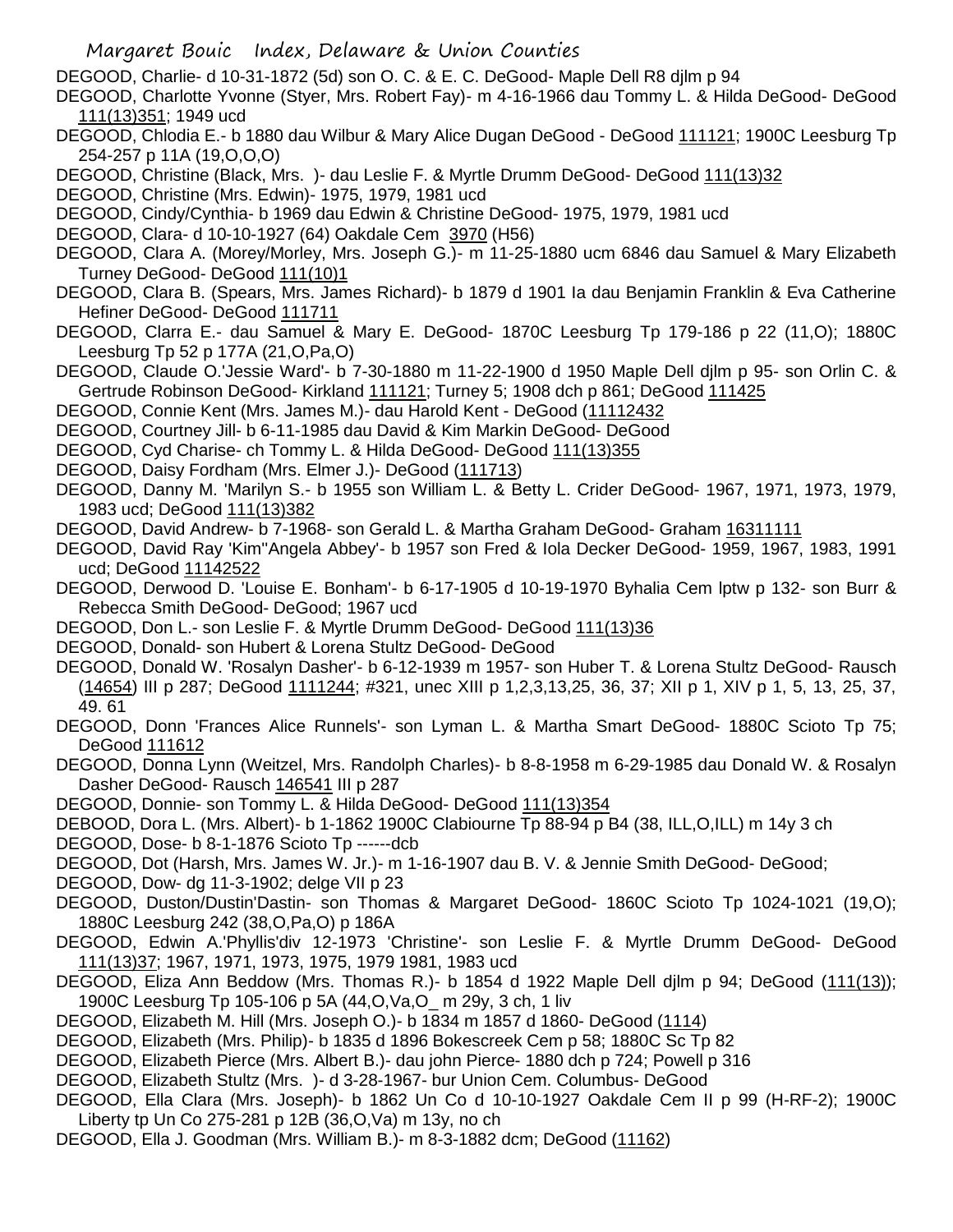- DEGOOD, Elmer J. 'Daisy Fordham''Ethel Aby'- b 1884 d 1977 son Benjamin Franklin & Eva Catherine Heifner deGood- DeGood 111713
- DEGOOD, Elouise E.- 1979 ucd
- DEGOOD, Emmett L.- son Orlie C. & Gertrude Robinson DeGood- DeGood 111423; Kirkland 5; Turney 5; 1880C Scioto Tp 100
- DEGOOD, Ernest M./L.- b 10-19-1873 d 1889 Maple Dell Cem djlm p 94- son Orlie C. & Gertrude Robinson DeGood- Kirkland 111122; DeGood 111422; Turney 5; dcb
- DEGOOD, Ethel Aby (Mrs. Elmer J)- DeGood (111713)
- DEGOOD, Ethel (Myers, Mrs. Ivan)- 1915 uch p 1021
- DEGOOD, Eva Catherine Heifner (Mrs. Benjamin Franklin)- b 1860 d 1920 DeGood (11171)
- DEGOOD, Eva Eddleman (Mrs. Richard)- m 1848- DeGood
- DEGOOD, Flora A.- dau Benjamin & Maria Borkaw DeGood- DeGood 11117; 1880C Scioto Tp 51
- DEGOOD, Forest- b 2-1887 son Albert & Dora L. DeGood- 1900C Claibourne Tp 88-94 p 4B (13,Ks,O,ILL)
- DEGOOD, Francis Alice Runnels (Mrs. Dona)- dau Marion & Elizabeth Hyatt Runnels- opc 456; DeGood (111612)
- DEGOOD, Francis Elizabeth Perkins (Mrs. Alva B.)- m 4-10-1866 ucm 3947; 1880C Leesburg Tp p 240 (33,O,O,Conn)
- DEGOOD, Fred C. 'Iola Decker'- b 11-8-1902 d 6-6-1965 (62) Maple Dell Cem djlm p 95- son Claud & Jessie Ward DeGood- Sbc p 25, 33; 1985 uch p 138; Kirkland 6; DeGood 1114252; 1949, 1959, 1971, 1979, 1983 ucd
- DEGOOD, Fred,Jr.- d 2-16-1987 (45) Maple Dell Cem- son Fred & Iola Decker DeGood- 1959 ucd (17), 1967, 1973 ucd; DeGood 11142521
- DEGOOD, Gail (Yow, Mrs.) dau Tommie L. DeGood- DeGood 111(13)353
- DEGOOD, George 'Abigail Rhinehart'- b 1827 d 1854 son Richard & Margaret Eddleman DeGood- DeGood 1117
- DEGOOD, George 'N. Irene'- 1949 ucd
- DEGOOD, George William- d 7-7-1876 (27-0-8) Bokescreek Cem p 50 Powell p 239; mt 3 p 27- son Thomas & Margaret DeGood; 1870C Scioto Tp 125 (21,O)
- DEGOOD, Gerald Lutrelle"Jerry"'Martha Southard Graham'- m 6-12-1964 -son Max Huber & Marjorie Schloenleb DeGood- DeGood 11112433; Graham (1631111)
- DEGOOD, Geraldine Marie dau george & N. Irene Decker- 1949 ucd
- DEGOOD, Gertrude Ann (Hubbard, Mrs. Gary)- dau Fred & Iola Becker DeGood- 1967, 1971 ucd; DeGood 11142523
- DEGOOD, Gertrude (Cox, Mrs. Leo)- b 1901 d 7-23-1976 (74) Maple Dell Cem- dau Claude & Jessie Ward DeGood- Kirkland 6; Turney 6; DeGood 1114251 ; 1949, 1959, 1967, 1971, 1973, 1975 ucd
- DEGOOD, Elizabeth Gertrude Robinson (Mrs. Orlin C.)- b 1854 d 1919 Maple Dell djlm p 94- dau Adam & Elizabeth Kirkland Robinson- Kirkland 11112; Turney 4,5; 1880C Scioto Tp 100
- DEGOOD, Harold- delge III p 19 #169, IX p 44
- DEGOOD, Harold L.- b 1920 son John M. & Lina Kahler DeGood- DeGood 1117222
- DEGOOD, Hazel M.- b 1891 dau Almon C. & Alice M. Friend DeGood- DeGood 111132
- DEGOOD, Hilda M. (Mrs. Tommie)- 1949, 1971, 1975, 1979, 1981, 1983 ucd
- DEGOOD, Hope (Horch, Mrs. Fred)- dau Burr & Rebecca Smith DeGood- DeGood
- DEGOOD, Hope- dau Robinson & Mary A. Hutchisson DeGood- Hutchisson p 60
- DEGOOD, Huber Thomas 'Lorena Stultz'- b 7-10-1886 m 9-8-1909 d 9-10-1974 Oakdale Cem II p 124 (K-R8-5) -son Wilbur & Mary Dugan DeGood- DeGood 111124; Cowgill p 8; Stultz Bible unec XI p 32; 1900C Leesburg Tp 254-257 p 11A (13,O,O,O)
- DEGOOD, Iola- 1959 ucd
- DEGOOD, Iola D. Decker (Mrs. Fred C.)- b 1918 djlm p 95; dau Clarence & Ida Carpenter Decker- DeGood 1114252; Sbc p 25; 1949, 1959, 1967, 1971 ucd
- DEGOOD, D James M.'Connie Kent'- son Max Huber & Marjorie Schloenleb DeGood -DeGood 11112432
- DEGOOD, James M.- b 1845 d 1865 son John & Hannah DeGood- DeGood 11122
- DEGOOD, James T.- d 1-19-1875 (4-3-1) New Millcreek Cem p 18 Powell p 250- son Nathaniel & Almeda Jane Liggett DeGood- Carr 114341, Liggett 14341
- DEGOOD, Jane- see Almeda- 1883 uch V p 366
- DEGOOD, Jane Liggett (Mrs. )- dau Abner Liggett- unec XIV p 65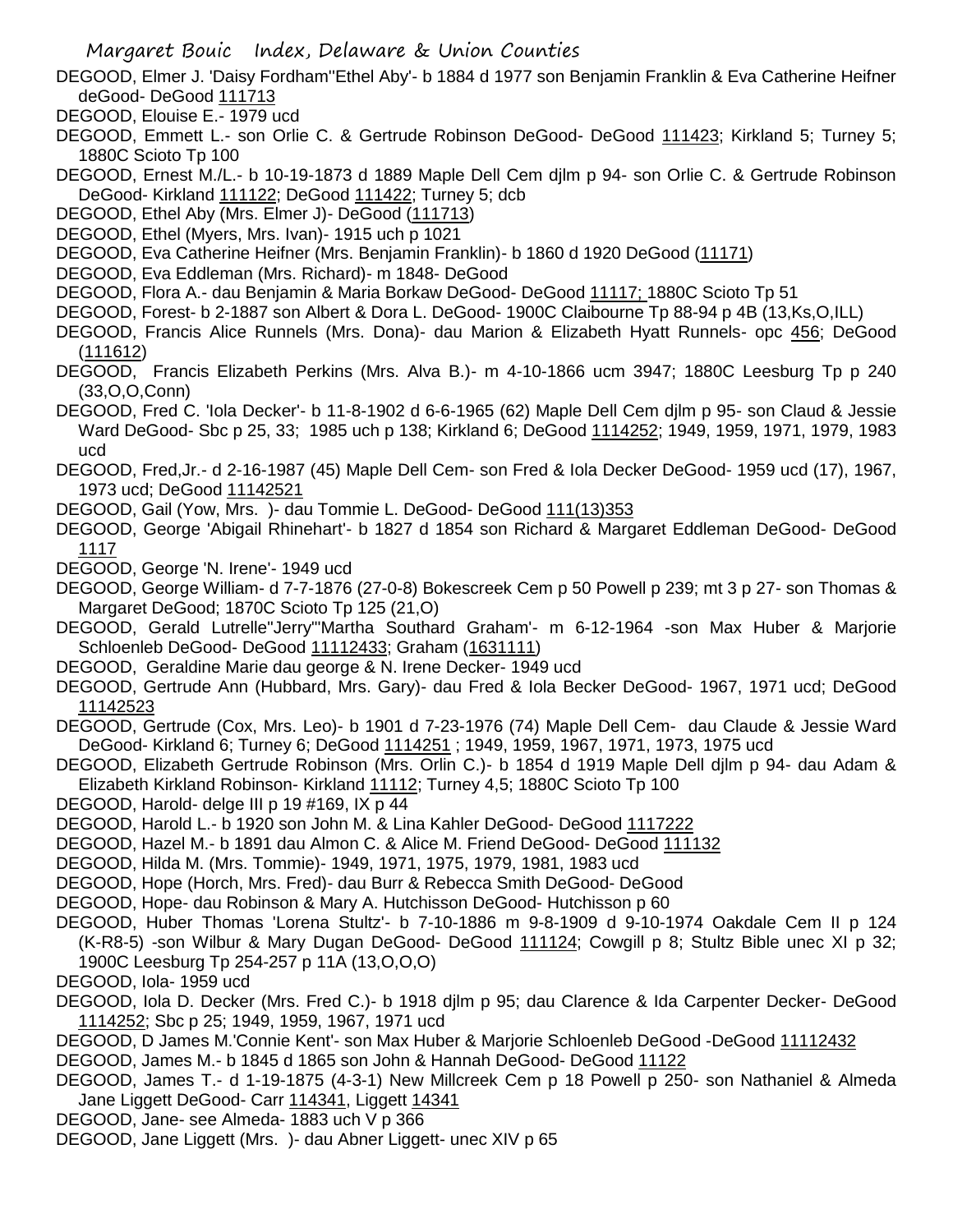- DEGOOD, Jayne- dau Max Huber & Marjorie Schoenleb DeGood- DeGood11112434
- DEGOOD, Jennie (Mrs. Burr)- b 1858 d 1942 Bokescreek p 50 Powell p 239
- DEGOOD, Jennie F.- b 1885 Ia dau Alexander A. & Mary J. Masten deGood- DEGood 111723
- DEGOOD, Jessie (Bierce, Mrs. Jesse F.)- b 2-4-1884 dcb Scioto Tp m 6-30-1904- dau Burr & Ella Goodman DeGood- DeGood 111621
- DEGOOD, Jessie Ward (Mrs. Claude)- b 1-16-1884 m 11-22-1899 Maple Dell Cem djlm p 95- dau Calvin & Henrietta Wilson Ward- Kirkland 5,6; Turney 5,6; DeGood (111425); 1949 ucd
- DEGOOD, Joanna (Mrs. Thomas)- 1883 uch V p 442
- DEGOOD, Joana (McLean/McClain, Mrs. Duncan)- m 10-23-1859 dcm- dau Thomas & Joanna DeGood- 1883 uch V p 442
- DEGOOD, John- was in Bedford Co Pa 1773-1774- DeGood 1
- DEGOOD, John A.- 1880C Leesburg Tp 278 p 27 (13,O,O,O) nephew of David Green
- DEGOOD, John 'Hannah'- b 1819 Pa d 1854 son Richard & Margaret Eddlemen DeGood- DeGood 11121
- DEGOOD, John Huber 'Sue Burson'- b 8-4-1936 d 8-30-1958 Oakdale Cem II p 124 (K-R8-7) son Max Huber & Marjorie Schoenleb DeGood- DeGood 11112431
- DEGOOD, John M. 'Linda Kahler'- b 1883 son Alexander A. & Mary J. Masten Degood- DeGood 111722
- DEGOOD, Joseph 'Ella Clara'- b 1862 Un Co d 10-10-1927 Oakdale Cem II p 99 (H-RF-2); 1880C Leesburg Tp 242 p 24 (16,O,O,O); 1900C Lib. Tp 275-281 p 12B (36,O,O,O) m 13y
- DEGOOD, Joseph 'Lizzie M.'- Powell p 375
- DEGOOD, Joseph 'Mary Dalby'- b c 1796 son Joseph & Sarah Nelson DeGood- DeGood 112
- DEGOOD, Joseph 'Sarah Nelson'- 1908 dch p 860; He was in Washington Co Md, 1800, 5 sons- DeGood 11
- DEGOOD, Joseph O. 'Nancy Vining''Elizabeth M. Hill'- b 1821 m 9-5-1846 dcm d 1858;son Richard & Margaret Eddleman DeGood- 1908 dch p 860; DeGood 1114
- DEGOOD, Kenneth- 1915 uch p 267, 456
- DEGOOD, Kim (Mrs. David Ray)- 1983 ucd
- DEGOOD, Kimberly Sue (Eberly, Mrs. Robert Bruce)- m 9-20-1975 dau John Huber & Sue Burson DeGood-DeGood 111124311
- DEGOOD, Lana- b 1855 d 11-3-1856 Bokescreek Cem p 50 Powell p 238- dau B. & M. S. DeGood; DeGood 11115
- DEGOOD, Laura R. (Mrs. Nathaniel D.)- b 5-1844; 1900C Magnetic Springs 348-351 p 14B (44,O,O,Pa) m 3y, no ch
- DEGOOD, Lawrence B.- b 1884 d 1957 son Wilbur & Mary Alice Dugan DeGood- DeGood 111123
- DEGOOD, Leonard LeRoy- b 9-9-1885 son Leonard Lyman & Mollie/Martha Smart DeGood- dcb; DeGood 111613
- DEGOOD, Leonard Lyman 'Martha Smart''Minnie S. Hiller'- b 1853 son Philip & Elizabeth Weaver DeGood-DeGood 11161
- DEGOOD, Leroy Kenneth- b 1891 son Wilbur & Mary Alice Dugan DeGood- DeGood 111125; 1900C Leesburg 254-257 p 11A (8,O,O,O)
- DEGOOD, Leslie F. 'Myrtle Drumm'- b 3-5-1879 m 12-30-1914 d 11-8-1964 Hopewell Cem djlm p 89- son Thomas & Anna Beddow DeGood- DeGood 111(13)3; 1880C Leesburg Tp 248 p 25 (2,O,O,O)
- DEGOOD, Lester F. 'Nora Gould'- b 1881 Ia son Alexander A. & Mary J. Masten DeGood- DeGood 111721 DEGOOD, Lina Kahler (Mrs. John M.)- DeGood (111722)
- DEGOOD, Lizzie M. (Mrs. Joseph)- d 11-1860 (26y7m) Powell p 375
- DEGOOD, Lorena Stultz (Mrs. Huber Thomas)- b 2-20-1891 m 9-9-1909 d 9-24-1964 Oakdale Cem II p 124 (R-R8-5)- dau Phineas & Jane Curry Stultz DeGood- Stultz Bible unec XI p 32; Decker; Cowgill p 18
- DEGOOD, Lorenzo F.- son Thomas & Anna Beddow DeGood- DeGood 111(13)1; 1880C Leesburg Tp 248 p 25 (8,O,O,O)
- DEGOOD, Louisa Angeline- b 1843 dau John & Hannah DeGood- DeGood 11121
- DEGOOD, Louise E. Bonham (Mrs. Derwood D.)- b 6-3-1908 d 3-23-1980 bur Byhalia lptw p 132- dau Ora & Nellie Norris Bonham- DeGood; 1967, 1971, 1973, 1975 ucd
- DEGOOD, Lydia A. Wilson (Mrs. Almon C.)- Claibourne Cem p 61- dau Joseph & Mary A. Atha Wilson- 1880 dch p 724; DeGood (11113); 1880C Leesburg Tp 94 p 9 (25,O,O,O)
- DEGOOD, Lyman L. 'Martha'- 1908 dch p 431; Pabst 3 p 9, 18 1880C Scioto Tp 75 p 281C
- DEGOOD, Mahala- b 1852 d 1864 dau John & Hannah DeGood- DeGoo 1112
- DEGOOD, Mahala- dau Thomas & Margaret DeGood- 1860C Scioto Tp 1024-1021 (7)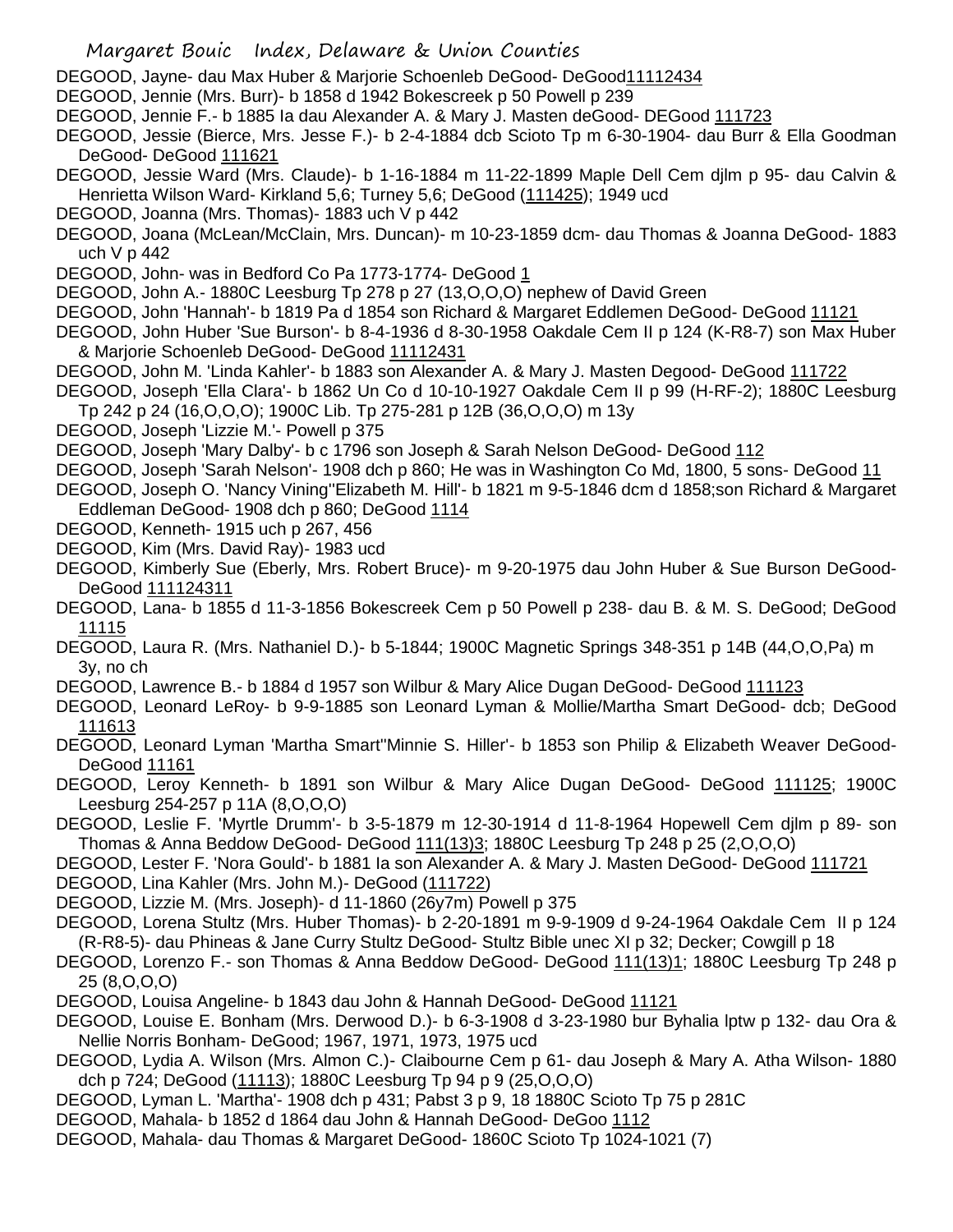DEGOOD, Malissa- b 1844 d 1-4-1860 (16-4-28) Bokescreek Cem p 50, 51 Powell p 238- dau B. & M. S.- 1860C Scioto Tp 1015-1012 (15,O); DeGood 11111

- DEGOOD, Marcy- b 1972 dau Allen D. & Mary J. DeGood- 1981, 1983, 1991 ucd
- DEGOOD, Margaret Eddlemen (Mrs. Richard)- b 1800 DeGood (111)
- DEGOOD, Margaret- b 1839 dau Richard & Margaret Eddlemen DeGood- DeGood 111(11)
- DEGOOD, Margaret (Mrs. Thomas)- d 4-12-1894 (68-8-24) Bokescreek Cem p 50 Powell p 239; delge IV p 3i; 1860C Scioto Tp 1024-1021(35,O); 1880C Scioto Tp 92 p 282A
- DEGOOD, Marguerite Jane (Smith, Mrs. Donald Ward)- b 12-23-1920 m 12-24-1939 d 4-27-1992 (71) Oakdale Cem -dau Huber Thomas & Lorena Stultz DeGood- DeGood 1111241; Cowgill p 18
- DEGOOD, Maria J. Brokaw (Mrs. Benjamin)- b 1822 d 1901 Bokescreek Cem p 51 Powell p 238- dau Magdalena Brokaw- 1880 dch p 724; DeGood (1111); 1880C Scioto Tp 51
- DEGOOD, Maria L. (Kirk, Mrs. Miles M.)- m 11-11-1860 dcm- dau Thomas & Margaret DeGood- 1860C Scioto Tp 1024-1021 (22,O)
- DEGOOD, Marie G.(Spain, Mrs. Robert)- m 10-28-1942 dau Leslie F. & Myrtle Drumm DeGood- DeGood 111(13)33
- DEGOOD, Marilyn A. (Mrs. Danny M.)- 1979, 1981 ucd
- DEGOOD, Marjorie Schoenleb (Mrs. Max Huber)- b 1915 Oakdale Cem II p 124- dau John Schoenleb-DeGood (1111243)
- DEGOOD, Martha Smart (Mrs. Lyman L.)- 1908 dch p 431; Pabst 3 p 9, 18;
- DdeGood (11161); 1880C Scioto Tp 75
- DEGOOD, Martha Southard Graham (Mrs. Gerald Lutrelle)- b 9-21-1943 m 6-12-1964 dau Robert & Marian Southard Graham- DeGood (11112433); Graham 1631111; Richey 9
- DEGOOD, Mary Alice Dugan (Mrs. Wilbur)- b 1854 m 12-23-1879 ucm 6622 d 1936 Maple Dell djlm p 93- DeGood (11112); 1880C Leesburg 254 p 25 (26,O,O,O); 1900C Leesburg Tp 254-257 p 11A (46,O,O,O) m 21y, 5 ch
- DEGOOD, Mary Alice- b 1870 d 1944 Maple Dell Cem djlm p 95
- DEGOOD, Mary A.(Mollie) Hutchisson (Mrs. Robinson)- b 1-31-1866 d 1944 dau Joseph R. & Delilah Mapes Hutchisson- Hutchisson p 60; 1900C Leesburg Tp 2115-218 p 9B (30,O,O,O) m 6y, 1 ch
- DEGOOD, Mary Ann- b 1830 Pa dau Richard & Margaret Eddleman DeGood- DeGood 1118
- DEGOOD, Mary (Blair, Mrs. Bill)- dau Fred C. & Iola Decker DeGood- 1949, 1959(12), 1971 ucd; DeGood 11142524
- DEGOOD, Mary Dalby (Mrs. Joseph)- DeGood (112)
- DEGOOD, Mary Ellen (Manville, Mrs. Carper)- b 11-19-1843 m 3-3-1859 dcm d 10-25-1922 Claibourne Cem p 40
- DEGOOD, Mary Eliza Turney (Mrs. Samuel)- b 5-6-1839 d 12-25-1914 Claibourne Cem p 44; 1870C Leesburg Tp 179-186 p 22 (31,O); 1880C Leesburg Tp 52 p 177A (41,O,-,-); 1900C Leesburg Tp 136-137 p 6B (61,O,Ct,Ct) m 42y, 1 ch
- DEGOOD, Mary J. Masten (Mrs. Alexander A.)- b 1855- DeGood (11172)
- DEGOOD, Mary Jo. (Mrs. Allen D.)- 1981, 1983, 1991 ucd
- DEGOOD, Mary (Shrop, Mrs. Isaac)- b 1905 Ia dau Lester F. & Nora Gould Degood- DeGood (1117211
- DEGOOD, Max Huber 'Marjorie Schoenleb'- b 4-22-1915 d 1965 Oakdale Cem II p 125 (K-R8-8) son Huber Thomas & Lorena Stultz DeGood- DeGood 1111243
- DEGOOD, Maxine (Allen, Mrs. Cleo)- m 11-13-1936 dau Leslie F. & Myrtle Drumm DeGood- DeGood 111(13)31); Allen
- DEGOOD, Minnie H.- dau Almon C. & Alice M. Friend DeGood- DeGood
- DEGOOD, Minnie S. Hiller (Mrs. Leonard Lyman)- b 1865 m 1896- deGood (11161)
- DEGOOD, Muser I.- dau Lyman L. & Martha Smart DeGood- Pabst 3 p 13; 1880C Scioto Tp 75; DeGood 111611
- DEGOOD, Myrtle Mary Drumm (Mrs. Leslie F.)- b 1896 m 11-8-1964 d 4-29-1983 Hopewell Cem djlm p 89- DeGood (111(13)3); 1967, 1971, 1973, 1975, 1979, 1981 ucd
- DEGOOD, Nancy Vining (Mrs. Joseph O.)- m 9-5-1846 dcm- dau Calvin Vining- 1908 dch p 860; DeGood (1114)
- DEGOOD, Nathaniel D. 'Almeda Jane Liggett''Laura R.'- b 10-10-1841 m 3-19-1863 ucm 3426 d 1925 New Millcreek Cem p 18 Powell p 250- son Thomas & Rachel McClain DeGood- 1883 uch V p 361, 425, 436 Carr (11434), Liggett 1434; uca p 75; 1900C Magentic Springs 349-352 p 14B (58,O,Pa,O) m 30y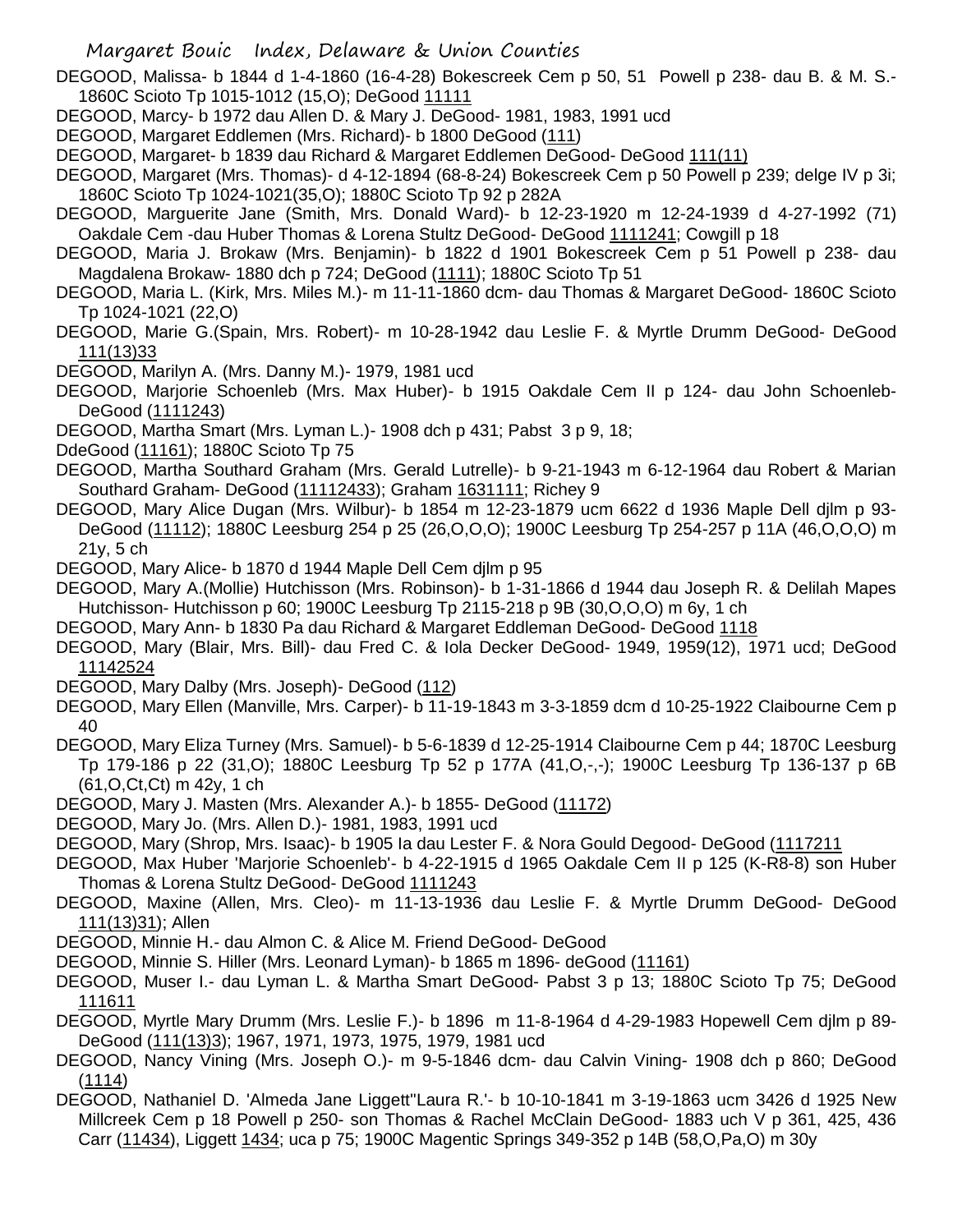DEGOOD, Nettie N.- d 8-27-1863 (1-10-27) Bokescreek Cem p 50 Powell p 239- dau Thomas & Margaret DeGood

DEGOOD, Nora Gould (Mrs. Lester F.)- b 1886 DeGood (111721)

- DEGOOD, Ollie Bell (Morey, Mrs. Adam L.)- b 1863 dau Benjamin & Maria L. Brokaw DeGood- DeGood 11118
- DEGOOD, Omer- b 2-1889 (35-1937) Claibourne Tp- son Albert & Dora L. DeGood- uninf p 24; 1900C Caibourne Tp 88- 94 p 4B (11,O,O,ILL)
- DEGOOD, Orlin C. 'Elizabeth Gertrude Robinson'- b 1849 d 1927 Maple Dell Cem djlm p 94- son Joseph O. & Nancy Vining DeGood- 1985 uch p 169; Powell p 260; 1908 dch p 860, 861; 1883 uch V p 426; Kirkland (11112); 1880C Scioto Tp p 282A
- DEGOOD, Orlin- b 7-30-1880 Scioto Tp son O. C. & E. G. Robinson deGood dcb
- DEGOOD, Pamela (Skera, Mrs. Richard)- dau Tommy L. & Hilda DeGood- DeGood 111(13)352
- DEGOOD, Pearl- b 10-1897 son Albert & Dora L. DeGood- 1900C Claibourne Tp 88-94 p 4B (2,O,O,ILL)
- DEGOOD, Permelia (Hill, Mrs. Lemuel)- b 1852 d 1913? Bokescreek Cem p 61 -dau Benjamin & Maria Brokaw DeGood- DeGood 11114
- DEGOOD, Philip 'Elizabeth Weaver'- b 1826 d 1894 Bokescreek p 58; 1880C Scioto Tp 82 p 281C
- DEGOOD, Phyllis (Mrs. Edwin)- div 12-1973 DeGood; 1971 dcd
- DEGOOD, Rachel McClain (Mrs. Thomas)- 1880 dch p 724; 1883 uch V p 436- see Liggett 1434
- DEGOOD, Ralph- b 1917 Ia son John M. & Lina kahler DeGood- DeGood 1117221
- DEGOOD, Richard Eugene- son George & N. Irene DeGood- 1949 ucd
- DEGOOD, Richard 'Margaret A. Eddlemen''Eva Eddleman'- b 1794 d m(2) 1848 c 1851 son Joseph & Sarah Nelson DeGood- DeGood 111
- DEGOOD, Robert- b 1966 son Edwin & Christine DeGood- 1975 ucd
- DEGOOD, Robert Allen- son George & N. Irene DeGood- 1949 ucd
- DEGOOD, Robinson B. 'Mary Hutchisson'- b 3-1871 d 1936 Maple Dell Cem djlm p 95, 97; son Orlie C. & Gertrude Robinson DeGood- 1908 dch p 861; Hutchisson p 60; 1880C Scioto Tp 100; 1900C Leesburg Tp 215-218 p9B (29,O,O,O) m 6y; DeGood 111421
- DEGOOD, Rosalyn Dasher (Mrs. Donald W.)- b 2-23-1938 m 1957 dau Wilfrd John & Dorothy Rausch Dasher-Rausch 14654 II p 271, III p 287; unec XII p 2 #358; delge X p 79, #624
- DEGOOD, Ruth ( Vermillion, Mrs. Mike L.)- b 1961/2 m 7-1-1979- dau Edwin & Phyllis DeGood- 1971, 1973, 1975, 1979 ucd
- DEGOOD, Rynecia- b 1957 ch William L. & Betty L. DeGood- DeGood 111(13)383; 1971, 1973 ucd
- DEGOOD, Sally (Dray, Mrs. Gary)- b 12-5-1960 dau Donald W. & Rosalyn Dasher DeGood- Rausch 146542 III p 287
- DEGOOD, Samuel 'Eliza- 1860C Scioto Tp 1026-1023 (23,O)
- DEGOOD, Samuel 'Mary Eliza Turney'- b 2-17-1834 d 10-11-1906 Claibourne Cem p 44; son Richard & Margaret Eddleman DeGood- DeGood 111(10) 1870C Leesburg Tp 179-186 p 22 (37, Penn); uca p 75; 1880C Leesburg Tp 52 (45,Pa,Pa,Pa) p 0177; 1900C Leesburg Tp 136-137 p 6B (66,PA,Pa,Pa)
- DEGOOD, Sarah Alwilda- d 10-23-1860 (4-3-15) or (1-3-13) Bokescreek Cem p 50; Powell p 239- dau Thomas & Margaret DeGood
- DEGOOD, Sarah L. (Jones, Mrs. George H.)- m 1890-dau Thomas R. & Elizabeth Ann Beddow Degood-DeGood 111(13)2; unec IV p 17; 1880C Leesburg Tp 248 p 25 (5,O,O,O)
- DEGOOD, Sarah- b 1832 Pa dau Richard & Margaret Eddleman DeGood 1119
- DEGOOD, Stella M. (Kahler, Mrs. Louis)- b 18791 Ia dau Alexander A. & Mary J. Masten Degood- DeGood 11724
- DEGOOD, Stella M. (Sleeter, Mrs. Orville)- b 1883 Ia dau Benjamin Franklin & Eva Catherine Heifner DeGood-DeGood 111712
- DEGOOD, Sue C.Burson (Mrs. John Huber) (Argo, Mrs. Charles A.)- m 9-10-1960 dau Paul Burson- DeGood (11112431); Oakdale Cem II p 124
- DEGOOD, Summer- b 1979 ch Allen D. & Mary J. DeGood- 1981, 1983, 1991 ucd
- DEGOOD, Susan Lyn (Hodge, Mrs. Geoffrey D.)- b 4-4-1969 m 6-5-1993 dau Gerald Lutrelle & Martha Southard Graham DeGood- Graham 16311112
- DEGOOD, Thelma (Hesson, Mrs. Burl)- dau Huber Thomas & Lorena Stultz DeGood- DeGood 1111242
- DEGOOD, Theresa Lynn (Pytlik, Mrs. James Thomas)- b 9-1954 m 6-11-1977 dau James M. DeGood-DeGood
- DEGOOD, Thomas- delge VIII p 66, 1850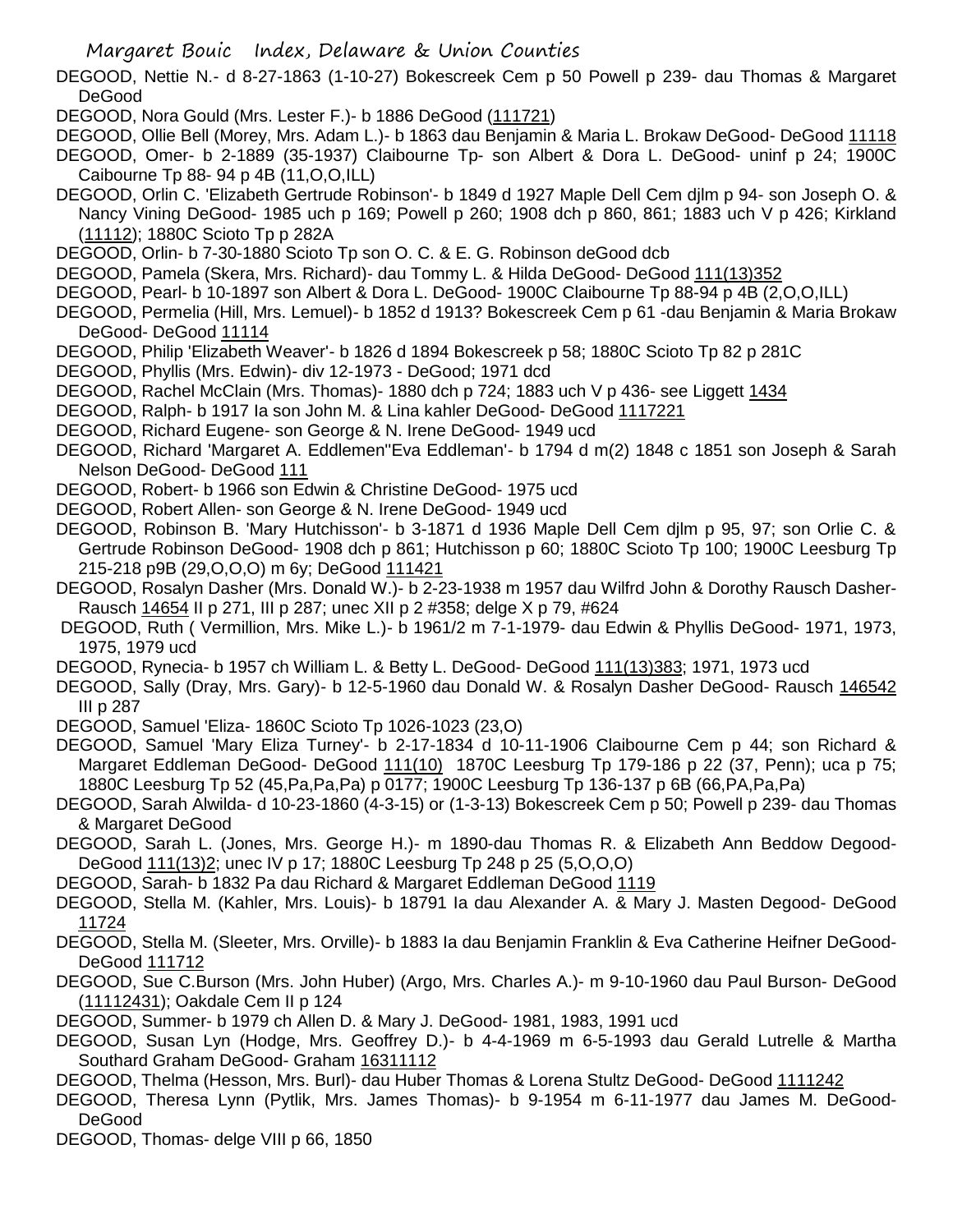DEGOOD, Thomas- 1985 uch p 170; delge X p 35

- DEGOOD, Thomas 'Anna Beddow'- DeGood; 1880C Leesburg Tp 248 p 25 (36.O,Pa,Pa)
- DEGOOD, Thomas 'Joanna'- 1883 uch V p 442
- DEGOOD, Thomas 'Rachel McClain'- 1880 dch p 724; 1883 uch V p 436; uca p 101
- DEGOOD, Thomas/Tommie L.'Hilda' b 11-5-1919 d 10-19-1989 (69) Hopewell Cem Claibourne Cem p 98 son Leslie F. & Myrtle Drumm DeGood- DeGood 111(13)35; 1949, 1971, 1973, 1979, 1981, 1983 ucd
- DEGOOD, Thomas R. 'Eliza Ann Beddow'- b 1843 d 1933 OVI Maple Dell R 8 djlm p 94; son Richard & Margaret Eddleman DeGood; DeGood 111(13); 1880C Leesburg Tp p 0187; 1900C Leesb. 105-106 p 5A (57,O,Pa,Pa); 1908 dch p 392
- DEGOOD, Thomas 'Margaret'- d 7-6-1878 (71-9-21) Bokescreek p 50 Powell p 239; 1860C Scioto Tp 1024-1021 (55, Md); 1870C Scioto Tp 125 (65,Md)
- DEGOOD, Violet- b 1922 IA dau John M. & Lina Kahler Degood- DeGood 1117223
- DEGOOD, Virginia (Schertzer, Mrs.) dau Leslie F. & Myrtle Drumm DeGood- DeGood 111(13)34
- DEGOOD, Wilbur 'Mary Alice Dugan'- b 1847 m 12-23-1879 ucm 6622 d 1928 Maple Dell djlm p 93; DeGood 11112; 1880C Leesburg Tp 254 p 25 (34.O,Pa,NJ) p 0187; 1900 Leesburg Tp 254-257 p 11A (53,O,Pa,NJ) m 21y
- DEGOOD, William Burr 'Ella J. Goodman'- b 1859 m 8-3-1882 dcm- son Phillip & Elizabeth DeGood- 1880C Scioto Tp 82; DeGood 11162
- DEGOOD, William L. 'Betty Crider'- b 10-6-1930 m 1952 d 2-25-1970 bur Hopewell Cem djlm p 89- son Leslie F. & Myrtle Drumm DeGood- 1971 ucd; DeGood 111(13)38
- DEGRAFF, Marinus 'Mary Elizabeth Jones'- m 8-15-1861 dcm
- DEGRAFF, Mary Elizabeth Jones (Mrs. Marinus)- m 8-15-1861 dcm
- DEGRAVE, Eleanor A. Nolan (Mrs. Marvin L.) b 1-1-1905 S.D.d 2-4-1976 (71) cremated dau John Nolan-DeGrave; 1969, 1971 dcd
- DEGRAVE, Marvin Franklin 'Eleanor A. Nolan'- b 5-15-1906 d 7-24-1987 (81) bur Tx- son Michael J. & Martha P. Johnson DeGrave- DeGrave; Marysville p 22
- DEGRAW, Bill 'Karen Wenger'- DeGraw
- DEGRAW, Jennifer Marie- b 10-13-1983 dau Bill & Karen Wenger DeGraw- DeGraw
- DEGRAW, Karen Wenger (Mrs. Bill)- DeGraw
- DEGREEN, Linda R.- b 7-5-1952 dau Merrill & Mary M. West DeGreen- Weiser p 491
- DEGREEN, Mary Louise (Mower, Mrs. Thomas)- b 12-18-1938 dau Merrill & Mary M. West DeGreen- Weiser p 491
- DEGREEN, Mary M. West (Mrs. Merrill)- b 8-12-1920 Weiser p 490
- DEGREEN, Nancy M.- b 7-10-1942 dau Merrill & Mary M. West DeGreen- Weiser p 491
- DEGREEN, Merrill 'Mary M. West'- b 4-11-1916- Weiser p 490
- DEGREEN, Merrill,Jr.- b 8-5-1949 son Merrill & Mary M. West DeGreen- Weiser p 491
- DEGREEN, Shirley E. (Raup, Mrs. Donald)- b 7-25-1934 dau Merrill & Mary M. West DeGreen- Weiser p 490
- DEGROFF, Ophelia Louise (Maine, Mrs. Hubert Platt)- Asp (923)
- DEGROOT, Doris (Mrs. Robert C.)- 1969, 1971 dcd
- DEGROOT, Gretchen- dau John A. & Ophelia DeGroot- DeGroot
- DEGROOT, John A. 'Ophelia'- d 4-3-1977 brother Robert C. DeGroot- son Dorothea La Borie- DeGroot
- DEGROOT, Kathleen (Bartles, Mrs. )- dau John A. DeGroot- DeGroot
- DEGROOT, Ophelia (Mrs. John A.)- DeGroot
- DEGROOT, Patricia C. (Mrs. Robert C.)- 1971, 1973, 1975, 1979, 1981, 1983 ucd
- DEGROOT, Robert C. 'Patricia C.'- 1971, 1973, 1975, 1979, 1981, 1983 ucd
- DEHAAN, Derk Heinrich Johannes 'Hildegarde Clementine Willich'- b 7-4-1915 n 11-9-1940- Weiser p 196
- DEHAAN, Eduard Jacobus- b 12-9-1943- son Derk Heinrich Johannes & Hildegarde Clementine Willich DeHaan- Weiser p 196
- DEHAAN, Fokko Walter- b 4-6-1949 son Derk Heinrich Johannes & Hildegarde Clementine Willich DeHaan-Weiser p 196
- DEHAAN, Folma Albertina Marianne- b 6-29-1952 dau Derk Heinrich Johannes & Hildegarde Clementine Willich DeHaan- Weiser p 196
- DEHAAN, Gerd Otto Klaus- b 10-24-1941- son Derk Heinrich Johannes & Hildegarde Clementine Willich DeHaan- Weiser p 196
- DEHAAN, Hildegarde Clementine Willich (Mrs. Derk Heinrich Johannes)- b 7-4-1915 m 11-9-1940 dau Otto &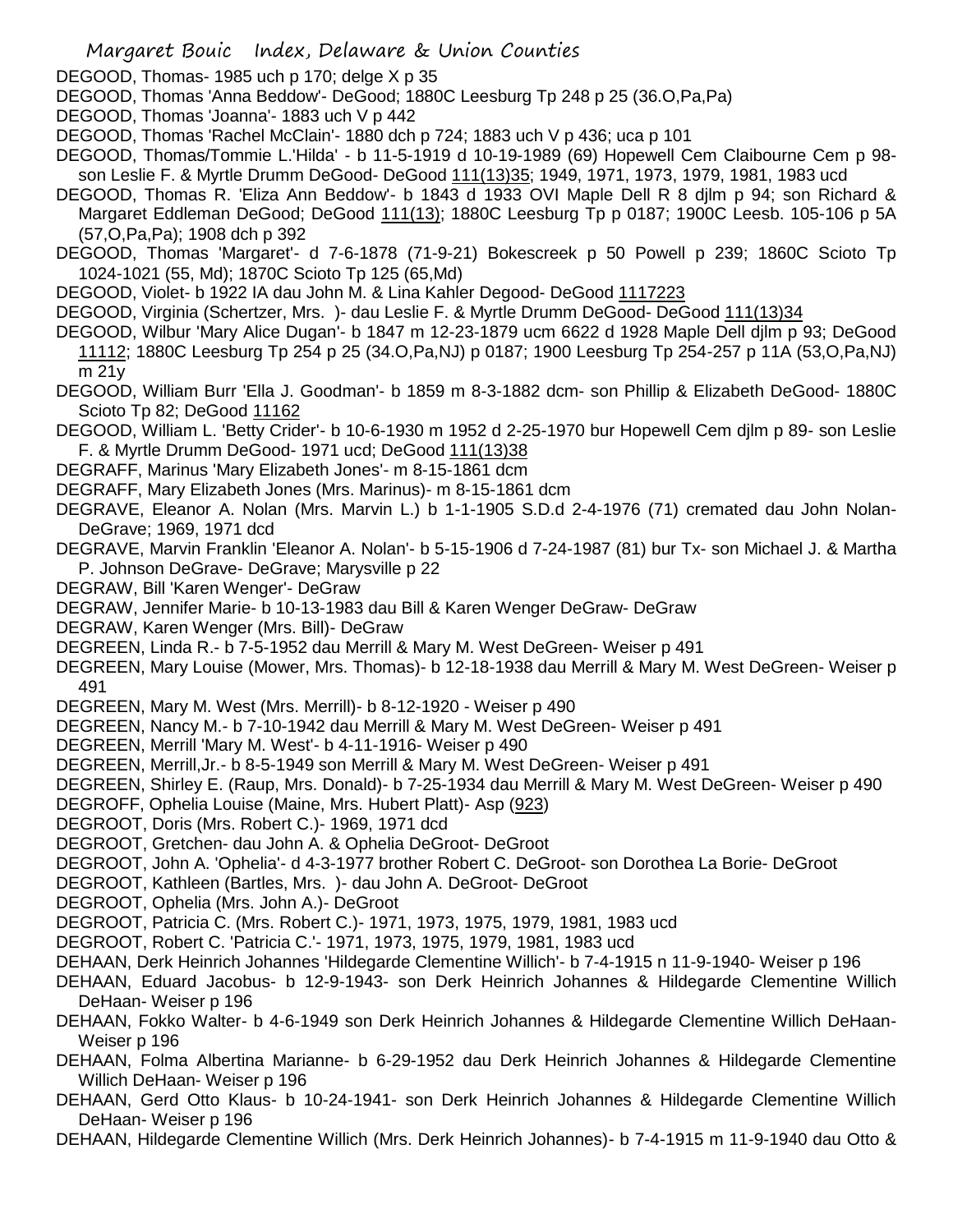Marianne Henrietta Kulenkampff Willich- Weiser p 196

- DEHAAN, Hildegarde Marianne- b 8-26-1944 dau Derk Heinrich Johannes & Hildegarde Clementine Willich DeHaan- Weiser p 196
- DEHAAN, Jan Albert Homfeld- b 7-11-1956 son Derk Heinrich Johannes & Hildegarde Clementine Willich DeHaan- Weiser p 197
- DEHAES, Johannes- Nash p 68
- DEHAES, Johnson- Nash p 68
- DEHAES, Roeloff- Nash p 68
- DEHARLEY, Joan Corbet (Mrs. Robert)- b c 1295- McKitrick p 137
- DEHARLEY, Robert 'Joan Corbet'- McKitrick p 137
- DEHART, Ethel Louise Urschel (Mrs. Theodore Roosevelt)- b 10-26-1917 m 8-18-1946 dau John Henry & Gordie May Rabold Urschel- Weiser p 713
- DEHART, Jacob- 1880C Trenton Tp p 462A
- DEHART, John- dg 1-10-1908, delge VIII p 13
- DEHART, Mariah Greatreaks (Mrs. )- dau Oliver & Jeremima Greatreaks- dcw Bk 4 p 32(4)
- DEHART, Theodore Roosevelt 'Ethel Louise Urschel'- b 5-10-1918 m 8-18-1946- Weiser p 713
- DEHAVEN, Dee/Barbara (Dresback, Mrs. )- dau Isaiah James & Helen Rees Dehaven- 1985 uch p 40, 107, 115
- DEHAVEN, Elizabeth Davis (Mrs. James)- b 2-19-1833/1 d 7-16-1889/4 (57) Milford Cem Un Al p 19; ped Florence Paugh Dyke 15; unec III p 15- dau Joseph & Lydia Shinaberry Davis- 1860C Union Tp 516-519 p 7 (26,O); 1870C Paris Tp 182-183 p 24 (38,O); 1880C Paris Tp 16 p 2 (48, O, Penn, Penn)
- DEHAVEN, Elizabeth (Mrs. Everett)- unec XIII p 26
- DEHAVEN, Elizabeth (Wheeler, Mrs. Maurice)- dau Michael & Ella Inskeep Dehaven- 1985 uch p 40
- DEHAVEN, Ella Inskeep (Mrs. Michael)- 1985 uch p 40
- DEHAVEN, Everett 'Elizabeth'- unec XIII p 26 (Directory of family)
- DEHAVEN, Hannah (Mrs. )(Randall, Mrs. Alvan)- Maugans Anc p 113
- DEHAVEN, Helen Maria Rees (Mrs. Isaiah James)- b 9-28-1899 m 6-8-1921 d 8-26-1985 (85) Milford Cem Un Al p 45- dau David Cooperider & Ann Hubmann Rees- 1985 uch p 40, 115
- DEHAVEN, Isaiah James 'Helen Maria Rees'- b 12-19-1894 m 6-8-1921 d 6-4-1965 Milford Cem Un Al p 45 son Michael & Ella Inskeep Dehaven- Dehaven
- DEHAVEN, James 'Elizabeth Davis'- b 5-2-1824 d 8-27-1909 Milford Cem Un Al p 19- dumch p 113; ped Florence Paugh Dyke- unec III p 15; 1860C Union Tp 516-519 p 7 (34,O); 1870C Paris Tp 182-183 p 24 (46,O); 1880C Paris Tp 16 p 2 (56,O,Penn,Penn) p 114A; 1900C Union Tp 59-63 p 3B (76,O,Pa,Pa) wid
- DEHAVEN, James E.- son Isaiah James & Helen Rees Dehaven 7-10-1923 Milford Cem Un Al p 45

DEHAVEN, J. H.- uca p 58

- DEHAVEN, Joseph E. Solomon- d 9-23-1866 (9-6-4) Milford Cem Un Al p 19- son James & Elizabeth Davis DeHaven- 1860C Union Tp 516-519 p 7 (3,O)
- DEHAVEN, Joseph S. 'Sarah Craig'- b 1794 d 1879 ped Florence Paugh Dyke 28- unec III p 15
- DEHAVEN, Lillian (Savidge, Mrs. Melvin)- b 1869 d 1945- Weiser p 428
- DEHAVEN, Mary Cellers (Mrs. Peter)- m 6-26-1787 Md Powers p 45, 53
- DEHAVEN, Michael 'Ella Inskeep'- 1985 uch p 40
- DEHAVEN, Michael- son James & Elizabeth Davis Dehaven- 1860C Union Tp 516-519 p 7 (1,O); 1870C Paris Tp 182-183 p 24 (11,O); 1880C Paris Tp 16 p 2 (21,O,O,O)
- DEHAVEN, Peter 'Mary Cellers'- m 6-26-1787 Md- Powers p 45, 53
- DEHAVEN, Rozalia (Davis, Mrs. Joseph Jr.)- b 1855 m 8-24-1876 d 1914 dau James & Elizabeth Davis DeHaven- dumch p 113; ped Florence Paugh Dyke #16 7- unec III p 15; 1860C Union Tp 516-519 p 7 (5,O); 1870C Paris Tp 182-183 p 24 (14,O)
- DEHAVEN, Sarah Craig (Mrs. Joseph S.)- b 1804 d 1895 ped Florence Paugh Dyke #16 29- unec III p 15
- DEHAVEN, Sarah Elizabeth (O'Brien, Mrs. James)- b 11-4-1924 m 3-1947-dau Isaiah James & Helen Rees DeHaven- 1985 uch p 40, 106, 115
- DEHAVEN, Sarah Lottie (Mrs. William Shannon)- b 3-1874 d 12-2-1934 York Cem p 99 (O-46); 1900C York Tp 343 p 14B (26,O,O,O) m 6y, 2 ch
- DEHAVEN, William Shannon 'Sarah Lottie'- b 1868 d 7-8/6-1945 York Cem p 99 (O-46)- son James & Elizabeth Davis DeHaven- uninf p 28; 1870C Paris Tp 182-183 p 24 (2,O)

DEHAVEN, Wendy- 1980 dcd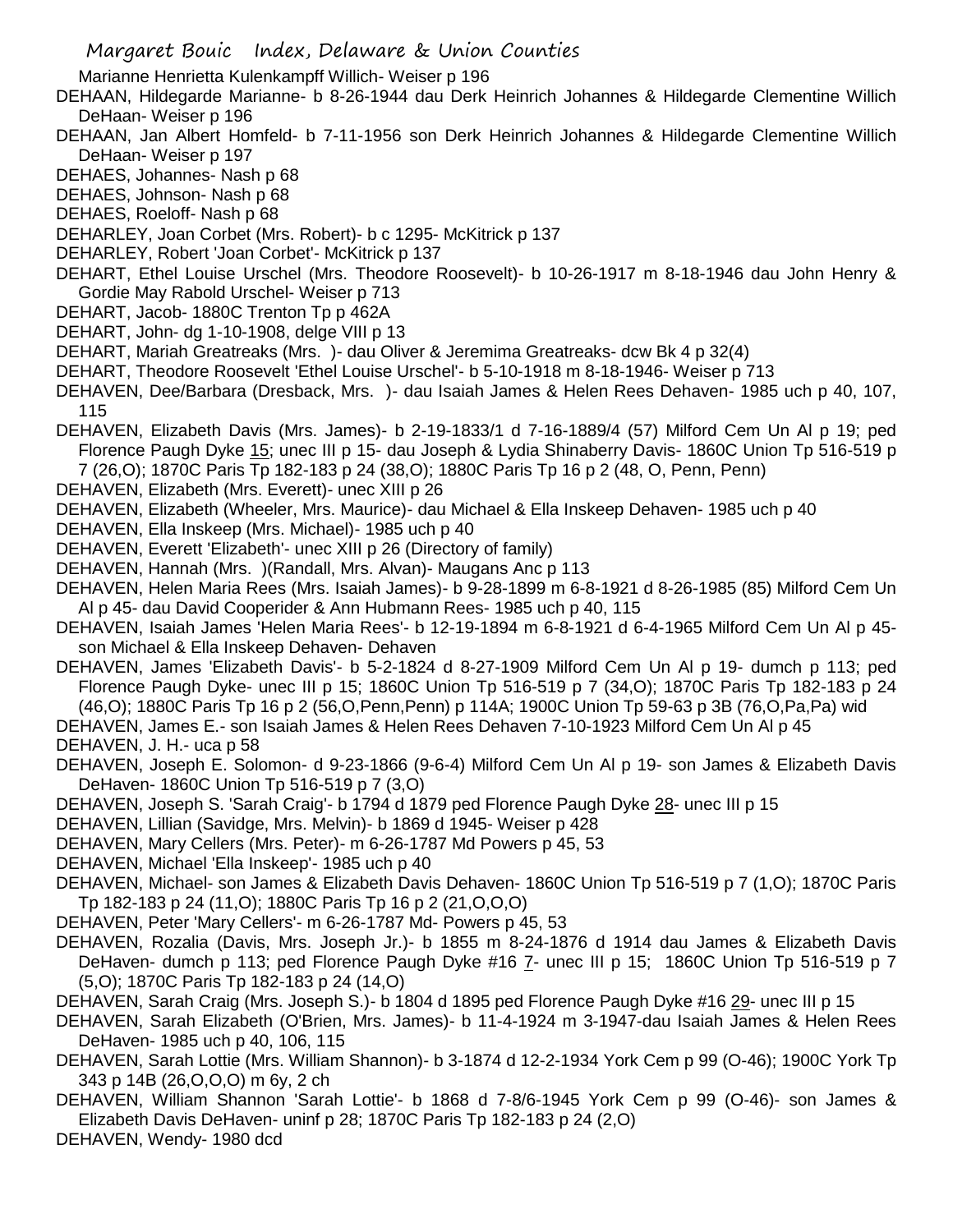- Margaret Bouic Index, Delaware & Union Counties DEHLMAN, Ida (Maine, Mrs. John D.)- m 8-19-1880- Asp (2397) DEHN- see Dean DEIBERT, Penny Johnson- #17 unec IV p 46, V p 4,7, VIII p 1, IX p 2, XIII p 3 DEIBIG, Anna Beatrice- b 9-15-1900 Delaware Town dau John M. & Minnie mayer Dibig- dcb DEIBLER, Elizabeth (Weiser, Mrs. Jacob)- b 7-16-1810 d 5-9-1889- Weiser p 392 DEIBLER, Mary (O'Donavan, Mrs. Eugene)- dau Sylvia Elizabeth Koppenheffer- Weiser p 320 DEIBLER, Rene (Attinger, Mrs. Ernest)- b 3-20-1928 m 8-1945- Weiser p 818 DEIBLER, Shirley Mae (Weiser, Mrs. Edgar Sherman)- b 9-1-1931 n 9-24-1949- Weiser p 500 DEIBLER, Susie (Sager, Mrs. William Harry)- Weiser p 527 DEICHER, Pater- delge X p 52; Ekelberry Ledger DEICY, Elizabeth- Pabst 1 p 43 DEIDRICK, Phebe Ann (Marks/Mocks, Mrs. William E.)- m 8-11-1844 dcm DEIGHTON, Gary A. 'Karen E. Goetz'- m 7-31-1976- son Thomas E. Deighton- Deighton DEIGHTON, Karen E. Goetz (Mrs. Gary A.)- m 7-31-1976 dau Mr. & Mrs. Fred Therrer- Deighton DEIGHTON, Spencer Thomas- b 6-6-1993 dau Gary A. & Karen E. Goetz Deighton- Deighton DEIGHTON, Thomas E.- Deighton DEILING, Catharine (Cross, Mrs. Milton)- dcq Gertrude Siegfried Miller 7 DEIM, Jean- 1980 dcd DEIM, Jean C.- 1980 dcd DEIM, Martin F/M- 1969, 1971 dcd DEIM, Theresa A. (Steck, Mrs. James L.)- m 7-19-1991 dau Herbert & Shirley Mechlin - Deim DEINHARD, Margaret (Stranger, Mrs. John)- m 5-23-1857 dcm DEINHARDT, George- delge VII p 39 DEININGER, Ehrgott Jonathan 'Mary Elizabeth Hiester Muhlenberg'- b 9-10-1801 n 6-3-1834 d 8-21-1880- Weiser p 214 DEININGER, Emma Muhlenberg- b 10-27-1835 d 3-13-1837 dau Ehrgott Jonathan & Mary Elizabeth Hiester Muhlenberg Deininger- Weiser p 214 DEININGER, Mary Elizabeth Hiester Muhlenberg (Mrs. Ehrgott Jonathan)- b 3-21-1806 m 6-3-1834 d 2-21-1828- dau Henry Augustus Philip & Mary Elizabeth Hiester Muhlenberg- Weiser p 214 DEISCH, Carl 'Edith Maugans'- m 1900 son Christian & Catherine Dazner Deisch- Maugans Anc p 66 DEISCH, Catherine Dazner (Mrs. Christian)- Maugans Anc p 66 DEISCH, Christian 'Catherine Dazner'- Maugans Anc p 66 DEISCH, Edith Maugans (Mrs. Carl)- b 1884 d 2-12-1973 dau Samuel J. & Casandry V. Garnand Maugans-Maugans Anc p 66 DEISHER, Arthur Lee- son Wilbur M. & Ruth J. Hughes Deisher- Deisher DEISHER, Beatrice (Hover, Mrs. )- dau James Walter & Grace Davis Deisher- Deisher DEISHER, David M.- b 8-19-1938 d 3-27-1973 Price Cem djlm p 66, 70- son Willard W. & Ruth McCoy Deisher- Deisher; 1949, 1959 ucd DEISHER, Deborah Lynn- dau David M. Deisher- Deisher DEISHER< Dixie (Moury, Mrs. )- dau James Walter & Grace Davis Deisher- Deisher DEISHER, Finley F.- b 1874 d 1949 Price Cem R9 djlm p 66 DEISHER, Grace Davis (Mrs. James Walter)- Deisher DEISHER, James Walter 'Grace Davis'- Deisher DEISHER, Joann Elaine- dau David M. Deisher- Deisher DEISHER, N. Allena- b 1882 d 1958 Price Cem R9 djlm p 66 DEISHER, Nancy (Hobbs, Mrs. )- dau Willard W. & Ruth McCoy Deisher- Deischer; 1949, 1959 ucd DEISHER, A. Neil- son James Walter & Grace Davis Deisher- Deisher DEISHER, Ruth C. McCoy (Mrs. Willard W.)(Mrs. Wilbur)- b 9-30-1909 m 4-5-1936 m(2) 1-7-1979 d 8-8-1995 (85) Price Cem- djlm p 60; dau Donald J. & Emma Josephine Glaze McCoy- Deisher; 1949, 1959, 1967, 1971, 1973, 1975, 1979, 1981, 1983, 1991 ucd DEISHER, Ruth J. Hughes (Mrs. Wilbur M.)- m 1-19-1933 d 9-8-1977 Deisher DEISHER, Vera (Johnson, Mrs. )- dau James Walter & Grace Davis Deisher- Deisher DEISHER, Walter R."Bud"- son James Walter & Grace Davis Deisher -Deisher DEISCHER, Wilbur M. 'Ruth J. Hughes' 'Ruth C. McCoy'- b 7-24-1908 m(1) 1-19-1933 (2) 1-7-1979 d 4-3-1991
	- (82) bur Huntsville son James Walter & Grace Davis Deisher- Deisher; 1979,. 1981, 1983, 1991 ucd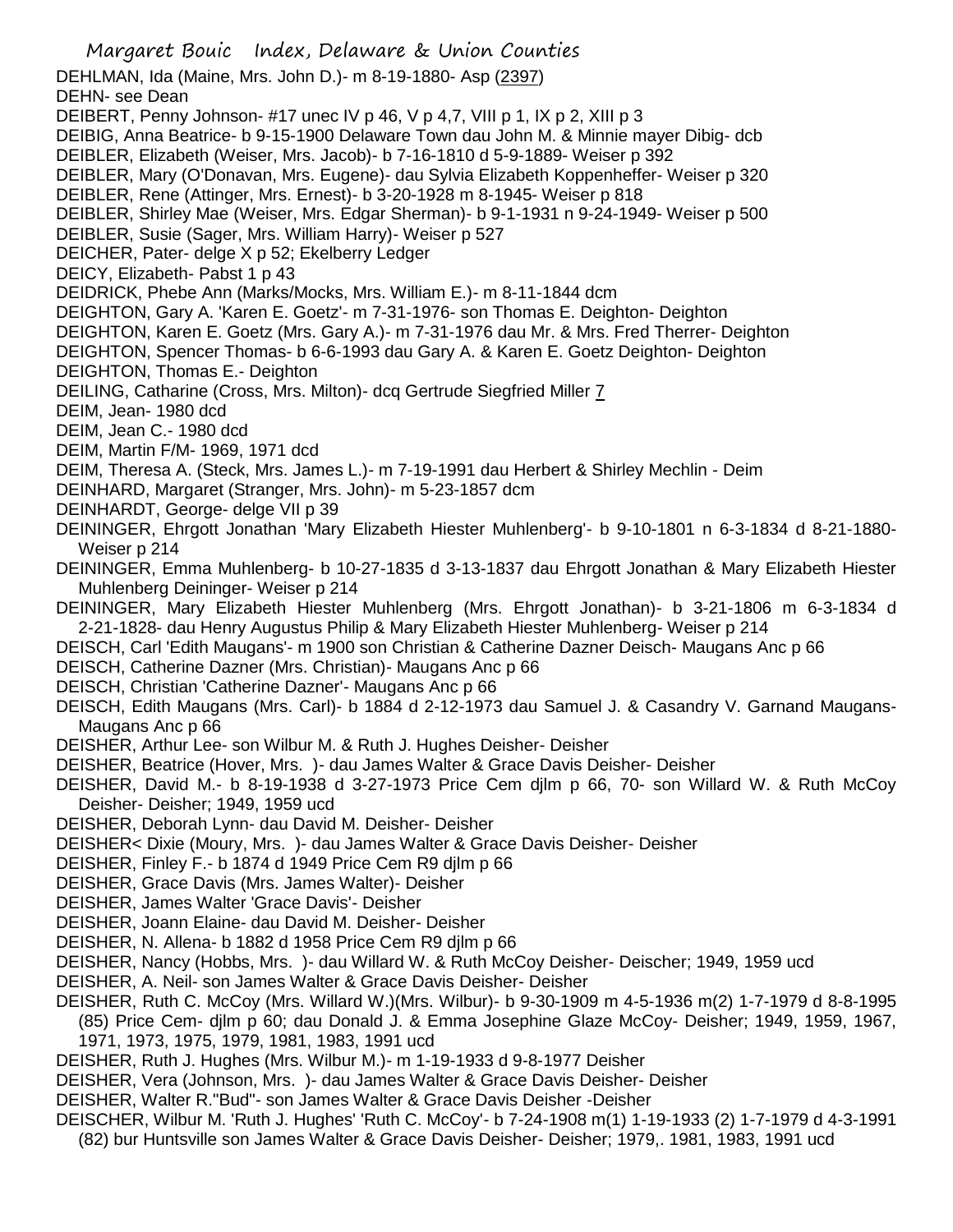Margaret Bouic Index, Delaware & Union Counties DEISHER, Williard W.'Ruth C. McCoy' b 1908 d 1977 Price Cem R 9 djlm p 66- 1949, 1959, 1967, 1971, 1973, 1975 ucd DEITCH, Betty (Rose, Mrs. ) -dau George Thomas Deitch DEITCH, Bill- borther George Thomas Deitch- Deitch DEITCH, Carol S. (Mrs. Ronald D.)- 1975 ucd DEITCH, Clarietta (Mrs. George Thomas)- Deitch DEITCH, George Thomas 'Clarietta'- d 2-10-1981 (62) bur Fla- Deitch DEITCH, George Jr.- son George Thomas Deitch- Deitch DEITCH, Joanne (Lyons, Mrs. )- dau George Thomas Deitch- Deitch DEITCH, John- son George Thomas & Norma Fawn Deitch- Deitch DEITCH, John- brother George Thomas Deitch- Deitch DEITCH, Julie- b 1974 dau Ronald D. & Carol S. Deitch- 1975 ucd DEITCH, Norma C. Fawn (Mrs. George Thomas)- d 8-12-1961 dau Clifford Fawn- Deitch DEITCH, Ronald D 'Carol'- son George Thomas & Noram C. Fawn Deitch- Deitch DEITCH, Ronald- b 1973 son Ronald D. & Carol S. Deitch- 1975 ucd DEITCH, Ruth (Morris, Mrs. )- sister George Thomas Deitch- Deitch DEITCH, Sharon (King, Mrs. )- dau George Thomas Deitch DEITCH, Thomas- son George T. & Norma C. Fawn Deitch- Deitch DEITCHEL, Robert- 1980 dcd DEITCHER, Lusenda- 1880C Berlin Tp p 363C DEITER, Grace (Bailey, Mrs. Roy)- 1915 uch p 820 DEITER, Mary Ellen (mother)- b 1857 d 1888 Unionville Cem DJ p 33 DEITRICH, Gertrude (Loeffel, Mrs. Martin)- m 7-6-1855 dcm DEITRICH, Henry 'Mary Kollefrath'- dumch p 222 DEITRICH, Mary Kollefrath (Mrs. Henry)- dau August & Magdaline Neun Kollefrath- dumch p 222 DEITRICK, Bruce- son Richard & Connie Ordway Deitrick- Deitrick DEITRICK, Connie Ordway (Mrs. Richard)(Sabins, Mrs. )- dau Helen Ordway- Deitrick DEITRICK, Danny- son Richard & Connie Ordway Deitrick- Deitrick DEITRICK, Richard 'Connie Ordway'- Deitrick DEITRICK, Timothy J.- b 10-21-1962 d 4-1985 (22)- son Richard & Connie Ordway Deitrick- Deitrick DEITRICK, Tina- dau Richard & Connie Ordway Deitrick- Deitrick DEITZ, Blanche (8-1908) to Children's Home- uninf p 14 DEITZ, Ella (3-1908) to Children's Home- uninf p 14 DEITZ, Loren (2-1908) to Children's Home- uninf p 14 DEITZ, Mamie (10-1908) to Children's Home- uninf p 14 DEJARNETT, Geraldine- query Price, Manville- delge X p 21 deJONGE, Robert- son William & Mayarlou deJonge- deGonge- engaged to Julia Newell DEKALB, Rev. J. S.- 1883 uch V p 396, 680 DELABAR, Catherine (Mrs. David W.)- 1971 dcd DELABAR, David- b 1960- son David W. & Catherine Delabar- 1971 dcd. DELABAR, David W. 'Catherine'- 1971 dcd DELACROIX, Elberta Price (Mrs. Joseph)- DeLaCroix DELACROIX, Evelyn R. (Appel, Mrs. Charles V.)- b 4-28-1912 d 8-22-1993 (81) bur springfield- dau Joseph & Elberta Price DeLaCroix- DeLaCroix DELACROIX, Joseph 'Elberta Price'- DeLaCroix DELACROIX, Maizie (Verkley, Mrs. )- dau Joseph & Elberta Price DeLaCroix- DeLaCroix DELACY, Lavinia (Moore, Mrs. Charles Thornton)- m 12-24-1885- Howison (156) DELAGRANGE, Annette- b 1960 dau Melvin & Roselyn DeLaGrange- 1969, 1971 dcd DELAGRANGE, Arnold- Genther p 30 (can't find) 1686 DELAGRANGE, Denise- b 1958 dau Melvin & Roselyn DeLaGrange- 1969, 1971 dcd DELAGRANGE, Melvin 'Roselyn'- 1969, 1971 dcd DELAGRANGE, Michelle- b 1964 dau Melvin & Roselyn DeLaGrange- 1969, 1971 dcd DELAGRANGE, Roselyn (Mrs. Melvin)- 1969, 1971 dcd DELAGRANGE, Toni- b 1957 ch Melvin & Roselyn DeLaGrange- 1969, 1971 dcd DELAHUNTY, Loverne (Crooks, Mrs. Karl F.)-- b 8-15-1916 m 11-24-1932- Weiser p 88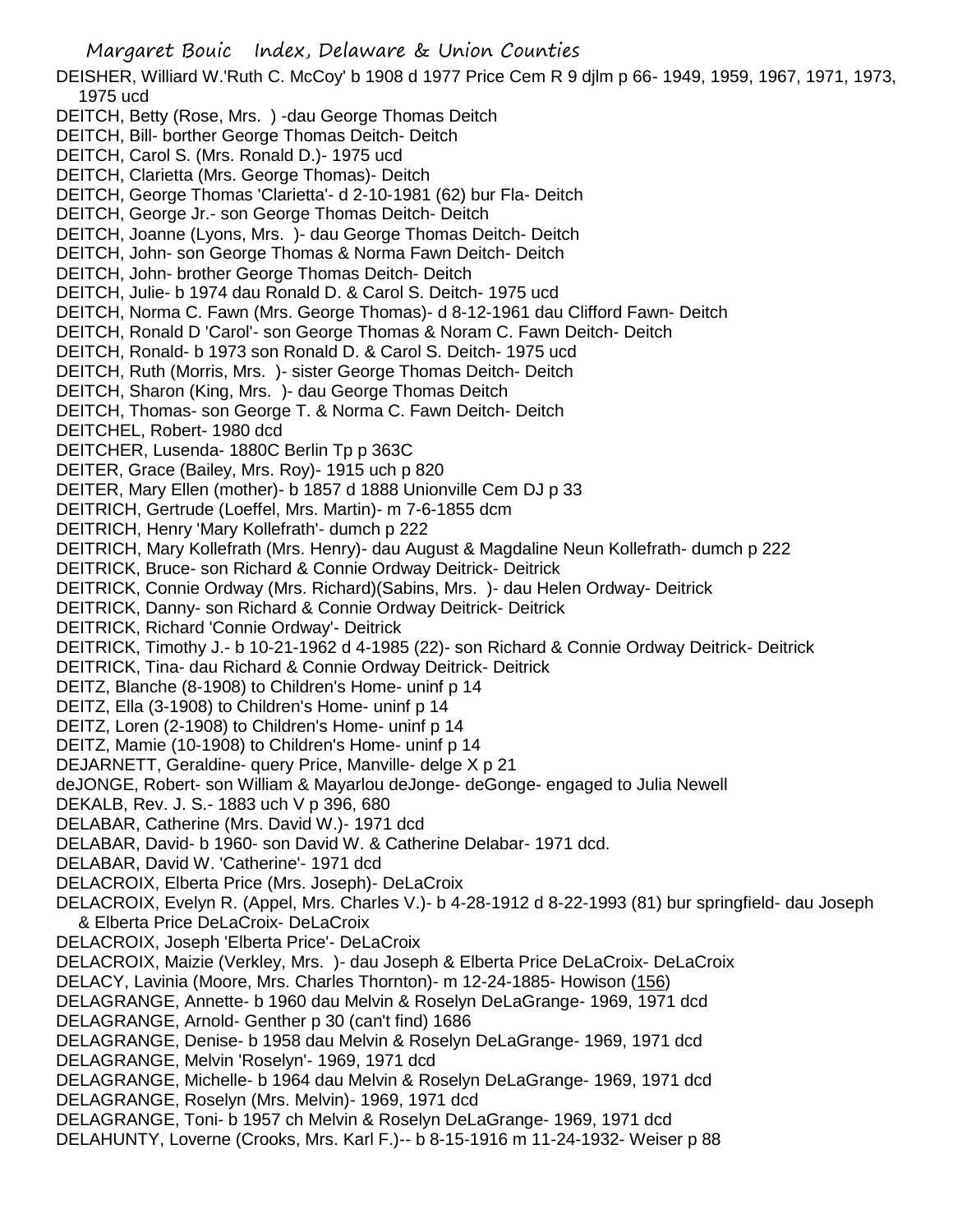- Margaret Bouic Index, Delaware & Union Counties
- DELAINE, Mike- 1880C Brown Tp p 381C (85) infirmary- delge III p 14, X p 70
- DELAMETER, Charles 'Nancy Thurston'- Asp (185-5)
- DELAMETER, Harriet Thurston (Mrs. John Cole)- b 5-3-1801 dau Adam & Eunice Miner Thurston- Asp 183-7 DELAMETER, John Cole 'Harriet Thurston'- Asp (183-7)
- DELAMETER, Nancy Thurston (Mrs. Charles)(Colman, Mrs. H orace)- b 12-1-1805 dau Joshua & Betsey Greene Thurston- Asp 185-5
- DELANCEY, Ethel Pearl (Goodling, Mrs. William Henry)- b 4-3-1894 d 12-7-1953- Weiser p 360
- DELANCEY, Jane Ann- b 10-7-1949 dau Oliver Samuel & Mary Anna Wacker DeLancey- Weiser p 675
- DELANCEY, John Oliver- b 9-7-1951 son Oliver Samuel & Mary Ann Wacker DeLancey- Weiser p 675
- DELANCEY, Mary Anna Wacker (Mrs. Oliver Samuel)- b 11-20-1922 m 8-24-1946- Weiser p 675
- DELANCEY, Merton Miles- b 4-6-1943 son Merton Miles & Virginia Claire Skerry DeLancey- Weiser p 675
- DELANCEY, Merton Miles 'Virginia Claire Skerry'- b 3-26-1918 m 12-6-1941 son Oliver Samuel & Rachel Lena Wise DeLancey- Weiser p 674
- DELANCEY, Oliver Samuel 'Mary Ann Wacker'- b 2-24-1922 m 8-24-1946 son Oliver Samuel & Rachel Lena Wise DeLancey- Weiser p 675
- DELANCEY, Oliver Samuel 'Rachel Lena Wise'- m 7-24-1916 d 10-17-1950- Weiser p 674
- DELANCEY, Rachel Lena Wise (Mrs. Oliver Samuel)- b 11-20-1889 m 7-24-1916 dau George F. & Mary Alice Weiser Wise- Weiser p 674
- DELANCEY, Robert Stephen- b 5-10-1947 son Merton Miles & VIrginia Claire Skerry DeLancey- Weiser p 675 DELANCEY, Virginia Claire Skerry (Mrs. Meron Miles)- b 4-4-1918 m 12-6-1941- Weiser p 674
- DELANCY, Doyle 'Eleanor Scheiderer'- b 10-20-1913 m 11-14-1953 d 6-14-1966- St. Paul p 145
- DELANCY, Eleanor Scheiderer (Mrs. Doyle)- b 4-21-1907 m 11-14-1983 d 8-1991 dau Martin & Maria margaret Scheiderer- St. Paul p 145
- DELAND,---unec XIII p 47
- DELAND, Anna (Mitchell, Mrs. Ross)- 1883 uch V p 124
- DELAND, Charles 'Elisabeth A. Eaton'- m 4-7-1846 Madison Co unec X p 27; 1850C Union Tp 1273-1291 p 191 (25, Vt)
- DELAND, E. (Mrs. G.)- DJ p 32
- DELAND, Edgar- son Charles & Elisabeth Deland- 1850C Union Tp 1273-1291 p 191 (23,O)
- DELAND, Edward 'Sarah'- 1850c Concord Tp 2169 p 128 (48, Va)
- DELAND, Elisabeth A. Eaton (Mrs. Charles)- m 4-7-1846 Madison Co unec X p 27; 1850C Union Tp 1273-1291 p 191 (23,O)
- DELAND, Emily Abbott (Mrs. James)- m 10-20-1842 ucm 827 unec V p 60; 1850C Union Tp 1274-1292 p 191 (24, Vt)
- DELAND, Emma- Pabst 3 p 23; 1869 wsc p 10
- DELAND, Fletcher- son Edward & Sarah Deland- 1850C Concord Tp 2169 p 128 (10,O)
- DELAND, Freeman- son Edward & Sarah Deland- 1850C Concord Tp 2169 p 128 (8,O)
- DELAND, Garrettson- son Edward & Sarah Deland- 1850C Concord Tp 2169 p 128 (17,O)
- DELAND, G. 'E'- DJ p 32
- DELAND, George- hjt p 135, 136- son Squire & Hannah Deland- 1883 uch IV p 505, 508; uca p 100; 1850C Darby Tp 1699-1719 p 251 (17, Vt)
- DELAND, Hannah Lovette (Mitchell, Mrs. Ross)- m 10-12-1848 ucm 1351 unec VII p 40
- DELAND, Hannah (Mrs. Squire)- d 11-29-1875 (81-3-7) Unionville Cem p 34; 1850C Darby Tp 1699-1719 p 251 (56, Vt)
- DELAND, Harriet- dau Charles & Elisabeth Deland- 1850C Union Tp 1273-1291 p 191 (3,O)
- DELAND, James- 1840C Darby Tp 1059 p 47 (60-70)
- DELAND, James 'Emily Abbott'- m 10-20-1842 ucm 827- 1840C Darby Tp unec V p 60, 61; 1850C Union Tp 1274-1292 p 191 (28, Vt)
- DELAND, Lorenzo- son Edward & Sarah Deland- 1850C Concord Tp 2169 p 128 (21,O)
- DELAND, Louisa- dau James & Emily Abbott Deland- 1850C Union Tp 1274-1292 p 191 (2,O)
- DELAND, Lucy M. (Stokes, Mrs. John R.)- m 2-10-1841 ucm 699; unec V p 38
- DELAND, Malinda H.- d 10-17-1859 (1-3-21) dau G. & E.- Unionville Cem DJ p 32
- DELAND, Malindy- dau Edward & Sarah Deland- 1850C Concord Tp 2169 p 128 (12,O)
- DELAND, Mariett (Sager, Mrs. Michael)- m 2-24/27-1840 ucm 620 unec V p 23- dau Squire Deland- 1883 uch V p 256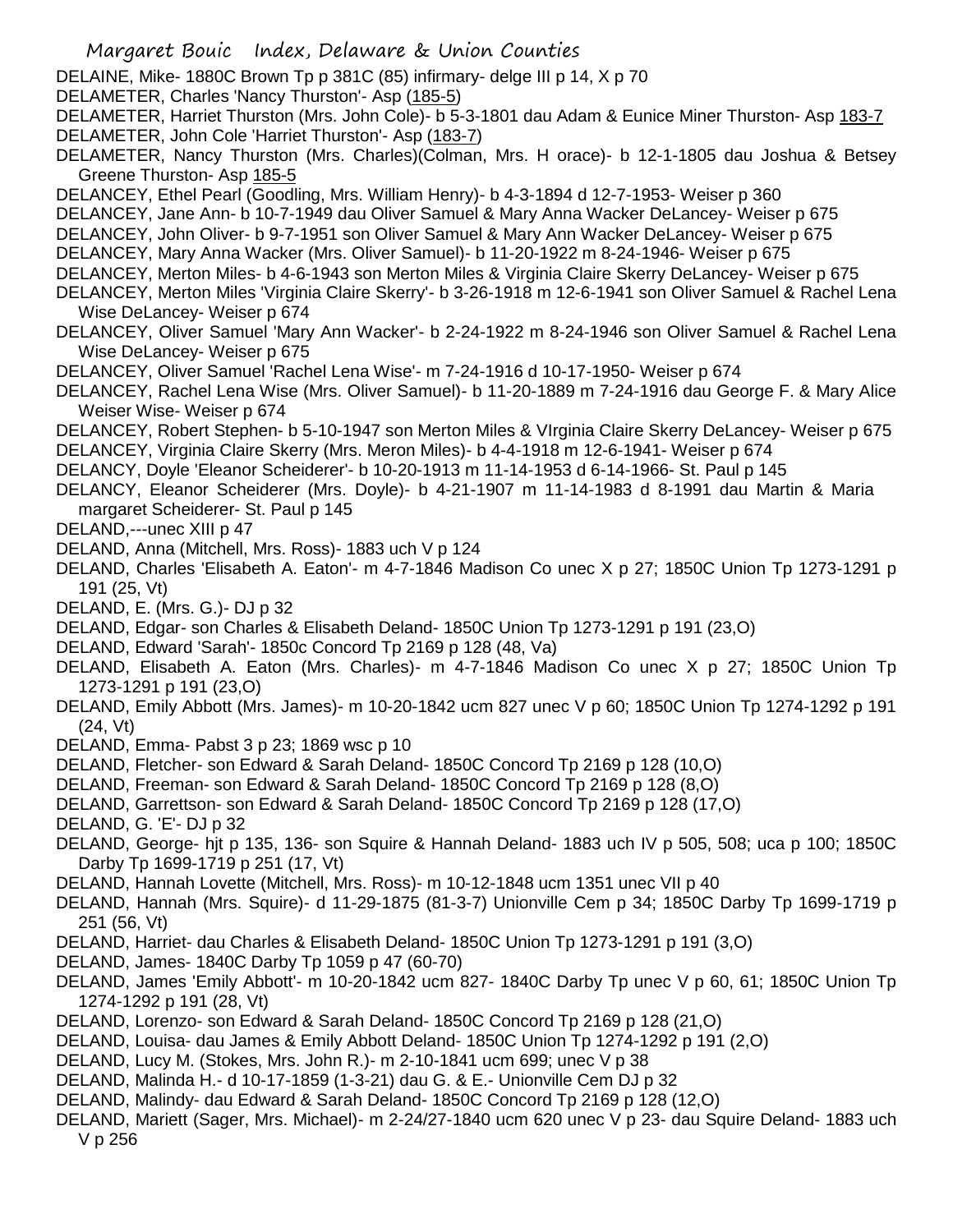- DELAND, Rhoda- dau Edward & Sarah Deland- 1850C Concord Tp 2169 p 128 (14,O)
- DELAND, Sanford- son Edward & Sarah Deland- 1850C Concord Tp 2169 p 128 (3,O)
- DELAND, Sarah (Mrs. Edward)- 1850C Concord Tp 2169 p 128 (41, NJ)
- DELAND, Sarah dau Edward & Sarah Deland- 1850C Concord Tp 2169 p 128 (5,O)
- DELAND, Sarah d.- dau Edward & Sarah Deland- 1850C Concord Tp 2169 p 128 (16,O)
- DELAND, Squire 'Hannah'- d 4-22-1858 (69-1-13) Unionville Cem DJ p 34; 1883 uch V p 256; 1850C Darby Tp 1699-1719 p 251 (62, Vt)
- DELANEY, Alma Virginia Knicely (Mrs. Elmer)- b 8-24-1903 d 9-6-1986 bur Maple Grove Cem- dau Howard & Sarah Hale Knicely- Delaney
- DELANEY, Barbara (Easton, Mrs. Edwin L.)- dau Dean R. & ELizabeth Adeline Ropp Delaney- DeLaney
- DELANEY, Betty (Holycross, Mrs. Charles)- dau Elmer & Alma Virginia Knicely Delaney- Delaney
- DELANEY, Betty Jane Havens (Mrs. Ira Eugene)- b 12-24-1920 d 11-30-1989 bur Grand Prairie Cem-**DeLanev**
- DELANEY, Carol Williams (Mrs. Floyd R.)- DeLaney
- DELANEY, Colleta- b 6-24-1904 Delaware Town dau John & Elizabeth Tighe Delaney- dcb
- DELANEY, Daisy A.- DeLaney; 1973, 1975, 1979, 1981 ucd
- DELANEY, Dean R. 'Elizabeth Adeline Ropp'- DeLaney
- DELANEY, Donald- son Elmer & Alma Virginia Knicely Delaney- Delaney
- DELANEY, Edgar 'Sharon Cooper'- Delaney
- DELANEY, Edna M. (Mrs. Paul A.)- 1967 ucd
- DELANEY, Elizabeth Adeline Ropp (Mrs. Dean R.)(Davidson, Mrs. )- Delaney
- DELANEY, Elizabeth Louise (Warman, Mrs. George)- dau Floy dr. & Carol Williams Delaney- DeLaney
- DELANEY, Floyd R. 'Carol Williams'- b 9-18-1933 m 6-6-1954 d 2-14-1992 (58) son Dean R. & Elizabeth Adeline Ropp DeLaney- DeLaney
- DELANEY, Geraldine (Lininger, Mrs. Cleon)- dau Elmer & Alma Virginia Knicely Delaney- Delaney
- DELANEY, Ira Eugene 'Betty Jane Havens'- DeLaney
- DELANEY, Janette Sterling (McCulloch, Mrs. William Wallace)- Weiser p 175
- DELANEY, John- son Michael & Mary DeLaney- 1850C Orange Tp 1774 p 113 (6/12,O)
- DELANEY, Kay (Johnson, Mrs. Phillip)- dau Elmer & Alma Virginia Knicely Delaney- Delaney
- DELANEY, Lamar 'Laura'- m 1966 son Dean R. & Elizabeth Adeline Ropp DeLaney- Delaney
- DELANEY, Laura (Mrs. Lamar)- m 1966- Delaney
- DELANEY, Lorna Colleen Comer (Mrs. Michael Walter)- m 3-8-1980- dau Vancil Comer- Delaney
- DELANEY, Marion- son Ira Eugene DeLaney- Delaney
- DELANEY, Mary Jane (Conklin, Mrs. William A.)- 1985 uch p 30; 1915 uch p 731; Conklin
- DELANEY, Mary- dau Michael & Mary DeLaney- 1850C Orange Tp 1774 p 113 (3, France)
- DELANEY, Mary (Mrs. Michael)- 1850C Orange Tp 1774 p 113 (29, Irel)
- DELANEY, Maynard- son Elmer & Alma Virginia Knicely Delaney- Delaney
- DELANEY, Melinda "Mindy" Jo- dau Lamar & Laura DeLaney- Delaney engaged to David J. Marsh
- DELANEY, Michael Christopher- b 11-2-1984 d 5-3-1994 (9) Oakdale Cem son Edgar & Sharon Cooper Delaney- Delaney
- DELANEY, Michael 'Mary'- 1850C Orange Tp 1774 p 113 (27, Irel)
- DELANEY, Michael Walter 'Lorna Colleen Comer'- m 3-8-1980 son Walter Delaney- Delaney
- DELANEY, Pat- 1980 dcd
- DELANEY, Paul A. 'Edna'- 1967 ucd
- DELANEY, Peggy Jean- dau Warren & Amy Delaney- 1949 ucd
- DELANEY, Robert- son Elmer & Alma Virginia Knicely Delaney- Delaney
- DELANEY, Sally- dau Stanley L. Delaney- Delaney engaged to Roger D. Miller
- DELANEY, Samantha- b 1965 dau Paul A. & Edna Delaney- 1967 ucd
- DELANEY, Sharon Cooper (Mrs. Edgar)- dau Vola Cooper- Delaney
- DELANEY, S. L.- 1971 ucd
- DELANEY, Stanley- 1973, 1991 ucd
- DELANEY, Sue- b 1958 dau Daisy A. DeLaney- 1973, 1975 ucd-
- DELANEY, Teresa/Theresa Ann- b 1957 dau Daisy A. DeLaney- Delaney; 1973, 1975 ucd; engaged to Rick Sadler
- DELANEY, Thomas- son Edgar & Sharon Cooper Delaney- Delaney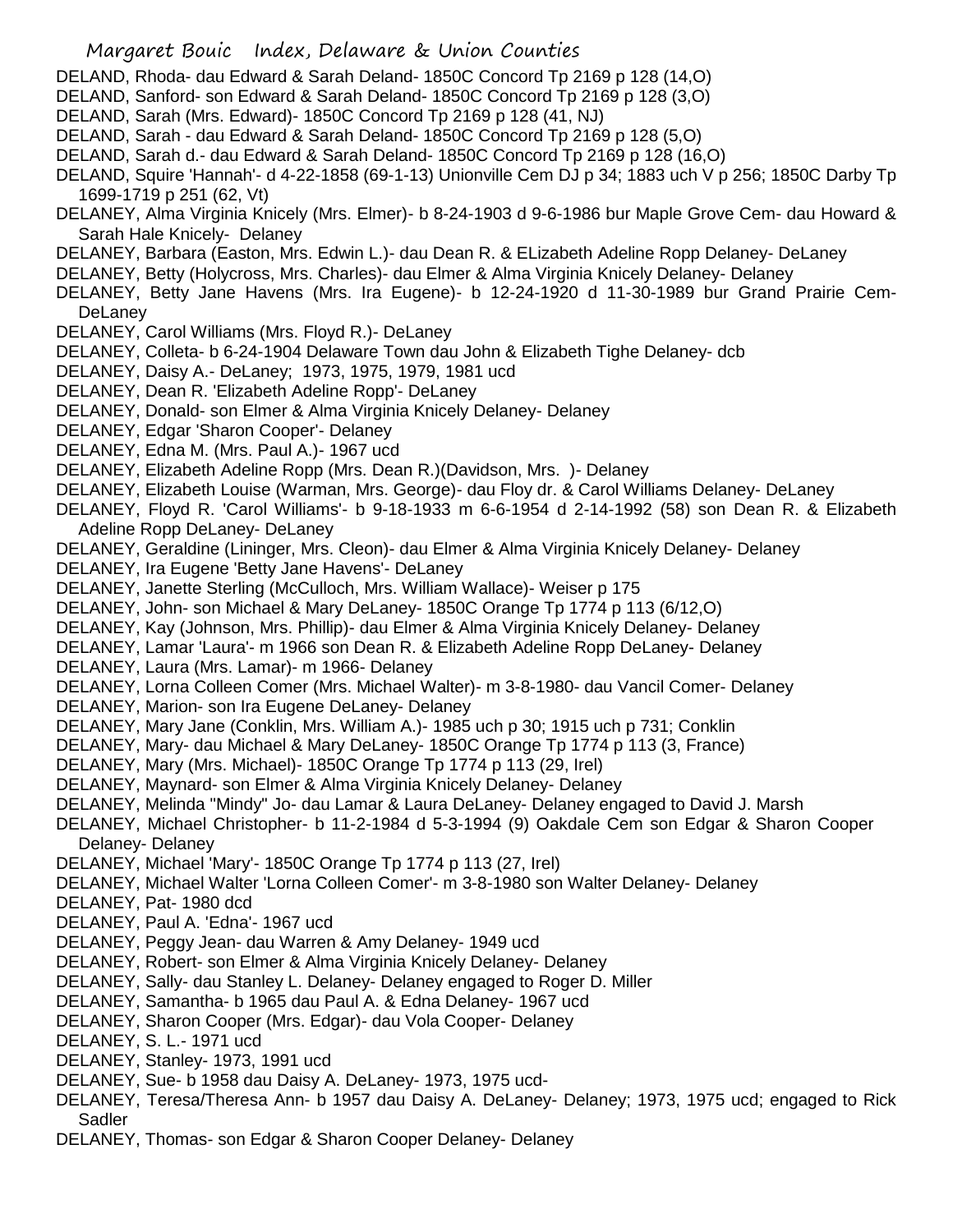DELANEY, Warren 'Amy'- son Elmer & Alma Virginia Knively Delaney- Delaney; 1949 ucd

- DELANEY, William- 1880c Genoa Tp p 407C
- DELANEY, Rev. W. J.- Sbc p 10, 17
- DELANGE, Dale E. 'Sally Ann Parent'- b 2-26-1930 m 11-2-1957- Weiser p 315
- DELANGE, Kathrine- b 1-3-1954 dau Dale E. & Sally Ann Parent DeLange- Weiser p 315
- DELANGE, Sally Ann Parent (Mrs. Dale E.)- b 1-12-1938 m 11-2-1957 dau Arthur Joseph & Mary Elizabeth Stanley Parent- Weiser p 315
- DELANO,--family of mamie R. Way #259, unec XI p 3
- DELANO, Abel 'Margaret J. Thompson'- m 11-5-1848 dcm; 1850C Genoa Tp 388 p 40 (28,O)
- DELANO, Ada (Taylor, Mrs. Burton A.)- m 1893- Genther p 130
- DELANO, Arvilla S.- ch Phillip & Esther Delano- 1850C Genoa Tp 268 p 38 (7,O)
- DELANO, Blake'Esther Canine'- unec VIII p 38; delge VI p 12
- DELANO, Dr.- 1908 dch p 469
- DELANO, E.- hadc p 26, 40
- DELANO, Elizabeth (Soule, Mrs. )(Tossey, Mrs. Aaron)- b 1787 d 6-28-1876 Watkins Cem ped DeFro Tossey #183 17; unec X p 9, VIII p 71; Tossey (1); 1883 uch p 335; 1840C Millcreek Tp 127 (50-60); 1850C Mil Tp 2059-2080 p 20 (64, Vt); 1860C Mil Tp 5 (71,NY)
- DELANO, Esther (Mrs. Phillip)- d 8-16-1862 (70-6-1) Berlin Tp. House Cem Powell p 46; 1850C Genoa Tp 368 p 38 (58, Ct)
- DELANO, Eunice (Allen, Mrs. Calvin)- 1985 uch p 6
- DELANO, Harriet M. (Closon, Mrs. Isaac)- m 5-28-1848 dcm
- DELANO, Henry 'Sarah Denny'- m 2-7-1828 dcga p 42 Delaware Patron & F. Chron; delge VIII p 15, 66
- DELANO, Dr. Ira- d June 1827, suicide- dcga p 38 Del Patr & Franklin Chronicle
- DELANO, Jane (Armstrong, Mrs. William)- m 11-7-1822 d 8-3-1862 -Powers Pat p 198
- DELANO, Margaret (Mrs. Abel)- m 11-5-1848 dcm- 1850C Genoa Tp 388 p 40 (21,O); J. Thompson
- DELANO, Mary (Ryan, Mrs. Michael)- m 7-25-1853 dcm
- DELANO, Mercy (Spooner, Mrs. William)- m 11-25-1713- Asp p 108
- DELANO, Philip 'Esther'- Pabst 1 p 2, 42; delge V p 36; 1840C Delaware Co Genoa Tp p 171; 1850C Genoa Tp 368 p 38 (55, Va); delge V p 36
- DELANO, Ransom- unclaimed letter- unec III p 40
- DELANO, Sarah Denny (Mrs. Henry)- m 2-7-1828 dau Gen. James Denny- dcga p 42 Delaware Patron & Franklin Chronicle
- DELANO, Susan (Sebring, Mrs. George)- m 9-7-1841 dcm
- DELANO, Walter- Powers Pat p 299
- DELANOYNE, Mary (Dunham, Mrs. Jonathan)- Pabst 1 p 31
- DELANY, Alexander 'Maggie F.'- 1880C Milford 94 p 39 (33,O,-,-) p 083A
- DELAP, see Dunlap, Dunlop
- DELAP, Rev.- Powers p 113
- DELAP, Abigail- b 9-8-1757 d 8-23-1758 dau William & Ruth Delap- Powers p 113
- DELAP, Abraham- Powers p 110 (Md)
- DELAP, George- son John & Ruth Delap- Powers p 116
- DELAP, George- b 11-1-1743/4 son William & Ruth Delap- Powers p 113, 114, 116
- DELAP, John 'Ruth'- Powers p 116
- DELAP, John- b 9-15-1752 son William & Ruth Delap- Powers p 113, 114, 116
- DELAP, Martha (Jones, Mrs. )- dau George Delap- Powers p 116
- DELAP, Mary- b 10-8-1759 dau William & Ruth Delap- Powers p 113
- DELAP, Mary (Williamson, Mrs. John)- dau John & Ruth Delap- Powers p 116
- DELAP, Neal- Powers p 114
- DELAP, Robert- son John & Ruth Delap- Powers p 116
- DELAP, Robert- b 8-15-1750 son William & Ruth Delap- Powers p 113, 114
- DELAP, Ruth (Mrs. John)- Powers p 116
- DELAP, Ruth (Mrs. William)- Powers p 113
- DELAP, Samuel- son John & Ruth Delap- Powers p 116
- DELAP, Sarah (Falk, Mrs. Stephen)- dau John & Ruth Delap- Powers p 116
- DELAP, Sarah- b 1-2-1748/9 dau William & Ruth Delap- Powers p 113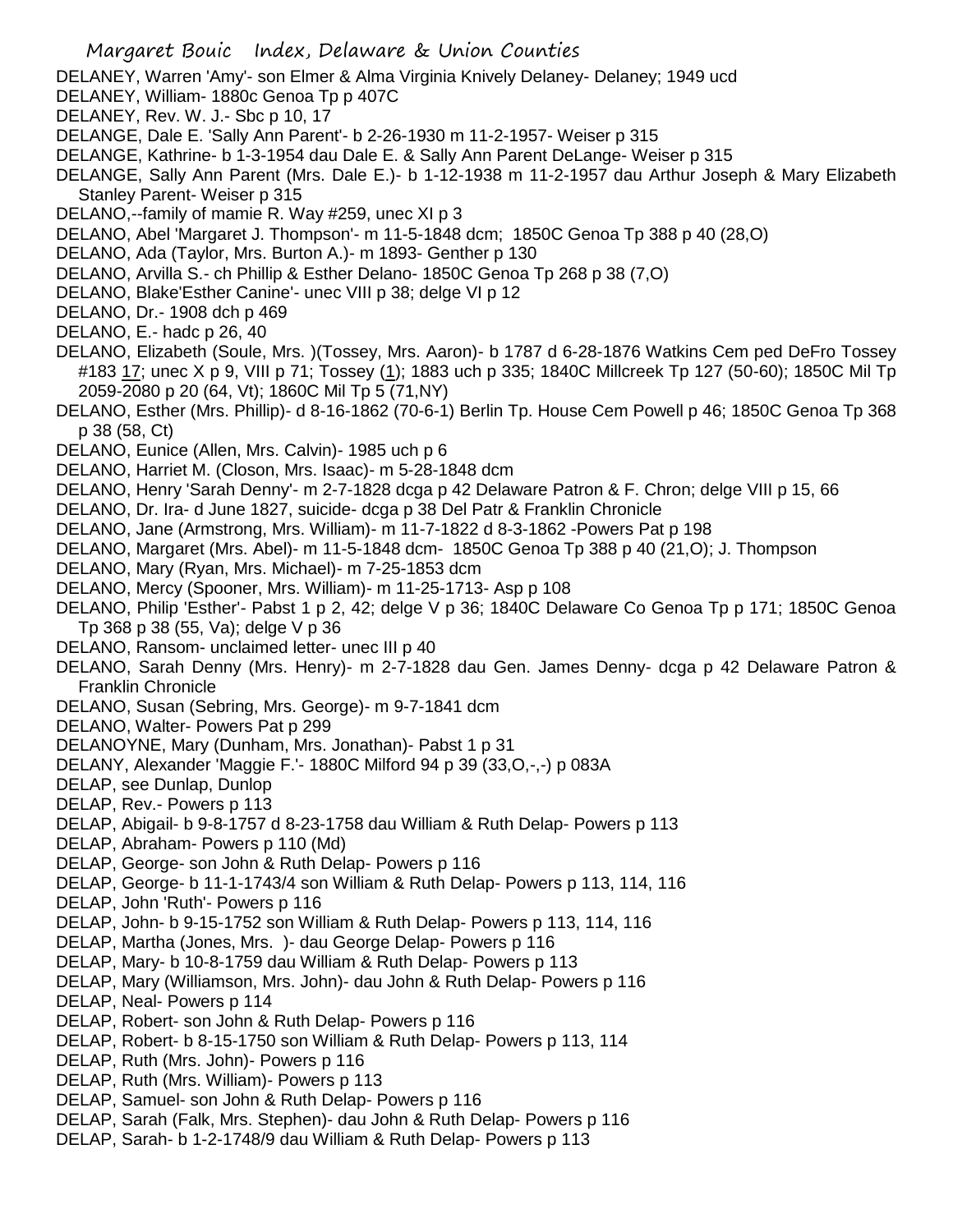Margaret Bouic Index, Delaware & Union Counties DELAP, Thomas- Powers p 114 DELAP, William- son George Delap- Powers p 116 DELAP, William 'Ruth'- Powers p 113 DELAP, William- b 2-26-1755 son William & Ruth Delap- Powers p 113 DELAPHON, John 'Sarah Elizabeth Brown'- unec IV p 62 DELAPHON, Sarah Elizabeth Brown (Conklin, Mrs. James M.)(Mrs. John)- b 8-6-1850 dau John J. & Rebecca Cooper Brown- unec IV p 62 DELAPP, Bertha Olive Heister (Hummell, Mrs. Charles Foster)(Mrs. Clyde Bert)- b 9-6-1886 m 12-25-1909, 4-17-1933- dau Edward Monroe & FLora Minnesota Belote Heister- Weiser p 665 DELAPP, Clyde Bert 'Bertha Olive Heister'- m 4-17-1933 d 6-25-1944- Weiser p 665 DELAROCHE, ---Nash p 6 DELAROCHE, Amy (Mrs. Sir Richard)- heiress of Sir William Fleming- Nash p 55 DELAROCHE, Charles- Nash p 81 DELAROCHE, Richard 'Amy'- Nash p 6, 55 DELASHIMUTE, ---b 4-18-1891 Orange Tp dau Van B. & ---Simmons Delashimute- dcb DELASHMENT, Laura- b 11-11-1892 Orange Tp dau Van B. & Annie E. Simmons DeLashment- dcb DELASHMUTT, Ada L. (Mrs. William)- d 1-27-1972 (45) bur Forest Grove- dau Carl Lemley- Delashmutt DELASHMUTT, Carol (Mrs. William Jr.)- 1967 ucd DELASHMUTT, Charles H.- delge II p 39 DELASHMUTT, Connie (Kreger, Mrs. )- dau William R. Delashmutt- Delashmutt DELASHMUTT, Connie (Armitage, Mrs. ) DELASHMUTT, Dale- b 11-10-1893 Orange Tp son Eli & Florence Aller DeLashmutt- dcb DELASHMUTT, Elias N.- delge II p 11, 22, 39, VI p 8 Harlem Tp, VII p 7 DELASHMUTT, Irma (Bean, Mrs. Harold)- Maugans Anc p 105 DELASHMUTT, Keith- b 1963 son William Jr. & Carol Delashmutt- 1967 ucd DELASHMUTT, Lillian (Rees, Mrs. )- sister William R. Delashmutt DELASHMUTT, William Jr.'Carol'- 1967 ucd DELASHMUTT, William R.- d 6-6-1986 (67) bur Forest Grove- Delashmutt DELASHMUTT, William R. III- son William & Ada Lemley Delashmutt- Delashmutt DELAUDER, Donald- son Ernest & Eleanor Pauline Gill DeLauder- 1985 uch p 59 DELAUDER, Donny- son Lyle & Joan E. DeLauder- 1961 dcd (5) DELAUDER, Eleanor Pauline Gill (Mrs. Ernest)- b 1901 d 1976 Cem p 105- dau Charles Fremont & Alma Martin Burson Gill- 1985 uch p 59 DELAUDER, Ernest 'Eleanor Pauoine Gill'- 1985 uch p 59 DELAUDER, Eugene- son William Leo & Nannie Glenn DeLauder- DeLauder DELAUDER, Fred- son Ernest & Eleanor Pauline Gill DeLauder- 1985 uch p 59 DELAUDER, Gwendolyn- dau Ernest & Eleanor Pauline Gill DeLauder- 1985 uch p 59 DELAUDER, Jacqueline- dau Ernest & Eleanor Pauline Gill DeLauder- 1985 uch p 59 DELAUDER, Jane (Mrs. Wesley)- d 4-22-1992- DeLauder DELAUDER, Joan E. (Mrs. Lyle)- 1961 dcd DELAUDER, June E. (Mrs. Wesley A.)- d 4-22-1992 (73) bur Galena- DeLauder; 1980 dcd DELAUDER, Lorraine- dau Wesley & Jane DeLauder- DeLauder DELAUDER, Lyle 'Joan E.'- son William Leo & Nannie Glenn DeLauder- 1961 dcd DELAUDER, Marlene (Lenartowicz, Mrs. )- dau Wesley & Jane DeLauder- DeLauder DELAUDER, Nancy E.- 1961 dcd DELAUDER, Nannie Glenn (Mrs. william Lee)- DeLauder DELAUDER, Pamela- dau Lyle & Joan E. Delauder- 1961 dcd (18mo) DELAUDER, Richard- son Ernest & Eleanor Pauline Gill DeLauder- 1985 uch p 59 DELAUDER, Robert- son William Leo & Nannie Glenn DeLauder- DeLauder DELAUDER, Tommy- son Lyle & Joan E. DeLauder- 1961 dcd (8) DELAUDER, Wesley A. 'June E.'- b 7-25-1924 d 6-17-1992 (67) son William Leo & Nannie Glenn DeLauder; DeLauder; 1969, 1980 dcd DELAUDER, Wesley- son Wesley & Jane DeLauder- DeLauder DELAUDER, William Leo 'Nannie Glenn'- DeLauder DELAWARE, Lord- 1976 dch p1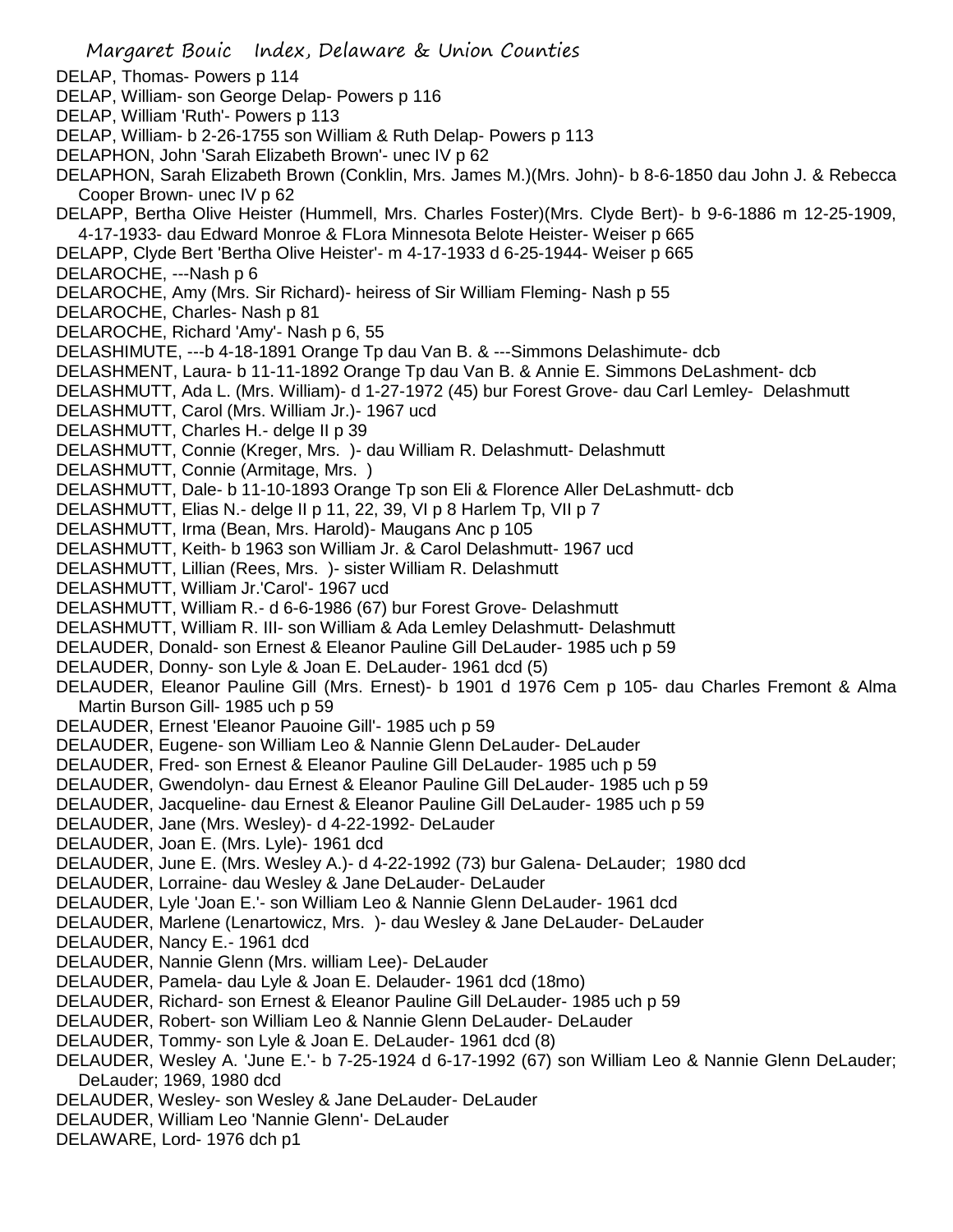DELAWDER, Catherine (Roberts, Mrs. Roberts)- d 5-7-1874- Howard Feasel 19; delge IV p 12

- DELAY, ---family of Luella Lavender #280 unec X p 25
- DELAY, Ada V.- 1980 dcd
- DELAY, Arlan E. 'Priscilla'- 1971 ucd
- DELAY, Arlene- lived with William R. & Pauline Cox- 1949 ucd
- DELAY, Barbara (Mrs. Harry Jr.)- 1980 dcd
- DELAY, Benjamin S. 'Mary E.Harrington' b 4-8-1899 m 10-6-1920 d 6-20-1974 (75) Delay; 1967, 1971, 1973 ucd
- DELAY, Benjamin- lived with William R. & Pauline Cox- 1949 ucd
- DELAY, Betty (Coder, Mrs. Lloyd)(Calaski, Mrs. )- dau Benjamin S. & Mary E. Harrington Delay- Delay
- DELAY, Charles- son Walter Harold & Esther M. Delay- Delay
- DELAY, Cheryl Lynn Porter (Mrs. William Jr.)- m 7-12-1970 dau Charles Porter- DeLay
- DELAY, David- b 1957 son Arlan E. & Priscilla Delay- 1971 ucd
- DELAY, Edna (Boldman, Mrs. )- sister Benjamin S. Delay- Delay
- DELAY, Edna Mae (Elkins, Mrs. )- dau Benjamin S. & Mary E. Harrington Delay- Delay
- DELAY, Effie Frizzell (Mrs. Lewis E.)- Delay
- DELAY, Esther M. (Mrs. Walter H.)- 1961, 1969, 1980 dcd
- DELAY, Geneva (Ziegler, Mrs. ) (Rutledge, Mrs. )- dau Benjamin S. & Mary E. Harrington Delay- Delay
- DELAY, Harry Jr. 'Barbara'- 1980 dcd
- DELAY, Juanita- lived with William R. & Pauline Cox- 1949 ucd
- DELAY, Katherine- lived with William R. & Pauline Cox- 1949 ucd
- DELAY, Kathryn (Calaski, Mrs. Carl)- dau Benjamin S. & Mary E. Harrington Delay- Delay
- DELAY, Kathy b 1963 dau Harry Jr. & Barbara DeLay- 1980 dcd
- DELAY, Kenneth- son Lewis E. & Effie Frizzell DeLay- Delay
- DELAY, Lewis E. 'Effie Frizzell'- Delay
- DELAY, Louise (Mock, Mrs. )- dau Lewis E. & Effie Frizzell Delay- Delay
- DELAY, Mark Joseph 'Rebecca Sue Graham'- m 11-25-1978 son Harry J. Delay, Jr.- Delay; 1980 dcd
- DELAY, Martin D.- b 10-16-1920 d 7-18-1992 (71) Dublin Cem- son Lewis E. & Effie Frizzell Delay- Delay
- DELAY, Mary- lived with William R. & Pauline Cox- 1949 ucd
- DELAY, Mary E. Harrington (Mrs. Ben S.)- b 10-3-1899 m 10-6-1920 d 12-13-1983(54) bur Catawba, Delaware dau Charles W. & Ada Miller Harrington- Delay; Harrington; 1967, 1971, 1973, 1979, 1981, 1983 ucd
- DELAY, Mike- son Harry J. Delay,Jr.- Delay; 1980 dcd
- DELAY, Pauline (Cox, Mrs.William)- dau Benjamin S. & Mary Harrington Delay- Delay
- DELAY, Peggy- b 1958 dau Arlan E. & Priscilla Delay- 1971 ucd
- DELAY, Priscilla (Mrs. Arlan E.)- 1971 ucd
- DELAY, Rebecca Sue Graham (Mrs. Mark Joseph)- m 11-25-1978 dau Calvin F. Graham- Delay; 1980 dcd
- DELAY, Ruth (Gehring, Mrs. Charles)- dau Walter H. & Esther M. DeLay- Delay; 1961 dcd (11)
- DELAY, Walter Harold 'Esther M.'- d 2-15-1979 (60) bur Dublin Cem- Delay; 1961, 1969 dcd
- DELAY, Walter Harold,Jr.- son Walter Harold & Esther M. Delay- Delay
- DELAY, Waunitta (Herriott, Mrs. Toby)- dau Benjamin S. & Mary E. Delay- Delay
- DELAY, William Jr. 'Cheryl Lynn Porter'- m 7-12-1970 son William DeLay- DeLay
- DELBAUGH, Debra Ann- b 6-27-1956 dau William Fenmore & Dorothy Atkinson Delbaugh- Weiser p 386
- DELBAUGH, Dorothy Atkinson (Mrs. William Fenmore)- Weiser p 386
- DELBAUGH, Edwin A. 'Martie Selow Neidig'- m 1881 d 1956- Weiser p 385
- DELBAUGH, Edwin Jr. 'Hannah Boyer Neidig'- son Edwin A. Sr. & Marie Selow Neidig Delbaugh- Weiser p 386
- DELBAUGH, Ella Mae (Schiefer, Mrs. Charles)- d 8-12-1932 dau Harry Leroy & Mary Shipe Delbaugh- Weiser p 386
- DELBAUGH, Floyd F. 'Helen Boyer'- m 1927 son Edwin A. & Mertie Selow Neidig Delbaugh- Weiser p 386
- DELBAUGH, Hannah Boyer Neidig (Mrs.Edwin,Jr.)- d 1934- Weiser p 386
- DELBAUGH, Harry Leroy 'Mary Shipe'- b 9-26-1905 m 7-20-1929 d 12-10-1940- son Edwin A. & Mertie Selow Neidig Delbaugh- Weiser p 386
- DELBAUGH, Helen Boyer (Mrs. Floyd F.)- b 8-23-1906 m 1927- Weiser p 386
- DELBAUGH, Mary Shipe (Mrs. Harry Leroy)- b 7-24-1906 m 7-20-1929- Weiser p 386
- DELBAUGH, Mertie Selow Neidig (Mrs. Edwin A.,Sr.)- b 11-1-1884 d 10-29-1918 dau Henry Morris & Margaret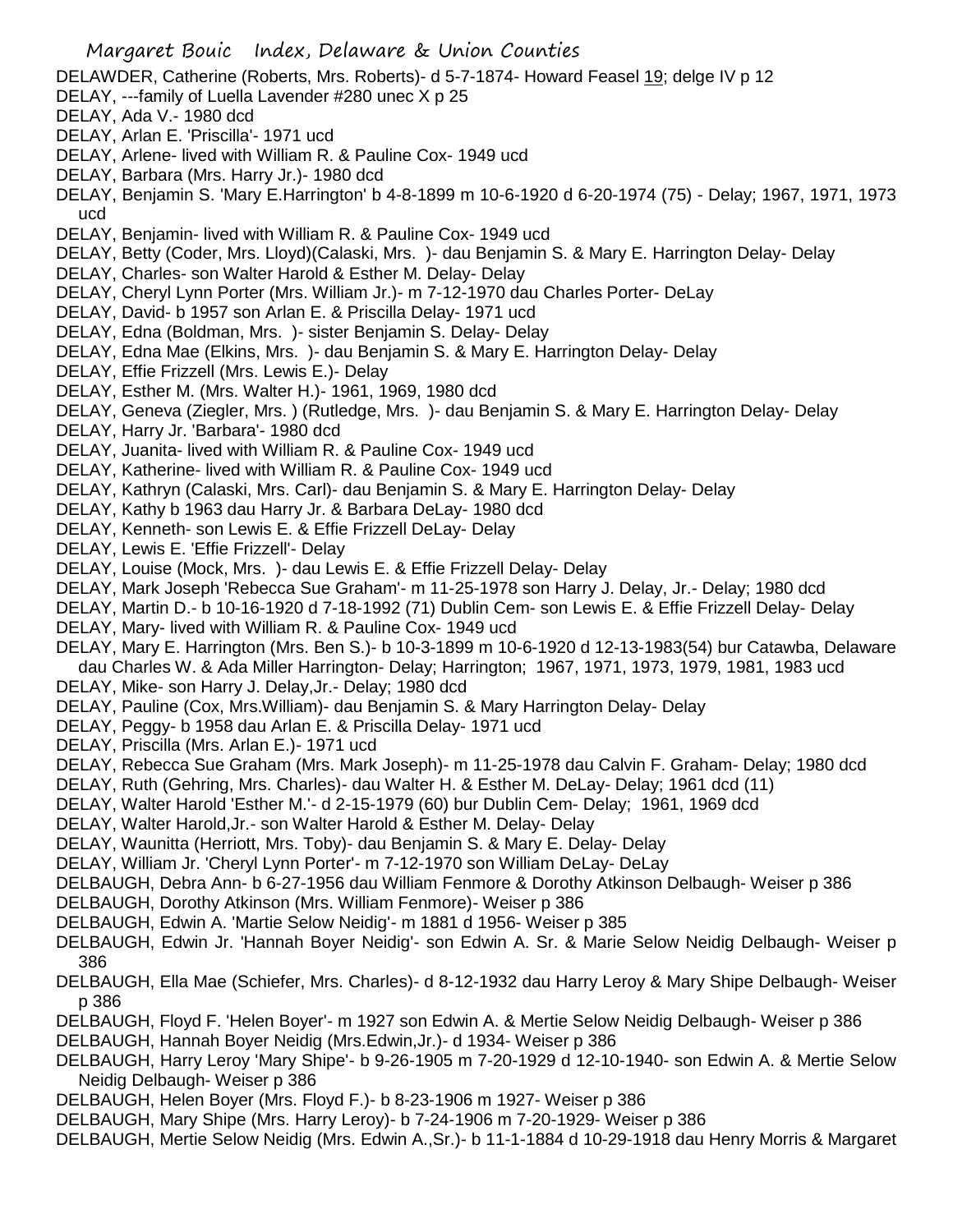Eister Neidig- Weiser p 385

- DELBAUGH, Paul Harry- b 7-31-1930 son Harry Leroy & Mary Shipe Delbaugh- Weiser p 386
- DELBAUGH, Robert Leroy- b 2-14-1939 son Harry Leroy & Mary Shipe Delbaugh- Weiser p 386

DELBAUGH, William Fenmore 'Dorothy Atkinson'- b 5-17-1932 son Floyd F. & Helen Boyer Delbaugh- Weiser p 396

- DELBAUGH, William Scott- b 2-20-1959 son William Fenmore & Dorothy Atkinson Delbaugh- Weiser p 386
- DELBAUGH, Worina Eillen- b 1-1-1935 dau Harry Leroy & Mary Shipe Delbaugh- Weiser p 396
- DELBOSCO, Rosa Mitchel Martinez (Weiser, Mrs. Walter Owen)- m 12-1-1956- Weiser p 506
- DELBOU, George 'Sandy'- son James & Mary Ritchie Delbou- Delbou; 1949, 1959 ucd (14)
- DELBOU, James E. 'Mary B. Ritchie'- m 10-12-1937 d 1-17-1991 (82) Oakdale Cem Delbou; 1949, 1959, 1967, 1971, 1973 ucd

DELBOU, Mary B. Ritchie (Mrs. James E.)-m 10-12-1937- Delbou; Ritchie; 1949, 1959, 1967, 1971, 1973 ucd DELBOU, Sandy (Mrs. George)- Delbou

- DELBRIDGE, Amy (Evans, Mrs. John)- m 11-3-1825 Madison Co unec V p 16
- DELCAMP, Carol Ann- b 9-18-1941 dau George & Mary Violet Borrell Delcomp Weiser p 145
- DELCAMP, George 'Mary Violet Borrell'- b 1-4-1920 m 7-26-1947- Weiser p 144
- DELCAMP, Mary Violet Borrell (Mrs. George)- b 12-9-1923 m 7-26-1947 dau Arthur Perry & Jennie Kramer Borrell- Weiser p 144
- DELCOUR, Howard John 'Virginia Ellen Cochran'- b 1-2-1929 m 8-30-1955- Weiser p 25
- DELCOUR, Virginia Ellen Cochran (Sloane, Mrs. Shepard U.)(Mrs. Howard John)- b 4-27-1931 m 3-7-1950, 8-30-1955- dau Hugh L. & Opal Myrtle Willey Cochran- Weiser p 25
- DELEAL, Rev. J. S.- 1883 uch V p 577
- DELEBAR, Elizabeth (Mrs. Aaron)- Pabst 1 p 10
- DELEGIDO, Lucy (Clement, Mrs. Leo Louis)- Cowgill p 73
- DELEON, Alfonso 'Antonia Casanova'- ped Diana Barron Wetzel #63 30- unec B p 51
- DELEON, Antonia Casanova (Mrs. Alfonso)- ped Diana Barron Wetzel #63 31 unec V p 51
- DELEON, Amelia (Longorce, Mrs. Estevan)- dau Alfonso & Antonia Casanova DeLeon- ped Diana Wetzel #63 15; unec V p 51
- DELEON, Benjamin Lee- b 9-16-1979 d 12-1985 son Charles & Candace DeLeon Wilson- DeLeon
- DELEON, Candace (Wilson, Mrs. Charles)- dau Tracy Eugene & Lucille DeLeon- DeLeon
- DELEON, Carrie (Mrs. Charles I.)- b 9-1869; 1900c Jerome Tp 341-353 p 15B (30,O,Ger,Ger)- m 9 y, 3 ch, 2 living
- DELEON, Cassandra (Bolan, Mrs. )- dau Tracy Eugene DeLeon- DeLeon
- DELEON, Charles F. 'Marjorie L. Hopper'- d 1958 DeLeon
- DELEON, Charles I. 'Carrie'- b 5-1864- 1900C Jerome Tp 341-353 p 15B (36,O,O,O) m 9y
- DELEON, Charles R. /Pete/- d 1-19-1987 (49)- son Charles F. & Marjorie L. Hopper DeLeon- DeLeon
- DELEON, Charles- son Tracy Eugene DeLeon- Deleon
- DELEON, Cynthia Jo- dau Fred DeLeon- engaged to Gary R. Garnett- DeLeon
- DELEON, Debra- dau Tracy Eugene DeLeon- DeLeon
- DELEON, Derek- son Charles R. DeLeon- DeLeon
- DELEON, Diane (Bidwell, Mrs. )- dau Charles F. & Marjorie L. Hopper DeLeon- DeLeon
- DELEON, Ethel- b1-1896 dau Charles I. & Carrie DeLeon- 1900C Jerome Tp 341-353 p 15B (4,O,O,O)
- DELEON, Eugene- b 7-1893 son Charles I. & Carrie DeLeon- 1900C Jerome Tp 341-353 p 15B (6,O,O,O)
- DELEON, Fred- son Charles F. & Marjorie L. Hopper DeLeon- DeLeon
- DELEON, Janice (Davis, Mrs. John)- dau Charles F. & Marjorie L. Hopper DeLeon- DeLeon
- DELEON, Jerod- son Tracy Eugene DeLeon- DeLeon
- DELEON, Keith- son Tracy Eugene DeLeon- DeLeon
- DELEON, Kyle- son Charles R. & Joyce DeLeon- DeLeon- engaged to Julie Jordan
- DELEON, Linda (Zepeda, Mrs. )(Quigley, Mrs. Michael)- dau Charles F. & Marjorie L. Hopper DeLeon-DeLeon
- DELEON, Lucille (Mrs. Tracy Eugene)- DeLeon
- DELEON, Marjorie L. Hopper (Mrs. Charles R.)(Loar, Mrs. )- d 1986- DeLeon
- DELEON, Rob- son Charles R. DeLeon- DeLeon
- DELEON, Tamara Kay- dau Fred DeLeon- engaged to Todd Allan Carl- DeLeon
- DELEON, Tracy Eugene 'Ardana'- d 9-15-1980 bur Forest Grove Cem- son Charles F. & Marjorie L. Hopper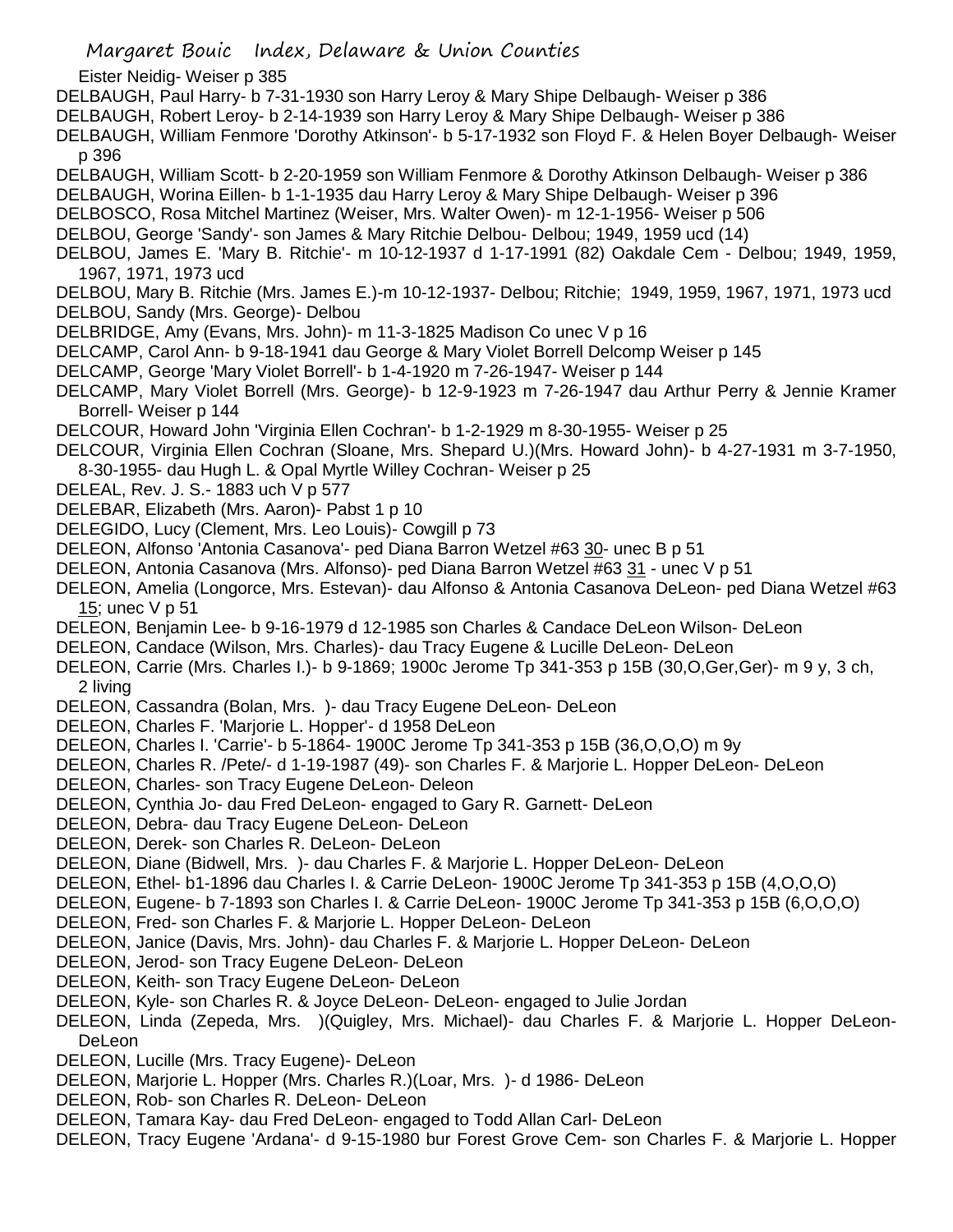Margaret Bouic Index, Delaware & Union Counties DeLeon- DeLeon DELEPHAS, Elizabeth- b 8-1850 1900C Richwood 72-78 p 3B (49,O,O,O) DELERIOT, John- delge X p 52 DELESK, Edwin A. 'Elaine A.'- Delesk DELESK, Elaine A. (Mrs. Edwin A.)- Delesk DELESK, Lisa- dau Edwin A. & Elaine A. Delesk- engaged to Frank J. Veneziano- Delesk DELEWERS, Michael- delge VII p 63 (1810) DELEWESE, Ben R. 'Sue E.'- 1980 dcd DELEWESE, Donald A.- 1980 dcd DELEWESE, Sue E. (Mrs. Ben R.)- 1980 dcd DELEWESE, Tawnya- b 1965 dau Ben R. & Sue E. Delewese- 1980 dcd DELFAVIR, John- 1883 uch V p 558 DELGARNO, Margaret (Colter, Mrs. Orville)- McKitrick p 444 DELGRASSO, Elsie Emma Kahle (Mrs. George Mark)(Smith, Mrs. Norman Samuel)- m 5-11-1950, 10-14-1955- dau Howard Jay & Winifred Deer Kahle- Weiser p 696 DELGRASSO, George Mark 'Elsie Emma Kahle'- m 5-11-1950- Weiser p 696 DELGRASSO, George Mark- b 8-1-1950 son George Mark & Elsie Emma Kahle DelGrasso- Weiser p 696 DELGRECO, Frank- son Frank & Susan Del Greco- Del Greco DELGRECO, Frank 'Susan'- Del Greco DELGRECO, Susan (Mrs. Frank)- Del Greco DELIEL, Rev. J. S.- 1883 uch V p 396, 680 DELINE, Eunice (McCune, Mrs. Calvin)- unec VIII p 70 DELINGER, infant- b 4-11-1873 Delaware Town son Edmond & Margaret Johnson Delinger- dcb DELINO, Phillip- 1835 men #51 p 84 Orange Tp DELISLE, Cecily (Heron, Mrs. Walter)- McKitrick p 224 DELIUS, Helen Auguster (Schrader, Mrs. Rudolf Franz August)- b 11-17-1875 d 1915- Weiser p 200 DELIUS, Henrietta Flora (Schrader, Mrs. Gustav Bernhard)- b 10-11-1880 d 1914- Weiser p 201 DELK, Larry 'Patricia'- 1971 dcd DELK, Patricia (Mrs. Larry)- 1971 dcd DELEON, Emma Torbert (Mrs. )- dau Andrew J. & Anna Motlar Torbert- Genther p 94 DELL, Bertha (Mrs. Robert A.)- 1980 dcd DELL, Charles C. 'Mary A. Kerschbaum'- Dell DELL, David- b 1966 son June Dell- 1971 ucd DELL, Ernest- d 2-9-1933- York Cem p 103 DELL, Fritz- son George Frederick & Grace Estella Ulmer Dell- Dell; 1961 dcd DELL, George Frederick 'Grace Estella Ulmer'- b 9-24-1901 d 7-18-1992 (80) Fancher Cem- son Charles C. & Mary A. Kerschbaum Dell- Dell; 1961, 1969, 1971, 1980 dcd DELL, George Frederick, Jr.- son George Frederick & Grace Estella Ulmer Dell- Dell DELL, George L.- b 12-4-1870 Berlin Tp son John & Mary Adams Dell- dcb DELL, Grace Estella Ulmer (Mrs. George Frederick)- d 5-19-1976 (69) bur Fancher Cem- Dell; 1961, 1969, 1971 dcd DELL, James C.- 1980 dcd DELL, Jon- Longbrake p 55 DELL, June- 1971 ucd DELL, Mark- b 1962- son June Dell- 1971 ucd DELL, Mary A. Kerschbaum (Mrs. Charles C.)- Dell DELL, Pat (Bowman, Mrs. Donald)- dau George Frederick & Grace Estella Ulmer Dell- Dell DELL, Raymond 'Sadie Elizabeth Koppenhaver'- Weiser p 330 DELL, Robert A.'Bertha'- 1969, 1980 dcd DELL, Robert A.- son George Frederick & Grace Estella Ulmer Dell- Dell DELL, Robert S.- son Robert S. Dell- Dell

- DELL, Sadie Elizabeth Koppenhaver (Weatherill, Mrs. Albert)(Pegg, Mrs. Myron)(Mrs. Raymopnd)- b 12-19-1895 m 1-1-1913- dau Augustus Edward & Aletta Mae Stahley Koppenhaver- Weiser p 329
- DELL, Samuel- 1880C Claibourne Tp p 2198
- DELL, Vickie (Tieche, Mrs. Donald)- dau George Frederick & Grace Estella Ulmer Dell- Dell- 1969 dcd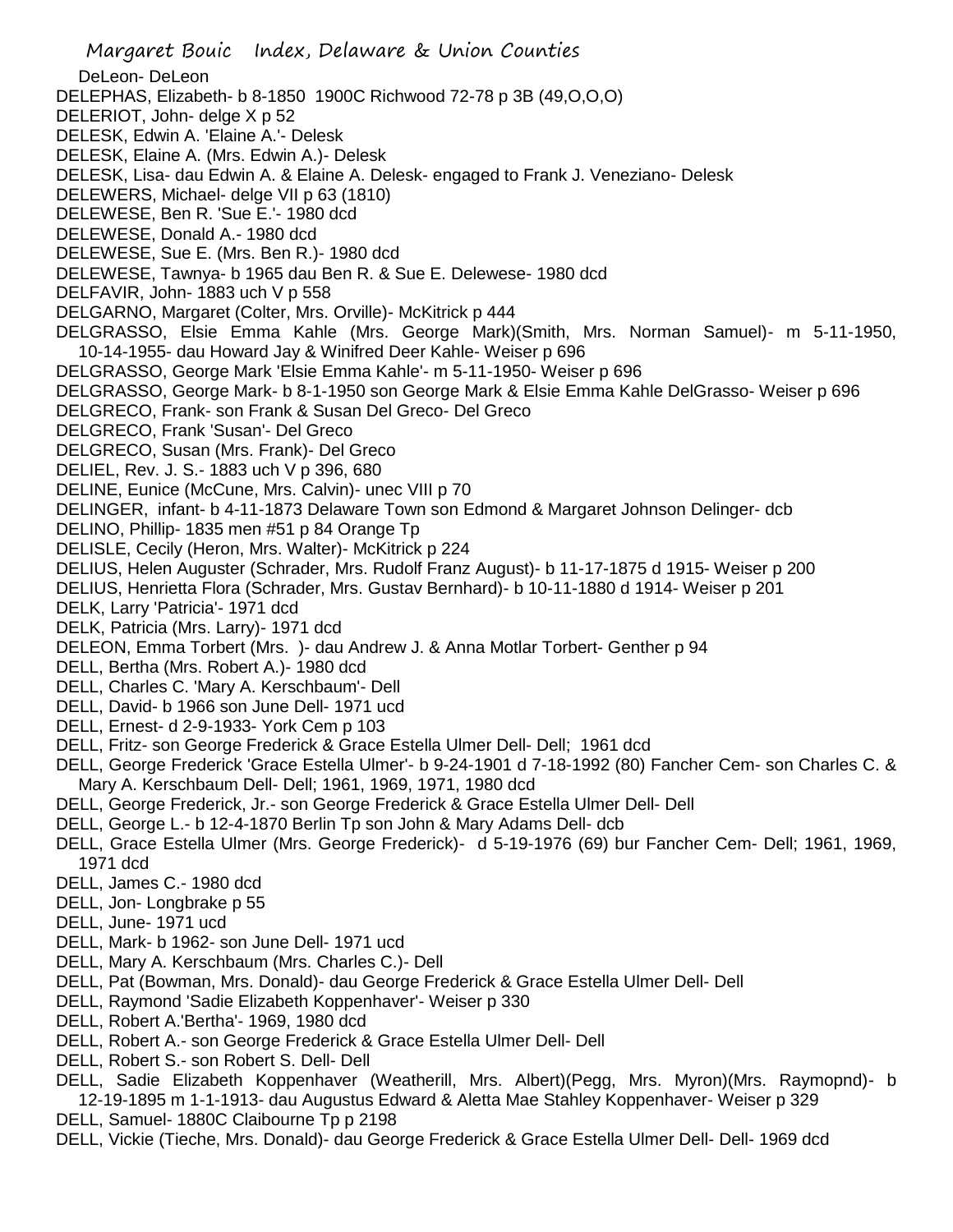- Margaret Bouic Index, Delaware & Union Counties DELLA FLORA, Carl 'Mildred L.'- 1969, 1971, 1980 dcd DELLA FLORA, Carl- b 1954 son Carl & Mildred L. Della Flora- 1969, 1971 dcd DELLA FLORA, Cathy- b 1952 dau Carl & Mildred L. Della Flora- 1969 dcd DELLA FLORA, Lynn- b 1959 ch Carl & Mildred L. Della Flora- 1969, 1971 dcd DELLA FLORA, Mark- b 1961 son Carl & Mildred L. Della Flora- 1969, 1971, 1980 dcd DELLA FLORA, Mildred L. (Mrs. Carl)- 1969, 1971, 1980 dcd DELLA FLORA, Susan- b 1957 dau Carl & Mildred L. Della Flora- 1969, 1971 dcd DELLAR, Elaine Rae (Fritz, Mrs. Joseph Charles II)- b 7-19-1932 m 11-19-1952- Weiser p 730 DELLENBACH, Erwin F. 'Marjorie Sewell'- d 1962- Dellenbach DELLENBACH, Marjorie Sewell (Mrs. Erwin F.)- b 9-21-1904 d 11-16-1964 (60) dau Frank & Myrta Guy Sewell- Dellenbach DELLENBACH, Nanciann (Breneman, Mrs. Robert R.)- dau Erwin F. & Marjorie Sewell Dellenbach-**Dellenbach** DELLENBAUGH, Catherine- b 1960 dau Charles R. Jr. & Dolores M. Dellenbaugh- 1971 dcd DELLENBAUGH, Charles R. Jr. 'Dolores M.'- 1971 dcd DELLENBAUGH, Charles- b 1957 son Charles R. Jr. & Dolores M. Dellenbaugh- 1971 dcd DELLENBAUGH, Dolores M. (Mrs. Charles R.)- 1971 dcd DELLENBAUGH, Donald- b 1959 son Charles R. Jr. & Dolores M. Dellenbaugh- 1971 dcd DELLENBAUGH, Peggy- b 1962 dau Charles R. Jr. & Dolores M. Dellenbaugh- 1971 dcd DELLIKEN, E.- unclaimed letter- unec VIII p 44 DELLINGER, see Doellinger DELLINGER, ---family of Delores Black- unec VI p 1, IX p 1 DELLINGER, Aaron G.- b 2-11-1888 Delaware Town son John & Mary Trce Dellinger- dcb DELLINGER/DOELLINGER, Johann Adam- b 11-15-1863 d 8-26-1864 (9m11d)- St. John's DJ p 68- son Conrad & Elizabeth Zeigler Doellinger- Dellinger DELLINGER, Amelia Kleiber (Mrs. Henry)- b 4-10-1908 d 12-4-1970 St. Paul's Cem DJ p 27; St. Paul p 31 DELLINGER, Ann (Baker, Mrs. Lewis)- Hutchisson p 27 DELLINGER, Ann Kathy (Hart, Mrs. Harold) -b 7-26-1960 m 7-16-1988 adopted dau Gerald L. & Mary Carson Dellinger- Dellinger; St. Paul p 33 DELLINGER, Anna Barbara ((Scheiderer, Mrs. Christoph)- b 11-14-1851 d 1-31-1931 St. John's DJ p 66- dau Conrad & Elizabeth Zeigler Doellinger- Dellinger DELLINGER, Anna Christine (Schwartzkop, Mrs. George)- m 5-8-1881 ucm 6964 DELLINGER, Anna E. b 9-1899 dau John C. & Lucy Dellinger- 1900C Darby Tp 226-235 p 12A (8/12,O,O,O) DELLINGER, Anna M. (Bonnett/Bennette, Mrs. David C.)- lic 3-20-1880 ucm 6684- dau Stephen & Anna Dellinger- 1870C Paris Tp 108-109 p 16 (17,O) 1880C Paris Tp 115-130 p 5 (27,O,Ger,Ger) DELLINGER, Anna Margaretta (Scheiderer, Mrs. John C.)- m 4-25-1878 ucm 4252 DELLINGER, Anna G. (Mrs. Perry L.)- d 6-20-1986 (76) bur Forest Grove- Dellinger; 1959, 1967 ucd DELLINGER, Anna M. (Mrs. John)- b 10-1834- 1900c Marysville 1st ward 337-353 p 14B (65, Ger,Ger,Ger)- m 20y, 8 ch, 4 living DELLINGER, Anna (Mrs. Stephen)- b 12-1829 1860C Paris Tp 1381-1372 p 183 (32, Bav); to US 1830; 1870C Paris Tp 108-109 p 16 (40, Hesse Darm); 1880C Paris Tp 115-130 p 52 (50,Ger,Ger,Ger); 1900C Paris Tp 39 p 3A (70,Ger,Ger,Ger)- wid, 4 ch, 3 liv DELLINGER, Anna Weidman (Mrs. George)- m 12-8-1855 ucm 2363; 1870C Darby Tp 64-55 (32, Ger); 1880C Darby Tp 62 p 239 (49,Ger,Ger,Ger) DELLINGER, Annie B.- dau George & Annie Weidman Dellinger- 1870C Darby Tp 64-55 p 9 (6,O); 1880C Darby Tp 62 p 129 (16,O,Ger,Ger) DELLINGER, Annie- dau Elisah V. Dellinger- 1880C Darby Tp 52 p 239 (22,O,Ger,Ger) DELLINGER, Annie M.- dau Stephen & Annie M. Dellinger- 1860C Paris Tp 1381-1372 p 183 (9,O) DELLINGER, Annetta Estella Heigle (Mrs. John H.)- b 1-12-1943 m 10-15-1961 dau Luther Heigle- Dellinger; St. Paul p 31 DELLINGER, Barbara (Wolf, Mrs. George)- dau Leonard Dellinger- 1883 uch V p 261 DELLINGER, Bertha V. Maugans (Mrs. Lewis)- b 2-1-1935 dau William T. & Mary Seburn Maugans- Maugans
	- Anc p 67
	- DELLINGER, Bradley Robert 'Christine Reed'- b 1964 m 10-21-1989 son Robert & Marjorie Ann Strayer Dellinger- Dellinger; St. Paul p 31; 1979, 1981, 1983 ucd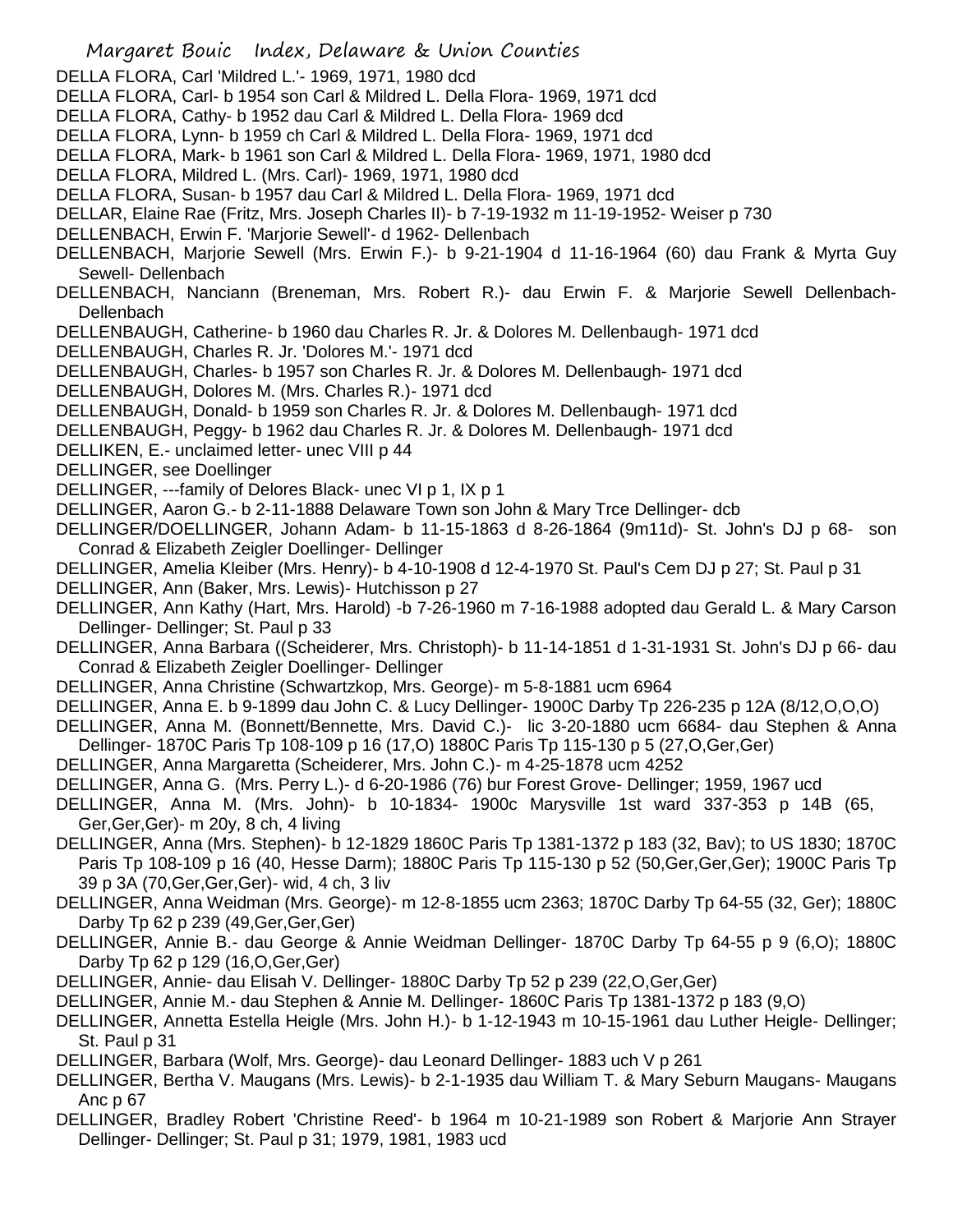- DELLINGER, Brenda Kay- b 3-22-1970 dau Theodore W. & Susan Nicol Dellinger- St. Paul p 31; 1971, 1975, 1979, 1981, 1983, 1991 ucd
- DELLINGER, Carl- Dellinger
- DELLINGER, Carol Leann (King, Mrs. Dwight)- b 3-17-1968 m 12-1-1990 dau Lutrelle A. W. & Coroline Ann Holycross Dellinger- Dellinger; St. Paul p 32, 38
- DELLINGER, Caroline Ann Holycross (Mrs. Lutrelle A. W.)- b 6-9-1936 m 5-12-1957- dau Edgar A. Holycross; St. Paul p 32, 38
- DELLINGER, Catharine- b 7-1869- dau George & Anna Weidman Dellinger-1870C Darby Tp 64-55 p 9 (11/12,O); 1880C Darby Tp 62 p 239 (21,O,Ger,Ger)
- DELLINGER, Catharine (Nicol, Mrs. George)- m 4-19-1870 ucm 4713
- DELLINGER, Carol Christine Schaefer (Mrs. Dennis)- b 7-15-1948 m 12-27-1972 dau Lester Schaefer-Dellinger; St. Paul p 113
- DELLINGER, Chasity Marie- b 3-6-1985 dau Richard Lutrelle & Toyka Lynn Groves Dellinger- St. Paul p 32, 38
- DELLINGER/DOELLINGER, Christine Barbara (Bunsold, Mrs. John Martin)- b 1858 d 1920 St. John's DJ p 54 dau Conrad & Elizabeth Zeigler Doellinger- 1870C Darby Tp 79-68 p 11 (12,O)
- DELLINGER, Christenia- dau Conrad & Margaret Blumenschein Dellinger- 1870C Darby Tp (11,O)
- DELLINGER, Christine Lynn Reed (Mrs. Bradley Robert)- b 6-6-1968 m 10-21-1989 St. Paul p 31
- DELLINGER/DOELLINGER, Conrad 'Elizabeth Ziegler'- b 3-19-1823 d 2-25-1878 St. John's Cem DJ p 54; 1870C Darby Tp 79-68 p 11 (47, Ger)
- DELLINGER, Conrad- b 1857 d 1893 St. John's DJ p 63- son George & Anna Weidman Dellinger- 1870C Darby Tp 64-55 p 9 (15,O); 1880C Darby Tp 62 p 239 (23,O,Ger,Ger)
- DELLINGER, Conrad 'Margaret Blumenschine'- m 3-27-1851 ucm 1649- 1870C Darby Tp 52-44 p 7 (45, Ger); 1880C Darby Tp p 0241; uca p 35, 49; unec XIV p 47
- DELLINGER, Deborah Lynn- b 1-25-1974 dau Theodore W. & Susan Nicol Dellinger- St. Paul p 31; 1975, 1979, 1981, 1983, 1991 ucd
- DELLINGER, Dennis Eugene 'Carol Christine Schaeffer'- b 9-28-1950 m 12-27-1972 St. Paul p 113- Dellinger
- DELLINGER, Diana Kathryn Fisher (Mrs. Duane Carl)- m 9-17-1978- Dellinger
- DELLINGER, Donald- Dellinger
- DELLINGER, Donna Marie (Nicol, Mrs. Merrill)- b 5-8-1944 m 6-5-1965 dau Frederick Theodore & Verna Ruth Porschet Dellinger- St. Paul p 117; 1949, 1959 ucd (15)
- DELLINGER, Doris Margaret (Rausch, Mrs. Harold C.)- b 3-24-1927 m 4-25-1948 d 4-17-1990 dau Walter M. & Nora C. Rausch Dellinger- Rausch 13(12)31, (11533) III p 263; 1985 uch p 113, 141; St. Paul p 33
- DELLINGER, Douglas John,Sr. 'Mary Elizabeth Shuster'- m 5-16-1987 son John & Annetta Heigle Dellinger Dellinger; St. Paul p 31, 122
- DELLINGER, Douglas John,Jr.- b 9-27-1989 son Douglas John & Mary Elizabeth Shuster Dellinger- Dellinger; St. Paul p 31
- DELLINGER, Duane Carl 'Diana Kathryn Fisher'- m 9-17-1978 son Don Dellinger- Dellinger
- DELLINGER,--- infant b 5-19-1879 dau E. & Margaret Johnson Delliger- dcb
- DELLINGER, Elisah V.- 1880C Darby Tp 52 p 239 (56, Ger,Ger,Ger)
- DELLINGER, Elizabeth (Mrs. )- 1880C Darby Tp p 0239; 1900C Darby Tp 226-235 p 12A (75,Ger,Ger,Ger) wid 10 ch, 6 living
- DELLINGER, Elizabeth- dau George & Anna Weidman Dellinger- 1870C Darby Tp 64-55 p 9 (4,O)
- DELLINGER, Elizabeth- dau Stephen & Anna/Emm Dellinger- 1860C Paris Tp 1381-1372 p 183 (2,O); 1870C Paris Tp 108-109 p 16 (12,O)
- DELLINGER, Elizabeth Zeigler (Mrs. Conrad)- b 10-10-1823 d 5-25-1903 St. John's Cem DJ p 54; 1870C Darby Tp 79-68 p 11 (47, Ger); Dellinger
- DELLINGER, Elsie A. Nicol Gaulke (Mrs. Luther)- b 9-16-1910 m 10-8-1933 d 1-10-1970- St. Paul's DJ p 28 dau Albert Heinrich August & Amma Barbara Nicol Gaulke- Dellinger; 1985 uch p 56; St. Paul p 32, 38
- DELLINGER, Emanuel- 1880C Delaware Town p 511A
- DELLINGER, Emma Anna (Greenbaum, Mrs. George Michael Albert)- b 8-30-1899 m 6-2-1923 d 12-23-1952 dau George & Louise Gugel Dellinger- Dellinger; St. Paul p 115
- DELLINGER, Ernest Casper Conrad'Margareta Catherine Vollrath'- b 2-1-7-1881 m 4-26-1906 d 1923 son John Michael & Margaret Scheiderer Doellinger- Rausch (1122); St. Paul p 30
- DELLINGER, Ernest G. H. Jr.- b 9-10-1908 d 10-14-1912 son Ernest Casper Conrad & Margareta Catherine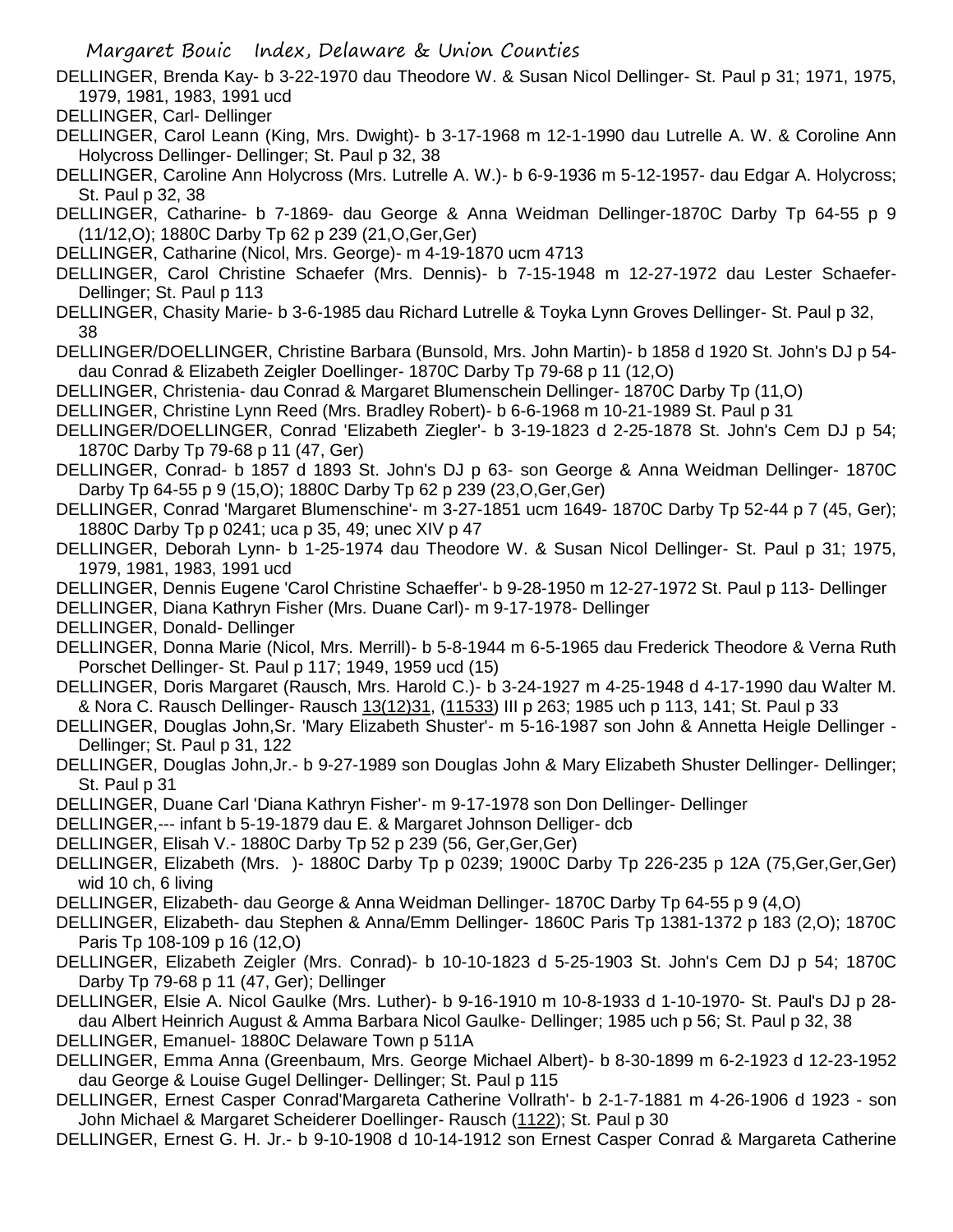Vollrath Dellinger- Rausch 11221 II p 259; St. Paul p 30, 102

- DELLINGER, Ernestine (Rausch, Mrs. Ralph)- b 1-17-1913 d 5-19-1983 dau Ernest Casper Conrad & Margareta Catherine Vollrath Dellinger- Rausch 11223, (13121); St. Paul p 30, 102
- DELLINGER, Evah Ann (Gansheimer, Mrs. Barry Lee)(Conn, Mrs. Jeffrey Michael)- m 1-15-1977 (2) 11-20- 1991 dau Lutrelle A. W. & Caroline Ann Holycross Dellinger- Dellinger; St. Paul p 32, 38
- DELLINGER/DOELLINGER, John Frederick 'Elizabeth K. Gugel' b 1-14-1862 d 10-19-1901 son Conrad & Elizabeth Zeigler Doelliger- Dellinger; 1870C Darby Tp 79-68 p 11(8,O)
- DELLINGER, Frederick- son Elisah V. Dellinger- 1880C Darby Tp 52 p 239 (18,O,Ger,Ger)
- DELLINGER, Fred Theodore 'Verna Ruth Porschet'- b 1908 d 1977 St. Paul's DJ p 19- son John George & Louise Gugel Dellinger- St. Paul p 116; 1949, 1959, 1967, 1971, 1973, 1975, 1991 ucd
- DELLINGER, Gail Diane (Wilson, Mrs. Gregory L.)(Reames, Mrs. Kevin)- b 7-11-1959 m 10-21-1978 (2) 9- 16-1993 dau Lutrelle A. W. & Caroline ann Holycross Dellinger- St. Paul p 32, 38
- DELLINGER, George 'Anna Weidman'- m 12-8-1855 ucm 2363- uca p 35; 1870C Darby Tp 64-55 p 9 (39, Ger); 1880C Darby Tp 62 (49,Ger,Ger,Ger) p 239A
- DELLINGER, George- son Elisah V. Dellinger- 1880C Darby Tp 52 p 239 (18,O,Ger,Ger)
- DELLINGER/DOELLINGER, John George 'Louise Gugel'- b 1-14-1862 d 11-23-1935 St. John's DJ p 17- son Conrad & ELizabeth Zeigler Doellinger- 1985 uch p 143 ; St. Paul p 115
- DELLINGER, Gerald L. 'Mary Carson'- b 6-13-1929 m 1952 d 3-4-1987 son Walter M. & Nora C. Rausch Dellinger- Dellinger; Rausch 13(12)32 III p 278; Marysville p 23; 1985 uch p 141; St. Paul p 33
- DELLINGER, Gregory Steven 'Janet Kay Boerger'- b 8-18-1967 m 7-7-1990- son Robert & Marjorie Ann Strayer Dellinger- Dellinger; St. Paul p 31, 61, 106; 1979, 1981 ucd
- DELLINGER, Heather Ann-b 6-4-1975 dau Dennis & Carol Christine Schaeffer Dellinger- Dellinger; St. Paul p 113
- DELLINGER, Henry J. 'Amelia Kleiber'- b 6-27-1887 m 10-14-1930 d 6-12-1966 bur St. Paul's DJ p 27- son John Michael & Margaret Scheiderer Dellinger- Dellinger ; St. Paul p 31
- DELLINGER, James- b 1873 d 1874 Oak Grove Cem Powell p 430
- DELLINGER, Janet Kay Boerger (Mrs. Gregory Steven)- b 7-27-1968 m 7-7-1990 dau Ronald Boerger-Dellinger; St. Paul p 31; Rausch 1482121, 14(12)1211, 1651211, 1961121
- DELLINGER, Janet Marlene (Ingram, Mrs. Ronald M.)- b 5-23-1943 m 8-17-1963- dau Mark John Otto & Mertie Maye Zwayer Dellinger- St. Paul p 116; 1949, 1959 ucd (16)
- DELLINGER, Jennifer Joann (Marshall, Mrs. Steven Dwayne)- b 4-9-1970 m 10-11-1986 dau Lutrelle A. W.
- & Caroline Ann Holycross Dellinger- St. Paul p 32, 38
- DELLINGER, John- 1880C Jerome Tp 96-200 p 22 (26, Bav, Bav, Bav) p 0143
- DELLINGER, John 'Anna M.'- b 9-1827; 1900C Marysville 1st ward 337-353 p 14B (72,Ger,Ger,Ger) m 20y
- DELLINGER, John C. 'Lucy'- b 1-1862 son Elizabeth Dellinger- 1900C Darby Tp 226-235 p 12A (38,O,Ger,Ger) m 4y
- DELLINGER, John H.T. 'Annetta Estella Heigle'- b 6-8-1939 m 10-15-1961 son Henry & Amelia Kleiber Dellinger- Dellinger; St. Paul p 31, 122
- DELLINGER, John Michael- b 8-28-1889 d 5-20-1949 St. Paul's Cem DJ p 25- son John Michael & Margaret Scheiderer Dellinger- St. Paul p 31
- DELLINGER, John Michael 'Margaret Marie M. Scheiderer- b 4-26-1854 m 4-15-1880 d 6-30-1911 St. John's DJ p 65; St. Paul p 30; 1880C Millcreek Tp 96-100 p 11 (26,Bav,Bav,Bav)
- DELLINGER, John- 1949 ucd brother Pauline Dellinger
- DELLINGER, Judith- dau Mark & Mertie Dellinger- 1949 ucd
- DELLINGER, Judith Markay (Scheiderer, Mrs. Ronald)- b 6-6-1919 m 7-26-1958- dau Mark John Otto & Mertie May Zwayer Dellinger- St Paul p 116; Rausch (16213)
- DELLINGER, Karen Sue (Cremeans, Mrs. William)- b 1965 m 10-11-1986 dau Theodore W. & Susan Nicol Dellinger- Dellinger; St. Paul p 31; 1949, 1959, 1967, 1971, 1975, 1981, 1983 ucd
- DELLINGER/DOELLINGER, Anna Katherine (Scheiderer, Mrs. George)- dau Conrad & Elizabeth Zeigler Doellinger- 1870C Darby Tp 79-68 p 11 (14,O)
- DELLINGER, Katherine (Nicol, Mrs. George)- Dellinger
- DELLINGER, Katherine Suzanne (Wagner, Mrs. Jim Pierre)- b 7-26-1961 m 4-17-1982 dau Lutrelle A. W. & Caroline Ann Holycross Dellinger- St. Paul p 32, 38
- DELLINGER, Kathy- dau Lewis & Bertha V. Maugans Dellinger- Maugans Anc p 67
- DELLINGER, Kelly Cole (Mrs. William Walter)- b 9-8-1966 m 9-9-1991, st. Paul p 33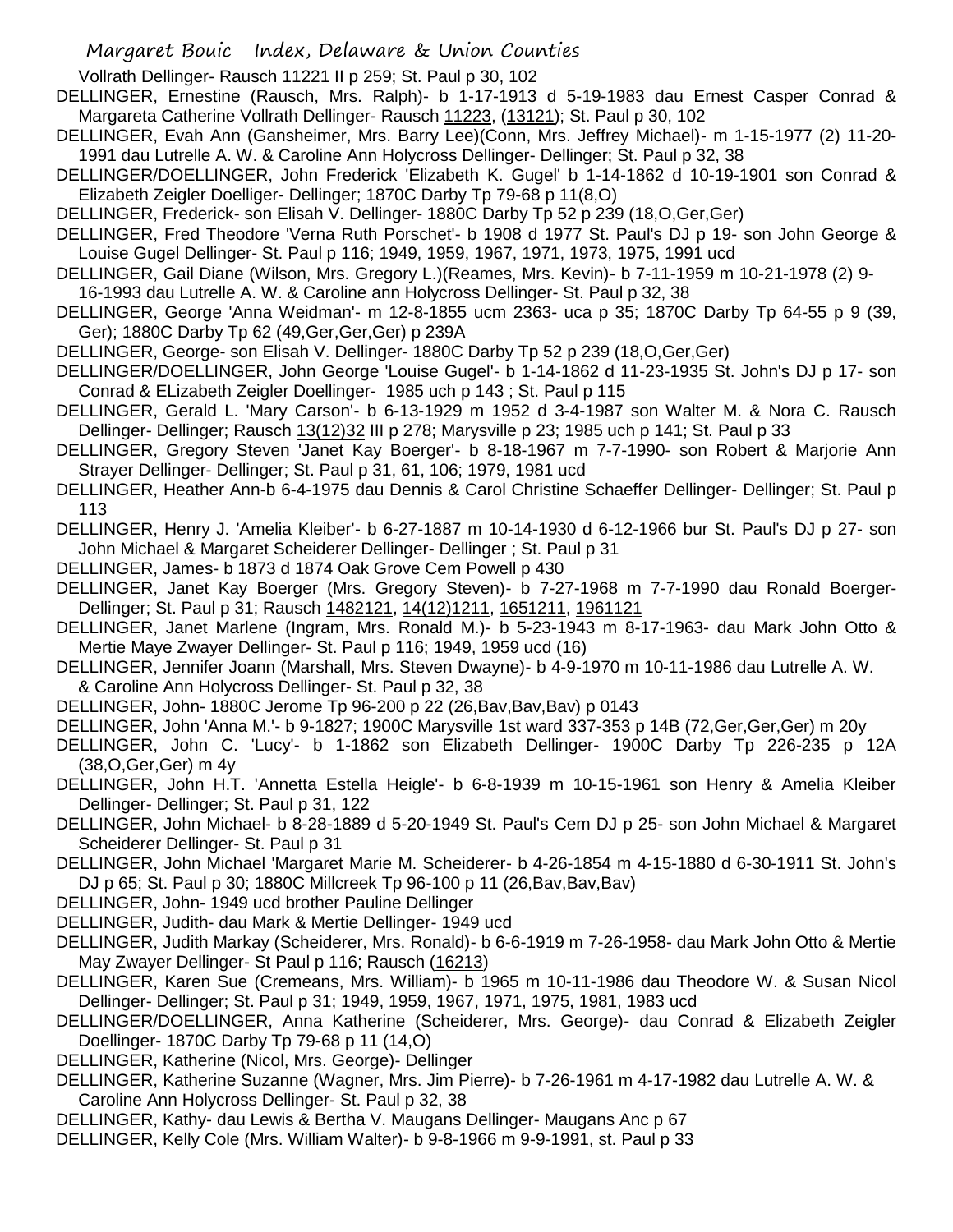- DELLINGER, Laura Ann (Marshall, Mrs. Mark)- b 9-5-1967 m 4-11-1992 dau John & Annetta E. Heigle Dellinger- Dellinger' St. Paul p 31, 122
- DELLINGER, Leonard- 1883 uch V p 261
- DELLINGER, Lewis 'Bertha V. Maugans'- Maugans Anc p 67
- DELLINGER, Lewis- son George & Annie Dellinger- 1870C Darby Tp 64-55 p 9 (8,O); 1880C Darby Tp 62 p 39 (19,O,Ger,Ger)
- DELLINGER, Armon Lincoln T.- b 6-11-1911 d 5-9-1983 (71) son Ernest & Margareta Vollrath Dellinger-Dellinger; Rausch 11222; St. Paul p 30.1021949, 1959, 1967, 1971, 1973, 1975, 1979, 1981, 1983 ucd
- DELLINGER, Lizzie (Rogers, Mrs. William E.)- m 9-18-1879 ucm 6533
- DELLINGER, Louise Gugel (Mrs. George)- b 3-24-1871 d 7-15-1921- 1985 uch p 143; St. Paul p 115
- DELLINGER, Lucy- dau George & Anna Weidman Dellinger- 1880C Darby Tp 62 p 239 (14,O,Ger,Ger)
- DELLINGER, Lucy (Mrs. John C.)- b 3-1871 1900C Darby Tp 226-235 p 12A (29,O,Ger,Ger) m 4y 2 ch
- DELLINGER, Luther Casper 'Elsie A. Nicol'- b 12-4-1895 m 10-8-1933 d 9-21-1971 St. Paul's DJ p 28; son John Michael & Margaret Scheiderer Dellinger- Dellinger; 1985 uch p 56; St. Paul p 32, 38
- DELLINGER, Lutrelle A. W.'Caroline Ann Holycross'- b 4-30-1935 m 5-12-1957 son Luther & Elsie A. Nicol Dellinger- Dellinger; 1985 uch p 56; St. Paul p 32, 38
- DELLINGER, Mae Catherine Troesch (Mrs. Theodore)- b 5-27-1912 m 6-23-1931 d 2-14-1956 St. Paul's DJ p 29; St. Paul p 31
- DELLINGER/DOELLINGER, Anna Maria- dau Conrad & Elizabeth Zeigler Doellinger- Dellinger
- DELLINGER, Maggie Marie Margaret (Mrs. John M.)- b 2-28-1858 d 4-2-1934 St. John's DJ p 65; St. Paul p 30; 1880C Millcreek Tp 96-100 p 11 (22,O,Wert,Wert)
- DELLINGER, Marcella L. N.-b 10-24-1935 dau Henry & Amelia Kleiber Dellinger- Dellinger; St. Paul p 31
- DELLINGER, Margaret Blumenshine (Mrs. Conrad)- m 3-27-1851 ucm 1649; 1870C Darby Tp 52-44 p 7 (37, Ger); unec XIV p 47
- DELLINGER, Margaret- dau Conrad & Margaret Blumenschein Dellinger- 1870C Darby Tp 52-44 p 7 (7,O)
- DELLINGER, Margaret Catherine Vollrath (Mrs. Ernest Casper Conrad)- b 12-4-1881 m 4-26-1906 d 10-1- 1937 St. Paul's DJ p 26; St. Paul p 30
- DELLINGER, Margaret- dau George & Anna Weidman Dellinger- 1870C Darby Tp 64-55 p 9 (10,O)
- DELLINGER, Margaretta B. Scheiderer (Mrs. John M.)- m 4-15-1880 ucm 6706- Dellinger
- DELLINGER, Margareta Vollrath (Mrs. Ernest)- b 12-4-1881 d 10-1-1937 dau Philip & Barbara Rausch Vollrath- Rausch 1122 II p 259
- DELLINGER/DOELLINGER, Margaretha- dau Conrad & Elizabeth Zeigler Dellinger- Dellinger
- DELLINGER, Marie Elizabeth (Boerger, Mrs. Elmer Emanuel)- b 4-6-1897 m 2-10-1918 d 5-6-1970- dau John George & Louise Gugel Dellinger- Dellinger; Rausch (1481) II p 272; St. Paul p 115
- DELLINGER, Marie M.- 11-5-1891 d 1-17-1892 dau John Michael & Margaret Scheiderer Doellinger- St. Paul p 32
- DELLINGER, Marjorie Ann Strayer (Mrs. Robert H. C.)- b 7-114-1938 m 8-9-1959- dau Paul R. & Reba Ebright Strayer- Dellinger; Sbc p 33; St. Paul p 31, 122; 1979, 1981, 1983, 1991 ucd
- DELLINGER, Marjorie Pauline Christine (Scheiderer, Mrs. Edgar)- b 5-18-1935 m 4-18-1954 dau Walter Martin & Nora Caroline Rausch Dellinger- Rausch 13(12)33 II p 267, III p 278; 1985 uch p 66, 123, 141
- DELLINGER, Mark John Otto 'Mertie Maye Zwayer'- b 12-22-1903 m 5-22-1938 d 3-3-1964 son John George & Louise Gugel Dellinger- Dellinger; St. Paul p 116; 1949, 1959 ucd
- DELLINGER, Martha M.- b 8-30-1893 d 6-6-1973 St. Paul's DJ p 25 dau Michael & Margaret Scheiderer Dellinger- Dellinger; St. Paul p 32; 1949, 1959, 1971 ucd
- DELLINGER, Mary Barbara (Headings, Mrs. William)- b 4-1-1945 m 2-4-1967 dau Luther Casper & Elsie A. Nicol Gaulke Dellinger- Dellinger; 1985 uch p 56; St. Paul p 32, 38
- DELLINGER, Mary Carson (Mrs. Gerald L.)- b 8-25-1934 m 1952- Rausch (13(12)22); Dellinger; St. Paul p 33 DELLINGER, Mary- dau Conrad & Margaret Blumenschein Dellinger- 1870C Darby Tp 52-44 p 7 (2,O)
- DELLINGER, Mary E.- b 4-1897 dau John C. & Lucy Dellinger- 1900C Darby Tp 226-235 p 12A (3,O,O,O)
- DELLINGER, Mary- dau Elisah V. Dellinger- 1880C Darby Tp 52 p 239 (14,O,Ger,Ger)
- DELLINGER, Mary Elizabeth Amrine Shuster (Mrs. Douglas John)- b 2-28-1963 m 5-16-1987 dau Judith K. Amrine- Dellinger; St. Paul p 31, 122
- DELLINGER, Mary- dau Stephen & Anna Dellinger- 1870C Paris Tp 108-109 p 16 (2,O); 1880C Paris Tp 115-130 p 52 (12,O, Ger,Ger)
- DELLINGER, May- dau Andrew H. & Melinda Dean- see Carrie Mary b 9-1869- 1870C Liberty Tp Un Co 64 p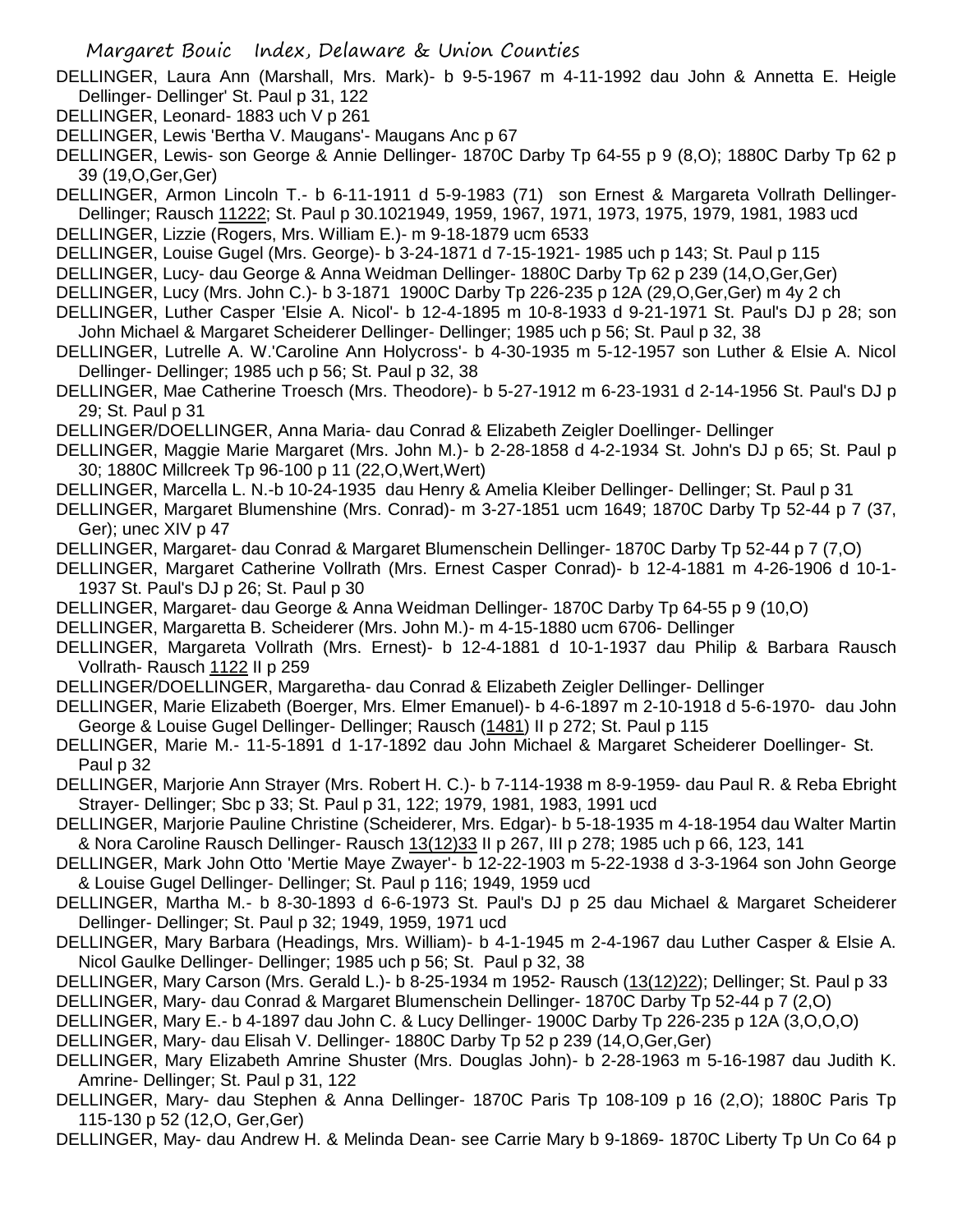8 (9/12,O)

DELLINGER, McKinley- 1959 ucd

DELLINGER, Melanie Sue Grener (Mrs. Wayne Alan)- b 10-25-1970 m 6-20-1992 dau Richard S. Grener-Dellinger; St. Paul p 31

DELLINGER, Mertie Maye Zwayer (Mrs. Mark John Otto)- b 5-17-1916 m 5-22-1938 DJ p 19- St. Paul p 116; 1949, 1959, 1967 ucd

DELLINGER, Michael 'Margaret Scheiderer'- Dellinger

DELLINGER, Mildred L. M. (Nicol, Mrs. Willard)- m 5-15-1955- dau Henry & Amelia Kleiber Dellinger-Dellinger; Rausch (11952) III p 267

DELLINGER, Miriam Louise- b 7-14-1942 m 10-1-7-1964 dau Frederick Theodore & Verna Ruth Porschet Dellinger- St. Paul p 116; 1959(17), 1967, 1971, 1973, 1983 ucd

DELLINGER, Miriam Martha- b 5-13-1917 dau Ernest Casper Conrad & Margaret Catherine Vollrath Dellingerlived with Lincoln Dellinger- 1949, 1979, 1981, 1991 ucd; St. Paul p 30, 103

DELLINGER, Mollie- 1880C Delaware Town p 532A

DELLINGER, Myrtle Zwayer (Mrs. Mark)- m 5-22-1938- Dellinger

DELLINGER, Nancy Susan- b 5-11-1985 dau Dennis Eugene & Carol Christine Schaeffer Dellinger- St. Paul p 113

DELLINGER, Nora Caroline Rausch (Mrs. Walter M.)- b 10-24-1904 m 4-6-1926 d 9-23-1981 (76) bur St. Paul's Cem- dau J. Lewis & Dora Rausch Rausch- Rausch 13(12)3 II p 267, III p 278; 1985 uch p 123. 141; Dellinger; St. Paul p 33

DELLINGER, Pauline- b 3-30-1883 d 9-15-1971(88) St. Paul's DJ p 25- dau John Michael & Margaret Scheiderer Dellinger- Dellinger; St. Paul p 30; 1949, 1959, 1971, 1973 ucd

DELLINGER, Perry L. 'Anna'- d 1972- Dellinger 1959, 1967 ucd

DELLINGER, Phyllis Jean (Burwell, Mrs. Joel)- b 8-21-1947 m 7-31-1965 dau Frederick Theodore & Verna Ruth Porschet Dellinger- Stt. Paul p 117; 1949, 1959 ucd (12)

DELLINGER, Rachelle Marie- b 8-25-1978 dau Dennis Eugene & Carol Christine Schaeffer Dellinger- St. Paul p 113

DELLINGER, Renee- b 11-11-1979 dau Dennis & Carol Christine Schaefer Dellinger- Dellinger; St. Paul p 113

DELLINGER, Richard Lutrelle 'Toyka Lynn Groves'- b 7-6-1964 m 8-25-1984 son Lutrelle A. W. & Caroline Ann Holycross Dellinger- St. Paul p 32, 38

DELLINGER, Robert- b 2-13-1982 son Douglas John & Mary Elizabeth Shuster Dellinger, adopted by Douglas John Dellinger St. Paul p 31

DELLINGER, Robert H, C.'Marjorie Ann Strayer'- b 4-2-1933 m 8-9-1959- son Theodore G. & Mae Catherine Troesch Dellinger- Dellinger; St. Paul p 31; 1979, 1981, 1983, 1991 ucd

DELLINGER, Ruth Ann (Vollrath, Mrs. Philip H.)- b 10-19-1944 m 9- 8-1963 dau Walter & Nora Rausch Dellinger- Rausch 13(12)35 III p 278; 1985 uch p 141; St. paul p 34

DELLINGER, Ruth Tossey (Mrs. )- grad 1916 Watkins- unec VIII p 28

DELLINGER, Sharon Mae- b 8-31-1967 dau Theodore W. & Susan Nicol Dellinger- St. Paul p 7, 31; 1967, 1971, 1975, 1979, 1981, 1983. 1991 ucd

DELLINGER, Stephen 'Anna'- 1860C Paris Tp 1381-1372 p 183 (42,Pa); 1870C Paris Tp 108-109 p 16 (52, Bav); 1880C Paris Tp 115-130 p 52 (61,Ger,Ger,Ger) p 111A

DELLINGER, Steven Michael- b 4-16-1980 adopted son Gerald L. & Mary V. Carson Dellinger- St. Paul p 33

DELLINGER, Steven M.- son William W. Dellinger- Dellinger

DELLINGER, Susan- dau Lewis & Bertha V. Maugans- Maugans Anc p 67

DELLINGER, Susan Nicol (Mrs. Theodore W.)- b 4-26-1941 m 8-12-1962 dau Roy M. & Esther Kleiber Nicol-Dellinger; St. Paul p 31; 1967, 1971, 1975, 1979, 1981, 1983, 1991 ucd

DELLINGER, Susannah Barbara (Wolf, Mrs. George Michael)- m 11-28-1846 ucm 1178; unec V p 30, VI p 69; 1985 uch p 148

DELLINGER, Theodore 'Mae Catherine Troesch'- b 3-22-1885 m 6-23-1931 d 5-22-1955 St. Paul's DJ p 29 son John Michael & Margaret Scheiderer Dellinger- Dellinger; St. Paul p 31

DELLINGER, Theodore W. 'Susan Nicol'- b 4-27-1936 m 8-12-1962 son Theodore G. & Mae Catherine Troesch Dellinger- Dellinger; St. Paul p 31; 1971, 1975, 1979, 1981, 1983, 1991 ucd

DELLINGER, Toyka Lynn Groves (Mrs. Richard Lutrelle)- b 5-19-1967 m 8-25-1984- St. Paul p 32, 38

DELLINGER, Vaughn- b d 7-25-1923 son Ernest Casper Conrad & Margaret Catherine Vollrath Dellinger-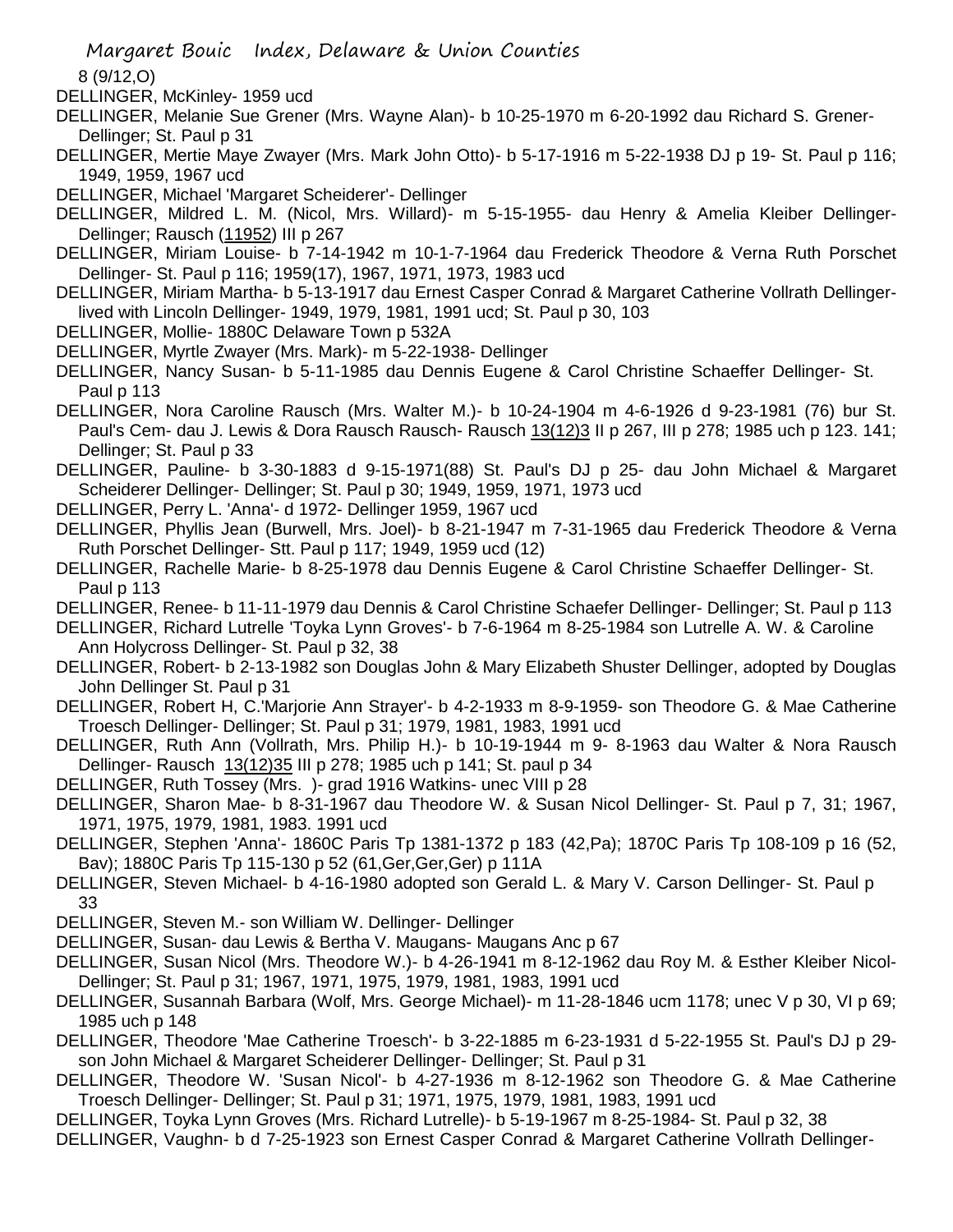St. Paul p 30, 103

DELLINGER, Verna (Mrs. Fred)- b 1917 DJ p 29; 1959, 1967, 1971, 1973, 1975, 1979, 1981, 1983, 1991 ucd DELLINGER, Vickie- dau Lewis & Bertha V. Maugans Dellinger- Maugans Anc p 67

- DELLINGER, Victoria Barbara Pauline- b 4-28-1915 dau Ernest Casper Conrad & Margaret Catherine vollrath Dellinger- St. Paul p 30, 103; 1949, 1959, 1967, 1971, 1973, 1979, 1981, 1983, 1991 ucd
- DELLINGER, Walter Martin 'Nora C. Rausch'- b 7-31-1898 m 1926 d 7-4-1980 St. Paul's DJ p 28- son John Michael & Margaret Marie Scheiderer Rausch Dellinger- Rausch (13(12)2); St. Paul p 33
- DELLINGER, Walter- b 6-20-1941 d 6-20/23-1941 son Walter & Nora Rausch Dellinger- Rausch 113(12)34
- DELLINGER, Wayne Alan 'Melanie Sue Grener'- b 6-10-1969 m 6-20-1992 son Robert & Marjorie Ann Strayer Dellinger- Dellinger; St. Paul p 31; 1979, 1981, 1983, 1991 ucd
- DELLINGER, William- brother Lincoln Dellinger- 1949, 1979, 1981 ucd
- DELLINGER, William M.- 1967, 1971, 1973, 1983 ucd
- DELLINGER, William McKinley- b 2-21-1919 d 6-12-1989 son Ernest Casper Conrad & Margaret Catherine Vollrath Dellinger- St. Paul p 30
- DELLINGER, William Walter 'Kelley Cole'- b 2-25-1963 m 9-9-1991 adopted son Gerald L. & Mary Carson Dellinger- Dellinger
- DELLINGS, Anna (Fravel, Mrs. Joseph)- Shipps p 14
- DELMER, C.- b 1911 PFC 63rd Inf -Claibourne Cem p 54
- DELMUTH, Ann (Griffith (Mrs. Leonard M.)- 1985 uch p 63
- DELON, Edwin- 1850C Union Tp 1271-1289 p 191 (22, Vt)
- DELON, Harrison- 1850C York Tp 361-366 p 56 (20,O)
- DELONEY, Elizabeth/Polly Boylan (Mrs. John)- b 7-9-1776 dau Aaron & Sarah McDade Boylan- Maugans Anc p 230, 233
- DELONEY, John 'Elizabeth/Polly Boylan'- Maugans Anc p 233
- DELONG, ----Pabst 3 p 33; 6 p 13
- DELONG, -infant b 3-31-1897 Delaware Tp ----Lily Delong- dcb
- DELONG, Allen- son Marion & Dora Felty DeLong- DeLong
- DELONG, Ann Marie Jolliff (Mrs. Teddy G.)- dau Eugene & Dottie Jolliff- DeLong
- DELONG, Arlene (Mrs. Chester)(Hostetler, Mrs. )- engaged to Cinda Jo Breece- DeLong
- DELONG, Arthur Ralph 'Ida Mae Simkins'- b 3-20-1917 m 4-27-1940 son Roy & Ethel Cross DeLong- Genther p 67
- DELONG, Beatrice B. (Mrs. Chester)- 1991 ucd
- DELONG, Billy Ray 'Polly Ellen'- 1969, 1971 dcd
- DELONG, Rev. Charles H.'Rebecca Brown'- m 12-27-1853 dcm; 1880 dch p 389; 1908 dch p 240; dpc p 21, 108; delge VII p 10
- DELONG, Chester 'Beatrice B.'- 1973, 1975, 1979, 1981, 1983, 1991 ucd
- DELONG, Cleatis/Cletis 'Malta B. King'- b 12-6-1922 d 5-18-1988 (65) bur Forest Grove- son Marion & Dora Felty DeLong- DeLong; 1967, 1971, 1973, 1975 ucd
- DELONG, Clyde C. 'Sara C.'- d 11-6-1970 (68) bur Danville- DeLong; 1961 dcd
- DELONG, Darrell/Daryl- b 1949 son Cleatis & Malta B. King DeLong- DeLong; 1967, 1971 ucd
- DELONG, David- (15-1971) son Joseph K. & Dorothy Louise Martin DeLong- DeLong
- DELONG, Dean- son C. C. & Sara DeLong- DeLong
- DELONG, Dennis M. 'Dorothy L.'- 1969, 1971, 1980 dcd
- DELONG, Dennis- b 1965 son Dennis M. & Dorothy DeLong- 1969, 1971, 1980 dcd
- DELONG, Denny- b 1966 ch Dennis M. & Dorothy DeLong- 1969, 1971, 1980 dcd
- DELONG, Dora Felty (Mrs. Marion)- DeLong
- DELONG, Dorothy L. (Mrs. Dennis M.)- 1969, 1971, 1980 dcd
- DELONG, Dorothy Louise Martin (Mrs. Joseph K.)- DeLong
- DELONG, Elijah- delge VII p 10 unclaimed letter 1863
- DELONG, Ephriam- 1971 dcd
- DELONG, Ernest- b 1960 son Billy R. & Polly E. DeLong- 1969, 1971 dcd
- DELONG, Ethel Cross (Mrs. Roy)- Genther p 67
- DELONG, Mr. & Mrs. Frank- delge X p 28, 29, 48, cookbook
- DELONG, Fred D.- 1880C Delaware Town p 481A
- DELONG, Gary- son Cleatis & Malta B. King DeLong- DeLong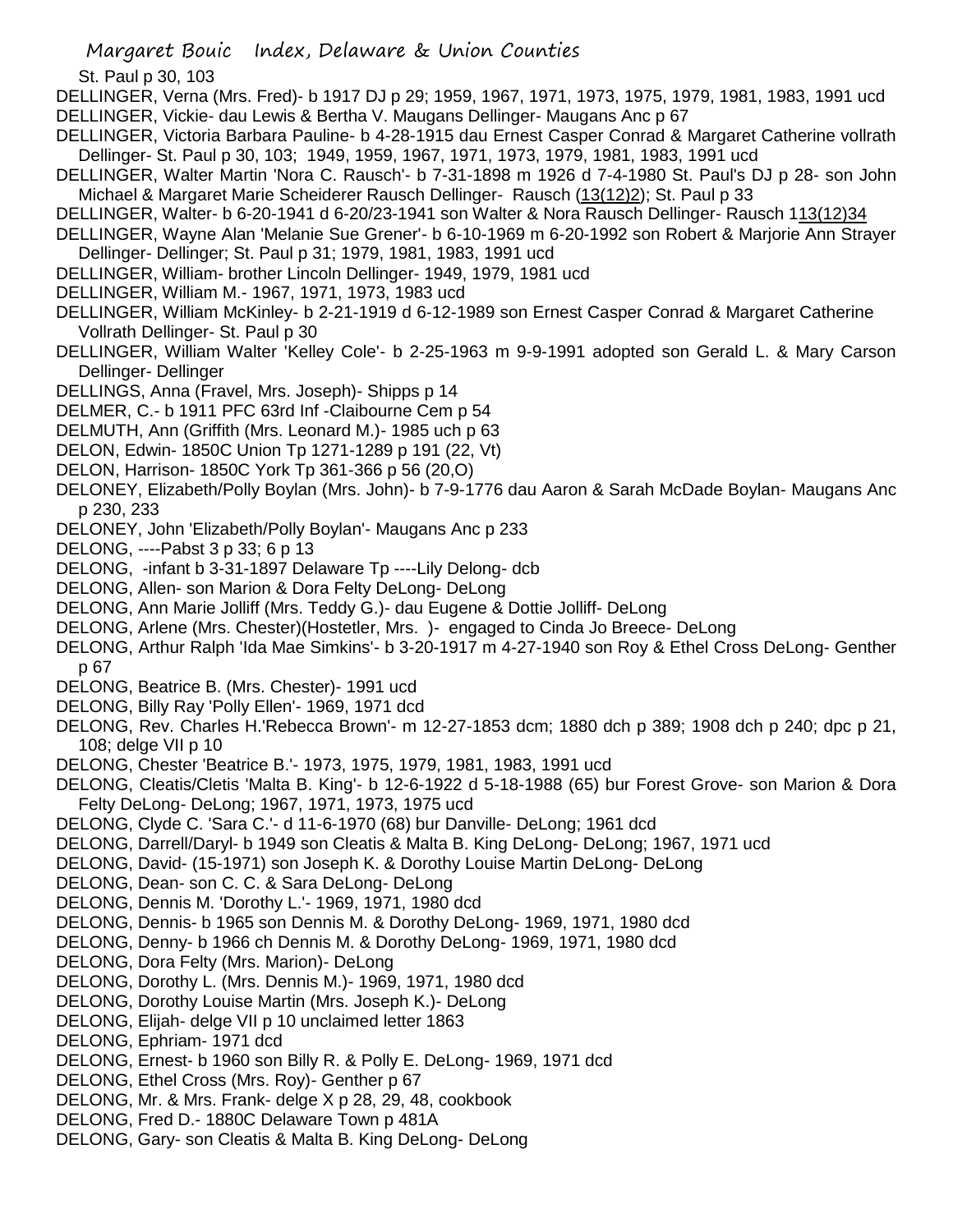- DELONG, George- son Marion & Dora Felty DeLong- DeLong
- DELONG, George- b 2-8-1920 d 11-26-1986 (66) bur Alger- son Nathan & Purity Thomas DeLong- DeLong
- DELONG, Greg- son Woody & Janis DeLong- DeLong
- DELONG, Heidi (Mrs. William C.)- 1991 ucd
- DELONG, C. Hosea- b 8-30-1878 Delaware Tp son H. C. & Maria Borne Delong- dcb
- DELONG, Ida Mae Simkins (Mrs. Arthur Ralph)- b 7-20-1918 m 4-27-1940- dau Frank Albert B. & Grace Mae Wilkins Simkins- Genther p 67, 68
- DELONG, Jackie- dau Woody & Janis DeLong- DeLong
- DELONG, James- b 1961 son Billy R. & Polly E. DeLong- 1969, 1971 dcd
- DELONG, James (12-1971)- son Joseph K. & Dorothy Louise Martin DeLong- DeLong
- DELONG, James- b 1-17-1914 m 3-10-1946 d 3-5-1994 (80) York Cem- son Nathan & Purity Thomas DeLong-DeLong
- DELONG, Janis (Mrs. Woody)- DeLong
- DELONG, Jeffery W.- d 9-6-1980 (16) bur Forest Grove- son Woody & Janis DeLong- DeLong
- DELONG, Jennifer Ruth- b 10-16-1970 Calif- dau Larry Roy & Kathy Read DeLong- Genther p 68
- DELONG, Jesse- 1880C Jackson Tp 3 p 7 (19,O,O,O) p 0224
- DELONG, Jesse (Stover, Mrs. Adam Kehl)- m 9-24-1885- Weiser p 622
- DELONG, John- b 1965 son Billy R. & Polly E. DeLong- 1969, 1971 dcd
- DELONG, John H. 'Lucy E.'- 1969, 1971, 1980 dcd
- DELONG, Joseph K. 'Dorothy Louise Martin'- DeLong
- DELONG, Joshua 'Juliann Ziegler'- m 10-10-1852- Weiser p 845
- DELONG, Judy (James, Mrs. )- dau James & Theresa Nichols DeLong- DeLong
- DELONG, Julianna Ziegler (Mrs. Joshua)- b 5-22-1821 m 10-10-1852 d 10-31-1895 dau Peter & Susanna Weiser Ziegler- Weiser p 845
- DELONG, Kathy Read (Mrs. Larry Roy)- b 10-27-1940 m 11-27-1962- Genther p 68
- DELONG, Kristy Lynn Evans (Mrs. Marvin Jeffrey)- m 6-7-1980 dau Robert D. Evans- DeLong
- DELONG, Larry Roy 'Kathy Read'- b 6-7-1940 Col. m 11-27-1962 son Arthur Ralph & & Ida Mae Simkins DeLong- Genther p 68
- DELONG, Laurie- b 1968 dau Dennis M. & Dorothy DeLong- 1969, 1971, 1980 dcd
- DELONG, Lester C. b 8-14-1902 Delaware Town son Frank & Anna Craig DeLong- dcb
- DELONG, Liley- b 5-9-1878 Troy Tp dau A. & Suanna Shinwell Delong- dcb
- DELONG, Lisa Kristine- b 1-6-1983 dau Marvin Jeffrey & Kristy Lynn Evans DeLong- DeLong
- DELONG, Lou- b 1962 ch Billy R. & Polly E. DeLong- 1969, 1971 dcd
- DELONG, Lucy E. (Mrs. John H.)- 1969, 1971, 1980 dcd
- DELONG, Lydia- 1880C Delaware Town p 481A
- DELONG, Malta B. King (Mrs. Cleatis)- b 1-22-1923 d 11-11-1975 dau James & Martha Castle King- DeLong; 1967, 1971, 1973, 1975 ucd
- DELONG, Margaret (Lyman, Mrs. )- dau Marion & Dora Felty DeLong- DeLong
- DELONG, Margaret (Welch, Mrs. Paul)- d 7-6-1979 (69) Oak Grove Cem DeLong
- DELONG, Marion 'Dora Felty'- DeLong
- DELONG, Maritta (Crawford, Mrs. John W.)- Claibourne Cem p 76
- DELONG, Marvin F.- 1980 dcd
- DELONG, Marvin Jeffrey 'Kristy Lynn Evans'- m 6-7-1980 son Lloyd O. DeLong- DeLong
- DELONG, Michael (10-1971)- son Joseph K. & Dorothy Louise Martin DeLong- DeLong
- DELONG, Patricia (Bennett, Mrs. )- dau James & Theresa Nichols DeLong- DeLong
- DELONG, Pearl- dau Frank DeLong- delge X p 29
- DELONG, Pearl Nathan 'Purity Thomas'- DeLong
- DELONG, Purity Thomas (Mrs. Nathan Pearl)- DeLong
- DELONG, Rebecca Brown (Mrs. Charles H.)- m 12-27-1853 dcm
- DELONG, R. G.- hmp p 141
- DELONG, Rita-b 1959 dau Cleatis & Malta B. King DeLong- DeLong; 1967, 1971, 1973, 1975 ucd
- DELONG, Polly Ellen (Mrs. Billy Ray)- 1969, 1971 dcd
- DELONG, Roy 'Ethel Cross'- Genther p 67
- DELONG, Sandra (Sindel, Mrs. )- dau James & Theresa Nichols DeLong- DeLong
- DELONG, Sandy (Horch, Mrs. Thomas)- dau Cleatis & Malta B. King DeLong- DeLong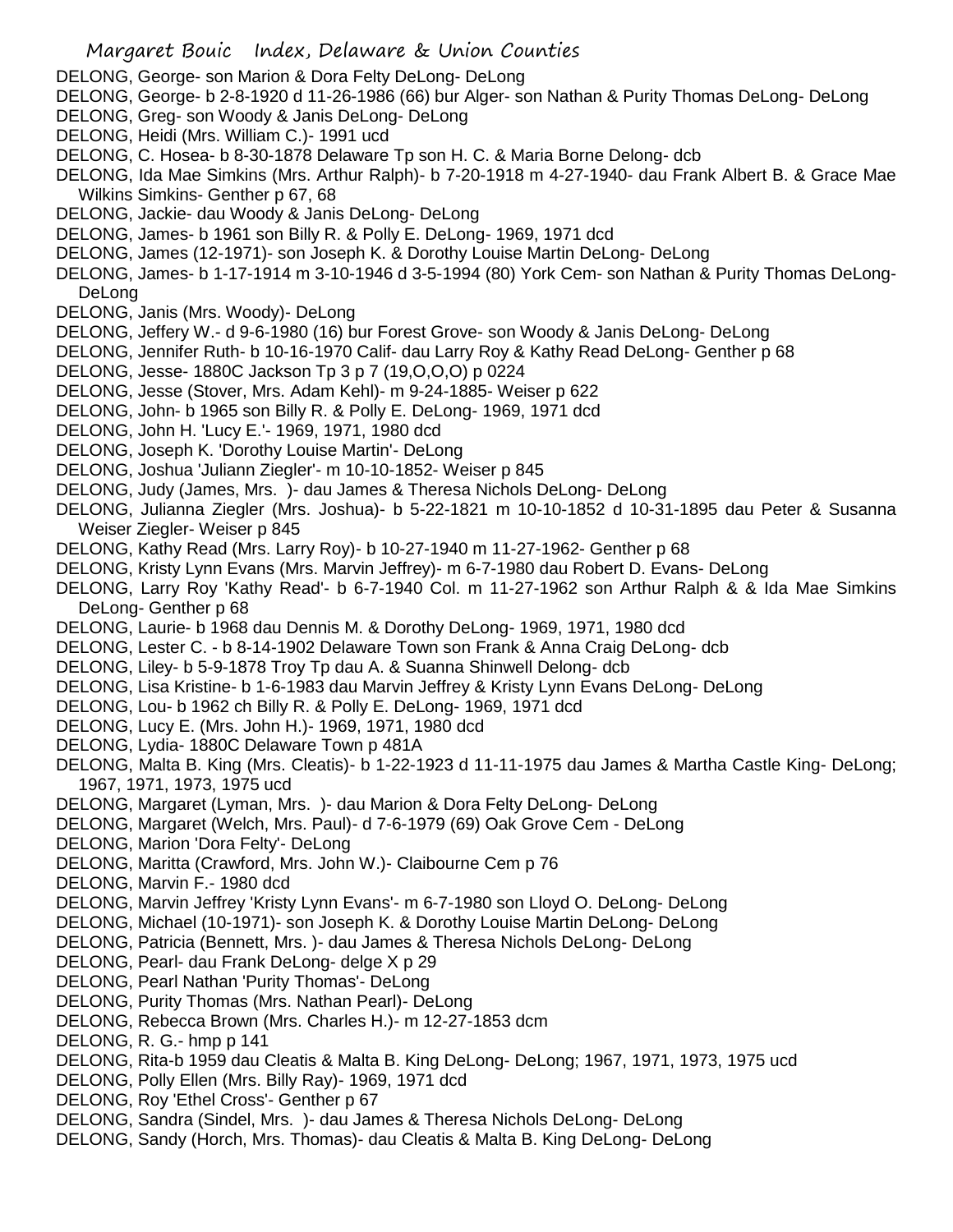- DELONG, Sara Conkle (Mrs. Clyde C.)- d 8-8-1972 (69) bur Danville- DeLong; 1961, 1971 dcd
- DELONG, Sue (Rogers, Mrs. )- dau James & Theresa Nichols DeLong- DeLong
- DELONG, Tammy- b 1970 dau John H. & Lucy E. DeLong- 1980 dcd
- DELONG, Teddy G. 'Ann Marie Jolliff'- b 1967 m 9-29-1988- son Billy Ray & Polly Ellen DeLong- 1969, 1971 dcd
- DELONG, Terri- dau Joseph K. & Dorothy Louise Martin DeLong- DeLong
- DELONG, Theresa Nicols (Mrs. James)- m 3-10-1946- DeLong
- DELONG, Viola (Williams, Mrs. )- dau Marion & Dora Felty Delong- DeLong
- DELONG, William C. b 1958- son Chester & Alene DeLong- DeLong; 1973, 1979, 1981, 1983 ucd
- DELONG, Woodrow 'Janis'- son Cleatis & Malta B. King DeLong- DeLong
- DELONG, Woodrow,Jr.- son Woody & Janis DeLong- DeLong
- DELOP, John 'Rachel Kingsbury'- Asp (30-5)
- DELOP, Rachel Kingsbury (Mrs. John)- b 3-29-1731 dau Ephraim & Lydia Kingsbury- Asp 30-5
- DELORA, Phyllis Lucille (Rabold, Mrs. Russell Marion)- b 9-30-1917 m 7-10-1943- Weiser p 711
- DELORN, Jean (Michels, Mrs. James Hoke)- b 6-22-1925 m 5-4-1957- Gabriel
- DELOT, Emily Cole (Mrs. George)- m 2-25-1864 ucm 3548
- DELOT, George 'Emily Cole'- m 2-25-1864 ucm 3548
- DELOTT, Mary (Mrs. Thomas)- 1860C Union Tp 505-508 p 71 (25,O)
- DELOTT, Monroe- son Thomas & Mary Delott- 1860C Union Tp 505-508 p 71 (11/12,O)
- DELOTT, Thomas 'Mary'- 1860C Union Tp 505-108 p 71 (25,O)
- DELOTT, William- son Thomas & Mary Delott- 1860C Union Tp 505-508 p 71 (2,O)
- DELOZIER, C. E.- 1980 dcd
- DELOZIER, Charlotte (Mrs. Claude)- 1961, 1969, 1971 dcd
- DELOZIER, Charlotte- b 1953 dau Claude & Charlotte Delozier- 1961, 1969, 1971 dcd
- DELOZIER, Claude A. 'Charlotte- 1961, 1969, 1971 dcd
- DELOZIER, Gay- b 1958 ch Claude & Charlotte Delozier- 1961, 1969, 1971 dcd
- DELOZIER, Melody- dau Claude & Charlotte Delozier- 1961, 1969, 1971 dcd
- DELOZIER, Randy- b 1966 son Claude A. & Charlotte E. Delozier- 1980 dcd
- DELP, Annette- b 2-18-1953 dau Glenn W. & Arlene Weiser Delp- Weiser p 103
- DELP, Arlene Weiser (Mrs. Glenn W.)- b 7-12-1922 m 11-9-1943 dau Mark Everett & Ethel I. Trump Weiser-Weiser p 103
- DELP, Barbara Hafindoffer/Hagendafer (Mrs. John)- m 3-11-1856 ucm 2394; unec VIII p 65; 1860C Darby Tp 281-282 p 40 (20,O)
- DELP, Catharine (Betsch, Mrs. Edwin)- m 4-15-1852 ucm 1797
- DELP, Catharine- dau John & Margarett Delp- 1870C Darby Tp 47-41 p 7 (3,O)
- DELP, Catharine- dau John & Phebe Delp- 1850C Darby Tp 1639-1659 p 243 (4,O); 1860C Darby Tp 281 p 40 (14,O); unec VI p 17
- DELP, Catherine (Koerner, Mrs. Veit)- unec XIII p 43
- DELP, Catharine (Weber, Mrs. William)- m 3-28-1865 ucm 3707
- DELP, Dennis- b 11-9-1949 son Glenn W. & Arlene Weiser Delp- Weiser p 103
- DELP, Donald- b 1-14-1951 son Glenn W. & Arlene Weiser Delp- Weiser p 103
- DELP, Donald Eugene Jr.- b 9-25-1958 son Donald Eugene & Pauline Loretta Lamb- Weiser p 662
- DELP, Donald Eugene 'Pauline Loretta Lamb'- b 11-20-1926 m 11-19-1943- Weiser p 662
- DELP, Elisabeth- dau John & Margarett Delp- 1870C Darby Tp 47-41 p 7 (13,O)
- DELP, Elisabeth- dau John Sr. & Phebe Delp- 1840C Darby Tp 1001 (-5); 1850C Darby Tp 1639-1659 p 243 (11,O); 1860C Darby Tp 84 p 17 (17, Ger); unec VI p 16
- DELP, Elizabeth (Blumenschein, Mrs. Leonhard)- m 9-13-1877 ucm 6118
- DELP, Elizabeth (Chapman, Mrs. Milton)- lic 3-4-1840 ucm 622; unec V p 23
- DELP, Elizabeth- dau John Jr. & Barbra Delp- 1860C Darby Tp 281-282 p 40 (3,O)
- DELP, Elisabetha (Nicol, Mrs. Martin)- unec XII p 30
- DELP, Etha (Adams, Mrs. John W.)- b 1824 m 6-17-1847 Madison Co d 1920 Mitchell Cem DJ p 19- dau George H. Delp- 1883 uch V p 242; unec X p 63
- DELP, George H.- 1883 uch V p 242
- DELP, Glenn W.'Arlene Weiser'- b 1-3-1916 m 11-9-1943- Weiser p 103
- DELP, Henry- OGS Vol XIX 1 p 19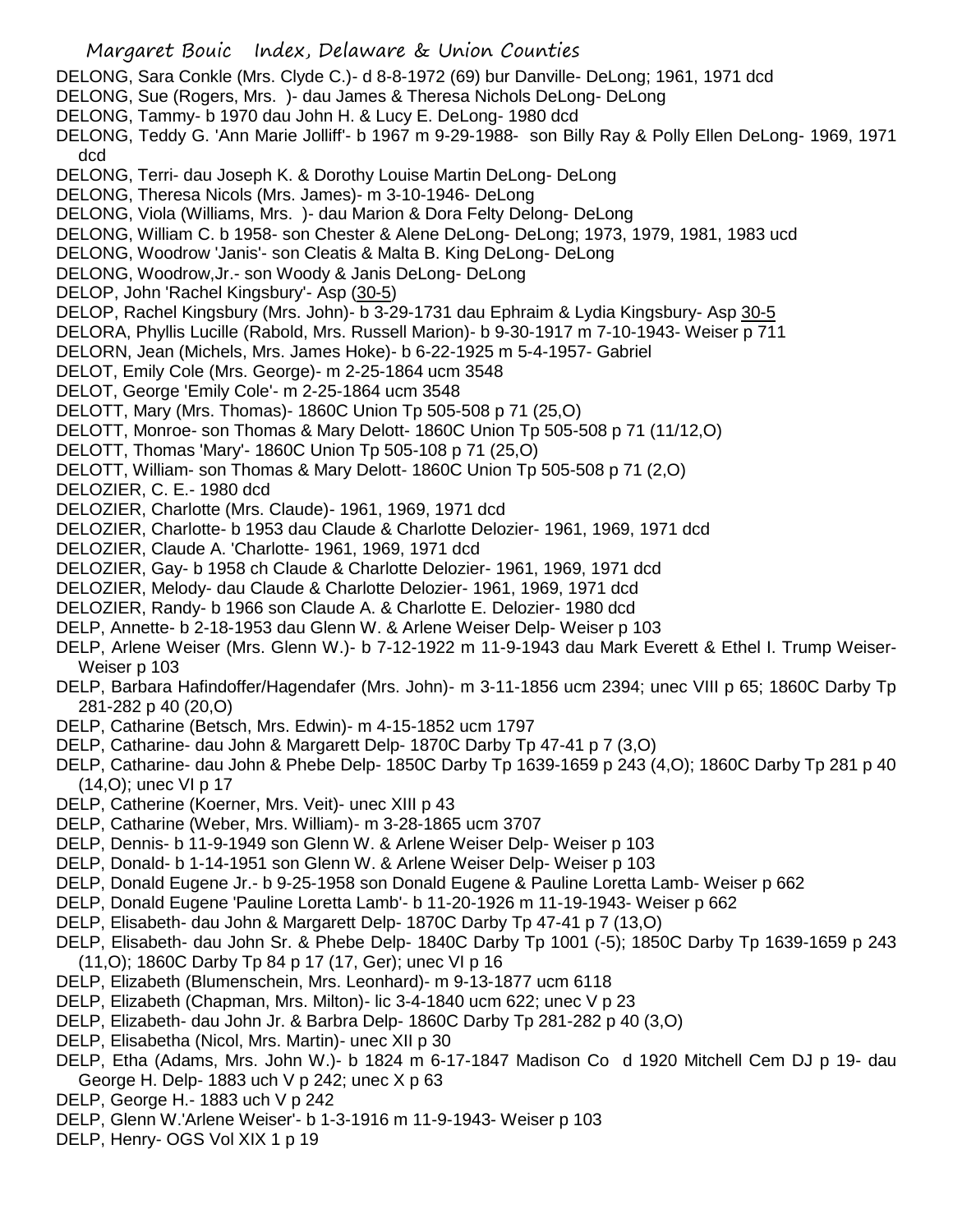DELP, Henry 'Margaret'- 1840C Paris Tp 953 (40-50); 1860C Paris Tp 1391-1381 p 184 (64, Ger)

DELP, Jeffrey Alan 'Nejla Marine Bodine'- m 6-28-1979 son Chester Delp- DeLong

- DELP, John F- son John & Margarett Delp- 1870C Darby Tp 47-41 p 7 (8,O)
- DELP, John J.Jr. 'Barbara Hafindoffer'- m 3-11-1856 ucm 2393 son John & Phebe Delp- 1850C Darby Tp 1639-1659 p 243 (19, Ger); 1860C Darby Tp 281-282 p 40 (28,O); uca p 35; unec VI p 17
- DELP, John 'Margarett'- 1870C Darby Tp 47-41 p 7 (38, Ger)
- DELP, John Sr. 'Phebe/Philippine'- b 8-18-1806 d 2-17-1879 (72-5-30) St. Johns DJ p 67; 1840C Darby Tp 1001 (30-40); 1850C Darby Tp 1639-1659 p 243 (44, Ger); 1860C Darby Tp 281 p 40 (55, Amsterdam); 1870C Darby Tp 48-42 (64, Ger)
- DELP, John Sr.- 1880C Darby Tp p 0241
- DELP, Larry-b 6-29-1944 son Glenn W. & Arlene Weiser Delp- Weiser p 103
- DELP, Margaret (Mrs. Henry)- 1840C Paris Tp 953 (40-50); 1860C Paris Tp 1391-1381 p 184 (73, Ger)
- DELP, Margarett (Mrs. John)- 1870C Darby Tp 47-41 p 7 (29,O)
- DELP, Maude (Reitz, Mrs. Ellis Gordon)- b 1-30-1898- Weiser p 824
- DELP, Nejla Marine Bodine (Mrs. Jeffrey Alan)- m 6-28-1979 dau Edward G. Bodine- Delp
- DELP, Pauline Loretta Lamb (Mrs.Donald Eugene)- b 9-10-1923 m 11-19-1943 dau Harold Oscar & Esther Agnes Bell Lamb- Weiser p 662
- DELP, Phebe/Phillipine (Mrs. John Sr.)- b 9-30-1801 d 10-23-1889 (88y22d) St. Johns DJ p 67; 1840C Darby Tp 1001 (30-40); 1850C Darby Tp 1639-1659 p 243 (49, Ger); 1860C Darby Tp 281 p 40 (60,Amsterdam); 1870C Darby Tp 48-42 (69, Ger); unec VI p 10
- DELP, Phillipena- dau John Jr. & Barbra Delp- 1860C Darby Tp 281-282 p 40 (1,O)
- DELPH, George W.- Paris Tp unec X p 66
- DELPHA, Ilene Elizabeth (Wintergerst, Mrs. Charles Henry)- Cowgill p 69
- DELPHIN, John H.- 1908 dch p 392
- DELRASO, Nicholas J. -son John N. & Eleanor Del Raso- engaged to Catherine L. Stone- Del Raso- Del Raso DELSAVER, Bathona Graham (Mrs. Samuel)- m 8-16-1863 dcm
- DELSAVER, Samuel 'Bathena Graham'- m 8-16-1863 dcm see Dilsaver
- DELSEY, Kate (Welsh, Mrs. Patrick)- unec XIV p 23
- DELT, Jerry- 1971 ucd
- DELT, Julius 'Edith'- 1971 ucd
- DELUCA, Helen Eichhorst (Mrs. )- dau Fred & Olda Klott Eichhorst- Genther p 236
- DELVALLE, Delores (Newbery, Mrs. Alberto Enrique)- Genther p 80
- DELVALLE, Francine C.- dau Louis Del Balle- engaged to Robert T. Dodge- Del Valle; Dodge
- DELYLES, Hazel Ruth (Mrs. )- d 5-7-1962 Oak Grove Cem DeLyles
- DELZELL,--- family of James A. Jarvis #271- unec X p 2
- DEMANDER, Martha E. (Jaine, Mrs. William C.)- m 6-12-1855- Asp (1170)
- DEMANNA, Betty- DJ p 121
- DEMANNA, Frank- DJ p 121
- DEMAR/DUNBAR, Elizabeth (Case, Mrs. William)- unec VI p 31
- DEMARCHI, Cheri (Mrs. Michael E.)- Demarchi
- DEMARCHI, Dave 'Nancy'- son Joseph N. & Loa M. Demarchi- Demarchi
- DEMARCHI, Joseph N. 'Loa M.'- Demarchi
- DEMARCHI, Judy (Cunningham, Mrs. Harold)- dau Joseph N. & Loa M. Demarchi- Demarchi
- DEMARCHI, Loa M.(Mrs. Joseph N.)- d 9-24-1995, Resurrection Cem, Demarchi-
- DEMARCHI, Michael E. 'Cheri'- son Joseph N. & Loa M. Demarchi- Demarchi
- DEMARCHI, Nancy (Mrs. Dave)- Demarchi
- DEMARCHI, Nicholas- son Joseph N. & Loa M. Demarchi- Demarchi
- DEMAREST, Alice M.- Pabst 1 p 68
- DEMAREST, Alice (Lacher, Mrs. George)- b 6-14-1884 dcb Orange Tp, m 3-6-1906 dau Andrew & Effie Case Demarest- dcq Robert Lacher 3
- DEMAREST, Andrew 'Effie Case'- b 1853 d 1900 Oak Grove Cem son John & Martha Havens Demarest- dcq Robert Lacher 6
- DEMEREST, Bell- b 9-9-1881 Orange Tp dau Andrew & T/ A. Case Demerest- dcb
- DEMAREST, Blanche (Mrs. Fred)- Demarest
- DEMAREST, T. Catherine Lozier (Mrs. Jacobus)- dcq Robert Lacher 97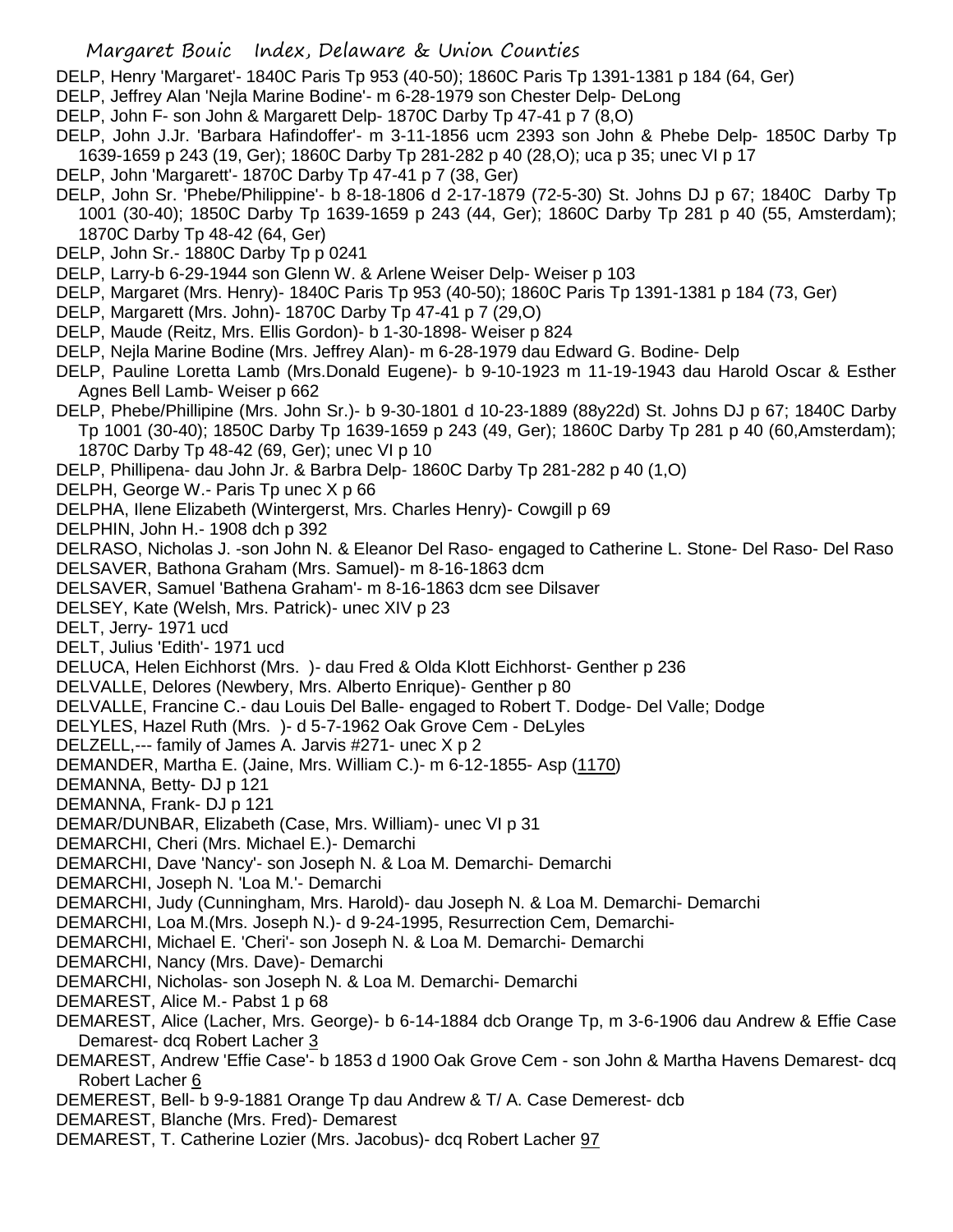DEMEREST, Charles Wm- b 9-22-1881 Mil Tp Un Co son Wm. & Sarah E. Graham Demerest- dcb

DEMAREST, David J. 'Margaret'- b 7-19-1761 m 1785 son Jacobus T. & Catherine Lozier Demarest- dcq Robert Lacher 96

DEMAREST, David 'Marie Schier'- son Jean Demarest- dcq Robert Lacher 1538

DEMAREST, David Jr. 'Rachel Cresson'- b 1652 m 4-4-1675 d 1693 son David & Marie Schier Demarest- dcq Robert Lacher 768

DEMAREST, David 'Sara Bertholf'- b 1676 d 1759 son David Jr. & Rachel Cresson Demarest- dcq Robert Lacher 384

DEMEREST, Edwin- b 12-13-1887 Delaware Town son Marcus & Sarah E. Neff Demerest- dcb

DEMAREST, Dr. Edwin 'Ruby Keyser'- d 4-20-1967- Demarest

DEMAREST, Effie Case (Mrs. Andrew)- b 1853 d 1902 Oak Grove Cem - dau Seth W. & Marth Thomas Casedcq Robert Lacher 7

DEMAREST, Francis- d 12-6-1925 (47y) Oakdale Cem 3770 (F120)

DEMAREST, Fred 'Blanche'- d 10-1959- Demarest

DEMAREST, Henry 'Marie Roff'- Demarest

DEMAREST, Henry W.- Pabst 1 p 68

DEMAREST, Jacobus Davids 'Margaret Lea DeGroot''Cozene Haring'- b 11-1-1702 m 10-28-1726 son David & Sara Berthold Demarest- dcq Robert Lacher 192

DEMAREST, Jacobus 'T. Catherine Lozier'- b 12-25-1732 d 1-29-1803 bur Warwick,NJ- son Jacobus & Margaret Lea DeGroot Demarest- dcw Robert Lacher 96

DEMAREST, Jean- dcq Robert Lacher 3078

DEMAREST, John- d 1894 (70)- Pabst 1 p 38; delge V p 24

DEMAREST, John 'Martha Havens'- son Peter Demarest- dcw Robert Lacher 12

DEMEREST, Leroy- b 8-19-1884 Troy Tp son J. J. & Nancy Graham Demerest- dcb

DEMAREST, Marcus E.- Pabst 1 p 35, 36, 68, 70

DEMAREST, Margaret (Mrs. David J.)- dcq Robert Lacher 49

DEMAREST, Margaret Lea DeGroot (Mrs. Jacobus Davids)- dcq Robert Lacher 193

DEMAREST, Marie Roof (Mrs. Henry)- d 11-15-1963(82)- sister Leo Roof; Demarest

DEMAREST, Marie Sohier (Mrs. David)- dcq Robert Lacher 1539

DEMAREST, Martha Havens (Mrs. John)- dcq Robert Lacher 13

DEMAREST, Mary- Pabst 1 p 72

DEMAREST, Mary Elizabeth (Bearinger, Mrs. William Ernest)- b 7-16-1896- Maugans Anc p 56

DEMOREST, Maud- b 2-3-1877 Orange Tp dau A. H. & Emily Case Demorest- dcb

DEMAREST, Peter- b 8-23-1789 d 8-29-1825 bur Lafayette,NY- son David J. & Margaret Demarest- dcq Robert Lacher 24

DEMAREST, Rachel Cresson (Mrs. David Jr.)- dcq Robert Lacher 769

DEMOREST, Roy Hodin- b 9-9-1889 Delaware Town son Andrew H. & Effie A. Case Demorest- dcb

DEMAREST, Ruby Keyser (Mrs. Dr. Edwin)- Demarest

DEMAREST, Sara Bertholf (Mrs. David)- m 4-24-1697 dcq Robert Lacher 385

DEMAREST, Sarah E.- Pabst 1 p 70

DEMARK, Josephine Smith (Mrs. )- dau A. J. Smith- delge IX p 5

DEMARST, Susan A. (Hodgden, Mrs. Hezekiah R.)- b 1848 m 8-17-1885 d 1922- ped Karen Benton 19; delge III p 49

DEMARO, Thomas- 1980 dcd

DEMARY, Chester W.,Sr. 'Virginia Howy'- d 7-25-1962 (45) bur St. Joseph, Columubs- DeMary

DEMARY, Chester W.,Jr.- son Chester W.,Sr. DeMary- DeMary

DEMARY, Maryann (Roges, Mrs. )- dau Chester W. DeMary,Sr.- DeMary

DEMARY, Virginia Howy (Mrs. Chester W.,Sr.)- DeMary

DEMASTERS, Foster 'Louisa'- ped Holly Howsman #117 28, unec VIII p 12

DEMASTERS, Foster 'Permelia Ann Tallent'- b 1816 d 1867 son Foster & Louisa DeMasters- ped Holly Howsman #117 14, unec XIII p 21

DEMASTERS, Louise (Mrs. Foster)- ped Holly Howsman #117 29, unec VIII p 12

DEMASTERS, Nancy Angeline (Whitt, Mrs. Powbattan Wickliffe- b 1857 d 1912 dau Foster & Permelia Ann Tallent DeMasters- ped Holly Howsman #117 7, unec VIII p 21

DEMASTERS, Permelia Ann Talent (Mrs. Foster)- b 1826 d 1890 ped Holly Howsman 117 15, unec VIII p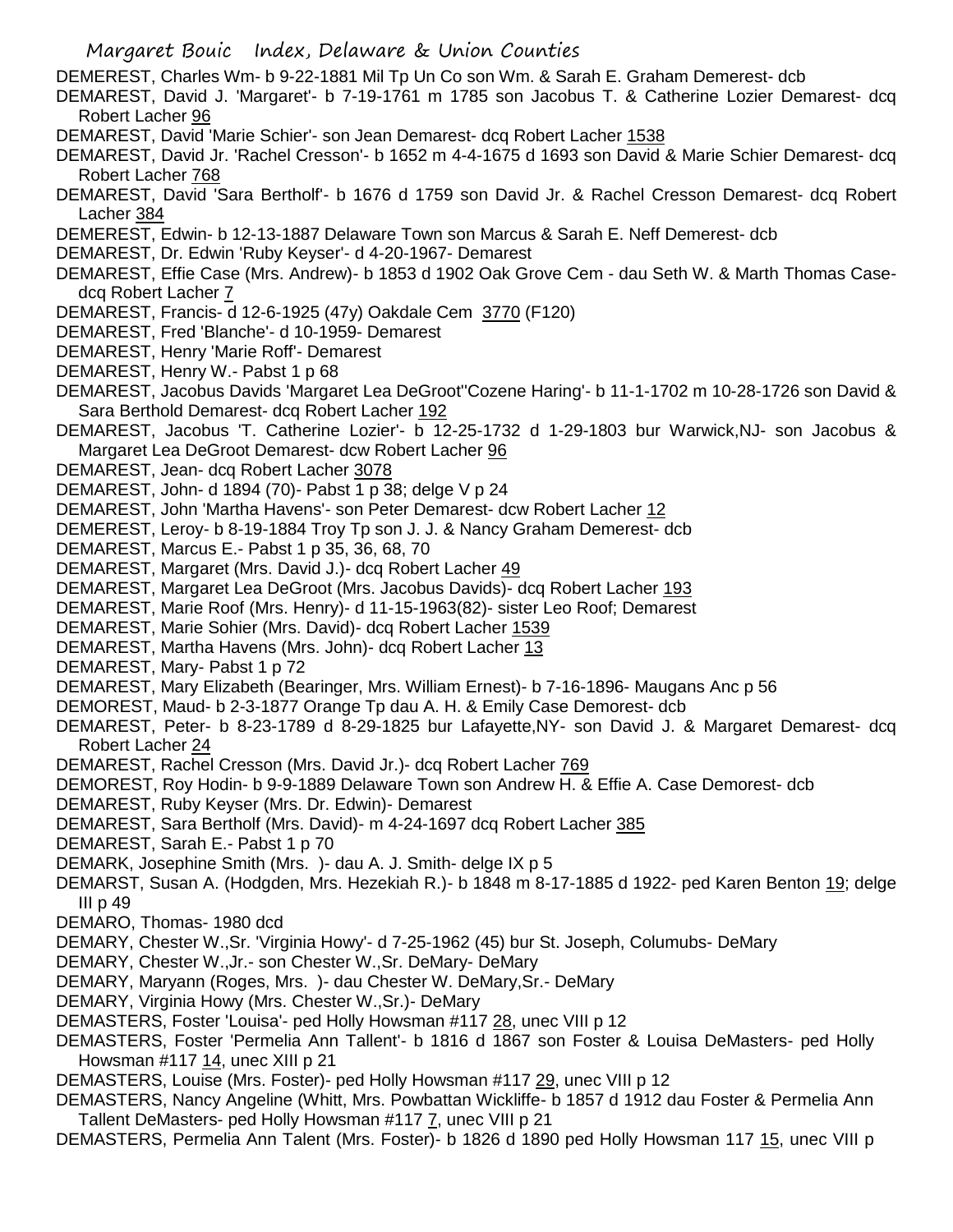21

- DEMATIO, Eric- b 1964 son William R. & Lois J. DeMatio- 1969, 1971 dcd
- DEMATIO, Lois J. (Mrs. William R.)- 1969, 1971 dcd
- DEMATIO, Mary- b 1959 dau William R. & Lois J. DeMatio- 1969, 1971 dcd
- DEMATIO, Melody- b 1960 dau William R. & Lois J. DeMatio- 1969, 1971 dcd
- DEMATIO, William R. 'Lois J.'- 1969, 1971 dcd
- DEMATTEIS, Bernard- 1980 dcd
- DEMATTEIS, Charles B.- 1980 dcd
- DEMATTEIS, Desi- engaged to Dave Houghton- dau Charles DeMatteis- DeMatties
- DEMATTEO, Anthony- b 1953 son Anthony J. & Heln M. DeMatteo- 1961, 1969, 1971 dcd
- DEMATTEO, Anthony J. 'Helen M.'- son Carmine &Eugenia DeMatteo- DeMatteo; 1961, 1969, 1971 dcd
- DEMATTEO, Carl 'Virginia Lee Boyd'- d 1969- DeMatteo
- DEMATTEO, Carmine 'Eugenia'- DeMatteo
- DEMATTEO, Cathy (Mrs. Thomas)- 1981, 1983, 1991 ucd
- DEMATTEO, Cheryl Angelbeck (Mrs. Michael)- b 2-23-1951 n 6-7-1969 dau Clarence & Patricia Finley Angelbeck- St. Paul p 112; DeMatteo, 1991 ucd
- DEMATTEO, Daniel- 1961 dcd
- DEMATTEO, Daniel- son Carl & Virginia Lee Boyd DeMatteo- DeMatteo
- DEMATTEO, David- son Carl & Virginia Lee Boyd DeMatteo- DeMatteo
- DEMATTEO, Eugenia (Mrs. Carmine)- d 4-25-1964 (78) bur St. Joseph's, Columbus- DeMatteo
- DEMATTEO, Helen M. (Mrs. Anthony J.)- 1961, 1969, 1971, 1980 dcd
- DEMATTEO, Jack- b 1956 son Anthony J. & Helen M. DeMatteo- 1961, 1969, 1971 dcd
- DEMATTEO, James- son Anthony J. & Helen M. DeMatteo- 1961 dcd
- DEMATTEO, Joshua- b 1982 son Tom & Cathy DeMatteo- 1983, 1991 ucd
- DEMATTEO, Lori Lynn- b 4-17-1971 dau Michael Daniel & Cheryl Angelbeck DeMatteo- St. Paul p 112;- 1991 ucd
- DEMATTEO, Matthew Allen- b 12-6-1969 son Michael Daniel & Cheryl Angelbeck DeMatteo- St. Paul p 112; 1991 ucd
- DEMATTEO, Michael Daniel'Cheryl Angelbeck'- b 10-23-1945 m 6-7-1969 son Carl & Virginia Lee Boyd DeMatteo- DeMatteo; St. Paul p 112; 1981, 1983, 1991 ucd
- DEMATTEO, Michael Timoty- b 3-7-1975 son Michael Daniel & Cheryl Angelbeck DeMatteo- St. Paul p 112
- DEMATTEO, Nancy- b 1952 dau Anthony J. & Helen M. DeMatteo- 1961, 1969, 1971 dcd
- DEMATTEO, Polly Ann (Starrett, Mrs. James Randall)- m 6-23-1993 dau Michael Daniel & Cheryl Angelbeck DeMatteo- St. Paul p 112; 1991 ucd
- DEMATTEO, Richard- son Carl & Virginia Lee Boyd DeMatteo- DeMatteo
- DEMATTEO, Tim- b 1975 son Michael & Cheryl DeMatteo- 1991 ucd
- DEMATTEO, Tina (Flowers, Mrs. Michael)- dau Carl & Virginia Lee Boyd DeMatteo- DeMatteo
- DEMATTEO, Tom/Thomas 'Cathy'- son Carl & Virginia Lee Boyd DeMatteo- DeMatteo; 1981, 1983 ucd
- DEMATTEO, Virginia Lee Boyd (Mrs. Carl F.)- d 8-19-1979 (54) bur St. Joseph's Cem- 1975, 1979 ucd
- DEMBOSKE, Carl F. 'Virginia V.'- 1980 dcd
- DEMBOSKE, Virginia V. (Mrs. Carl F.)- 1980 dcd
- DEMCHAK, Anna Pavlik (Mrs. John N.)- m 6-29-1935 d 5-25-1979- Demchak
- DEMCHAK, Barbara (Ziccarelli, Mrs. John)- dau John N. & Anna Pavlik Demchak- Demchak
- DEMCHAK, David J.- son John N. & Anna Pavlik Demchak- Demchak
- DEMCHAK;DEMCHEK, David J. 'Sarah Kathy'- Demchak; 1973, 1975, 1979, 1981, 1983, 1991 ucd
- DEMCHAK/DEMCHEK, Eric John 'Wendy Karlene Williams'-b 1966 m 4-20-19-- son David J. & Kathy Sarah Demchak- Demchak; 1973, 1975, 1979, 1981, 1983,1991 ucd
- DEMCHAK, Helen (Sveda, Mrs. )- dau Nicholas & Sophia Demchak- Demchak
- DEMCHAK, John N.'Anna Pavlik'- b 9-11-1913 m 6-29-1935 d 12-8-1983 bur NJ- son Nicholas & Sophia Demchak- Demchak
- DEMCHAK/DEMCHEK, Sarah Kathy (Mrs. David J.)- Demchak; 1973, 1975, 1979, 1981, 1983, 1991 ucd DEMCHAK, Mary (Kopec, Mrs. )- dau Nicholas & Sophia Demchak- Demchak
- DEMCHAK, Nicholas- son Nicholas & Sophia Demchak- Demchak
- DEMCHAK, Nicholas 'Sophia'- Demchak
- DEMCHAK, Wendy Karlene Williams (Mrs. Eric John)- m 4-20-19-- granddau Austin William, dau Dean &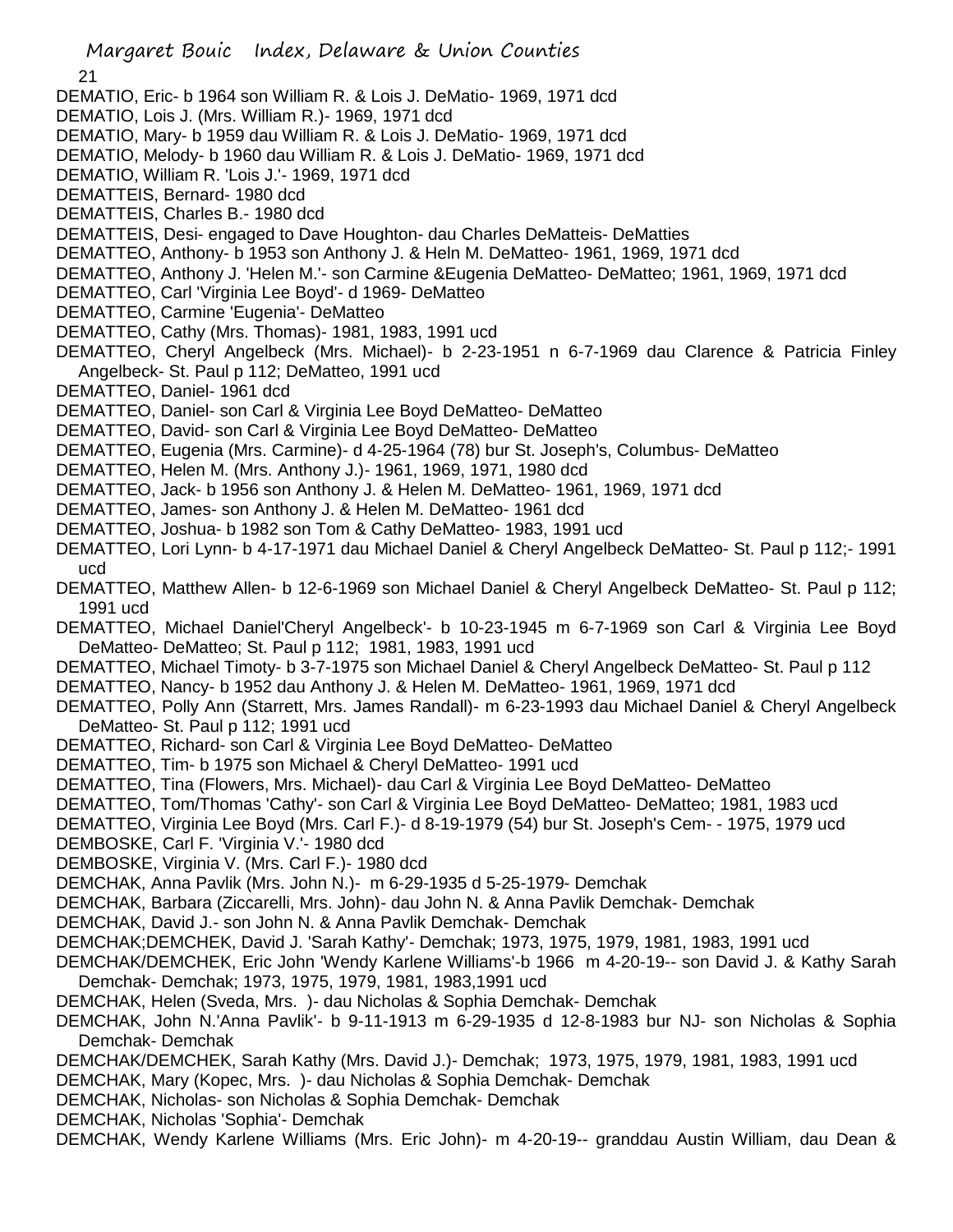- Marsha Williams- Demchak; Williams
- DEMENT---family of Sarah Warner- unec IX p 26
- DEMENT, Alese Barnett (Mrs. Benajah)- Maugans Anc p 146, 147, 167
- DEMENT, Alice (Maxwell, Mrs. John)- dau William & Jane Wallace Maugans Anc p 167
- DEMENT, Ann (Harding, Mrs. Benjamin)- b 2-16-1777 dau Benajah & Alese Barnett Dement- Maugans Anc p 167
- DEMENT, Anna (Tomlinson, Mrs. Jacob)(Dailey, Mrs. Rude)- b 1786 d 1856 dau George & Sarah Gordon Maugans Anc p 168
- DEMENT, Anne (Waters, Mrs. James)- b 11-15-1735 m 12-28-1754 dau William & Mary Turner Maugans Anc p 168
- DEMENT, Benajah 'Alese Barnett'- Maugans Anc p 146, 147
- DEMENT, Deborah Harrison (Mrs. Samuel)- Maugans Anc p 168
- DEMENT, Dorcas- b 10-11-1771 d before 1817 dau Benajah & Alese barnett Maugans Anc p 167
- DEMENT, Dorcas- b 4-1-1747 dau William & Mary Turner Dement- Maugans Anc p 167, 168
- DEMENT, Eleanor Dailey (Mrs. William)- m 1-1-1801- Maugans Anc p 168
- DEMENT, Elias 'Sarah Lyons'- b 1775/6 son George & Sarah Gordon Maugans Anc p 168
- DEMENT, Elizabeth (Finley, Mrs. James)(McCoy, Mrs. )- b 3-29-1769 d 1-19-1838 Old Kilbourne Cem- dau Benajah & Alese Barnett Dement- Maugans Anc p 146, 147, 167, 170
- DEMENT, Elizabeth (Moore, Mrs. John)- b 5-30-1731 m 12-8-1747 dau William & Mary Turner Maugans Anc p 167
- DEMENT, Elizabeth Ward (Mrs. George)- dau Benjamin Ward- Maugans Anc p 166, 167
- DEMENT, Elizabeth- b 9-1816 d 6-1894 dau William & Jane Wallace Maugans Anc p 167
- DEMENT, George 'Elizabeth Ward'- d 1729- 1880 dch p 166, 167
- DEMAREST, George- b about 1772 son George & Sarah Gordon Dement- Maugans Anc p 168
- DEMENT, George 'Jemima Capshaw'- son George & Elizabeth Ward Maugans Anc p 166, 167
- DEMENT, George 'Sarah Gordon''Jocasta Wealarton'- b 1-10-1742 m(1) 1766 (2) 8-9-1794 son William & Mary Turner - Maugans Anc p 167, 168
- DEMENT, Henry 'Susannah Sewey'- b 3-19-1780 m 1802 d 10-1844- Maugans Anc p 168
- DEMENT, Isabel (Purcell, Mrs. )- dau William & Jane Wallace Dement- Maugans Anc p 167, 168
- DEMENT, Jane (Foreman, Mrs. W. W.)- dau William & Jane Wallace Dement- Maugans Anc p 167, 168
- DEMENT, Jane Wallace (Mrs. William)- dau John & Margaret Wallace- Maugans Anc p 167
- DEMENT, Jemima Capshaw (Mrs. George)- Maugans Anc p 167
- DEMENT, Jesse- b 10-10-1740 d 1-17-1781 Washington Co,Pa- ch William & Mary Turner Dement- Maugans Anc p 167, 168
- DEMENT, Jocasta Wealaxton (Mrs. George)- m 8-9-1794- Maugans Anc p 168
- DEMENT, John- d before 1817 son Benajah & Alese Barnett Maugans Anc p 167
- DEMENT, John- son George & Elizabeth Ward Demarest- Maugans Anc p 166, 167, 168
- DEMENT, Lydia- b 1-3-1773 d before 1817 dau Benajah & Alese Barnett Maugans Anc p 167
- DEMENT, Lydia- b 5-26-1749 dau William & Mary Turner Maugans Anc p 167, 168
- DEMENT, Margaret (Campbell, Mrs. James)- dau William & Jane Wallace Maugans Anc p 167
- DEMENT, Margaret (Pickens, Mrs. )- dau Benajah & Alese Barnett Dement- Maugans Anc p 167
- DEMENT, Mary Ann (Campbell, Mrs. )- dau William & Jane Wallace Dement- Maugans Anc p 167, 168
- DEMENT, Mary (Gilmore, Mrs. )- b 10-29-1770 dau Benajah & Alese Barnett Dement- Maugans Anc p 167
- DEMENT, Mary (Jonson, Mrs. )- dau George & Elizabeth Ward Dement- Maugans Anc p 166, 167
- DEMENT, Mary (Somerset, Mrs. William)- b 5-7-1733 dau William & Mary Turner Dement- Maugans Anc p 167
- DEMENT, Mary Turner (Mrs. William)- Maugans Anc p 167
- DEMENT, Nancy- d before 1817 dau Benajah & Alese Barnett Dement- Maugans Anc p 167
- DEMENT, Nancy- b 1823 d 1907 dau William & Jane Wallace Dement- Maugans Anc p 167
- DEMENT, Rachel (McElheney, Mrs. Richard)- b 1782 m 2-19-1809 d 6-22-1823- dau George & Sarah Gordon Dement- Maugans Anc p 168
- DEMENT, Ruth (Knox, Mrs. James)(Barnes, Mrs. Ebenezer)- b 1770 m(1) 7-29-1794 dau George & Sarah Gordon Dement- Maugans Anc p 168
- DEMENT, Rev. Samuel 'Deborah Harrison'- b 1784 son George & Sarah Gordon Dement- Maugans Anc p 168
- DEMENT, Sarah Gordon (Mrs. George)- m 1766- Maugans Anc p 168
- DEMENT, Sarah Lyons (Mrs. Elias)- m about 1810 dau Samuel Lyons- Maugans Anc p 168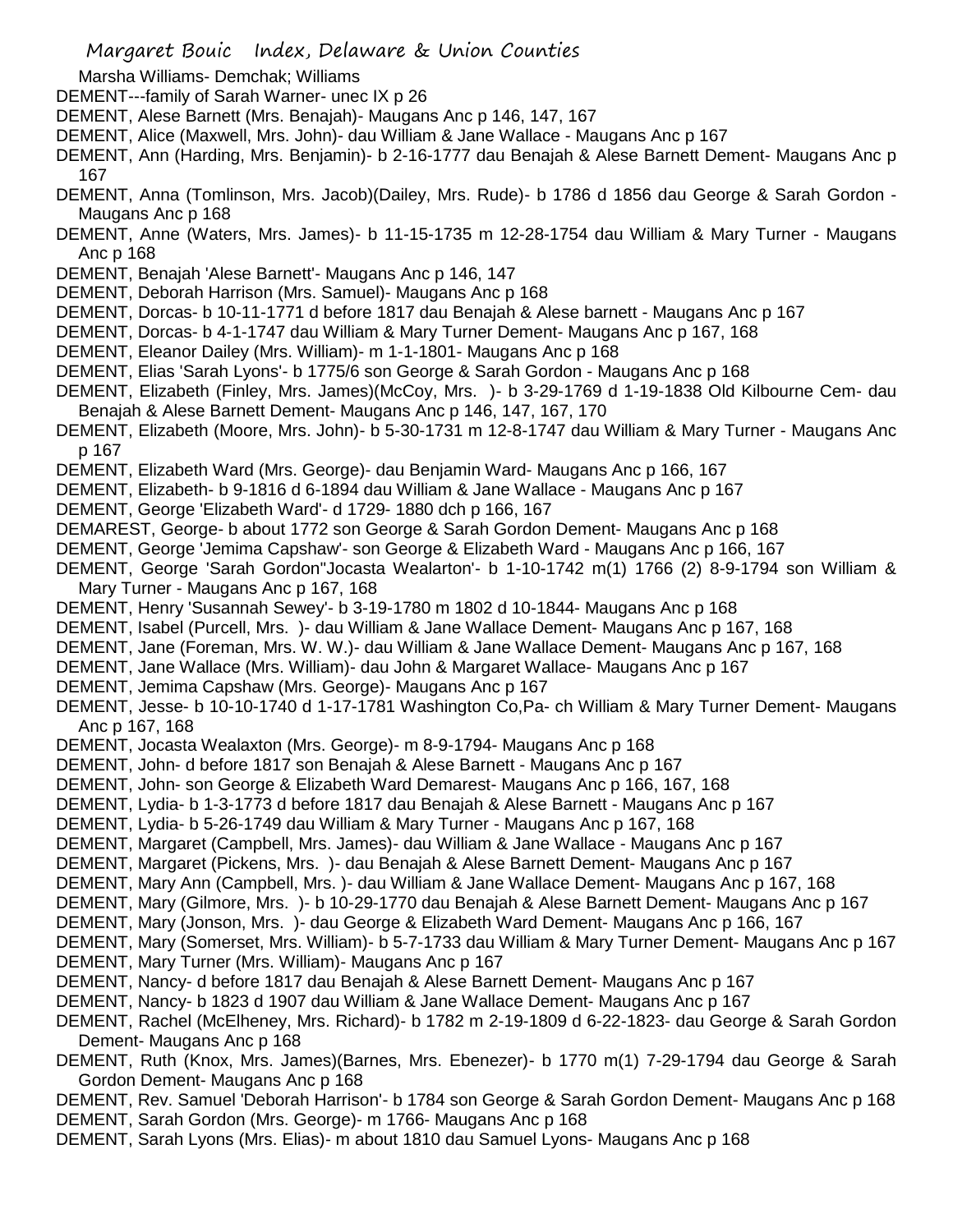- DEMENT, Sarah (Rogers, Mrs. Ezekiel)- b 1 or 6-29-1775 m 7-29-1790 dau Benajah & Alese Barnett Dement-Maugans Anc p 167
- DEMENT, Sarah Weir (Mrs. William)- m 3-14-1821- Maugans Anc p 168
- DEMENT, Sarah (Whitham, Mrs. Joseph Rider)- b 1779 m 12-23-1802 d 6-28-1843- dau George & Sarah Gordon Dement- Maugans Anc p 168
- DEMENT, Susanna (Roby, Mrs. William)- b 3-29-1745 m 12-12-1762 d 1784 dau George & Elizabeth Ward Dement- Maugans Anc p 167, 168
- DEMENT, Susannah- d before 1817 dau Benajah & Alese Barnett Dement- Maugans Anc p 167
- DEMENT, Susannah Sewey (Mrs. Henry)- m 1802- Maugans Anc p 168
- DEMENT, Walter- b 5-1-1755 son William & Mary Turner Dement- Maugans Anc p 167, 168
- DEMENT, William 'Eleanor Dailey''Sarah Weir'- b 1768 m(10 1-1-1801 (2) 3-14-1821 son George & Sarah Gordon Dement- Maugans Anc p 168
- DEMENT, William 'Jane Wallace'- b 1782 d 11-6-1858 son Benajah & Alese Barnett Dement- Maugans Anc p 167
- DEMENT, William 'Mary Turner'- b 1764/5 son George & Elizabeth Ward Dement- Maugans Anc p 166, 167
- DEMENT, William- b 4-3-1753 d about 1785 son William & Mary Turner Dement- Maugans Anc p 167, 168 DEMER, Abraham 'Maria'- 1860C Jerome Tp 30-28 p 5 (63,Pa)
- DEMER, Maria (Mrs. Abraham)- 1860C Jerome Tp 30-28- p 5 (52, Pa)
- DEMER, Mary- dau Abrham & Maria Demer- 1860C Jerome Tp 30-28 p 5 (20,O)
- DEMER, William- son Abraham & Maria Demer- 1860C Jerome Tp 30-28 p 5 (24,O)
- DEMERESS, James- 1850C Orange Tp 1714 p 111 (25, NJ)
- DEMERESS, James- son John & Martha Demeress- 1850C Orange Tp 1714 p 111 (4,O)
- DEMERESS, John 'Martha'- 1850C Orange Tp 1714 p 111 (28,NJ)
- DEMERESS, Martha (Mrs. John)- 1850C Orange Tp 1714 p 111 (22,NJ)
- DEMERESS, Susan- dau John & Martha Demeress- 1850C Orange Tp 1714 p 111 (2,O)
- DEMEREST, SWAIN AND- delge IV p 27
- DEMERING, Mary (Myers, Mrs. Christian)- m 4-15-1846 ucm 1124; unec VI p 68
- DEMERST, Margett C.-b Lucas Co. d 8-8-1913 (30y11m) Oakdale Cem 2578 (F120)
- DEMFEE, Nellie- DJ [ 50
- DEMFER, John A. 'Mahale Marshall'- ped Ronald Wetzel #61 18- unec V p 45
- DEMFER, Loua (Wetzel, Mrs. Clarence)- b 1869 d 1943 dau John A. & Mahale Marshall Demfer- ped Ronald Wetzel #61 9- unec V p 45
- DEMFER, Mahale Marshall (Mrs. John A.)- ped Ronald Wetzel #61 19; unec V p 45
- DEMICK, Chad M.- b 1974 d 1978 Hopewell Cem- djlm p 90
- DEMICK, Lynda S.- b 1848 mother- Hopewell Cem djlm p 90
- DEMIDOVICH, David James son William F. Demidovich- engaged to Deloris Fahn Smart- Demidovich
- DEMING, see also DeMing, Demmon, Demond, Diamond, Diamont, Dimon, Dymont
- DEMING, Dr.- 1976 dch p 296
- DEMING, Anna (Hart, Mrs. )(Hills, Mrs. David)- dau Zebulon Deming- 1908 dch p 509
- DEMING, Boneeta (Meloy, Mrs. Raymond)- dau George R. Deming- delge IV p 38
- DEMING, Cornelia Wadsworth Curtiss (Mrs. Frederick)- b 3-29-1838 m 5-15-1860 d 9-19-1921 dcc Pamela Wickham Docherty 29
- DEMING, David- b about 1652 son John & Honor Treat Deming- Powers Pat p 84, 206
- DEMING, Ebenezer- b about 1659 son John & Honor Treat Deming Powers Pat p 84
- DEMING, Elizabeth (Foote, Mrs. Nathaniel)(Welles, Mrs. Thomas)- b 1595 m 1615- sister John Deming-Powers Pat p 85, 86
- DEMING, Frederick 'Cornelia Wadsworth Curtiss'- b 8-11-1836 m 5-15-1860 d 8-25-1920- dcc Pamela Wickham Docherty 28
- DEMING, George R.- delge IV p 38
- DEMING, Gertrude (Harper, Mrs. Adam Chester)- b 5-1-1897 m 3-24-1918 dau Peter Curtiss & Mary Dowding Deming- dcc Pamela Wickham Docherty 7
- DEMING, Granville 'Margaret Fidelia Kidd'- McKitrick p 163
- DEMING, Greg- son James & Jeraldine Deming- Deming
- DEMING, Gretchen S. (Groves, Mrs. )- dau James & Jeraldine Deming- Deming; 1991 ucd
- DEMING, Honor Treat- b 1616 dau Richard Treat & perhaps Alice Gaylord Treat- Powers Pat p 84, 302, 304,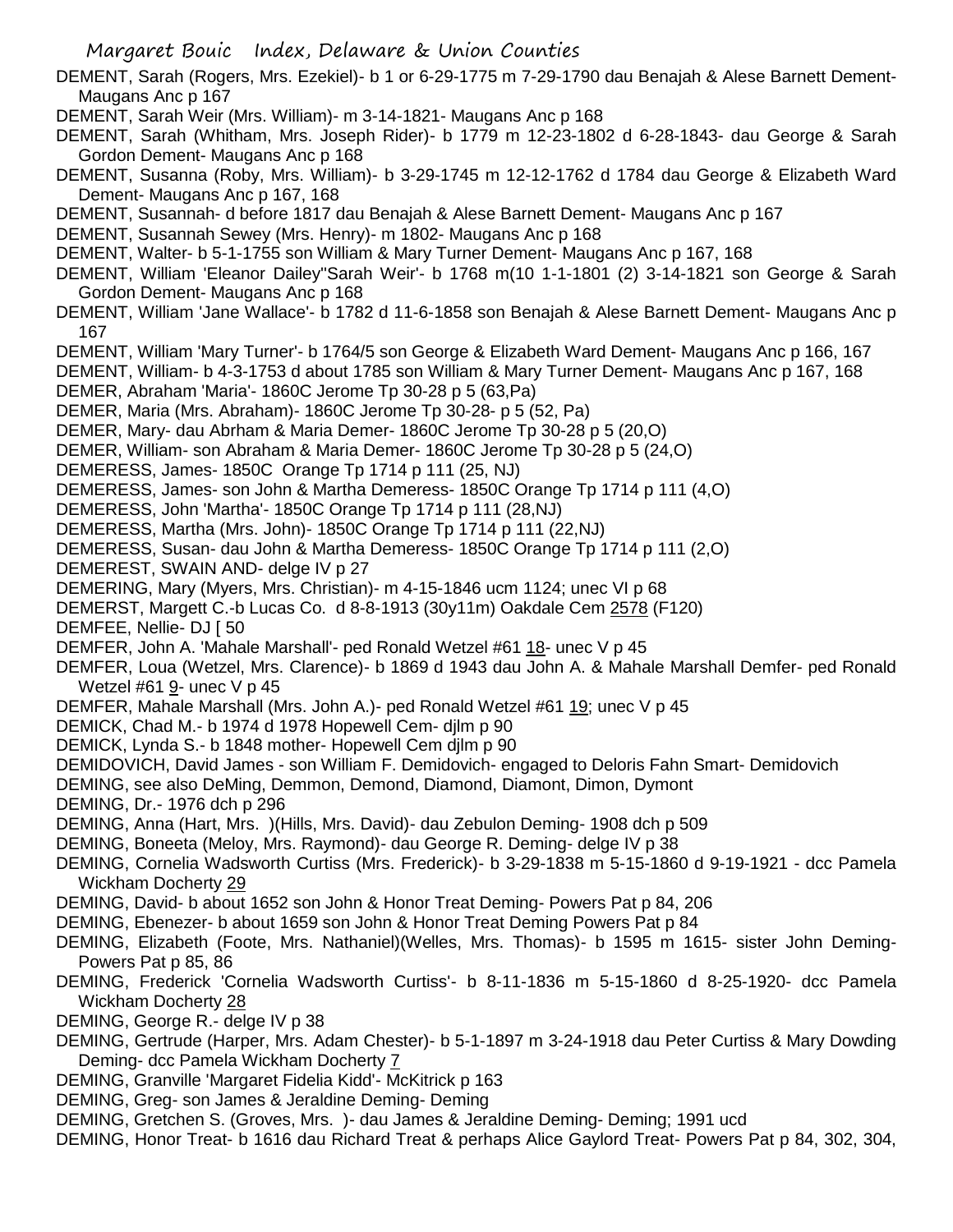306 311

- DEMING, James- b 1645 son Thomas & Mary Scheaffe Deming- Powers Pat p 85
- DEMING, Jeraldine (Mrs. Jim O.)- Deming; 1991 ucd
- DEMING, Jim O. 'Jeraldine'- Deming; 1991 ucd
- DEMING, John 'Honor Treat'- Powers Pat p 84, 86, 127, 129, 300, 302, 303, 304, 306, 319, 320
- DEMING, John- b 9-9-1638 son John & Honor Treat Deming- Powers p 84, 86
- DEMING, Jonathan- b aboput 1639- son John & Honor Treat Deming- Powers p 84
- DEMING, Margaret Fidelia Kidd (Mrs. Granville)- dau John Bickmore & Annah Mary Staley Kidd- McKitrick p 163
- DEMING, Mary Dowding (Mrs. Peter Durtiss)- m ca 1894- dau Mary Barwick Dowding- dcc Pamela Wickham Docherty 15
- DEMING, Mary (Hurlburt, Mrs. John)- b 1648 m about 1670- dau John & Honor Treat Deming- Powers Pat p 84
- DEMING, Mary Scheaffe (Mrs. Thomas)- m 1645- Powers Pat p 85, 86
- DEMING, Mercy (Wright, Thomasor Joseph)- b about 1651 d 12-27-1714- dau John & Honor Treat Deming-Powers Pat p 84
- DEMING, Moses- b 1777 d 1868- Powers Pat p 85
- DEMING, Peter Curtiss 'Mary Dowding'- b 5-13-1864 m ca 1894 d 1-14-1924- son Frederick & Cornelia Wadsworth Curtiss- dcc Pamela Wickham Docherty 14
- DEMING, Rachel (Morgan, Mrs. John)- b about 1644 m 11-16-1665 dau John & Honor Treat Deming- Powers Pat p 84, 129
- DEMING, Robert E.- delge III p 19 #159 IV p 38
- DEMING, Samuel- b about 1646 son John & Honor Treat Deming- Powers Pat p 84
- DEMING, Sarah (Moody, Mrs. Samuel)- b about 1654 d 9-29-1717- dau John & Honor Treat Deming- Powers Pat p 84
- DEMING, Thomas- brother John Deming- Powers Pat p 85
- DEMING, Zebulon- 1908 dch p 509
- DEMINS, F. E.- 1915 uch p 266
- DEMINT, Chester L. 'Lois M.'- 1969, 1971 dcd
- DEMINT, Janice- b 1961- dau Chester L. & Lois M. Demint- 1969, 1971 dcd
- DEMINT, Karen- b 1956- dau Chester L. & Lois M. Demint- 1969, 1971 dcd
- DEMINT, Larry A. 'Linda R.'- b 1952 son Chester L. & Lois M. Demint- 1969, 1971, 1980 dcd
- DEMINT, Linda R. (Mrs. Larry A.)- 1980 dcd
- DEMINT, Lois M. (Mrs. Chester L.)- 1969, 1971 dcd
- DEMINT, Lori- b 1970- dau Chester L. & Lois M. Demint- 1971 dcd
- DEMINT, Paul- b 1959- son Chester L. & Lois M. Demint- 1969, 1971 dcd
- DEMIREST, Emaline- 1870C Taylor Tp 84-81 p 10 (19,O)
- DEMISON, Mary- heir of Joseph Watkins- unec XII p 64
- DEMISON, Sinthy (Peal, Mrs. William)- m 11-7-1839 Madison Co- unec IV p 18
- DEMIUS/DIMIUS, Catherine- dau Solomon & Mary Ann Demius- 1850C Delaware Town 1262 p 92 (9,O)
- DEMIUS, Henry- son Solomon & Mary Ann Demius- 1850C Delaware Town 1262 p 92 (3,O)
- DEMIUS, Joseph- son Solomon & Mary Ann Demius- 1850C Delaware Town 1262 p 92 (11,O)
- DEMIUS, Leander- 1850C Delaware Town 1262 p 92 (14, Pa)
- DEMIUS, Mary Ann (Mrs. Solomon)- 1850C Delaware Town 1262 p 92 (45, Mass)
- DEMIUS, Samuel- 1850C Delaware Town 1262 p 92 (16, Pa)
- DEMIUS, Sarah- dau Solomon & Mary Ann Demius- 1850C Delaware Town 1262 p 92 99/12,O)
- DEMIUS, Solomon 'Mary Ann'- 1850C Delaware Town 1262 p 92 (52, Mass)
- DEMIUS, Solomon- son Solomon & Mary Ann Demius- 1850C Delaware Town 1262 p 92 (18, Pa)
- DEMLAND, Andrew J., Jr. 'Jo Ann Spring'- m 4-16-1977 son Andrew & Inez Demland,Sr.- Demland
- DEMLAND, Jo Ann Spring (Mrs. Andrew J.,Jr.)- m 4-16-1977 dau Otis Spring- Demland
- DEMLAND, Racheal Joann- b 8-10-1980 dau Andrew Jr. & Jo Ann Spring Demland- Demland DEMMARST, Almira (Mrs. Andrew)- 1850C Porter Tp 3148 p 169 (23,O)
- DEMMARST, Andrew 'Almira'- 1850C Porter Tp 3148 p 169 (27,O); 1880C Orange Tp p 350C DEMMARST, Sergeant A.- son Andrew & Almira Demmarst- 1850C Porter Tp 3148 p 169 (1,O) DEM(M)ING, Gregory- b 1966 son James & Jerri Demming- 1973, 1975, 1979, 1981, 1983 ucd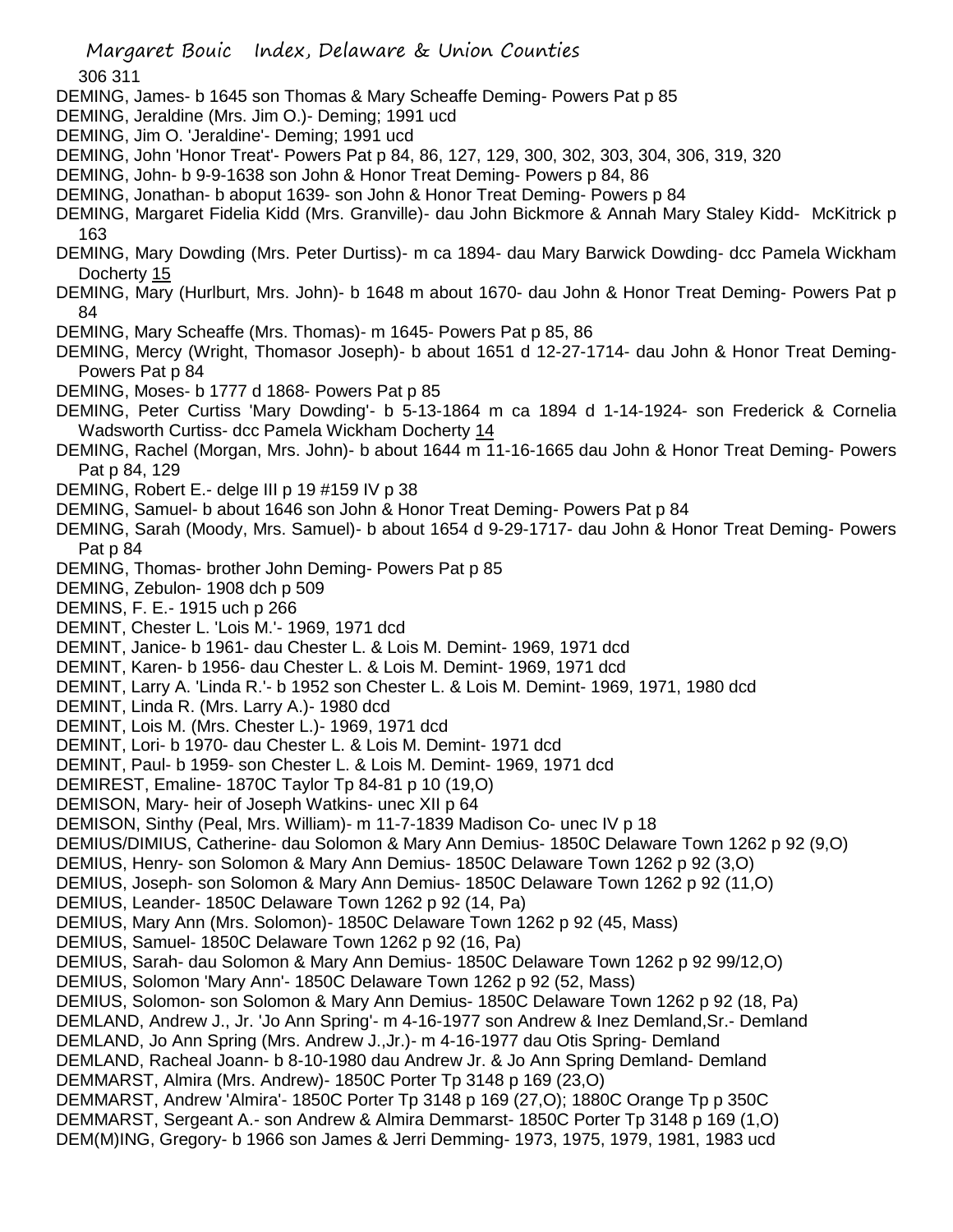Margaret Bouic Index, Delaware & Union Counties DEM(M)ING, Gretchen- b 1969 dau James & Jerri Demming- 1973, 1975, 1979, 1981, 1983 ucd DEM(M)ING, James 'Jerri'- 1973, 1975, 1979, 1981, 1983 ucd DEM(M)ING, Jerri (Mrs. James)- 1973, 1975, 1979, 1981, 1983 ucd DEMMITT, J. Richard 'Marcia L.'- 1961, 1969, 1971 dcd DEMITT, Marcia L. (Mrs. J. Richard)- 1961, 1969, 1971 dcd DEMITT, Nevin- b 1960 son J. Richard & Marcia L. Demmitt- 1961, 1969, 1971 dcd DEMITT, Scott- b 1964 son Richard J. & Marcia L. Demmitt- 1969, 1971 dcd DEMMON- see Deming DEMNAN, Franklin 'Sarah E.'- 1870C York Tp 146-143 p 19 (24,O) DEMNAN, Mary E.- dau Franklin & Sarah E. Demnan- 1870C York Tp 146-143 p 19 (1,O) DEMNAN, Rachael A.- dau Franklin & Sarah E. Demnan- 1870C York Tp 146-143 p 19 (3,O) DEMNAN, Sarah E. (Mrs. Franklin)- 1870C York Tp 146-143 p 19 (27,O) DEMON, Amy Hakes (Mrs. Henry) - b 1807 dau Solomon & Renna Card Hakes- Asp 375-3 DEMON, Henry 'Amy Hakes'- Asp (375-3) DEMOND- see Deming DEMOPOLIS, Amy (Davidson, Mrs. Thomas H.)- b 1970 m 12-22-1990 dau John F. & Betty H. Demopolis-Davidson; 1980 dcd DEMOPOLIS, Betty H. (Mrs. John F.)- 1980 dcd DEMOPOLIS, J. Dean- b 1966- son John F. & Betty H. Demopolis- 1980 dcd; engaged to Joyce Reese DEMOPOLIS, Irene (Selanders, Mrs. William Thompson)- b 3-26-1925 m 9-6-1944- Gabriel DEMOPOLIS, John F. 'Betty H.'- 1980 dcd DEMOPOLIS, Lisa- b 1965 dau John F. & Betty H. Demopolis- 1980 dcd DEMOREST, Annette (Marten, Mrs. Eldor A.)- dau Francis & Lydia R. Danberry Demorest- Demorest DEMOREST Carrie - dau William C. & Emily S. Demorest- 1880C Millcreek Tp 59-63 p 6 (2,O,O,O) see Demerest DEMOREST, Charles G. 'Frances C.'- d 4-16-1982 (71) bur Westerville- 1961, 1969, 1971, 1980 dcd DEMOREST, Dale- son Harold Demorest- Demorest DEMOREST, Dana J. 'Margaret Wiltsee'- b 1882 d 1958 Oakdale Cem I p 126 (F-R7-15) son Louis Burr & Sarah f. Marshall Demorest; 1900C Marysville 3rd ward 205-211 p 8A (17,O,O,O) DEMOREST, Daryl- son Harold Demorest- Demorest DEMOREST, Dean- son Harold Demorest- Demorest DEMOREST, Don L. 'Louise'- b 2-1892 d 4-19-1976 (84) - son Louis Burr & Sarah f. Mashall Demorest-Demorest; 1900C Marysville 3rd ward 205-211 p 8B (8,O,O,O) DEMOREST, Donald- son LeRoy A. Demorest- Demorest; Marysville p 163 DEMEOREST, Edward- b 1-1880 son William C. & EMily S. Demorest- 1880C Millcreek Tp 59-63 p 6 (5/12,O,O,O) DEMOREST, Elizabeth (Lowry, Mrs. Charles T.)- dau John Demorest- 1880 dch p 666 DEMOREST, Emily S. (Mrs. William C.)- 1880C Millcreek Tp 59-63 p 6 (26,O,Penn,Penn) DEMOREST, Erwin L.- son John P. & Hannah W. Demorest- 1880C York Tp 292 p 28 (2,0,O,Pa) DEMOREST, F. M.- 1915 uch p 540 DEMOREST, Frances C.(Cain, Mrs. ) (Mrs. Charles G.)- Demorest; 1961, 1969, 1980 dcd DEMOREST, Francis M. 'Lydia R. Danberry'- b 1878 Un Co m 1906 d 12-6-1925 Oakdale Cem I p 130 (F-R8-15)- son Lewis Burr & Sarah Marshall Demorest- Marysville p 34,48; 1880C Marysville 194-198 (2,O,O,O); 1900C Marysville 3rd ward 205-211 p 8A (21,O,O,O) DEMOREST, Francoise (Swigle, Mrs. )- dau Don L. & Louise Demorest- Demorest DEMOREST, Hannah W. (Mrs. John P.)- 1880C York Tp 292 p 28 (41, Pa,Pa,Pa) DEMOREST, Harold- m 10-31-1948 son LeRoy A. Demorest- Demorest DEMOREST, Harriet (Mrs. Ralph)- b 1878 d 1954 Oakdale Cem I p 126 (F-R7-15) DEMOREST, Irene (Allmendinger, Mrs. )- dau LeRoy A. & Tula O.Demorest- Demorest DEMOREST, Jacqueline (Sisson, Mrs. )- dau Don L. & Louise Demorest- Demorest DEMOREST, Jean Jacques- son Don L. & Louise Demorest- Demorest DEMOREST, John- 1880 dch p 666; 1880C Berlin Tp p 368A DEMOREST, John P/T.'Hannah W.'- 1883 uch IV p 453; 1880C York Tp 292 p 28 (45,O,NY,Va) p 031A DEMOREST, Leree (Gearhiser, Mrs. )- dau LeRoy & Tula Demorest- Demorest DEMOREST, Leroy A. 'Tula A.'- d 5-8-1967 (83) bur Waldo- Demorest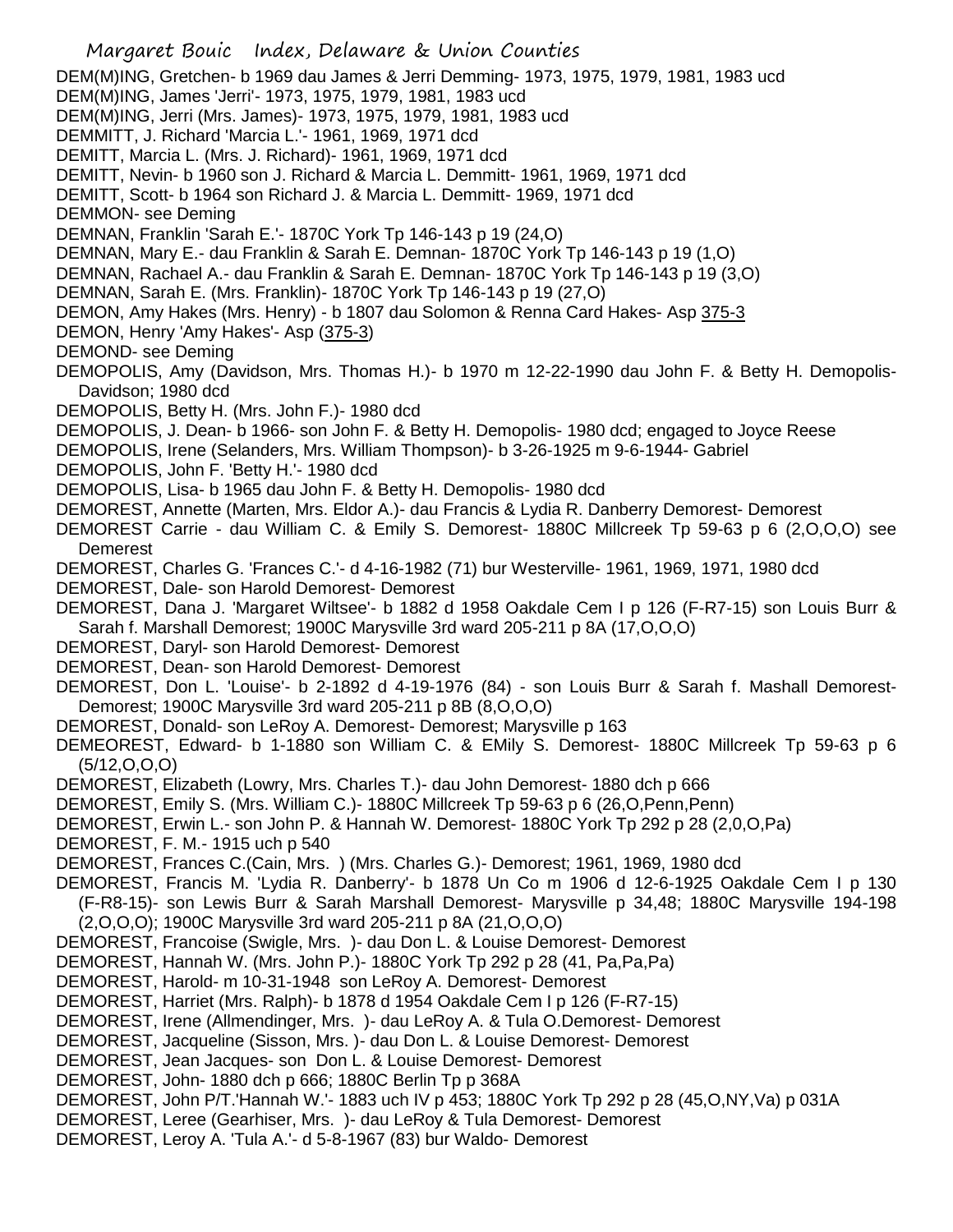- DEMOREST, Lewis/Louis Burr 'Sarah F. Marshall'- b 1855 Franklin Co m 9-9-1876 ucm 5926 d 12-24-1926 (71) Oakdale Cem 3875 (F124) I p 130 (F-R8-15)- Marysville p 14, 33, 66; 1883 uch V p 35, 48, 151; 1915 uch p 541; 1880C Marysville 194-198 (25,O,NY,O); 1900C Marysville 3rd ward 205-211 p 8A (44,O,NY,O) m 23y
- DEMOREST, Loma (Kraner, Mrs. )- dau LeRoy A.& Tula O. Demorest- Demorest
- DEMOREST, Louis- 1869 wsc p 13; Pabst 8 p 25
- DEMOREST, Louise (Mrs. Don L.)- Demorest
- DEMOREST, Lydia R. Danberry (Mrs. Francis)- b 7-17-1885 m 1906 d 2-24-1976 Oakdale Cem I p 130 (F-R8-15)- dau Martin & Minerva Osborne Danberry Demorest; Marysville p 34
- DEMOREST, Madge- b 12-1884 dau Louis Burr & Sarah F. Marshall Demorest- Marysville p 69; 1900c Marysville 3rd ward 205-211 (15,O,O,O)
- DEMOREST, Margaret Wiltsee (Mrs. Dana J.)- b 1882 Lucas Co d 8-8-1913 (30y11m) Oakdale Cem I p 126 (F-R7-15)
- DEMOREST, M. C.- 1880C Berlin Tp p 368A
- DEMOREST, Minnie T.- dau John P. & Hannah W. Demorest- 1880C York Tp 292 p 28 (9,O,O,Pa)
- DEMOREST, Ona- Marlborough Cem p 180
- DEMOREST, Peter L.- hmp p 27
- DEMOREST, Ralph H. 'Harriet'- b 1880 d 1954 Oakdale Cem I p 126 (F-R7-15)- son Louis Burr & Sarah F. Marshall Demorest- 1900C Marysville 3rd ward 205-211 p 8A (19,O,O,O)
- DEMOREST, Rutherford L.- son William C. & Emily Demorest- 1880C Millcreek Tp 59-63 p 27 (5,O,O,O)
- DEMOREST, Sarah Emily- b 5-7-1854 d 12-10-1925 Marlborough Cem p 180
- DEMOREST, Sarah F. Marshall (Mrs. Lewis Burr)- b 3-14-1856 m 9-7-1876 ucm 5926 d 1949 Oakdale Cem I p 130 (F-R8-15) dau Joshua & Annette Coolidge Marshall- 1883 uch V p 151; Marysville p 33, 34; 180C Marysville 194-198 (24,O,O,O); 1900C Marysville 3rd ward 205-211 p 8A (44,O,O,O) m 23y, 5 ch
- DEMOREST, Tula A. (Mrs. LeRoy A.)- d (83) Demorest
- DEMOREST, W. E.- 1908 dch p 434; 1869 wsc p 13; Pabst 8 p 25
- DEMOREST, William C.- b 10-28-1852 d 10-16-1903- Marlborough Cem p 180
- DEMOREST, William C.- 1880C Millcreek Tp p 0158
- DEMOREST, William W.- son John P. & Hannah W. Demorest- 1880C York Tp 292 p 28 (15,O,O,Pa)
- DEMORROW, Alferd 'Fanny'- 1870C Milford 92-90 p 10 (35, Miss) colored
- DEMORROW, Amanda- dau Alferd & Fanny Demorrow- 1870C Milford 92-90 p 10 (5,O)
- DEMORROW, Fanny (Mrs. Alferd)- 1870C Milford 92-90 p 10 (40, Va)
- DEMORROW, Maria- dau Alferd & Fanny Demorrow- 1870C Milford 92-90 p 10 (2,O)
- DEMORROW, Martha- dau Alferd & Fanny Demorrow- 1870C Milford 92-90 p 10 (11, Va)
- DEMORROW, Willis- b 5-1870 son Alferd & Fanny Demorow- 1870C Milford 92-90 p 10 (1/12,O)
- DEMORSE, Elijah- 1840C Paris Tp 905 (20-30)
- DEMOSS, Daisy (Wilson, Mrs. George)- b 11-28-1882 d 1952 dau William & Eliza Jane Eikelberner Demoss-Weiser p 157
- DEMOSS, Elijah 'Margaret'- unec XII p 64, XIII p 27
- DEMOSS, Eliza Jane Eikelberner (Mrs. William)- b 3-31-1850 d 3-4-1922- dau Daniel C. & Malinda Taylor Eikelberner- Weiser p 156
- DEMOSS, Eva L. (Vagel, Mrs. Martin)- dau William & ELiza Jane Eikelberner Demoss- Weiser p 157
- DEMOSS, Florence Pearl (Ross, Mrs. Albert T.)- b 10-17-1881 m 12-23-1902 dau William & Eliza Jane Eikelberner Demoss- Weiser p 157
- DEMOSS, Linda (Anderson, Mrs, Jack Reeves)- m 11-23-1962- Genther p 62
- DEMOSS, Margaret (Mrs. Elijah)- b 7-7-1833 dau Elijah & Margaret DeMoss- unec XII p 64, XIII p 27
- DEMOSS, Minnie (Shannon, Mrs. Thomas)- dau William & Eliza Jane Eikelberner Demoss- Weiser p 157
- DEMOSS, Ollie (Williams, Mrs. David)- b 12-18-1887 dau William & Eliza Jane Eikelberner Demoss- Weiser p 157
- DEMOSS, William 'Eliza Jane Eikelberner'- b 4-22-1847 d 6-12-1924 bur Indiana- Weiser p 156
- DEMOUTH, Diane McCarter (Mrs. Michael Steven)- b 8-25-1952 m 7-1971 div 1977 dau John T. & Virginia Jane McCarter- Genther p a13; 1973 ucd; 1991 ucd
- DEMOUTH, Michael Stephen- b 4-5-1972 son Michael Steven & Diane McCarter DeMouth- Genther p a13 DEMOUTH, Michael Steven 'Diane McCarter'- m 7-1971 div 1977- Genther p a13
- DEMOUTH, Thomas Anthony- b 1-24-1974 son Michael Steven & Diane McCarter ( )(Mrs. Michael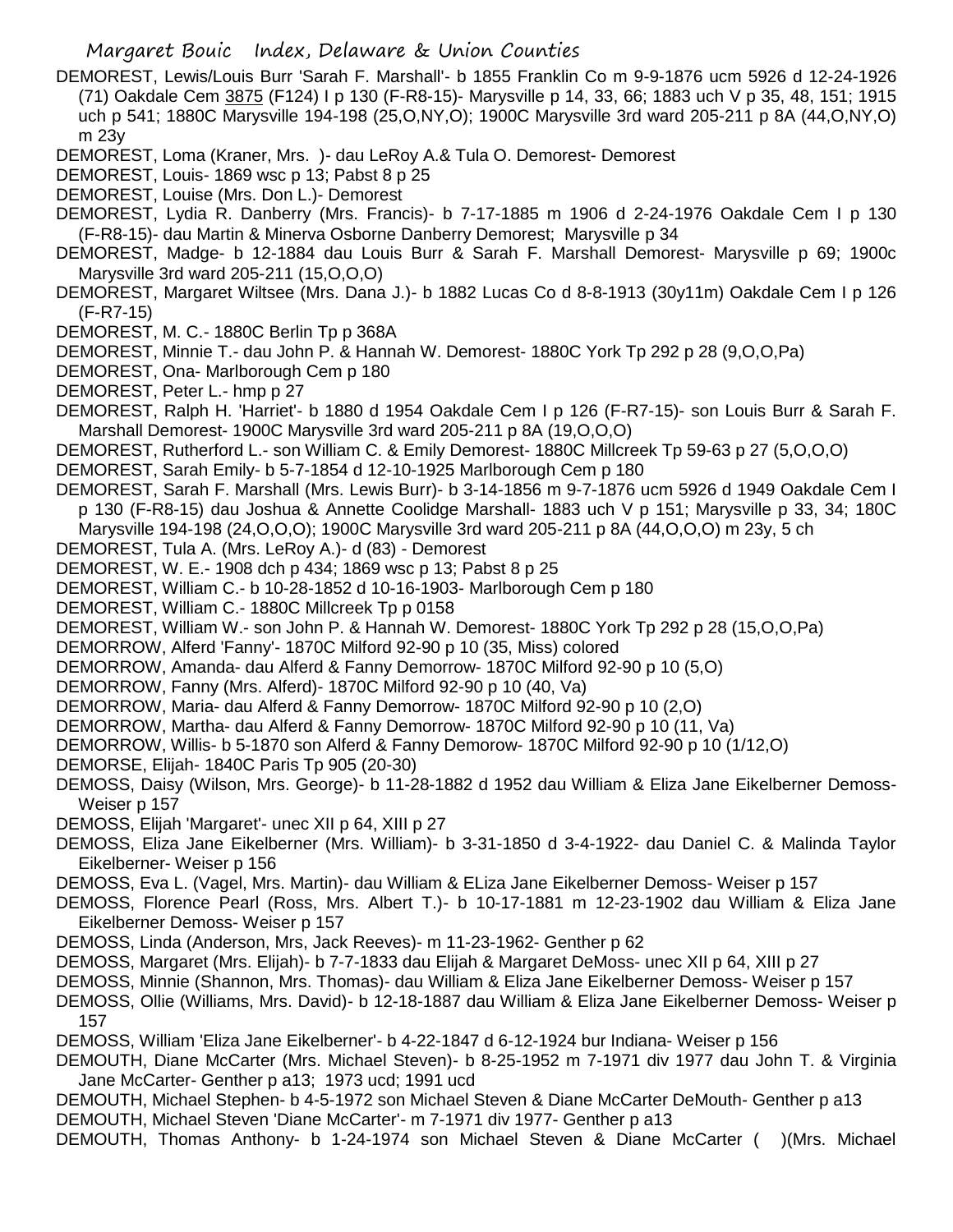- Margaret Bouic Index, Delaware & Union Counties Steven)(Flores, Mrs. Ray)- b 8-25-1952 m(2) 7-1972 div 1977 dau John T. & Virginia Janes McCarter-Genther p a13 DEMPREST, Crystal (Mrs. Rob)- Demprest DEMPREST, Gabrielle Nicole- 1-8-1995 dau Rob & Crystal Demprest- Demprest DEMPREST, Ro 'Crystal'- Demprest DEMPSEY, Bernadene A. (Mrs. Lowell R.)- 1980 dcd DEMPSEY, Cora Dawson (Mrs. Edward H.)- b 10-21-1886 m 6-6-1912 d 11-5-1969 Raymond Cem lptw p 37 dau William & Mary Griffin Dawson- Dempsey; 1967 ucd DEMPSEY, Crawford W. 'Garnet'- 1980 dcd DEMPSEY, Daniel Tyler- b 12-17-1991 d 2-11-1992 son Rick Salmon & Diana McDonald- Dempsey DEMPSEY, Diana (Mrs. James)- Dempsey DEMPSEY, Diana (McDonald, Mrs. )- dau James & Eiana Dempsey- Dempsey DEMPSEY, Edward H. 'Cora Dawson'- b 1-20-1890 m 6-6-1912 d 1-9-1967 bur Raymond Cem lptw p 37; **Dempsey** DEMPSEY, Eloise W. (Mrs. Everett)- 1991 ucd DEMPSEY, Everett 'Elouise W.'- 1983, 1991 ucd DEMPSEY, Florence R.(Cornelius, Mrs. Randall)(Cahill, Mrs. Charles)- b 3-7-1909 d 8-15-1988 (77) dau Edward H. & Cora Dawson Dempsey- Dempsey DEMPSEY, Garnet (Mrs. Crawford W.)- 1980 dcd DEMPSEY, Mrs. George- Nash p 106 DEMPSEY, Helen Dorothy Cooper (Mrs. John)- b 8-12-1901 d 3-28-1991 (89) bur Londonderry- dau Amos & ELecta Timberman Cooper- Dempsey DEMPSEY, James 'Diana'- Dempsey DEMPSEY, Jefferson- uccp p 38; mt 3-29-1850 DEMPSEY, Jeffrey- son William & Sharon Dempsey- 1981, 1983 ucd DEMPSEY, John C. 'Lilah'- 1969, 1971, 1980 dcd; dg 10-15-1985; one of Ohio's richest
- DEMPSEY, John 'Helen Dorothy Cooper'- Dempsey
- DEMPSEY, Judy- dau John C. & Naomi A. Dempsey- 1961 dcd (8)
- DEMPSEY, Lahoma L.- 1980 dcd
- DEMPSEY, Lelah (Mrs. John C.)- 1980 dcd
- DEMPSEY, Leola (Dozer, Mrs. )- dau John & Helen Dorothy Cooper Dempsey- Dempsey
- DEMPSEY, Leslie- son William & Sharon Dempsey- 1981, 1983 ucd
- DEMPSEY, Lois (Landis, Mrs. )- dau John & Helen Dorothy Cooper Dempsey- Dempsey
- DEMPSEY, Lowell R. 'Bernadene A.'- 1980 dcd
- DEMPSEY, Marcena (Rice, Mrs. )- dau John & Helen Dorothy Cooper Dempsey- Dempsey
- DEMPSEY, Margaret (Haseker, Mrs. Melvin Laverne- Loveless p 7
- DEMPSEY, Mark- b 1972 son Crawford W. & Garnet Dempsey- 1980 dcd
- DEMPSEY, Mary V. (Cottrill, Mrs. Jack L.)- b 6-20-1923 d 1-19-1983 bur Grand Prairie Cem- dau Edward H. & Cora Dawson Dempsey- Dempsey
- DEMPSEY, Mary Therese (Rawson, Mrs. William Derik)- dau John C. & Naomi Dempsey- 1961 dcd (12), 1969 dcd
- DEMPSEY, Maureen Anna- dau John C. & Naomi Dempsey- Dempsey; 1961 dcd (10) engaged to Daniel Phillip Kendall
- DEMPSEY, Mike- son Naomi A. Dempsey- 1961 dcd (4)
- DEMPSEY, Minnie (Davis, Mrs. )- sister Edward H. Dempsey- dempsey
- DEMPSEY, Naomi A.- 1961 dcd
- DEMPSEY, Patricia- dau John C. & Naomi A. Dempsey- 1961 dcd
- DEMPSEY, Sally Jane (Kutschbach, Mrs. Robert Carleton)- Genther p 193
- DEMPSEY, Sharon (Mrs. William)- 1981, 1983, 1991 ucd
- DEMPSEY, William- b 1970 son Crawford W. & Garnet Dempsey- 1980 dcd
- DEMPSEY, William E 'Sharon'- 1981, 1983, 1991 ucd
- DEMPSTER, Ann (Gorley, Mrs. )- dau George Willis & Lillie Irene Kincaid Dempster- 1985 uch p 82
- DEMPSTER, Denise Jean dau Richard V. Dempster- engaged to Donald Geoffrey Shannon to be m 7-5
- DEMPSTER, Dora Grace Hartlerode (Mrs. Willis)- b 3-1888 d 4-1964- 1985 uch p 81
- DEMPSTER, Frieda (Hutchison, Mrs. )- dau George Willis & Lillie Irene Kincaid Dempster- 1985 uch p 82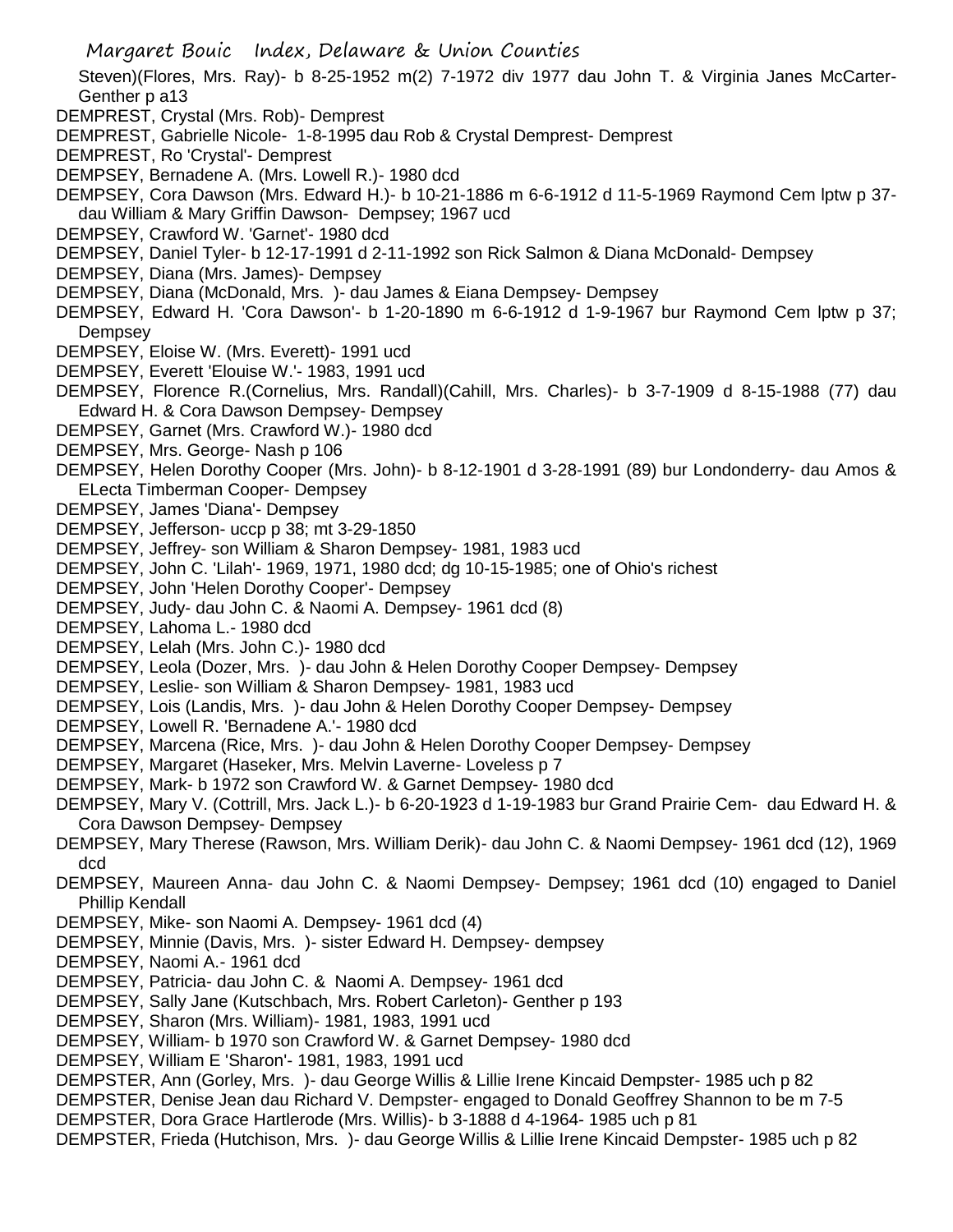DEMPSTER, George Willis 'Lillie Irene Kincaid'- b 4-1904 son Willis & Dora Grace Hartlerode Dempster- 1985 uch p 81 DEMPSTER, George Jr.- son George Willis & Lillie Irene Kincaid Dempster- 1985 uch p 82 DEMPSTER, Grace Olive (Jerew, Mrs. William Joseph)- m 9-21-1946 dau George Willis & Lillie Irene Kincaid Dempster- 1985 uch p 81 DEMPSTER, Janet- dau George Willis & Lillie Irene Kincaid Dempster- 1985 uch p 82 DEMPSTER, J. B.- d 1-6-1911 (72-4-27) son Regin & Sarah Baker Dempster- Millcreek Tp unec VIII p 70 DEMPSTER, John 'Margaret Sterling'- m 11-22-1864 ucm 3644 DEMPSTER, Juanita/Nita Maxine (Neel, Mrs. Harold Eugene)(Reebel, Mrs. Paul)- b 11-30-1931 m(2) 5-27-1956- dau George Willis & Lillie Irene kincaid Dempster- 1985 uch p 7, 82, 103; Cowgill p 40 DEMPSTER, Lester- son George Willis & Lillie Irene Kincaid Dempster- 1985 uch p 82 DEMPSTER, Lillie Irene Kincaid (Mrs. George Willis)- b 9-1909 d 9-1974- 1985 uch p 81, 103; Cowgill p 40 DEMPSTER, Margaret Sterling (Mrs. John)- m 11-22-1864 ucm 3644 DEMPSTER, Nancy Allen (Mrs. )- 1985 uch p 81 DEMPSTER, Pauline (Dear, Mrs. )- dau George Willis & Lillie Irene Kincaid Dempster- 1985 uch p 82 DEMPSTER, Regin 'Sarah Baker'- unec VIII p 70 DEMPSTER, Sarah Baker (Mrs. Regin)- unec VIII p 70 DEMPSTER, William- son George Willis & Lillie Irene Kincaid Dempster- 1985 uch p 82 DEMPSTER, Willis 'Dora Grace Hartlerode'- 1985 uch p 81 DEMUTH, Andrew A. 'Lela Monom'- DeMuth DEMUTH, Dr. C. Craig- son Charles William & Dorothy Ulmer DeMuth- DeMuth DEMUTH, Charity (Wilson, Mrs. Elias)- dumch p 260 DEMUTH, Charles William 'Dorothy Ulmer'- b 10-8-1922 d 10-7-1988 (65) son Andrew A. & Lela Bonom DeMuth- Demuth DEMUTH, D.- 1991 ucd DEMUTH, Daniel- son John & Magdalena Wimmer Demuth- dumch p 268 DEMUTH, Donnabelle (Edelblute, Mrs. )- dau Robert & Elnora Mary Demuth- Demuth DEMUTH, Dorothy Ulmer (Mrs. Charles William)- DeMuth; 1983 ucd DEMUTH, Effie (Hoffmire, Mrs. W. T. )- dumch p 375 DEMUTH, Elnora Mary (Mrs. Robert)- m 12-4-1929 d 5-1-1966 (77) bur Glendale- Demuth DEMUTH, Harriet Patterson (Mrs. Samuel)- m 1-9-1820 dau John Patterson- dumch p 268 DEMUTH, Harriet White (Mrs. Smith)- m 1877 dau J. M. White- dumch p 269 DEMUTH, Hollis- son Robert & Elnora Mary Demuth- Demuth DEMUTH, Jacob- son John & Magdalena Wimmer Demuth- dumch p 268 DEMUTH, James A.- son Charles William & Dorothy Ulmer DeMuth- Demuth DEMUTH, John- son John & Magdalena Wimmer Demuth- dumch p 268 DEMUTH, John 'Magdalena Wimmer'- dumch p 268 DEMUTH, John- son Samuel & Harriet Patterson Demuth- dumch p 269 DEMUTH, Josephine- dau Smith & Harriet White Demuith- dumch p 269 DEMUTH, Josiah- 1880C Delaware Town p 541C DEMUTH, Lawrence J.- son Charles William & Dorothy Ulmer DeMuth- Demuth DEMUTH, Lela L. Bonom (Mrs. Andrew A.)- b 6-16-1893 d 6-16-1987 (94)- dau Charles A. & Essie Orr Bonom- DeMuth DEMUTH, Magdalena Wimmer (Mrs. John)- dau Philip Wimmer- dumch p 268 DEMUTH, Marie- dau Smith & Harriet White Demuth- dumch p 269 DEMUTH, Martin- son Samuel & Harriet Patterson Demuth- dumch p 269 DEMUTH, Otto- son Samuel & Harriet Patterson Demuth- dumch p 269 DEMUTH, Robert 'Elnora Mary'- Demuth DEMUTH, Roy- son Smith & Harriet White Demuth- dumch p 269 DEMUTH, Samuel 'Harriet Patterson'- b 4-20-1820 m 11-6-1842 son John & Magdalena Wimmer Demuthdumch p 268 DEMUTH, Samuel- son Samuel & Harriet Patterson Demuth- dumch p 269

- DEMUTH, Sharon K. (Watts-Riyadh, Mrs. Hugh G.)- dau Charles William & Dorothy Ulmer DeMuth- DeMuth
- DEMUTH, Smith 'Harriet White'- m 1877 son Samuel & Harriet Patterson Demuth- dumch p 269
- DENCH, Chad Eric (7-1978)- son Jennifer Hunt- Dench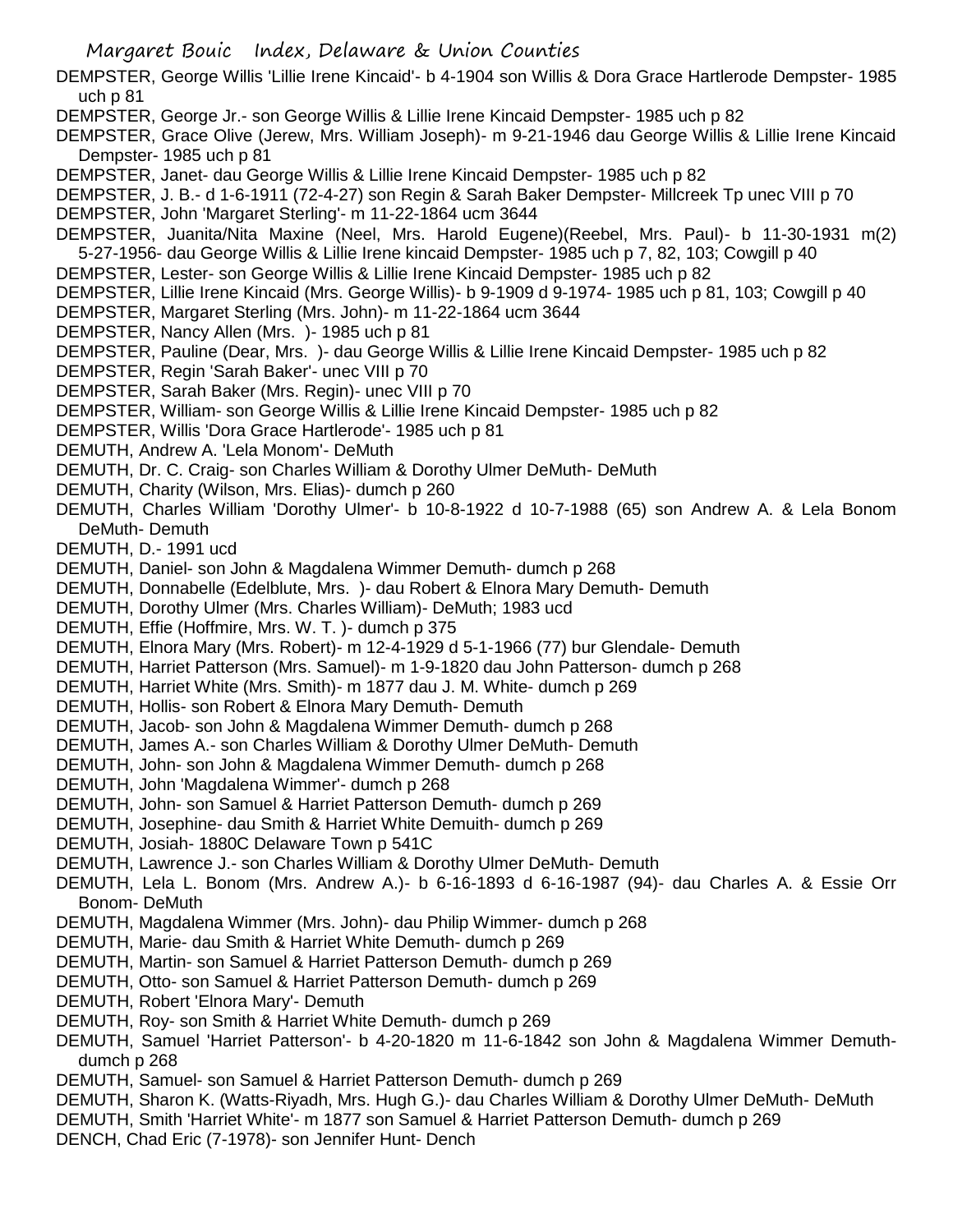- Margaret Bouic Index, Delaware & Union Counties DENDERLINE, Mary (Boerger, Mrs. John L.)- d 5-23-1891- dumch p 360 DENDRICKSON, Sarah (Mrs. William)- d 7-5-1840 (39) Hanover Cem Powell p 134 DENDRICKSON, William 'Sarah'- Powell p 134 DENEEN, Catherine (Bulkley, Mrs. John)- m 6-8-1853 dcm DENEENE, Charles- b 10-1874 son Dennis & Nora Deneene- 1880C Milford 61 p 35 (5,O,Irel,Irel); 1900C Milford 177-188 p 7B (25,O,Irel,Irel) DENEENE, Daniel- son Dennis & Nora Deneene- 1880C Milford 61 p 35 (10, O, Irel, Irel) DENEENE, Dennis 'Nora'- b 1832 d 1899 Our Lady of Lourdes Cem lptw p 56; 1880c Milford 61 p 35 (45, Irel,Irel,Irel) DENEENE, Frank- b 4-1888- son Dennis & Nora Deneene- 1880C Milford 61 p 35 (1,O,Irel,Irel); 1900C Milford 177-188 p 7B (20,O,Irel,Irel) DENEENE, John- son Dennis & Nora Deneene- 1880C Milford 61 p 35 (11,O,Irel,Irel) DENEENE, Nora- b 1876 d 1883 Our Lady of Lourdes Cem lptw p 56 dau Dennis & Nora Deneene- 1880C Milford 61 p 35 (3,O,Irel,Irel) DENEENE, Nora (Mrs. Dennis)- b 1840 d 1885 Our Lady of Lourdes Cem lptw p 56; 1880C Milford 61 p 35 (35, Irel,Irel,Irel) DENEENE, Patrick- son Dennis & Nora Deneene- 1880C Milford 61 p 35 (7,O,Irel,Irel) DENEENE, William- b 1866 d 1901 Our Lady of Lourdes Cem lptw p 56- son Dennis & Nora Deneene- 1880c Milford 61 p 35  $(4.0.1$ rel, $|rel\rangle$ DENEER, Dennis- 1880C Union Tp p 081A see Deneene DENELL, Richard J. 'Heidi Everhart'- m 12-18-1976 son Richard DeNell- DeNell DENELL, Richard J. 'Heidi Everhart'- m 12-18-1976 son Richard DeNell- Denell DENER, Henry C.- 1908 dch p 392 DENER, Morey- Ekelberry Ledger- delge X p 52 DENES, Emily A. (Mrs. Rev. Martin A.)- 1981 ucd DENES, Rev. Martin A. 'Emily A.'- 1981 ucd DENEY, A. C.- uca p 101 DENEY, John H.- delge VI p 68, X p 48 DENGATE, Dale E. 'Donna Miller'- b 4-10-1958 m 1992 d 9-30-1992 (34) Jerome Cem- son William & June Exton Dengate- Dengate DENGATE, David- son William & June Exton Dengate- Dengate DENGATE, Debra- dau William & June Exton Dengate- Dengate DENGATE, Donna Miller (Mrs. Dale E.)- m 1992- Dengate DENGATE, Elizabeth- dau Dale Dengate- Dengate DENGATE, June Exton (Mrs. William)- Dengate DENGATE, William 'June Exton'- Dengate DENGLE, John- Ekelberry Ledger- delge X p 52 DENGLER, Alice- grad DHS 1881- delge VI p 72 DENGLER, Charles- Powell p 430 not dates DENGLER, Charles C. 'Irene'- d 6-20-1966 (60) bur Marion- brother Fred P. Dengler- Dengler DENGLER, Daniel 'Martha Klady'- dcq Mary Dengler Monesmith 1; Charles Monesmith 1 DENGLER, David- Powell p 430 DENGLER, Eralin Lucile- b 9-10-1904 Delaware Town dau William & Eva Howard Dengler- dcb DENGLER, Freddy- Powell p 430 DENGLER, Frederick Philip- b 11-20-1901 Delaware Town son Luther & Cllia Lentz Dengler- dcb DENGLER, Fred P.- brother Charles Dengler- Dengler DENGLER, Frederick 'Rebecca Worline'- Pabst 2 p 78; dcw Bk 4 p 65 (8); 1880C Delaware Town p 512 DENGLER, George- Ekelberry Ledger- delge X p 52 DENGLER, Henry- Ekelberry Ledger- delge X p 52 DENGLER, Irene (Mrs. Charles C.)- Dengler DENGLER, Jacob- Ekelberry Ledger- delge X p 52 DENGLER, Jacob 'Mary Schneider'- d 1-16-1927 son Daniel & Martha Klady Dengler- dcq Mary Dengler Monesmith 2; CCC p 90, 91; from Ger 8-31-1882 Nat 9-14-1889, delge VII p 60 DENGLER, John- Pabst 2 p 80; 1880C Delaware Town p 513A; delge VII p 39
- DENGLER, John- Ekelberry Ledger- delge X p 52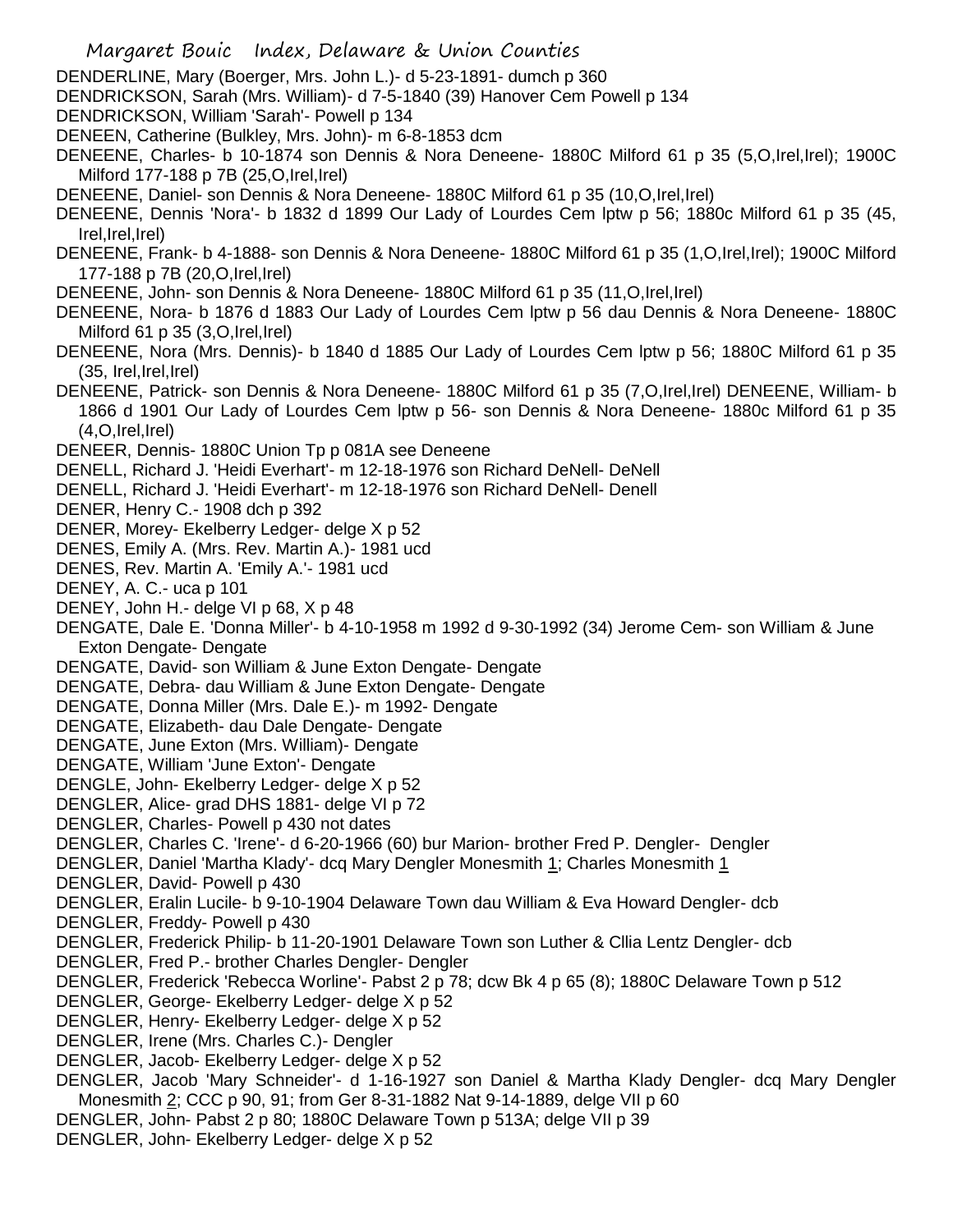- Margaret Bouic Index, Delaware & Union Counties DENGLER, Luther- grad DHS 1880- delge VI p 72 DENGLER, Marilyn (Brighthaupt, Mrs. John)- dau Charles C. & Irene Dengler- Dengler DENGLER, Martha Klady (Mrs. Daniel)- dcq Mary Dengler Monesmith 5 DENGLER, Mary (Monesmith, Mrs. Charles E.)- dau Jacob & Mary Schneider Monesmith- dcq Mary Dengler Monesmith 1 DENGLER, Mary Schneider (Mrs. Jacob)- d 6-1943 dau Wilhelm & Mary Arnold Schneider- dcq Mary Dengler Monesmith 3; Pabst 2 p 100, 102 DENGLER, Newton- Sand p 3 DENGLER, Rebecca Worline (Mrs. Frederick)- dau David Worline- dcw Bk 4 p 65(8); Powell p 430 DENGLER, William- Pabst 2 p 98, 99 DENHARDT, Jane E. (Mrs. Robert)- 1991 ucd DENHARDT, Robert 'Jane E.'- 1991 ucd DENHOLLEM, Anna Hurtt (Mrs. John G.)- m 10-23-1878 ucm 6347 DENHOLLEM, John G. 'Anna Hurtt'- m 10-23-1878 ucm 6347 DENIES, Lee- 1961 dcd DENIG, Cloyce L. 'Martha'- 1980 dcd DENIG, Gary- son Jack R. & Shirley F. Denig- 1959 ucd DENIG, G. Geraldine (Mrs. Russell R.)- d 4-11-1971 (66) Woodland Cem- Denig; 1967, 1971 ucd DENIG, Jack R. 'Shirley F.'- son Russell R. & Geraldine Denig- Denig; 1959 ucd DENIG, Marcia (Anderson, Mrs. )- dau Russell R. & Geraldine Denig- Denig DENIG, Martha (Mrs. Cloyce L.)- 1980 dcd DENIG, Russell R. 'G. Geraldine'- Denig; 1967, 1971 ucd DENIG, Shirley F. (Mrs. Jack R.)- 1959 ucd DENING(Deming,)- Dr.- Fowler p 51, 77 DENINUCK- see Dwinnel DENIS, Rev.- delge I p 7 DENIS, Vine (Wood, Mrs. W. F.)- dumch p 205 DENISON, ---Marysville p 55 Mrs.- 1908 dch p 148 DENISON, ---b 12-20-1892 Delaware Town son William C. & Azalia Manville Denison- dcb DENISON, ---b 2-17-1894 Delaware Town son L.L. & C.A. Williams Denison- dcb DENISON, --- b 1-16-1894 Delaware Town dau I F. & Caroine Hubburd Denison- dcb DENISON, ---b 1-18-1896 Delaware Town son Wm. c. & Azalia Manville Denison- dcb DENISON, Dr.- 1880 dch p 238; 1908 dch p 350; Fowler p 53, 66 DENISON, Abigail (Potter, Mrs. Edward)- dau Jedediah & Abigail Post Denison- Potter p 3 (168); 1880 dch p 637, 704 DENISON, Adell (Mrs. Leonard L.)- 1976 dch p 375 see Carrie Adell DENISON, Alice F.- dau Thomas & Amey Denison- 1870C Washington Tp 149-144 p 20 (7,O); 1880C York Tp 85 p 8 (17,O,Va,O) DENISON, Amey/Anna (Mrs. Thomas)- 1850C York Tp 366-371 p 57 (25,O); 1870C Washington Tp 149-144 p 20 (45,O); 1880C York Tp 85 p 8 (54,O,Mass,O) DENISON, Ann Maria Lonnis (Mrs. Wesley)- b 10-13-1820 m 8-25-1842 d 2-2-1901- dcc Cynthia Cummins 25 DENISON, Anna Slack (Mrs. William)- b 7-3-1755 m 4-9-1780 d 6-19-1841 dcc David Williams 67 DENISON, Anne Mendenhall (Mrs. Lonnis)- b 1-1-1901 m 10-4-1924 d 4-15-1988 (87)- dau Edward Scull & Adaline Thomas Stanbery Mendenhall- 1976 dch p 374; dcc Cynthia Cummins 7 DENISON, Betsey (Avery, Mrs. Henry W.)- m 11-27-1817 d 5-11-1866 dau Frederick Denison- Powers Pat p 17 DENISON, Bridgett Thompson (Mrs. George)- b 9-11-1622 dau John & Alice Freeman Thompson- Powers Pat p 133 DENISON, Brooks- son John H. Denison- Denison
- DENISON, Carrie Adell Williams (Mrs. Leonard Lonnis)- b 7-16-1857 m 11-23-1881 d 11-1-5-1943 dau Otho Henry & Clarissa Almira Hough Williams- dcc Cynthia Cummins 13
- DENISON, Catherine McLean- d 4-7-1835 (5m13d) dau Dr. George H. & Eunice D. Denison- Sunbury Cem Powell p 30
- DENISON, Charles W.'Edna Vogt'' Given'- 1908 dch p 148, 423; Pabst 8 p 44; Denison; dg 1-24-1908, delge VIII p 13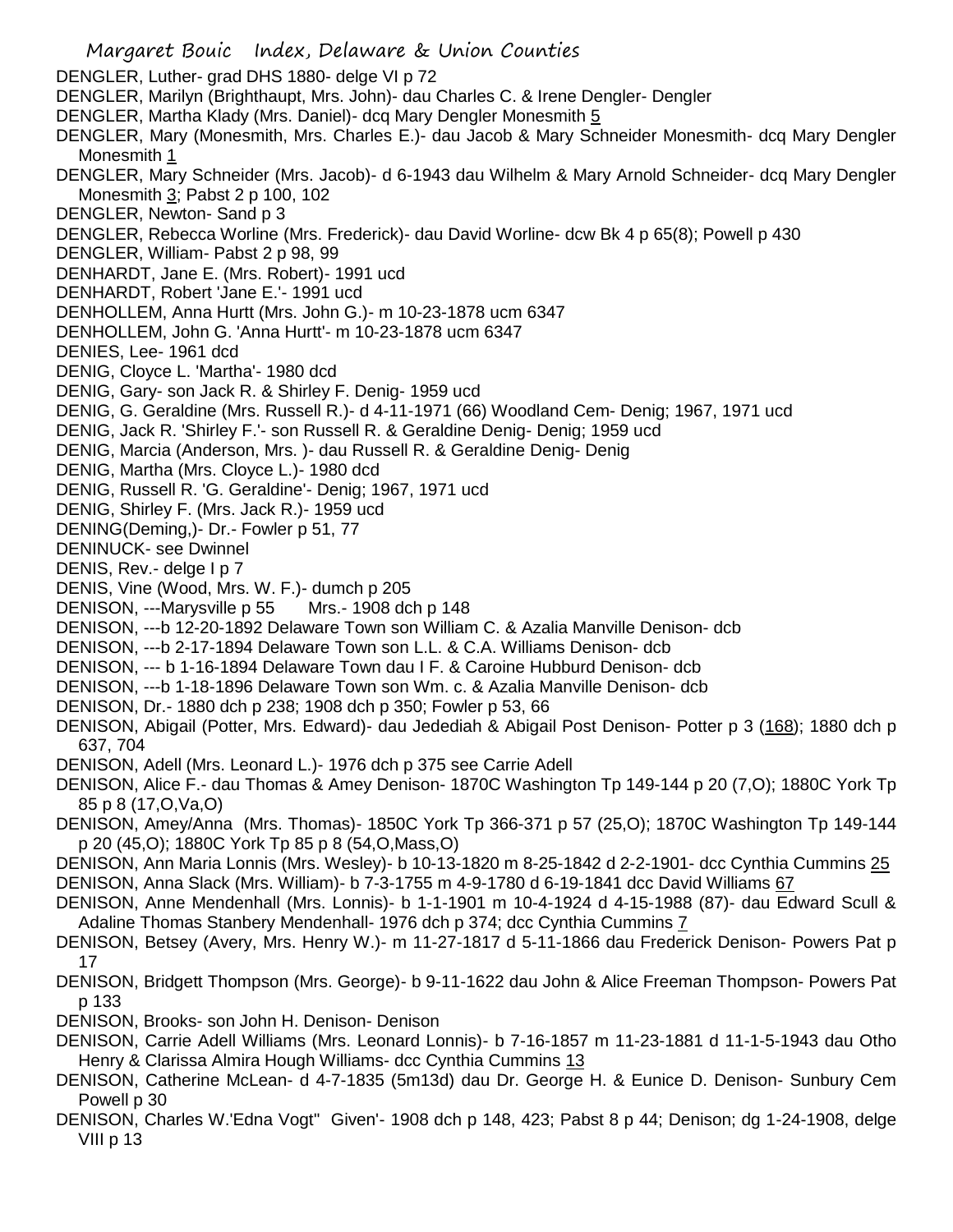DENISON, Edna Vogt (Mrs. Charles W.)- d 2-1918 dau J. W. Vogt- Denison

DENISON, Charlotte Elizabeth- b 8-8-1908 d 3-16-1995 Oak Grove Cem- dau Charles & Edna Vote Denison-Denison; 1976 dch p 62

- DENISON, Clark P. 'Mary E.'- son Thomas & Anna A. Denison- 1850C York Tp 366-371 p 57 (1,O); 1860C Taylor Tp 990-1007 p 131 (10,O); 1880C York Tp 82 p 8 (31,O,O,O) p 021A
- DENISON, Daniel- Powers Pat p 25, 110
- DENISON, Don L.- son John H. Denison- Denison
- DENISON, Elisabeth- 1880C York Tp 366-371 p 57 (71, Va)
- DENISON, Elizabeth (Mrs. Col. Nathan)- Powell p 99
- DENISON, Elizabeth Ware (Mrs. James)- m 7-27-1878 ucm 6347
- DENISON, Ellroy- dau Thomas & M. Denison- 1860C Taylor Tp 990-1007 p 131 (6,O)
- DENISON, Eunice D. (Mrs. Dr. George H.)- d 8-10-1834 (32-10-4) Sunbury Cem Powell p 430
- DENISON, Eva- b 5-24-1891 Delaware Town dau Wm. C. & Mary A. Manville Denison- dcb
- DENISON, Frederick- Powers Pat p 17
- DENISON, George- Pabst 2 p 14
- DENISON, George 'Bridgett Thompson'- Powers Pat p 133
- DENISON, George Henry- d 4-29-1834 (1 1/2y) Sunbury Cem- son Dr. George H. & Eunice Denison- Powell p 30
- DENISON, Dr. George H. 'Eunice D.'- Pabst 2 p 43, 44; Powell p 30
- DENISON, George H. 'Sylvia Bunker'- m 10-10-1838 dcm
- DENISON, George 'Jane Smith'- b 7-3-1725 m 2-23-1748 d 6-19-1808 son Capt. George & Lucy Gallup Denison- dcc David Williams 130, 132
- DENISON, Capt. George 'Lucy Gallup'- b 2-28-1691/2 m 6-6-1717 d 10-19-1777- dcc David Williams 260, 264
- DENISON, George W.- Denison
- DENISON, Gilbert- son Clark & Mary E. Denison- 1880C York Tp 82 p 8 (7,O,O,O)
- DENISON, Hannah- dau Thomas & Amey A. Denison- 1870C Washington Tp 149-144 p 20 (17,O) see Rebecca
- DENISON, Helen Vail (Mrs. Leonard A.)- Denison
- DENISON, James 'Elizabeth Ware'- m 7-27-1817 Madison Co unec IV p 30
- DENISON, James 'Sarah'- 1860C Taylor Tp 922-907 p 121 (23,O)
- DENISON, Jane (Bell, Mrs. William)- m 12-3-1843 Madison Co unec X p 7
- DENISON, Jane Smith (Mrs. George)- b 1-13-1731 m 2-23-1748 d 5-11-1829 dau Nathan & Mary Denison Smith- dcc David Williams 131, 133
- DENISON, Jane (Waddle, Mrs. William)- m 2-21-1822 Madison Co unec IV p 63
- DENISON, Jean- unec V p 45
- DENISON, J. Fletcher- brother Leonard Denison- 1908 dch p 145, 147, 148, 295; dpc p 32, 38, 43, 92; hmp p 50 picture p 71; 1976 dch p 61, 264
- DENISON, John H.- d 9-21-1967 (81) Oak Grove Cem Denison
- DENISON, ---(Hastings, Mrs. Ardale)- dau John H. Denison- Denison
- DENISON, John 'Laura Fellows'- d 7-27-1840 (53y7d) son Col. Nathan & Elizabeth Denison- Oak Grove Cem Powell p 99
- DENISON, J. W.- 1908 dch p 392
- DENISON, Laura Fellows (Mrs. John)- Powell p 99
- DENISON, L. B. 'Louise Bascom'- d 7-30-1970 (73) 1880 dch p 217; 1985 uch p 103, 148
- DENISON, Leonard A. 'Helen Vail'- d 7-21-1943 son W. C. Denison- Denison
- DENISON, Leonard Lonnis 'Carrie Adell Williams'- b 2-17-1894 m 10-4-1924 d 3-5-1981 son Leonard Lonnie & Carrie Adell Williams Dennison- 1976 dch p 61, 374; dcc Cynthia Cummins 6; Denison
- DENISON, Leroy M.- son Thomas & Amey Denison- 1870C Washington Tp 149-144 p 20 (15,O); 1880C York Tp 85 p 8 (25,O,Va,O)
- DENISON, L. L.- son Wesley Denison- Denison; 1908 dch p 146, 147, 148, 154, 155, 295, 681; ffd p 15; 1976 dch p 264, 265; delge VI p 18
- DENISON, Mrs. L. L.- 1908 dch p 178; Pabst 8 p 30; delge VI p 18, VIII p 13, 42
- DENISON, Lonnis 'Anne Mendenhall'- b 2-17-1894 m 10-4-1924 d 3-5-1981 son Leonard Lonnie & Carrie Adell Williams Denison- 1976 dch p 62, 374 dcc Cynthia Anne Cummins 3
- DENISON, Lucy (Williams, Mrs. Elisha)- b 2-9-1750 m 12-22-1767 dau George & Jane Smith Denison- dcc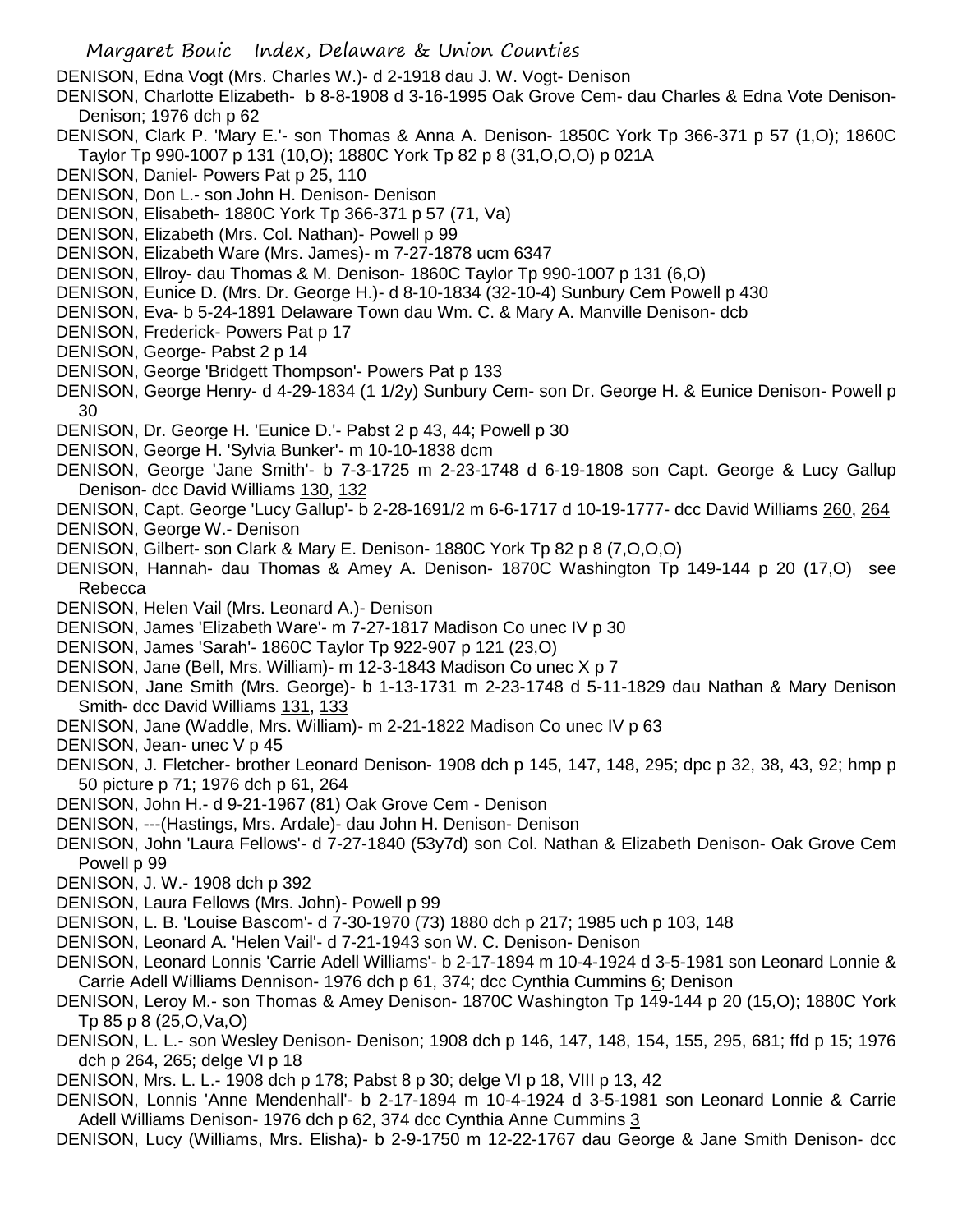David Williams 65

DENISON, Lucy (Williams, Mrs. Jesse)- b 8-28-1785 m 9-10-1810 d 9-5-1840- dcc David Williams 33

DENISON, Lucy Gallup (Mrs. Capt. George)- b 7-12-1701 m 6-6-1717 d 1-7-1793- dcc David Williams 261, 265

- DENISON, M. (Mrs. Thomas)- 1860C Taylor Tp 990-1007 p 131 (35, Va)
- DENISON, Martha Westervelt (Mrs. )- dau E. & Jane Brown Denison- 1908 dch p 696
- DENISON, Mary Ann (Cummins, Mrs. David Hastins)- b 8-14-1926 m 9-8-1951 dau Lonnis & Anne Mendenhall Denison- 1976 dch p 374; dcc Cynthia Anne Cummins 3
- DENISON, Mary E. (Mrs. Clark)- 1880C York Tp 82 p 8 (31,O,Md,O)
- DENISON, Mary Eldridge Avery (Mrs. Nathan F.)- b 5-15-1798 d 12-3-1858 dau Ebenezer & Mary Eldridge Avery- Powers Pat p 17
- DENISON, Mary (Smith, Mrs. Nathan)- b 8-29-1705 m 12-5-1723 d 2-20-1793- dcc David Williams 263, 267
- DENISON, Mary (Voby, Mrs. Elisha)- m 10-20-1831 Madison Co unec V p 48
- DENISON, Matilda- dau Thomas & M. Denison- 1860C Taylor tp 990-1007 p 131 (16,O)
- DENISON, Naomie W. (Mrs. William C.)- d 2-17-1994 bur Miami Beach, nepher Benton Dodge- Denison; 1961, 1969, 1971 dcd
- DENISON, Col. Nathan 'Elizabeth'- Powell p 99
- DENISON, Nathan F. 'Mary E. Avery'- Powers Pat p 17
- DENISON, Rachel (Mrs. )(Avery, Mrs. Ebenezer)- Powers Pat p 14
- DENISON, Rebecca- dau Thomas & M. Denison- 1860C Taylor Tp 990-1007 p 13 (8,O) see Hannah
- DENISON, Robert- son Thomas & Amey Denison- 1870C Washington Tp 149-144 p 20 (12,O)
- DENISON, Sarah (Avery, Mrs. John)- m 8-23-1805- Powers Pat p 8
- DENISON, Sarah (Mrs. James)- 1860C Taylor Tp 922-907 p 121 (19,O)
- DENISON, --- ch James & Sarah Denison- 1860c Taylor Tp 922-907 p 121 (1/12,O)
- DENISON, Sarah M.- dau Thomas & Anna A. Denison- 1850C York Tp 366-371 p 57 (2,O)
- DENISON, Sarah Stanton (Mrs. William)- Powers Pat p 8
- DENISON, Sylvia Bunker (Mrs. George H.)- m 10-10-1838 dcm
- DENISON, Thomas "Amey/Anna A.'- 1850C York Tp 366-371 p 57 (31, Va); 1860C Taylor Tp 990-1007 p 13
- (41,Va); 1870C Washington Tp 149-144 p 20 (54, Va); 1880C York Tp 85 p 8 (60, Va,Va,Va) p 021A
- DENISON, William- 1883 uch III p 349; V p 74
- DENISON, W. E.- 1908 dch p 423
- DENISON, Wesley C. 'Ann Maria Lonnis'- b 12-6-1818 m 8-25-1842 d 9-3-1904- dcc Cynthia Cummins 24; 1908 dch p 145, 146, 147, 148; 1875 Delaware Tp CCC; 1976 dch p 61, 65, 265; 1880C Delaware Tp p 320A; delge VIII p 42, X p 65
- DENISON, William C. brother Leonard Denison- 1976 dch p 61, 264
- DENISON, ---(Neale, Mrs. Harold)- dau W. C. Denison- Denison
- DENISON, William C. 'Naomi'- d 2-5-1963 (70) son W. C. Denison- Denison; 1961 dcd
- DENISON, William Jr.- 1908 dch p 99
- DENISON, W. E.- 1908 dch p 423
- DENISON, William 'Anna Slack'- b 4-8-1756 m 4-9-1780 d 7-21-1820 son George & Jane Smith Denison- dcc David Williams 66
- DENISON, William 'Sarah Stanton'- Powers Pat p 8
- DENISON, Y/T.- ch Thomas & M. Denison- 1860C Taylor Tp 990-1007 p 131 (4,O)
- DENISTON, Donald- son Thomas Francis & Josephine Hawley Deniston- Deniston
- DENISTON, Josephine Hawley (Mrs. Thomas Francis)- Deniston
- DENISTON, Margaret Elliott (Mrs. Thomas S.)(Mahalak, Mrs. )- Deniston
- DENISTON, Thomas Francis 'Josephine Hawley'- b 5-27-1911 son Thomas S. & Margaret Elliott Deniston-**Deniston**
- DENISTON, Thomas S. 'Margaret Elliott'- Deniston
- DENIUS, Adam 'Sarah Louisa Gladfelter'- b 1796 d 1860 dcc Susan Cain Jackson 6
- DENIUS, Anna- Pabst 2 p 89
- DENIUS, Emma Alice (Long, Mrs. Ransom Favre)- b 2-2-1871 m 1-26-1893 d 12-31-1962 dau Franklin Solomon & Vienna Williams Denius- dcc Susan Cain Jackson 15
- DENIUS, Franklin Solomon 'Vienna Williams'- b 11-10-1846 m 3-16-1870 d 1-10-1934 son Adam & Sarah Louise Gladfelter Denius- dcc Susan Cain Jackson 30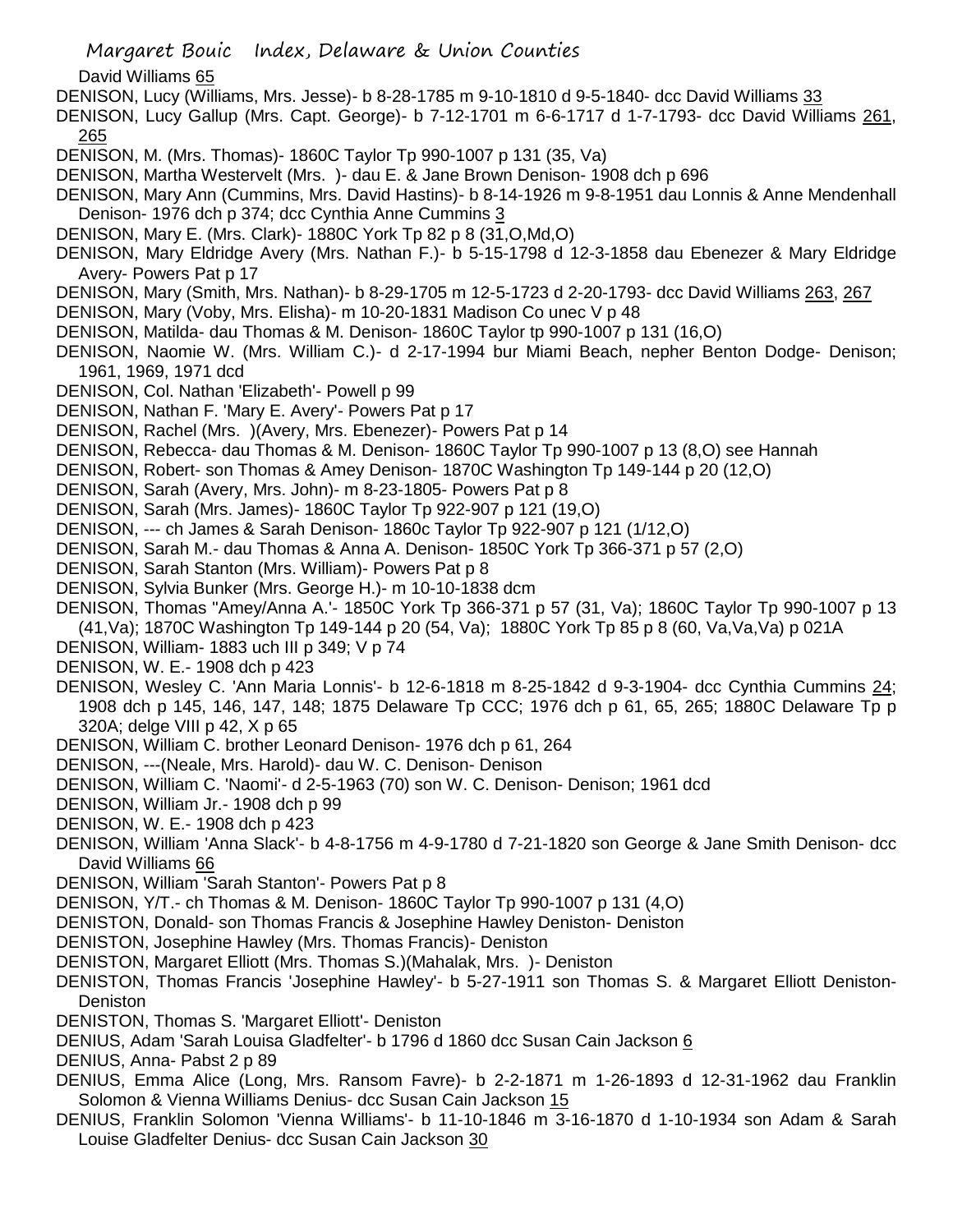- Margaret Bouic Index, Delaware & Union Counties DENIUS, Sarah Louisa Gladfelter (Mrs. Adam)- dcc Susan Cain Jackson 61 DENIUS, Rev. S. K.- 1880 dch p 402; 1908 dch p 250 DENIUS, Vienna Williams (Mrs. Franklin Solomon)- b 11-7-1848 m 3-16-1870 d 5-12-1945 dau Joseph & Sarah Sinclair Williams- dcc Susan Cain Jackson 31 DENIVEN, Mary Murphy (Mrs. Patrick)- m 1-1-1850 dcm DENIVEN, Patrick 'Mary Murphy'- m 1-1-1850 dcm DENKMAN, Anne- dau Hope Mattingley Denkman- Weiser p 547 DENKMAN, Elmer- son Hope Mattingley Denkman- Weiser p 547 DENKMAN, Hope- dau Hope Mattingley Denkman- Weiser p 547 DENKMAN, Hope Mattingley (Mrs. )- dau Dick & Mary Kehl Mattingley- Weiser p 547 DENKMAN, Mary Louise- dau Hope Mattingley Denkman- Weiser p 547 DENKMAN, Raymond- son Hope Mattingley Denkman- Weiser p 547 DENLAP, Edward G.- b 8-13-1884 Concord Tp son Hary & Elizabeth Drake Denlap- dcb DENLINGER, Rev. Arthur W. 'Laura Main''Mary Lottie Epps'- d 9-18-1968 (94) bur DeGraff- son Abraham & Amanda Pipinger Denlinger- Denlinger DENLINGER, Everett- son Rev. Arthur W. Denlinger- Denlinger DENLINGER, John Martin- son Lyle & Maxine Denlinger- McKitrick p 72 DENLINGER, Laura Main (Mrs. Rev. Arthur W.)- Denlinger DENLINGER, Lyle 'Maxine'- son Maude Denlinger- McKitrick p 72 DENLINGER, Mary Lottie Epps (Cline, Mrs. Chester)(Mrs. Rev. Arthur W.)- b 5-10-1882 d 4-11-1972 bur Maple Grove- dau William & Sarah Barnes Epps- Denlinger; Cline DENLINGER, Maude (Mrs. )- McKitrick p 72 DENLINGER, Maxine (Mrs. Lyle)- McKitrick p 72 DENLINGER, May Niensleadt (Mrs. )- McKitrick p 72 DENMAN, ---b 4-9-1875 son W. Benton & L. A. Dickey Denman- dcb DENMAN, Abigail Waterman (Mrs. James W.)- m 8-1-1878 ucm 6294- 1880C Washington Tp 167-174 p 18 (21,O,O,O) DENMAN, Addie Ward (Mrs. Harry)- b 11-29-1870 m 9-12-1916 dau W. P. Ward II & Gertrude Catherine Augenstein Ward- Howison 679 DENMAN, Almira Shaw (Mrs. Andrew)- m 12-17-1846 dcm; Pabst Pion II p 224 DENMAN, Andrew 'Almira Shaw'- m 12-17-1846 dcm; Pabst Pion II p 226; delge V p 37; 1840C Marlborough Tp p 252 (40-50); hadc p 36, 38 (Lincoln Tp) DENMAN, Ashable F. 'Harriet Witham'- m 10-30-1836 dcm DENMAN, Belle Gardiner- dau William & Sarah Ann Davidson Denman- dumch p 94 DENMAN, Benton E. 'Mildred D. Thomasson'- m 4-6-1908 d 1-15-1971 Denman DENMAN, Benton,Jr. son Benton E. & Mildred D. Thomasson Denman- Denman DENMAN, Betty- b 1958 dau Donald E. & Phyllis Denman- 1971, 1980 dcd DENMAN, Caroline (Quick, Mrs. )- dau Jonathan & Elizabeth Rose Denman- dumch p 94 DENMAN, Chad Jay- b 12-21-1994 son Kath Jay & Marcia Jay Custer Denman Denman DENMAN, Charles- son William & Margaret Denman- Denman DENMAN, Christian- b 1823 Licking Co d 11-22-1897 SR Oakdale Cem I p 27 (E-E25-2) DENMAN, Christopher- Pabst Pion II p 256; 1835 men p 10 #37 p 12 Bennington Tp; delge V p 37, 54, VIII p 15, 66 DENMAN, Christopher 'Mary A.'- Co D. 76 Ohio Inf- Oakdale Cem p 27 (E-R25-2); 1880C Taylor Tp 68-69 p 7 (56,O,Pa,Pa) p 0128 DENMAN, Clara A. (Phelps, Mrs. William H.)- m 9-6-1871 ucm 4966 DENMAN, Clara (Mrs. C. W.)- b 11-1874; 1900C Marysville 119 p 5B (25,O,O,O) m 12y, 3 ch DENMAN, C. N.- 1883 uch IV p 488; uca p 39, 100 DENMAN, Constance Kay (Reese, Mrs. )- dau William W. & Donna Denman- Denman; 1959 ucd (10) DENMAN, Cressy Blaise- dau William & Sarah Ann Davidson Denman- dumch p 94 DENMAN, C W. 'Clara'- b 3-1864; 1900C Marysville 119 p 5B (35,O,O,O) m 12y
- DENMAN, Daisy (Wheeler, Mrs. )- dau William & Margaret Denman- Denman
- DENMAN, Danny- son Victor L. & Ruth Denman- 1961 dcd (12)
- DENMAN, Darrelle Edward- b 8-27-1919 son Harry & Addie Ward Denman- Howison 1481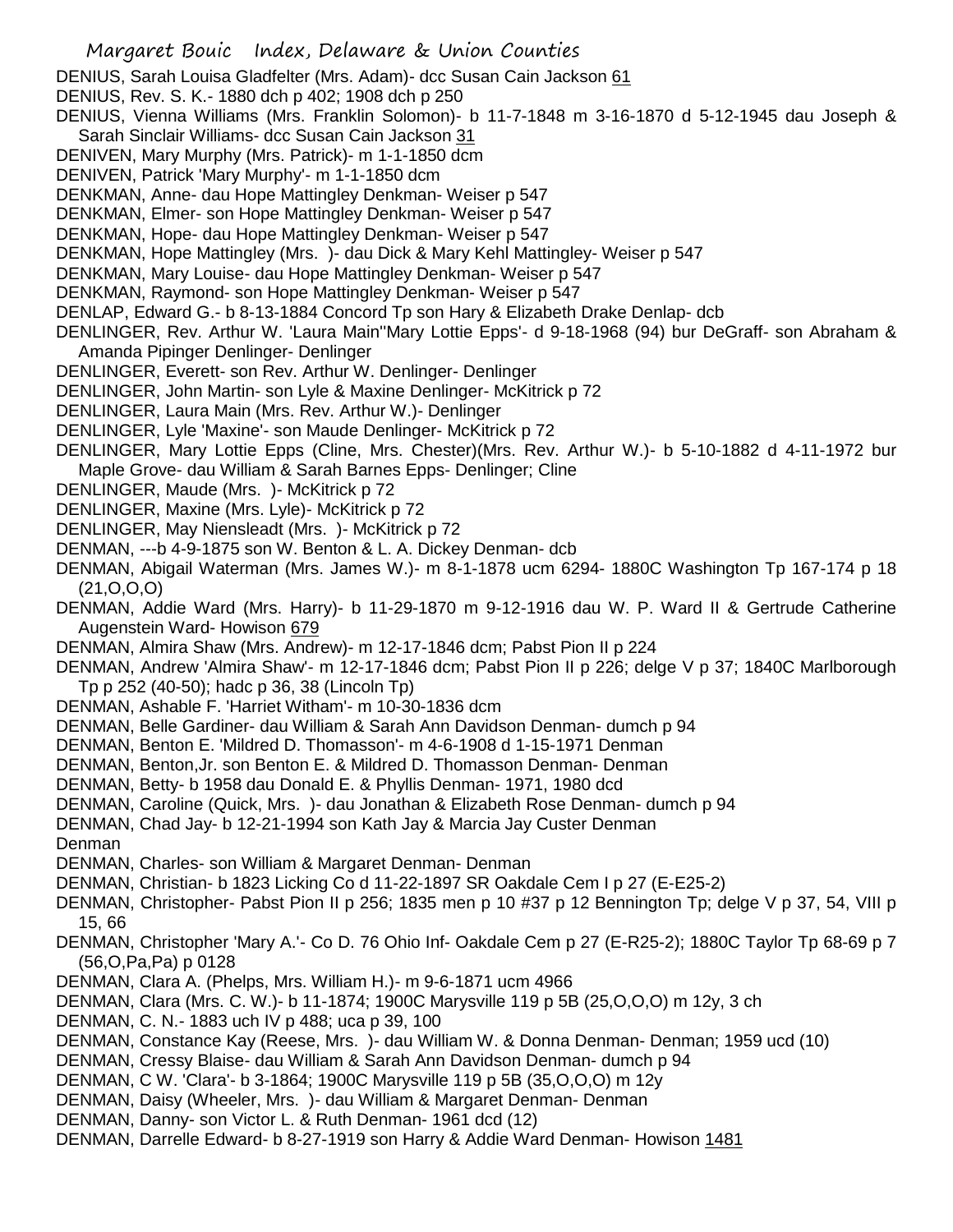- DENMAN, Donald b 1956 son Donald E. & Phyllis Denman- 1971 dcd
- DENMAN, Donald E. 'Phyllis'- 1971 dcd
- DENMAN, Donna L. (Mrs. William W.)- m 9-1941 Denman; 1959, 1967, 1971, 1973, 1975, 1979, 1981, 1983, 1991 ucd
- DENMAN, Dorothea Mae b 2-20-1917 dau Harry & Addie Ward Denman- Howison 1480
- DENMAN, Dottie- dau Victor L. & RUth Denman- 1961 dcd (10)
- DENMAN, Elizabeth Rose (Mrs. Jonathan)- d 3-24-1862- dumch p 94
- DENMAN, Elizabeth (Stout, Mrs. Charles L.)- m 7-15-1871 ucm 4947
- DENMAN, Elnora- dau William & Sarah Ann Davidson Denman- dumch p 94
- DENMAN, Ferol (Kale, Mrs. Foster)- dau Benton E. & Mildred D. Thomasson Denman- Denman
- DENMAN, F. L.- unec I p 14; Francis L.- unec I p 14
- DENMAN, Francis- b 8-1846 son Mary A. Denman- 1900C Marysville 65 p 3B (53,O,O,O) m 10y
- DENMAN, Frank- b 1842 Licking Co d 12-7-1914 (72y1m) Oakdale Cem 2703 (E134) I p 27 (E-R25-2)
- DENMAN, Fred 'Rose'- d 4-1-1961 (70) bur Fla.- son William & Margaret Denman- Denman
- DENMAN, Freeman- 1835 men p 10 #45 p 12 Bennington Tp
- DENMAN, Harriet Witham (Mrs. Ashable F.)- m 10-30-1836 dcm
- DENMAN, Harry 'Addie Ward'- m 9-12-1916- Howison (679)
- DENMAN, Mrs. Harry- d 6-18-1900, delge VIII p 22
- DENMAN, Helen- b 5-1894 dau C. W. & CLara Denman- 1900C Marysville 119 p 5B (6,O,O,O)
- DENMAN, Henry- b 1866 Licking Co d 6-30-1919 Oakdale Cem II p 42 (G-R6-5)
- DENMAN, Homer A. 'Sarah E. Norviel'- son Christopher & Mary A. Denman -1880C Liberty Tp Un Co 197-202 p 21 (20,O,O,O) p 0044; 1880C Taylor Tp 68-69 p 7 (20,O,O,O); 1900C Marysville 4th ward 374-384 p 15A (39,O,O,O)
- DENMAN, Ida Chipps- dau William & Sarah Ann Davidson Denman- dumch p 94
- DENMAN, Ima (Robinson, Mrs. Harold)- dau Benton E. & Mildred D. Thomasson Denman- Denman
- DENMAN, James B.- son Jonathan & Elizabeth Rose Denman- dumch p 94
- DENMAN, James W. 'Abigail Waterman'- m 8-1-1878 ucm 6294- 1880C Washington Tp 167-174 p 18 (22,O,O,O) p 013A
- DENMAN, Jane Hayden (Mrs. John)- m 4-26-1846 dcm
- DENMAN, Jason- b 1967 son Kenneth R. & Lillian Rose Ogas Denman- 1979, 1981, 1983 ucd
- DENMAN, Joan (Denman, Mrs. Neil)- dau Benton E. & Mildred D. Thomasson Denman- Denman
- DENMAN, Joel E.- son Benton E. & Mildred D. Thomasson Denman- Denman
- DENMAN, Joel- son William & Sarah Ann Davidson Denman- dumch p 94
- DENMAN, John 'Jane Hayden'- m 4-26-1846 dcm
- DENMAN, John- son William & Sarah Ann Davidson Denman- dumch p 94
- DENMAN, Jonathan 'Elizabeth Rose'- b 1777 d 7-17-1859 son William Denman- dumch p 94
- DENMAN, Joyce D. Burke (Mrs. Neil)- d 6-29-1974 (42) dau Henry Burke- Denman
- DENMAN, Julia A. (Manassmith, Mrs. Peter)- m 1-26-1843 dcm
- DENMAN, Karen Lynn (Riter, Mrs. Steven L.)- 1-18-1974 dau Neil Denman- Denman
- DENMAN, Kathryn Marshman (Mrs. )- dau John Tryon & Jeanette Perry Marshman- 1976 dch p 106
- DENMAN, Katy- 1880C Concord Tp p 275C
- DENMAN, Keith Jay 'Marcia Jay Custer'- b 1953 m 9-4-1976 son William W. & Donna Denman- Denman; 1959, 1967, 1971, 1973, 1975 ucd
- DENMAN, Kenneth Ray 'Lillian Rose Ogas'- m 3-3-1973- son William & Donna Denman- Denman; 1959 ucd (13), 1967, 1979, 1981, 1983, 1991 ucd
- DENMAN, Kristina Louise- b 2-2-1975 dau Kenneth R. & Lillian Rose Ogas Denman- St. Paul p 113; 1979, 1981, 1983, 1991 ucd
- DENMAN, Lena E.- b 6-1887 dau Homer A. & Sarah E. Norviel Denman- 1900C Marysville 374-384 p 15A (12,O,O,ILL\_
- DENMAN, Lillian Rose Ogas (Mrs. Kenneth Roy)- m 3-3-1973 dau P. M. Ogas- Denman; 1979, 1981, 1983, 1991 ucd
- DENMAN, Lizzie- b 1-1862 dau Mary A. Denman- 1900C Marysville 65 p 3B (42,O,Pa,Va)
- DENMAN, Lori Lee- dau Neil & Joyce D. Burke Denman- Denman
- DENMAN, Loula- b 8-01889 dau C. W. & Clara Denman- 1900C Marysville 119 p 5B (10,O,O,O)
- DENMAN, Lowell- b 6-1898 son C. W & Clara Denman- 1900C Marysville 119 p 5B (1,O,O,O)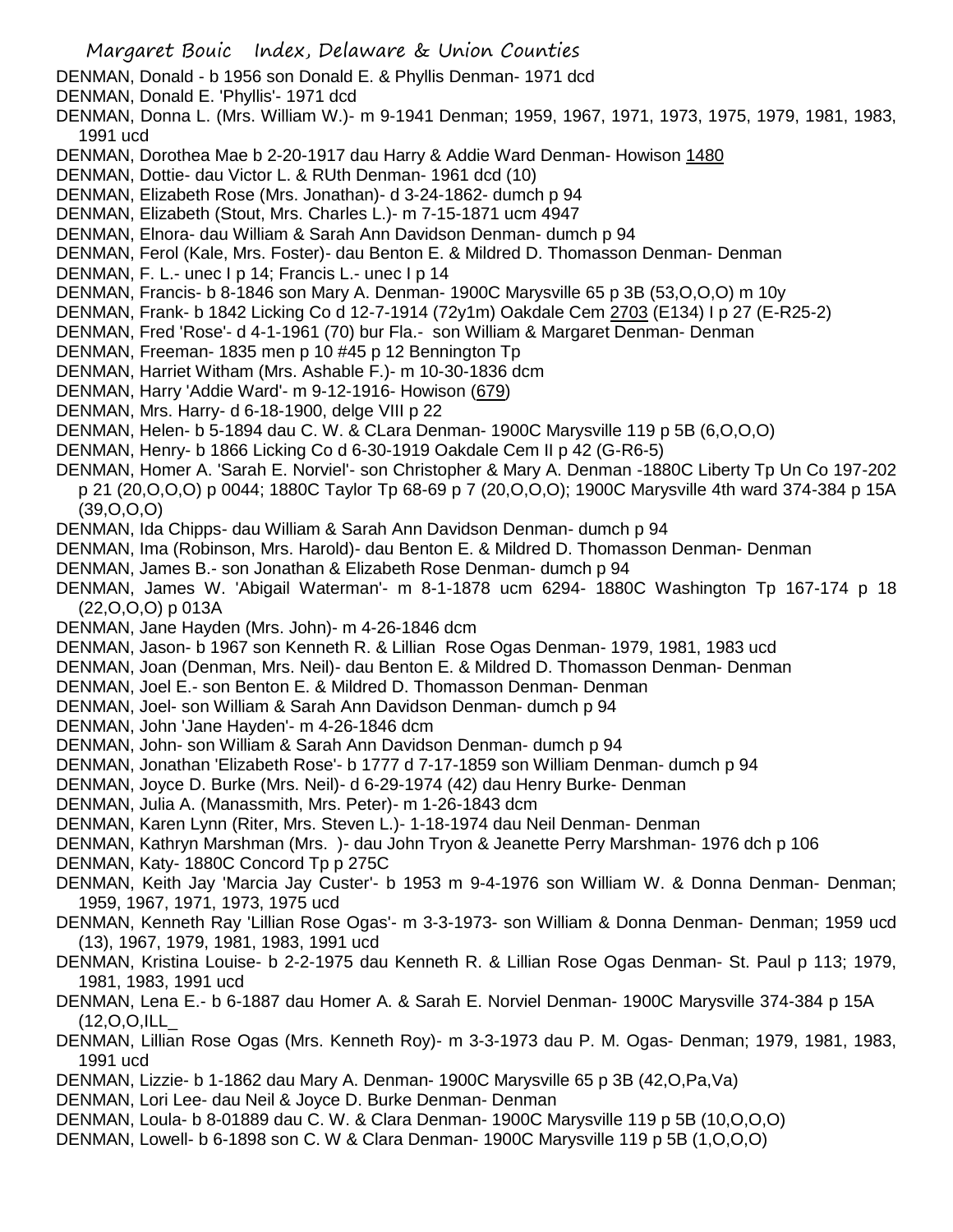DENMAN, Lucetta Ulmon- dau William & Sarah Ann Davidson Denman- dumch p 94

DENMAN, Maggie B.- b 3-1886 dau Homer A. & Sarah e. Norviel Denman- 1900C Marysville 4th ward 374- 384 p 15A (14,O,O,ILL)

- DENMAN, Marcia Kay Custer (Mrs. Keith Jay)- m 9-4-1976 dau Dwight Custer- Denman
- DENMAN, Margaret (Mrs. William)- Denman
- DENMAN, Dr. Mark 'Sandy' b 1963 son Donald E. & Phyllis Denman- Denman; 1971, 1980 dcd
- DENMAN, Mary- d 5-28-1911 (1y1m) Oakdale Cem 2388 (85E) I p 25 SR (E-R22-7)
- DENMAN, Mary A. (Mrs. )- b 3-1825 1900C B 65 p 3B (75, O,Pa,NY) wid, 7 ch
- DENMAN, Mary A. (Mrs. Christopher)- 1880C Taylor Tp 68-69 p 7 (55,O,Pa,NY)
- DENMAN, Mary Ann- b Licking Co d 9-18-1912 (88y1m) Oakdale Cem II p 42 (G-R6-5)
- DENMAN, Mary Ann (Mrs. )- dau Francis H. & Elizabeth Hoyt Southard- 1915 uch p 549
- DENMAN, Mary Williamson- dau William & Sarah Ann Davidson Denman- dumch p 94
- DENMAN, Matthias 'Phebe'- delge II p 20
- DENMAN, Mildred D. Thomasson (Mrs. Benton E.)- b 7-8-1889 m 4-6-1908 d 2-16-1991 (101) bur Fairview Cem, LaRue- dau William & Josephine Jones Thomasson- Denman
- DENMAN, Monia Smith (Mrs. Moses)- m 2-21-1839 dcm
- DENMAN, Moses 'Monia Smith'- m 2-21-1839 dcm; 1840C Marlborough Tp p 256 (20-30); delge IV p 68
- DENMAN, Neil Steven- b 1975 son C. Neil Denman- engaged to Christine Ellen Randolph
- DENMAN, Phebe (Mrs. Matthias)- delge II p 20
- DENMAN, Phyllis B. (Mrs. Donald E.)- 1971, 1980 dcd
- DENMAN, Phyllis (Leeth, Mrs. Charles)- dau Benton E. & Mildred D. Thomasson Denman- Denman
- DENMAN, Rachel Ann- unec I p 14
- DENMAN, Rose (Mrs. Fred)- Denman
- DENMAN, Ruth (Mrs. Victor L.)- 1961 dcd
- DENMAN, Ruth (Williams, Mrs. Eston)- dau Benton E. & Mildred D. Thomasson Denman- Denman
- DENMAN, Sandy (Mrs. Dr. Mark)- Denman
- DENMAN, Sarah- unec I p 14
- DENMAN, Sarah Ann Davidson (Mrs. William)- b 1-7-1822 m 1841 d 4-16-1894 dau William Davidson- dumch p 94
- DENMAN, Sarah E. Norviel (Mrs. Homer A.)- b 1860 Un Co m 12-26-1879 ucm 6634 d 9-10-1921 Oakdale Cem II p 42 (G-R6-5); 1880C Liberty Tp Un Co 197-202 p 21 (19,Ill,ILL,O), also 1880C Liberty Tp 68-69 p 7 1900C Marysville 4th ward 374-384 p 15A (39,ILL,ILL,O) m 20y 3 ch, 2 living
- DENMAN, Sarah J. Stephens (Mrs. Wesley)- m 5-1-1838 dcm
- DENMAN, Stephen- son Victor L. & Ruth Denman- 1961 dcd (2)
- DENMAN, Teri Jean- dau Neil & Joyce D. Burke Denman- Denman
- DENMAN, Ulysses W.- b 5-1880 son James W. & Abigail Denman- 1880C Washington Tp 167-174 p 18  $(1/12, 0, 0, 0)$
- DENMAN, Victor L. 'Ruth'- son Benton E. & Mildred D. Thomasson Denman- Denman; 1961 dcd
- DENMAN, Wesley- 1840C Radnor Tp delge IV p 4
- DENMAN, William- b 7-27-1812 m 1841- dumch p 94
- DENMAN, William- b Licking Co d 6-2-1919 (62) Claibourne uninf p 17
- DENMAN, William- son Christopher & Mary A. Denman- 1880C Taylor Tp 68-69 p 7 (26,O,O,O)
- DENMAN, William Eliot- son William & Sarah Ann Davidson Denman- dumch p 94
- DENMAN, William 'Margaret'- Denman
- DENMAN, William 'Sarah Ann Davidson'- son Jonathan & Elizabeth Rose Denman- dumch p 94
- DENMAN, William W. 'Donna'- m 9-1941 son Benton E. & Mildred D. Thomasson Denman- Denman; 1959,

1991 ucd

1967, 1971, 1973, 1975, 1979, 1981, 1983,

DENNAN, Frank 'Sarah Morrow'- m 3-14-1865 ucm 3687

- DENNAN, Sarah Morrow (Mrs. Frank)- m 3-14-1865 ucm 3687
- DENNAN, Wesley 'Sarah J. Stephens'- m 5-1-1838 dcm; 1840C Radnor Tp p 103 (20-30)
- DENNESON, Ellen Cook (Mrs. H. G.C.)- m 4-27-1848 Madison Co unec X p 64
- DENNESON, H.G.C. 'Ellen Cook'- m 4-27-1848 Madison Co unec X p 64
- DENNEWITZ, Dolly- 1971 dcd
- DENNEY, Aaron- b 1953 son Edith Denney- 1969 dcd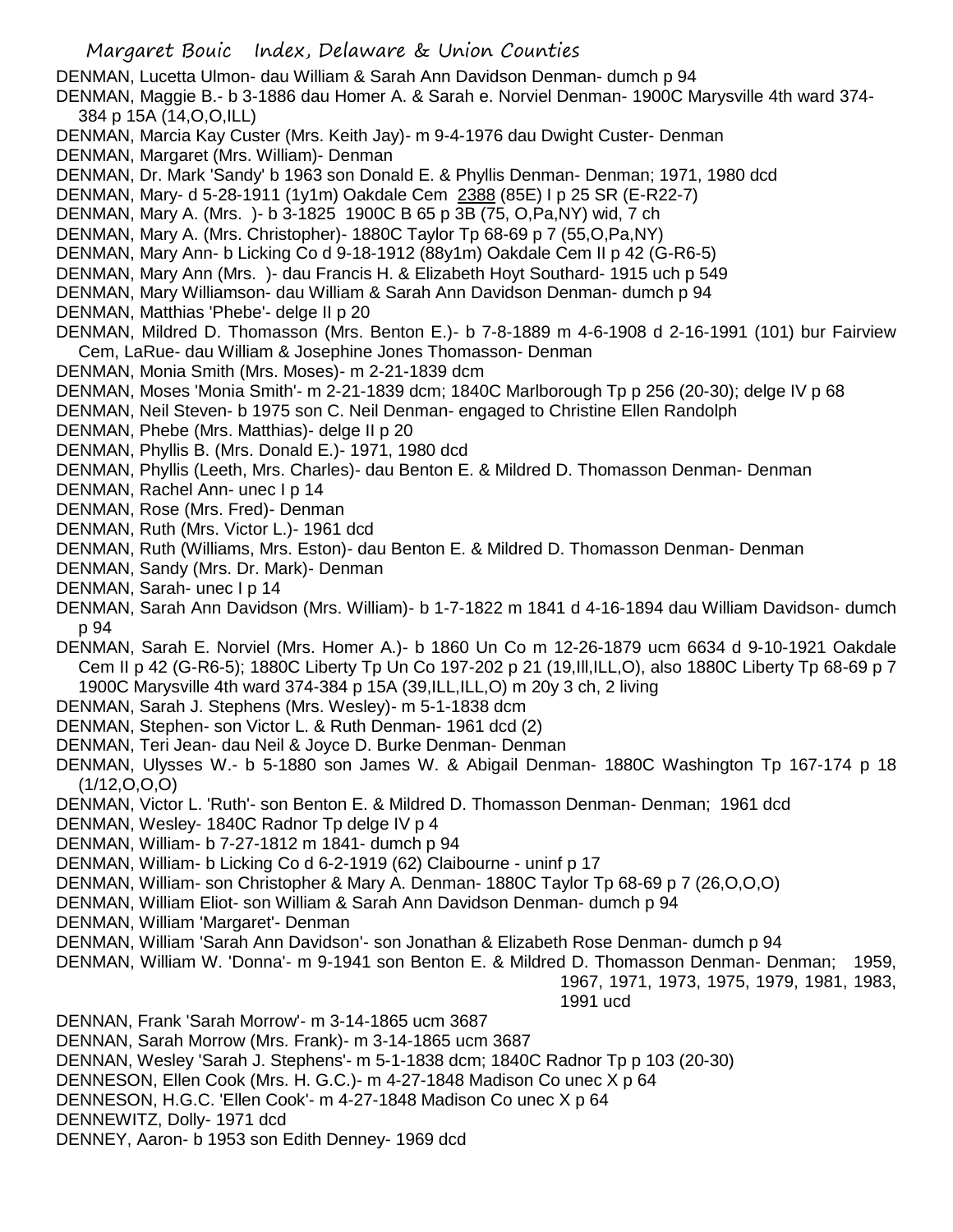Margaret Bouic Index, Delaware & Union Counties DENNEY, Ann- lpc p 24 DENNEY, Ann- dau Evert G. & Leona H. Denney- Denney; 1961 dcd (14) DENNEY, Berrie M.-b 7-1897 dau Ira & Clara Denney- 1900C Allen Tp 72-75 p 4A (2,O,O,O) DENNEY, Charles E.- son Edward C. & Lucille V. Denney- Denney DENNEY, Cindy b 1959- dau Edith Denney- Denney; 1969 dcd DENNEY, Clara (Mrs. Ira)- b 4-1874 1900C Allen Tp 72-75 p 4 A (26,O,O,O) m 11y DENNEY, Debbie- b 1960 dau T. Everett & Donna Denney- 1969 dcd DENNEY, Delores- b 1956 d 12-4-1970 (14)- dau Edith Denney- Denney; 1969 dcd DENNEY, Donna (Mrs. T. Everett)- 1969 dcd DENNEY, Dorothy (Mrs. Robert)- 1969, 1980 dcd DENNEY, Edith- 1969 dcd DENNEY, Edward C. 'Lucille V.'- Denney; 1961, 1971 dcd DENNEY, Elsie M.-b 7-1881 dau Ira & Clara Denney- 1900C Allen Tp 72-75 p 4A (8,O,O,O) DENNEY, Shirley Elaine (Postle, Mrs.Frank Eugene)- m 10-12-1968 dau Evert G. & Leona H. Denney-Denney; 1961 dcd (12) DENNEY, Elizabeth (McDonald, Mrs. John)- 1880 dch p 715 DENNEY, Eric R.- 1991 ucd DENNEY, T. Everett 'Donna'- 1969 dcd DENNEY, Everett- b 1965 son T. Everett & Donna Denney- 1969 dcd DENNEY, Evert G. 'Leona H.'- d 12-26-1973 (62) bur Kingwood Mem.- Denney; 1961, 1969, 1971 dcd DENNEY, E. Wayne- lpc p 24 DENNEY, Frank-b 1961 d 12-4-1970 (9) son Edith Denney- Denney; 1969 dcd DENNEY, Ira 'Clara'- b 1-1857 1900C Allen Tp 72-75 p 4A (43,O,Pa,Va); m 11y DENNEY, James- b 1955 son Edith Denney- Denney; 1969 dcd DENNEY, James Harvard- 1908 dch p 233 DENNEY, Jane- b 1952 dau Evert G. & Leona Denney- 1961, 1969, 1971 dcd DENNEY, Jess E. 'Juanita'- 1969, 1971 dcd DENNEY, John- b 1967 son T. Everett & Donna Denney- 1969 dcd DENNEY, Juanita (Mrs. Jess E.)- 1969, 1971 dcd DENNEY, Larry - 1969 dcd DENNEY, Leona H. (Mrs. Evert G.) - lpc p 23, 24; Denney; 1961, 1969, 1971 dcd DENNEY, Lucille V. (Mrs. Edward C.)- d 3-24-1973 (64) bur Green Lawn Cem- Denney; 1961, 1971 dcd DENNEY, Melinda Jane- engaged to Dr. Roger L. Saneholtz- dau Evert G. & Leona H. Denney- Denney DENNEY, Michele- dau Norm & Janice Mullet- engaged to Dale A. Griffith DENNEY, Mildred Davidson (Mrs. Jess)- d 2-23-1963 (59)- Denny DENNEY, Pearl S.- son Ira & Clara Denney- b 12-1889 1900C Allen Tp 72-75 p 4A (10,O,O,O) DENNEY, Robert D. 'Dorothy'- 1969 dcd DENNEY, Ruth- sister Mrs. George Wolfe- Denney DENNEY, Shirley Elaine (Postle, Mrs. Frank Eugene)- m 10-12-1968- dau Evert G. & Leona Denney- Denney DENNEY, Wayne- son Evert G. & Leona H. Denney- Denney; 1961 dcd (17) DENNI?, Samantha (Mrs. David)- d 9-3-1855 (20-10-110 Union Cen- delge III p 16 DENNIE, Ann O. (Mrs. Dennis)- 1870C Milford 74-73 p 8 (27, Irel) DENNIE, Dannie- b 3-1870 son Dennis & Ann O. Dennie- 1870C Milford 74-73 p 8 (2/12,O) DENNIE, Dennis 'Ann O.'- 1870C Milford 74-73 p 8 (33, Irel) DENNIE, John- son Dennis & Ann O. Dennie- 1870C Milford 74-73 p 8 (3,O) DENNIE, William- son Dennis & Ann O. Dennie- 1870C Milford 74-73 p 8 (4,O) DENNIG, James- unec XIV p 7 DENNING, Betty- dau Robert & Dorothy Denning- 1961 dcd (18) DENNING, Diana- dau Robert & Dorothy Denning- 1961 dcd (14) DENNING, Dorothy (Mrs. Robert)- 1961 dcd DENNING, James- Denning DENNING, Larry- son Robert & Dorothy Denning- 1961 dcd DENNING, Robert 'Dorothy'- 1961dcd DENNING, Robert- son Robert & Dorothy Denning- 1961 dcd (16) DENNIS, ----Nash p 15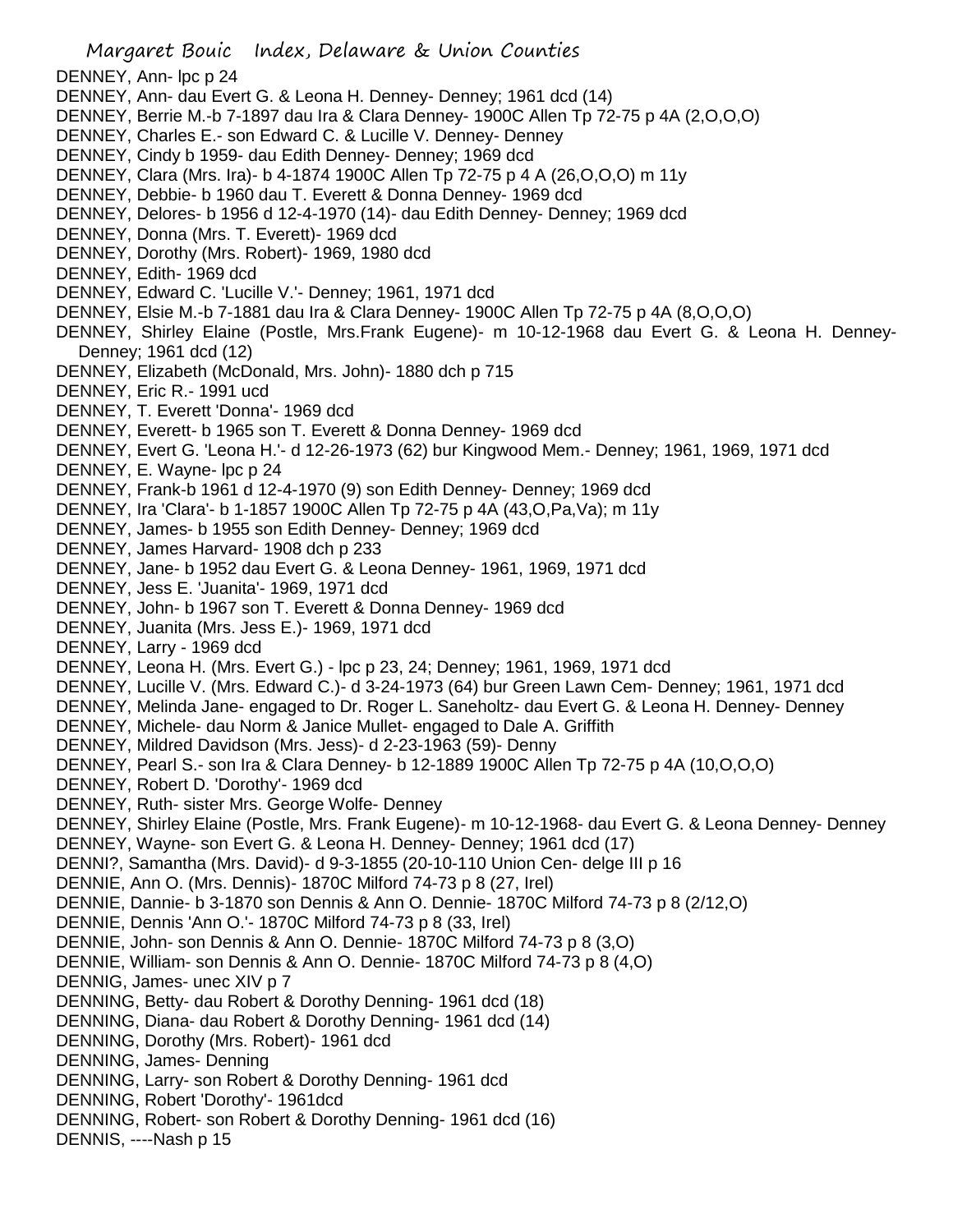- DENNIS, --- b 6-3-1869 Oxford Tp dau James & Florinda Dennis- dcb
- DENNIS, ---b 9-3-1883 Concord Tp au G. F. & Emma Laughrey Dennis- dcb
- DENNIS, Ada (Hetzner, Mrs. )- dau Ray & Anna C. Hoffman Dennis- Dennis
- DENNIS, Adaline Gardner (Mrs. Arthur)- dau Seth & Susanna Davisson Gardner- 1908 dch p 777
- DENNIS, Addie Cecil- b 9-2-1891 Delaware Town dau John A. & Eugenie Stanley Dennis- dcb
- DENNIS, Albert 'Clarabelle Denton'- Dennis
- DENNIS, Alice- b 10-7-1881 Oxford Tp dau Sanford & Ida Anderson Dennis- dcb
- DENNIS, Alice (Williams, Mrs. )- dau Rev. LeRoy Dennis- Dennis
- DENNIS, Amy Louise Rodenfels (Mrs. Carlos Dean)- m 7-19-1959 dau William K. Rodenfels- Dennis; 1961, 1969, 1971, 1980 dcd
- DENNIS, Ann Linville (Mrs. David W.)- Dennis
- DENNIS, Anna G. Hoffman (Mrs. Ray)- d 12-18-1959 (73)- Dennis
- DENNIS, Arthur 'Adaline Gardner'- 1908 dch p 777
- DENNIS, Arthur- b 1-8-1874 Troy Tp son George & Annie Halobaugh Dennis- dcb
- DENNIS, Arthur 'Mary M. Collins'- Dennis
- DENNIS, Belva June Taylor (Mrs. George)- m 8-28-1955- Dennis 1961, 1969, 1971, 1980 dcd
- DENNIS, Bertha M. Smith (Mrs. Herman R.)(Andrews, Mrs. Frank)- b 6-27-1903 d 1-17-1980 dau Clark & Nettie Hesson Smith- Andrews; Dennis; 1961, 1969 dcd
- DENNIS, Bessa (Lee, Mrs. Claude)- 1908 dch p 760; delge VII p 18
- DENNIS, Bessie- b 3-10-1879 Oxford Tp dau Sanford & Ada Anderson Dennis- dcb
- DENNIS, Betty (Alvey, Mrs. )- dau Teddy E. & Delcie G. Fluharty Dennis- Dennis
- DENNIS, Beverly (Mrs. Dr. Russell W.)- Dennis
- DENNIS, Bill- son Rev. Le Roy & Wilda Dennis- Dennis
- DENNIS, Bonnie (Mrs. David)- Dennis; 1980 dcd
- DENNIS, James Bradley 'Colleen Joy Ulmer'- b 1957 m 9-9-1978 son George & Belva June Taylor Dennis-Dennis; 1961, 1969, 1971, 1980 dcd; opc 989
- DENNIS, Brenda L. (Johns, Mrs. Jim A.)- m 8-22-1987 dau Charles & Joyce Dennis- Dennis
- DENNIS, Bret William 'Barbara Ann Acker'- b 1965 m 12-20-1986 son Carlos Dean & Amy Louise Rodenfels Dennis- Acker; 1969, 1971, 1980 dcd
- DENNIS, Candace L. Hester (Mrs. George Edward)- m 6-22-1968 dau Mrs. Jeane Dennis- Dennis
- DENNIS, Carlos Dean 'Amy Louise Rodenfels'- m 7-19-1959 son Clifford James & Zelma Marie Dennis-Dennis; 1961, 1969, 1971, 1980 dcd
- DENNIS, Carrie- Powell p 430
- DENNIS, Carrie Cahill (Mrs. Harry H.)- b 1877 d 1970 Oakdale Cem II p 82 (H-R16-10) dau William & Cedelia Hill Cahill- Dennis; 1900C Liberty Tp 16 p 1B (22,O,O,O) m 2y, 1 ch
- DENNIS, Charles- b -23-1884 Delaware Town son Charles & Dora Jones Dennis- dcb
- DENNIS, Charles Cleo 'Dorothy'- d 5-26-1966 bur Radnor- Dennis
- DENNIS, Charles E.'Mary'- b 1863 d 1926 Claibourne Cem p 69; 1900C Claibourne Tp 347-365 p 14B (37,O,O,O) m 14y
- DENNIS, Charles 'Emma'- Dennis
- DENNIS, Charles 'Joyce'- Dennis
- DENNIS, Charles- son Melissa Dennis- 1870C Taylor Tp 19 p 3 (8, Ind)
- DENNIS, Charles- son Ruth V. Dennis- 1979, 1981 ucd
- DENNIS, Charles S.- b 3-23-1893 Delaware Tp dau Chas. & Dora E. Jones Dennis- dcb
- DENNIS, Charles- son Teddy E. & Delcie G. Fluharty Dennis- Dennis
- DENNIS, Christopher L.'Robin J. Travis'- m 7-4-1992 son Ruth V. Dennis- Dennis; 1979, 1981 ucd
- DENNIS, Clarabelle Denton (Mrs. Albert)- Dennis
- DENNIS, Clark Alan- b 1-10-1989 son Gregory Rex & Colette Yvonne Seymour Dennis- Dennis; Seymour; 1991 ucd
- DENNIS, Claudean (Mrs. Steve)- 1991 ucd
- DENNIS, Clifford James 'Zelma Marie Dennis'- d 5-8-1979 (81) bur Glendale- Dennis
- DENNIS, Clifford,Jr.- son Clifford James & Zelma Dennis- Dennis
- DENNIS, Colette Yvonne Seymour (Mrs. Gregory Rex)- m 7-2-1983- dau Rowland Seymour- Dennis; 1991 ucd
- DENNIS, Colleen Joy Ulmer (Mrs. James Bradley)- m 9-9-1978- dau Russell A. Ulmer- Dennis; 1980 dcd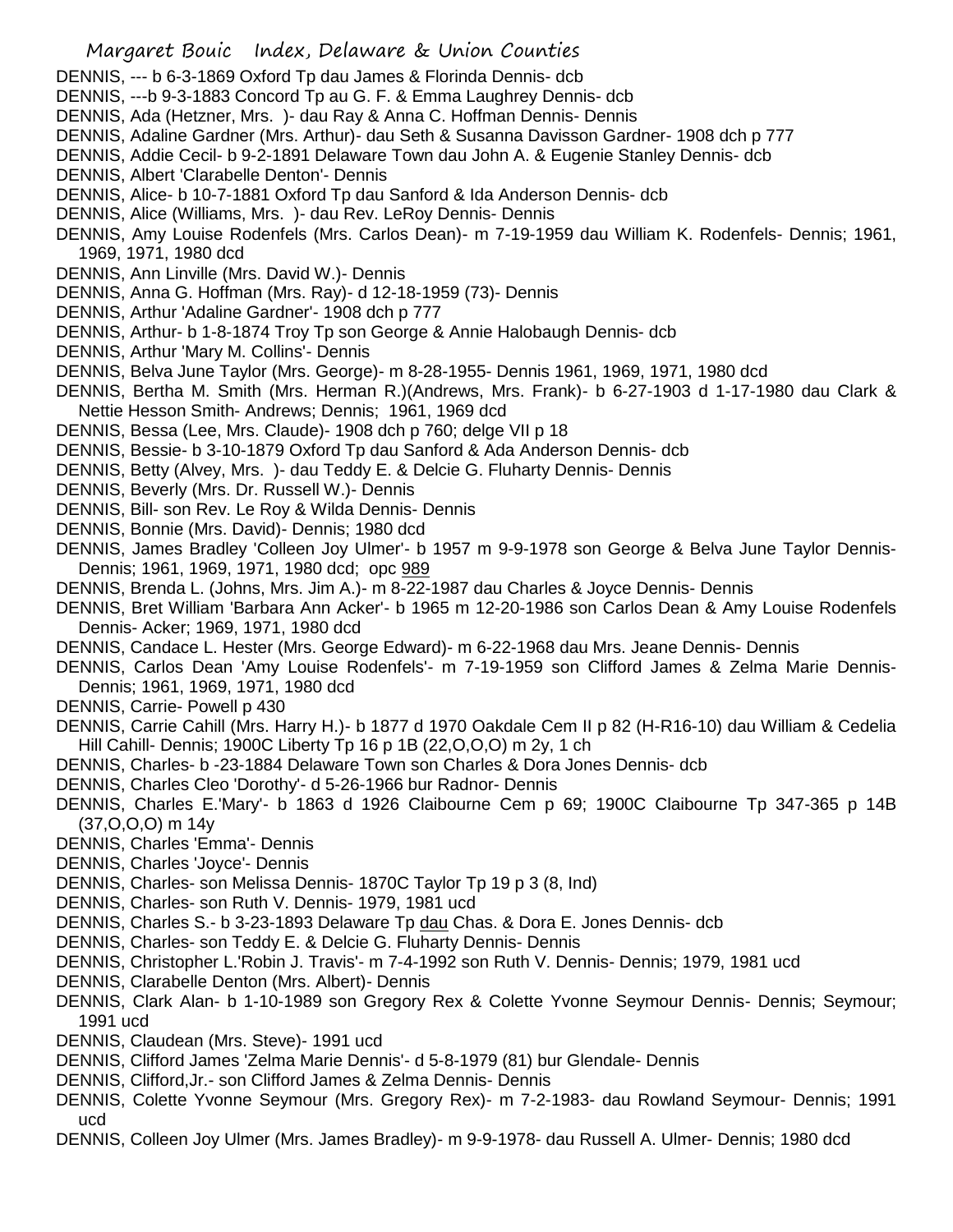- DENNIS, Craig- b 1967 son Harold W. & Ruth A. Dennis- 1967, 1979, 1981 ucd
- DENNIS, C. S.- dg 1-7-1908, delge VIII p 13
- DENNIS, Daisey- b 9-19-1876 Oxford Tp dau Sanford & Ida Anderson Dennis- dcb
- DENNIS, Dana- b 1976 ch Steve & Claudean Dennis- 1991 ucd
- DENNIS, Danny 'Melissa Robinson'- b 1969 m 7-25-1992 son Jack L. & Dorothy Dennis- Dennis; 1967, 1975 ucd
- DENNIS, Danny Nelson- son James R. & Gloria L. Flume Dennis- 1959 ucd (3); 1985 uch p 41
- DENNIS, David- 1835 men p 44 #24 p 79 Oxford Tp
- DENNIS, David 'Bonnie'- Dennis
- DENNIS, David Eric 'Mary Louise Konstan'- m 12-30-1977 son Robert D. Dennis- Dennis; 1980 dcd
- DENNIS, David 'Lucetta Morehouse'- 1976 dch p 390;delge VI p 61, vIII p 11m IX p 79
- DENNIS, David 'Samantha Russell'- m 6-25-1851 dcm; hadc p 42; Powell p 338
- DENNIS, David William 'Michael Ann Linville'- m 10-13-1990 d 3-15-1991 (24) bur Worthington- son Richard & Gail Dennis- Dennis
- DENNIS, David- b 4-1879 son Wilson Dennis- 1900C Liberty Tp Un Co 16 p 1B (21,O,O,O)
- DENNIS, Dawn M.- 1991 ucd
- DENNIS, Deborah Lynn Cross (Mrs. Jack Lee,Jr.)- m 3-21-1987 dau Charles D. Cross- Dennis
- DENNIS, Delcie G. Fluharty (Mrs.Ted E.)- Dennis
- DENNIS, Denys Kim (Jones, Mrs. Brent Mikel)- dau George T. & Belva June Taylor Dennis- Dennis; Maugans Anc p 201, 222
- DENNIS, D. M.- 1969, 1971 dcd
- DENNIS, Dolores (Shenfield, Mrs. )- dau James Clifford & Zelma Dennis- Dennis
- DENNIS, Donna B.- sister of Fern A. Dennis- Dennis
- DENNIS, Donna B.- b 5-7-1895 Oxford Tp d 8-17-1992 (97) Ashley Cem- dau Charles & Emma Rasher Dennis- Dennis; dcb
- DENNIS, Donna (McComas, Mrs. Lewis)- son George Earl & Lillian Johnson Dennis- Dennis; 1949, 1959 ucd
- DENNIS, Doris (Barrett, Mrs. )- dau Charles Cleo & Dorothy Dennis- Dennis
- DENNIS, Dorothy (Mrs. Charles C.)- Dennis
- DENNIS, Dorothy (Mrs. Jack L.)- 1971, 1973, 1975 ucd
- DENNIS, Dorothy Joan- stillborn 2-10-1940 dau George & Janet Graham Dennis- Graham 1612514
- DENNIS, Dortha Marie Harris (Mrs. Chrles C.)- b 4-223-1903 d 6-10-1993 (90) Radnor Cem- dau Esau & Laura Belle Harris- Dennis
- DENNIS, Douglas- b 1961 son Herman Rex & Susan I. Dennis- 1961 dcd, 1967, 1971, 1973, 1975, 1979, 1981, 1983 ucd
- DENNIS, Earl Emmett 'Frances B.'- d 2-6-1964 (74) Oak Grove Cem Dennis; 1961, 1969 dcd
- DENNIS, Earl- b 11-2-1889 Delaware Town dau George F. & Emma Laughry Dennis- dcb
- DENNIS, Earl S.'Lillian Johnson''Goldie Keister'- b 7-1896 son William & Katherine Durban Dennis- Dennis; 1900C Jerome Tp 198-207 p 9A (3,O,O,O); 1949, 1959, 1971, 1973, 1975, 1979 ucd
- DENNIS, Mrs. Earl- dpc p 93
- DENNIS, Eddie- son Rev. LeRoy & Wilda Dennis- Dennis
- DENNIS, Edgar C. 'M. Kathryn Seymour'- b 1-3-1898 m 1923 d 6-18-1976 (78) Oakdale Cem II p 149 (M-R16-9)- son William & Katherine Durban Dennis- Dennis; Claibourne Cem p 69; 1900C Jerome Tp 198- 207 p 9A (2,O,O,O); 1959, 1967, 1971, 1973, 1975 ucd
- DENNIS, Eileen (Biggs, Mrs. )- dau Charles Cleo & Dorothy Dennis- Dennis
- DENNIS, Eileen (Howard, Mrs. Donald)- dau Edgar C. & Kathryn Seymour Dennis- Dennis
- DENNIS, Elene Virginia Davis (Mrs. Walter Franklin)- m 1889- dau Add & Mary Jane Whitehead David- dcc Judith Ellis Wrinkle 11
- DENNIS, Eliza Ann Shoemaker (Mrs. William)- m 9-22-1850 dcm; delge VIII p 7
- DENNIS, Dr. Ella (Welch, Mrs. Rodman P.)- b 12-12-1863 dau David & Lucetta Morehouse Dennis- 1976 dch p 390; Dennis
- DENNIS, Emily Louise- b 5-8-1984 dau Dr. Eric & Mary Dennis- Dennis
- DENNIS, Emma Cahill (Mrs.Frank)- b 1875 d 1968 Oakdale Cem II p 107 (H-RL-6);
- Broadway H. S. 1892- unec III p 18
- DENNIS, --- b 9-3-1883 Concord Tp dau G. F. & Emma Laughrey Dennis- dcb
- DENNIS, Emma (Mrs. Charles)- Dennis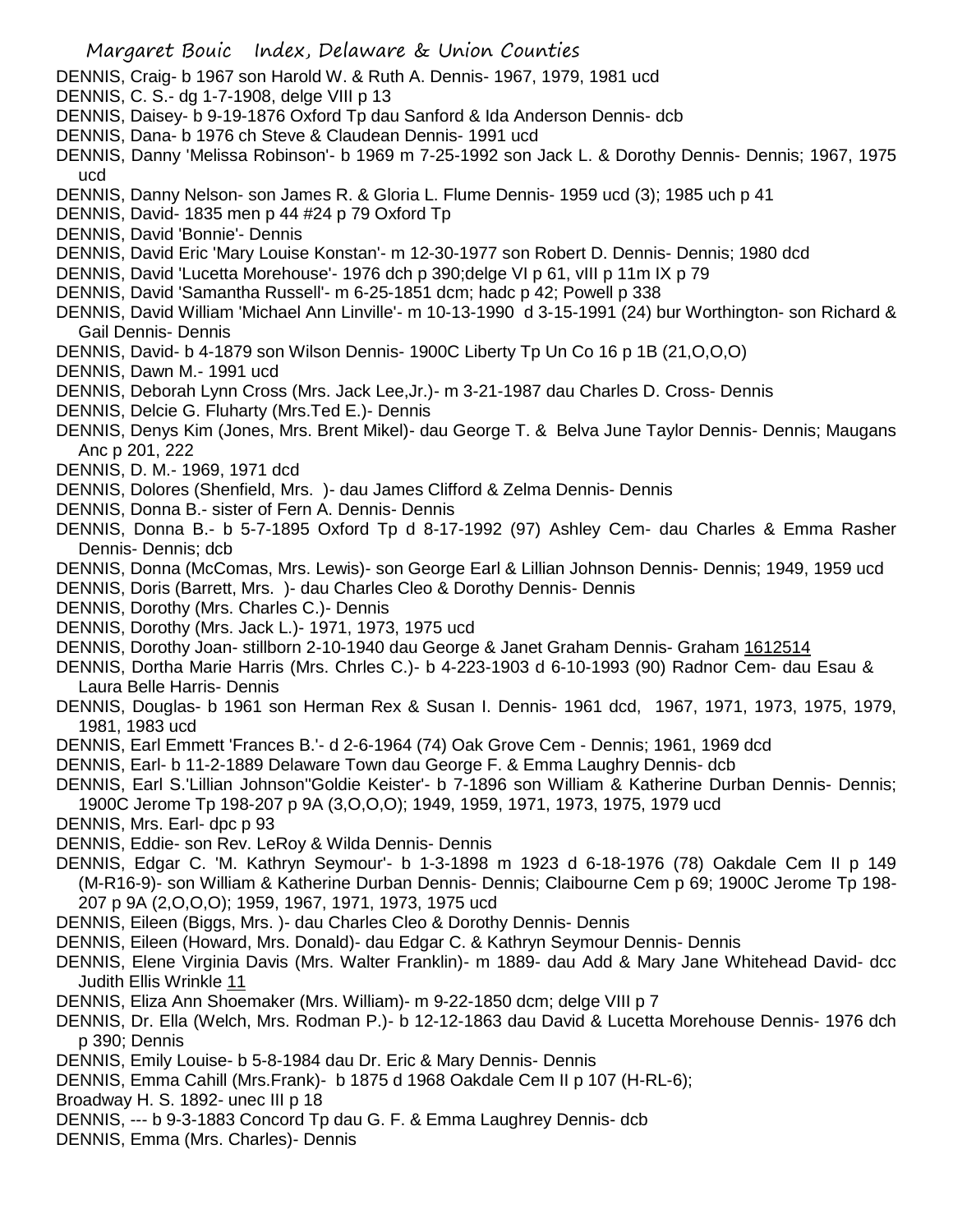- DENNIS, D. Eric 'Mary'- son Robert Dennis- Dennis
- DENNIS, Erlene- ch Earl & Golda Dennis- 1949 ucd
- DENNIS, Ernest- b 1967 son Jack L. & Dorothy Dennis- 1973, 1975 ucd
- DENNIS, Esther A.- b 4-12-1877 Berkshire Tp dau H. L. & Jennie Vandegriff Dennis- dcb
- DENNIS, Ethel E.- b 6-2-1896 Delaware Town dau John & Euna Stanley Dennis- dcb
- DENNIS, Eugene- b 4-7-1902 Oxford Tp son Guy & Elizsabeth Sheeble Dennis- dcb
- DENNIS, Eunice (Kellogg, Mrs. )- dau Clifford James & Zelma Dennis- Dennis
- DENNIS, Eva Mae Nielsen (Mrs. Geoerge L.)- b 8-3-1904 d 3-1-1995 (87) Radnor Cem- dau William & Sarah Smith Neilsen- Dennis
- DENNIS, Fern A.- b 11-25-1900 d 3-28-1991 (90) bur Ashley- dau Charles & Emma Dennis- Dennis
- DENNIS, Fern (Yates, Mrs. Benjamin)- White (129)
- DENNIS, Flora Carpenter- Pabst 6 p 96
- DENNIS, Florinda Russell (Mrs. James)- 1850C oxford Tp 2778 p 155 (18,O)
- DENNIS, Frances B. (Mrs. Earl Emmett)- d 7-4-1983 (87) Oak Grove Cem Dennis; 1961, 1969, 1971 dcd
- DENNIS, Frank 'Emmma Cahill'- b 1872 d 1956 Oakdale Cem II p 107 (H-RL-6)
- DENNIS, Frankie May (Ellis, Mrs. Clarence Doyle)- b 5-16-1890 d 7-24-1965 dau Walter Franklin & Elene Virginia Davis Dennis- dcc Judtih Ellis Wrinkle 5
- DENNIS, Freddie- b 7-1-1897 Delaware Town son Frank & Emma Laughry Dennis- dcb
- DENNIS, Gail (Mrs. Richard)(Welsh, Mrs. )- Dennis
- DENNIS, Garnet (Rausch, Mrs. Bernard"Fritz")-b 8-23-1947 m 12-21-1963 dau Rev. LeRoy Dennis- Dennis
- DENNIS, George- 1908 dch p 116; 1880C Delaware Town p 483A
- DENNIS, George Earl 'Lillian Johnston''Goldie Keister'- b 7-25-1895 d 8-28-1979 Claibourne Cem p 82- WWI-Dennis 1985; uch p 41
- DENNIS, George F.- 1880C Scioto Tp 248 p 289C
- DENNIS, George F."Bus"-'Janet Graham' d 1-5-1981 (71) bur Fairview- son Raymond Frank & Odelia Louise Martins Dennis- Dennis; Graham
- (161251); opc 849; Richey; Witcraft
- DENNIS, George- b 2-10-1902 Delaware Town son Frank & Emma Loughrey Dennis- dcb
- DENNIS, George L. 'Eva Mae Nielsen'- d 1950- Dennis
- DENNIS, George T.'Belva June Taylor'- m 8-28-1955- son George L. & Eva Mae Nielsen Dennis- Dennis; 1961, 1969, 1971, 1980 dcd
- DENNIS, Gloria (Mrs. Robert)- Dennis
- DENNIS, Gloria L. Flume (Mrs. James R.)- 1959 ucd; 1985 uch p 41
- DENNIS, Golda (Mrs. Earl)- 1949, 1959, 1973, 1975, 1979, 1981, 1983 ucd
- DENNIS, Grace (Davis, Mrs Lloyd)- b 9-26-1898 m 8-18-1921 d 11-23-1984 dau Harry & Carrie Cahill Dennis-Dennis; 1900C Liberty Tp Un Co 16 p 1B (1,O,O,O)
- DENNIS, Grant Rowland- b 11-28-1985 son Gregory Rex & Colette Ywonne Seymour Dennis- Dennis; Seymour; 1991 ucd
- DENNIS, Gregory Rex 'Colette Yvonne Seymour'-b 1959 m 7-2-1983 son Herman Rex & Susan I. Dennis-Dennis; 1961 dcd; 1967, 1971, 1973, 1975 1979. 1991 ucd
- DENNIS, Gwen (Raines, Mrs. )- dau Harley James & Pearle Whipple Dennis- Whipple
- DENNIS, Guy- 1976 dch p 185; Sunbury p 63
- DENNIS, Rev. G. W.- 1908 dch p 259
- DENNIS, Harley James 'Pearle Marie Whipple'- d 1938 dcq Pearl Whipple Dennis 1
- DENNIS, Harley- b 12-12-1884 Oxford Tp son Melville & FLora Carpenter Dennis- dcb
- DENNIS, Harold W. 'Ruth A.'- 1967 ucd
- DENNIS, Harry A.- 1961 dcd
- DENNIS, Harry Clayton- b 6-10-1881 Delaware Town son Charles S. & Dora E. Jones Dennis- dcb
- DENNIS, Harry H. 'Carrie Cahill'- b 9-21-1875 Licking Co d 8-9-1953 Oakdale Cem II p 82 (H-R16-10)- son Wilson Pabst - Dennis; 1900C Liberty Tp Un Co 16 p 1B (24,O,O,O), m 2y
- DENNIS, Helen (Mason, Mrs. J. Bernard)- m 6-6-19376 Dennis; Mason
- DENNIS, Helen (Norman, Mrs. )- b 8-20-1899 Raymond- dau Frank & Emma Cahill Dennis- Dennis; Norman
- DENNIS, Herman R. 'Bertha M.'- 1961 dcd; Dennis
- DENNIS, Hettie- Powell p 430
- DENNIS, Hugh- 1880C Berkshire Tp p 411A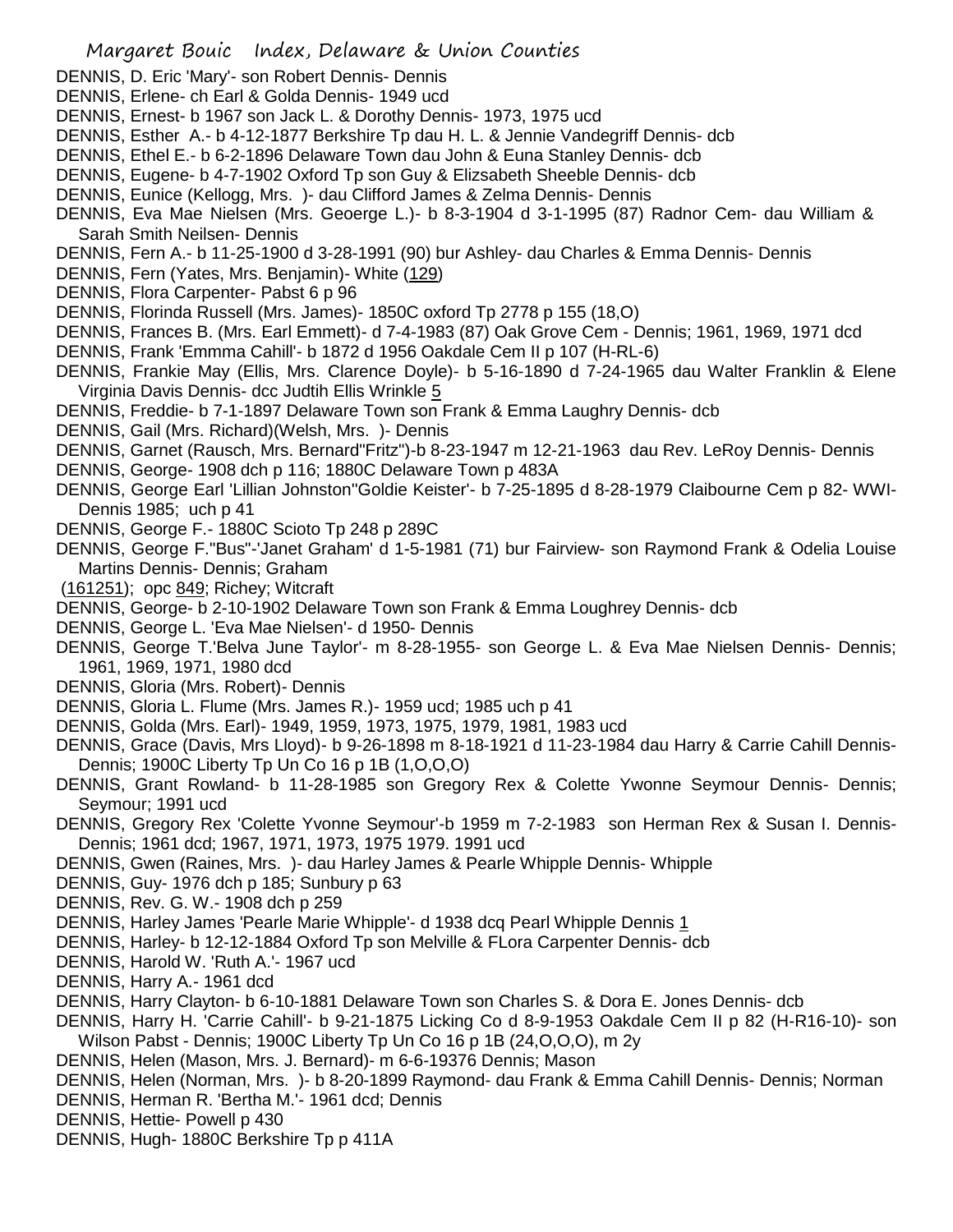DENNIS, Ida (McPherson, Mrs. Joseph)- m 1-31-1881 ucm 6901- dau Melissa Dennis- 1870C Taylor Tp 19 p 3 (5,O)

- DENNIS, Ida- b 6-1882 dau Wilson Dennis- 1900C Liberty Tp Un Co 16 p 1B (17,O,O,O)
- DENNIS, Imo- b 3-23-1883 Oxford Tp dau Willington & Ada Barton Dennis- dcb
- DENNIS, Jack Lee,Jr. 'Deborah Lynn Cross'- b 1966 m 3-21-1987 son Jack Dennis,Sr.& Dorothy Dennis-Dennis; 1973, 1975 ucd
- DENNIS, Jack L. 'Dorothy'- 1971, 1973, 1975 ucd
- DENNIS, Jacob- delge VIII p 11
- DENNIS, James 'Florinda Russell'- m 7-4-1849 dcm; 1850C Oxford Tp 2778 p 155 (22,O); 1880C Oxford Tp p 393A
- DENNIS, James Robert 'Gloria L. Flume''Jeanette Jones'- b 1-12-1921 m 10-23-1965 d 11-16-1985 (64) Oakdale Cem - son George Earl & Lillian Johnston Dennis- Dennis; 1985 uch p 41
- DENNIS, Lt. James W.- d 3-8-1945 WWI son Harley Dennis- Dennis
- DENNIS, James William 'Jeanette Scott'- son James Robert & Gloria Flume Dennis- Dennis; 1959 ucd (11); 1985 uch p 41
- DENNIS, Janet Graham (Mrs. George F.)- b 11-3-1908 m 7-17-1930 dau George & Amanda Seger Graham-Graham 161251; opc 845 Richey; Witcraft; 1969, 1971 dcd
- DENNIS, Jeanette Jones (Arms, Mrs. Virgil)(O'Brien, Mrs. Everett)(Mrs. James R.)- b 2-5-1926 m(2) 10-23-1965 d 8-16-1993 (67) Oakdale Cem -dau Dr. Nathaniel G. & Lucinda Frazier Jones- 1985 uch p 40
- DENNIS, Jeanette Scott (Mrs. James William)- 1985 uch p 41
- DENNIS, Jeffrey Lee- son James Robert & Gloria Flume Dennis- Dennis; 1985 uch p 41
- DENNIS, Jessie (Mrs. Mike)- 1969, 1971 dcd
- DENNIS, J. F.- 1908 dch p 434
- DENNIS, Joel M.- 1883 uch III p 392
- DENNIS, John 'Nancy Ann Dodd'- m 8-29-1843 dcm
- DENNIS, John- son Ted & Delcie G. Fluharty Dennis- Dennis
- DENNIS, Jon- b 1960- son George & Belva June Taylor Dennis- Dennis; 1961, 1969, 1971, 1980 dcd
- DENNIS, Joyce (Mrs. Charles)- Dennis
- DENNIS, Judy M. Poland (Mrs. William L.)- b 1-14-1949 m 7-22-1967 d 1-13-1986 (36) dau Don & Phyllis Mouser Poland- Dennis
- DENNIS, Katherine KATHRYN Durban (Mrs. George William)- b 9-20-1877 d 10-15-1968 Claibourne Cem p 82- dau John & Barbara Bilner Durban- Dennis; 1900C Jerome Tp 198-207 p 9A (23,O,O,O) m 4y, 2 ch
- DENNIS, M. Kathryn Seymour (Mrs. Edgar C.)- b 1900 m 3-2-1923 d 1-27-1994 (93) Oakdale Cem II p 149 (M-R16-9) - dau Lewis L. L. & Anna M. Brown Seymour- Dennis; Claibourne Cem p 69; 1949, 1959, 1967, 1971, 1973, 1975 ucd
- DENNIS, Kay (Rice, Mrs. )- dau Clifford James & Zelma Dennis- Dennis
- DENNIS, Kyle Patrick- son William L. & Judy M. Poland Dennis- Dennis
- DENNIS, L. N.- 1915 uch p 438; ucm p 100; 1883 uch IV p 533, V p 363
- DENNIS, Leah Joann- b 5-3-1988 dau Mark & Melanie Zeller Dennis- Dennis
- DENNIS, Lee David- b 8-21-1988 son Jack Lee Jr. & Deborah Lynn Cross Dennis- Dennis
- DENNIS, Lena- dau Arthur & Adaline Gardner Dennis- 1908 dch p 777
- DENNIS, Rev. LeRoy 'Wilda McKelly'- b 9-8-1918 m 1940 d 1-10-1966 bur Duncan Falls- son William & Stella Dennis- Dennis
- DENNIS, Lillian (Bender, Mrs. )- dau Raymond Frank Dennis- Dennis
- DENNIS, Lillian Johnston (Mrs. George Earl)- d 1973 Dennis; 1985 uch p 41
- DENNIS, Linda- dau Charles & Joyce Dennis- Dennis engaged to Keith McCann
- DENNIS, Louie- b 12-12-1884 Oxford Tp twin son Charles & Lottie Wornstaff Dennis- dcb
- DENNIS, Lucetta/Lovina Morehouse (Mrs. David)- 1976 dch p 390; delge IX p 79
- DENNIS, Mae (Glandor, Mrs. Harry)- b 4-25-1905 d 3-23-1987 (81) Oakdale Cem dau Harry & Carrie Cahill Dennis- Dennis
- DENNIS, Malavon (Graessle, Mrs. William)- dau Harley James & Pearle Whipple Dennis- Whipple
- DENNIS, Malissa (Long, Mrs. Eli)- m 9-26-1875 ucm 5745; mt 3 p 16; 1870C Taylor Tp 19 p 3 (29,O); perhaps Claibourne Cem p 69
- DENNIS, Margaret Jean (Stith, Mrs. )- dau Earl Emmett & Frances Dennis- Dennis
- DENNIS, Maria- b 1842 d 1898 Raymond Cem lptw p 35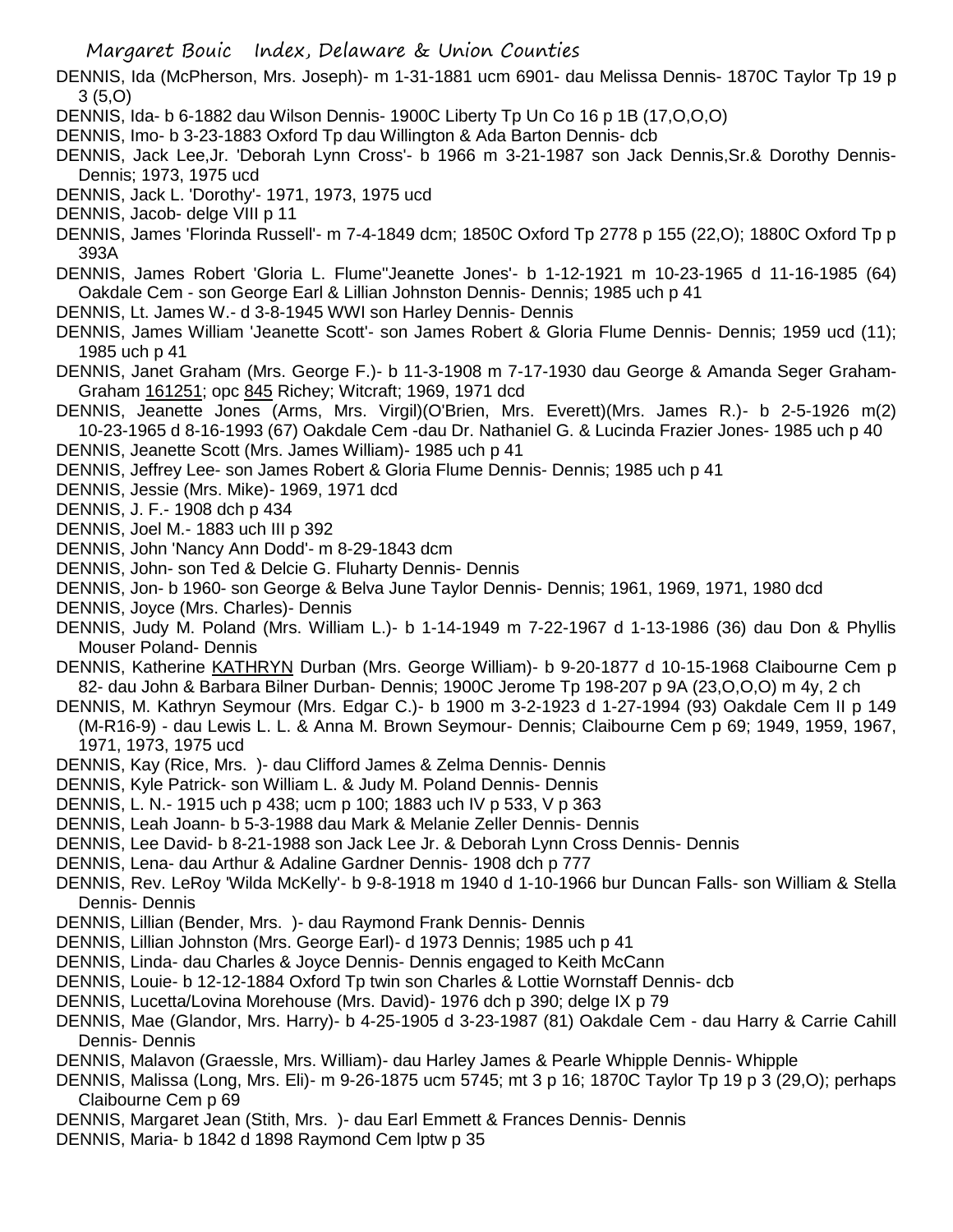- DENNIS, Mark 'Melanie Zeller'-b 1961 son Carlos Dean & Amy Rodenfels Dennis- Dennis; 1961, 1969, 1971, 1980 dcd
- DENNIS, Marlene (Loren, Mrs. )- dau Clifford James & Zelma Dennis- Dennis.
- DENNIS, Mary Jane (Cackler, Mrs. David)- b 9-17-1825 d 8-16- 1902 dau David & Lovina Morehouse Dennisdelge VI p 61; IX p 79
- DENNIS, Martha Jean (Stith, Mrs. )- dau Earl & Frances B. Dennis- Dennis
- DENNIS, Mary Jenkins (Mrs. Michael)- m 6-19-1849 dcm
- DENNIS, Mary Louise- b 6-8-1936 d 2-13-1937 bur New Millcreek Cem- dau George & Janet Graham Dennis-Graham 1612513
- DENNIS, Mary Louise Konstan (Mrs. David Eric)-dau Louis Konstan- Dennis
- DENNIS, Mary M. (Mrs. Charles E.)- b 1865 d 1926 Claibourne Cem p 69; 1900C Claibourne Tp 347-365 p 14B (34,O,O,O) m 14y, no ch
- DENNIS, Mary M. Collins (Mrs. Arthur)- d 4-22-1899 d 12-23-1994 (95) Iberia Cem- dau Willis George & Cora Dell Clinker Collins- Dennis
- DENNIS, Mary (Mrs. Russell I.)- 1961 dcd
- DENNIS, Mary (Warren, Mrs. Albert)- Newhouse p 30
- DENNIS, Megan- b 1991 dau Dawn M. Dennis- 1991 ucd
- DENNIS, Melanie Zeller (Mrs. Mark)- Dennis
- DENNIS, Melissa Kelly Robinson (Mrs. Danny) m 7-25-1992 dau Claude Robinson- Dennis
- DENNIS, Melville- 1880C Oxford Tp p 393A
- DENNIS, Melvin- son Guy Dennis- Dennis
- DENNIS, Merle A. d 3-14-1974 (72) bur Ashley Union Cem- Dennis; 1969, 1971 dcd
- DENNIS, Michael 'Mary Jenkins'- m 6-19-1849 dcm
- DENNIS, Mildred (Clark, Mrs. )(Lockhart, Mrs. )- dau Raymond Frank & Anna G. Hoffman Dennis- Dennis
- DENNIS, Nancy Ann Dodd (Mrs. John)- m 8-29-1843 dcm
- DENNIS, Nancy (Pfarr, Mrs. John)- dau George F. & Janet Graham Dennis- Dennis- Graham 1612511; opc 822
- DENNIS, Nellie- b 1877 d 1897 Raymond Cem lptw p 35
- DENNIS, Nettie- b 12-12-1884 Oxford Tp twin dau Charles & Lottie Wornstaff Dennis- dcb
- DENNIS, Norma Chapman (Mrs. )- dau Lee & Ruth Prater Chapman- Chapman
- DENNIS, Olive (Reish, Mrs. Donald)- b 12-22-1919 m 6-7-1941- Weiser p 607
- DENNIS, Paul Anthony- son George Dennis- engaged to Cadi Sue Stover- Dennis
- DENNIS, Pearl Marie Whipple (Mrs. Harley James)- d 7-19-1981 (95) dau Francis Elliott & Jeannette Slack Whipple- Whipple; 1908 dch p 667; Powers Pat p 225; dcq Pearl Whipple Dennis 1; 1969, 1971 dcd
- DENNIS, Ray- son Herman & Bertha Smith Dennis- Dennis
- DENNIS, Ray 'Anna I. Hoffman'- Dennis
- DENNIS, Ray- brother Earl E. Dennis- Dennis
- DENNIS, Raymond Frank- d 6-10-1975 (90) Oak Grove Cem Dennis
- DENNIS, Rebecca- b 1964 dau Herman Rex & Susan I. Dennis- 1967, 1971, 1973, 1975, 1979, 1981 ucd
- DENNIS, Herman Rex 'Susan I.'- son Herman & Bertha Smith Dennis- Dennis; 1961 dcd; 1967, 1971, 1973, 1975, 1979, 1981, 1983, 1991 ucd
- DENNIS, Richard 'Gail''Stori'- Dennis
- DENNIS, Richard I.- 1961 dcd
- DENNIS, Richard- son Richard & Gail Dennis- Dennis
- DENNIS, Robert D.- son Earl Emmett & Frances B. Dennis- Dennis; 1976 dch p 354
- DENNIS, Robert D.- son Ray & Anna G. Hoffman Dennis- Dennis
- DENNIS, Robert Earl- son Herman & Bertha Smith Dennis- Dennis
- DENNIS, Robert- son George Earl & Lillian Johnson Dennis- Dennis
- DENNIS, Robin J. Travis (Mrs. Christopher L.)- b 10-8-1973 m 7-4-1992 d 2-13-1993 (19) Price Cem- dau Ted W. & Susan Flack Travis; Dennis
- DENNIS, Rolland Fred- b 6-23-1884 Delaware Town son Charles & Dora Jones Dennis- dcb
- DENNIS, Ronald W.- 1979 ucd
- DENNIS, Rosalie (Craft, Mrs. Dennis) div- dau George F. & Janet Violet Graham Dennis- Graham 1612513; opc 820; Cowgill p 22; Richey
- DENNIS, Rosanna (Benedict, Mrs. Ira)- m 7-2-1835 dcm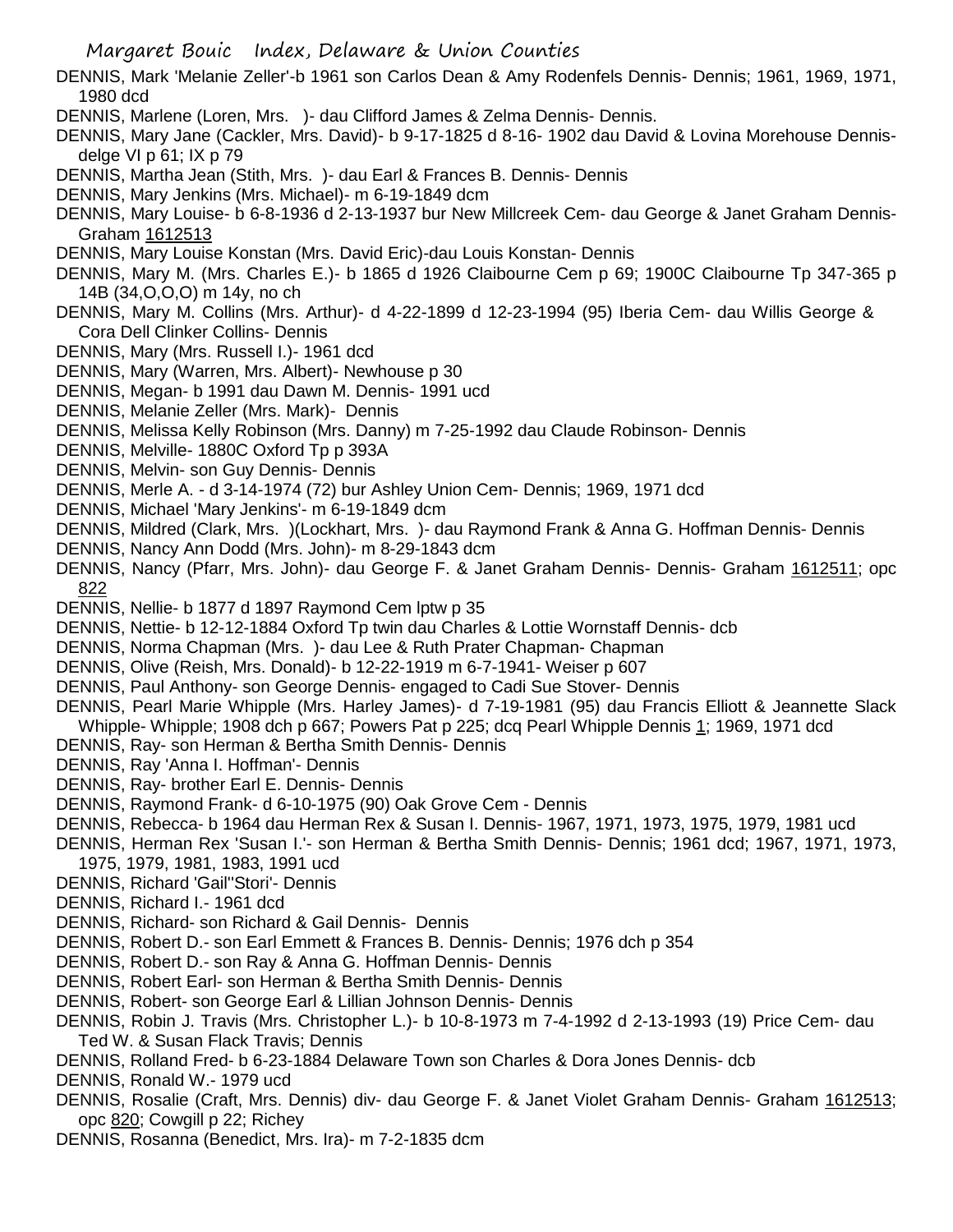- DENNIS, Rose Shoemaker- b 2-9-1869 Oxford Tp dau William & ELiza Dennis- dcb
- DENNIS, Ruby B.- b 11-24-1898 Oxford Tp dau F. E. & Imo D. Bumbarger Dennis- dcb
- DENNIS, Dr. Russell 'Beverly'- d 6-19-1964 (48) son Guy Dennis- Dennis
- DENNIS, Russell I. 'Mary'- 1961 dcd
- DENNIS, Ruth A. V. (Mrs. Harold W.)- 1967, 1979, 1981, 1983 ucd
- DENNIS, Ruth- dau Ruth V. Dennis- 1979, 1981 ucd
- DENNIS, Ruth V. Snider (Lemon, Mrs. Ralph)- b 1-16-1924 d 5-15-1991 (67) bur Claibourne Cem dau Phil & Effie Shields Snider- Dennis
- DENNIS, S. A.- 1915 uch p 512; 1883 uch V p 684, 693; uca p 20, 25, 57, 100
- DENNIS, Samantha Russell (Mrs. David)- m 6-25-1851 dcm d 9-3-1855 (20-10-11) Morehouse Cem Powell p 338
- DENNIS, Sanford H.- 1880C Oxford Tp p 394C
- DENNIS, Sarah (Davis, Mrs. Joshua)- ped Keith Cullumber #235 19; unec X p 67
- DENNIS, Sarah Louise (Belt, Mrs. )- dau Ray & Anna G. Hoffman Dennis- Dennis
- DENNIS, Sharon Kay (Arms, Mrs. James Allen)- dau James Robert & Gloria L. Dennis- Dennis; 1985 uch p 41; 1959 ucd (13)
- DENNIS, Stacie Marie- dau James William & Jeanette Scott Dennis- 1985 uch p 41
- DENNIS, Stella (Mrs. )- Dennis
- DENNIS, Steve 'Claudean'- 1991 ucd
- DENNIS, Steven M. 'Evelyn J.'- b 1962/1 son Herman Rex & Susan I. Dennis- 1967, 1973, 1975, 1979, 1983 ucd
- DENNIS, Stori (Mrs. Richard)- Dennis
- DENNIS, Susan I. (Mrs. Herman Rex)- 1961 dcd; 1967, 1971, 1973, 1975, 1979, 1981, 1983 ucd
- DENNIS, Ted- son Charles Dennis- Dennis
- DENNIS, Teddy E. 'Delcie'- d 6-20-1970 bur Alum Creek- Dennis
- DENNIS, Thomas E.- 1961 dcd
- DENNIS, Tony- b 1959- son George & Belva June Taylor Dennis- Dennis; 1961, 1969, 1971 dcd
- DENNIS, Virginia Louise- b 3-21-1981 dau Brad & Colleen Ulmer Dennis- Dennis
- DENNIS, Walter Franklin 'Elene Virginia Davis'- m 1889 d 1890- dcc Judith Ellis Wrinkle 10
- DENNIS, Wanda (Davis, Mrs. )- dau Clifford James & Zelma Dennis- Dennis
- DENNIS, Father Warren- son Guy Dennis- Dennis
- DENNIS, W. C.- 1883 uch IV p 535
- DENNIS, Wilda M. Kelly (Mrs. Rev. LeRoy)- Dennis
- DENNIS, William- Nash p 18, 79
- DENNIS, William- 1908 dch p 392; 1880C Oxford Tp p 394C
- DENNIS, William 'Eliza Ann Shoemaker'- m 9-22-1850 dcm
- DENNIS, William H.- hjt p 193; 1883 uch IV p 468
- DENNIS, George William 'Katherine Durban'- b 1868 d 1946 Claibourne Cem p 82- Dennis; 1900C Jerome Tp 198-207 p 9A (30,O,O,O) m 4y
- DENNIS, William Lewis- b 4-16-1933 d 5-28-1933 son Edgar & M. Kathryn Seymour Dennis- Claibourne Cem p 69
- DENNIS, William L. 'Judy M. Poland'- Dennis
- DENNIS, William- son Melissa Dennis- 1870C Taylor Tp 19 p 3 (2,O)
- DENNIS, Wilson R.- b 8-1840 d 1917 Raymond Cem lptw p 35; 1900C Lieberty Tp 16 p 1B (59,O,Va,O), wid
- DENNIS, Zelma Marie Dennis (Mrs. Clifford James)- b 6-19-1906 d 1-20-1992 (85) Glendale Cem- dau Albert & Clarabelle Denton Dennis- Dennis
- DENNISON, STOUT and- unec III p 21
- DENNISON, Alton G. 'Genevieve'- 1961 dcd
- DENNISON, Andrew 'Elizabeth'- 1883 uch V p 545; 1985 uch p 96
- DENNISON, Andrew William- b 6-4-1980 son Williams E. & Kiss Dennison- Dennison
- DENNISON, Anna B.- b 6-8-1877 Delaware Town dau Lewis & Emma Westervelt Dennison- dcb
- DENNISON, Catherine (Case, Mrs. Milton S.)- m 1-1-1843 dcm
- DENNISON, Catherine Winkel (Mrs. Griffin)- m 1-16-1842 Madison Co unec IX p 56
- DENNISON, Clare- ch Richard M. & Mary B. Dennison- 1959 ucd (6)
- DENNISON, Clarence E. 'Ethel Mae Edwards'- b 1893 d 1952 son James Stacy & Martha Lavina Ratliff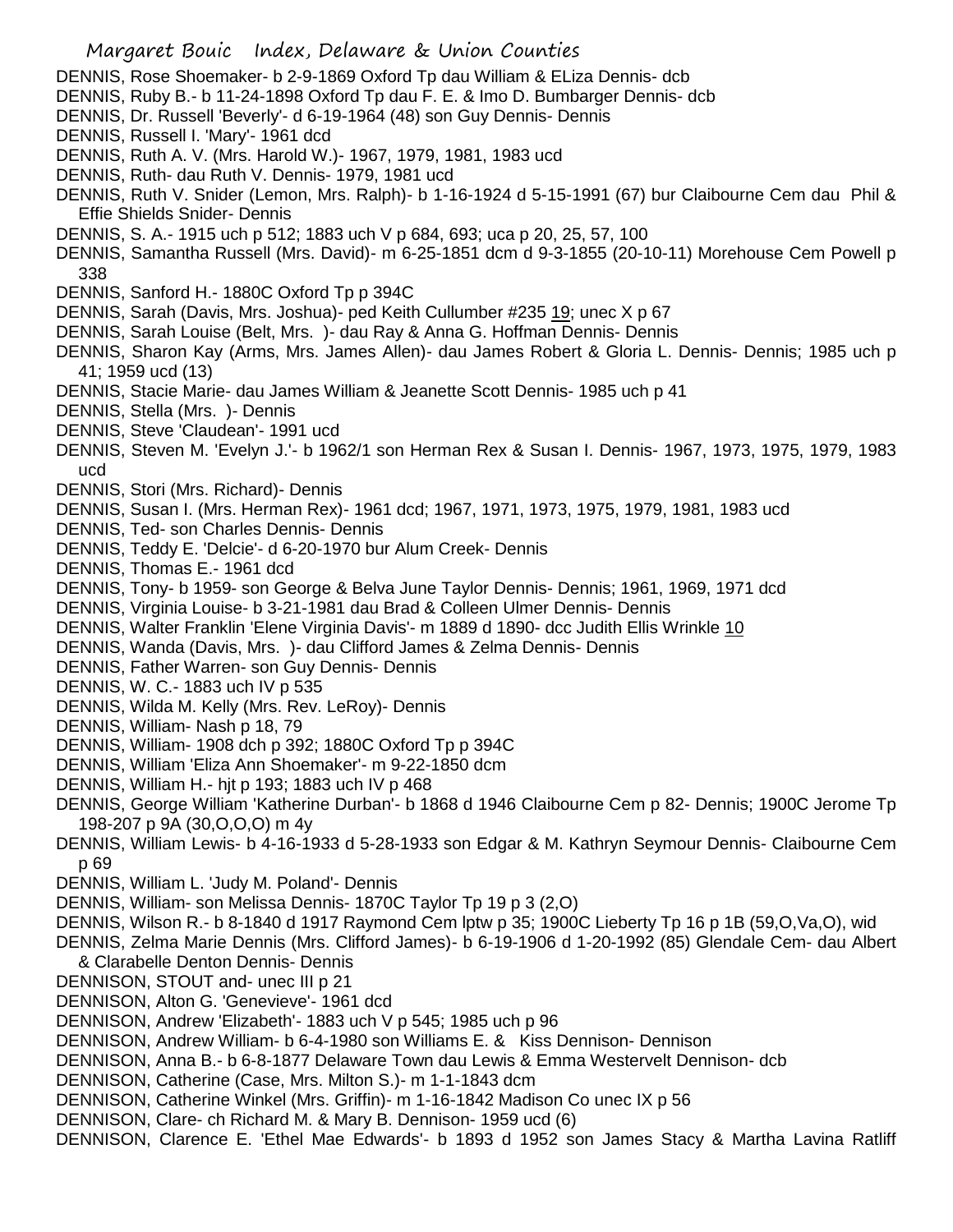Dennison- ped Jean Dennison #162 2- unec IX p 67 DENNISON, Clark T/P. 'Mary E. Burgoon'- b 1851 m 9-8-1870 ucm 4766 d 1932 Claibourne Cem p 27 DENNISON, Claud- b 10-1876; 1900C Marysville 3rd ward 56-59 p 2B (23,O,O,O) DENNISON, Danny- son Alton G. & Genevieve Dennison- 1961 dcd (13) DENNISON, Daryl- son Alton G. & Genevieve Dennison- 1961 dcd (17) DENNISON, Dorothy (Mrs. Williams E., Sr)- Dennison DENNISON, E. (Mrs. G.)- Claibourne Cem p 27 DENNISON, Elizabeth (Mrs. Andrew)- 1883 uch V p 545; 1985 uch p 96 DENNISON, Elizabeth (Mrs. James)- b 1820- ped Jean Dennison #162 17; unec IX p 67 DENNISON, Elizabeth (Stout, Mrs. Charles Luther)- lic 5-14-1869 ucm 4561 DENNISON, Ethel Mae Edwards (Mrs. Clarence E.)- b 1906 dau Lewis W. & Ethel Mae Amrine Edwards- ped Jean Dennison #162 3- unec IX p 67 DENNISON, Frank William- b 2-4-1920 son John & Ina Howison - Howison 1790 DENNISON, Gail- 1981, 1983 ucd DENNISON, G. 'E.'- Claibourne Cem p 27 DENNISON, Genevieve (Mrs. Alton G.)- 1961 dcd DENNISON, Capt. George- Asp p 42 DENNISON, Dr. George A.- delge VIII p 29 DENNISON, Gilbert A.- b 1872 d 1961 Claibourne Cem p 27 DENNISON, Hannah (Ritter, Mrs. Adam W.)- m 6-20-1880 ucm 6732 DENNISON, Heidi- b 1958 dau Richard M. & Mary B. Dennison- 1959 ucd; 1971 dcd DENNISON, Hester Shion (Mrs. John)- m 11-6-1845 Madison Co unec X p 17 DENNISON, Huston 'Sarah Roby'- m 12-29-1825 Madison Co unec V p 16 DENNISON, Ina Howison (Mrs. John)- d 2-15-1920 dau Edwin & Bell Curry Howison- Howison 1209 DENNISON, James 'Elizabeth'- b 1815 ped Jean Dennison #162 16 -unec IX p 67 DENNISON, James 'Peggy Alkire'- m 2-11-1819 Madison Co unec IV p 51 DENNISON, James 'Rebeccah Wilson'- m 8-1-1816 Madison Co unec IV p 29 DENNISON, James 'Serena Warren' m 11-1-1850 Madison Co unec XI p 45 DENNISON, James Stacy 'Martha Lavina Ratliff'- b 1859 d 1935 son William & Susannah Bay Dennison- ped Jean Dennison #162 4-unec IX p 67 DENNISON, Jane (Middlesworth, Mrs. Anthony)- m 8-1840 dau Andrew & Elizabeth Dennison- 1883 uch V p 545; 1985 uch p 96 DENNISON, Jean- dau Clarina E. & Ethel Mae Edwards Dennison- ped Jean Dennison #162 1- unec IX p 67 DENNISON, Jeannette M.- b 1881 d 1974 Claibourne Cem p 27 DENNISON, John A.- b 7-17-1869 Troy Tp ch George Dennison- dcb DENNISON, John Brooks- son John & Ina Howison Dennison- Howison 1788 DENNISON, John ' Hester Shion'- m 22-6-2845 Madison Co unec X p 17 DENNISON, John 'Ina Howison'- Howison (1209) DENNISON, John- b 1957 son Richard M. & Mary B. Dennison- 1959 ucd; 1971 dcd DENNISON, L. B.- Powell p 103 DENNISON,---b 8-26-1875 Delaware Tp ch L. B. & E, M. Dennison- dcb DENNISON, Louis B.- 1880C Delaware Town p 485A DENNISON, Louis Worthing- b 8-28-1896 Delaware Town son Louis B. & Emma Westervelt Dennison- dcb DENNISON, Lucy Ann (Brown, Mrs. Matthew)- m 7-4-1816 Asp (132-3) DENNISON, Malinda (Tipton, Mrs. Jonathan)- m 1-26-1826 Madison Co unec V p 16 DENNISON, Maribeth- b 1960 dau Richard M. & Mary B. Dennison- 1971, 1980 dcd DENNISON, Martha Lavina Ratliff (Mrs. James Stacy)- dau John W. & Mary Elizabeth Ratliff- ped Jean Dennison #162 5- unec IX p 67 DENNISON, Mary- 1969 dcd DENNISON, Mary B. (Mrs. Richard M.)- 1959 ucd; 1971,1980 dcd

- DENNISON, Mary E. Burgoon (Mrs. Clark T.)- b 1849 m 9-8-1870 ucm 4766 d 1925 Claibourne Cem p 27
- DENNISON, Mary (Kelley, Mrs. Harry Edward,Jr.)- Dennison
- DENNISON, Matilda (Robey, Mrs. Michael)- b 1804 m 2-14-1826 d 10-20-1893 dcc Paul Stimmel,Jr. 31- ped Ardith Cox Felts 19 #62- unec V p 46
- DENNISON, Michael- son Alton G. & Genevieve Dennison- 1961 dcd (5)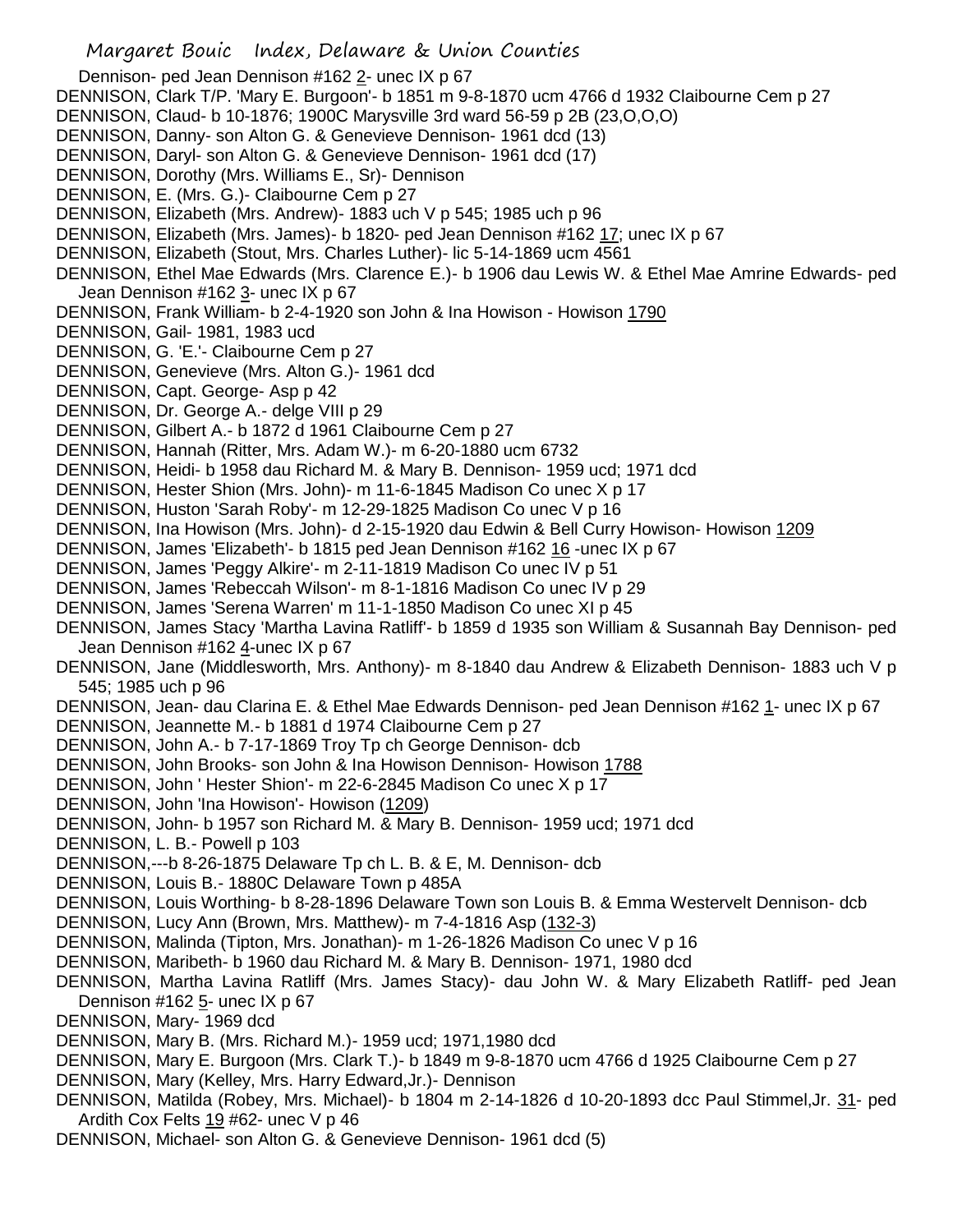Margaret Bouic Index, Delaware & Union Counties DENNISON, Nancy (Crath, Mrs. Samuel C.)- m 12-3-1829 Madison Co- unec VII p 24 DENNISON, Olive (Babcock, Mrs. Raymond Perry)- m 1823 d 3-13-1847- Asp (489) DENNISON, Peggy Alkire (Mrs. James)- m 2-11-1819 Madison Co unec IV p 51 DENNISON, R.- uca p 57 DENNISON, Rebecah Wilson (Mrs. James)- m 8-1-1816 Madison Co unec IV p 29 DENNISON, Richard M. 'Mary B.'- 1959 ucd; 1971, 1980 dcd DENNISON, Robert- b 4-2-1915 son John & Ina Howison Dennison- Howison 1789 DENNISON, Robert M.- son Richard M. & Mary B. Dennison- 1959 ucd (6), 1971 dcd DENNISON, Robert W.- d 11-16-1877 (2-7-12) son G. & E.- Claibourne Cem p 27 DENNISON, Sally Wilson (Mrs. Wiley)- m 2-5-1827 Madison Co unec V p 27 DENNISON, Sarah Roby (Mrs. Huston)- m 12-29-1825 Madison C unec V p 16 DENNISON, Sarah (Stanton, Mrs. Thomas)- b 3-20-1641 d 12-19-1701 dau Capt. George Dennison- Asp p 42 DENNISON, Serena Warren (Mrs. James)- m 11-1-1850 Madison Co unec XI p 45 DENNISON, Susannah Bay (Mrs. William)- b 1841 d 1908 Ped Jean Dennison #162 9- unec IX p 67 DENNISON, Wiley 'Sally Wilson'- m 2-5-1827 Madison Co unec V p 27 DENNISON, William- CCC p 22; 1883 uch V p 237, 287, 486, 515, 558, 613, 662 DENNISON, William- State Senator- 1976 dch p 91; Powers Pat p 281, 289 DENNISON, William 'Susannah Bay'- b 1840 d 1863 son James & Elizabeth Dennison- ped Jean Dennison #162 8 - unec IX p 67 DENNISON, Williams E. Sr. 'Dorothy'- Dennison DENNISON, Williams E. Jr. ' Kiss'- son Williams E.Sr. & Dorothy Dennison- Dennison DENNIUS, Cord- 1850C Delaware Town 1356 p 96 (19, Pa) DENNONS, J.- 1883 uch V p 582 DENNY, Abigail (Mrs. Joseph)(Brown, Mrs. Frank)- Denny DENNY, Aileen (Hunt, Mrs. )- dau Joseph & Abigail Denny- Denny DENNY, Anna (Plantz, Mrs. )- dau Orpha Denny- Denny DENNY, Barbaa Jean (Seiters, Mrs. )- dau Joseph & Abigail Denny- Denny DENNY, Beverly (Mrs. Richard)- 1979, 1981, 1983 ucd DENNY, Beverly (Rife, Mrs. )- dau Joseph & Abigail Denny- Denny DENNY, Byers Rogan 'Mary'- b 2-9-1894/5 d 10-31-1963 WWI Oakdale Cem II p 97 (H-RC-5)-son John & Mary Ann Walters Denny- Denny; 1900C Paris Tp 9194 p 6B (7,Tn.Tn,Tn); 1949, 1959 ucd DENNY, Carol Diehl (Mrs. Mark A.)- Denny DENNY, Christy Ann (Reed, Mrs. Michael David)- b 6-11-1966 W. Va dau George & Phyllis Burrows Denny-Denny DENNY, Clara (Yoders, Mrs. Rev. Gay A.)- b 1899 Oakdale II p 135- dau John & Mary Ann Walters Denny-Denny; 1900C Paris Tp 91-94 p 6B (8/12,O,Tn,Tn) DENNY, David 'Jeannie'- Denny DENNY, David- son Joseph & Abigail Denny- Denny DENNY, David Lee- b 4-23-1987 son David & Jeannie Denny- Denny DENNY, Donna- 1983 ucd DENNY, Elsie Frances (Christy, Mrs. )- dau Orpha Denny- Denny DENNY, Eric- b 1963 son Richard & Beverly Denny- 1979, 1981, 1983 ucd DENNY, George 'Phyllis Burrows'- Denny; Cowgill p 62 DENNY, Hannah- dau John & Sarah Denny- 1850C Porter Tp 3104 p 167 (15,O) DENNY, Harry- d 5-1-1970 (57)- Denny DENNY, Henry- d 5-1-1970 (57) DENNY, Isabella- Powers Pat p 164 DENNY, James- 1883 uch V p 451, 561; uca p 58; unec XI p 69, XII p 52 DENNY, Col. James- Powers Pat p 163, 165

- DENNY, Gen. James- dcga p 42 Del Pat & Fr Chronicle
- DENNY, Jeannie (Mrs. David)
- DENNY, John F. 'Mary Ann Walters'- b 9-1873 d 1953 Oakdale Cem II p 97 (H-RC-4)- Denny; 1900C Paris Tp 9194 p 6B 926,Tn,Tn,Tn) m 6y1949 ucd
- DENNY, John 'Letticia Rawlings'- m 12-1806 onwq I
- DENNY, John 'Sarah'- 1850C Porter Tp 3104 p 167 (38, Pa)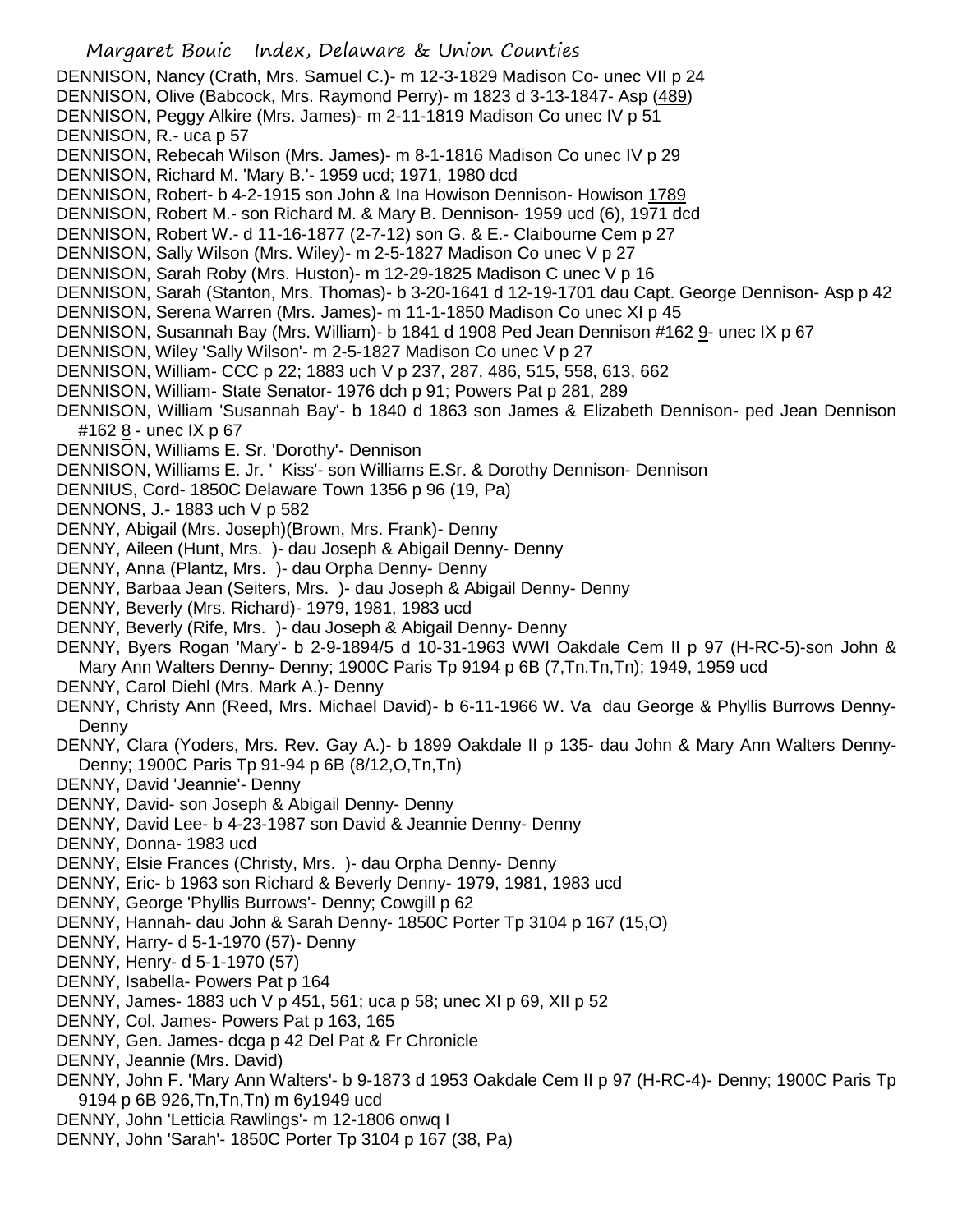- DENNY, Joseph 'Abigail'- Denny
- DENNY, Joseph,Jr- son Joseph & Abigail Denny- Denny
- DENNY, Julie- dau Richard & Beverly Denny- 1979, 1981, 1983 ucd
- DENNY, Kathryn Farrar (Mrs. Steven)- m 6-10-1985 dau Caroline Baileys- Denny
- DENNY, Kathy (New, Mrs. )- dau Joseph & Abigail Denny- Denny
- DENNY, Kenny,Sr. 'Thelma'- Denny
- DENNY, King- b 2-1883- 1900C Paris Tp 90-93 p 6B (17,Tn,Tn,Tn)
- DENNY, Letticia Rawlings (Mrs. John)- m 12-1806 onwq I
- DENNY, Lydia McNammie/McMannis (Mrs. Robert)- dcq Herbert Wenger 23; ped Lawrence Wenger 23- delge V p 49
- DENNY, Lydia (Work, Mrs. Alexander)- dau Robert & Lydia McNammie/McMannis Denny- dcq Herbert Wenger 11; ped Lawrence Wenger 11- delge V p 49
- DENNY, Mark A. 'Carol Diehl'- b 6-9-1961 d 12-26-1992 (32) Hopewell Cem- son Joseph & Abigail Denny-Denny
- DENNY, Mary Ann- dau John & Sarah Denny- 1850C Porter Tp 3104 p 167 (8,O)
- DENNY, Mary Ann Walters (Mrs. John E.)- b 5-1878 d 1956 Oakdale Cem II p 97 (H-RC-4); 1900C Paris Tp 91-94 p 6B (22,Tn,Tn,Tn) m 6y, 3 ch
- DENNY, Mary (Mrs. Byers Rogan)- 1949 ucd
- DENNY, Mary Hester- d 1-1967- Denny
- DENNY, Mary (Muhlenberg, Mrs. Francis Swaine)- Weiser p 173
- DENNY, Mary (Wilmoth, Mrs. Joseph)- unec X p 38
- DENNY, Meghan Marie- b 9-14-1993 dau Steven & Kathryn Farrar Denny- Denny
- DENNY, Michelle Renee`- dau Kenneth,sr. & Thelma Denny- Denny- engaged to Benjamin Keith Merriman-Denny
- DENNY, Nannie- b 8-1895 dau John & Mary Denny- 1900C Paris Tp 91-94 p 6B (4,TnTn,Tn)
- DENNY, Orpha (Mrs. )- d 2-3-1961 (81)- Denny
- DENNY, Phyllis Burrows(Mrs. George)- Denny; Cowgill p 62
- DENNY, Richard 'Beverly'- 1979, 1981, 1983 ucd
- DENNY, Robert- son John & Sarah Denny- 1850C Porter Tp 3104 p 167 (4,O)
- DENNY, Robert 'Lydia McNammie/McMannis'- dcq Herbert Wenger 22; ped Lawrence Wenger 22- delge V p 49
- DENNY, Sarah (Delano, Mrs. Henry)- m 2-7-1828 dcga p 42 Del Pat & Fr Chron dau Gen. James Denny
- DENNY, Sarah (Mrs. John)- 1850C Porter Tp 3104 p 167 (37, Eng)
- DENNY, Steven 'Kathryn Farrar'- m 6-10-1985 son George & Phyllis Denny- Dennison
- DENNY, Thelma (Mrs. Kenneth,Sr.)- Denny
- DENOMME, Richard- 1980 dcd
- DENRAN, D.- uca p 44
- DENSAVAGE, Rose (Hirt, Mrs. Robert George)- b 12-7-1937 m 9-28-1957- Weiser p 413
- DENSLEY, Beatrice Butterworth (Mrs. Elmo Huffman)- McKitrick p 36
- DENSLEY, Elizabeth Crane (Mrs. Elmo Huffman)- b 8-2-1917 m 1-14-1944 d 8-15-1953 dau Franklin Thomas & Annie Jane Stocking Crane- McKitrick p 326
- DENSLEY, Elmo Huffman 'Elizabeth Crane''Beatrice Butterworth'- m (1) 1-14-1944 McKitrick p 326
- DENSLOW, Mary (Osborn, Mrs. Samuel)- dcq Thomas Graham 339
- DENSMOREk Elsie Jane (Weidner, Mrs. Edward John)- b 8-13-1882 dau John Henry & Mary Linnaberry Densmore- ped Gertrude Weidner 3- delge III p 7
- DENSMORE, John Henry 'Mary Linnaberry' b 10-6-1858 d 2-17-1926 son Jonathan & Lydia Hornet Densmoreped Gertrude Weidner 6- delge III p 7
- DENSMORE, Jonathan 'Lydia Hornet'- b 9-28-1796 d 1-6-1890 ped Gertrude Weidner 12- delge III p 7
- DENSMORE, Lydia Hornet (Mrs. Jonathan)- b 2-16-1822 d 12-28-1885 ped Gertrude Weidner 13- delge III p 7
- DENSMORE, Mary Linnaberry (Mrs. John Henry)- b 3-21-1863 d 9-17-1924 dau Amos & Hannah Kimmell Linnaberry- ped Gertrude Weidner 7- delge III p 7
- DENSMORE, Ogla (Mrs. Samuel W.)- b 1897 Oakdale Cem II p 159 (M-R25-7)
- DENSMORE, Rebecca (McCluer, Mrs. Joseph)- b 5-29-1742 m 1761 d 2-18-1814- dcc Maxson Greene 97 DENSMORE, Samuel W. 'Ogla'- b 1904 d 1967 Oakdale Cem II p 159 (M-R25-7)
- DENSTEN, Blanche Weiser (Mrs. )- b 9-1-1870 d 3-16-1952 dau Reuben & Caroline Virginia Semler Weiser-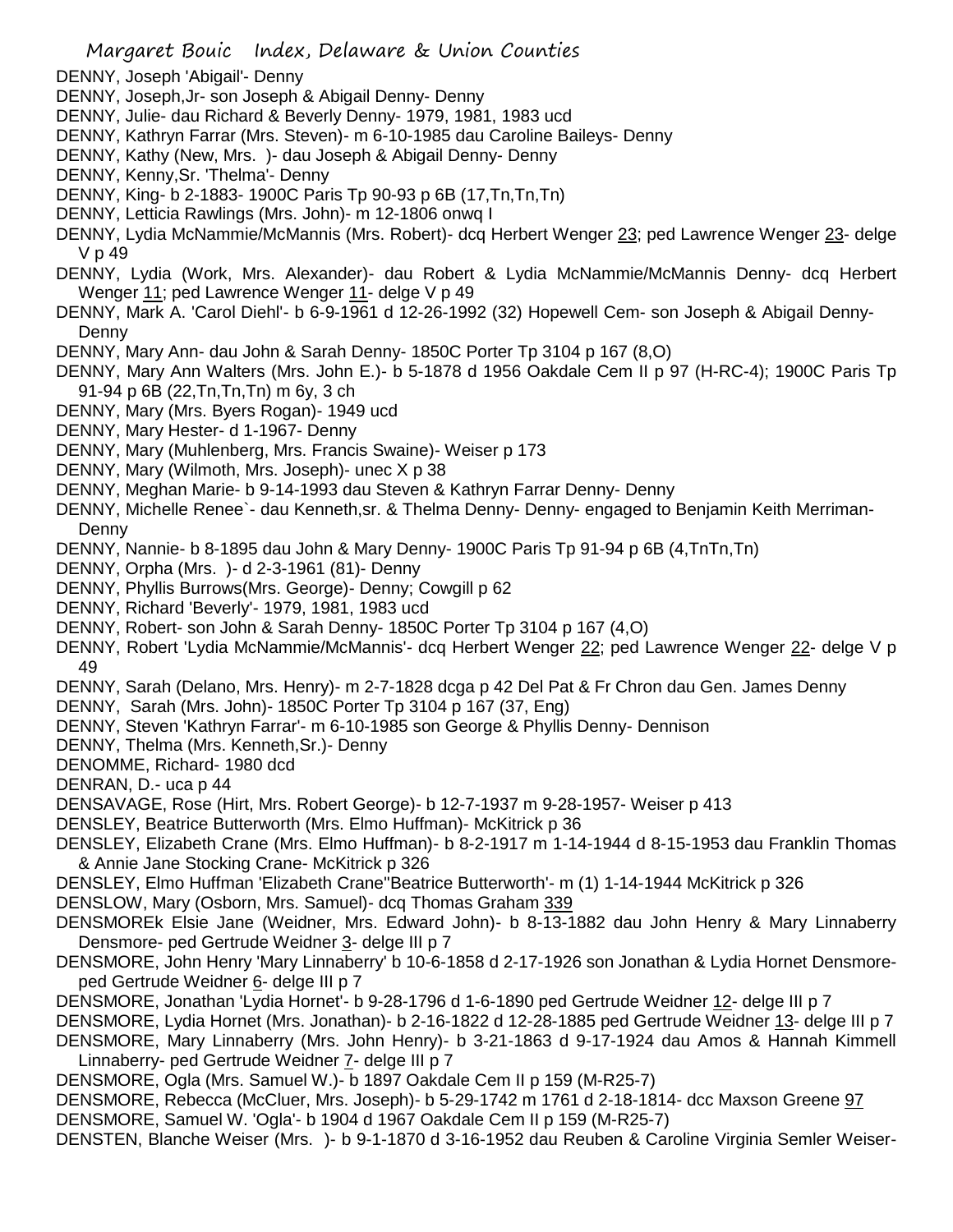Weiser p 132

- DENT, ---b 4-1-1868 Trenton Tp son Edward & Rebecca Walker Dent- dcb
- DENT, ---b 3-12-1875 Delaware Town son John H. & Mary E. Gillett Dent- dcb
- DENT, Allison (Kerrigan, Mrs. )- dau Sidney B. & Dorothy Dent- Dent
- DENT, Alvin- son James M. & Lula Virginia Dent- Dent
- DENT, Amber Eliza (Bush, Mrs. Velorus Edgar)- b 8-16-1879 m 8-22-1903 d 12-10-1963 dau John Harvy & Mary Celinda Gillett Dent- dcc Ruth Bush Fagley Fraker 3
- DENT, Asa Young 'Jane Irwin'- b 3-7-1815 d 10-10-1893- dcc Ruth Bush Fagley Fraker 12
- DENT, Betsey- Pabst 5 p 17
- DENT, Carmen S. (Mrs. Sidney Sr.)- d 5-11-1976 (90)- Dent
- DENT, Clyde 'Jane Ambler'- McKitrick p 185
- DENT, Dawson- son James M. & Lula Virginia Dent- Dent
- DENT, Debra H. (Zupaka, Mrs. )- dau Sidney B. & Dorothy Dent- Dent
- DENT, Dorothy (Mrs. Sidney B.)- Dent
- DENT, Douglas Brockton- son Sidney B. & Dorothy Dent- Dent
- DENT, Edward H. 'Elizabeth Leak'- b 12-27-1820 m 3-11-1846 dcm d 9-25-1888 Trenton Cem Powell p 273- 1850C Trenton Tp 798 p 68 (29,O); 1880C Trenton Tp p 464A
- DENT, Edward H. 'Rebecca Walker'- m 12-27-1852 dcm- dumch p 500; delge VIII p 66
- DENT, Elizabeth Leak (Mrs. Edward H.)- m 3-11-1846 dcm d 11-6-1852 (370 Trenton Cem Powell p 271- 1850C Trenton Tp 798 p 68 (35,O)
- DENT, Emma (Edwards, Mrs. Lewis)- dau Edward & Rebecca Dent- dumch p 500
- DENT, George- Nash p 123
- DENT, George W.- 1880C Harlem Tp p 444A
- DENT, Helen (Mrs. John)- Dent
- DENT, James M.- Nash p 143
- DENT, James M. 'Lula Virginia'- d 1949- Dent
- DENT, Jane Irwin (Mrs. Asa Young)- b 1-3-1820 d 7-26-1862 dau Samuel & Margaret Scritchfield Irwin- dcc Ruth Bush Fagley Franker 13
- DENT, Jean Ambler (Mrs. Clyde)- b 7-1923 dau Charles Blaine & Chlorus Burke Ambler- McKitrick p 185
- DENT, John- son Carmen Dent- Dent
- DENT, Brigadier John- Nash p 123, 149
- DENT, John- 1908 dch p 434
- DENT, John H.- 1908 dch p 392; Pabst 2 p 101; 1880C Delaware Town p 493A
- DENT, John Harvy 'Mary Celinda Gillett'- b 9-23-1845 m 12-25-1873 d 10-30-1928- son Asa Young & Jane Irwin Dent- dcc Ruth Bush Fagley Fraker 6
- DENT, John 'Helen'- d 8-6-1970 (62) bur Detroit- son Sidney Dent- Dent
- DENT, John- son John & Helen Dent- Dent
- DENT, John- son Sidney Sr. & Carmen Dent- Dent
- DENT, Joseph H. d 2-7-1830 (58y4m) Trenton Cem Powell p 273
- DENT, Karen (Rhoads, Mrs. Gary)- dau Mark & Mary Jo Welch Dent- Dent
- DENT, Kathy (Robinson, Mrs. William)- dau Mark & Mary Jo Welch Dent- Dent
- DENT, Lula Virginia (Mrs. James M.)- d 3-25-1977 (94) bur W. Va- Dent
- DENT, Mark 'Mary Jo Welch'- Dent
- DENT, Mary Celinda Gillett (Mrs. John Harvy)- b 4-8-1849 m 12-25-1873 d 5-10-1893 dau James & Margaret A. Smith Gillett- dcc Ruth Bush Fagley Fraker 7
- DENT, Mary Jo Welch (Mrs. Mark)- d 11-29-1977 (37) dau F. W. Welch- Dent
- DENT, Mary (Meadows, Mrs. )- dau James M. & Lula Virginia Dent- Dent
- DENT, May (Crumb, Mrs. Edward)- dau Sidney Sr. & Carmen Dent- Dent
- DENT, Meredeth- son James M. & Lula Virginia Dent- Dent
- DENT, Mervin- son James M. & Lula Virginia Dent- Dent
- DENT, Nancy Tong- d 2-10-1818 (45y) Trenton Cem Powell p 273
- DENT, Nora M. (Mrs. Verner T.)- 1961 dcd
- DENT, Patty- dau John & Helen Dent- Dent
- DENT, Paula- dau John & Helen Dent- Dent
- DENT, Peggy Jean- dau James M. & Marilyn J. Dent- Dent- engaged to D. Bruce Wipert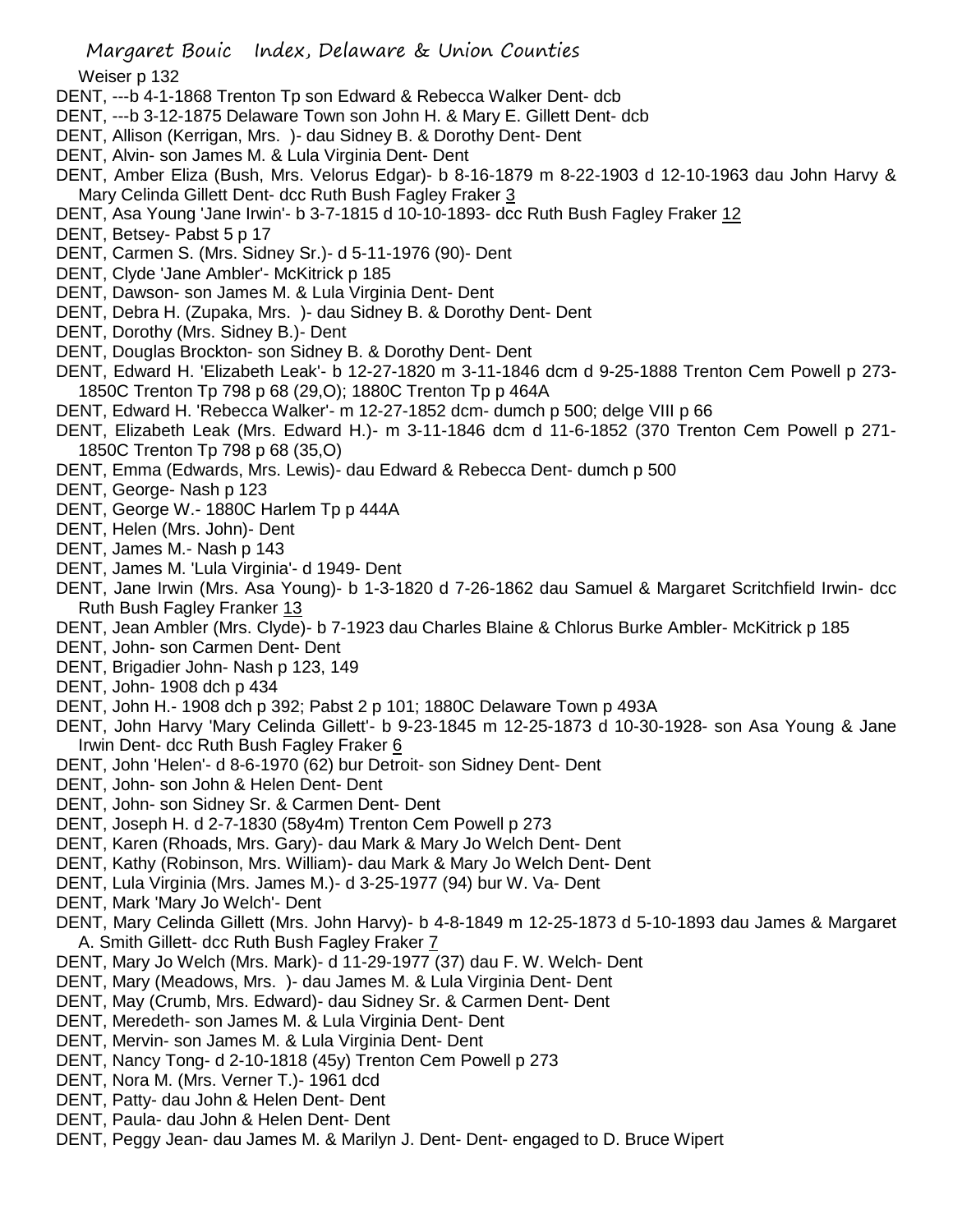- Margaret Bouic Index, Delaware & Union Counties DENT, Rebecca (Mrs. Edward)- dumch p 500; 1850C Trenton Tp 798 p 68 (60, Md) DENT, Rebecca Radcliff- d 3-31-1873 (83-1-17) Trenton Cem Powell p 273 DENT, Rebecca Walker (Mrs. Edward H.)- m 12-27-1852 dcm DENT, Samuel- d 2-10-1965 (55 son Sidney Sr. & Carmen Dent- Dent DENT, Sidney B. 'Dorothy'- d 10-31-1985 (69)- son Sidney Sr. & Carmen S.Dent- Dent DENT, Sidney,Sr. 'Carmen'- d 1951- Dent DENT, Truman- son James M. & Lula Virginia Dent- Dent DENT, Truman- son Verner T. & Nora M. Dent- 1961 dcd (4) DENT, Verner T. 'Nora M.'- 1961 dcd DENTERLEIN- family of Sara Nicol #109 unec VI p 14 DENTERLEIN, Elizabeth (Mrs. George)- 1883 uch V p 345 DENTERLEIN, George 'Elizabeth'- b 2-20-1782 d 12-3-1863 St. John's DJ p 59- 1883 uch V p 345 DENTERLEIN, Maria (Barger, Mrs. John L.)- m 4-7-1850 dau George & Elizabeth Denterlein- 1883 uch V p 345 DENTLER, Susan Wile (Mrs. )- dau John & Mary Wile- 1915 uch p 895 DENTON, Mr.- unec II p 37 DENTON, Mrs. Abner- d 6-27-1829 (33) Madicon Co Democrat- unec XII p 9, 7-2-1879, unec XIV p 44 DENTON, Rev. Albert B. 'Marjory'- d 9-25-1976 (73)- son Rev. Douglas A. & Sarah McCrum Denton- Denton DENTON, Barbara L. (Johnson, Mrs. Beryl)- dau Robert I. & Corinthia E. Denton- Denton DENTON, Benjamin- 1908 dch p 392 DENTON, Benjamin E.- son George R. & Elizabeth Jane Trickle Denton- dumch p 224 DENTON, Benjamin- b 1972 son John B. & Judy L. Denton- 1980 dcd DENTON, Bruce 'Judy Hudson'- son John Denton- Denton DENTON, Charlotte Grace (Mrs. James)- dau Robert I. & Corinthia Denton- Denton DENTON, Christina Mitchell (Mrs. George R.)- dumch p 224, 225 DENTON, Corinthia (Mrs. Robert I.)- d 8-24-1978 (79) Oak Grove Cem -Denton DENTON, Curtis- son Rev. Douglas A. & Sarah McCrum Denton- Denton DENTON, David- son Rev. Albert B. & Marjory Denton- Denton DENTON, Doris- dau Thomas G. & Erma Denton- Denton DENTON, Rev. Douglas A. 'Sarah McCrum.'- d 1938- 1915 uch p 451, 452; 1883 uch V p 418 DENTON, Dorothy (Pell, Mrs. )(Boyd, Mrs. )- dau Edgar H. & Edna Bays Denton- Denton DENTON, Douglas Austin 'Lois'- d 1-11-1970 (70) son Rev. D. A. Denton- Denton DENTON, Rev. Douglas- son Rev. Albert B. & Marjory Denton- Denton DENTON, Edgar H. 'Edna Bays'- b 2-16-1894 W. Va m 8-26-1922 d 12-18-1976 son Rev. Douglas & Sarah McCrumm Denton- cremated- Denton DENTON, Edna Bays/Buys (Mrs. Edgar H.)- b 2-9-1904 m 8-26-1922 d 8-17-1991 (88) dau John & Ida Wiescarber Buys- Denton DENTON, Edward H.- son Rev. D. A. & Sarah M. Denton- Denton DENTON, Eleanor (Stratton, Mrs.J. B.)- d 10-3-1977 bur Cuyahoga Falls- dau Rev. Douglas A. & Sarah McCrum Denton- Denton DENTON, Eliza Jane Trickle (Yagala, Mrs. George)(Mrs. George R.)- m(2) 1864 d 1-20-1877 (47-5-7) Westfield Cem Powell p 362- dumch p 224 DENTON, Elizabeth (Alkire, Mrs. William)- m 10-3-1820 Madison Co unec IV p 52 DENTON, Frances Swabey (Mrs. Jonathan)- d age 85 Kansas- dumch p 224 DENTON, George R. 'Elizabeth Jane Trickle'- b 9-12-1831 Eng. oldest of 10 d 1-27-1902 Westfield Cem Powell p 362- son Jonathan & Frances Swabey Denton- dumch p 224, 225 DENTON, George 'Ruth Smart'- Newhouse (132512) DENTON, Hennirtta Pritchard (Mrs. Robert)- m 11-26-1829 Madison Co unec V p 40 DENTON, James C. 'Malinda Wilson'- m 11-6-1827 Madison Co unec V p 28
- DENTON, James- son Robert I. & Corinthia Denton- Denton
- DENTON, Jane- dau Thomas G. & Erma Denton- Denton
- DENTON, Jane (Stroup, Mrs. Joseph)- m 12-13-1827 Madison Co unec V p 28
- DENTON, John Bruce 'Judy L.'- son John Lorenzo & Mildred Ruffner Denton- Denton; 1971, 1980 dcd
- DENTON, John- b 1967 son John B. & Judy L. Denton- 1980 dcd
- DENTON, John Lorenzo 'Mildred Ruffner'- d 7-19-1971 Oak Grove Cem son Rev. Douglas A. & Sarah M.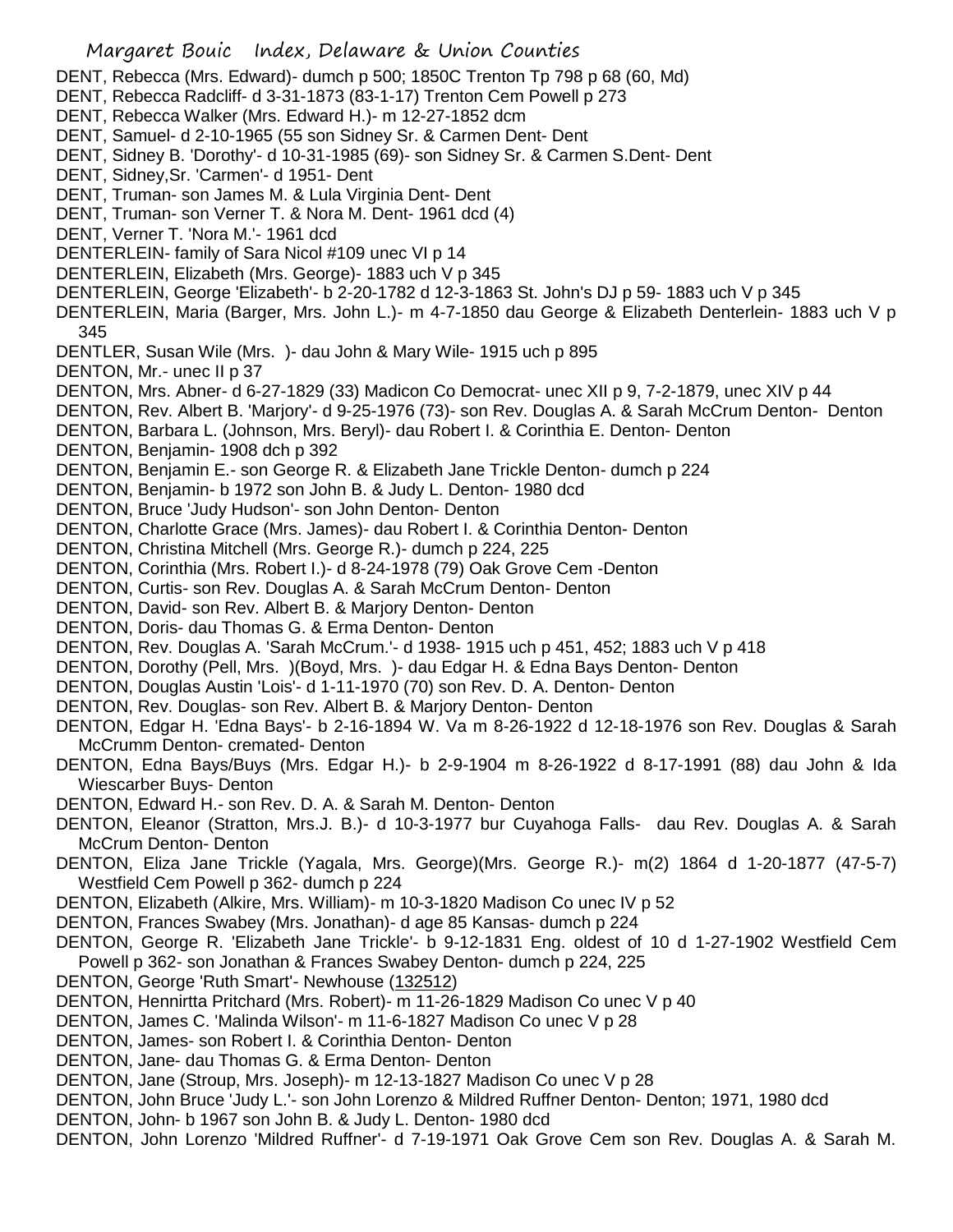Denton- Denton

- DENTON, John 'Mary'- Powell p 25
- DENTON, Jonathan 'Frances Swabey'- d age 66 England- dumch p 224
- DENTON, Judy Hudson (Mrs. Bruce)- dau Glen Hudson- Denton
- DENTON, Judy L. (Mrs. John)- 1971, 1980 dcd
- DENTON, Justin- delge VIII p 54, Liberty tp
- DENTON, Leslie- b 1966 ch John B. & Judy L. Denton- 1980 dcd
- DENTON, Lois (Mrs. Douglas Austin)- Denton
- DENTON, Malinda Wilson (Mrs. James C.)- m 11-6-1827 Madison Co unec V p 28
- DENTON, Margaret (Alkire, Mrs. Harmonis)- m 7-19-1814 Madison Co unec IV p 22
- DENTON, Maria- 1880 dch p 449; 1908 dch p 204
- DENTON, Marjory (Mrs. Rev. Albert B.)- Denton
- DENTON, Martha (McKitrick, Mrs. Samuel)- McKitrick p 116
- DENTON, Mary- dau Rev. D. A. & Sarah M. Denton- Denton
- DENTON, Mary Ellen (Applebee, Mrs. John)- b 1827 d 1909 ped Arlene Hoover Mansfield #146 23- unec IX p 9
- DENTON, Mary I.- d 2-1986 (89) Oak Grove Cem dau Rev. Douglas A. & Sarah McCrum Denton- Denton
- DENTON, Mary Joan (Maston, Mrs. )- dau Rev. Albert B. & Marjory Denton- Denton
- DENTON, Mary (Mrs. John)- d 8-17-1828 (70) Galena Cem Powell p 25
- DENTON, Mary (Miller, Mrs. Wallace)- Weiser p 586
- DENTON, Mary (Osburn, Mrs. Uriah)- m 6-10-1813 Madison Co unec IV p 22
- DENTON, Mary- sister Robert I. Denton- Denton
- DENTON, Mildred Ruffner (Mrs. John Lorenzo) d 11-20-1971 (65) Oak Grove Cem Pabst 8 p 38, 43
- DENTON, Myrtle- son Thomas G. & Erma Denton- Denton
- DENTON, Rachel F. (Goorley, Mrs. Albert)- dau George R. & Eliza Jane Trickle Denton- dumch p 224
- DENTON, Robert- son Rev. D. A. & Sarah M. Denton- Denton
- DENTON, Robert 'Hennirtta Pritchard'- m 11-26-1829 Madison Co unec V p 40
- DENTON, Robert I. 'Corinthia'- b W. Va d 1-23-1980 (82) Oak Grove Cem Denton
- DENTON, Robert Jr.- son Robert I. & Corinthia Denton- Denton
- DENTON, Ruth (Gansheimer, Mrs. Thomas)- dau Edgar H. & Edna Bays Denton- Denton
- DENTON, Ruth Smart (Mrs. George)- m 6-5-1917 d 12-27-1963 (66) dau William P. & Amy A. Tuller Smartopc 572; Newhouse p 62 132512
- DENTON, Sally (Kilgore, Mrs. James)- m 2-24-1814 Madison Co unec IV p 22
- DENTON, Samuel J.- son George R. & ELiza Jane Trickle Denton- dumch p 224
- DENTON, Sara Gwen (Morris, Mrs. Denny Lee)- m 6-18-1966 dau John Lorenzo & Mildred Ruffner Denton-Denton
- DENTON, Sarah (Leak, mrs. Emery C.)- lic m 1-31-1867, delge X p 75
- DENTON, Sarah McCrum (Mrs. Rev. Douglas A.)- b 8-20-1864 d 12-1943- Denton
- DENTON, Thomas G. 'Erma'- d 10-14-1974 son Rev. Douglas A. & Sarah McCrum Denton- Denton
- DENTON, Thursey (Long, Mrs. John)- m 3-1-1818 Madison Co unec IV p 30
- DENTON, William A.- 1883 uch V p 28; unec XII p 68
- DENTY, Barbara (Priest, Mrs. )- dau Lewis & Pauline Glaze Denty- Denty
- DENTY, Billie Jo Cordell (Mrs. Darwin)- m 12-8-1972 dau Frank Cordell,Jr.- Denty; 1991 ucd
- DENTY, Charles- son Lewis & Pauline Glaze Denty- Denty
- DENTY, Clarabelle (Brown, Mrs. )- dau Lewis & Pauline Glaze Denty Denty
- DENTY, Darlene (Hillard, Mrs. )- dau Lewis & Pauline Glaze Denty- Denty
- DENTY, Darwin 'Billie Jo Cordell'- son Charles Denty- Denty
- DENTY, Dorothy (Maybury, Mrs. )- dau Lewis & Pauline Glaze Denty- Denty
- DENTY, John- 1880 dch p 696
- DENTY, Laura (Sexten, Mrs. )- dau Lewis & Pauline Glaze Denty- Denty
- DENTY, Lewis 'Pauline Glaze'- d 1954
- DENTY, Martha (Nash, Mrs. )- dau Lewis & Pauline Glaze Denty- Denty
- DENTY, Martha (Weyant, Mrs. David)- dau John Denty- 1880 dch p 696
- DENTY, Pauline Glaze (Mrs. Lewis)- d 7-25-1972- sister Arthur Glaze- Denty
- DENTY, Roger- son Lewis & Pauline Glace Denty- Denty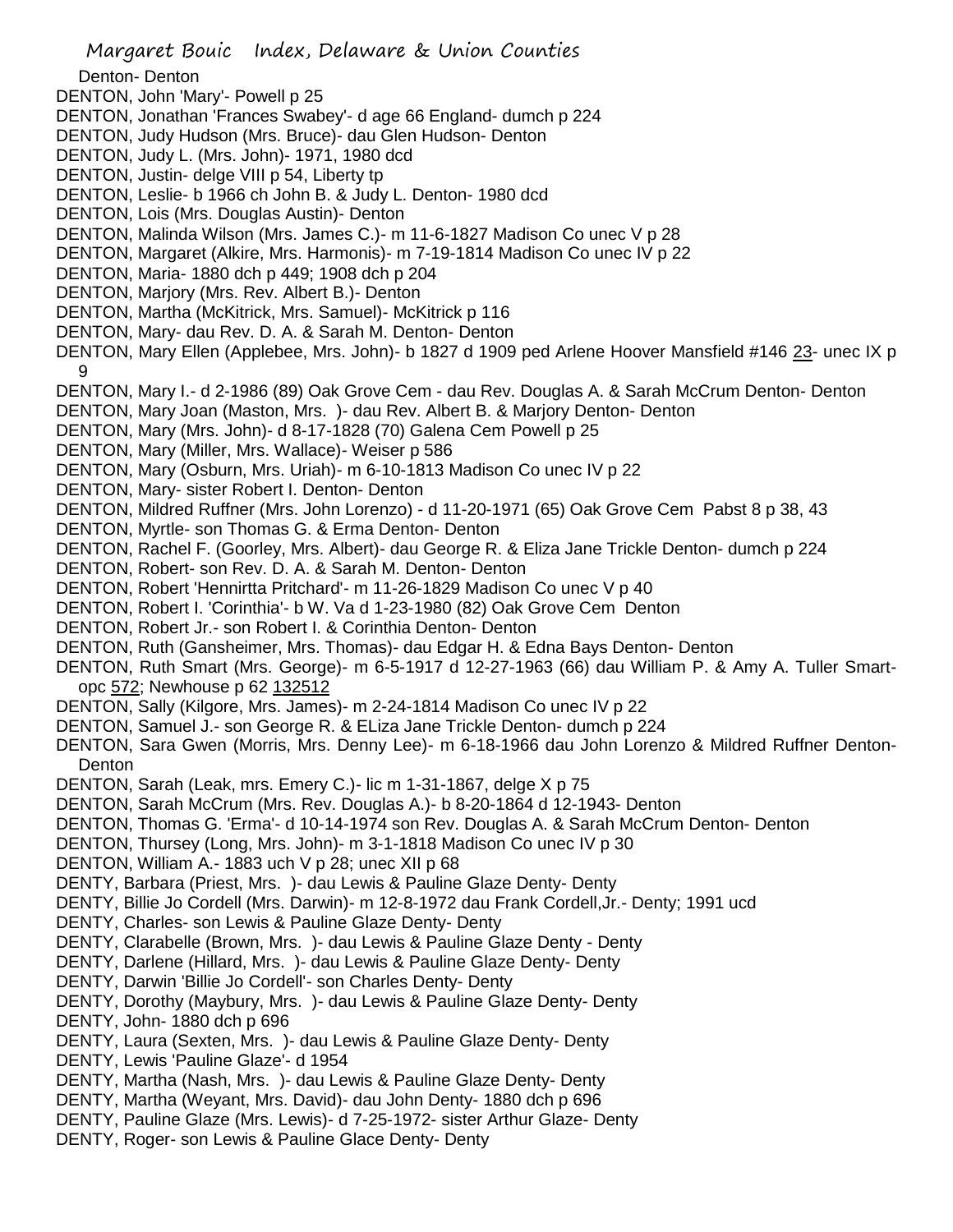- Margaret Bouic Index, Delaware & Union Counties DENU, Cathy Ferrell (Mrs. James)- dau Willard Ferrell- DeNu DENU, Feliz Elizabeth- dau James & Cathy Ferrell DeNu- DeNu DENU, James 'Cathy Ferrell'- DeNu DENU, Roman James- b 11-7-1979 son James & Cathy Ferrell- DeNu DENUNE, Burrell B. 'Janet S.'- 1980 dcd; Sunbury p 52 DENUNE, Charles- b 1975 son Burrell B. & Janet S. DeNune- 1980 dcd DENUNE, Ethel Brobst- descendant of Roswell Caulkins- Pabst Pion I p 56 DENUNE, Guniata (Mrs. John)- 1949 ucd DENUNE, James- b 1972 son Burrell B. & Janet S. DeNune- 1980 dcd DENUNE, Janet S. (Mrs. Burrell B.)- 1980 dcd DENUNE, John 'Gunatia'- 1949 ucd DENUNE, John- son John & Guniatia Denune- 1949 ucd DENUNE, Mark- son John & Guniatia Denune- 1949 ucd DENUNE, Dr. Perry P.- d 1-19-1969 (77) Denune DENUNE, Robert- son John & Gunatia Denune- 1949 ucd DENWERT, Barton E.- b 6-10-1874 Berlin Tp son Marcus E. & Sarah E. Denwert- dcb DENZER, Albert Charles 'Pauline Geckle'- m 1900 son Bernhard & Henrietta Walter Denzer- Weiser p 309 DENZER, Arthur F.'Zelda Moyer'- d 12-15-1972 (88) bur Waldo Cem- Denzer; 1971 dcd DENZER, Bernhard 'Henrietta Walter'- m 1845- Powell p 309 DENZER, Bernice (Bash, Mrs. Cecil)- dau Arthur F.& Zelda Moyer Denzer- Denzer DENZER, Civilia (Mrs. )- Denzer DENZER, Flora (Mautz, Mrs. )- sister Arthur F. Denzer- Denzer DENZER, Henrietta Walter (Mrs. Bernhard)- m 1845 dau Charles & Eva Rose Walter- Powell p 309 DENZER, Iva D. (Souders, Mrs. Hylen A.)- d 2-1-1980 (57) bur Galena Cem- dau Civilia Denzer- Denzer DENZER, Kathryn (McClintock, Mrs. )- dau Civilia Denzer- Denzer DENZER, Loma (Howald, Mrs. Lester)- dau Arthur F. & Zelda Moyer Denzer- Denzer DENZER, Louisa (Barth, Mrs. )- sister Bernhard Denzer- Powell p 309 DENZER, Marjorie Brown (Mrs. )- dau Dana & Cora Longnecker Brown- 1985 uch p 93 DENZER, Pauline Geckle (Mrs. Albert Charles)- b 1872 dau William & Teresa Shimpf Geckle- Powell p 309 DENZER, Roger 'Sharon Caskey'- Hutchisson p 60 DENZER, Sharon Caskey (Mrs. Roger)- dau Glen & Nina Irene Hutchisson Caskey- Hutchisson p 60 DENZER, Timothy Andrew- b 8-17-1970 son Roger & Sharon Caskey Denzer- Hutchisson p 60 DENZER, Walter J.- son Civilia Denzer- Denzer DENZER, Zelda Moyer (Mrs. Arthur)- d 1-5-1960(66) bur Waldo- Denzer DEORING, Carol (Turcotte, Mrs. Ross)- dau Ervin N. & Hazel L. Deoring- Deoring; 1961 dcd (14) DEORING, Esther (Lazzell, Mrs. )- sister Irvin M. Deoring- Deoring DEORING, Hazel L. (Mrs. Ervin N.,)- 1961, 1969, 1971, 1980 dcd DEORING, Irvin/Irwin N. 'Hazel L.'- d 11-27-1980 1961, 1969, 1971, 1980 dcd DEORING, Mary (Geuss, Mrs. )- sister Irvin M. Deoring- Deoring DEORING, Robert- brother Irvin M. Deoring- Deoring DEORING, Russell- brother Irvin M. Deoring- Deoring DEP, George H.- unclaimed letter- unec IV p 19 DEPARTA, Mary Tailor- d 7-5-1837 Plain City Cem- unec VIII p 8 DEPASO, Debra Ann- dau Richard & Sandra DePaso- engaged to Wilbur Lewis Presley,Jr.- DePaso DEPASO, Richard 'Sandra'- DePaso DEPASO, Sandra (Mrs. Richard)- DePaso DEPASQUALE, Carol Elaine Fritz (Mrs. Ronald Lewis)- b 4-21-1932 m 2-22-1954 dau Joseph Charles & Thelma Pauline Daughters Fritz- Weiser p 730 DEPASQUALE, Daniel Lewis- b 11-4-1957 son Ronald Lew & Carol Elaine Fritz DePasquale- Weiser p 730 DEPASQUALE, Larry Paul- b 3-27-1955- son Ronald Lewis & Carol Elaine Fritz Paxquale- Weiser p 730 DEPASQUALE, Ronald Lewis 'Carol Elaine Fritz'- b 4-13-1932 m 2-22-1954- Weiser p 730 DEPAW, Electa et al- delge VIII p 66, 1855 DEPEL, Augustus- 1860C Paris Tp 1395-1385 p 184 (6,Ger) DEPEL, Catharine- 1860C Paris Tp 1395-1385 p 184 (16, Ger)
- DEPEL, George 'Matilda'- 1860C Paris Tp 1395-1385 p 184 (49,Ger) Dipple?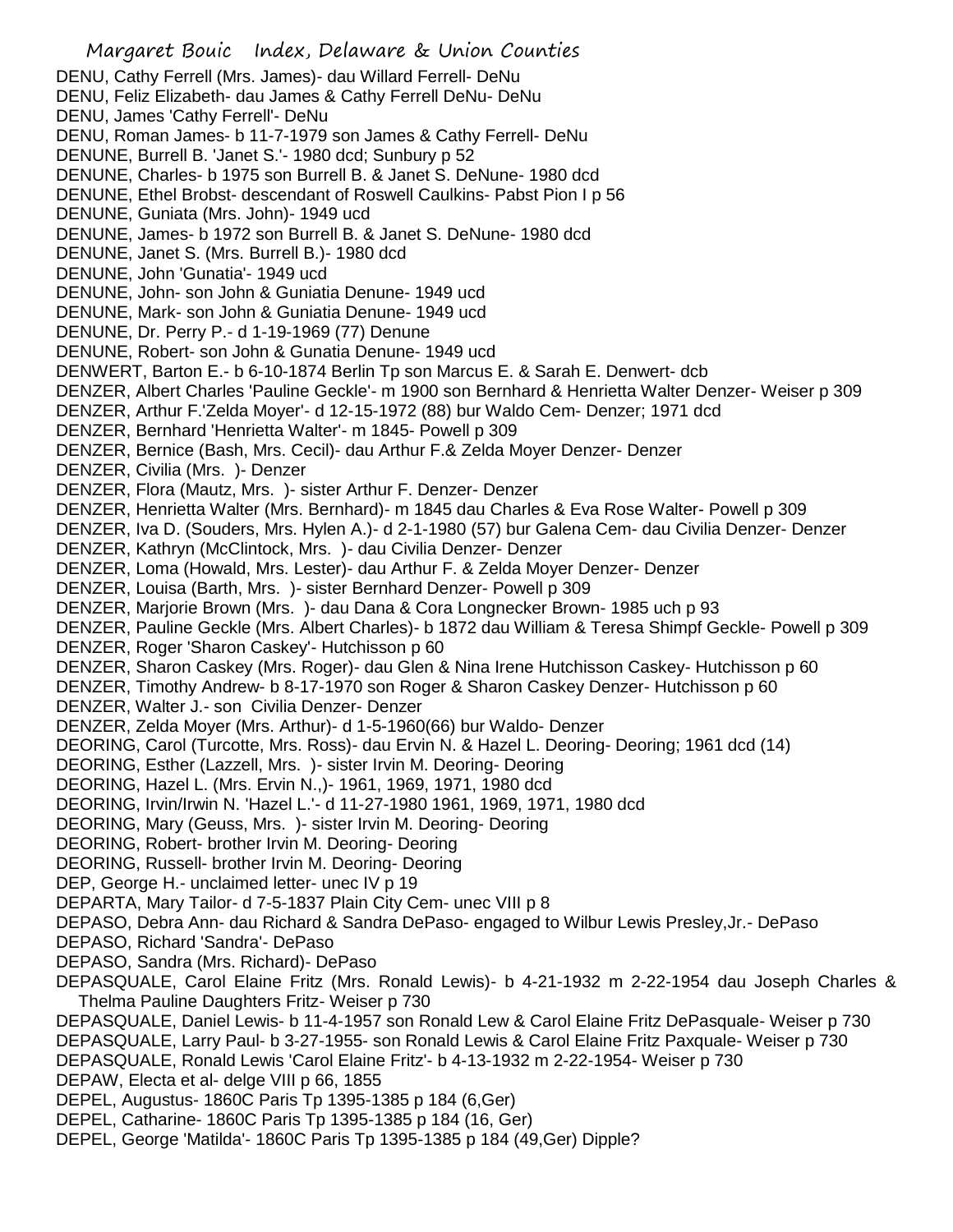Margaret Bouic Index, Delaware & Union Counties DEPEL, Matilda (Mrs. George)- 1860C Paris Tp 1395-1385 p 184 (49, Ger) DEPENA, Fernando- b 9-16-1982 son Fernando & Paulina Quiroga Depena- Genther p 81 DEPENA, Fernando 'Paulina Quiroga'- m 12-21-1979 Genther p 80, 81 DEPENA, Paulina Quiroga (Mrs. Fernando)- b 3-11-1962 m 12-21-1979 dau Jorge & Sylvia L. Newberry Quiroga- Genther p 80, 81 DEPENA, Paulina- b 7-16-1980 dau Fernando & Paulina Quiroga DePena- Genther p 81 DEPERETER. Philip- delge X p 73, non resident DEPTRIS, Bobby (8)- son Rick & Ruth Warnock DePetris- DePetris DEPETRIS, Lisa (4) dau Rick & Ruth Warnock DePetris- DePetris DEPETRIS, Rick 'Ruth Warnock'- DePetris DEPETRIS, Ruth Warnock (Mrs. Rick)- DePetris DEPETRIS, Tad (15mos)- son Rick & Ruth Warnock DePetris- DePetris DEPETRIS, Timmy (5)- son Rick & Ruth Warnock DePetris- DePetris DEPEW, Anna C. (Hall, Mrs. Pearl Mitchell)- Mitchell (112833) DEPEW, Bonnie- b 1973 dau Robert & Emma Depew- 1979 ucd DEPEW, Brenda- b 1968 dau Robert & Emma Depew- 1979 ucd DEPEW, David- 1908 dch p 392 DEPEW, Emma (Mrs. Robert)- 1979 ucd DEPEW, Robby- b 1970 son Robert & Emma Depew- 1979 ucd DEPHILLIPS, Donald Allen- b 4-19-1956 son John F. & Mary Gladys Ross DePhillips- Weiser p 388 DEPHILLIPS, John F. 'Mary Gladys Ross'- m 11-25-1950- Weiser p 388 DEPHILLIPS, Mary Gladys Ross (Mrs. John F.)- b 4-3-1931 m 11-25-1950- dau Roy Alexander & Grace Lydia Miser Ross- Weiser p 388 DEPHILLIPS, Richard Lee- b 1-11-1953 son John F. & Mary Gladys Ross DePhillips- Weiser p 388 DEPHILLIPS, Susan Kay- b 7-10-1958 dau John F. & Mary Gladys Ross DePhillips- Weiser p 389 DEPIN, Amanda- Pabst 2 p 79 DEPIN, David- Pabst 2 p 81 DEPIN, John- Pabst 2 p 79 DEPIN, Mary-Pabst 2 p 81 DEPIN, Michael- Pabst 2 p 80 DEPIN, Samuel- Pabst 2 p 80 DEPISE, Thomas John- b 10-16-1877 Delaware Town son Calvin & Eliza Kline Depise- dcb DEPOISTER, ---landowner- 1976 dch p 18, 19 DEPORTER, Irma (Mitton, Mrs. Floyd S.)(Mrs. Joseph)- b 3-15-1903 d 5-16-1990 (87) bur ILL- DePorter DEPORTER, Joseph 'Irma'- d 1972 DePorter DEPOUTOT, Catherine (Vienot, Mrs. George F.)- d 1862- dcc Dick Thomas Ekelberry 21 DEPOY, Kathryn A. (Mrs. Stewart M.)- 1969, 1971, 1980 dcd DEPOY, Stewart M. 'Kathryn A.'- 1969, 1971, 1980 dcd DEPP, Abraham ' ''Chaney Ellis'- 1880 dch p 196, 741, 749; 1908 dch p 272; will dcw Bk 3 p 389; 1850C Concord Tp 2164 p 128 (60,Va); 1883 uch V p 306; delge VII p 8, VIII p 15, 66 DEPP, Abraham L.- son Aurelius & Catharine Latchford Depp- 1880 dch p 742 DEPP, Abram- son Lucy Depp- dcw Bk 3 p 371; delge VIII p 66 DEPP, Anna- b 1-1890 dau Augustus & Mary K. Wright Depp- 1900C Jerome Tp 317-328 p 14A (10,O,O,Can) DEPP, Anna- dau Beverly & Rachel Mallory Depp- 1870C Jerome Tp 105---; 1880C Jerome Tp 101-103 p 12 (12,O,Va,O) (Ada?) DEPP, Ardemian- son Aurelius & Catharine Letchford Depp- 1880 dch p 742 DEPP, Augustus 'Mary K. Wright'- b 1858 Un Co d 6-26-1907/8 (48y4m) Oakdale Cem 2125 (294E) I p 46 (E-R45-6); 1900C Jerome Tp 317-328 p 14A (42,O,Va,Va) m 21y DEPP, Augustus- son Beverly & Rachel Mallory Depp- 1883 uch V p 306; 1870C Jerome Tp 105 p 15 (16,O) DEPP, Aurelius- son Aurelius & Catharine Letchford Depp- 1880 dch p 742 DEPP, ---- b 4-2-1895 Concord Tp twin ch Aurelius & Catherine Letchford Depp- dcb DEPP, Aurelius 'Catharine Letchford'- b 10-20-1831 m 9-9-1858- son Abraham Depp- 1880 dch p 494, 498, 741; 1908 dch p 412, 448; dcw Bk 3 p 387; 1850C Concord Tp 2164 p 128 (18, Va); 1880C Concord Tp p 262A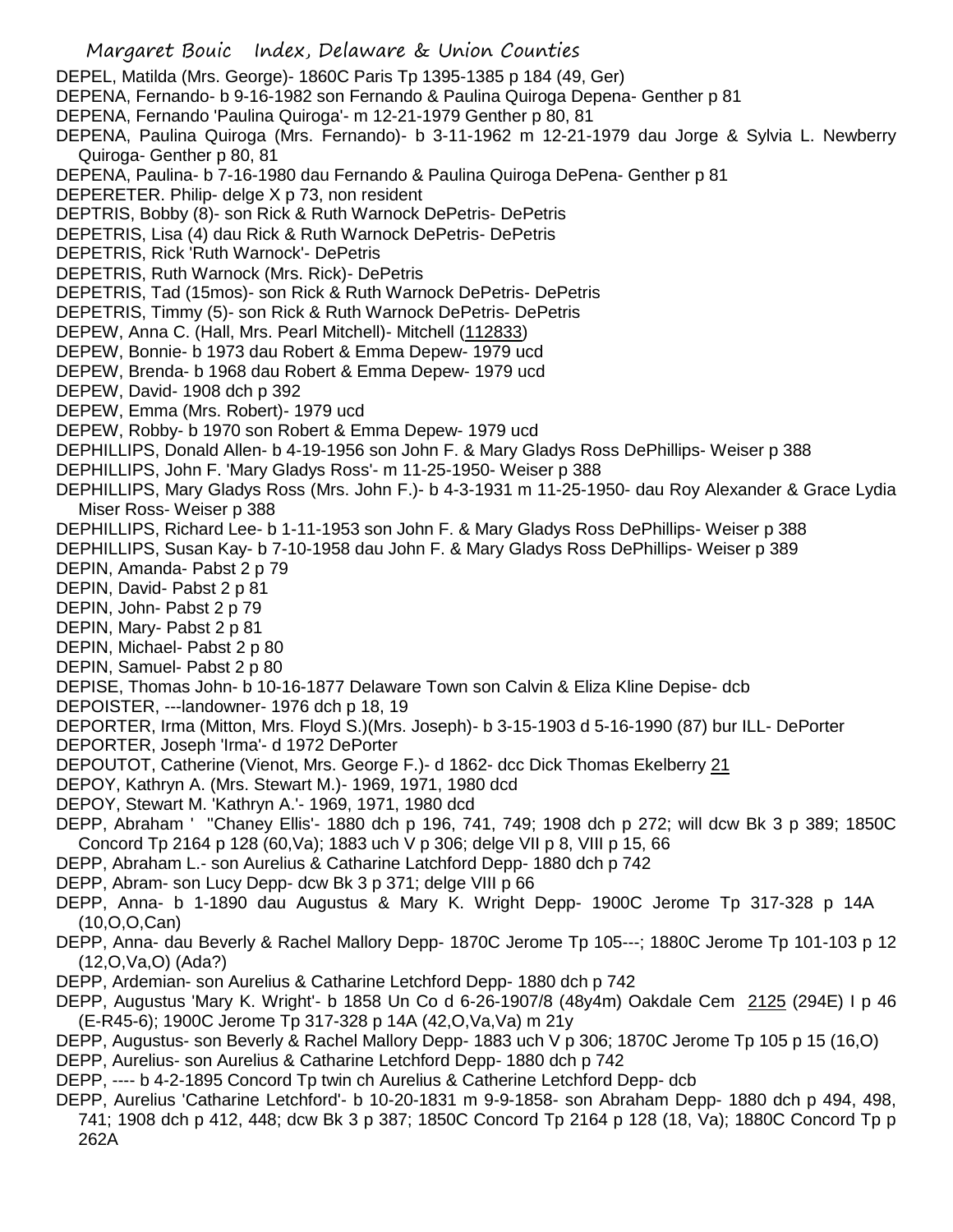DEPP, B.- uca p 31

- DEPP, Berlin- son Sansberry & Martha A. Depp- 1850C Jerome Tp 1781-1801 p 260 (11,O)
- DEPP, Bernice P.- b 9-1887 dau Charles & Kate Depp- 1900C Jerome Tp 330-342 p 15A (12,O,O,O)
- DEPP, Bessie- b 11-1885 dau Augustus & Mary K. Wright Depp- 1900C Jerome Tp 317-328 p 14A (14,O,O,Can)
- DEPP, Bessie L. (Mrs. Frank L.)- b 1882 Oakdale Cem II p 53 (G-R11-4)
- DEPP, Beverly (Longe, Mrs. Banwo)- dau Gerald & Willa L. Jones Depp- Depp
- DEPP, Beverly- son Beverly & Rachel Mallory Depp- 1883 uch V p 306; 1870C Jerome Tp 105 p 15 (5,O); 1880C Jerome Tp 101-103 p 12 (14,O,Va,Va)
- DEPP, Beverly 'Rachal Mallery'- b 11-13-1826 m 5-2-1850 ucm 1531 son Stephen Depp- 1883 uch V p 306; unec XIV p 17;1860C Jerome Tp 109-p 15 (34,O); 1870C Jerome Tp 105 p 14 (40, Va); 1880C Jerome Tp 101-103 p 12 (54,Va,Va,Va) p 144A
- DEPP, Bromley- son Stephen & Lydia Knuckles Depp- 1850C Jerome Tp 1857-1878 p 271 (24,Va)
- DEPP, Caesar 'Rebecca Depp'- m 6-17-1858 ucm 2744; unec IV p 17
- DEPP, Candis- 1860C Union Tp 650-656 p 91 (16,O)
- DEPP, Catharine Letchford (Mrs. Aurelius)- m 9-9-1858- dau Pleasant Letchford- 1880 dch p 741
- DEPP, Catherine- dau Aurelius & Catharine Letchford Depp -1880 dch p 742
- DEPP, Cathy (Harmon, Mrs. Donald)- dau Gerald & Willa L. Jones Depp- Depp
- DEPP, Chaney Ellis (Mrs. Abraham)- 1880 dch p 741; dcw Bk 3 p 287; 1850C Concord Tp 2164 p 128 (44, Va)
- DEPP, Charles 'Kate'- b 10-1858 son Beverly & Rachel Mallory Depp- 1883 uch V p 306; 1870C Jerome Tp 105 p 15 (12,O); 1900C Jerome Tp 330-342 p 15A (41,O,Va,Va) m 17y, black
- DEPP, Charles E.- uca p 22
- DEPP, Chrissy- b 1972 ch Sharon Depp- 1973 ucd
- DEPP, Claud- b 12-1892 d 2-25-1907 (15y3m)SR Oakdale Cem 1012 (294E) I p 46 (E-R45-6)- son Augustus & Mary K. Wright Depp- 1900C Jerome Tp 317-328 p 14A (8,O,O,Can)
- DEPP, Clyde M.- b 12-1891 son Charles & Kate Depp- 1900C Jerome Tp 330-342 p 15A (8,O,O,O)
- DEPP, Cornelia- dau Sansberry & Martha A. Depp- 1850C Jerome Tp 1781-1801 p 260 (16, Va)
- DEPP, Cornelius- 1850C Jerome Tp 1857-1878 p 271 (1,O)
- DEPP, Cynthia- dau Gerald & Willa L. Jones Depp- Depp
- DEPP, Dale- b 1955 son Gene & Juliette Depp- 1959, 1967, 1971, 1973 ucd
- DEPP, Delilah E.- dau Beverly & Rachel Mallory Depp- 1870C Jerome Tp 105 p 15 (8,O); 1880C Jerome Tp 101-103 p 12 (18,O,Va,Va)
- DEPP, Edgar- b 1959 son Gene & Juliette Depp- 1959, 1967, 1973, 1975, 1979, 1981 ucd
- DEPP, Edgar L.- b 3-1890 son Charles & Kate Depp- 1900C Jerome Tp 330-342 p 15A (10,O,O,O)
- DEPP, Edith- b b 12-1885 d 10-26-1907 (22y10m) SR Oakdale Cem 2074 (294E) I p 46 (E-R45-6)-dau Augustus & Mary K. Wright Depp- 1900C Jerome Tp 318-328 p 14A (16,O,O,Can)
- DEPP, Edward- b 6-1894 son Augustus & Mary K. Wright Depp- 1900C Jerome Tp 317-328 p 14A (5,O,O,Can)
- DEPP, Elisabeth- dau Miles Depp- 1850C Jerome Tp 1777-1797 p 261 (22, Va)
- DEPP, Eliza Malone (Mrs. Stephen)- m 12-23-1852 ucm 1900
- DEPP, Elizabeth- unec III p 46 (1840)
- DEPP, Elizabeth- dau Beverly & Rachel Mallory Depp- 1870C Jerome Tp 105 p 15 (7,O); 1880C Concord Tp p 262A
- DEPP, Elizabeth (Nicol, Mrs. Martin)- m 2-10-1858 ucm 2682
- DEPP, Ernest- 1949 ucd
- DEPP, Mrs. Ernest- 1949 ucd
- DEPP, Esther/Easterday Depp (Mrs. Miles)- m 8-11-1837 ucm 436- dau Lucy Depp- dcw Bk 3 p 371; 1840C Jerome Tp 1174 p 52 (36-55); 1850C Jerome Tp 1777-1797 p 261 (69, Va); 1860C Jerome Tp 105 p 15 (54, Va) unec III p 29, XIV p 35
- DEPP, Ethel S.- b 2-1884 dau Charles & Kate Depp- 1900C Jerome Tp 350-342 p 15A (16,O,O,O)
- DEPP, Evelin- dau Abraham & Chano Depp- 1850C Concord Tp 2164 p 128 (21, Va)
- DEPP, Fern V.- Depp
- DEPP, Ferne (Mowery, Mrs. Clarence T.)- d 1976- Depp
- DEPP, Frank L. 'Bessie L.- b 3-1880 Un Co d 1-14-1925 Oakdale Cem II 3702(G173) p 53 (G-R11-4)- son Augustus & Mary K. Wright Depp- 1900C Jerome Tp 317-328 p 14A (20,O,O,Can)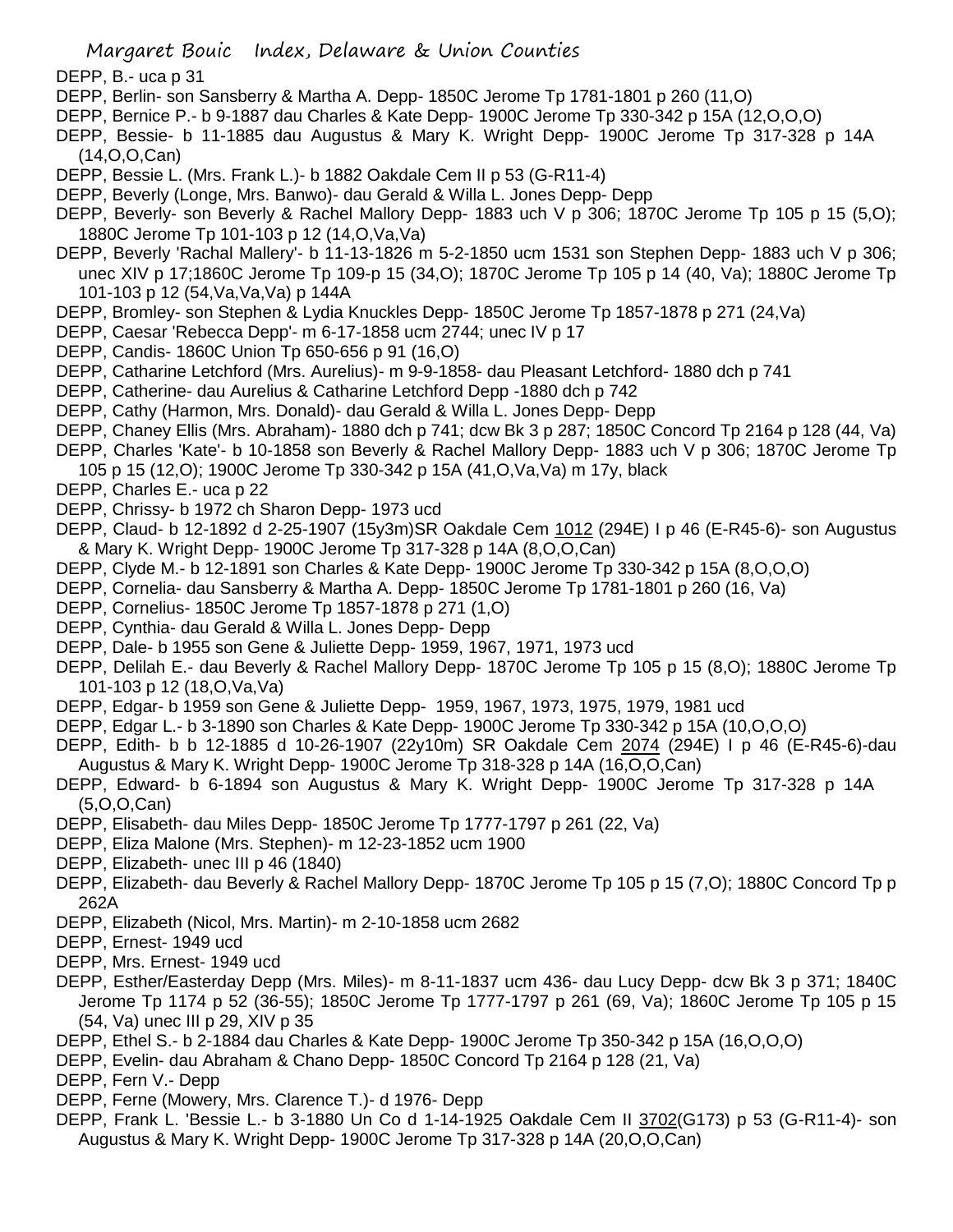DEPP, Fred Douglas- b 10-13-1881 Madison Co not m d 12-7-1971 (89) cremated- son Augustus & Mary K. Wright Depp- Depp; 1900C Jerome Tp 317-328 p 14A (18,O,O,Can)

- DEPP, Freeman W.- son Aurelius & Catharine Letchford Depp- 1880 dch p 742
- DEPP, Gary V.- son Fern V. Depp- Depp
- DEPP, Gene O. 'Juliette'- 1959, 1967, 1971, 1973, 1975, 1979, 1981, 1983, 1991 ucd
- DEPP, George H. 'Margaret E.'- 1850C Paris Tp 664-678 (55, Ger)
- DEPP, Gerald 'Willa L. Jones'- Depp
- DEPP, Gerlean- dau Beverly & Rachel Mallory Depp- 1870C Jerome Tp 105 p 15 (13,O)
- DEPP, Goldie L.- b 10-1888 dau Charles & Kate Depp- 1900C Jerome Tp 330-342 p 15A (11,O,O,O)
- DEPP, Guy B.- b 4-1885 son Charles & Kate Depp- 1900C Jerome Tp 330-342 p 15A (15,O,O,O)
- DEPP, Harry- b 9-4-1870 colored Orange Tp son James M. & Maria Louisa Good Depp- dcb
- DEPP, Henry Lincoln N. b -17-1895 Delaware Town, colored- ch--Queen Depp- dcb
- DEPP, Herbert- b 8-1898 d 9-18-1942 (44) Jerome Tp- son Augustus 7 Mary K. Wright Depp- black- uninf p 26; 1900C Jerome Tp 317-328 p 14A (1,O,O,Can)
- DEPP, Hezekiah- son Abraham & Chano Depp- 1850c Concord Tp 2164 p 128 (2,O)
- DEPP, Irene L.- d 2-23-1969 (68) bur Freemont- sister Mrs. John Trout- Depp
- DEPP, J. A.- son Beverly & Rachel Mallory Depp- 1860C Jerome Tp 109 p 15 (6,O)
- DEPP, James- 1850C Jerome Tp 1857-1878 p 271 (11,O)
- DEPP, Jerelene- ch Beverly & Rachel Mallory Depp- 1883 uch V p 306
- DEPP, Jessica- dau Gerald & Willa L. Jones Depp- Depp
- DEPP, J. L.- dau Beverly & Rachel Mallory Depp- 1860C Jerome Tp 109 p 15 (3,O)
- DEPP, John- 1840C Darby Tp unec V p 50
- DEPP, John T.- son Abraham Depp- 1908 dch p 412; dcw Bk 3 p 387; 1850C Concord Tp 2164 p 128 (11,O)
- DEPP, Joy- dau Sharon Depp- 1973 ucd
- DEPP, Joyce- dau Gerald & Willa L. Jones Depp- Depp
- DEPP, Judy- b 1955 dau Gene & Juliette Depp- 1959, 1967, 1971, 1973, 1981, 1983, 1991 ucd
- DEPP, Juliette (Mrs. Gene O.)- 1959, 1967, 1971, 1973, 1975, 1979, 1981, 1983 ucd
- DEPP, Kate (Mrs. Charles)- b 3-1862 1900C Jerome Tp 330-342 p 15A (38,O,O,O) m 17y, 10ch, 9 living
- DEPP, Katie A. (Robinson, Mrs. Wesley)- lic 12-22-1879 ucm 6626
- DEPP, Katie- dau Beverly & Rachel Mallory Depp- 1883 uch V p 306
- DEPP, Keziah- dau Abraham Depp- dcw Bk 3 p 387
- DEPP, L. A.- dau Beverly & Rachel Mallory Depp- 1860C Jerome Tp 109 p 15 (4,O)
- DEPP, Lavina- dau Sansberry & Martha A. Depp- 1850C Jerome Tp 1781-1801 p 260 (14, Va)
- DEPP, Lawrence- b 1896 Un Co d 5-20-1936 WWI SR Oakdale Cem II p 53 (G-R11-4); son Augustus & Mary K. Wright Depp- 1900C Jerome Tp 317-328 p 14A (3,O,O,Can)
- DEPP, Lelia M.- b 5-1886 dau Charles & Kate Depp- 1900C Jerome Tp 330-342 p 15A (14,O,O,O)
- DEPP, Lillie M.- b 3-1894 dau Charles & Kate Depp- 1900C Jerome Tp 330-342 p 15A (6,O,O,O)
- DEPP, Lizzie- dau Beverly & Rachel Mallory Depp- 1883 uch V p 306
- DEPP, Lucinda (Moss, Mrs. Edward)- m 3-28-1850 ucm 1519; unec XIV p 17
- DEPP, Lucinda- dau Stephen & Lydia Knuckles Depp- 1850C Jerome Tp 1857-1878 p 271 (20,Va)
- DEPP, Lucinda (Whyte, Mrs. Thomas)- dau Abraham Depp- 1880 dch p 749; dcw Bk 3 p 387
- DEPP, Lucy- dau Abraham & Chano Depp- 1850C Concord Tp 2164 p 128 (6,O)
- DEPP, Lucy- will dew Bk 3 p 371
- DEPP, Lydia Knuckles (Mrs. Stephen)- 1883 uch V p 306; 1850C Jerome Tp 1857-1878 p 271 (57, Va) mulatto; 1870C Jerome Tp 106 p 15 (70,Va); 1880C Jerome Tp 101-103 p 12 (80,Va,Va,Va) p 144A
- DEPP, Margaret E. (Mrs. George H.)- 1850C Paris Tp 664-678 (63,Ger)
- DEPP, Martha A. (Mrs. Sansberry)- 1840C Jerome Tp 1174 (24-36); 1850C Jerome Tp 1781-1801 p 260 (40, Va)
- DEPP, Martha E.- dau Aurelius & Catharine Letchford Depp- 1880 dch p 742
- DEPP, Martha E.- dau Sansberry & Martha A. Depp- 1850C Jerome Tp 1781-1801 p 260 (8,O)
- DEPP, Mary- 1850C Jerome Tp 1777-1797 p 261 (9,O)
- DEPP, Mary E.- dau Aurelius & Catharine Letchford Depp- 1880 dch p 742
- DEPP, Mary K. Wright (Mrs. Augustus)- b 1866 Un Co d 3-9-1938 SR Oakdale Cem I p 46 (E-R45-6); uninf p 23; 1900C Jerome Tp 317-328 p 14A (39,Can,Va,Va)- m 21y, 10ch
- DEPP, Matilda- dau Abraham & Chano Depp- dcw Bk 3 p 387; 1850C Concord Tp 2164 p 128 (19, Va)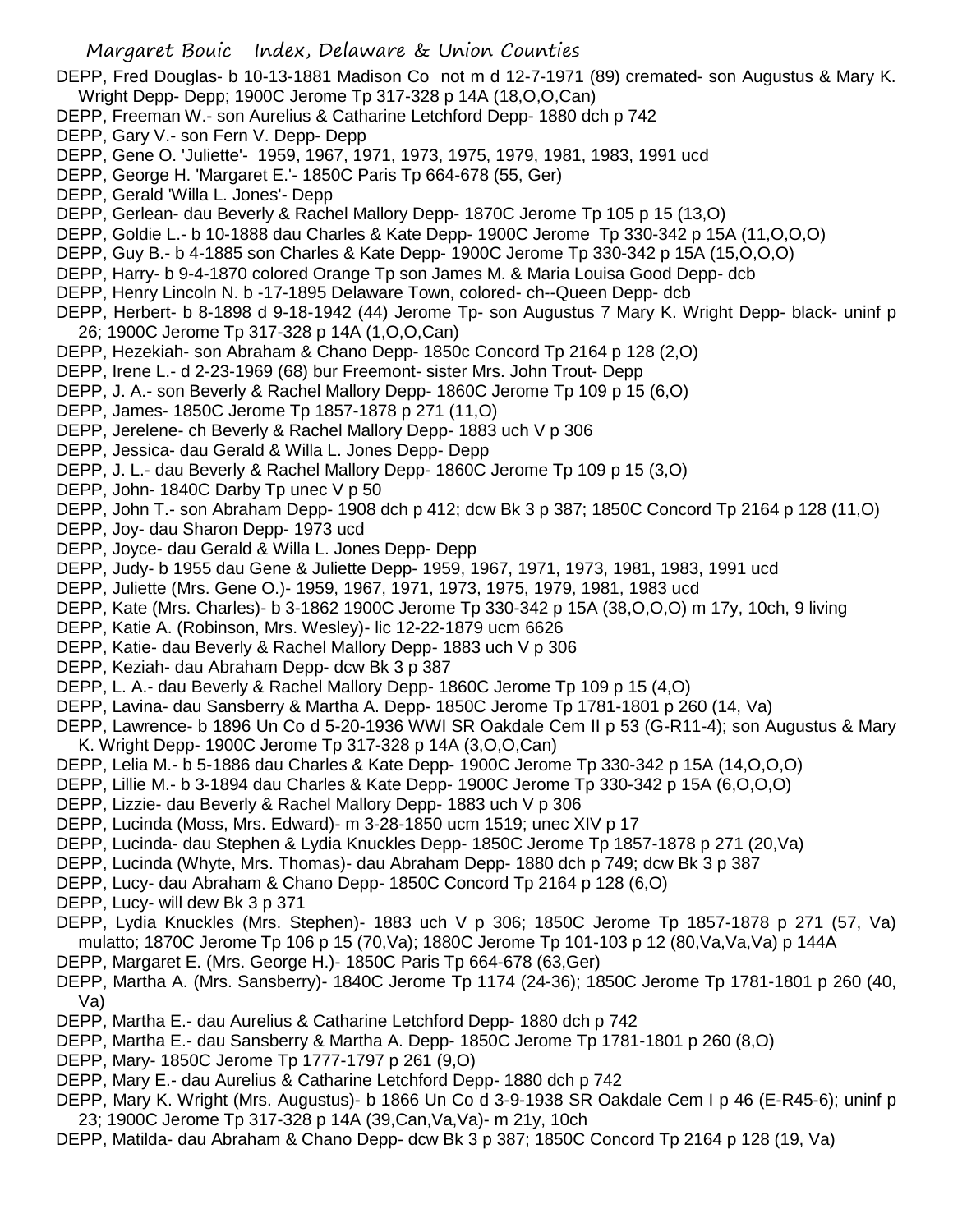DEPP, Mike- unec III p 46 (1840)

DEPP, Miles 'Esther Depp;- m 8-11-1837 ucm 436; unec III p 29; 1840C Jerome Tp 1174 (36-55); 1850C Jerome Tp 1777-1797 (62, Va); 1860C Jerome Tp 108 p 15 (80)

- DEPP, Napoleon- son Sansberry & Martha A. Depp- 1850C Jerome Tp 1781-1801 p 260 (18, Va)
- DEPP, Nevia- b 8-1887 dau Augustus & Mary K. Wright Depp- 1900c Jerome Tp 317-328 p 14A (12,O,O,Can)
- DEPP, Parthena- dau Abraham & Chano Depp- dcw Bk 3 p 387; 1850C Concord Tp 2164 p 128 (9,O)
- DEPP, Pocohantas (Harris, Mrs. Jeremiah)- m 11-23-1848 ucm 1366; unec III p 46, VII p 40
- DEPP, Powaton- 1850C Jerome Tp 1857-1878 p 271 (13, Va)
- DEPP, Queen Victoria- dau Aruelius & Catharine Letchford Depp- 1880 dch p 742
- DEPP, Quin- 1850C Jerome Tp 1857-1878 p 271 (18, Va)
- DEPP, Rachael- 1850C Jerome Tp 1857-1878 p 271 (23,Va)
- DEPP, Rachel- dau Abraham & Chano Depp- 1850C Concord Tp 2164 p 128 (5,O); 1880C Concord Tp p 262A
- DEPP, Rachel J. (Geeder, Mrs. Alpheus)- dau Beverly & Rachel Mallory Depp- 1883 uch V p 306; 1860C Jerome Tp 109 p 15 (8,O); 1870C Jerome Tp 105 p 15 (18,O)
- DEPP, Rachel Mallory/Malery (Mrs. Beverly)- m 5-2-1850 d 8-9-1869- 1883 uch V p 306; unec VIII p 38 (39y), XIV p 17; 1860C Jerome Tp 109 p 15 (26, Va)
- DEPP, Rebecca (Depp, Mrs. Caesar)- m 6-17-1858 ucm 2744; unec IV p 17
- DEPP, Rebecca (Ramsey, Mrs. Daniel)- m 8-30-1860 ucm 3059
- DEPP, Reeka (Depp, Mrs. Cesar)- unec XII p 29, mar slip
- DEPP, Rosa- dau Beverly & Rachel Mallory Depp- 1870C Jerome Tp 105 p 15 (3,0)
- DEPP, Rose (Henderson, Mrs. )(Anderson, Mrs. )- d 2-11-1976 (88) Depp
- DEPP, Salsbury/Sansberry 'Martha A.- son Lucy Depp- dcw Bk 3 p 371; 1840C Jerome Tp 1175 p 52 (36-55); 1850C Jerome Tp 1781-1801 p 260 (56,Va)
- DEPP, Sarah D.- 1850C Jerome Tp 1857-1878 p 271 (7,O)
- DEPP, Sarah- dau Stephen & Lydia Knuckles Depp- 1850C Jerome Tp 1857-1878 p 271 (22, Va); delge VIII p 66
- DEPP, Sharon- dau Gene O. & Juliette Depp- 1959 ucd (1); 1967, 1973 ucd
- DEPP, Stephen 'Eliza Malone'- m 12-23-1852 ucm 1900
- DEPP, Stephen- son Lucy Depp- dcw Bk 3 p 371
- DEP, Stephen- 1840C Jerome Tp 1161 (36-55)
- DEPP, Stephen 'Lydia Knuckles'- d 11-12-1861- 1883 uch V p 306; 1850C Jerome Tp 857 (15,O); 1870C Jerome 271 (55, Va)
- DEPP, Steven- son Gerald & Willa L. Jones Depp- Depp
- DEPP, Stuart- son Gerald & Willa L. Jones Depp- Depp
- DEPP, Susannah- dau Abraham & Chano Depp- 1850C Concord Tp 2164 p 128 (8,O)
- DEPP, Toni- b 1952 ch Gene O. & Juliette Depp- 1959, 1967, 1971, 1973 ucd
- DEPP, Victor Emmanuel- son Aurelius & Catharine Letchford Depp- 1880 dch p 742
- DEPP, Walker- unec III p 46 (1840)
- DEPP, Wilbur L.- b 12-1895 son Charles & Kate Depp- 1900C Jerome Tp 330-342 p 15A (4,O,O,O)
- DEPP, Willa L. Jones (Mrs. Gerald)- d 3-15- 1986- sister Ross Jones-Depp
- DEPP, William H.- son Beverly & Rachel Mallory Depp- 1883 uch V p 306; 1850C Jerome Tp 1857-1878 p 272 (1,O); 1860C Jerome Tp 109 p 15 (11,O); 1870C Jerome Tp 105 p 15 (20,O)
- DEPPEN, Alice Jane (Hafley, Mrs. William)- dau Samuel & Elizabeth Downing Depen- Giffen p 126
- DEPPEN, Allen Grover 'Ethel Door''Sylvia Dooling'- b 6-12-1888 d 7-1-1953 son William Theodore & Lucy Frances Shupe Deppen- Weiser p 64
- DEPPEN, Amanda (Akins, mrs. John)- b 1-16-1832 m 1-1-1851 dcm- dau Michael & Sarah Weiser Deppen-Weiser p 63, 77
- DEPPEN, Catharine (Sankey, Mrs. Samuel)- b 5-21-1828 m 2-6-1860 d 6-4-1892 dau Michael & Sarah Weiser Deppen- Weiser p 63, 76
- DEPPEN, Clara Edna (Titus, Mrs. Kester Riley)- b 1-27-1891 m 9-18-1912 dau John Lucien & Margaret Jane Stirewalt Deppen- Weiser p 71
- DEPPEN, Darius- b 11-26-1821 d 8-26-1822 son Michael & Sarah Weiser Deppen- Weiser p 63
- DEPPEN, David- b 4-15-1843 d 6-5-1867 bur Toledo,Ill-son Michael & Sarah Weiser Deppen- 1908 dch p 392;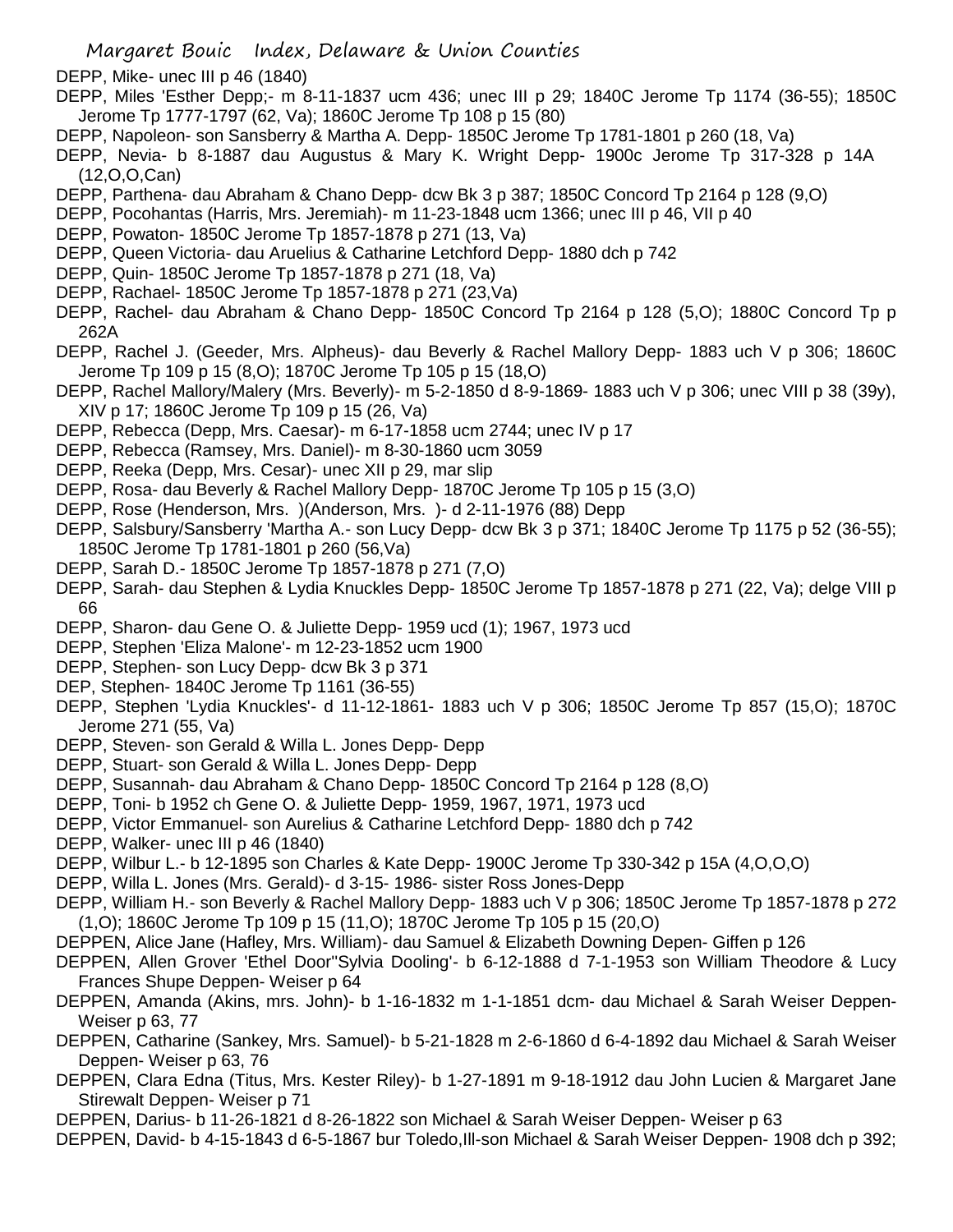Weiser p 63

DEPPEN, Dora Belle- b 3-15-1885 d 8-20-1901 dau John Lucien & Margaret Jane Stirewalt Deppen- Weiser p 71

- DEPPEN, Dora Isabel (Seeley, Mrs. John Willard)- b 12-4-1861 m 2-26-1888 d 12-5-1903 dau Hiram & Ellen Jones Evans Deppen- Weiser p 72
- DEPPEN, Effie Fern (Prather, Mrs. Hollie Cartmill)- b 10-17-1884 m 8-20-1908 dau William Theodore & Lucy Frances Shupe Deppen- Weiser p 64
- DEPPEN, Elizabeth Downing (Mrs. Samuel Weiser)- b 1840 d 1892- Weiser p 78
- DEPPEN, Elizabeth Eva- b 6-27-1940 dau Joseph & Eva Elizabeth Hoffman Deppen- Weiser p 409
- DEPPEN, Elizabeth Reed (Mrs. Lucien)- b 6-6-1841 m 3-6-1861 d 1-4-1915- Weiser p 75
- DEPPEN, Ellen Jones Evans (Mrs. Hiram)- b 1-18-1826 m 9-27-1851 dcm- Weiser p 64
- DEPPEN, Elmira- b 12-15-1847 d 12-21-1863 bur Delaware- dau Michael & Sarah Weiser Deppen- Weiser p 63
- DEPPEN, Ethel Door (Mrs. Allen Grover)- Weiser p 64
- DEPPEN, Eva Elizabeth Hoffman (Mrs. Joseph)- b 1-17-1841 d 6-17-1896 dau Jacob & Eva Elizabeth Weiser Hoffman- Weiser p 409
- DEPP, Flora Ellen- b 9-21-1886 d 8-14-1887 dau John Lucien & Margaret Jane Stirewalt Deppen- Weiser p 71
- DEPPEN, George Edwin- b 3-5-1898 son John Lucien & Margaret Jane Stirewalt Deppen- Weiser p 72
- DEPPEN, Gertrude Jane- dau Joseph & Eva Elizabeth Hoffman Deppen- Weiser p 410
- DEPPEN, Harriet M. Uphold (Mrs. Samuel Weiser)- b 1850 m 2-21-1908 d 1927 bur Delaware- Weiser p 78
- DEPPEN, Hiram 'Ellen Jones Evans'- b 7-15-1823 m 9-27/24-1851 dcm -son Michael & Sarah Weiser Deppen-Weiser p 64
- DEPPEN, Hiran- delge X p 35, Mexican War
- DEPPEN, Horace Clinton- b 12-1-1889 d 12-4-1889 bur Rippey,Iowa- son John Lucien & Margaret Jane Stirewalt Deppen- Weiser p 71
- DEPP, Jane A. (Hoeffle, Mrs. William)- b 12-5-1860 d 10-18-1908 dau Samuel Weiser & Elizabeth Downing Deppen- Weiser p 78
- DEPPEN, Jesza Maurine (Page, Mrs. Lawrence)- b 7-27-1900 m 11-24-1937 dau William Theodore & Lucy Frances Shupe Deppen- Weiser p 65
- DEPPEN, John- b 1-23-1835 son Michael & Sarah Weiser Deppen- d 9-11-1889 bur Kansas City,Mo- Weiser p 63, 77
- DEPPEN, John Lucien 'Margaret Jane Stirewalt'- b 2-7-1856 m 8-17-1884 d 6-2-1926- son Hiram & Ellen Jones Evans Deppen- Weiser p 71
- DEPPEN, John William- b 3-3-1888 d 11-23-1908 son John Lucien & Margaret Jane Stirewalt Deppen- Weiser p 71
- DEPPEN, Joseph 'Eva Elizabeth Hoffman'- b 12-2-1837 m 9-6-1867 d 6-23-1929- Weiser p 409
- DEPPEN, Joseph Henry- b 12-10-1874 son Joseph & Eva Elizabeth Hoffman Deppen- Weiser p 410
- DEPPEN, Lenna Belle (Grissom, Mrs. Dr. Carlton Barney)- b 3-3-1893 m 7-2-1918 dau William Theodore & Lucy Frances Shupe Deppen- Weiser p 64
- DEPPEN, Lona Mae- d 1893- ch William Theodore & Lucy Frances Shupe Deppen- Weiser p 64
- DEPPEN, Louisa May (Eckley, Mrs. Charles0- b 12-27-1862 m 12-10-1889 d 1-1-1931 dau Lucien & Elizabeth Reed Deppen- Weiser p 75
- DEPPEN, Lucien 'Rosanna Williams''Elizabeth Reed'- b 11-10-1825 m 2-16-1859, 3-6-1861 d 10-9-1866 son Michael & Sarah Weiser Deppen- Weiser p 63, 75
- DEPPEN, Lucius- delge X p 35, Mexican War
- DEPPEN, Lucy Frances Shupe (Mrs. William Theodore)- b 12-18-1860 d 12-22-1943- Weiser p 64
- DEPPEN, M.- delge V p 35, VII p 64
- DEPPEN, Margaret Stirewalt (Mrs. John Lucien)- b 5-13-1865 d 7-21-- Weiser p 71
- DEPPEN, Martha F.- b 1860 d 1861 dau Hiram & Ellen Jones Evans Deppen- Weiser p 64
- DEPPEN, Mary Ada (Raker, Mrs. Frederick D.)- b 4-2-1871 m 5-27-1890 d 5-8-1898 dau Joseph & Eva Elizabeth Hoffman Deppen- Weiser p 409
- DEPPEN, Mary Ellen (Trueblood, Mrs. Ransom)- b 4-16-1865 m 10-19-1890 dau Lucien & Elizabeth Reed Deppen - Weiser p 75
- DEPPEN, Mary (Seamans, Mrs. William)- m 1-20-1859 d 1902- dau Michael & Sarah Weiser Deppen- Weiser p 63, 78

Margaret Bouic Index, Delaware & Union Counties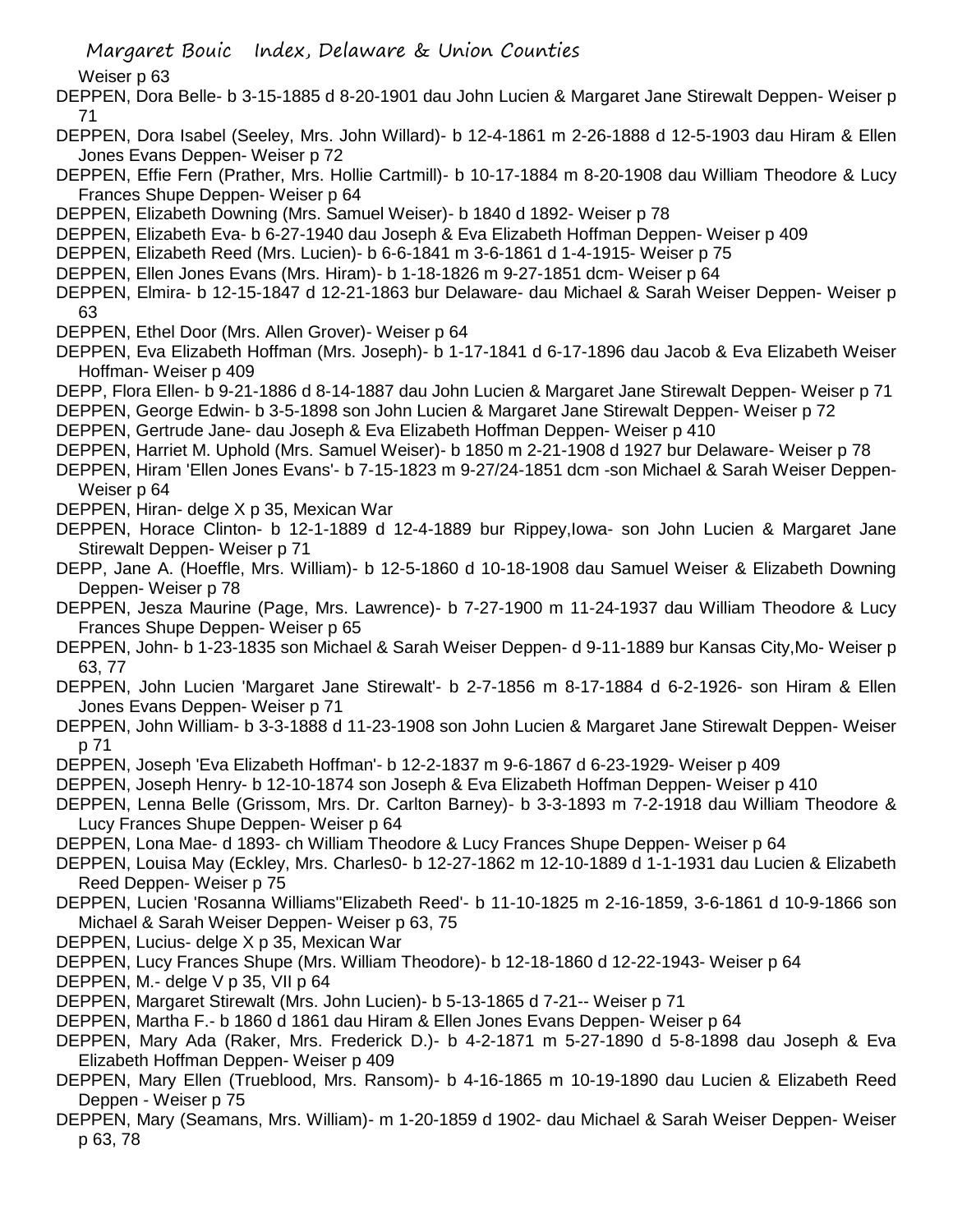DEPPEN, Mathilda A. (Dettlebach, M rs. Inez D.)- b 12-21-1863 m 10-15-1884 dau Samuel & ELizabeth Downing Weiser - Weiser p 78; Giffen p 126

- DEPPEN, Michael 'Sarah Weiser'- b 9-28-1799 d 9-29-1868- Weiser p 63; hadc p 56; delge VIII p 15, 66
- DEPPEN, Olive- dau Allen Grover & Ethel Door Deppen- Weiser p 64
- DEPPEN, Paul Emerson- b 4-16-1900 son John Lucien & Margaret Jane Stirewalt Deppen- Weiser p 72
- DEPPEN, Rosanna Williams (Mrs. Lucien)- m 2-16-1859 d 9-18-1860- Weiser p 75
- DEPPEN, Samuel Weiser 'Elizabeth Downing''Harriet M. Uphold'- b 3-20-1838 m 3-17-1860, 2-21-1908 d
- 1-17-1922- son Michael & Sarah Weiser Deppen- Weiser p 63, 78; 1880C Delaware Town p 155A
- DEPPEN,---b 6-28-1868 Delaware Town dau Samuel & Mrs. Deppen- dcb
- DEPPEN, Sarah Catharine- b 2-8-1858 dy dau Hiram & Ellen Jones Evans Deppen- Weiser p 64
- DEPPEN, Sarah Weiser (Mrs. Michael)- b 1-18-1802 m 12-9-1820 d 2-15-1891- dau John & Catharine Fengel Weiser- Weiser p 63
- DEPPEN, Sue C. (Witmer, Mrs. John Emory)- m 12-24-1908- Weiser p 399
- DEPPEN, Sylvia Dooling (Mrs. Allen Grover)- b 9-14-1897 m 6-27-1922- Weiser p 64
- DEPPEN, William Theodore 'Lucy Frances Shupe'- b 7-30-1852 m 1884 d 9-11-1934- son Hiram & Ellen Jones Evans Deppen- Weiser p 64
- DEPPEN, Zoe Augusta (Seeley, Mrs. Robert)- b 7-16-1893 d 10-1922 dau John Lucien & Margaret Jane Stirewalt Deppen- Weiser p 72
- DEPPER, Michael- delge VIII p 7
- DEPPIN, Michael- 1835 men p 61 #60 p 114 Troy Tp
- DEPPS/DEPPO, Abraham- unec XI p 69, XII p 66, Dover Tp
- DEPPREY, George- 1835 men p 7 #103 p 5 Berkshire Tp
- DEPRIEST, Allen- b 1963 son Ronald D. & Susie K. DePriest- 1969, 1971 dcd
- DEPRIEST, Andrew 'Jeannie'- brother Phil E. DePriest- DePriest; 1969, 1971, 1980 dcd
- DEPRIEST, Brenda- b 1965/4 dau Willard R. & Joyce DePriest- 1971, 1973 ucd
- DEPRIEST, Debra- b 1962 dau Ronald D. & Susie K. DePriest- 1969, 1971 dcd
- DEPRIEST, Diana K.(Mrs. Floyd R.)- DePriest
- DEPRIEST, Dreama- dau Phil E. & Linda S. Russell DePriest- DePriest
- DEPRIEST, Ella (Damron, Mrs. )- sister Phil E. DePriest- Depriest
- DEPRIEST, Everitt- b 1964 son Andrew & Jeannie DePriest- 1969, 1971 dcd
- DEPRIEST, Floyd R. "Butch"'Diana K.'- d 10-24-1986 (40) bur Galloway- DePriest; 1980 dcd
- DEPRIEST, Gayle (Colins, Mrs. )- sister Floyd R. DePriest- DePriest
- DEPRIEST, Harold- b 1961 son Ronald D. & Susie K. DePriest- 1969, 1971 dcd
- DEPRIEST, Jeannie (Mrs. Andrew)- 1969, 1971, 1980 dcd
- DEPRIEST, Jerry- b 1958 son Andrew & Jeannie DePriest- 1969, 1971 dcd
- DEPRIEST, Joyce (Mrs. Willard R.)- 1971, 1973 ucd
- DEPRIEST, Juanita (Mason, Mrs. )- sister Phil E. DePriest- DePriest
- DEPRIEST, Kevin- b 1963 ch Willard R. & Joyce DePriest- 1971, 1973 ucd
- DEPRIEST, Larry- b 1956 son Andrew & Jeannie DePriest- 1969, 1971 dcd
- DEPRIEST, Linda S. Russell (Mrs. Phil E.)- DePriest
- DEPRIEST, Lowell- brother Floyd R. DePriest- DePriest
- DEPRIEST, Marla R.- dau Floyd R. & Diana K. DePriest- DePriest
- DEPRIEST, Michael- b 1966/5 son Willard R. & Joyce DePriest- 1971 ucd
- DEPRIEST, Minnie (Shope, Mrs. )- sister phil E. Depriest- Depriest
- DEPRIEST, Nadine (Rogers, Mrs. )- sister Floyd R. DePriest- DePriest
- DEPRIEST, Nan (Dean, Mrs. )- sister Floyd R. DePriest- Depriest
- DEPRIEST, Pamela- b 1968 dau Willard R. & Joyce DePriest- 1971, 1973 ucd
- DEPRIEST, Patsy (Middleton, Mrs. )- sister Floyd R. DePriest- DePriest
- DEPRIEST, Phil E. 'Linda S. Russell'- b 11-21-1944 Ironton d 2-5-1990 (45) bur Marion- Depriest
- DEPRIEST, Phil J.- son Phil E. & Linda S. Russell DePriest- DePriest
- DEPRIEST, Randy- b 1960 son Andrew & Jeannie DePriest- 1969, 1971 dcd
- DEPRIEST, Robert- brother Floyd R. DePriest- Depriest
- DEPRIEST, Ronald D. 'Susie K.'- borther Phil E. DePriest- DePriest; 1969, 1971 dcd
- DEPRIEST, Roy- brother Floyd R. DePriest- DePriest
- DEPREIST, Sheri K.- dau Floyd R. & Diana K. DePriest- DePriest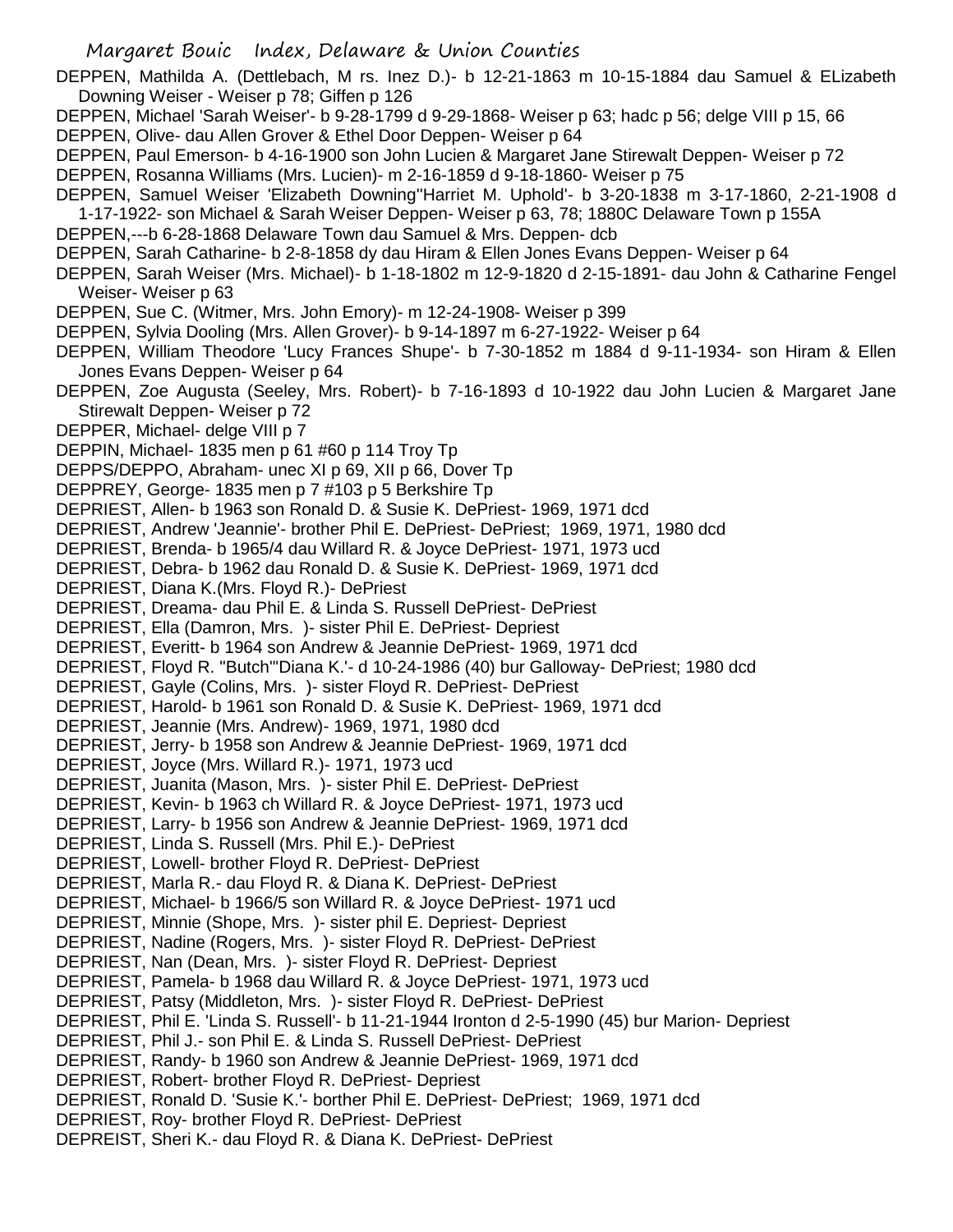Margaret Bouic Index, Delaware & Union Counties DEPRIEST, Steven- b 1959 son Ronald D. & Susie K. DePriest- 1969, 1971 dcd DEPRIEST, Susan/Suzanne- b 1971/0 dau Willard R. & Joyce DePriest- 1971, 1973 ucd DEPRIEST, Susie K. (Mrs. Ronald D.)- 1969, 1971 dcd DEPRIEST, Willard R. 'Joyce'- brother Phil E. DePriest- DePriest; 1971, 1973 ucd DEORIZIO, Barbara (Mrs. Douglas)- DePrizio DEPRIZIO, Douglas 'Barbara'- DePrizio DEPRIZIO, Tonya Rachelle- dau Douglas & Barbara De Prizio- Ed Prizio- engaged to Daniel Adelman DEPUE, Calvin- 1880C Delaware Town p 544A DEPUE, Calvin,Jr.- 1880C Delaware Town p 544A DEPUGH, Calvin- 1880 dch p 283; 1908 dch p 382; delge VIII p 26, X p 35, Mexican War DEPUGH, Lizzie- b 12-11-1878 Delaware Town dau Calvin & Eliza Summers Depugh- dcb DEPUGH, Maria (McCutheon, Mrs. Jonathan)- m 12-23-1847 dcm DEPUY, Calvin- 1908 dch p 392 DEPUY, Mary- b 11-10-1882 Delaware Town dau Cal & Lizzie Summers Depuy- dcb DERALPH, Elmer- b 5-30-1887 Trenton Tp son William & Liddia A. Deralph- dcb DERARDIS, Ida Marie (Montgomery, Mrs. Richard Martin)- b 7-13-1935 m 4-7-1957- Weiser p 782 DERBERAW, Catherine- 1870C Jerome Tp 159-154 p 21 (76,Pa) DERBERAW, Margret- dau Samuel & Rebecca Derberaw- 1870C Jerome Tp 159-154 p 21 (2,O) DEBERAW, Martha- dau Samuel & Rebecca Derberaw- 1870C Jerome Tp 159-154 p 21 (16,O) DERBERAW, Rebecca (Mrs. Samuel)- 1870C Jerome Tp 159-154 p 21 (42, Pa) DERBERAW, Samuel 'Rebecca'- 1870C Jerome Tp 159-154 p 21 (42, Pa) DERBERAW, William- son Samuel & Rebecca Derberaw- 1870C Jerome Tp 159-154 p 21 (9,O DERBERAW, Winfield- son Samuel & Rebecca Derberaw- 1870C Jerome Tp 159-154 p 21 (7,O) DERBRISZEWSKI, Catherine (Mrs. John)- 1961 dcd DERBY, Bertha W. Miehlke (Mrs. James E.)- b 1872 d 1935 Price Cem R14 djlm p 52; Derby DERBY, Donald F.- son Frank C. & Dorothy E. Brewer Derby- Derby DERBY, Dorothy E. Brewer (Mrs. Frank C.)- b 10-20-1908 m 5-11-1929 d 1-4-1979 Oakdale Cem - dau Morton E. & Lena E. Northon Brewer- Derby; 1971, 1975 ucd DERBY, Emma- b 1878 Un Co d 7-29-1909 (31y2m) SR Oakdale Cem 2212 (339E) I p 53 (E-R55-3) DERBY, Frances (Wightman, Mrs. Edward)- m 9-2-1593- dcc Maxson Greene 2225 DERBY, Frank C. 'Dorothy E. Brewer- b 1-9-1907 m 5-11-1929 d 7-14-1984 (77) Oakdale Cem II p 156 (M-R21-21)- son John & Mary Shandrick Derby- Marysville p 22; 1971, 1973, 1975, 1979, 1981, 1983 ucd DERBY, Helen (Starrick, Mrs. )- dau John & Mary Shandrick Derby- Derby DERBY, James E. 'Bertha W. Miehlke'- b 1869 d 1948 Price Cem R14 djlm p 52; Derby DERBY, Ida- sister of Sarah Derby- 1915 uch p 590 DERBY, John- brother of Sarah Derby- 1915 uch p 590 DERBY, John 'Mary Shandrick'- Derby DERBY, Julia- sister of Sarah Derby- 1915 uch p 590 DERBY, Loretta B. (Jolly, Mrs. Dr. Roy F.)- b 1-5-1894 m 1920 d 12-12-1981 (87) bur Price Cem- dau James E. & Bertha Miehlke Derby- Derby; Jolly DERBY, Mack- son John & Mary Shandrick Derby- Derby DERBY, Mary Shandrick (Mrs. John)- Derby DERBY, May- sister of Sarah Derby- 1915 uch p 590 DERBY, Melinda (Converse, Mrs. Jeremiah)- b 1813 d 1846 1883 uch V p 316;ped Ruth Bigelow Stewart 19; delge II p 26 b 5-1-1793 d 4-12-1836??? DERBY, Sarah (Hazen, Mrs. Fred F.)- 1915 uch p 589, 590 DEREFIELD, Carl E. 'Mary Kay Hines'- Derefield DEREFIELD, Carl Stephen- son Carl E. & Mary Kay Hines Derefield- Derefield DEREFIELD, Kevin James- son Carl E. & Mary Kay Hines Derefield- Derefield DEREFIELD, Mary Kay Hines (Mrs. Carl E.)- d 12-28-1985 (49) bur Ky- dau Virginia Hinds- Derefield DEREMAL, Andrew- 1880C Trenton Tp p 466A DEREMER, Ada (McPeck, Mrs. G. E.)- dau Carmen & Laura DeRemer- DeRemer DEREMER, Carmen 'Laura'- m 10-27-1881 d 4-8-1943- DeRemer DEREMER, Rev. I. C.- 1915 uch p 234 DEREMER, Joseph- Trenton Cem Powell p 273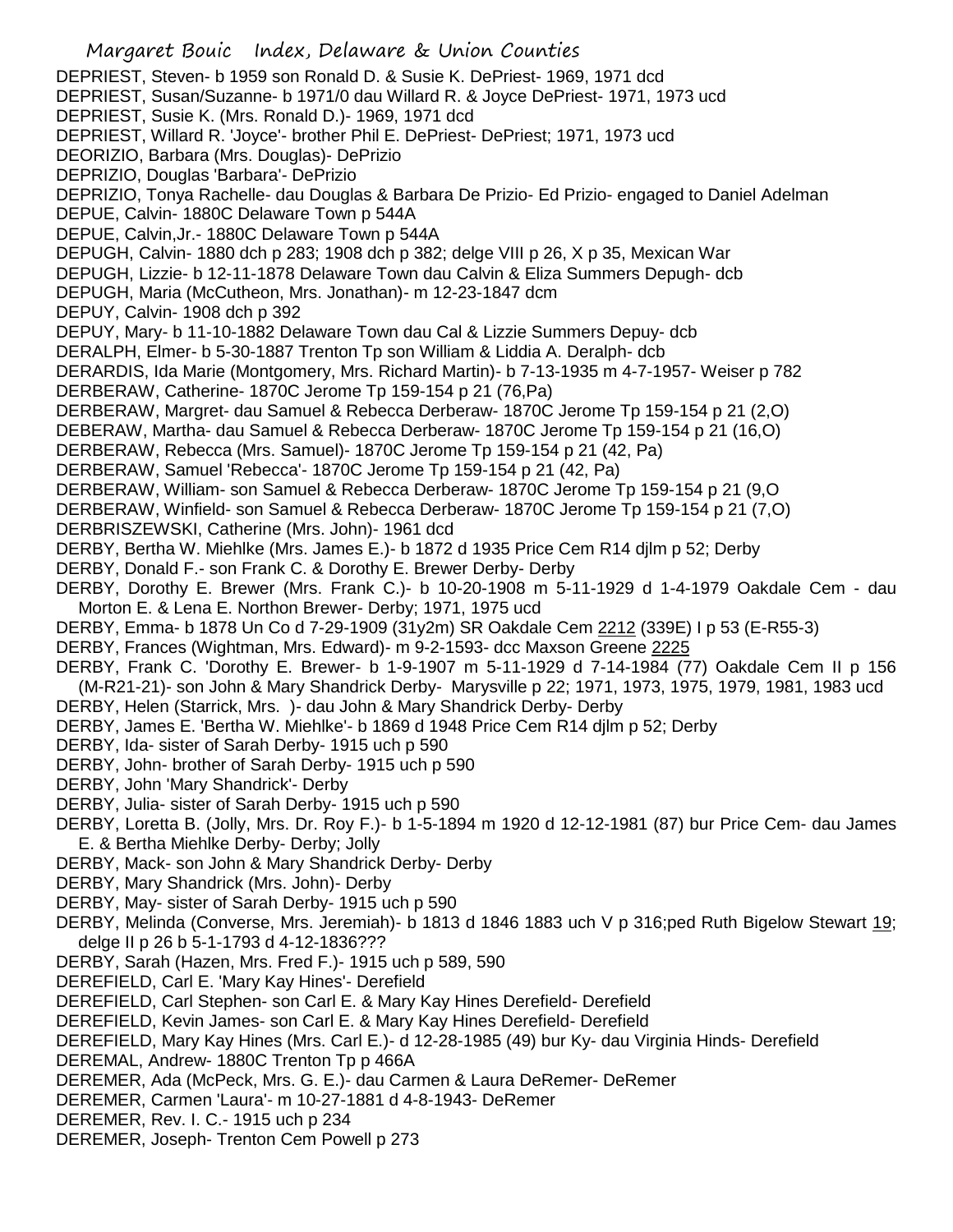DEREMER, Laura (Mrs. Carmen)- m 10-27-1881 d 12-31-1959? (95) bur Greenlawn Cem- DeRemer

- DEREMER, Louisa Miller (Mrs. J.)- d 6-1887 (54y2m) Trenton Cem Powell p 273
- DEREMER, Mildred- dau Carmen & Laura DeRemer- DeRemer
- DEREMES, John- 1880C Genoa Tp p 400B
- DEREMORE, Albert- b 12-29-1990 Bekshire Tp son William H. & Minnie Garry Deremore- dcb

DEREMORE, Joseph Hadly- b 1-18-1881 Orange Tp son Henry & Del Minnie Geary Deremore- dcb

- DERENUS, Louisa- 1880C Harlem Tp p 444A
- DERER, Jeffrey W.- son Joseph L. Derer- Derer
- DERER, Joseph L.- d 12-18-1983 (70) bur York Cem- Derer
- DERER, Joseph L. 'Jackie'- son Joseph L. Derer- Derer
- DERES, Albert F.'Estelle Cushing'- b 11-14-1900 m 6-27-1934 d 6-16-1981/2 Our Lady of Lourdes Cem lptw p 51- son Francis & Johanna Krause Deres- Deres
- DERES, Carl- son Francis & Johanna Krause Deres- Deres
- DERES, Emma- dau Francis & Johanna Krause Deres- Deres
- DERES, Estelle M. Cushing (Mrs. Albert F.)- b 4-14-1906 m 6-27-1934 d 11-23-1984 Our Lady of Lourdes Cem lptw p 51- dau Michael & Bridget Cooney Cushing- Deres
- DERES, Francis 'Johanna Krause '- Deres
- DERES, Johanna Krause (Mrs. Francis)- Deres
- DERES, Sister Mary Monica- dau Francis & Johanna Krause Deres- Deres
- DERES, Rosella- dau Francis & Johanna Krause Deres- Deres
- DERFEY, Selinda (Smith, Mrs. John)- m 2-5-1867 ucm 4130 see Durphy
- DERFLER, Joseph A.- 1860C Washington Tp 1446-1456 (11,O) lived with Isaac & Ruth A. Simpson
- DERFLINGER, Christiana (Mrs. Henry)- 1850C Washington Tp 1180-1198 p 176 (33, Va)
- DERFLINGER, Clarence- son James H. & Nancy J. Derflinger- 1880C Washington Tp 114-118 p 12 (3,O,O,O)
- DERFLINGER, Daniel R.- son Henry & Christiana Derflinger- 1850C Washington Tp 1180-1198 p 176 (3,O)
- DERFLINGER, Elizabeth J.(Ellis, Mrs. Benjamin F.)- m 2-2-1860 ucm 2982- dau Henry & Christiana Derflinger-1850C Washington Tp 1180-1198 p 176 (7,O)
- DERFLINGER, Elnora- dau James H. & Nancy J. Derflinger- 1880C Washington Tp 114-118 p 12 (3/12,O,O,O)
- DERFLINGER, Emmet- son Henry & Christiana Derflinger- 1850C Washington Tp 1180-1198 p 176 (11,O)
- DERFLINGER, Henry 'Christiana- 1850C Washington Tp 1180-1198 p 176 (43, Va)
- DERFLINGER, James H. 'Nancy J.'- 1880C Washington Tp 114-118 p 12 (26,O,O,O) p 101A
- DERFLINGER, John 'Minerva Bolin'- m 7-2-1858 ucm 2745 son Henry & Christiana Derflinger- 1850C Washington Tp 1180-1198 p 176 (15,O); 1880C Darby Tp p 245A
- DERFLINGER, Joseph A.- dau Henry & Christinana Derflinger- 1850C Washington Tp 1180-1198 p 176 (11/12, O)
- DERFLINGER, Levi M.- son Henry & Christiana Derflinger- 1850C Washington Tp 1180-1198 p 176 (6,O)
- DERFLINGER, Minerva Bolin (Mrs. John)- m 7-2-1858 ucm 2745
- DERFLINGER, Nancy J. (Mrs. James H.)- 1880C Washington Tp 114-118 p 12 (23, O,Va,O)
- DERFLINGER, Thomas- son Henry & Christiana Derflinger- 1850C Washington Tp 1180-1198 p 176 (8,O)
- DERFLINGER, William- son Henry & Christiana Derflinger- 1850C Washington Tp 1180-1198 p 176 (13,O)
- DERICKSON, John S. 'Sarah Hamblin'- m 3-7-1812 onwq I
- DERICKSON, Mary (Neff, Mrs. William)- m 3-1-1836 dcm
- DERICKSON, Sarah Hamblin (Mrs. John S.)- m 3-7-1812 onwq I
- DERIFIELD, Charles- son Sylvester & Ellen Burton Derifield- Derifield
- DERIFIELD, Cora Carter (Mrs. Thomas A.)- m 1908 d 1947 Oakdale Cem II p 117; Derifield
- DERIFIELD, Ellen Burton (Mrs. Sylvester)- Derifield
- DERIFIELD, Mae (Compton, Mrs. Edgar)- b 7-9-1911 Ky m 4-30-1939 d 2-24-1983 (71) Oakdale Cem II p 117 (K-R4-29) - dau Thomas A. & Cora Carter Derifield- Derifield
- DERIFIELD, Sylvester 'Ellen Burton'- Derifield
- DERIFIELD, Thelma A.- b 1885 d 1968 Oakdale Cem II p 117 (K-R4-29)
- DERIFIELD, Thomas A. 'Cora Carter'- b 8-4-1886 m 1908 d 5-20-1968 Oakdale Cem son Sylvester & Ellen Burton Derifield- Derifield; 1967, 1971 ucd
- DERIMERE, Henry- 1880C Orange Tp p 256C
- DERIMORE, Burns B.- b 5-30-1893 Berkshire Tp son Henry & Minie Garry Derimer- dcb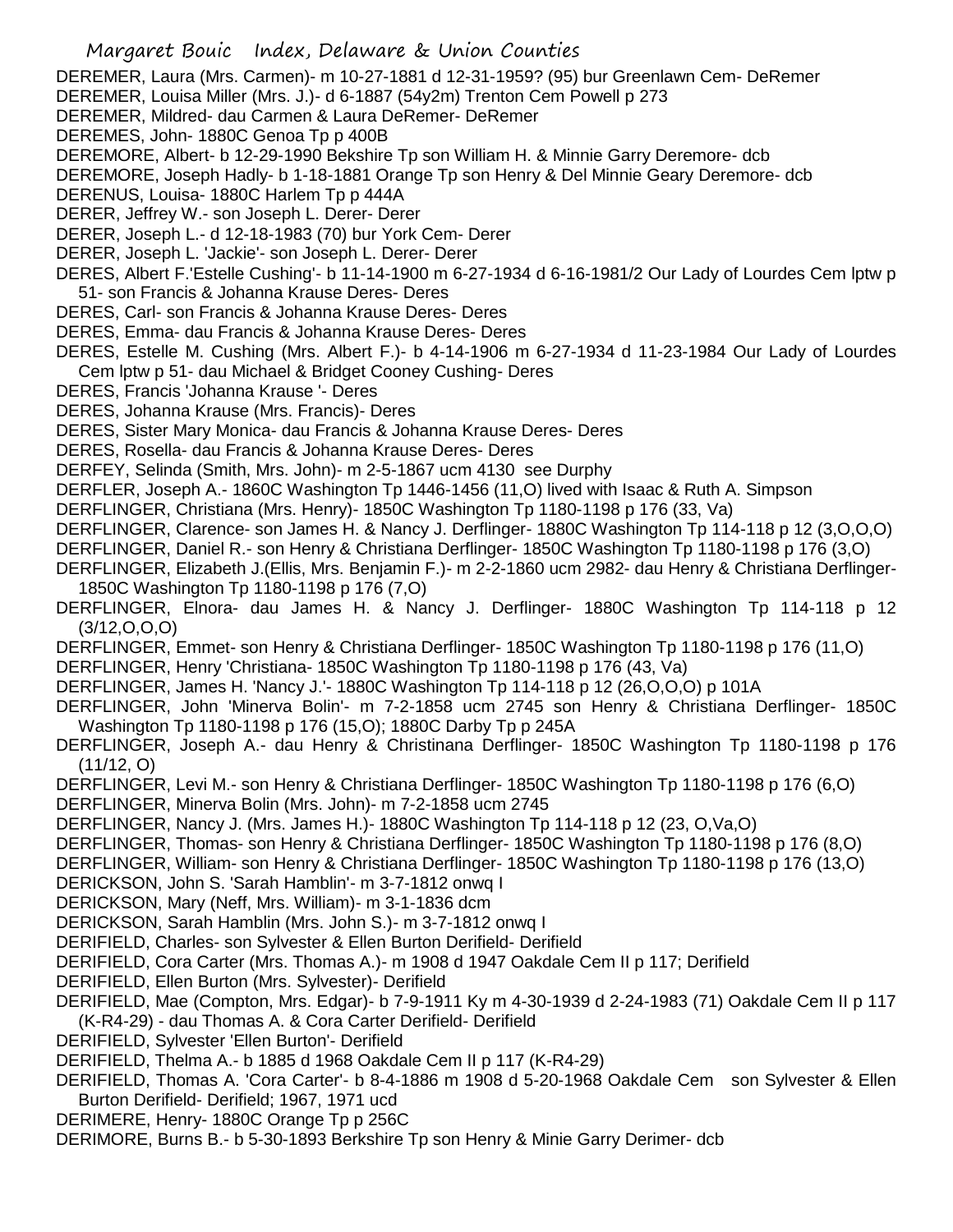Margaret Bouic Index, Delaware & Union Counties DERIMORE, Emma- b 8-8-1878 Harlem Tp dau Henry & Minna Geary Derimer- dcb DERIMORE, --- b 4-15-1879 Harlem Tp son ----& Emma Derimore- dcb DERINGER, Carol M. (Mrs. George T.)- 1991 ucd DERINGER, George T. 'Carol M.'- 1991 ucd DERIO, Alvera Virginia Guglielmi (Mrs. Joseph)- d 12-3-1979 bur St. Joseph's Cem Cols.- Derio; 1949, 1959, 1967, 1971, 1973, 1975, 1979 ucd DERIO, Joseph 'Alvera Virginia Guglielmi'- b 1-29-1895 Italy m 9-18-1930 d 7-13-1975 (80) Derio; 1949, 1959, 1967, 1971, 1973, 1975 ucd DERIO, Phyllis Roseann (Jones, Mrs.Marvin Eugene)(Evans, Mrs. Robert O.)- m 5-3-1952 dau Joseph & Alvera Virginia Guglielmi Derio- Derio; 1949 ucd DERK, Arthur I. 'Maude E. Renn'- Weiser p 551 DERK, Maude E. Renn (Mrs. Arthur I.)- d 9-12-1922- dau Thaddeus R. & Maggie M. Renn- Weiser p 551 DERKEY, Thomas- 1860C Allen Tp 717-724 p 99 (19,O) DERKIN, Catharine (Mrs. Patrick)- 1860C Darby Tp 480-483 p 68 (30, Irel) DERKIN, John E.- son Patrick & Catharine Derkin- 1860C Darby Tp 480-483 p 68 (1,O) DERKIN, Patrick 'Catharine'- 1860C Darby Tp 480-483 p 68 (30, Irel) DERKINS, J. M. 'Sarah'- Center Village Cem 2-4-5 DERKINS, Sarah (Mrs. J. M.)- d 12-22-1871 Center Village Cem 2-4-5 DERKS, Dixie Ann- b 11-11-1948 dau Lawrence L. & Mary Lu Cena Long Derks- Weiser p 434 DERKS, Donna Lou- b 10-18-1951 dau Lawrence L. & Mary Lu Cena Long Derks- Weiser p 435 DERKS, Lawrence Lee- b 7-26-1945 son Lawrence L. & Mary Lu Cena long Derks- Weiser p 434 DERKS, Lawrence L. 'Mary Lu Cena Long'- m 4-28-1944- Weiser p 434 DERKS, Mary Lu Cena Long (Mrs. Lawrence L.)- b 6-17-1926 m 4-28-1944 dau Reuben Ray & Vera Claudine Simmons Long- Weiser p 434 DERKS, William Ray- b 3-14-1950 son Lawrence L. & Mary Lu Cena Long Derks- Weiser p 434 DERLIN, Leonard- 1864 Harlem Tp delge VI p 50 DERMAND, Mrs. John0- dg 1-6-1888 Kingston Tp, delge X p 55 DERMER, Lilly M.- b 7-21-1879 Genoa Tp dau John & Polly A. Jones Dermer- dcb DERMIER, Jas H.- b 9-17-1875 Harlem Tp son W. H. & Minnie A. Grace Dermier- dcb DERMOND, Esther- Powers p 153 DERMOND, John 'Lucina'- d 4-15-1885 (71-9-14) Berkshire Cem Powell p 1; 1880C Kingston Tp p 433C DERMOND, Lucina (Mrs. John)- d 1-19-1888 (63-8-22) Berkshire Cem Powell p 1 DERMUTH, Melissa (Bell, Mrs. Howard)- dumch p 180 DERNELL, Opal- 1971, 1973 ucd DEROADS, Becky (Mrs. Steven)- 1991 ucd DEROADS, Steven 'Becky'- 1991 ucd DERON, W. P.- unclaimed letter unec III p 40 DEROSA, Joanne- b 1963 dau Joseph M. & Judith DeRosa- 1969, 1971 dcd DEROSA, Joe- DeRosa DEROSA, Joseph M. 'Judith'- 1969, 1971 dcd DEROSA, Judith/Judy (Mrs. Joseph M.)- 1969, 1971 dcd DEROSA, Sharon- b 1959- son Joseph M. & Judith DeRosa- 1969, 1971 dcd DEROSA, Suzanne- b 1960 dau Joseph M. & Judith DeRosa- DeRosa; 1969, 1971 dcd DEROSETT, Diana- b 1953 dau Woodrow W. & Mary DeRossett- 1971 dcd DEROSETT, Mary A. (Mrs. Woodrow W.)- 1969, 1971 dcd DEROSETT, Woodrow W. 'Mary A.'- 1969, 1971 dcd; DeRosett DEROSSITT, Ada Louise Alderson (Mrs. James Prentice)- b 9-1-1903 m 9-3-1922 dau John William & Anna Katherine Rollwage Alderson- Howison 1659 DEROSSITT, James Prentice 'Ada Louise Alderson'- m 9-3-1922 Howison (1659) DEROSSITT, James Prentice II- b 12-27-1923 son James Prentice & Ada Louise Alderson DeRossitt-Howison 1931 DEROSSITT, Martha Ann- b 12-12-1925- dau James Prentice & Ada Louise Alderson DeRossitt- Howison 1932 DERR, Addie Juliet (Rice, Mrs. Dr. Benjamin)- b 8-17-1873 m 1-1-1892 d 8-19-1945- dau Benneville & Adelaide Louise Wolff Derr- Weiser p 139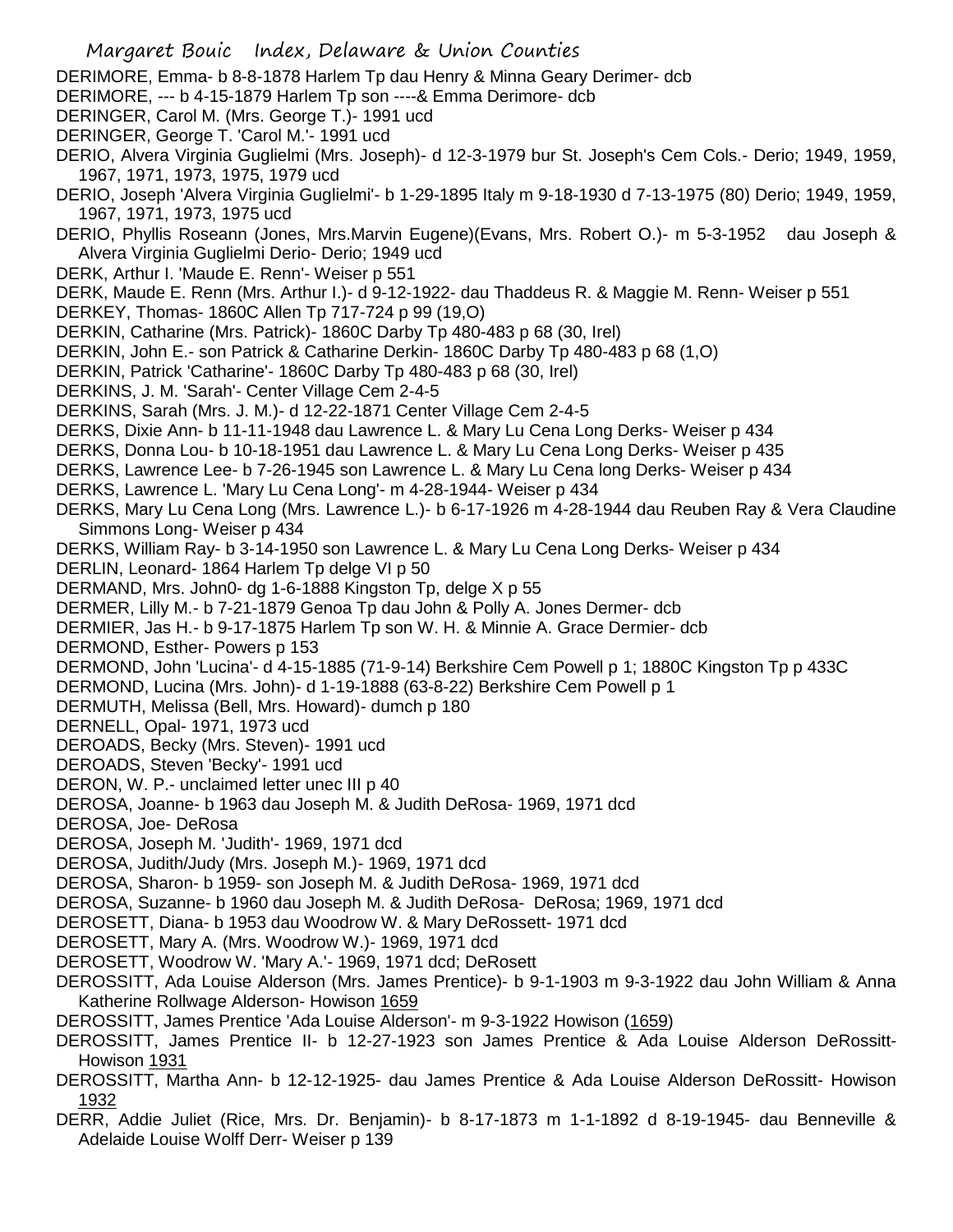- DERR, Adelaide Louise Wolff (Mrs. Benneville)- b 12-3-1844 d 1-6-1926 dau Daniel & Sevilla Elizabeth Fasig Wolff- Weiser p 138; delge X p 28
- DERR, Benneville 'Adelaide Louise Wolff'- b 9-11-1829 m 9-13-1869 d 5-30-1880 bur Hamburg,Pa- Weiser p 139
- DERR, Benneville 'Mary Elizabeth Geary'- b 2-25-1871 m 6-7-1893 d 9-1950 bur Hamburg- son Benneville & Adelaide Louise Wolff Derr- Weiser p 139
- DERR, Bernice (Mrs. Melvin)- Derr
- DERR, Blanche- 1949, 1959 ucd
- DERR, Catherine- b 6-29-1865 d 1944 Milford Cem Un Al p 52
- DERR, Cecile A/I/M-(Mrs. Harry)- Derr; 1959, 1967, 1971, 1973, 1975, 1979, 1981, 1983, 1991 ucd
- DERR, Charles Albert- b 12-5-1942 son Charles & Cora Elizabeth Beadle Derr- Weiser p 371
- DERR, Charles 'Cora Elizabeth Beadle'- b 7-27-1908 m 10-3-1936- Weiser p 371
- DERR, Cora Elizabeth Beadle (Mrs. Charles)- b 4-27-1903 m 10-3-1936 dau John Henry & Gertrude Hepner Beadle- Weiser p 371
- DERR, Eliza J.- 1880C Concord Tp p 274A
- DERR, Esther Joanna Martin (Mrs. Jacob Daniel)- ped John Kennedy #325 15; unec XI p 54
- DERR, Flora (Barnhart, Mrs. )- dau James & Rossie Smail Derr- Derr
- DERR, Frances Patricia (Cooper, Mrs. Charles R.)- b 9-2-1924 m 3-21-1950 dau Franklin Geary & Frances Riehl Weaver Derr- Weiser p 139
- DERR, Frances Riehl Weaver (Mrs. Franklin Geary)- b 11-27-1895 m 6-26-1919- Weiser p 139
- DERR, Frank Romeo- b 8-17-1873 d 12-19-1876 son Benneville & Adelaide Louise Wolff Derr- Weiser p 139
- DERR, Franklin Geary 'Grances Riehl Weaver'- b 7-25-1895 d 1-15-1958 son Benneville & Mary Elizabeth Geary Derr- Weiser p 119
- DERR, Gladys Griffith (Mrs. Harry C.)- d 1955- Derr
- DERR, Harry C. 'Gladys Griffith'Cecile M.Turner' b 11-17-1895- son John Derr; 1959 ucd
- DERR, Harry 'Lucy Haggard''Cecil'- Derr
- DERR, Hattie Belle (Kendall, Mrs. Joseph Raymond)- b 1890 d 1956 dau Jacob Daniel & Esther Joanna Martin Derr- ped John Kennedy #325 7- unec XI p 54
- DERR, Helen Louise (Uegele, Mrs. James L.)- b 7-25-1920 m 10-4-1945 dau Franklin Geary & Frances Riehl Weaver Derr- Weiser p 139
- DERR, Ida- b 4-1880; 1900C Union Tp 111-115 p 6A (20,Pa,Pa,Pa)
- DERR, Jacob Daniel 'Esther Joanna Martin'- b 1857 d 1916 ped John Kennedy #325 14- unec XI p 54
- DERR, James 'Rossie Smail'- Derr
- DERR, John- b 2-9-1859 d 1948 Milford Cem Un Al p 52
- DERR, Lucy E. Haggard (Mrs. Harry)- b 7-7-1900 d 2-10-1969 dau Albert & Zadie Webb Haggard- Derr; 1967 ucd
- DERR, Mary Geisy (Mrs. )- dau Susannah Leatherman Geisy- Maugans Anc p 78
- DERR, Mary Catharine (Richter, Mrs. John Peter)- b 8-16-1835 d 9-28-1885- Weiser p 40
- DERR, Mary Elizabeth Geary (Mrs. Benneville)- b 8-5-1872 m 6-7-1893 d 8-7-1925- Weiser p 139
- DERR, Mary Elizabeth (Sulzer, Mrs. Richard Lee)- b 12-22-1927 m 7-30-1949 dau Franklin Geary & Frances Riehl Weaver Derr- Weiser p 139
- DERR, Melvin C. "Beanie"'Bernice Martin'- b 12-9-1905 m 5-20-1942 d 6-28-1994 (88) Oakdale Cem son James & Rossie Smail Derr- Derr
- DERR, Raymond- son James & Rossie Smail Derr- Derr
- DERR, Rossie Smail (Mrs. James)- Derr
- DERR, Roxa Rummel- b 1862 d 1911 Fairview Cem p 3; Powell p 248
- DERR, Samuel- b 1831 d 1911 Fairview p 3 Powell p 248; 1880C Scioto Tp p 292A
- DERR, Zelma (DeVore, Mrs. Maurice)- b 9-30-1917 d 3-24-1987 (69) bur Oakdale dau Harry & Lucy Haggard Derr-Derr
- DERRICK, Edna Mae (Keller, Mrs. John Henry)- b 3-26-1911 dau Harry Troutman & Minnie Ellen Mader Derrick- Weiser p 488
- DERRICK, Harry Robert 'Jane Louise Simonson'- b 10-15-1924 son Harry Troutman & Minnie Ellen Mader Derrick- Weiser p 488
- DERRICK, Harry Troutman 'Minnie Ellen Mader'- b 6-1-1887 m 3-31-1909- Weiser p 488
- DERRICK, Ira 'Sarah Maine'- Asp (540)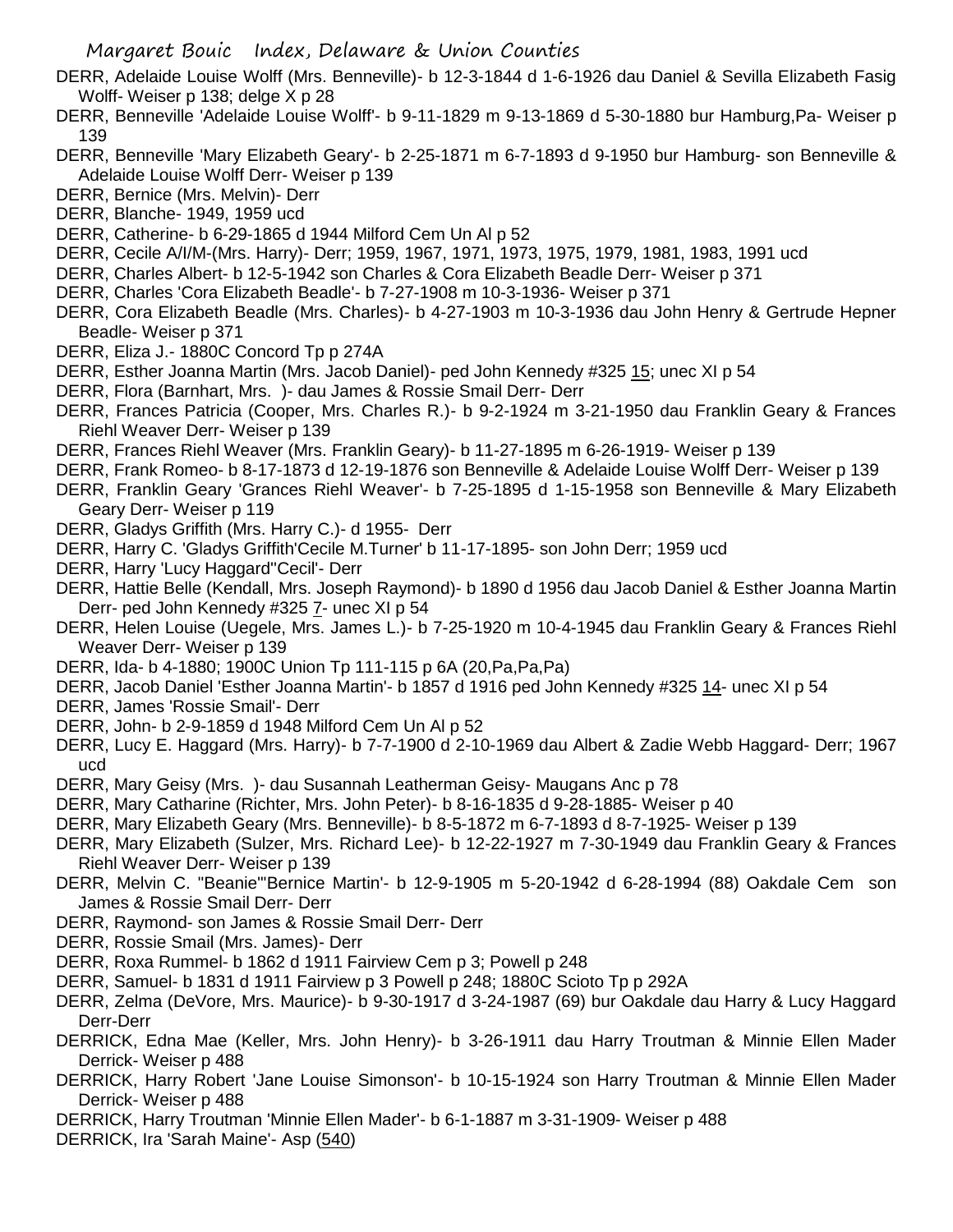DERRICK, Jane Louise Simonson (Mrs. Harry Robert)- b 3-4-1925- Weiser p 488

DERRICK, Margaret (Watterson, Mrs. Cornealius Carmack- b 4-18-1865 d 1936- Hutchisson p 40

DERRICK, Minnie Ellen Mader (Mrs. Harry Troutman)- b 12-10-1887 m 3-31-1909 d 5-29-1953 dau William & Eliza Jane Hummel Mader- Weiser p 488

DERRICK, Robert Harry- b 10-1-1950 son Harry Robert & Jane Louise Simonson Derrick- Weiser p 488 DERRICK, Sarah Maine (Mrs. Ira)- b abt 1819 dau Gardner G. & Martha/Patty Davis Maine- Asp 540

DERRINGER, Diana L. (Keller, Mrs. )- dau George T. & Marilyn Rae Mathewson Derringer- Derringer

DERRINGER, Emma L. Fleming (McDonald, Mrs. John)(Mrs. William H.)- b 8-13-1879 m 1896 m 1925 dau Thomas & Florence Brown Fleming- Derringer

DERRINGER, George Brian- son George T. & Marilyn Rae Mathewson Derringer- Derringer

DERRINGER, George T. 'Marilyn Rae Mathewson'- Derringer

DERRINGER, Marilyn Rae Mathewson (Mrs. George T.)- d 10-22-1980 (49) bur Bluffton- dau Byrl Mathewson-**Derringer** 

DERRINGER, Thomas R.- son George T. & Marilyn Rae Mathewson Derringer- Derringer

DERRINGER, William H. 'Emma L. Fleming'- m 1925- Derringer

DERRY, Basil'Fredericka C. Neighbower'- b 10-11-1820 d 3-14-1899- McKitrick p 274

DERRY, Fredericka C. Neighbower- b 10-23-1829 d 1903- McKitrick p 274

DERRY, Margaret (Williams, Mrs. Homer Clyde)- b 8-17-1878- McKitrick p 117

DERRY, Matilda Elsie (McKitrick, Mrs. James Harvey)- b 2-14-1858 m 3-1-1877 d 7-29-1907- dau Basil & Fredericka C. Neighbower Derry- McKitrick p 274, 275

DERSAM, Infant of Edward Dersam- d 11-18-1962 (25d) grandson Mrs. Jessie Jones- Dersam

DERSCH, Christine Kandel (Mrs. Harry J.)- dau Fred L. & Emma Kasper Dersch- Dersch; Kandel

DERSCH, David- son Harry J. & Christine Kandel Dersch- Dersch

DERSCH, Elaine (Schuermann, Mrs. Bruce)- dau Harry J. & Christine Kandel Dersch- Dersch

DERSCH, Elisabeth (Koch, Mrs. Johannes)- b 2-2-1809 d 3-15-1859- dcc Eulalie Cook Greene 9

DERSCH, Harry J. 'Christine Kandel'- d 12-22-1974 bur Union Cem- Dersch; Kandel

DERSCH, Judy (Thompson, Mrs. Allan)- dau Harry J. & Christine Kandel Dersch- Dersch; Kandel

DERSHAW, Madeline (Beadle, Mrs. William)- m 8-29-1959- Weiser p 371

DERSHEM, Barbara Joan Bingaman (Mrs. Simon Peter,Jr.)- b 9-14-1938 m 5-22-1955- Weiser p 332

DERSHEM, Benjamin Lee- b 8-24-1946 son Simon Peter Sr. & Grace Pauline Michael Dershem- Weiser p 333

DERSHEM, Donald Leroy- b 11-21-1935- son Simon Peter Sr. & Grace Pauline Michael Dershem- Weiser p 332

DERSHEM, Doris Louise (Shipley, Mrs. Dale)- dau Simon Peter Sr. & Grace Pauline Michael Dershem-Weiser p 333

DERSHEM, Grace Pauline Michael (Mrs. Simon Peter Sr)- b 7-15-1908 m 9-24-1926 dau Benjamin Franklin & Anna Verdilla Koppenheffer Michael- Weiser p 332

DERSHEM, James Franklin- b 10-3-1932 -son Simon Peter Sr. & Grace Pauline Michael Dershem- Weiser p 332

DERSHEM, John Albert- b 11-21-1922 son Simon Peter Sr. & Grace Pauline Michael Dershem- Weiser p 332

DERSHEM, Marie Cathern (Struble, Mrs. Harvey)(Dotts, Mrs. William)- dau Simon Peter Sr. & Grace Pauline Michael Dershem- Weiser p 332

DERSHEM, Mary Ellen (Myers, Mrs. Glenn)- b 5-16-1931- dau Simon Peter Sr. & Grace Pauline Michael Dershem- Weiser p 332

DERSHEM, Rachel Louise- b 10-3-1957 dau Simon Peter,Jr. & Barbara Joan Bingaman Dersham- Weiser p 332

DERSHEM, Robert Eugene- b 9-15-1939 d 9-15-1957 bur Union Co,Pa- son Simon Peter Sr. & Grace Pauline Michael Dershem- Weiser p 333

DERSHEM, Ruth Elizabeth (Raup, Mrs. Darl W.)- b 2-19-1938 m 5-22-1955 dau Simon Peter Sr. & Grace Pauline Michael Dershem- Weiser p 333

DERSHEM, Simon Peter,Sr. 'Grace Pauline Michael'- b 7-28-1900 m 9-24-1926- Weiser p 332

DERSHEM, Simon Peter,Jr. 'Barbara Joan Bingaman'- b 12-24-1929 m 5-22-1955- son Simon Peter Sr. & Grace Pauline Michael Dershem- Weiser p 332

DERSHEM, Simon Peter III- b 10-25-1956 son Simon Peter,Jr. & Barbara Joan Bingaman Dersham- Weiser p 332

DERSHEM, William Edward- b 3-5-1947 son Simon Peter Sr. & Grace Pauline Michael Dershem- Weiser p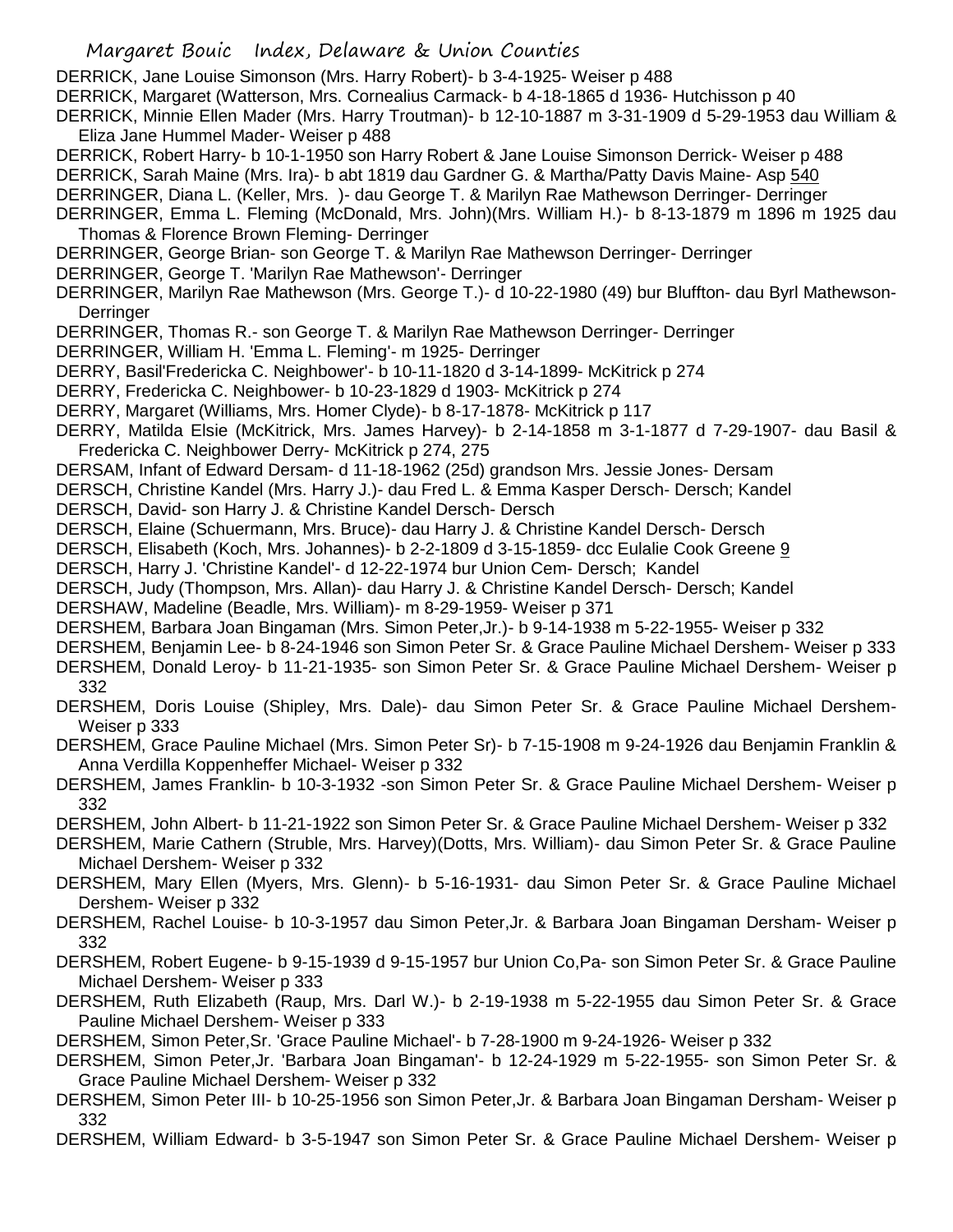DERTHICK, infant b 11-16-1874 Berkshire Tp son John & Lydia A. Utley Derthick- dcb

- DERTHICK, Ira- Pabst 6 p 18; 1880C Berkshire Tp p 427A
- DERTHICK, John- 1880C Berkshire Tp p 427A
- DERTHICK, Lucian- 1880C Kingston Tp p 431C
- DERTICK, L.- Kingston Tp- Powell p 47
- DERUPE, ---Nash p 6
- DERUPE, Ada- Nash p 6, 55
- DERUSE, Carl L.- son Dewey C. & Emma Mae DeRuse- DeRuse
- DERUSE, Clestyel (Heasley, Mrs. Richard)- dau Dewey C. & Emma Mae DeRuse- DeRuse
- DERUSE, Constance Mae (Nicol, Mrs. Eugene G. R.)- m 6-14-1964 dau Dewey C. & Emma Mae DeRuse-Rausch (151531), (13(11)211); DeRuse; 1959 ucd (13)
- DERUSE, Dewey C. 'Emma Mae'- d 11-1978 (79) bur Forest Grove- DeRuse; 1959, 1967, 1971, 1973, 1975 ucd
- DERUSE, Emma Mae (Mrs. Dewey C.)- d 1967- DeRuse; 1959, 1967 ucd
- DERUSE, Norma (Hooker, Mrs. Thomas)- dau Dewey C. & Emma Mae DeRuse- DeRuse
- DERWEER, Abram 'Maria'- 1850C Jerome Tp 1907-1928 p 278 (51, Pa)
- DERWEER, Amanda- dau Abram & Maria Derweer- 1850C Jerome Tp 1907-1928 p 278 (21,O)
- DERWEER, Maria (Mrs. Abram)- 1850C Jerome Tp 1907-1928 p 278 (41, Pa)
- DERWEER, William- son Abram & Maria Derweer- 1850C Jerome Tp 1907-1928 p 278 (16,O)
- DERWESTER, Edith- b 9-2-1886 Delaware Town dau George & Sadie Evans Derwester- dcb DERY, Gerald A.- Dery
- DERY, Michael Patrick Dery- son Gerald A. Dery engaged to Connie Lee Rausch- Dery; Rausch
- DERZ, Connie Rausch (Mrs. Michael Patrick)- b 10-10-1963 m 3-23-1985 dau James & Karen Hicks Rausch- St. Paul p 77
- DERZ, Michael Patrick 'Connie Rausch'- m 3-23-1985- St. Paul p 77
- DESALLE, Governor Michael V.- 1985 uch p 30
- DESANDO, Jessica Helen- dau John & Patricia DeSando- DeSando- engaged to Peter Davis
- DESANDO, Patricia (Mrs. John)(Krueger, Mrs. )- DeSando
- DESANDO, John 'Patricia'- DeSando
- DESANTO, Josephine I. (Cowgill, Mrs. Francis M.)- b 1911- Cowgill p 22
- DESAUTELLE, Louise (Gibson, Mrs. Edward)- Gibson; Desautelle
- DESBRO, Sarah Jane- b 5-3-1884 Delaware Town dau William James & Eonore Worline Desbro- dcb
- DESBRO, William- b 9-12-1880 Delaware Town son W. j. & Elenora Desbro- dcb
- DESBURY/DISBURY, Nathaniel- 1976 dch p 10
- DESCARREAUX, Francois- unec III p 35
- DESCARREAUX, Mary (St. Arnaud, Mrs. Edouard)- unec III p 35
- DESCH, Herbert 'Ruth Coe'- Coe
- DESCH, Herbert Jr.- son Herbert & Ruth Coe Desch- Coe
- DESCH, Ruth Coe (Mrs. Herbert)- d 8-15-1967 bur Eton Cem- dau Charles & Ida Wood Coe- Coe
- DESCHEPPER, Harry 'Ida'- McKitrick p 419
- DESCHEPPER, Ida (Mrs. Harry)- McKitrick p 419
- DESCHEPPER, Irene (Munson, Mrs. Leonard)- b 1913 m 1933- dau Harry & Ida DeSchepper- McKitrick p 419
- DESENBURG, Lulu E.- grad DHS 1882- delge VII p 6
- DESGRANGES, Bettie (Mrs. Donald H.)- Desgranges
- DESGRANGES, Donald H.'Bettie'- d 8-31-1983 (59) bur Fairview Mem. Park- son Harry E. Desgranges-Desgranges
- DESGRANGES, Dorothy H. (Mrs. Ray A.)- 1961 dcd
- DESGRANGES, Dronda (Welsh, Mrs. )- dau Donald H. & Bettie Desgranges- Desgranges
- DESGRANGES, Eva Wright (Mrs. Harry E.)- d 1-2-1982 (70) bur Fairview Mem. Park- Desgranges
- DESGRANGES, Harry E. 'Eva'- d 4-21-1965 (70) Desgranges; 1961 dcd
- DESGRANGES, Kevin- son Donald H. & Bettie Desgranges- Desgranges
- DESGRANGES, Michael- son Donald H. & Bettie Desgranges- Desgranges
- DESGRANGES, Ray A. 'Dorothy H.'- son Harry E. & Eva Desgranges- Desgranges; 1961 dcd
- DESGRANGES, Richard- son Donald H. & Bettie Desgranges- Desgranges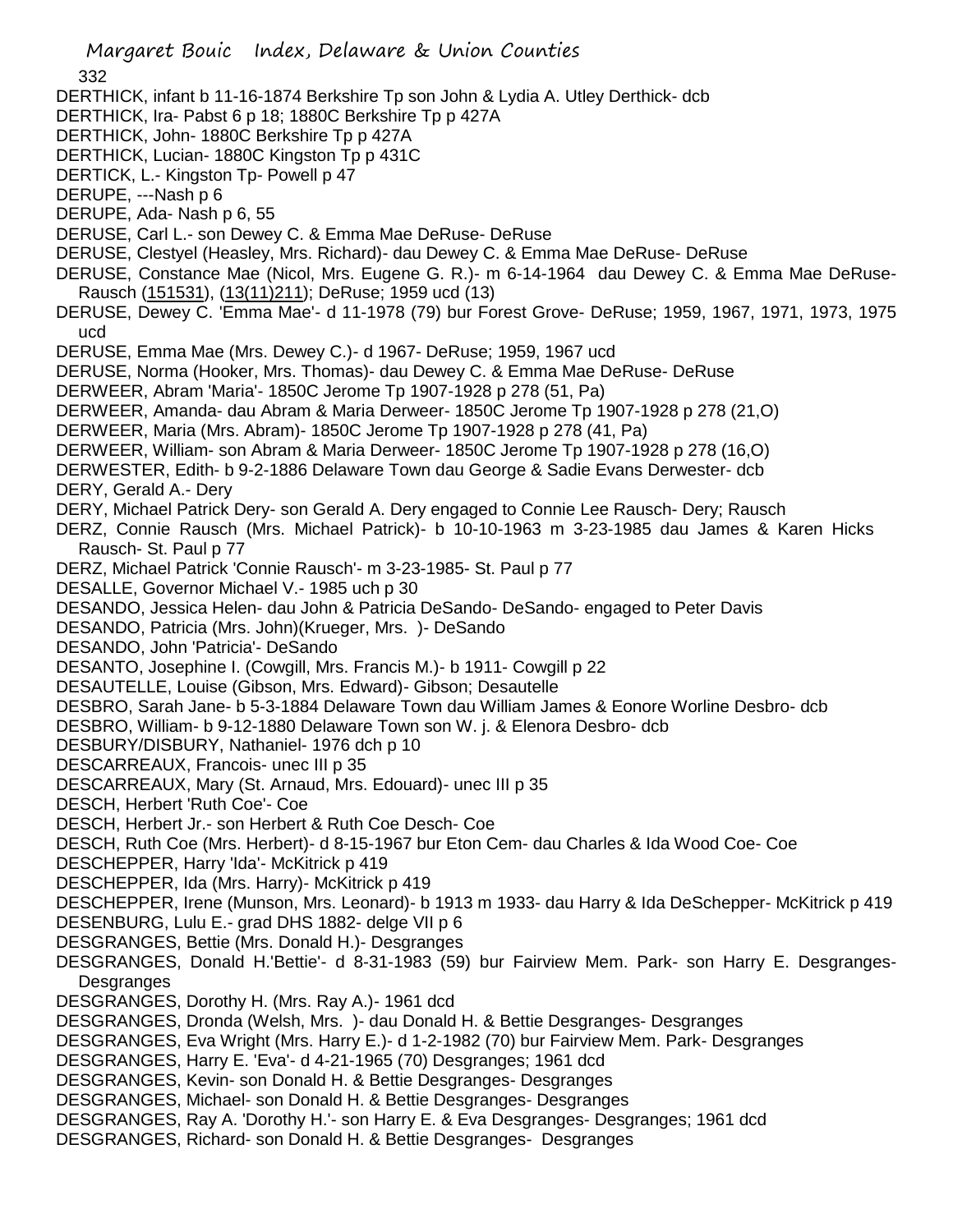Margaret Bouic Index, Delaware & Union Counties DESGRANGES, Robert- son Harry E. & Eva Desgranges- Desgranges; 1961, 1969, 1971, 1980 dcd DESHER, Clarence 'Florence'- 1949 ucd DESHER, Dale- son Clarence & Florence Desher- 1949 ucd DESHER, Florence (Mrs. Clarence)- 1949 ucd DESHETLER, Angeline (Dyer, Mrs. John Allen)- Dyer DESHLER, John G.- Deshler DESHLER, W. G.- 1880 dch p 256 DESIDER, Jean (Stanley, Mrs. Trowbridge Hull)- b 10-7-1928 m 6-19-1957- Weiser p 55 DESING, Charles- 1880C Delaware Tp p 539C DESJARDINS, John W. 'Phebe A. Dunham'- 1971 ucd DESJARDINS, Phebe A. Dunham (Mrs. John W.) div(- 1971 ucd DESKINS, Barbara S. (Mrs. Timothy)- 1973 ucd DESKINS, Clifton 'Lucille'- 1980 dcd DESKINS, Cynthia Gail- b 1968 dau Eldon & Ruth A. Deskins- 1980 dcd DESKINS, Daniel Allen- b 2-27-1983 son Gary & Goldie Deskins- Deskins DESKINS, Delana (Mullins, Mrs. Gary)- dau Eldon & Ruth A. Deskins- Deskins DESKINS, Eldon- b 1965 son Eldon & Ruth A. Deskins- 1980 dcd DESKINS, Eldon/Elden 'Ruth Ann'- d 3-7-1982 (45) 1980 dcd DESKINS, Gary 'Goldie'- b 1962 son Clifton & Lucille Deskins- Deskins; 1980 dcd DESKINS, Gene- 1971 dcd DESKINS, Goldie (Mrs. Gary)- Deskins DESKINS, John- 1973 ucd DESKINS, Lucille (Mrs. Clifton)- 1980 dcd DESKINS, Mackey- Deskins DESKINS, Regina- dau Mackey Deskins- Deskins DESKINS, Ruth Ann (Mrs. Eldon)- Deskins; 1980 dcd DESKINS, Terry- b 1965 ch Clifton & Lucille Deskins- 1980 dcd DESKINS, Timothy 'Barbara S.'- 1973 ucd DESKINS, Timothy- b 1971 son Timothy & Barbara S. Deskins- 1973 ucd DESKINS, Tina- b 1970 dau Clifton & Lucille Deskins- 1980 dcd DESKINS, Victor Van- d 12-31-1980 (18) bur Centerburg- son Mackey Deskins- Deskins DESMOND, Betty Kellar (Mrs. Joseph H.)- d 3-8-1988 (70) bur Stantontown Cem- Desmond DESMOND, Daniel- b 11-15-1875 dcb d 1900 Oakdale Cem Powell p 431 son Michael & Mary King Desmonddcb; unec XIII p 44 DESMOND, Earl K.- son Joseph H. & Betty V. Kellar Desmond- Desmond DESMOND, Edward- brother Joseph H. Desmond- Desmond DESMOND, Eugene- 1879 Oak Grove Cem Powell p 431 DESMOND, Harry- brother Joseph H. Desmond- Desmond DESMOND, Joseph H. 'Betty V. Kellar'- d 11-9-1984 (73) bur Stantontown Cem- Desmond DESMOND, Margaret Ellen (Friley, Mrs. )- sister Joseph H. Desmond- Desmond DESMOND, Mary- b 1851 d 1882 Oak Grove Cem Powell p 431 DESMOND, Michael- b 1843 d 1882 Oak Grove Cem Powell p 431- from Ireland 4-1865 Nat 4-3-1876, delge VIII p 60 DESMOND, Robert E.- brother Joseph H. Desmond- Desmond DESPOIER, Joseph 'Rosalie Touprose'- ped Marsha Russell Sorrell 28- delge V p 49 DESPOILER, Rosalie Touprose (Mrs. Joseph)- ped Marsha Russell Sorrell 29- delge V p 49 DESPOIRE, Joseph 'Rosalie Touprose'- ped Marsha Russell Sorrell 28- delge V p 49 DESPOIRE, Rosalie Touprose (Mrs. Joseph)- ped Marsha Russell Sorrell 29 -delge V p 49 DESSAIN, Helen (Arnold, Mrs. Russell Miles)- m 7-22-1924- Weiser p 748 DESTALHAM, Jeffrey- Powers Pat p 259 DESTALHAM, Nicholas- Powers Pat p 259 DESTATTON, William- Powers Pat p 259 DESTEFANO, Gina- b 1961- dau James C. & Joanne M. DeStefano- 1969, 1971 dcd DESTEFANO, James C. 'Joanne M.'- 1969, 1971 dcd DESTEFANO, James- b 1962 son James C. & Joanne M. DeStefano- 1969, 1971 dcd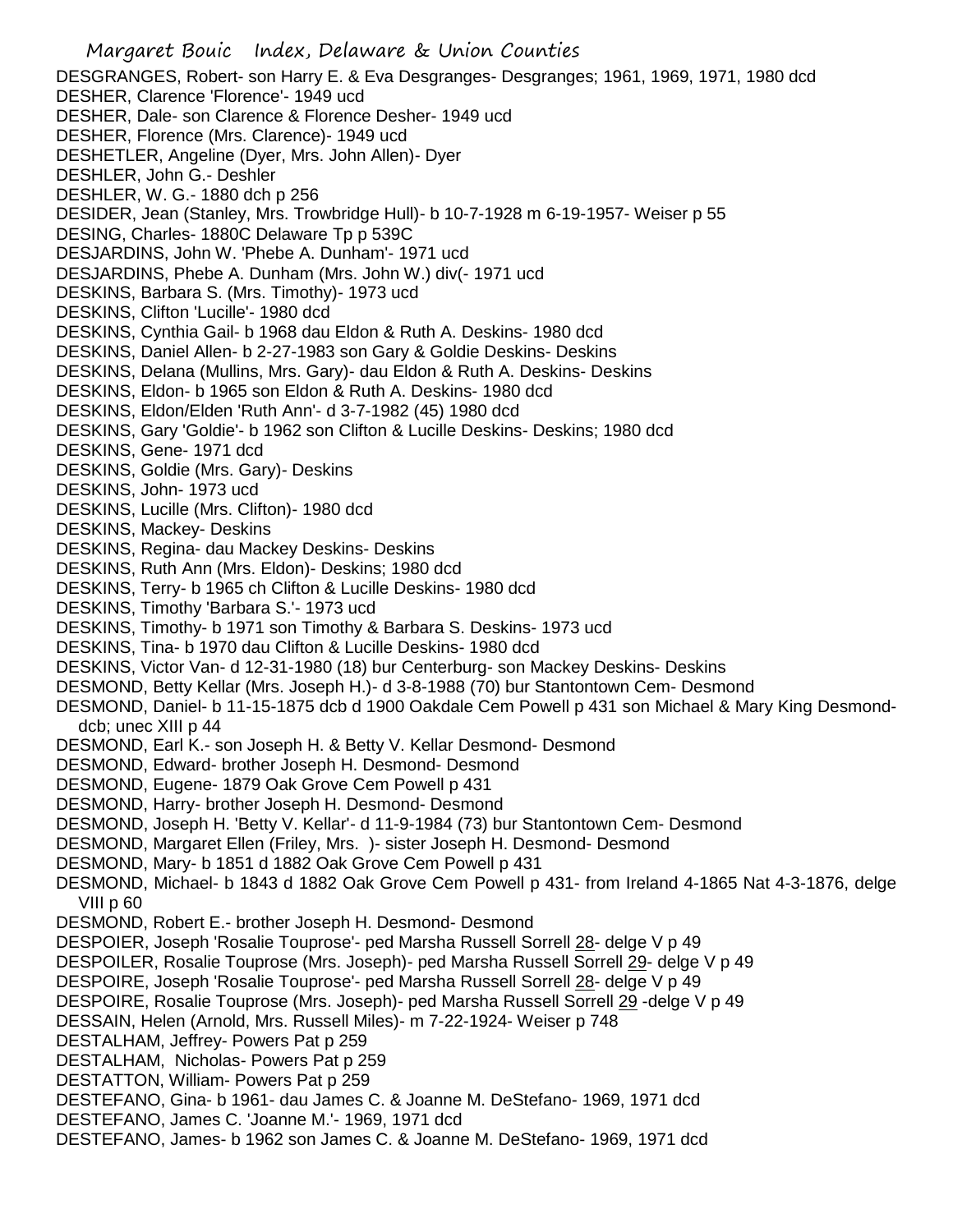Margaret Bouic Index, Delaware & Union Counties DESTEFANO, Joanne M. (Mrs. James C.)- 1969, 1971 dcd DESTAFANO, Cathy/Kathleen (Mrs. Thomas)- 1973, 1975 ucd DESTEFANO, Johanna (Mrs. Ralph V.)- 1980 dcd DESTEFANO, Lisa- b 1964 dau James C. & Joanne M. DeStefano- 1979, 1971 dcd DESTEFANO, Michael- b 1975 son Thomas & Kathleen DeStefano- 1973, 1975 ucd DESTEFANO, Ralph V. 'Johanna'- 1980 dcd DETA, --Powell p 86 (Can't find) DETAMORE, M. J.- 1971 dcd DETAMORE, Phil- 1980 dcd DETAR, Jill Nancy- b 7-11-1958 dau Lee G. Jr. & Marilyn Kay Hetirck Detar- Weiser p 695 DETAR, Lee G. Jr. 'Marilyn Kay Hetrick'- m 5-20-1948- Weiser p 695 DETAR, Marilyn Kay Hetrick (Mrs. Lee G.Jr.)- b 9-1-1927 m 5-20-1948 dau Guy W. & Madge Evelyn Kahle Hetrick- Weiser p 695 DETAR, Pamela Kay- b 6-26-1955 dau Lee G. Jr. & Marilyn Kay Hetrick Detar- Weiser p 695 DETERICK, John- delge X p 52 DETERS, Dwight W. 'Helen Jean Kidd'- m 6-4-1946 div- McKitrick p 142 DETERS, Helen Jean Kidd (Mrs. Dwight W.)(McBride, Mrs. Russell)- m 6-4-1946 dau Eldon Eugene & Norma Ray Taylor- McKitrick p 142 DETHERIDGE, Ella Shaw (Mrs. )- dau John L. & Mary P. Todd Shaw- dumch p 301 DETHROW, Elias 'Phebe Elliott'- m 4-21-1866 ucm 3985 DETHROW, Phebe Elliott (Mrs. Elias)- m 4-21-1866 ucm 3985 DETON, David- 1820C Bennington Tp DETRAY, Becky (Book, Mrs. )- dau Clarence & Nancy Jones DeTray- DeTray DETRAY, Clarence- son Clarence & Nancy Jones DeTray- DeTray DETRAY, Clarence 'Nancy Jones'- m 1964- DeTray DETRAY, Debbi (Drum, Mrs. )- dau Clarence & Nancy Jones DeTray- DeTray DETRAY, Grace Sponsler (Mrs. Harrison)- DeTray DETRAY, Harrison 'Grace Sponsler'- d 1-13-1966(79)- DeTray DETRAY, Lisa Diane (Seibert, Mrs. Lloyd Joseph)- m 9-29-1990 dau Clarence & Nancy Jones DeTray- DeTray DETRAY, Lynn- ch Clarence & Nancy Jones DeTray- DeTray DETRAZ, Clarence- brother Eugene DeTraz- Nash p 299 DETRAZ, Eugene- Nash p 299 DETRICK, Albert Warren 'Barbara'- d 10-12-1978 (67) bur Fancher Cem- Detrick; 1969, 1971 dcd DETRICK, Andrew- b 1966 son John S. & Lydia Detrick- 1969, 1971 dcd DETRICK, Barbara (Mrs. Albert W.)- Detrick; 1969, 1971 dcd DETRICK, B. H.- 1980 dcd DETRICK, Carl- brother Albert Warren Detrick- Detrick DETRICK, Eliza Salome Ingram (Mrs. Lowell)- b 9-30-1908 m 4-9-1930 d 10-10-1993 (85) bur E. Liberty- dau Seth & Lulu May Brugler Ingram- Detrick DETRICK, Elwood- brother Ray Detrick- Detrick DETRICK, Estella (Huffman, M rs. Fay) dau Lowell & Eliza Ingram Detrick- Detrick DETRICK, Howard- brother Ray Detrick- Detrick DETRICK, John 'Isabella Hudson'- m 2-1843- unec XII p 51 DETRICK, John- b 1962 son John S. & Lydia Detrick- 1969, 1971 dcd DETRICK, John Samuel 'Lydia C.'- Detrick; 1969, 1971 dcd DETRICK, Lowell 'Eliza Ingram'- b 6-4-1908 m 4-9-1930 d 2-16-1991 (82) E. Liberty Cem- son Homer & Estella Halleday Detrick- Detrick 1959 ucd DETRICK, Luann- b 1961 dau John S. & Lydia Detrick- 1969, 1971 dcd DETRICK, Lucia Ann (Weihe, Mrs. John Gibson)- m 5-28-1988 dau John Samuel & Lydia C. Detrick- Detrick DETRICK, Lydia C. (Mrs. John Samuel)(Hadley, Mrs. )- Detrick; 1969, 1971 dcd DETRICK, Margaret (Mrs. Forest)- 1969, 1971 dcd DETRICK, Martha (Varner, Mrs. Joseph)- dau Homer & Estella Halleday Detrick- Detrick DETRICK, Mildred Elliott (Mrs. )- dau Albert Elliott- Maugans Anc p 161 DETRICK, Nevin- son Homer & Estella Halleday Detrick- Detrick DETRICK, Paul- son Homer & Estella Halleday Detrick- Detrick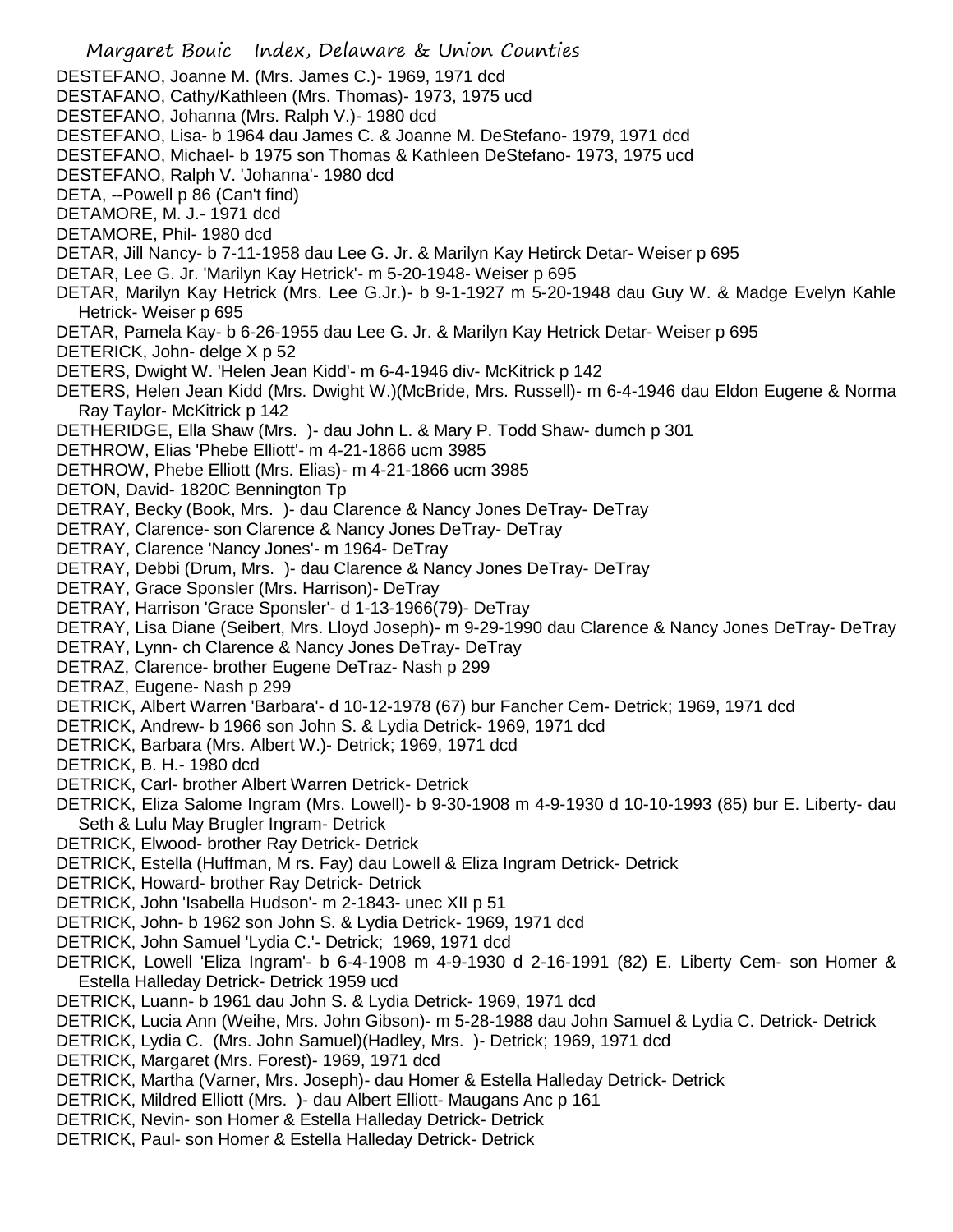Margaret Bouic Index, Delaware & Union Counties DETRICK, Ray 'Verna'- d 12-23-1971 (72)- bur Greenlawn, Columbus- Detrick DETRICK, Rebecca (Ferryman, Mrs. )- dau Lowell & Eliza Ingram Detrick- Detrick DETRICK, Ruth Ann (Fogle, Mrs. )- dau Lowell & Eliza Ingram Detrick- Detrick DETRICK, Sam- b 1963 son John S. & Lydia Detrick- 1969, 1971 dcd DETRICK, Sharon Kay (Burr, Mrs. Robert)- Dau Lowell & Eliza Ingram Detrick- Detrick DETRICK, Shirley Jean (Shumway, Mrs. Robert)- dau Lowell & Eliza Ingram Detrick- Detrick DETRICK, Verna (Mrs. Ray)- Detrick DETRICK, Wayne- son Lowell & ELiza Ingram Detrick- Detrick DETTLEBACH, Benjamin 'Mathilda A. Deppen'- m 1-15-1884- Weiser p 78 DETTLEBACH, Inez D.- b 1887 dau Benjamin & Mathilda A. Deppen Dettlebach- Weiser p 78 DETTLEBACH, Mathilda A. Deppen (Mrs. Benjamin)- b 12-21-1863 m 10-15-1884 dau Samuel Weiser & Elizabeth Downing Deppen- Weiser p 78 DETTMORE, Jean (Edwards, Mrs. )- dau Ruth A. Breece Dettmore- Dettmore DETTMORE, Ruth A. Breece (Mrs. )- d 3-24-1987 (76) Oak Grove Cem - Dettmore DETTORE, Catherine A. (Mrs. George R.)- 1980 dcd DETTORE, George R. 'Catherine A.'- 1980 dcd DETTORE, Gregory- b 1969 son George R. & Catherine A. Dettore- 1980 dcd DETTORE, Karen- b 1977 dau George R. & Catherine A. Dettore- 1980 dcd DETTRA, Daniel L. 'Florence L.'- 1967, 1971, 1975, 1979, 1981, 1983, 1991 ucd DETTRA, Danny L.- b 1950 Price Cem djlm p 66- son Daniel L. & Florence L. Dettra- 1967, 1971, 1973 ucd DETTRA, Debbie (Mrs. Donald L.)- 1979, 1981, 1983 ucd DETTRA, Donald L.'Debbie'- b 1958 son Daniel L. & Florence L. Dettra- 1967, 1975, 1979, 1981, 1983 ucd DETTRA, Ellen- b 1952 dau Daniel L. & Florence L. Dettra- 1967, 1971 ucd DETTRA, Florence L. (Mrs. Daniel L.)- 1967, 1971, 1975, 1979, 1981, 1983 ucd DETTRA, Karen Jean Laucher (Mrs. Danny L.)- b 8-29-1952 m 5-12-1972 d 1975 Price Cem djlm p 66 R8 dau Lester & Esther Laucher- Dettra DETTY, Dempsey- son Marilyn Detty- 1991 ucd DETTY, D. Jay 'Melinda K.'- 1983, 1991 ucd DETTY, Marilyn- 1991 ucd DETTY, Marisa- ch Marilyn Detty- 1991 ucd DETTY, Melinda K. (Mrs. D. Jay)- 1983, 1991 ucd DETTY, Monica- b 1978 dau D. Jay & Melinda K. Detty- 1983, 1991 ucd DETTY, Phyllesa- ch Marilyn Detty- 1991 ucd DETTY, Shane- b 1975 ch D. Jay & Melinda K. Detty- 1983, 1991 ucd DETTWILER, Velda (Brown, Mrs. Clyde L.)- m 1941; WBrown VI p 766 DETURCK, Barbara Louise- b 1-30-1954 dau Frederick & Patricia Doris Althouse DeTurck- Weiser p 143 DETURCK, Frederick 'Patricia Doris Althouse'- b 11-17-1929 m 9-7-1953- Weiser p 143 DETURCK, Joan Marie- b 3-17-1957 dau Frederick & Patricia Doris Althouse DeTurck- Weiser p 143 DETURCK, Patricia Doris Althouse (Mrs. Frederick)- b 12-13-1932 m 9-7-1953 dau Claude & Ida May Loy Althouse- Weiser p 143 DETURK, Frank- 1915 uch p 499; 1900C Richwood 432-46317A (26,O,O,O) DETURK, Isaac 'Marie Weiser'- Weiser p 845 DETURK, Maria (Weiser, Mrs. David)- b 7-16-1748 d 3-3-1819- Weiser p 844 DETURK, Marie Weiser (Mrs. Isaac)- b 1-10-1786 d 1-21-1846 dau Daniel & Esther Pott Weiser- Weiser p 845 DETURK, Marjorie (Mrs. )- 1985 uch p 100 DETWEILER, Alma- dau Joe R. & Emma Mary Beachy Detweiler- Detweiler DETWEILER, Emma Mary Beachy (Mrs. Joe R.)- m 2-6-1941 d 9-13-1986 (67) Canaan Fellowship Cem- dau Joe & Alma Beachy- Detweiler DETWEILER, Gertie Lapp (Mrs. Norman)- Detweiler DETWEILER, Homer 'Martha Sensenig'- son Joe R. & Emma Mary Beachy Detweiler- Detweiler DETWEILER, Janet (Long, Mrs. Tom)- dau Joe R. & Emma Mary Beachy Detweiler- Detweiler DETWEILER, Joe R. 'Emma Mary Beachy'- Detweiler DETWEILER, Martha Sensenig (Mrs. Homer)- Detweiler DETWEILER, Mary (Young, Mrs. )- dau Joe R. & Emma Mary Beachy Detweiler- Detweiler DETWEILER, Norman 'Gertie Lapp'- son Joe R. & Emma Mary Beachy Detweiler- Detweiler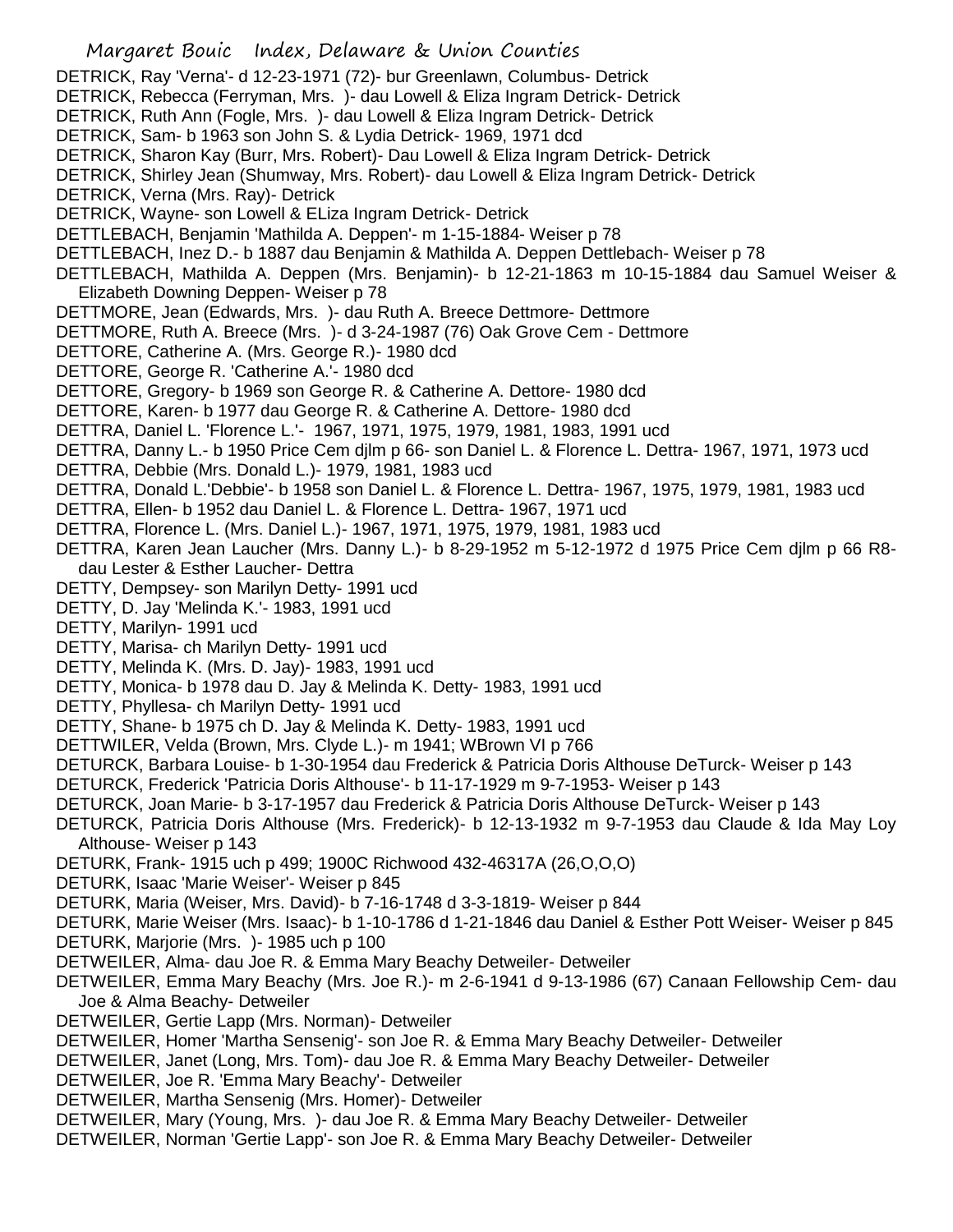- DETWEILER, Rudy- son Joe R. & Emma Mary Beachey Detweiler- Detweiler
- DETWILER, Alice- d 12-2-1982 (74) bur Kenton- Detwiler
- DETWILER, Angela Kay- dau Lawrence W. & Janet Fawn Detwiler- Detwiler
- DETWILER, Anna L. (Mrs. Joseph E.)- dau Janet Fawn Detwiler- Detwiler; 1959, 1967, 1971, 1973, 1975, 1979, 1981, 1983 ucd
- DETWILER, Barbara (Pettit, Mrs. Richard)- dau William D. & Mary M. Eirich Detwiler- Detwiler
- DETWILER, Beverly (Lee, Mrs. Gary)- dau William L. & Margaret Detwiler- Detwiler; 1961 dcd (11), 1969 dcd DETWILER, Brett- b 1964- Detwiler
- DETWILER, Caroline Ann (Pack, Mrs. Harold)- m 9-8-1968 dau Joseph E. & Anna Detwiler- Detwiler; 1959 ucd (8)
- DETWILER, Charles Elmer 'Ruth Evelyn Ansley'- m 9-4-1938 d 6-6-1953- Detwiler
- DETWILER, Charles- b 4-12-1873 Delaware Town son Henry D. & Magdelana Fogle Detwiler- dcb
- DETWILER, Edythe (Arnold, Mrs. Paul Henry)- m 6-1-1924- Weiser p 747
- DETWILER, Elizabeth C. (Taylor, Mrs. C. W. L.)- m 12-11-1856- Genther p 126
- DETWILER, Eunice B.- b 1901 d 1970 Byhalia Cem p 115
- DETWILER, Everett E. 'Francis I.Sieg'- b 11-12-1897 m 1919 d 8-7-1971 bur Hale Cem, Mt. Victory- son John & Tillie Thompson Detwiler- Detwiler; 1949, 1959, 1967, 1971 ucd
- DETWILER, Frances I. Sieg (Mrs. Everett E.)- b 10-30-1899 m 12-16-1919 d 7-6-1984 dau David & Nellie Reames Seig- Detwiler; 1959 ucd
- DETWILER, George L. 'Nellie'- 1961 dcd
- DETWILER, Grace (Jones, Mrs.) d 11-25-1963 bur Fairview- dau John & Mary Ely Howison 206; Detwiler
- DETWILER, Harry 'Louise'- d 1951- Detwiler
- DETWILER, Henry- hadc p 38
- DETWILER, Henry- d 8-12-1874 (80y) Mayfield Cem Powell p 174
- DETWILER, J.- delge X p 35, trumpet major, 1845
- DETWILER, Jack- son Alice Detwiler- Detwiler
- DETWILER, Janet Fawn (Mrs. Larry)- d 4-1-1967 (29) Oak Grove Cem Detwiler
- DETWILER, Jean (Bonnell, Mrs. Ray)- dau Alice Detwiler- Detwiler
- DETWILER, Joel Kline 'Sandra Jeanne Payne'- m 2-19-1983 son James O. Detwiler- Detwiler
- DETWILER, John- b 112-29-1877 Delaware Town son Henry & Laney Feagale Detwiler- dcb
- DETWILER, John 'Mary Ely'- delge IX p 40
- DETWILER, John 'Tillie Thompson'- hadc p 50, 52, 121; 1840C Thompson Tp delge IV p 31(Delitwiler)l from Switzerland, Nat 9-18-1840, delge VIII p 60, 66
- DETWILER, Joseph 'Anna'- son Everett & Frances I. Seig Detwiler- Detwiler; 1959, 1991 ucd
- DETWILER, Joyce (Jantvold, Mrs. Budd)- dau William L. & Margaret Detwiler- Detwiler
- DETWILER, Judy (Roberts, Mrs. Russell)- dau Everett & Frances I. Seig Detwiler- Detwiler
- DETWILER, Julie (Mrs. Larry)- 1973 ucd
- DETWILER, Kevin Eugene- son Lawrence W. & Barbara Detwiler- Detwiler
- DETWILER, Kris/Katie Starr (Mrs. Phillip B.)- m 5-29-1966 dau Richard Starr- Detwiler
- DETWILER, Larry 'Julie'- 1973 ucd
- DETWILER, Lawrence W. 'Janet Fawn''Barbara'- d 10-24-1969 (28)- son William L. & Margaret Detwiler-Detwiler; 1969 dcd
- DETWILER, Lester P./T- 1961, 1969, 1971 dcd
- DETWILER, Louise (Mrs. Harry)- d 2-20-1973 (91) bur Prospect- Detwiler; 1961, 1969, 1971 dcd
- DETWILER, Margaret E.(Mrs. William L.)- Detwiler; 1961, 1969, 1971, 1980 dcd
- DETWILER, Mary Ely (Mrs. John)- delge IX p 40
- DETWILER, Mary Louise (Mrs. William)- b 1855 d 1922 Broadway Cem lptw p 79
- DETWILER, Mary- M. Eirich (Mrs. William D.)- Detwiler
- DETWILER, Mary (Moyer, Mrs. Jacob)- Powell p 367
- DETWILER, Matthew Phillip- b 7-12-1971 son Phillip B. & Kris Starr Detwiler- Detwiler
- DETWILER, Nancy Ann (Jackson, Mrs. Jack)- dau Charles Elmer & Ruth Evelyn Ansley Detwiler- Detwiler
- DETWILER, ---(Munn, Mrs. Gerald0- dau Charles Elmer & Ruth Evelyn Ansley Detwiler- Detwiler
- DETWILER, Nellie (Mrs. George L.)- d 9-4-1968 (83) Newhouse Cem- Detwiler; 1961 dcd
- DETWILER, Paul- son Richard Detwiler- Detwiler engaged to Shelly Mitchell
- DETWILER, Phillip B. 'Kris Starr'- m 5-29-1966 son Everett & Frances Sieg Detwiler- Detwiler; 1959 ucd (17)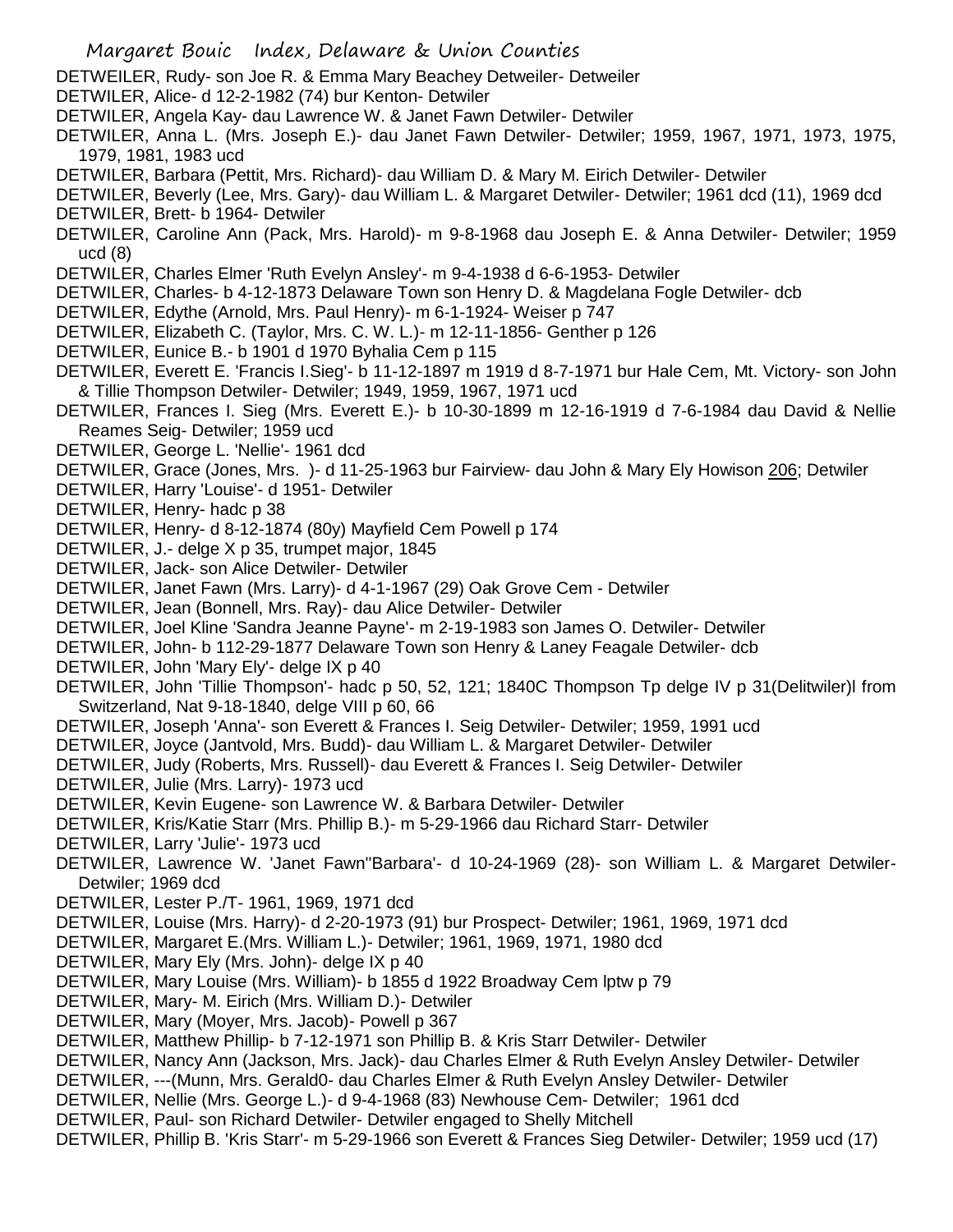DETWILER, Rebecca (Tillman, Mrs. Harold)- dau Everett & Frances I. Seig Detwiler- Detwiler

- DETWILER, Ruth Evelyn Ansley (Mrs. Charles Elmer)- b 12-24-1919 m 9-4-1938 d 12-17-1980 (61) bur Huntsville- dau William M. & Winifred Watt Ansley- Detwiler
- DETWILER, Sandra Jeanne Payne (Mrs. Joel Kline)- m 2-19-1983 dau Okey E. Payne- Detwiler
- DETWILER, Steven E.- son William D. & Mary M. Eirich Detwiler- Detwiler
- DETWILER, Tillie Thompson (Mrs. John)- Detwiler
- DETWILER, Vashti (Garwood, Mrs. Dr. Spencer)- m 1866- 1883 uch V p 206
- DETWILER, William D. 'Mary M. Eirich'- b 5-24-1925 d 2-9-1986 (60) Oakdale Cem son Everett & Frances I. Seig Detwiler- Detwiler
- DETWILER, William L.'Margaret'- d 12-30-1981 (68) bur Radnor Cem- son Harry & Louise Detwiler- Detwiler; 1961, 1969, 1971, 1980 dcd
- DETWILER, William 'Mary Louise'- b 1854 d 1943 Broadway Cem lptw p 79
- DETWILLER--family of Shirley Hooker #126-unec V p 2, VI p 14, X p 13
- DETWILLER, Daniel- Mayfield Cem (German inscript)- Powell p 171
- DETWILLER, Eleanor- 1985 uch p 151
- DETWILLER, Harriet Orelia (Thomas, Mrs. Benjamin Franklin)- b 3-4-1861 m 3-1-1882 d 11-24-1944 dau John & Mary Ely Detwiller- ped Shirley Thomas Hooker #126 5; unec VIII p 44; delge III p 50- Detwiller
- DETWILLER, Henry 'Verena Jenny'- b 1760 d 1814 ped Shirley Thomas Hooker #126 20
- DETWILLER, John 'Mary Ely'- b 1810 d 1899 son Henry & Verena Jenny DeTwiller- ped Shirley Thomas Hooker #126 10; Detwiller
- DETWILLER, Mary Ely (Mrs. John)- b 1824 d 1907 dau Benjamin & Lydia High Ely- ped Shirley Thomas Hooker #126 11- Detwiller; unec VIII p 44
- DETWILLER, Verena Jenny (Mrs. Henry)- b 1772 d 1854 ped Shirley Thomas Hooker #126 21
- DEUBNER,/Deuber Esther (Davis, Mrs. Dr. Harold)- d 3-3-1989- bur Ashley Union Cem- Deubner; Davis; 1976 dch p373
- DEUBNER, Emma (Mrs. )- d 5-25-1971 (89) bur Greenville- Deubner
- DEUBNER, Fred- twin son Emma Deubner- Deubner
- DEUBNER, William- twin son Emma Deubner- Deubner
- DEUCHER, Dawnie Merrill (Mrs. Edgar M. Sr.)- Deucher
- DEUCHER, Edgar M. Sr. 'Dawnie Merrill'- d 10-10-1975 (90) bur Belpre- Deucher
- DEUCHER, Geraldine (Buzard, Mrs. )- dau Edgar M. Sr. & Dawnie Merrill Deubher- Deucher
- DEUEL, Benjamin 'Sarah Slocum'- m 12-15-1833 dcga p 62 Ohio State Gazette
- DEUEL, Harriet (Mrs. Seth)- Powell p 31
- DEUEL, Lucinda A.- d 5-8-1834 (2-11-8) Sunbury Cem- dau Seth & Harriet Deuel- Powell p 31
- DEUEL, Rufus A.- d 4-10-1839 (1y9m) Sunbury Cem- son Seth & Harriet Deuel- Powell p 31
- DEUEL, Sarah Slocum (Mrs. Benjamin)- m 12-15-1833 dcga p 62 Ohio State Gazette
- DEUEL, Seth 'Harriet'- Powell p 31
- DEUGLER, Daniel- delge X p 52; Ekelberry Ledger
- DEULANY, Hannah (Mrs. William)- 1870C Union Tp 150-149 p 20 (25,O)
- DEULANY, Jasper N.- son William Deulany- 1870C Union Tp 150-149 p 20 (9,O)
- DEULANY, Louisa- dau William & Hannah Deulany- 1870C Union Tp 150-149 p 20 (2,O)
- DEULANY, Martha- dau William Deulany- 1870C Union Tp 150-149 p 20 (7,O)
- DEULANY, William 'Hannah'- 1870C Union Tp 150-149 p 20 (38, Va)
- DEUSCHE, Janet R. (McElroy, Mrs. Earnest L.)- b 12-18-1937 d 1-17-1990 (52) York Cem -dau Merle & Louise Pippert Deusche- Deusche
- DEUSCHE, Louise Pippert (Mrs. Merle)- Deusche
- DEUSCHE, Merle 'Louise Pippert'- Deusche
- DEUSHER, Jinnie- 1880C Delaware Town p 518C
- DEUTSCHMAN, Barbara- Pabst 2 p 89
- DEVAL, Margaret- 1850C Concord Tp 2140 p 127 (9,O)
- DEVAL, William- 1883 uch V p 335
- DEVALINGER, Leon,Jr.- Nash p 268, 182, 186
- DEVALL- see Duvall
- DEVALL, Ann- 1883 uch V p 365
- DEVALL, H.- 1883 uch V p 365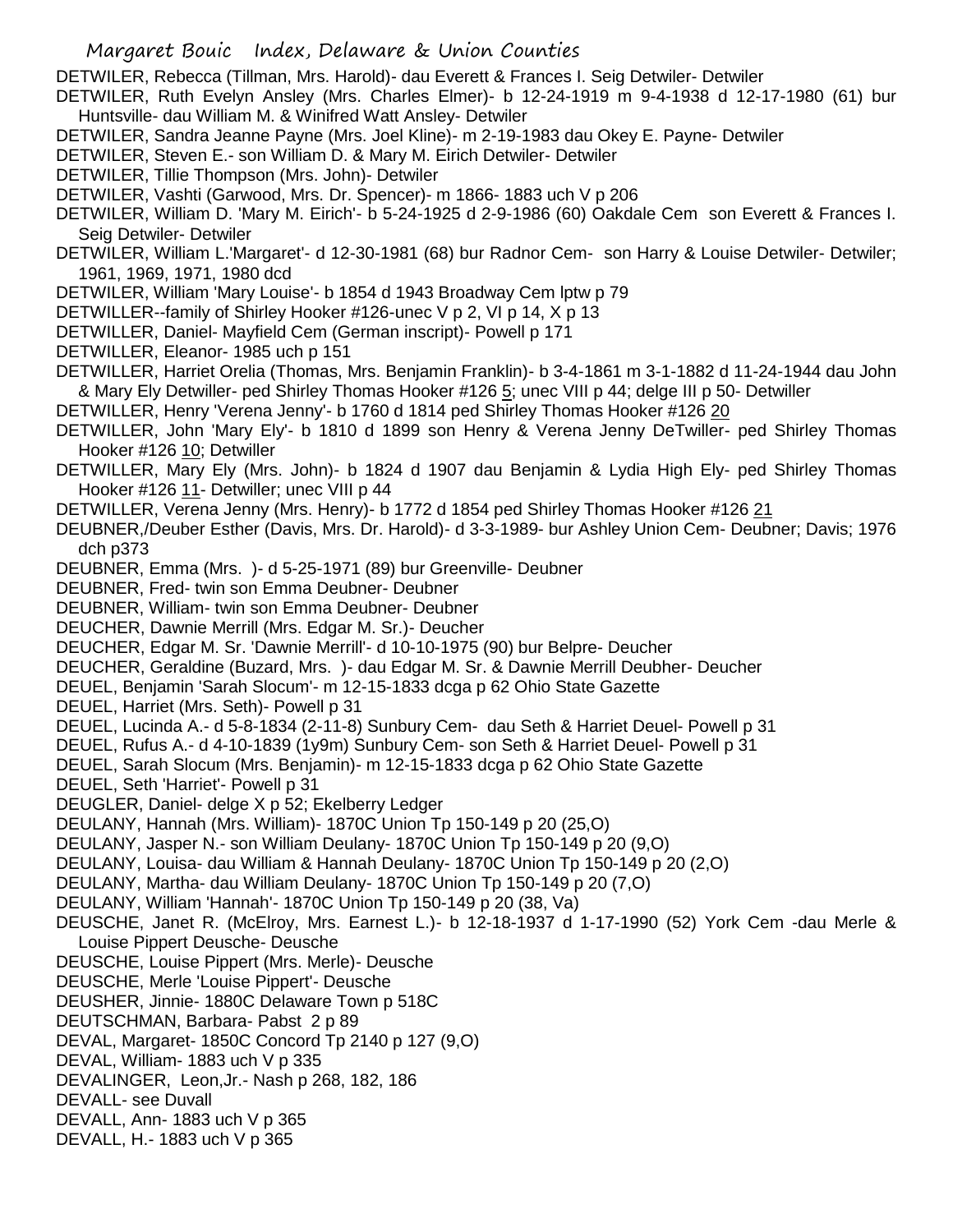- Margaret Bouic Index, Delaware & Union Counties DEVALL, Mary (Crippen, Mrs. Wilson)- m 7-22/11/1842- unec V p 60 DEVALL, Mary (Wait, Mrs. Alonzo A.)- m 8-10-1842 ucm 806 DEVALOIS, Clothilde (Zeller, Mrs. Jacques)- b ca 1660 d 1-14-1749 dcc Marjorie Brookens Humes 837 DEVAN, George E.- b 1-17-1872 Brown Tp son J. A. & Adaline Stickler Devan- dcb DEVARD, Jeremy Allen- b 6-7-1978 son Jerry & -- Pickens DeVard- DeVard DEVARD, Jerry '-- Pickens'- DeVard DEVARD, ---Pickens (Mrs. Jerry)- dau Richard Pickens- DeVard DEVAULT, Allen- son Carl & Mae Prior DeVault- DeVault DEVAULT, Carl 'Mae Prior'- b 10-2-1890 d 10-8-1964 bur Middleburg- son Charles & Mary Franks DeVault-**DeVault** DEVAULT, Cathy- 1969 dcd DEVAULT, David- son Robert DeVault- DeVault- engaged to Susan Gallogly DEVAULT, Deborah- b 1954 dau Kenneth E. & Leola DeVault- 1969, 1971 dcd DEVAULT, Don L. 'Dorothy'- son Raymond S. & Hazel R. DeVault- DeVault 1961, 1969, 1971, 1980 dcd DEVAULT, Donald Lee II- b 8-23-1977- son George DeVault- DeVault DEVAULT, Dorothy (Mrs. Don)- Pabst 8 p 41; 1961, 1969, 1971, 1980 dcd DEVAULT, Emma (Collier, Mrs. )- sister Rufus R. DeVault - DeVault DEVAULT, Frank M. 'Hester'- d 5-22-1975 (70) bur Fairview Mem.- DeVault; 1969, 1971, 1980 dcd DEVAULT, George D.- b 1-1-6-1877 Genoa Tp son Enoa & Mary Retzmire Devault- dcb DEVAULT, George- son Don & Dorothy E. DeVault- DeVault- 1961 dcd (10), 1969 dcd DEVAULT, Gladys (Andrews, Mrs. )- dau Rufus R. DeVault- DeVault DEVAULT, Gladys (Miller, Mrs. Stanley Robert)- Genther p a14 DEVAULT, Guy- b 1953/4 son Don & Dorothy Devault- 1961, 1969, 1971 dcd DEVAULT, Harold R.- son Frank M. & Hester DeVault- DeVault; 1980 dcd DEVAULT, Hazel R. (Mrs. Raymond S.)- b 1-6-1893 d 9-25-1990 (97) bur Walnut Grove- DeVault DEVAULT, Helen- sister Rufus R. DeVault- DeVault DEVAULT, Henry R.- b 11-3-1877 Sha,Franklin Co son John & Sarah Brand DeVault- dcb DEVAULT, --b 2-17-1900 Orange Tp dau H. M. & Anna B. Phiney DeVault- dcb DEVAULT, Hester (Mrs. Frank M.)- DeVault; 1969, 1971, 1980 dcd DEVAULT, Howard- son Raymond S. & Hazel R. DeVault- DeVault DEVAULT, Kenneth E. 'Leola'- son Frank M. & Hester DeVault- DeVault; 1969, 1971, 1980 dcd DEVAULT, Leola (Mrs. Kenneth E.)- 1969, 1971, 1980 dcd DEVAULT, Lucille (Woods, Mrs. )- sister Rufus R. DeVault- DeVault DEVAULT, Mae Prior (Mrs. Carl)- d 1962- DeVault DEVAULT, Malinda- dau Don & Dorothy DeVault- 1961, 1969, 1971 dcd DEVAULT, Margaret (Long Mrs. Rosemond)- Long 1; 1883 uch V p 368 DEVAULT, Rachel (Bricker, Mrs. )- dau Rufus R. DeVault- DeVault DEVAULT, Raymond S. 'Hazel R.'- d 1-11-1978 (85) bur Walnut Grove- DeVault DEVAULT, Rex 'Shirley'- son Harold DeVault- DeVault; 1980 dcd DEVAULT, Rick- 1980 dcd DEVAULT, Rhonda- 1980 dcd DEVAULT, Richard Lee- b 1960 d 4-18-1976 (15) bur Fairview Mem.- son Kenneth E. & Leola M. DeVault-1969, 1971 dcd DEVAULT, Robert E.- son Frank M. & Hester DeVault- DeVault DEVAULT, Rufus R.- b 11-24-1966 (65) bur Worthington- DeVault; 1961 dcd DEVAULT, Ruth Ann (Belcher, Mrs. Howard)- dau Frank M. & Hester DeVault- DeVault DEVAULT, Ryan- b 7-6-1993 son Rex & Shirley Noland DeVault- DeVault DEVAULT, Sarah (Parker, Mrs. )- sister Rufus R. DeVault- DeVault
- DEVAULT, Shirley (Custer, Mrs. Gene)- dau Frank M. & Hester DeVault- DeVault
- 
- DEVAULT, Shirley Noland (Mrs. Rex)- dau Clifford & Erma Noland- Noland
- DEVAY, Burt- b 10-6-1873 Delaware Town son Joseph & Eliza McCloughn Devay- dcb
- DEVELL, Harry W.- b 11-19-1872 Porter Tp son Warren & Laura A. Moody Devell- dcb
- DEVELLE, Caroline (Shirley, Mrs. Carmi)- dcq Claribelle Shirley Smothers 5
- DEVEN, Andrew Jackson 'Elizabeth Mathene'- b 1814 d 1885 ped Dallas Morse #25 24- unec III p 36
- DEVEN, Andrew Jackson 'Goldie Ethel Berger'- b 1885 d 1963 son Franics Marion & Henrietta Powell Deven-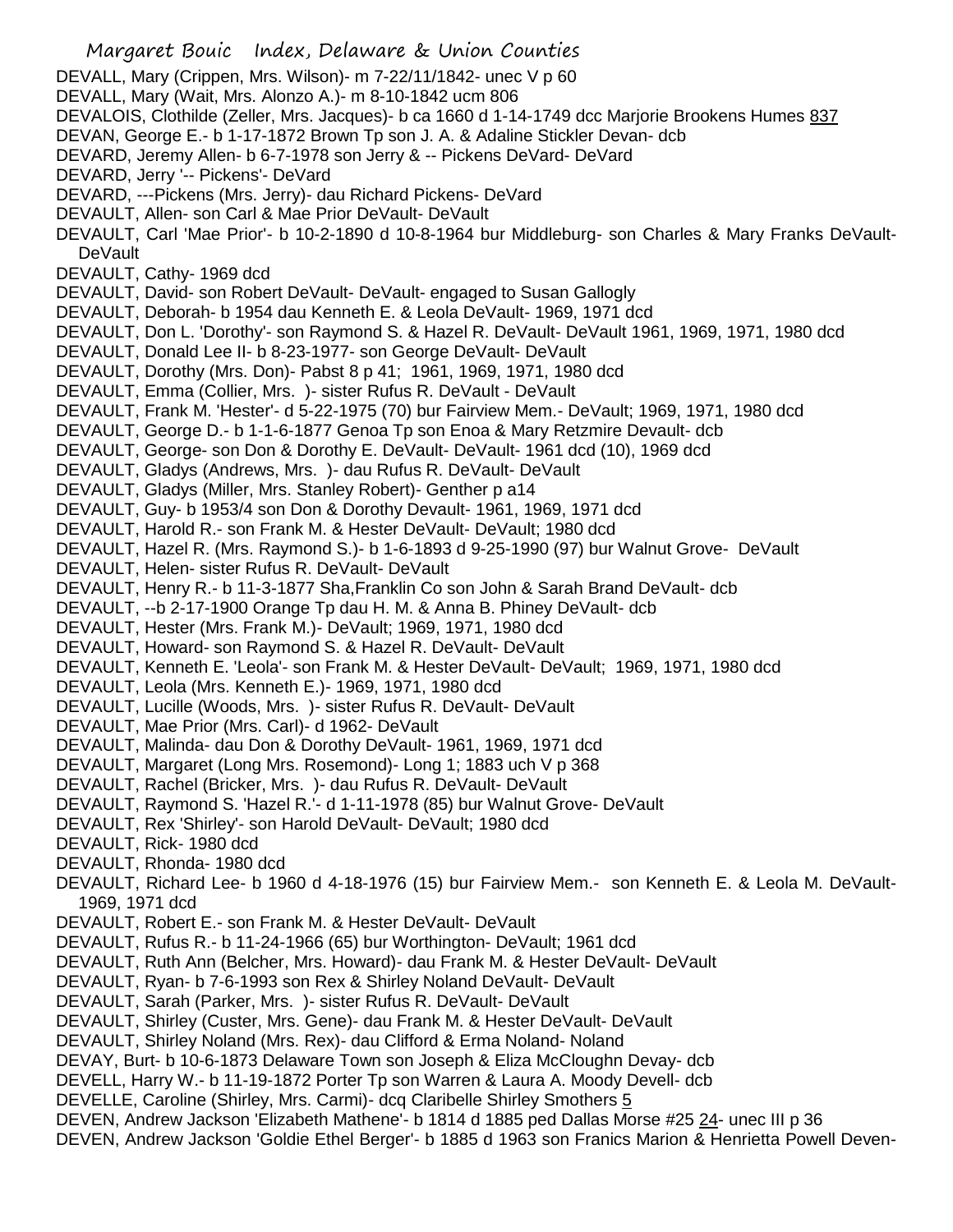ped Dallas Morse #25 6- unec III p 36

DEVEN, Elizabeth Mathene (Mrs. Andrew Jackson)- b 1815 d 1896 ped Dallas Morse #25 25- unec III p 36

DEVEN/Dever, Evelyn Fern (Mose, Mrs. Leroy Saum)- b 1908 dau Andrew Jackson & Goldie Ethel Berger Deven- ped Dallas Morse #25 3 - unec III p 36

- DEVEN, Francis Marion 'Henrietta Powell'- b 1850 d 1922 son Andrew Jackson & Elizabeth Mathene Devenped Dallas Morse #25 12- unec III p 36
- DEVEN, Goldie Ethel Berger (Mrs. Andrew Jackson)- b 1889 d 1976 dau John Henry H. & Viola Catherine Cooper Berger- ped Dallas Morse #25 7- unec III p 36
- DEVEN, Henrietta Powell (Mrs. Francis Marion)- b 1853 d 1935 dau Andrew Jackson & Mary Deemer Powellped Dallas Morse #25 13- unec III p 36
- DEVENNEY, Eileen Geneva Smart (Mrs. Lester Calvin)- b 3-29-1921 dau Merrille & Grace Elizabeth James Smart- Hutchisson p 62
- DEVENNEY, Grant Ernest- b 12-27-1956 son Lester Calvin & Eileen Geneva Smart DeVenney- Hutchisson p 62
- DEVENNEY, Jack Calvin- b 12-16-1946 son Lester Calvin & Eileen Geneva Smart DeVenney- Hutchisson p 62
- DEVENNEY, Kirk Ray- b 2-16-1953 son Lester Calvin & Eileen Geneva Smart DeVenney- Hutchisson p 62
- DEVENNEY, Leslie Grace- b 4-12-1948 dau Lester Calvin & Eileen Geneva Smart DeVenney- Hutchisson p 62
- DEVENNEY, Lester Calvin 'Eileen Geneva Smart'- b 12-16-1920- Hutchisson p 62
- DEVENPORT, Ezra 'Jane Cook'- m 10-6-1881 ucm 7032
- DEVENPORT, Harriet (Cole, Mrs. Cornelius) -m 1-21-1847 dcm
- DEVENPORT, Jane Cook (Mrs. Ezra)- m 10-6-1881 ucm 7032
- DEVENPORT, Job- 1835 men p 39 #66 p 70 Lincoln Tp
- DEVENPORT, Maribah- Pabst Pion II p 261
- DEVENPORT, Susanna (Boyd, Mrs. Thomas)- m 11-15-1847 dcm
- DEVENPOST, James- 1835 men p 62 #106 p 116 Troy Tp
- DEVENPOST, Ralph- 1835 men p 62 #107 p 116 Troy Tp
- DEVER, A.- 1883 uch V p 683
- DEVER, Abraham 'Barbara Smith'- Dever
- DEVER, Abraham 'Harriet'- lptw p 66; uca p 24, 79; 1870C Taylor Tp 59-58 p 8 (47,O); 1880C Taylor Tp 165- 166 p 16 (58,O,Va,Va) p 132A
- DEVER, child of Alma Dever- d 7-3-1909 SR York Cem p 47
- DEVER, Alpha J. 'Edna C.'- b 1878 d 10-6-1957 York Cem p 91 E-39- son Joseph & Amanda M. Fulk Dever-1880C York Tp 276 p 27 (7,O,O,O); 1900C York p 185 p 8B (21,O,O,O) m 4/12
- DEVER, Amanda M. Fulk (Mrs. Joseph)- m 10-10-1872 ucm 5151; 1880C York Tp 2766 p 27 (27,O,O,Va)
- DEVER. Andrew Michael- b 1-19-1995 son Kevin & Dawnetta May Dever- Dever
- DEVER, Anna Beard (Mrs. John James)- m 1890- unec IV p 9
- DEVER, Barbara Smith (Mrs. Abraham)- b 1-1845; Dever; 1900C Taylor Tp 242-248 p 11A (55,O,O,O), 9 ch, 5 living, wid
- DEVER, Bart- son George D. & Eileen Dever- 1961 dcd (12)
- DEVER, Bell- ch Joseph & Amanda M. Fulk Dever- 1880C York Tp 276 p 27 (7,O,O,O)
- DEVER, Brian- grandson Joseph L. Dever- Dever
- DEVER, Carl H.- son James H. & Mildred A. Greer Dever- Dever
- DEVER, Cindy- dau George D. & Eileen Dever- Dever- 1961 dcd (4)
- DEVER, Dale- b 1958 son Harry M. & Dora L. Dever- 1967 ucd
- DEVER, Dan- b 1950- son Harry M. & Dora L. Dever- 1967, 1971 ucd
- DEVER, Darcy- b 1954 ch Harry M. & Dora L. Dever- 1967 ucd
- DEVER, David- b 1956 son Harry M. & Dora L. Dever- 1967 ucd
- DEVER. Dawnetta (Mrs. Kevin)- Dever
- DEVER, Debbie- b 1951 dau Harry M. & Dora L. Dever- 1967, 1971 ucd
- DEVER, Diana- b 1953 dau Harry M. & Dora L. Dever- 1967 ucd
- DEVER, Dora L. (Mrs. Harry M.)- 1967 ucd
- DEVER, Dorothy (Mrs. Robert)- 1949 ucd
- DEVER, Doug- grandson Joseph L. Dever- Dever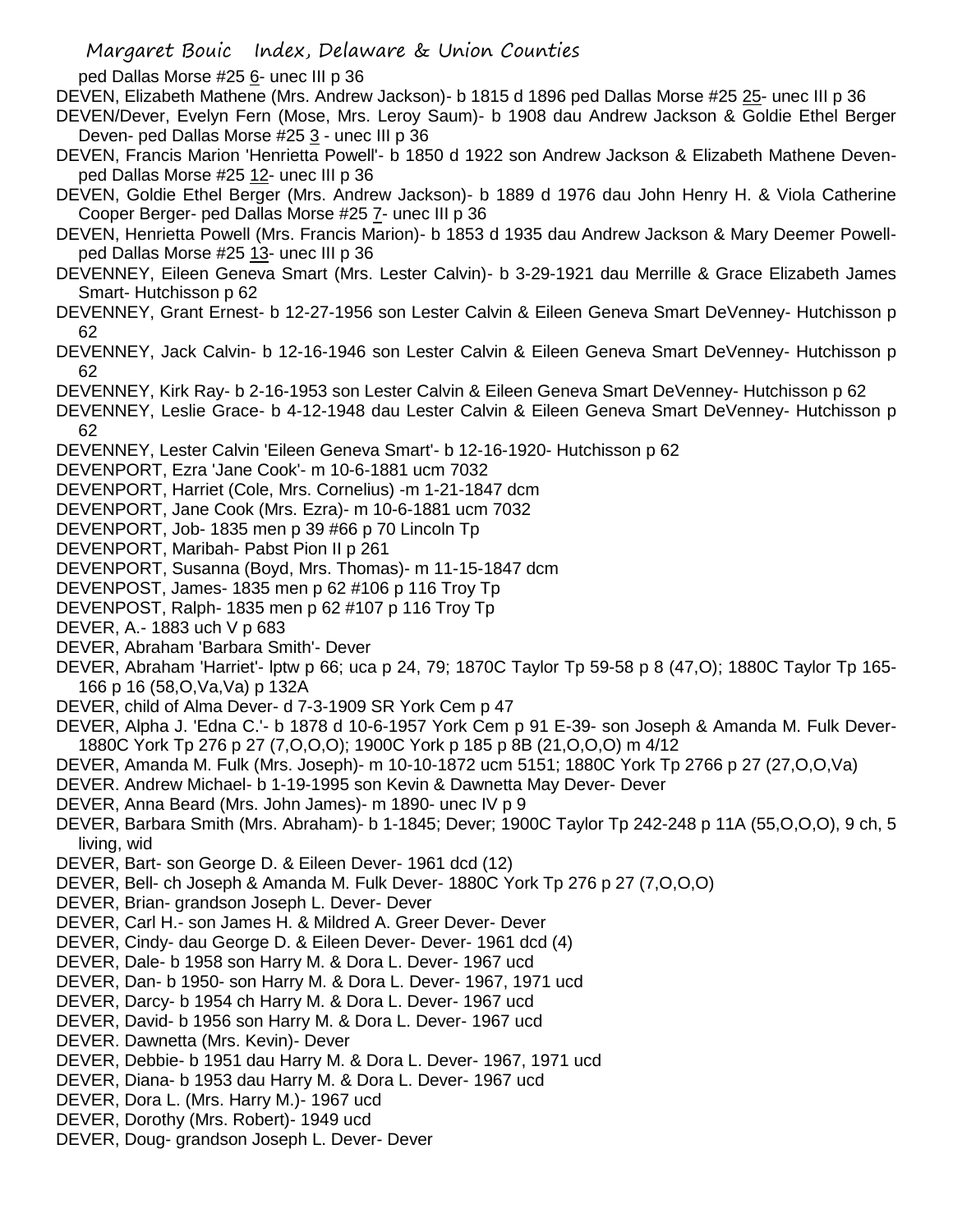- DEVER, Edna C. (Mrs. Alpha J.)- b 1881 d 10-9-1953 York Cem p 91 E-39; 1900C York Tp 185 p 8B (18,O,O,O) m 4/12
- DEVER, Eileen (Mrs. George D.)- Dever; 1961 dcd
- DEVER, Elanie L. (Mrs. Michael)- 1971 dcd
- DEVER. Elizabeth- b 12-1831, 1900C Paris Tp 93-96 p 6B (68, O, Va, Va), 6 ch, 5 living
- DEVER, Elizabeth A. (Staveart, Mrs. Thomas A.)- m 11-12-1873 ucm 5377
- DEVER, Elizabeth A.- dau Zedekiah Dever- 1870C York Tp 142-139 p 18 (14,O)
- DEVER, Elizabeth Crider (Crider, Mrs. Joseph)(Mrs. Zedekiah)- b 1831 m 11-26-1873 ucm 5385 d 1902- 1985 uch p 130; 1880C Leesburg Tp 144 p 14 (41,O,Va,VA)
- DEVER, Ellen Dean (Mrs. William M.)- m 2-28-1878 ucm 6225- 1880C Liberty Tp Un Co 180-190 p 29 (27, O,-,Ky)
- DEVER, Eva (Johnson, Mrs. Willard B.)- m 12-31-1945 dau Frank & Mary Anna Carey Dever- Dever
- DEVER, Frank- son Abraham & Harriet Dever- 1880C Taylor Tp 165-166 (13, Mich, ILL, ILL)
- DEVER, Frank/Friday W.'Mary Anna Carey'- b 3-21-1889 d 1968 Broadway Cem lptw p 79- son Abraham & Barbara Smith Dever- 1959, 1967 ucd; 1900C Taylor Tp 242-248 p 11A (11,O,O,O)
- DEVER, George D. 'Eileen'- d 10-2-1965- son George Dever,Sr.- Dever; 1961 dcd
- DEVER, ---(Hutchisson, Mrs. Larry)(Tompkins, mrs. )- dau George D. & Eileen Dever- Dever
- DEVER, George- brother James H. Dever- Dever
- DEVER, George,Sr.- Dever
- DEVER, Glen- son James H. & Mildred A. Greer Dever- Dever
- DEVER, Gus (Nibert, Mrs. )- dau James & Mildred A. Greer Dever- Dever
- DEVER, Hannah K. (Seaman, Mrs. )- b 1-3-1915 d 4-26-1991 (76) bur Claibourne dau Friday/Frank & Mary Anna Carey Dever- Dever
- DEVER, Harold W.- b 1911 d 1944 101st Div. York Cem p 45
- DEVER, Harriet (Mrs. Abraham)- b 3-2-1821 d 2-26-1881 (59-11-24) Asbury Cem lptw p 66; 1870C Taylor Tp 59-88 p 8 (49,W.Va); 1880C Taylor Tp 165-166 p 16 (59,Va,Va,Va)
- DEVER, Harriet- dau James A. & Mariah Dever- 1870C Taylor Tp 59-58 p 8 (2,O); 1880C Taylor Tp 165-166 p 16 (11,O,O,O)
- DEVER, Harry M. 'Dora L.'- 1967 ucd
- DEVER, Imogene (Lash, Mrs. )- dau James & Mildred A. Greer Dever- Dever
- DEVER, Jackie (Mrs. Joseph L.Jr.)- Dever
- DEVER, James A. 'Maria Reed'- m 4-13-1867 ucm 4173; 1870C Taylor Tp 59-58 p 8 (24,O); 1880C Taylor Tp 165-167 p 16 (35,O,O,Va) p 132A
- DEVER, James H.- d 3-31-1976 (71) bur Oak Grove Cem Dever
- DEVER, James Thomas- d 11-1963 son Robert & Justice Dever- Dever
- DEVER, Janet Lee (Moore, Mrs. Gary Lee)- m 4-28-1963 dau James & Mildred Dever- Dever
- DEVER, Jeffrey W. son Joseph L. Dever- Dever
- DEVER, John James 'Anna Beard'- m 1890- unec IV p 9
- DEVER, John son James & Maria Dever- 1880C Taylor Tp 165-167 p 16 (6,O,O,O)
- DEVER, Joseph 'Amanda M. Fulk'- b 1853 m 10-10-1872 ucm 5151 d 10-22-1927 York Cem p 47, A 14/12- 1880C York Tp 276 p 27 (27,O,O,O)
- DEVER, Joseph L. Jr. 'Jackie'- son Joseph L. Dever- Dever
- DEVER, Joseph L. d 12-18-1983 (70) bur York Cem- Dever
- DEVER, Joseph- son Zedekiah Dever- 1870C York Tp 142-139 p 18 (14,O)
- DEVER, Kathryn (Seaman, Mrs. )- dau Frank & Mary Anna Carey Dever- Dever
- DEVER, Kevin 'Dawnetta'- Dever
- DEVER, Linda- dau Robert & Dorothy Dever- 1949 ucd
- DEVER, Malia?(Mrs. William)- 1870C Taylor Tp 54-58 p 7 (64, Va)
- DEVER, Mandy M. (Mrs. Joseph)- b 1853 d 4-25-1902 York cem p 47 A14 1/2
- DEVER, Maria Reed (Mrs. James A.)- m 4-13-1867 ucm 4173; 1870C Taylor Tp 59-58 p 8 (33,O); 1880C Taylor Tp 165-167 p 16 (45,O,Va,Va)
- DEVER, Martha Ann (Mrs. Zedakiah)- b 1832 d 8-31-1868- York Cem p 47 A14 1/2
- DEVER, Mary A. D.- b 5-1870 dau James A & Mariah Dever- 1870C Taylor Tp 66-65 p 9 (1/12,O)
- DEVER, Mary A.- b 6-1879 dau William M. & E. Ellenor Dean Dever- 1880C Liberty Tp Un Co 180-190 p 29 (11/12,O)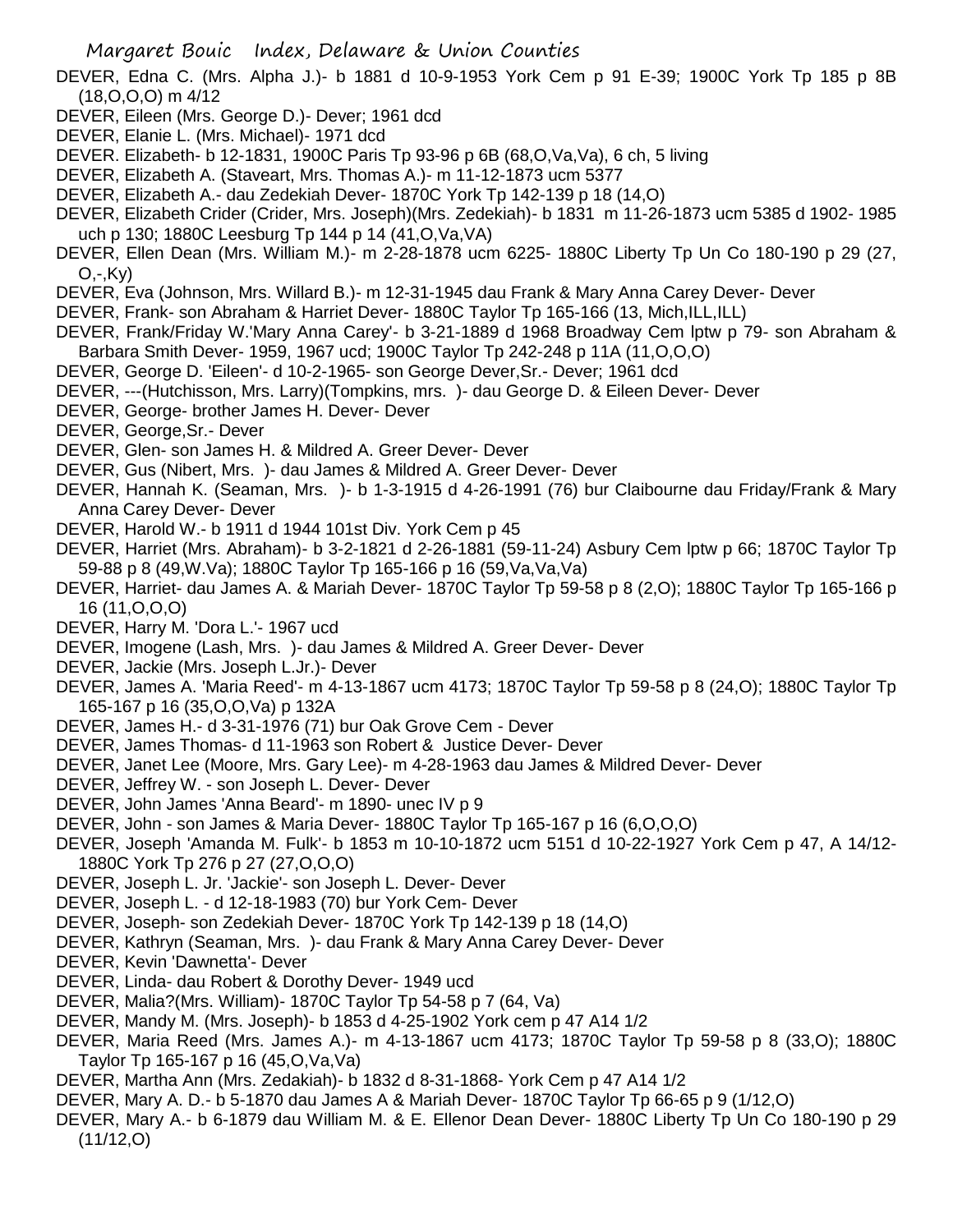- DEVER, Mary E.- dau Zedekiah Dever- 1870C York Tp 142-139 p 18 (7,O)
- DEVER, Mary Anna Carey (Mrs. Frank/Friday)- d 1927- Dever
- DEVER, Mary E. (McKinney, Mrs. John L.)- m 9-3-1867 ucm 4225
- DEVER, Mary E. (Trimble, Mrs. Robert W.)- m 2-17-1881 ucm 6912
- DEVER, Mary (Poling, Mrs. Hubert)- 1915 uch p 1102
- DEVER, Mattie Belle (Daugherty, Mrs. )- sister James H. Dever- Dever
- DEVER, May E.- dau James A. & Maria Reed Dever- 1880C Taylor Tp 165-167 p 16 (9,O,O,O)
- DEVER, Michael 'Elanie '- son George D. Dever- Dever- 1971 dcd
- DEVER, Mike- son George D. & Eileen Dever- 1961 dcd (9)
- DEVER, Mildred A. Greer (Mrs. James)- b 2-18-1909 d 9-27-1992 (83) Oak Grove Cem0 dau Oscar & Carril Iller Greer- Dever
- DEVER, Pamela- dau George D. & Eileen Dever- Dever; 1961 dcd (6)
- DEVER, Robert- son Frank & Mary Ann Carey Dever- Dever
- DEVER, Robert- son George D. Dever- Dever
- DEVER, Robert 'Dorothy'- son James & Mildred A. Greer- Dever; 1949 ucd
- DEVER, Sandra- dau George D. & Eileen Dever- Dever; 1961 dcd (11)
- DEVER, Sarah M. Jones (Mrs. William)- m 2-14-1861 ucm 3146; unec IV p 28
- DEVER, Shirley- dau Robert & Dorothy Dever- 1949 ucd
- DEVER, Sophia E. (Marman, Mrs. Eri S.)- m 2-21-1861 ucm 3149
- DEVER, Terri- ch George D. & Eileen Dever- 1961 dcd (13)
- DEVER, Tommy- son George D. & Eileen Dever- 1961 dcd (15)
- DEVER, William- son James H. Dever- Dever
- DEVER, William- 1860C York Tp 1156-1196 (22,O)
- DEVER, William 'Malia?'- d 6-19-1880 (79-8-2) Asbury Cem lptw p 67- 1870C Taylor Tp 54-53 p 7 (70,Md)
- DEVER, William M. 'Ellen Dean/E.Ellenor Dean'- m 2-28-1878 ucm 6225- son Zedekiah Dever- 1870C York Tp 142-139 p 18 (17,O); 1880C Liberty Tp Un Co 180-190 p 29 (27,O,O,O) p 0048
- DEVER, William 'Sarah M. Jones'- m 2-14-1861 ucm 3146; unec IV p 28
- DEVER, Zedekiah 'Elizabeth Crider'- m 11-26-1873 ucm 5385- 1883 uch IV p 523; 1985 uch p 130; 1880C Leesburg Tp 144 p 14 (53,Md,Md,Md)
- DEVER, Zedakiah 'Martha Ann'- b 1826 d 9-22-1891 OVI York Cem; 1870C York Tp 142-139 p 18 (42, Md); 1880C Leesburg Tp p 181A(Zedaciah); uca p 98, 100
- DEVERAUX, Abigail (Mrs. Enoch)- unec X p 4
- DEVERAUX, Duane L.- unec X p 4
- DEVERAUX, Ella (Mrs. Frank)- 1880C Richwood 280-296 p26 (24,O,O,O)
- DEVERAUX, E. M.'Mary A.'- 1880C Claibourne Tp/Richwood 289-306 p 27 (31,O,O,O) p 0204
- DEVERAUX, Enoch 'Abigail'- b 1-18-1798 dc 1856- unec X p 4
- DEVERAUX, Frank 'Ella'- 1880C Claibourne Tp/Richwood 280- 296 p 26 (31,O,O,O) p 203A
- DEVERAW, Elizabeth (Welsh, Mrs. Mathias)- m 4-30-1861 ucm 3177
- DEVEREUX, Almeda (Mrs. Enoch)- 1850C Milford Center, Union Tp 1217-1235 p 181 (39,Vt)
- DEVEREUX, Eliza- dau Enoch & Almeda Devereux- 1850C Milford, Union Tp 1217-1235 p 181 (4,O)
- DEVEREUX, Elizabeth- dau Enoch & Almeda Devereux- 1850C Milford, Union Tp 1217-1235 p 181 (8,O)
- DEVEREUX, Enoch 'Almeda'- 1850C Milford Center Union Tp 1217-1235 p 181 (51, NY)
- DEVERAUX, Harry- b 12-1879 son E. M. & Mary A. Ceveraux- 1880C Richwood 289-306 p 27 (5/12,O,O,O)
- DEVERAUX, Mary A. (Mrs. E. M.)- 1880C Richwood 289-306 p 27 (25,O,O,O)
- DEVEREUX, Lidia (Shirk, Mrs. Jonas S.)- m 12-31-1868 ucm 4487
- DEVERICKS, June (Sherer, Mrs. )- dau Virgil Warder & Opal Clevenger Devericks- Devericks
- DEVERICKS, Margaret (Bodkin, Mrs. Thomas)- ped Lois Price Bassett #138 25- unec VIII p 60
- DEVERICKS, Opal Clevenger (Mrs. Virgil Warder)- Devericks
- DEVERICKS, Robert- son Virgil Warder & Opal Clevenger Devericks- Devericks
- DEVERICKS, Virgil Warder 'Opal Clevenger'-Devericks
- DEVERICKS, Virginia Ernestine (Mills, Mrs. william Owen)- b 11-30-1926 m 4-26-1943 d 1-3-1995 (68) Green Camp Cem- Devericks
- DEVEROW, Armeda- 1860C Union Tp 688-694 p 95 (48, Vt)
- DEVEROW, Eliza J.- dau Armeda Deverow- 1860C Union Tp 688-694 p 95 (13,O)
- DEVEROW, Elizabeth L.- dau Armeda Deverow- 1860C Union Tp 688-694 p 95 (17,O)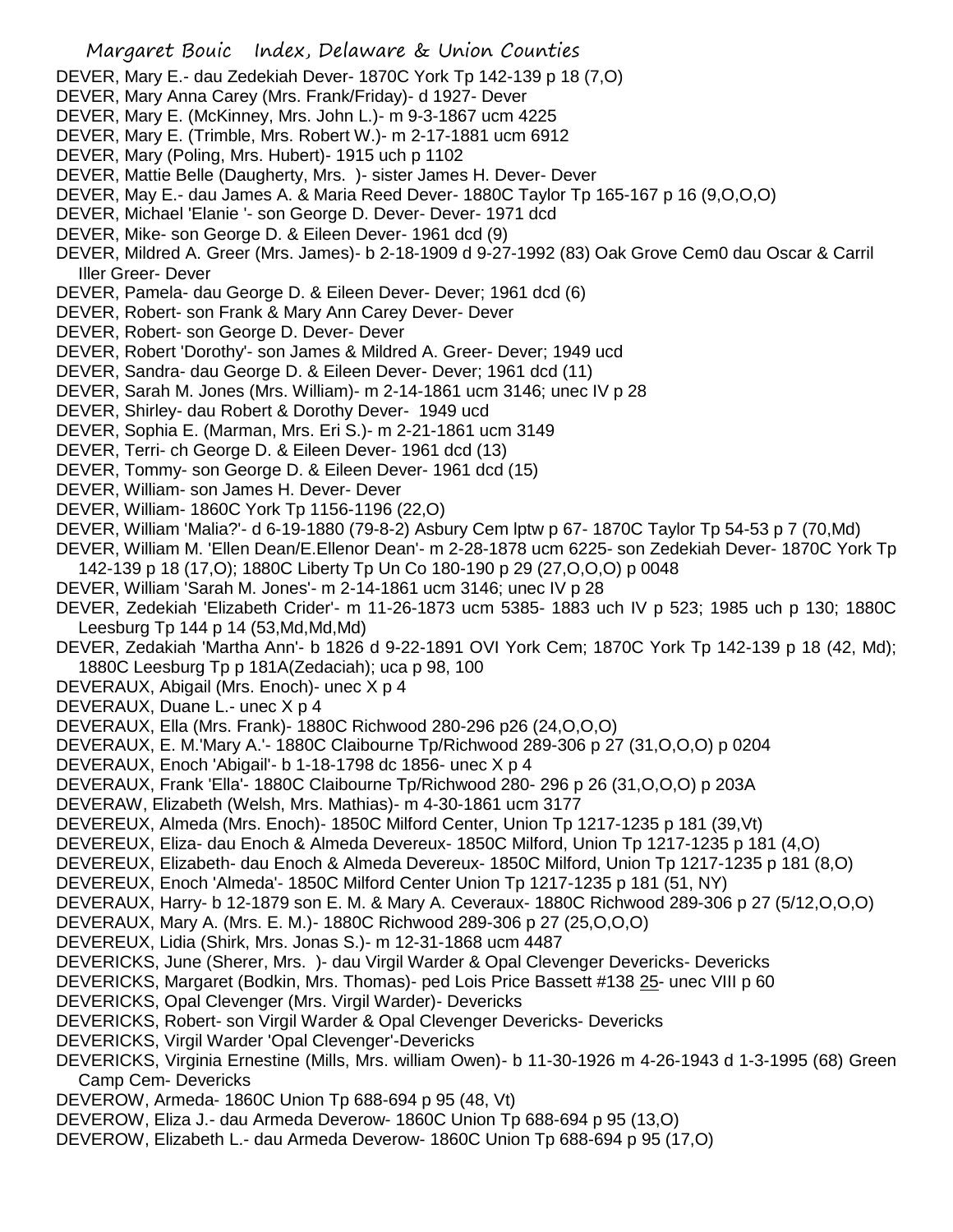Margaret Bouic Index, Delaware & Union Counties DEVERS, Benjamin H. 'Daisey A.'- 1961 dcd DEVERS, Carol A. (Mrs. Daniel E.)- 1991 ucd DEVERS, Dale Ann- b 1958 dau Harry M. & Dora L. Owens Devers- Devers; 1971, 1973, 1975 ucd DEVERS, Daisy A. (Mrs. Benjamin H.)- 1961 dcd DEVERS, Dan- son Harry M. & Dora L. Owens Devers- Devers DEVERS, Daniel E. 'Carol A.'- 1991 ucd DEVERS, Darcy (Hegreness, Mrs. )- dau Harry M. & Dora L. Owens Devers- Devers DEVERS, David Harry 'Sylvia Cruise' - b 10-17-1956 m 10-28-1980 d 11-11-1985 (29) bur Claibourne Cem p 107- son Harry M. & Dora L.Owens Devers- 1971, 1973, 1975 ucd DEVERS, Debi (Walton, Mrs. )- dau Harry M. & Dora L. Owens Devers- Devers DEVERS, Diana (Pereira, Mrs. )- dau Harry M. & Dora L. Owens Devers- devers DEVERS, Dora L. Owens (Mrs. Harry M.)- Devers; 1971, 1973, 1975, 1979, 1981, 1983 ucd DEVERS, Edmund- son Moses Devers- 1850C Union Tp 1246-1264 p 187 (14,O) DEVERS, Elijah- son Moses Devers- 1850C Union Tp 1246-1264 p 187 (12,O) DEVERS, Harry M. 'Dora L. Owens'- Devers; 1971, 1973, 1975, 1979, 1981, 1983 ucd DEVERS, Jonathan David- son David Harry & Sylvia Cruise Devers- Devers DEVERS, Joshua Dane- son David Harry & Sylvia Cruise Devers- Devers DEVERS, Libia J.- dau Moses Devers- 1850C Union Tp 1246-1264 p 187 (8,O) DEVERS, Maria- dau Moses Devers- 1850C Union Tp 1246-1264 p 187 (6,O) DEVERS, Moses 'Sarah'- 1850C Union Tp 1246-1264 p 187 (35, Va); uca p 100 DEVERS, Rebecca- dau Moses Devers- 1850C Union Tp 1246-1264 p 187 (3,O) DEVERS, Sarah (Mrs. Moses)- 1850C Union Tp 1246-1264 p 187 (22, Pa) DEVES, Maria- 1850C Union Tp 1234-1252 p 183 (5,O) lived with David Watson DEVEULT, Lucile Agnes- b 10-22-1902 Orange Tp dau H. M. & Anna Belle Phinney DeVeult- dcb DEVILBLISS, Alberta- b 2-1970 dau John & Emily Duan Devilbliss- 1870C Taylor Tp 217-208 p 26 (6/12,O) DEVILBLISS, Ella (Pierson, Mrs. Jont M.)- m 10-20-1867 ucm 4265 DEVILBLISS, Emily Dugan (Mrs. John)- m 5-20-1869 ucm 4546; 1870C Taylor Tp 217-208 p 26 (19,O) DEVILBLISS, John W. 'Emily Dugan'- m 5-20-1869 ucm 4546 d 6-2-1870 (20-11-21); Asbury Cem lptw p 66; 1870C Taylor Tp 217-208 p 26 (21,O) DEVILBLISS, Julia (Freeman, Mrs.O. P.)- unec IV p 68 DEVILVISS, Edson- 1870C Taylor Tp 167-159 p 20 (14,O) DEVILVISS, Eva- 1870C Taylor Tp 167-159 p 20 (9,) lived with Perry & Julia Freeman DEVILVISS, Frank- 1870C Taylor Tp 167-159 p 20 (11) DEVINE, Judge Andy- son Dennis & Rose Devine- Devine DEVINE, Andy- son David Mark & Karen Devine- Devine DEVINE, ----1915 uch p 533; 1883 uch V p 56 DEVINE, ---stone only- Our Lady of Lourdes lptw p 50 DEVINE, Agnes (Heffron, Mrs. Daniel J.)- McKitrick p 426 DEVINE, Anne Marie- dau Paul Devine- Devine- engaged to Michael Edward Light DEVINE, Benjamin 'Caroline Curl'- Devine DEVINE, Betty Galloway (Mrs. Samuel L.)- b 4-14-1916 m 8-1940 d 11-4-1993 (77) Oakdale Cem dau Frank W. & Dolly Webb Galloway- 1985 uch p 63; Devine DEVINE, Betty (Mrs. Paul)- Devine DEVINE, Brien Rose- b 6-2-1981 dau Patrick & O'Neil Devine- Devine DEVINE, Carol (Miller, Mrs. Matt)- dau Samuel L. & Betty McIlroy Galloway Devine- Devine DEVINE, Carl Freddy- b 9-30-1952 son Russell & Doris Hubman Devine- Rausch 13(11)232 III p 277 DEVINE, Caroline (Mrs. Benjamin)- Devine DEVINE, Catherine C. (Mrs. John B.)- 1980 dcd DEVINE, Christian- son David Mark & Karen Devine- Devine DEVINE, Daniel 'Elizabeth Weiser'- b 1830 d 1904 bur Grand Rapids- Weiser p 522 DEVINE, David Mark 'Karen'- son James Bernard & Nora Kazee Devine- Devine DEVINE, Dennis Pearl- b 1-31-1956 son Russell & Doris Hubman Devine- Rausch 13(11)233 III p 277 DEVINE, Dennis 'Rose'- Devine DEVINE, Doris Hubman (Mrs. Russell H.)- b 6-25-1928 dau George & Matilda Nicol Hubman- Rausch 13(11)23 III p 277; 1985 uch p 77, 138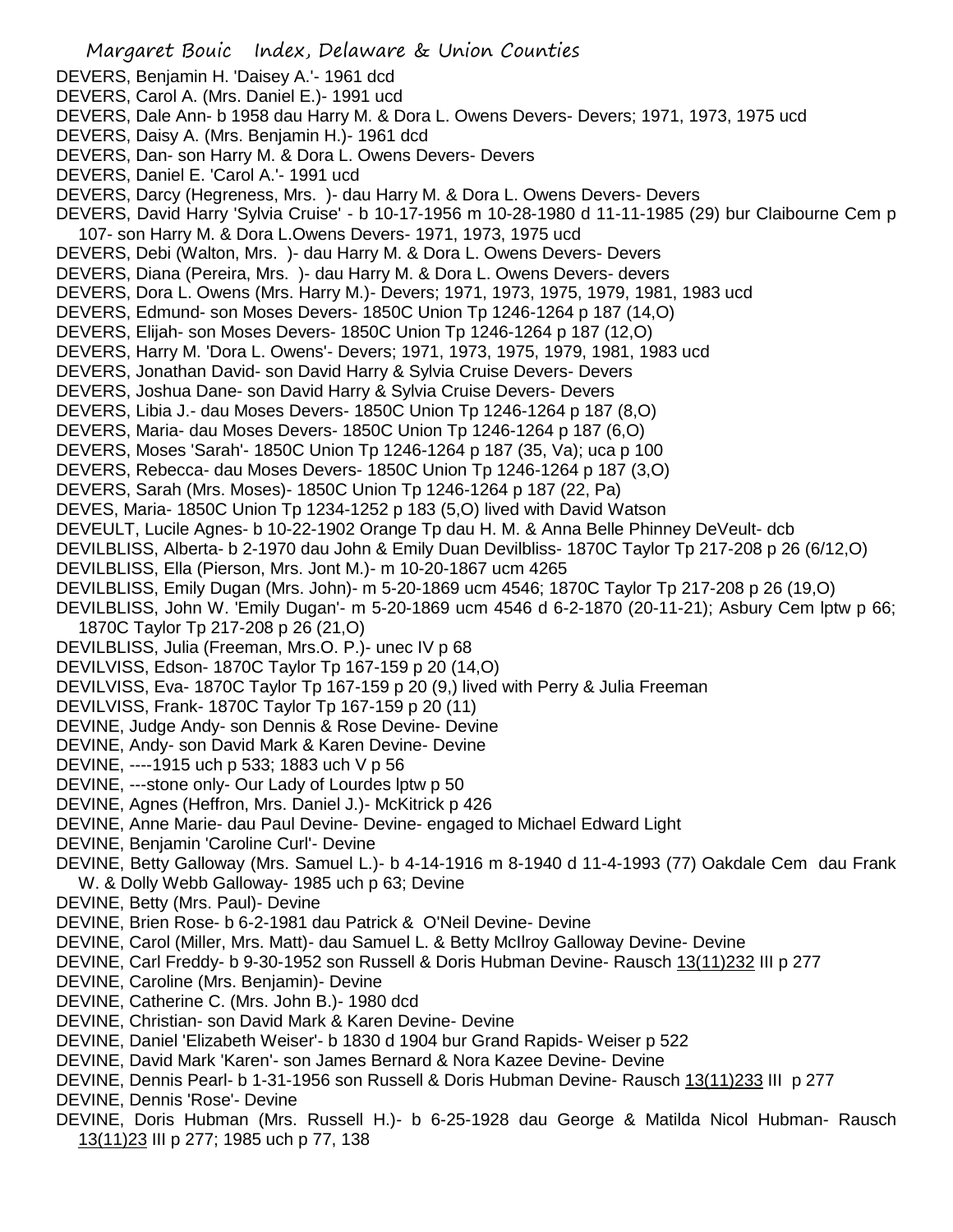DEVINE, Elizabeth Weiser (Mrs. Daniel)- b 9-5-1836 d 1907 dau Henry & Elizabeth Rinehart Weiser- Weiser p 522

DEVINE, Ella- grad Delaware HS 1878; delge VI p 72; 1880C Brown Tp p 380C

DEVINE, Eloise (Robson, Mrs. Gary)- dau Benjamin & Caroline Curl Devine- Devine

DEVINE, Esther A. Willmeth (Mrs. Robert Nicholas)- b 4-17-1905 d 1971 Claibourne Cem p 106- dau Edward & Ida Mae Hornbeck Willmeth- Devine; 1949, 1959, 1967 ucd

DEVINE, A. Florence Kazee (Slone, Mrs. Herbert R.)(Mrs. John M.)- m 4-12-1969 d 8-31-1991 971) bur Westerville- dau Arlie Francis & Nora Alafair Ward Kazee- Devine; 1973, 1975, 1979, 1981, 1983 ucd

DEVINE, Francis 'Rosemary'- son John & Josephine Brian Devine- Devine

DEVINE, Frank B. 'Rose M.'- b 1883 d 1941 Our Lady of Lourdes Cem R2 lptw p 49; son Robert & Mary Devine- 1915 uch p 529; 1900C Marysville 1st ward 293-302 p 13A (16,O,Can,Fr)

DEVINE, Fred- b 1864 d 5-9-1898 son Daniel & Elizabeth Weiser Devine- Weiser p 522

DEVINE, James Bernard'Nora Kazee'- b 1-20-1927 m 1-3-1966 d 7-21-1995 (68) Our Lady of Lourds Cemson John & Josephine Brian Devine- Devine

DEVINE, James Joseph- son James Bernard & Nora Kazee Devine- Devine

DEVINE, Jennie- b 2-1874 dau Robert Devine- 1900C Marysville 1st ward 293-302 p 13A (26,O,Can,Fr)

DEVINE, Jim- 1985 uch p 64

DEVINE, John B. 'Catherine C.'- 1980 dcd

DEVINE, John Maas. 'A. Florence Slone'- b 4-1-1918 m 4-12-1969 d 7-7-1991 (73) bur St. John's- Devine' son John & Josephine Brian Devine- Devine; 1973, 1975, 1979, 1981, 1983 ucd

DEVINE, John- son Paul Devine- Devine

DEVINE, John W. 'Josephine C. Brian'- b 3-1885 m 1912 d 1959 Our Lady of Lourdes lptw p 55- son Robert & Mary Devine- Devine; 1900C Marysville 1st ward 293-302 p 13A (15,O,Can,Fr)

DEVINE, Josephine C. Brian (Mrs. John)- b 9-3-1888 m 1912 d 1969 Our Lady of Lourdes lptw p 55- dau Nicholas & Amelia Finkler Brian- Devine

DEVINE, Joyce (Morrell, Mrs. )- dau Samuel L. & Betty McIlroy Galloway Devine- Devine

DEVINE, Karen (Mrs. David Mark)- Devine

DEVINE, Karen (Mrs. Phillip Scott)- Devine

DEVINE, Kathleen Gladys- dau Russell & Doris Hubman Devine- Rausch 13(11)231 III p 277

DEVINE, Rev. Lawrence- son Dennis & Rose Devine- Devine

DEVINE, Linda Marie- dau James Bernard & Nora Kazee Devine- Devine

DEVINE, Lois (Mackey, Mrs. Rusty)- dau Samuel L. & Betty McIlroy Galloway Devine- Devine

DEVINE, Margaret (Mathias/Mathys, Mrs. Miles)- dau John W. & Josephine C. Brian Devine- Devine

DEVINE, Marie (Thomas, Mrs. Walter R.)- b 7-6-1914 m 8-25-1943 d 10-24-1995 dau Benjamin & Caroline Curl Devine- Devine

DEVINE, Mary- b 1968 dau John B. & Catherine C. Devine- 1980 dcd

DEVINE, Mary (McIntyre, Mrs. Frank)- dau John W. & Josephine D. Brian Devine- Devine

DEVINE, Mary (Mrs. Robert)- b 3-1847; 1900C Marysville 1st ward 293-302 p 13A (53,France,Fr,Prussia)

DEVINE, Matthew- son David Mark & Karen Devine- Devine

DEVINE, Nora Kazee (Mrs. James Bernard)- m 1-3-1966 Devine

DEVINE, Patrick- son Paul Devine- Devine

DEVINE, Paul 'Betty'- son John W. & Josephine C. Brian Devine- Devine- see O M Scott 1985 uch p 151

DEVINE, Sister Pauline- b 12-11-1919 d 10-28-1992 (72) bur Toledo- dau Dennis & Rose Devine- Devine

DEVINE, Phillip Scott 'Karen'- son James Bernard & Nora Kazee Devine- Devine

DEVINE, R.- 1915 uch p 239

DEVINE, Richard- son John W. & Josephine C. Brian Devine- Devine

DEVINE, Robert- 1880C Marysville 216-233 (35, Can,Can,Dan) p 091A

DEVINE, Robert 'Mary'- b 5-1844; 1900C Marysville 1st ward 293-302 p 13A (56,Can,Irel,Irel) to US 1860

DEVINE, Robert Nicholas 'Esther Willmeth'- b 9-18-1913 d 8-8-1969 bur. St. John's (Lady of Lourdes) lptw p 55- son John & Josephine Brian Devine; 1949, 1959, 1967 ucd

DEVINE, Rose (Mrs. Dennis)- Devine

DEVINE, Rose M.- b 1-1882 d 1905 Our Lady of Lourdes- lptw p 49- dau Robert & Mary Devine- 1900C Marysville 1st ward 293-302 p 13A (18,O,Can,Fr)

DEVINE, Rosemary (Mrs. Francis)- Devine

DEVINE, Rosemary (Hammrel, Mrs. )- dau Dennis & Rose Devine- Devine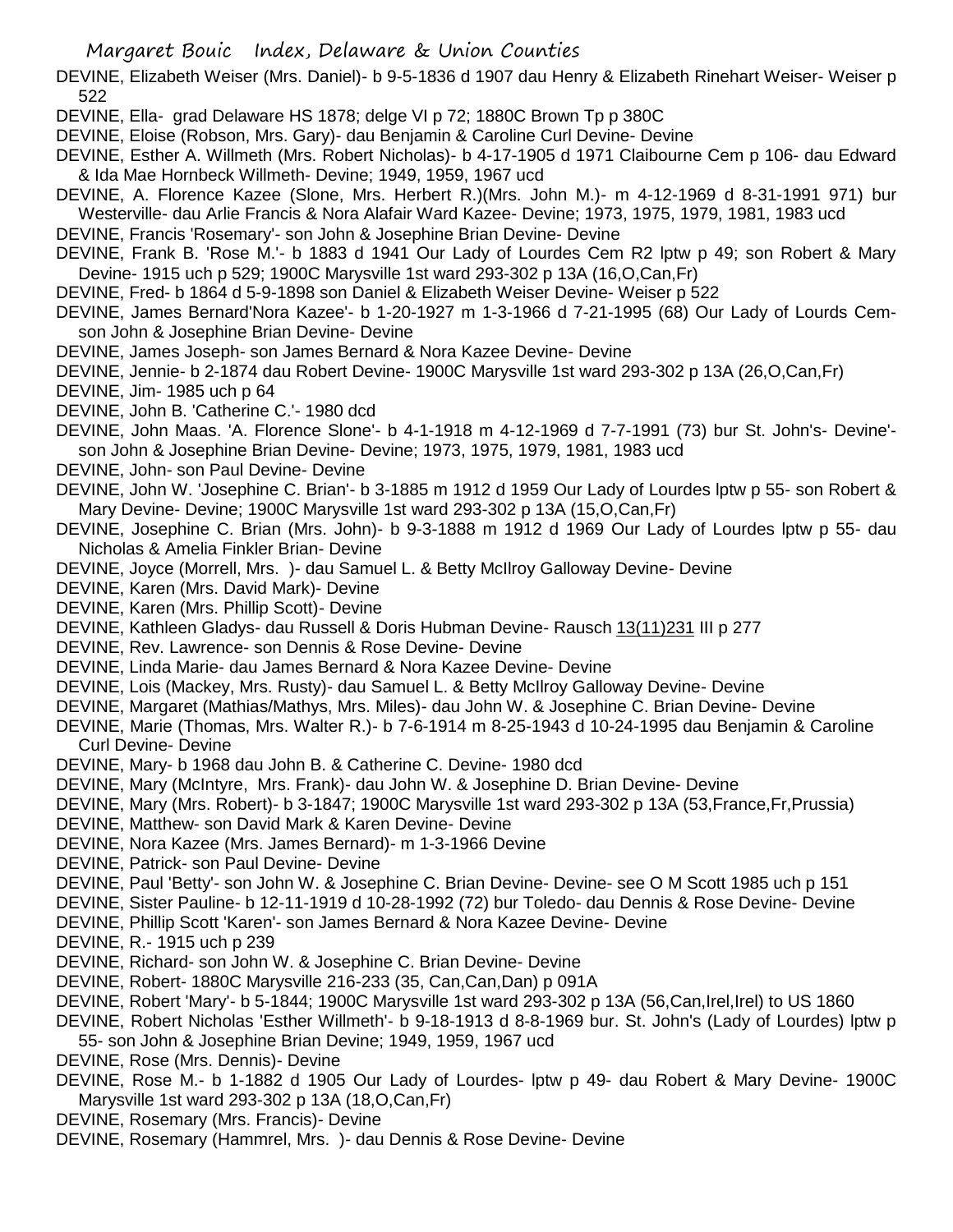## Margaret Bouic Index, Delaware & Union Counties DEVINE, Russell H. 'Doris Hubman'- b 3-24-1915-1985 uch p 77; Rausch (13(11)23) DEVINE, Ruth (Haugen, Mrs. )- dau Benjamin & Caroline Curl Devine- Devine DEVINE, Sam- 1985 uch p 163 DEVINE, Samuel L. 'Betty Galloway'- m 8-1940- devine DEVINE, Mrs. Stephen- 1961 dcd DEVINE, Stephen W.- son Paul Devine- Devine engaged to Suzanne McEwen DEVINE, Susan Elaine- dau Paul W. Devine- engaged to Keith Lawrence Conard- Devine DEVINE, Timothy Lloyd- b 3-31-1958 son Russell & Doris Hubman Devine- Rausch 13(11)234 III p 277 DEVINEY, Akiko- b 1975 ch Dennis E. & Yoshiko Deviney- 1980 dcd DEVINEY, Dennis E. 'Yoshiko'- 1980 dcd DEVINEY, Kevin- b 1973 son Dennis E. & Yoshiko Deviney- 1980 dcd DEVINEY, Yoshiko (Mrs. Dennis E.)- 1980 dcd DEVIRE, Ellen (Winstead, Mrs. John)- m 10-21-1853 dcm DEVIY, John G.- wsc Graham p 14, 15, 61; 1869 wsc p 1 DEVITO, Christine M.- b 1967 dau Joseph & Nancy Devito- 1981, 1983, 1991 ucd DEVITO, Fredrick James Jr.- son Fredrick DeVito,Sr. & Evelyn Crites- DeVito engaged to Dana Davis DEVITO, Joseph A.'Nancy'- 1981, 1983, 1991 ucd DEVITO, Nancy (Mrs. Joseph A.)- 1981, 1983, 1991 ucd DEVITO, William- b 1972 son Joseph & Nancy Devito- 1981 ucd DEVITT, Dorothy (Crawford, Mrs. Carl F.)- b 4-15-1912 m 3-17-1930 d 10-19-1994 (82) Greenwood Cem-Crawford; Devitt DEVITT, Henry 'Mabel Bollar'- Devitt DEVITT, Juanita (Mrs. William L.)- 1959 ucd DEVITT, Mabel Bollar (Mrs. Henry)- Devitt DEVITT, William L. 'Juanita'- 1959 ucd DEVLIN, James J. 'Patricia Grace Mckittrick'- changed to June Eldene Schaffner- McKitrick p 405 DEVLIN, June Eldene- dau Guy & Jennie Amelia Safstrom McKittirck- McKitrick p 405 DEVLIN, Mary (Weis, Mrs. Robert H.)- b 12-24-1921 m 1-12-1942- Weiser p 369 DEVOE, Bridget (Potter, Mrs. William)- 1908 dch p 570 DEVOE, Daphne- dau E. David & Shirley May Collier DeVoe- DeVoe DEVOE, Dawn (Butler, Mrs. )- dau E. David & Shirley May Collier DeVoe- DeVoe DEVOE, E. David 'Shirley May Collier'- DeVoe DEVOE, Deidre- dau E. David & Shirley May Collier DeVoe- DeVoe DEVOE, Denise (Buyaky, Mrs. )- dau E. David & Shirley May Collier DeVoe- DeVoe DEVOE, Douglas- son E. David & Shirley May Collier DeVoe- DeVoe DEVOE, Frank E. 'Roberta L.'- 1980 dcd DEVOE, James Richard- son E. David & Shirley May Collier DeVoe- DeVoe DEVOE, Mary Ellen (Mrs. )- d 10-15-1962 (80) bur Union Cem,Cols.- DeVoe DEVOE, Roberta L. (Mrs. Frank E.)- 1980 dcd DEVOE, Shirley May Collier (Mrs. E. David)- d 4-22-1987 (52) bur Fairview Memorial Pk- DeVoe DEVOICE, Eliza D. (Ramsey, Mrs. Thomas P.)- m 9-28-1876 ucm 5939 DEVOIR, Ellen- 1850C Delaware Town 1162 p 288 (12,O) DEVOL, Rev. Dr. Charles Edward 'Leora Van Maitre'- b 10-2-1903 China d 6-28-1989 (85)- bur Alum Creek-DeVol

- DEVOL, Esther (Westbrook, Mrs.Edwin)- dau Rev. Dr. Charles Edward & Leora Van Maitre DeVol- DeVol
- DEVOL, Leora Van Maitre (Mrs. Rev. Dr. Charles Edward)- b 12-28-1902 d 5-4-1995 (92) Aluj Creek Friends Cem- dau Loren & Lula Burke Van Maitre- DeVol
- DEVOL, Margaret (Mosher, Mrs. Edwin )- dau Rev. Dr. Charles Edward & Leora Van Maitre DeVol- DeVol
- DEVOL, Mark 'Paula Reed'- m 6-7-1980- son Harlan & Alice DeVol- DeVol
- DEVOL, Paula Reed (Mrs. Mark)- m 6-7-1980 dau Tom V. & Betty Reed DeVol
- DEVOL, W. E.- brother Charles Edward DeVol- DeVol
- DEVOLT, Cora Fredoni- b 8-2-1898 Concord Tp dau George & Clara Nuwan Devolt- dcb
- DEVON, Matilda J. Galaway (Mrs. Moses)- m 6-18-1846 dcm
- DEVON, Moses 'Matilda J. Galaway'- m 6-18-1846 dcm
- DEVON, William P.- delge VIII p 66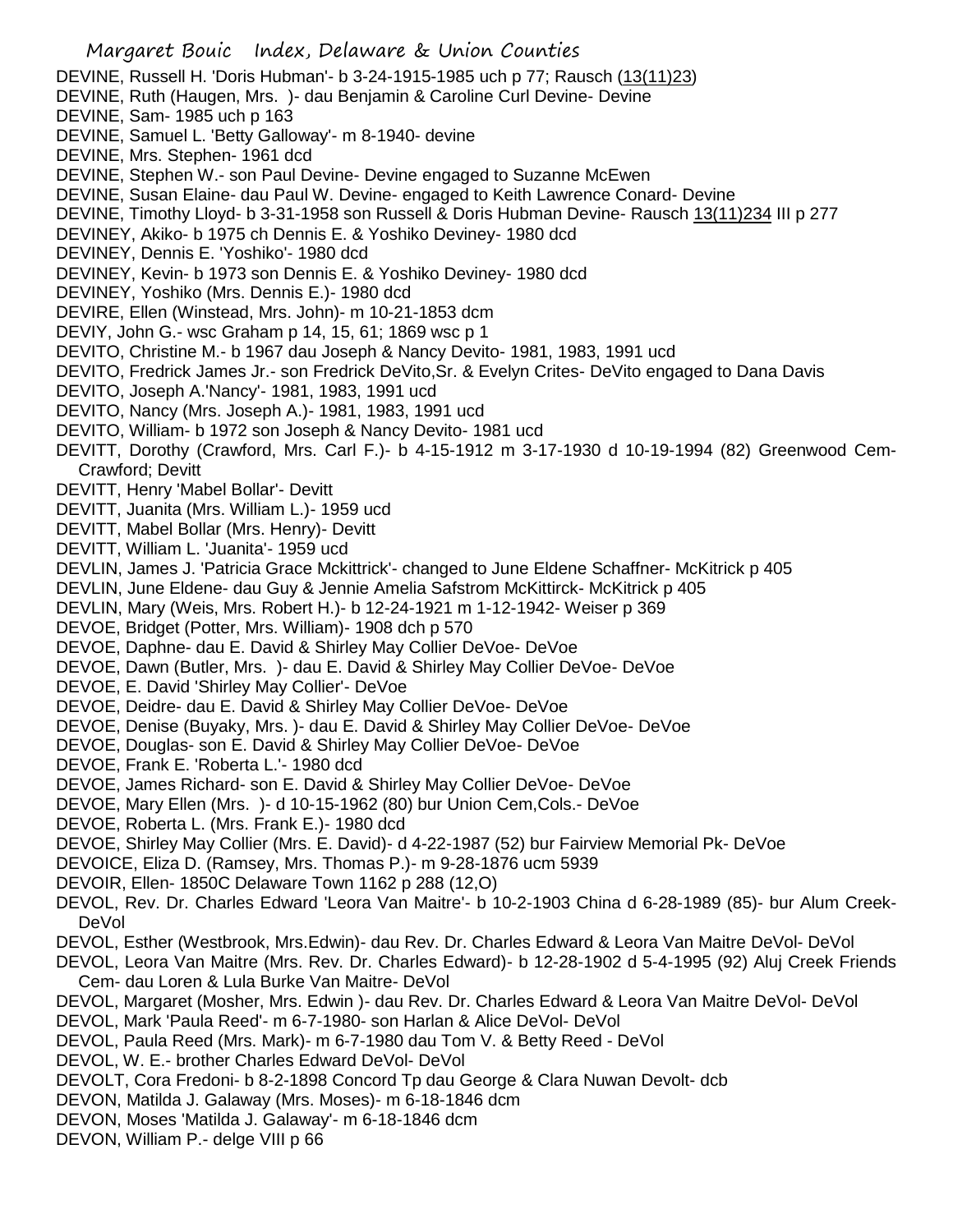- DEVONA, Jacke (Arbegast, Mrs. James Lee)- b 1-15-1933 m 4-13-1955- Weiser p 107
- DEVOR, Elva- d 8-8-1876 (8m29d) dau James N. & Sallie C. Devor- Milford Cem Un Al p 26
- DEVOR, James N. 'Sallie C.'- Un Al p 26
- DEVOR, Sallie C. (Mrs. James N.)- Un Al p 26
- DEVORE, Rev.- unec V p 60
- DEVORE, Aaron W.- son Moses Devore- 1850C Liberty Tp Un Co 1035-1052 p 154 (2,O); 1860C Liberty Tp 961-971 p 132 (11,O)
- DEVORE, Abraham 'Louisa McNutt'- m 2-24-1848 Madison Co unec X p 64
- DEVORE, Abraham 'Sarah Crosby'- m 5-22-1856 dcm
- DEVORE, Alice A. French (Mrs. Sanford)- m 6-6-1886 Devore Bible- unec IX p 42
- DEVORE, Anna E. (Mrs. Stanley R.)- b 3-14-1906 Newark d 2-29-1988 (81) bur Glen Rest Cem- Devore
- DEVORE, Arthur- 1840C Marlborough Tp p 252 (50-60); hadc p 38; delge IV p 65 ; delge VIII p 15, 66
- DEVORE, Carol (Humble, Mrs. Roger)- dau Charles & Margaret Gould Devore- Devore
- DEVORE, Catherine Ely (Mrs. Jacob)- dau Michael & Christina Wolfe Ely- dcq John Humes 27; dcc Christina Courter Ealy 90; dumch p 294; delge I p 27
- DEVORE, Charles A. 'Margaret A. Gould'-Devore; 1959, 1967, 1971, 1973, 1975, 1979, 1981, 1983, 1991 ucd DEVORE, Charles N. 'Sharon McCabe'- b 7-25-1943 m 1962 d 2-13-1995 (51) Jerome Cem- son Charles A.
- & Margaret A. Gould Devore- 1959 (16), 1967, 1971, 1973, 1975, 1979, 1981, 1983 ucd
- DEVORE, C. W.- d 1-11-1863 (22-6-11) Wyatt Cem Powell p 304, 306
- DEVORE, Cyrus- b 6-30-1840 d 1-11-1863 Devore Bible; unec IX p 42; Powell p 368 Civl War
- DEVORE, Dan- b 1969 son Charles N. & Sharon L. Devore- 1979 ucd
- DEVORE, Darin- b 1969 son Charles N. & Sharon L. McCabe Devore- Devore; 1971, 1973, 1975, 1981, 1983 ucd
- DEVORE, David- b 1969/1970 son Tom W. & Martha J. Devore- 1971, 1973, 1975, 1979, 1981, 1983 ucd
- DEVORE, Delphos Earl 'Florence Elizabeth Hussey'- Devore
- DEVORE, Doug- b 1970 son Tom W. & Martha J. Devore- 1971, 1973, 1975, 1979, 1981, 1983, 1991 ucd
- DEVORE, Editha Wyatt (Mrs. Wright)(Phillips, Mrs. Michael)- b 6-17-1820 m 9-12-1839 dcm (2) 4-27-1852 d 11-7-1882 Devore Bible unec IX p 42
- DEVORE, Eli 'Esther Ann Grandy'- m 2-22-1846 dcm
- DEVOUR, Elisabeth A.- dau Moses & Rachael Devour- 1850C Liberty Tp 1035-1052 p 154 (4,O)
- DEVORE, Florence Elizabeth Hussey'- Devore
- DEVORE, Gary- Devore
- DEVORE, Martha Elizabeth (Mrs. John H.)- 1971, 1973, 1974, 1979, 1981, 1983 ucd
- DEVORE, Esther Ann Grandy (Mrs. Eli)- m 2-22-1846 dcm
- DEVORE, Evalyn- 1969. 1971 dcd
- DEVORE, Evelyn Miller (Mrs. )- b 12-8-1921 d 12-29-1974 (53) Oakdale Cem II p 113 (K-R3-5) dau George & Mary Chapman Miller- Devore
- DEVORE, Frances Bentz (Mrs. George R.,Sr.)- d 5-16-1994 (96) Sunbury Mem. Pk.-Devore; 1969, 1971, 1980 dcd
- DEVORE, Gary/Garee- son G. Richard & Phyllis J. Devore- Devore
- DEVORE, George R. Sr. 'Frances'- d 9-5-1970 (830 bur Galena- Devore
- DEVORE, George R. Jr.- son George R. Sr.Devore- Devore
- DEVORE, Gladys Fletcher (Mrs. Harry)- DeVore
- DEVORE, Goldie Fay (Scales, Mrs. )- b 1891 d 1932 bur Hanover Cem dau Jacob & Melissa Devore-Maugans Anc p 220
- DEVORE, H.- Lincoln Tp- delge V p 300
- DEVORE, Happy- son Moses DeVore- 1860C Liberty Tp Un Co 961-971 p 132 (9,O)
- DEVORE, Harriet (Mrs. Jacob)- Powell p 69
- DEVORE, Harriet Kester (Mrs. Townson)- m 2-18-1847 dcm
- DEVORE, Harrison- son Jacob & Melissa Langstaff Devore- Maugans Anc p 220
- DEVORE, Harry 'Gladys Fletcher'- DeVore
- DEVORE, Henry- son Jacob & Catherine Ely Devore- delge I p 27
- DEVORE, Hester A.(Miller, Mrs. William)- m 11-23-1853 ucm 2017- dau Moses & Rachael Devour- 1850C Liberty Tp Un Co 1035-1052 p 154 (13,O); unec VIII p 10
- DEVORE, Jacob A. 'Margaret Lawson'- m 8-1-1880 ucm 6759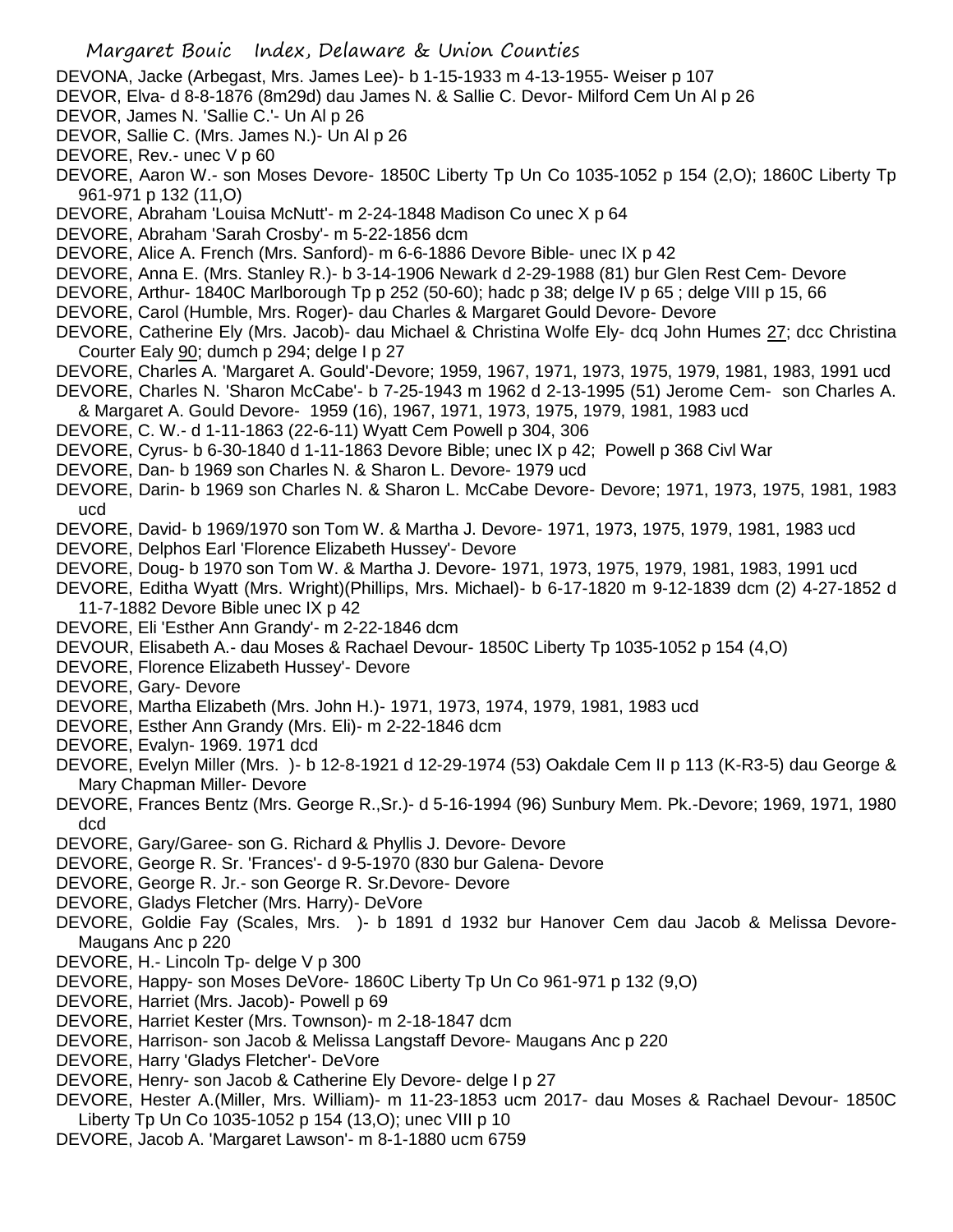- DEVORE, Jacob 'Catherine Ely'- dcq John Humes 26; dcc Christina Courter Ealy 91; dumch p 294; delge I p 27
- DEVORE, Jacob 'Harriet'- Powell p 69
- DEVORE, Jacob- son Jacob & Catherine Ely Devore- delge I p 27
- DEVORE, Jacob 'Melissa Langstaff'- b 1862 m 8-23-1887 d 1908 bur Hanover- Maugans Anc p 220
- DEVORE, James N.- son Moses & Rachael Devour- 1915 uch p 264; 1883 uch V p 191; 1850C Libewrty Tp Un Co 1035-1052 p 154 (17,O)
- DEVORE, Jane (Cook, Mrs. Amos)- m 3-25-1847 dcm
- DEVORE, Jessie- ch William & Nancy Loveless Devore- Loveless p 7
- DEVORE, Joan (Farris, Mrs. Harold)- dau George R. & Frances Bentz Ferris,Sr.- Devore
- DEVORE, John H. 'Martha Elizabeth'- 1971, 1973, 1975, 1979, 1981, 1983 ucd
- DEVOUR, John M.- son Moses & Rachael Devour- 1850C Liberty Tp 1035-1052 p 154 (8,O)
- DEVORE, Rev. Joshua I.- 1883 uch V p 578
- DEVOUR, Joshua N.- son Moses & Rachael Devour- 1850C Liberty Tp 1035-1052 p 154 (15,O)
- DEVORE, Rev. J. Q.- 1883 uch V p 496
- DEVORE, Julia- dau William & Nancy Loveless Devore- Loveless p 7
- DEVORE, Lee Robert 'Louise Meeks'- b 1-16-1921 m 9-3-1943 d 5-20-1991 (70) bur Middleburg Cem- son Delphos Earl & Florence Elizabeth Hussey Devore- Devore
- DEVORE, Louisa McNutt (Mrs. Abraham)- m 2-24-1848 Madison Co unec X p 64
- DEVORE, Louise Meeks (Mrs. Lee Robert)- m 9-3-1943- Devore
- DEVORE, Lydia (Wilson, Mrs. )- dau Jacob & Catherine Ely Devore- delge I p 27
- DEVORE, Margaret A. (Mrs. Charles A.)- 1959, 1967, 1971, 1973, 1975, 1979, 1981, 1983, 1991 ucd
- DEVORE, Margaret E.- dau Moses Devore- 1850C Liberty Tp Un Co 1035-1052 p 154 (6,O); 1860C Liberty Tp 961-971 p 132 (19,O)
- DEVORE, Margaret- dau Moses Devore- 1860C Liberty Tp un Co 961-971 p 132 (20,O)
- DEVORE, Margaret Lawson (Mrs. Jacob A.)- m 8-1-1880 ucm 6759
- DEVORE, Martha E. Devore (Mrs. Sanford W.)- m 1-18-1866 d 6-11-1885 Devore Bible- unec IX p 42
- DEVORE, Martha J. (Mrs. Thomas W.)- 1971, 1973, 1975, 1979, 1981, 1983, 1991 ucd
- DEVORE, Mary Jane (Foster, Mrs. Richard)- m 5-10-1857 ucm 2559; unec XII p 12
- DEVORE, Mary Jane Wilkins (Mrs. Moses)- m 9-27-1855 ucm 2336; unec VIII p 35 m slip; 1860C Liberty Tp Un Co 961-971 p 132 (39,NY)
- DEVOUR, Mary Jane (Mead, Mrs. )- b 7-11-1839 d 8-11-1911 dau Moses & Rachael Devour- unec XII p 27 1850C Liberty Tp 1035-1052 p 154 (10,O)
- DEVORE, Mathilda (Mrs. Moses)- 1850C Brown Tp 2892 p 159 (26, Pa)
- DEVORE, Maurice Edward 'Zelma Derr'- b 10-13-1916 m 1940 d 9-4-1970 Oakdale Cem II p 120 (K-R6-14) -son Harry & Gladys Fletcher Elliott DeVore- Devore; 1949, 1959, 1967 ucd
- DEVORE, Melissa Langstaff (Mrs. Jacob)- b 9-28-1862 m 8-23-1887 d 1944 bur Hanover- dau Lewis & Lucy Jane Perry Langstaff- Maugans Anc p 219, 220
- DEVORE, Moses son Jacob & Catherine Ely Devore- delge I p 27
- DEVORE, Moses 'Mary Jane Wilkins'- m 9-27-1855 ucm 2336; 1840C Liberty Tp 436 p 35 (30-40); unec VIII p 35; 1860C Liberty Tp Un Co 961-971 p 132 (50,O)
- DEVORE, Moses'Mathilda'- 1850C Brown Tp 2892 p 159 (25, Pa); hadc p 20 CCC Brown Tp
- DEVOUR, Moses 'Rachael Inskeep'- m 1833 unec XII p 27; 1850C Liberty Tp 1035-1052 p 154 (40,O)
- DEVORE, Nancy Loveless (Mrs. William)- dau John Henry & Susan Said Loveless- Lovleless p 7
- DEVORE, Ora- ch William & Nancy Loveless Devore- Loveless p 7
- DEVORE, Pamela (Johnson, Mrs. William)- b 1954 dau Maurice Edward & Zelma Derr DeVore- DeVore; 1959, 1967 ucd
- DEVORE, Paula Jean (Roland, Mrs. Donald)(Schwartzkopf, Mrs. George Harold)- m 2-16-1980 dau Maurice Edward & Zelma Derr Devore- Devore; 1959 ucd (10); 1967 ucd
- DEVORE, Phillip- son Moses & Mathilda Devore- 1850C Brown Tp 2892 p 159 (3,O)
- DEVORE, Phyllis J. (Mrs. G. Richard)- Devore' 1971, 1980 dcd
- DEVOUR, Rachel Inskeep (Mrs. Moses)- m 1833; unec XII p 27 1850C Liberty Tp Un Co 1035-1052 (37,O)
- DEVORE, Rhonda (Lowe, Mrs. Fred)(Ellis, Mrs. Richard) m 3-15-1986 dau Charles A. & Margaret A. Devore- Devore; 1967, 1971, 1973, 1975, 1979, 1981, 1983 ucd
- DEVORE, G. Richard "Dick" 'Phyllis J.'- son George R. & Frances Bentz Devore- Devore; Sunbury p 53, 124;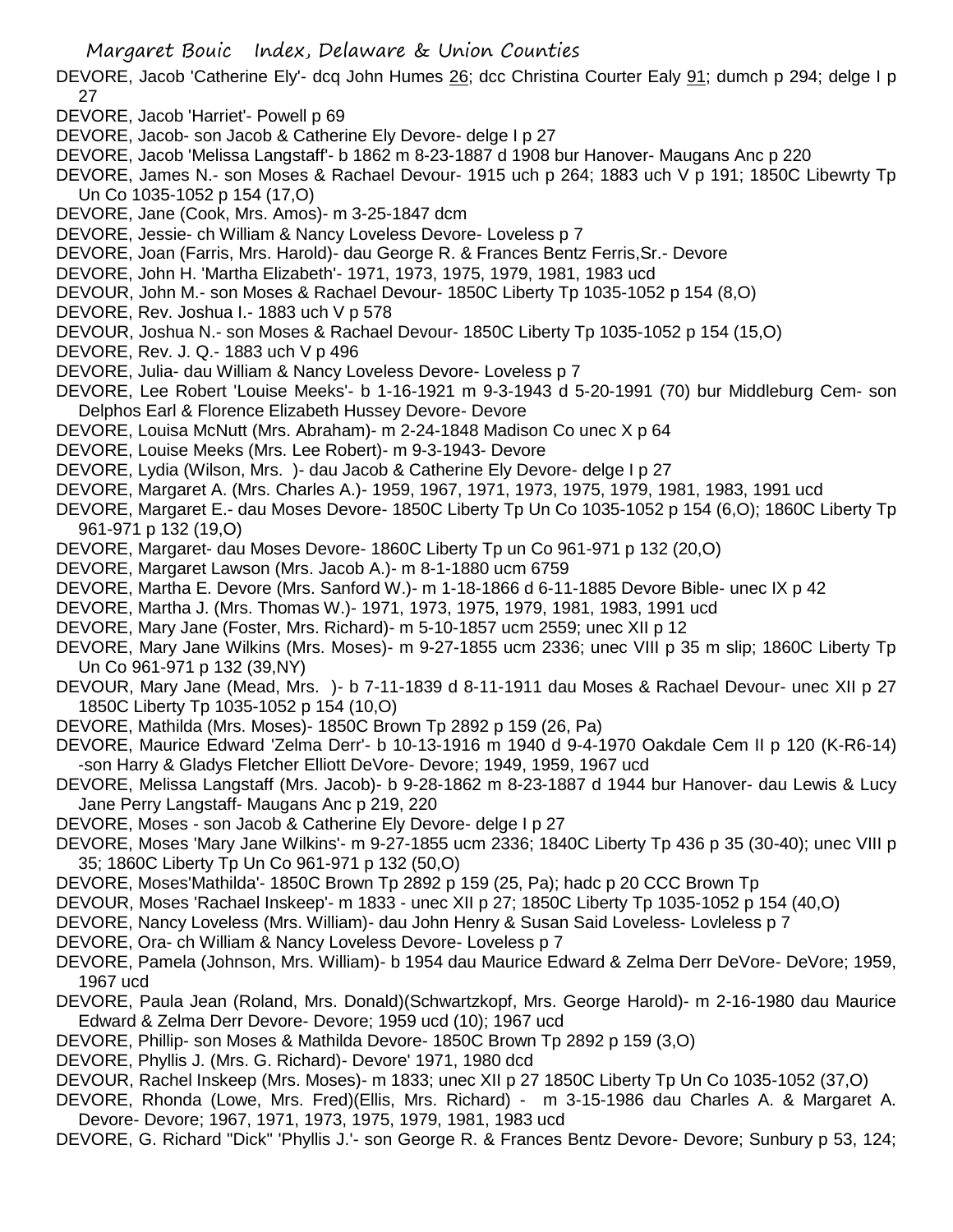1971, 1980 dcd

- DEVORE, Robert- son Lee Robert & Louise Meeks Devore- Devore
- DEVORE, Rodney 'Denise'- b 1964 son Charles A. & Margaret A. McCabe Devore- Devore; 1949, 1967, 1971, 1973, 1975, 1979, 1981 ucd
- DEVORE, Rosanna (White, Mrs. Samuel)- b 8-20-1815 m 3-11-1835 d 7-23-1877/8- dau Jacob & Catherine Ely DeVore- dcq John Humes  $13$ ; dcc Richard Humes  $21$ ; White  $(6)$ ; dumch p 293, 294; delge I p 27
- DEVORE, Ross- son William & Nancy Loveless Devore- Loveless p 7
- DEVORE, Roy- son William & Nancy Loveless Devore- Loveless p 7
- DEVORE, Samuel D. W.- b 2-8-1844 d 3-22-1860 Devore Bible- unec IX p 42
- DEVORE, Sanford 'Alice A. French'- m 6-6-1886 Devore Bible- unec IX p 42
- DEVORE, Sanford W. 'Martha E. Devore'- b 8-31-1842 d 3-25-1906 Devore Bible- unec IX p 42
- DEVORE, Sarah Crosby (Mrs. Abraham)- m 5-22-1856 dcm
- DEVORE, Sarah (Williams, Mrs. Glen E.)- m 2-22-1945- Williams
- DEVORE, Sayantha- d 10-7-1846 (1y) Old Kilbourne Cem p 4; Powell p 69 dau Jacob & Harriett DeVore
- DEVORE, S. D. W.- d 3-22-1860 (6-1-14) Wyatt Cem Powell p 304, 306
- DEVORE, Sharon Lee McCabe (Mrs. Charles N.)- m 1962 1985 uch p 48; 1967, 1971, 1973, 1975, 1979, 1981, 1983, 1991 ucd
- DEVORE, Shearley (Kirkpatrick, Mrs. Robert)- m 12-14-1957 Powell p 677
- DEVORE, Silas W.- 1908 dch p 392
- DEVORE, Stanley R. 'Anna E.'- d 12-14-1971 (76) bur Glenrest -brother George R. Sr.- Devore
- DEVORE, Thomas W. 'Martha Bennett'- son Charles A. Devore- Devore; 1967, 1971, 1973, 1975, 1979, 1981, 1983, 1991 ucd
- DEVORE, Townson 'Harriet Kester'- m 2-18-1847 dcm
- DEVORE, Wilbur- son Jacob & Malissa Langstaff Devore- 1880 dch p 220
- DEVORE, William- son Jacob & Malissa Langstaff Devore- Maugans Anc p 220
- DEVORE, William 'Nancy Loveless'- Loveless p 7
- DEVORE, Wrell- ch William & Nancy Loveless Devore- Loveless p 7
- DEVORE, Wright 'Editha Wyatt'- b 1-19-1818 m 9-12-1839 dcm d 8-12-1846 Devore Bible- unec IX p 42- son Jacob & Catherine Ely Devore- delge I p 27
- DEVORE, Zelma Derr (Mrs. Maurice)- b 9-30-1917 d 3-24-1987 (69) dau Harry & Lucy Haggard Derr- Devore; 1949, 1959, 1967, 1971 ucd
- DEVOSS, Clara Dickey (Mrs. Samuel)- DeVoss
- DEVOSS, Eleanor (Davis, Mrs. Jacob)- 1883 uch V p 448
- DEVOSS, Elizabeth Cowman (Mrs. John H.)- m 10-10-1922- dau Lena Cowman- DeVoss; 1991 ucd
- DEVOSS, Helen June Koski (Mrs. John Dickey)- m 4-9-1966 dau Mrs. Robert Stroop- DeVoss
- DEVOSS, Helen (Monroe, Mrsl John)- dau John H. & Martha Elizabeth Cowman DeVoss- DeVoss
- DEVOSS, John- son John Dickey & Helen June Koski DeVoss- DeVoss
- DEVOSS, John Dickey 'Helen June Koski'- m 4-9-1966 son John H. & Elizabeth Cowman DeVoss- DeVoss
- DEVOSS, John H. 'Elizabeth Cowman'- b 12-2-1900 m 10-10-1922 d 8-21-1984 (83) bur Milford Cem- son Samuel & Clara Dickey DeVoss- DeVoss; 1991 ucd
- DEVOSS, Lou Ann (Mitchell, Mrs. Dr. Richard)- b 5-7-1927 dau John H. & Martha Elizabeth Cowman DeVoss-DeVoss; Mitchell
- DEVOSS, Lyle- son Samuel & Clara Dickey DeVoss- DeVoss
- DEVOSS, Samuel 'Clara Dickey'- DeVoss
- DEVOSS, Steven- son John Dickey & Helen June Koski DeVoss- DeVoss
- DEVOUR- see DeVore
- DEVREAUX, E. M.- 1883 uch V p 594
- DEW, Ambrose- Powers Pat p 6
- DEW, Carol Ann- b 3-19-1948 dau Ralph S. & Rita Jane Bolton Dew- Weiser p 300
- DEW, Carolena (Trees, Mrs. Donald)- dau Riley F. & Grace E. Dew- Dew
- DEW, Charles A.- 1880C Delaware Town p 532A
- DEW, Darlene (Mrs. Marvin)- Dew
- DEW, Emily Beth- b 12-30-1986 dau William D. & Julie R. Foor Dew- Dew
- DEW, Grace E. (Mrs. Riley F.)- b 9-26-1899 d 7-16-1995 (95) bur Toledo- Dew
- DEW, Jon Alan- b 3-1951 ch Ralph S. & Rita Jane Bolton Dew- Weiser p 300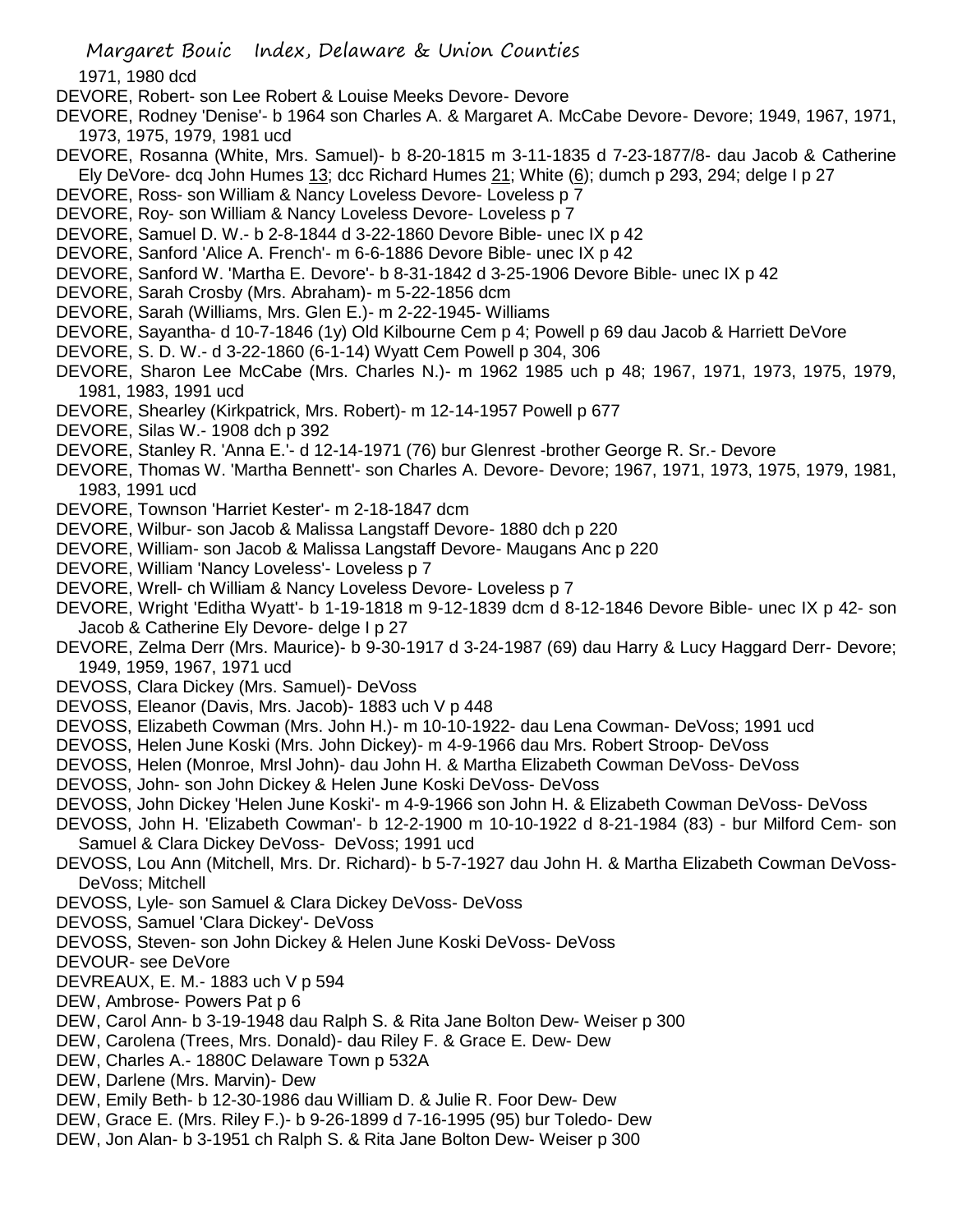- DEW, Julie R. Foor (Mrs. William D.)- m 12-8-1984 dau Marvin & Thelma Foor- Dew
- DEW, Marvin 'Darlene'- Dew
- DEW, Megan Christine- b 6-11-1992 dau William D. & Julie R. Foor Dew- Dew
- DEW, Ralph S. 'Rita Jane Bolton'-D b 8-29-1925 m 8-6-1947- Weiser p 300
- DEW, Riley F. 'Grace E.'- Dew
- DEW, Rita Jane Bolton (Mrs. Ralph S.)- b 12-6-1926 m 8-6-1947- dau John Arthur & Maude Eva Bretz Bolton-Weiser p 300
- DEW, Robert E.- son Marvin & Darlene Dew- Dew- engaged to Kimberly Latimer
- DEW, Sheryl (Mrs. Tom C.)- 1980 dcd
- DEW, Tom C. 'Sheryl'- 1980 dcd
- DEW, William D. 'Julie R. Foor'- m 12-8-1984- son Marvin & Darlene Dew- Dew
- DEWALL, Seth- 1835 men p 8 #194 p 8 Berkshire Tp
- DEWALLER, Sarah H.- 1880C Delaware Town p 490C
- DEWAIT, Charles M.- Pabst 2 p 55
- DEWALT, Charles 'Estella Lamberson'- DeWalt
- DEWALT, Christean Woolcutt (Mrs. Enes)- m 2-5-1810 onwq I
- DEWALT, Enes 'Christean Woolcutt'- m 2-5-1810 onwq I
- DEWALT, Esther Anne Wendel (Mrs. Rev. Kenneth L.)- b 8-19-1911 d 8-26-1993 (82) dau Conrad & Mary Geyer Wendel- DeWalt
- DEWALT, Estella Lamberson (Mrs. Charles)- DeWalt
- DEWALT, Jean- dau Rev. Kenneth L. & Esther Wendel DeWalt- DeWalt
- DEWALT, Rev. Kenneth L. D. 'Esther Wendel'-b 4-3-1909 m 6-12-1935 d 1-16-1994 (84) Radnor Cem- son Charles & Estella Lamberson DeWalt- DeWalt; Pabst 2 p 78; 1976 dch p 155, 156
- DEWALT, Lois Ann (Maxwell, Mrs.Don)- dau Rev. Kenneth L.& Esther Wendel DeWalt- DeWalt
- DEWALT, Twila (WIllmann, Mrs. )- dau Charles & Estella Lamberson DeWalt- DeWalt
- DEWAR, Annabelle Smith (Mrs. Dr. Don)- dau Fred & Cleo Thompson Smith- 1985 uch p 137
- DEWAR, Caroline- d 3-21-1962 (85) Oak Grove Cem DeWar
- DEWAR, Catherine (McKitrick, Mrs. William)- b 1831 m 1869 dau Peter & Janet McEwen Dewar- McKitrick p 442, 446
- DEWAR, David (3-1975) son Dr. Douglas Scott & Suzanne Dewar- dewar
- DEWAR, Dr. Don 'Annabelle Smith'- 1985 uch p 137
- DEWAR, Dr. Douglas Scott 'Suzanne'- Dewar; 1976 dch p 297
- DEWAR, Janet McEwen (Mrs. Peter)- McKitrick p 442
- DEWAR, Lizzie- delge X p 37, cookbook
- DEWAR, Peter 'Janet McEwen'- McKitrick p 442
- DEWAR, Scott (7 mos-1975) son Dr. Douglas S. & Suzanne Dewar- Dewar
- DEWAR, Suzanne (Mrs. Dr. Douglas S.)- Dewar
- DEWAY, Elida- 1835 men p 15 #118 p 21 Burlin Tp
- DEWE, Charles A.- Powell Cem Powell p 164
- DEWEE, Catherine Skinner (Mrs. James E.)- m 8-19-1848 dcm
- DEWEE, James E. 'Catherine Skinner'- m 8-19-1848 dcm
- DEWEES, Elijah S.- 1908 dch p 392; delge IV p 23
- DEWEES, Hayes- d 10-28-1966 (90) bur Marion- brother John DeWees- DeWees
- DEWEES, John- d 12-11-1964 (84) bur Marion- DeWees
- DEWEES, Marion- son John DeWees- DeWees
- DEWEL, Benjamin- 1835 men p 9 #199 p 9 Berkshire Tp
- DEWEL, Seth- 1840C Berkshire Tp p 187 (30-40)
- DEWELL, Phoebe (Still, Mrs. Oliver)- m 2-6-1851 dcm
- DEWER, Henry C.- 1908 dch p 392
- DEWESE, Bethany (1-1986)- dau Dwight & Caroline DeWese- DeWese
- DEWESE, Caroline (Mrs. Dwight)- DeWese
- DEWESE, Dwight 'Caroline'- DeWese
- DEWEY, infant b 3-11-1871 Berlin Tp dau W. W. & Ettie Fitzgearld Dewey- dcb
- DEWEY, Abigail Drake (Mrs. Israel)- b 9-28-1648 m 8-20-1668 d bef 11-17-1696 dau Sergt Job & Mary Wolcott Drake- dcc Christina Courter Ealy 1281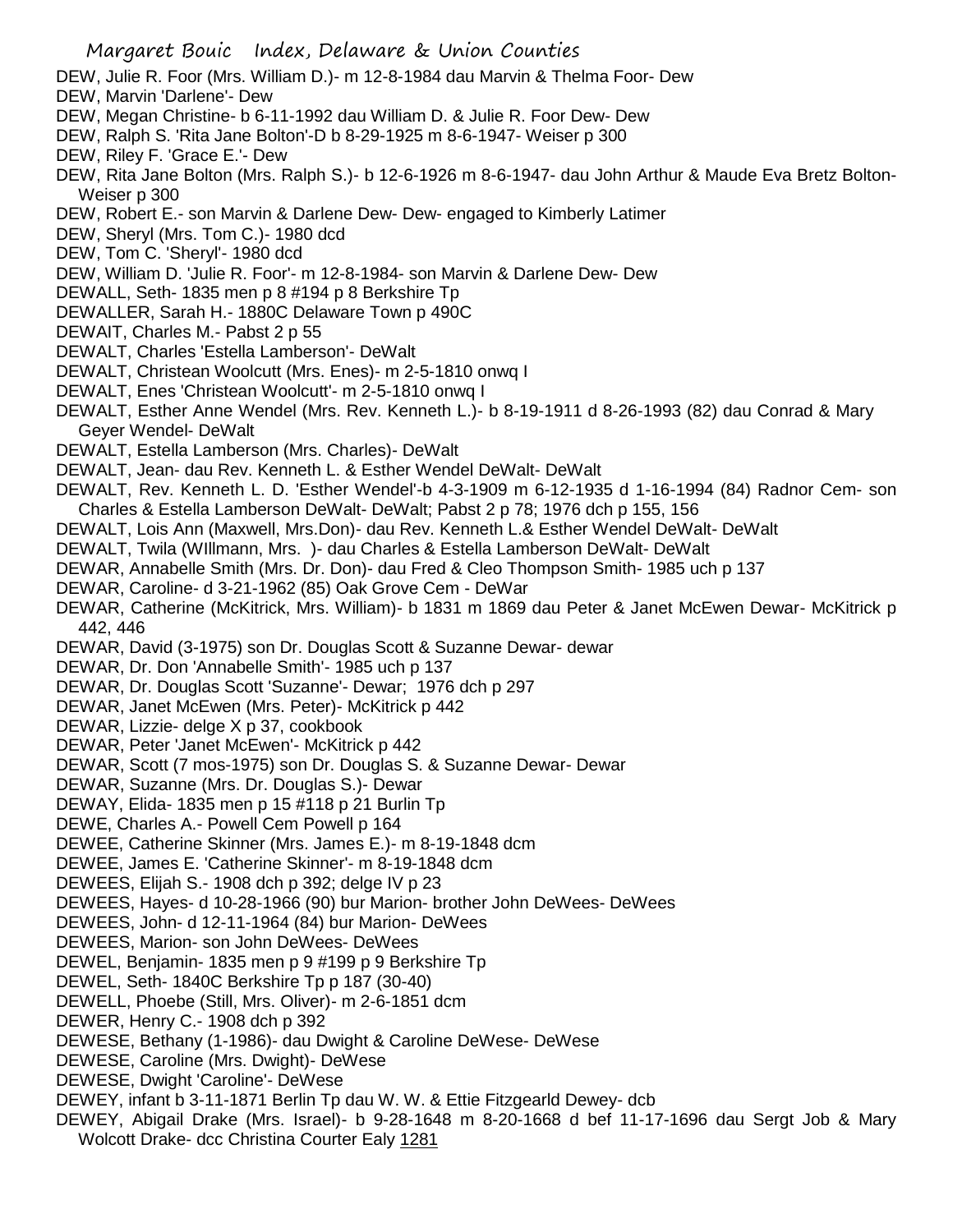DEWEY, Abigail Ingraham (Mrs. Israel)- b 7-28-1768 m 11-1789- dcc Christina Courter Ealy 81

- DEWEY, Alice Marston (Mrs. Donald L.)- dau Clyde & Ethel Marston- Dewey
- DEWEY, Almira (Maine, Mrs. Franklin Palmer)- Asp (1285)
- DEWEY, Amelia Powers (Mrs. Martin)- b 1821 dau John & Hannah Spicer Powers- Powers Pat p 142
- DEWEY, Blanche- b 2-20-1873 Brown Tp dau W. W. & Julietta Fitzgearled Dewey- dcb
- DEWEY, Charles- b 7-14-1948- son Charles & Martha Frick Dewey- Weiser p 566
- DEWEY, Charles 'Martha Frick'- Weiser p 566
- DEVORE, Charles W.- b 12-22-1878 Brown Tp son Wm & Lena Worline Dewey- dcb
- DEWEY, Connie- dau Donald L. & Alice Marston Dewey- Dewey
- DEWEY, Cynthia Ann McClure (Mrs. Jesse George)- m 1813- dcc Christina Courter Ealy 41
- DEWEY, David 'Teresa Nicol'- m 10-22-1994 son Ronald & Phyllis Dewey- Dewey
- DEWEY, Deborah Elliott (Mrs. Joseph)- m 1764 dau Joseph & Elizabeth Pendleton Elliott- dcc Christina Courter Ealy 161
- DEWEY, Deborah York (Mrs. Jabez)- b 10-6-1696 m 7-21-1714 dau William & Mary Utley York- dcc Christina Courter Ealy 321
- DEWEY, Donald L. 'Alice Marston'- b 1928 son Wesley W. & Hannah Browning Dewey- White 247; Dewey
- DEWEY, Effie Belle White (Mrs. John Henry)- b 9-11-1876 m 9-22-1898 d 12-8-1936 dau William Wesley & Helen S. Knapp White- dcc Christina Courter Ealy 11; White 230
- DEWEY, Elizabeth (Bromley, Mrs. William)- b 1697 m 11-6-1714 dau Israel & Lydia Dewey- Asp p 13
- DEWEY, Ellen- Pabst 2 p 32; 6 p 11
- DEWEY, infant b 3-11-1871 Berlin Tp dau W. W. & Etta Fitzgerearld dcb
- DEWEY, Frances Randall? Clarke? (Mrs. Thomas Dewey 1st)- m 3-22-1639 d 9-27-1690- dcc Christina Courter Ealy 2561
- DEWEY, Frank- b 1908 son James H. & Effie White Dewey- White 242
- DEWEY, George W.- b 5-30-1899 Brown Tp son James H. & Effie White Dewey- dcb
- DEWEY, Hannah Browning (Mrs. Wesley)(Roloson, Mrs. )(Pittman, Mrs. Aaron)- White (241); Dewey; see Weaver (129212)
- DEWEY, Hannah (Spindler, Mrs. David H.)- m 11-9-1854 dcm
- DEWEY, Harriet M. (Scott, Mrs. Henry Elias)- Pabst 1 p 14, 3 p 30, 6 p 9
- DEWEY, Hattie- Pabst 3 p 32, 6 p 11
- DEWEY, Helen Julietta (Courter, Mrs. Walter Perry)(Lyon, Mrs. Herman)- b 7-30-1902 m 4-3-1922 div d 6-2-1980- dau James Henry & Effie Belle White Dewey- White 240; dcc Christina Courter Ealy 5; dcb
- DEWEY, Mrs. Horace- Pabst 8 p 30
- DEWEY, Israel 'Abigail Drake'- b 9-25-1645 m 8-20-1668 d 10-23-1678- son Thomas & Frances Randall? Clarke? Dewey- dcc Christina Courter Ealy 1280
- DEWEY, Israel 'Abigail Ingraham'- b 6-1765 m 11-1789 d 1820- son Joseph & Deborah Elliott Dewey- dcc Christina Courter Ealy 80
- DEWEY, Israel II 'Lydia Holdridge'- b 12-30-1673 d bef 12-24-1730 son Israel & Abigail Drake Dewey- dcc Christina Courter Ealy 640; Asp p 13
- DEWEY, Jabez 'Deborah York'- b ca 1695 m 7-21-1714 d 1753 son Israel & Lydia Holdreidge Dewey- dcc Christina Courter Ealy 320
- DEWEY, James Henry 'Effie Belle White'- b 7-16-1868 m 9-22-1898 d 12-25-1959(90) son William Warren & Juliette Fitzgerald Dewey- 1908 dch p 392; btp p 15; Dewey; White (230); dcc Christina Courter Ealy 10
- DEWEY, James- b 5-14-1895 Brown Tp son Lacy & Jennie Rite Dewey- dcb
- DEWEY, James W.- b 1926 son Wesley & Hannah Browning Dewey- White 248
- DEWEY, Jesse George 'Cynthia Ann McClure'- son Israel & Abigail Ingraham Dewey- dcc Christina Courter Early 40
- DEWEY, Jesse George- son David Dewey- Pabst 1 p 14
- DEWEY, John C.- 1961 dcd
- DEWEY, John Edwin 'Meredith Helen Delao'- m 6-12-1965 son Peggy Robinson Dewey- Dewey; Robinson
- DEWEY, Joseph 'Deborah Elliott'- b 9-7-1743 m 1764 son Jabez & Deborah York Dewey- dcc Christina Courter Ealy 160
- DEWEY, Juliette Fitzgerald (Mrs. William Warren)- b 1842 m 5-18-1866 d 12-23-1877 dau Peter & Louise Fitzgerald- dcc Christina Courter Early 21
- DEWEY, Lenora (Keeney, Mrs. Alton)- m 8-12-1896- Genther p 181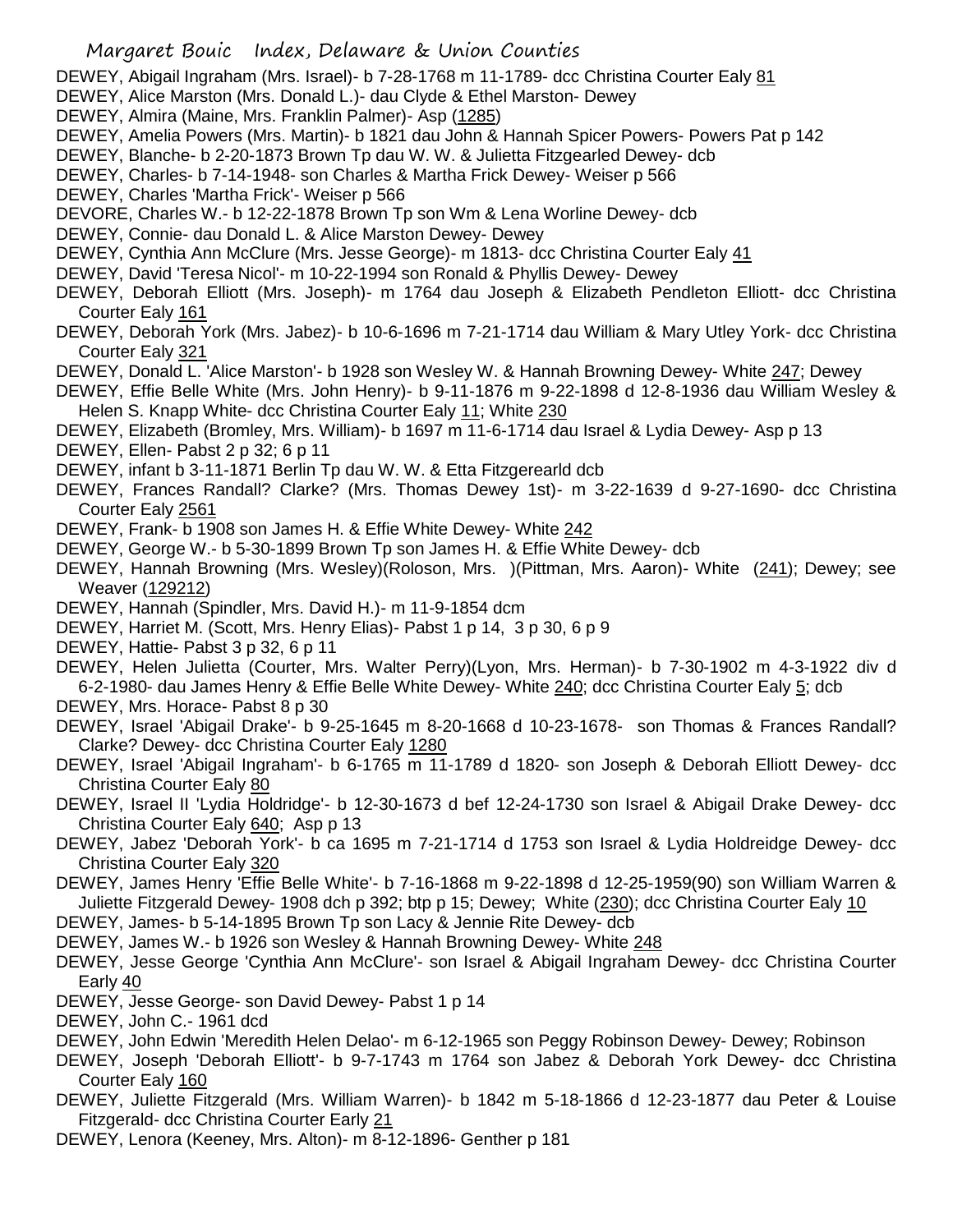- Margaret Bouic Index, Delaware & Union Counties
- DEWEY, Linda- b 8-17-1952 dau Charles & Martha Frick Dewey- Weiser p 566
- DEWEY, Lydia (Holdridge, Mrs. )(Mrs. Israel II)- dcc Christina Courter Ealy 641; Asp p 13
- DEWEY, Martha Frick (Mrs. Charles)- b 8-1920 dau Bruce G. & Florence Edna Rhoads Frick- Weiser p 566
- DEWEY, Martha (Perry, Mrs. William)- b 5-1785 m 1805 d 1828 dcc Kathryn McIntire Engle 19; dcc Hosea Lavender 15
- DEWEY, Martha- b 1-15-1877 Brown Tp dau Wm. W. & Etta Fitzgerald Dewey- dcb
- DEWEY, Martin 'Amelia Powers'- Powers Pat p 142
- DEWEY, Mary- b 1912 dau James Henry & Effie White Dewey- White 243
- DEWEY, Myrtie- b 6-12-1877 dau Wm & Julietta Fitsjarvis Dewey- dcb
- DEWEY, Nathaniel (1835)- delge VIII p 15, 66
- DEWEY, Paula- dau Donald L. & Alice Marston Dewey- Dewey
- DEWEY, Penny (Nobis, Mrs. David Ernest)- b 4-10-58 m 5-19-1978- St. Paul p 42
- DEWEY, Peggy Robinson (Mrs. )(Downs, Mrs. Dewey)- dau Girard Robinson- Dewey; Robinson; 1961, 1980 dcd
- DEWEY, Phyllis (Mrs. Ronald)- Dewey
- DEWEY, Ronald 'Phyllis'- Dewey
- DEWEY, Teresa- dau Donald L. & Alice Marston Dewey- Dewey
- DEWEY, Teresa Nicol (Mrs. David)- m 10-22-1994 dau Marvin & Janis Nicol- Dewey
- DEWEY, Terry- 1961 dcd
- DEWEY, Thomas- Pabst 1 p 14
- DEWEY, Thomas Ist 'Frances Randall?Clarke?' m 3-22-1639- dcc Christina Courter Ealy 2560
- DEWEY, Walter- b 1924 son James Henry & Effie White Dewey- White 239
- DEWEY, Wesley W. 'Hannah Browning'- m 1925 d 3-3-1986 (80) bur Green Mound- son James Henry & Effie White Dewey- Dewey; White 241; 1961, 1969, 1971, 1980 dcd
- DEWEY, William- 1980 dcd
- DEWEY, William- 1880C Brown Tp p 385A
- DEWEY, William Thomas- b 9-12-1950 d 9-2-1970 son Donald L. & Alice Marston Dewey- Dewey
- DEWEY, William W.- 1908 dch p 392
- DEWEY, William Warren'Juliette Fitzgerald'- b 4-19-1835 m 5-18-1866 d 11-23-1914 son Jesse George & Cynthia Ann McClure Dewey- dcc Christina Courter Ealy 20
- DEWILLER, John- Powell p 269
- DEWINE, Michael (senator)- Genther p 83
- DEWIGGINS, Betty Lee (Siders,Mrs. )- d 4-18-1993 (18) dau Rick & Brenda DeWiggins
- DEWIGGINS, Brenda Siders (Mrs. )(Foor, Mrs. Paul)- DeWiggins
- DEWIGGINS, Carl Edward 'Lois Johns'- b 3-27-1930 m 3-10-1950 d 5-4-1988 (58) Oakdale Cem son James Lester & Margaret Mae Totten DeWiggins- DeWiggins
- DEWIGGINS, Carla Rae (Steele, Mrs. William Charles)- dau Carl E. & Lois Johns DeWiggins- DeWiggins; Steele
- DEWIGGINS, Deanne (Mrs. Richard M.)- 1979 ucd
- DEWIGGINS, James Lester 'Margaret Mae Totten'- DeWiggins
- DEWIGGINS, Lois Johns (Mrs. Carl Edward)- m 3-10-1950- DeWiggins
- DEWIGGINS, Margaret Mae Totten (Mrs. James Lester)- DeWiggins
- DEWIGGINS, Pamela (Foster, Mrs. Denny)- dau James Lester & Margaret Mae Totten DeWiggins- DeWitt
- DEWIGGINS, Richard M. 'Deanne''Brenda'- son Carl Edward & Lois Johns DeWiggins- DeWiggins; 1979 ucd
- DEWIGGINS, Shane- son Rick & Brenda DeWiggins- DeWiggins
- DEWIGGINS, Tamara (Davis, Mrs. Mitchell Dwight)(Yoder, Mrs. Doug.Jr)- m 8-25-1979 dau Carl E. & Lois Johns DeWiggins- Davis; DeWiggins
- DEWIRE, Dr. Norman E. 'Shirley'- Dewire
- DEWIRE, Shirley (Mrs. Dr. Norman E.)- Dewire
- DEWIT, Mary- b 10-13-1878 Porter Tp dau Charles & Elin Dill Dewit- dcb
- DEWITT---family of Eddy L. Arnold #112 unec X p 1, VI p 25, XI p 1; Janet Payne #274 unec XII p 2; family of Rebecca B. Frank- delge X p 17
- DEWITT, (DeWit)- Pabst 7 p 93
- DEWITT, ---b 12-6-1890 Orange Tp dau Leslie & Daisy Landon DeWitt- dcb
- DEWITT, Abram- son Amos & Rachel Harris DeWitt- dumch p 217, 299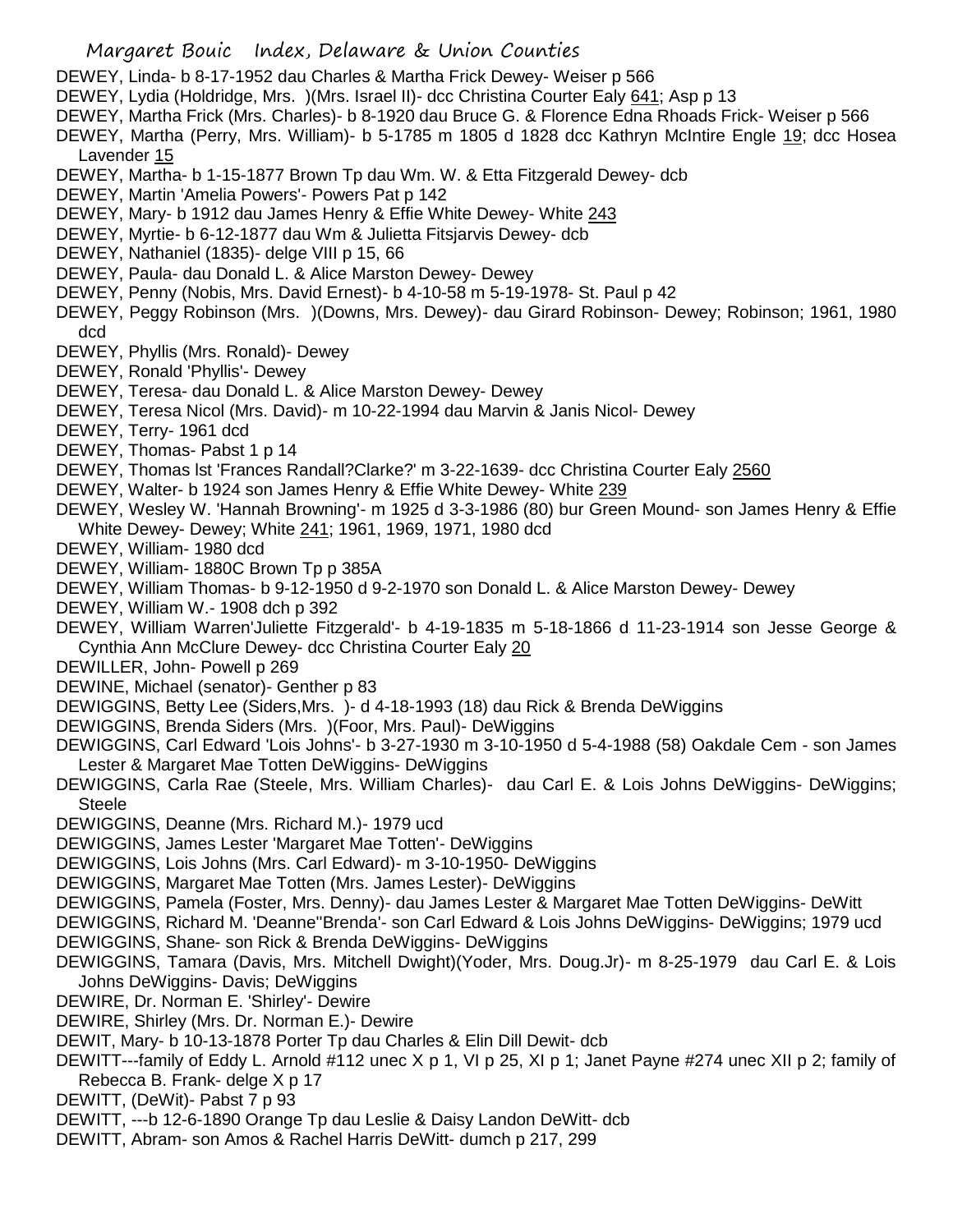DEWITT, Adrian- b 10-1890 Un Co d 12-2-1923 (33y) Oakdale Cem 3598 (H17) I p 67 (H-R3-10);son Cordielia DeWitt- 1900C Leesburg Tp 19 p 1B (9,O,O,O)

- DEWITT, Albert Blaine- son Richard G. & Iris Hunley DeWitt- 1985 uch p 41
- DEWITT, Alees Hill (Mrs. Basil)- Maugans Anc p 218
- DEWITT, Alice (Phillips, Mrs. )- d 1961 dau Harold & Juanita M. Sicotte DeWitt- DeWitt
- DEWITT, Allon/Allen Fay- b 12-14-1869 son Peter & Eliza Ann Coon DeWitt- 1870C Jerome Tp 44 p 6 (5/12,O); 1880C Millcreek Tp 136-141 p O162; 1880C Jerome Tp 104-106 p 12 (10,O,O,O); 1900C Jer. Tp
	- 325, 337 p 14B (31,O,O,O); m 10y; unec IV p 41
- DEWITT, Alma Birdie/Berdie (Myers, Mrs. Lue)- 1915 uch p 1028; 1959 ucd; Sbc p 41
- DEWITT, Alvin T.-d 4-5-1839 (6m3d) Blockhouse Cem Powell p 4- son Henry H. & M. M.

DEWITT, Amos Spencer'Rachel Harris'-b 7-8-1898 Jerome Tp d 6-1976 (75) son John Spencer & Margaret Clair Flood DeWitt- DeWitt Bible- unec I Vp 40; dumch p 217, 298; 1883 uch V p 435; 1900C Jerome Tp 312-322 p 14A (1,O,O,O)

- DEWITT, Amy Lackey- dau Malcolm F. DeWitt- DeWitt
- DEWITT, Angela- 1983 ucd
- DEWITT, Ann- d 3-25-1960 bur Sunbury- DeWitt
- DEWITT, Ann Eliza Coon (Mrs. Peter)- b 9-2-1838 m 12-17-1857 ucm 2644 d 4-9-1933 Pabst 8 p 64; 1860C Jerome Tp 97-96 p 14 (21,O); 1870C Jerome Tp 44 p 6 (31,O); 1880C Jerome Tp 104-106 p 12 (42,O,-,-); ped Eddy Arnold 21; unec IV p 41,VII p 41; DeWitt Bible
- DEWITT, Ann Hogle (Mrs. Levi)- Dewitt
- DEWITT, Ann (Mrs. Paul Jr.)- 1850C Trenton Tp 752 p 65 (28,O)
- DEWITT, ---(DeBolt, Mrs. David)- dau Levi & Ann Hogle DeWitt- DeWitt
- DEWITT, Anna- twin dau Allen Fay & Lucy DeWitt- 1900C Jerome Tp 325-337 p 14B (4,O,O,O)
- DEWITT, Anna Bertha- b 11-16-1889 Jerome Tp dau John Spencer & Margaret Clara Flood DeWitt- DeWitt Bible; unec IV p 40
- DEWITT, Anna (Johnson, Mrs. Alfred)- m 2-6-1876 ucm 5833; mt 3 p 2
- DEWITT, Anna Price (Mrs. Paul)- m 2-18-1846 dcm
- DEWITT, Anne (Mrs. Kenneth D.)- DeWitt
- DEWITT, Annie- dau James & Jane DeWitt- 1860C Jerome Tp 181-182 p 27 (9,O)
- DEWITT, Annie- dau Simon & Elizabeth Ann Coons DeWitt- 1870C Leesburg 189-206 p 25 (15,O)
- DEWITT, Arvella- dau Bryant & Elizabeth Widener DeWitt- 1883 uch V p 436
- DEWITT, Bacile G. "Jim" 'Myrtle Clarridge''Ruth Louise Reeb'- b 6-5-1907 Magnetic Springs d 6-1987 (80)- son James Blaine & Ethel M. DeWitt- DeWitt; 1985 uch p 41
- DEWITT, Barbara O'Keefe (Mrs. Michael)(Hodgson, Mrs. Edward Charles)- m(2) 11-8-1986 dau Merrick & Phyllis J. O'Keefe- DeWitt
- DEWITT, Basil 'Alees Hill''Myrtle Clargney''Louise'- son Blaine & Ethel Shirk DeWitt- Maugans Anc p 218; 1949 ucd
- DEWITT, Beniana- b 9-1895 twin dau Allen Fay & Lucy DeWitt- 1900C Jerome Tp 325-337 p 14B (4,O,O,O)
- DEWITT, Benjamin James- son James Bacile & Lynne Kinsey Dewitt- 1985 uch p 41
- DEWITT, Bernard D. 'Margaret J.- 1961, 1969, 1971, 1980 dcd
- DEWITT, Bertha Ann (Arnold, Mrs. Jesse Elpon)- b 11-16-1889 m 1916 d 7-9-1977 (87) Forest Grove Cemdau John Spencer & Clara Margaret Flood DeWitt- DeWitt; Arnold; ped Eddy L. Arnold #112 5; unec VII p 41; 1900C Jerome Tp 312-322 p 14A (10,O,O,O)
- DEWITT, Bertha L. (Bell, Mrs. Curtis)- b 4-19-1900 m 6-19-1920 d 12-3-1982 (82) bur Sunbury- dau Levi & Ann Hogle DeWitt- Bell; DeWitt
- DEWITT, Bess Ellen (Scott, Mrs. )- b 4-22-1892 dau John Spencer & Clara Margaret Flood DeWitt- DeWitt Bible; unec IV p 40; DeWitt; 1900C Jerome Tp 312-322 p 14A (8,O,O,O)
- DEWITT, Bessie Marie (Edwards, Mrs. )- dau Riley & Elma H. Perfect DeWitt- DeWitt; dcb
- DEWITT, Bessie Marie McHenry (Mrs. William Ray)- b 11-9-1903- 1985 uch p 41
- DEWITT, Betsy/Elizabeth Ann Carns (Mrs. Simon)- b 7-3-1825/6 m 10-28-1845 d 1899 Hopewell Cem djlm p 84- dau William & Jane Carns- 1883 uch V p 435; 1985 uch p 41; 1850C Porter Tp 3014 p 164 (23,O); 1880C Leesburg Tp 259 p 26 (54,O,Va,Va)
- DEWITT, Betty Jean (Bosart, Mrs. William Taylor)- twin dau Bacile G. & Myrtle Clarridge/Clargney DeWitt-DeWitt; 1985 uch p 41; Maugans Anc p 218; 1949 ucd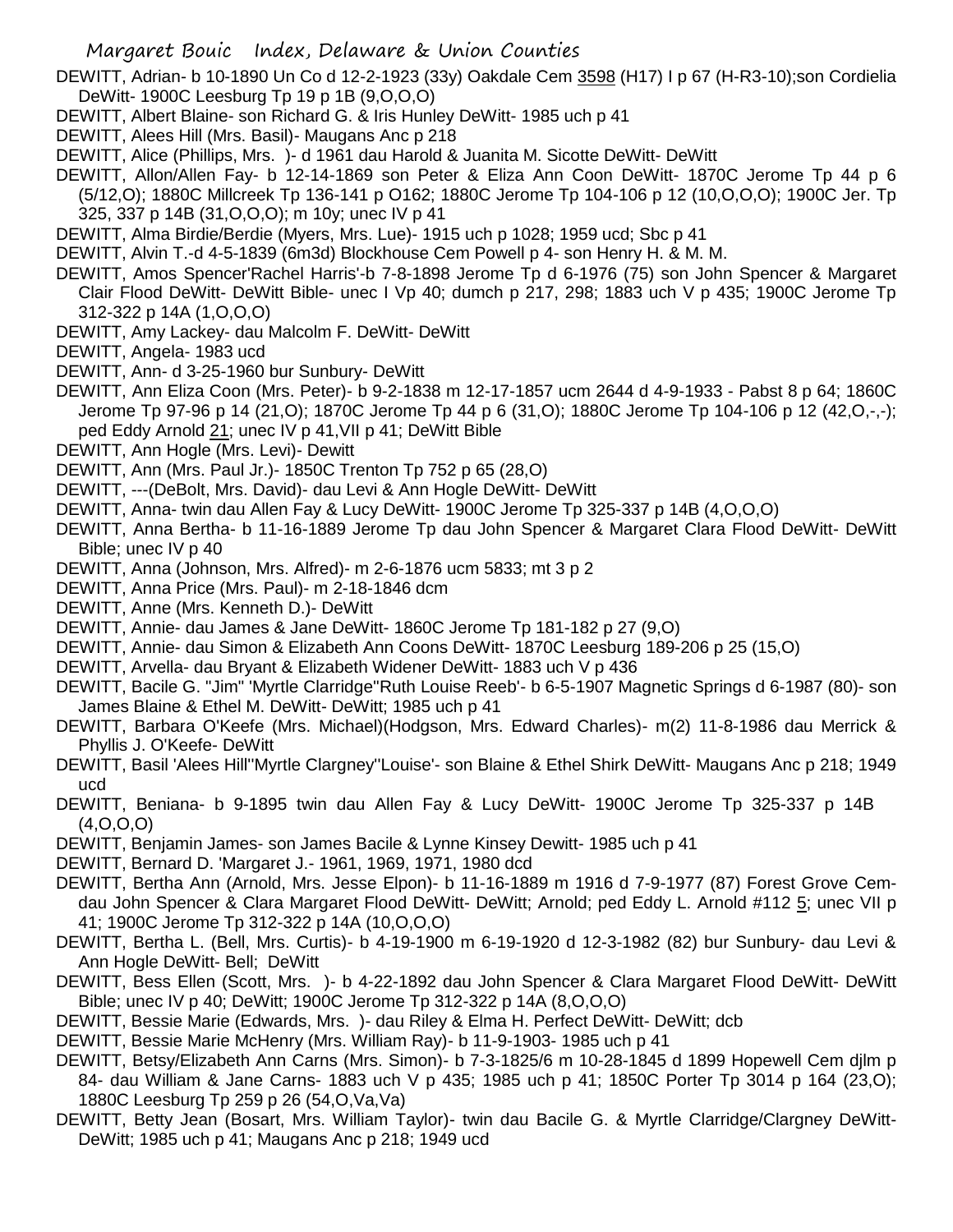- DEWITT, Beverly Ann (Egnor, Mrs.Norman)- dau Bacile G. & Myrtle Clarridge/Clargney DeWitt- DeWitt; 1985 uch p 41; 1949 ucd; Scheiderer218
- DEWITT, Birdie C.- b 10-1885 dau Cordelia DeWitt- 1900C Leesburg Tp 19 p 1B (14,O,O,O)
- DEWITT, Blaine 'Ethel Shirk'- b 8-24-1884 d 11-21-1952 Hopewell Cem- Maugans Anc p 218; 1900C Taylor Tp 110-113 p 5B (17,O,O,O), b 8-1882
- DEWITT, Blach E.- dau Bryant & Elizabeth Widener DeWitt- 1883 uch V p 436; 1880C Allen Tp 9-10 p 2 (2,O,O,Pa)
- DEWITT, Cora Blanche (Bailey, Mrs.Obie S.)- b 6-2-1887 Franklin Co m 6-2-1910 dau John Spencer & Clara Margaret Flood DeWitt- DeWitt Bible unec IV p 40; DeWitt 1900C Jerome Tp 312-322 p 14A (12,O,O,O)
- DEWITT, Bobby- d age 1- twin son Bacile G. & Myrtle Clarridge/Clargney DeWitt- 1985 uch p 41; Maugans Anc p 218
- DEWITT, Bonnie Mae Reams (Mrs. Harry)- b 1-17-1907 d 4-21-1982 bur Maple Grove- dau Ernest & Algie Smith Reams- DeWitt
- DEWITT, Bonnie- dau R. B. & Twilah DeWitt- 1949 ucd
- DEWITT, Bonnie S. (Morris, Mrs. Robert D.)- m 4-30-1955- Dewitt; Morris
- DEWITT, Bradley- b 10-17-1879 Berlin Tp- son J. L. & Tamsan Hartly Dewitt- dcb; Pabst 8 p 105, 106, 107, 109, 110
- DEWITT, Brenda- b 1970 dau Richard & Dixie DeWitt- 1983 ucd
- DEWITT, Brent- b 1960 son Vaughn & Susanne M. DeWitt- 1961, 1969, 1971 dcd
- DEWITT, Bruce- b 5-13-1873 Porter Tp son Charles & Ruth Dill Dewitt- dcb
- DEWITT, Bryan- b 10-26-1896 Trenton Tp son Paul & Anna Perfect Dewitt- dcb
- DEWITT, Simon Bryant 'Elizabeth Widener'- b 5-6-1850 m 11-22-1871 ucm 5016 son Simeon & Elizabeth Ann Carns DeWitt- 1883 uch V p 436; 1880C Allen Tp 9-10 p 2 (25,O,O,O) p 050A
- DEWITT, Burton- son Douglas W. & Cornelia Jenkins DeWitt- 1883 uch V p 436
- DEWITT, Burton L. 'Lillie M.'- 1900C Taylor Tp 244-250 p 11A (19,O,O,O) m 2y
- DEWITT, Burton Lorenzo 'Nellie Davis'- b 1884 d 1925 Hopewell Cem R 18 djlm p 8
- DEWITT, Byrna Adams- 1908 dch p 256
- DEWITT, C. A. 'Emily B. Goodrich'- son Francis & Sarah McLean DeWitt- 1880 dch p 709; 1908 dch p 475; 1880C Orange Tp p 350C
- DEWITT, Candace (Zarr, Mrs. )- dau Lillian Humes DeWitt- DeWitt
- DEWITT, Caroline- b 1809 dau Charles & Lydia Goldsmith DeWitt- delge X p 41
- DEWITT, Carolyn- dau Harry & Bonnie Mae Reams DeWitt- DeWitt
- DEWITT, Cary Evaline- b 3-21-1874 dau Peter & Ann Eliza Coon DeWitt- DeWitt Bible- unec IV p 41
- DEWITT, Catharine Latimer (Mrs. Thomas)- lic 6-5-1854 ucm 2136
- DEWITT, Catherine (Domegin, Mrs. Thomas)- m 10-26-1848 dcm
- DEWITT, Catharine Latimer (Mrs. Thomas)- m 1854 unec IV p 53
- DEWITT, Catherine- son James & Jane DeWitt- 1860C Jerome Tp 27 (5,O)
- DEWITT, Charles B.- b 4-6-1856 son Simeon & Elizabeth Ann Carns DeWitt- 1870C Leesburg Tp 199-206 p 25 (14,O); 1883 uch V p 436
- DEWITT, Charles- d 3- 1915 Civil War Vet- DeWitt
- DEWITT, Charles- 1880C Porter Tp p 451C
- DEWITT, Charles B.- b 4-6-1856 son Simeon & Elizabeth Ann Carns DeWitt- 1883 uch V p 436; 1870C Leesburg Tp 199-206 p 25 (14,O); 1880C Leesburg Tp 259 p 26 (23,O,O,O)
- DEWITT, Charles Burton 'Mary E. Hanson'- b 1855 d 1940 Claibourne Cem p 68
- DEWITT, Charles C.- d 11-20-1851 son Henry H. & Mary M.- Blockhouse Cem Powell p 51
- DEWITT, Charles- b 2-13-1873 Delaware Town son Charles & Rosanna Drake Dewitt- dcb
- DEWITT, Charles 'Lydia Goldsmith'- b 8-11-1769 d 2-10-1854 Blockhouse Cem Powell p 51- Pabst 1 p 42; 1908 dch p 392; 1835 men p 15 #40 p 22 Burlin Tp- 1840C Berlin Tp p 202 (70-80); 1850C Berlin Tp 1942 p 120 (79, NY); hadc p 188; CCC Berlin Tp; delge X p 41
- DEWITT, Charles M.- son Hiram & Mary J. Huston DeWitt- dumch p 218
- DEWITT, Charlotte J. Green (Rausch, Mrs. )(Mrs. )- d 9-5-1968- DeWitt
- DEWITT, Cheryl Lee Jones (Mrs. Malcolm F.)- m 7-11-1970 dau William E. Jones- DeWitt
- DEWITT, Chuck- son Lillian Humes DeWitt- DeWitt
- DEWITT, C. L.- 1880C Trenton Tp p 467C
- DEWITT, Clara Margaret "Maggie" Flood (Mrs. John S.)- b 7-1864 DeWitt; 1900C Jerome Tp 312-322 p 14A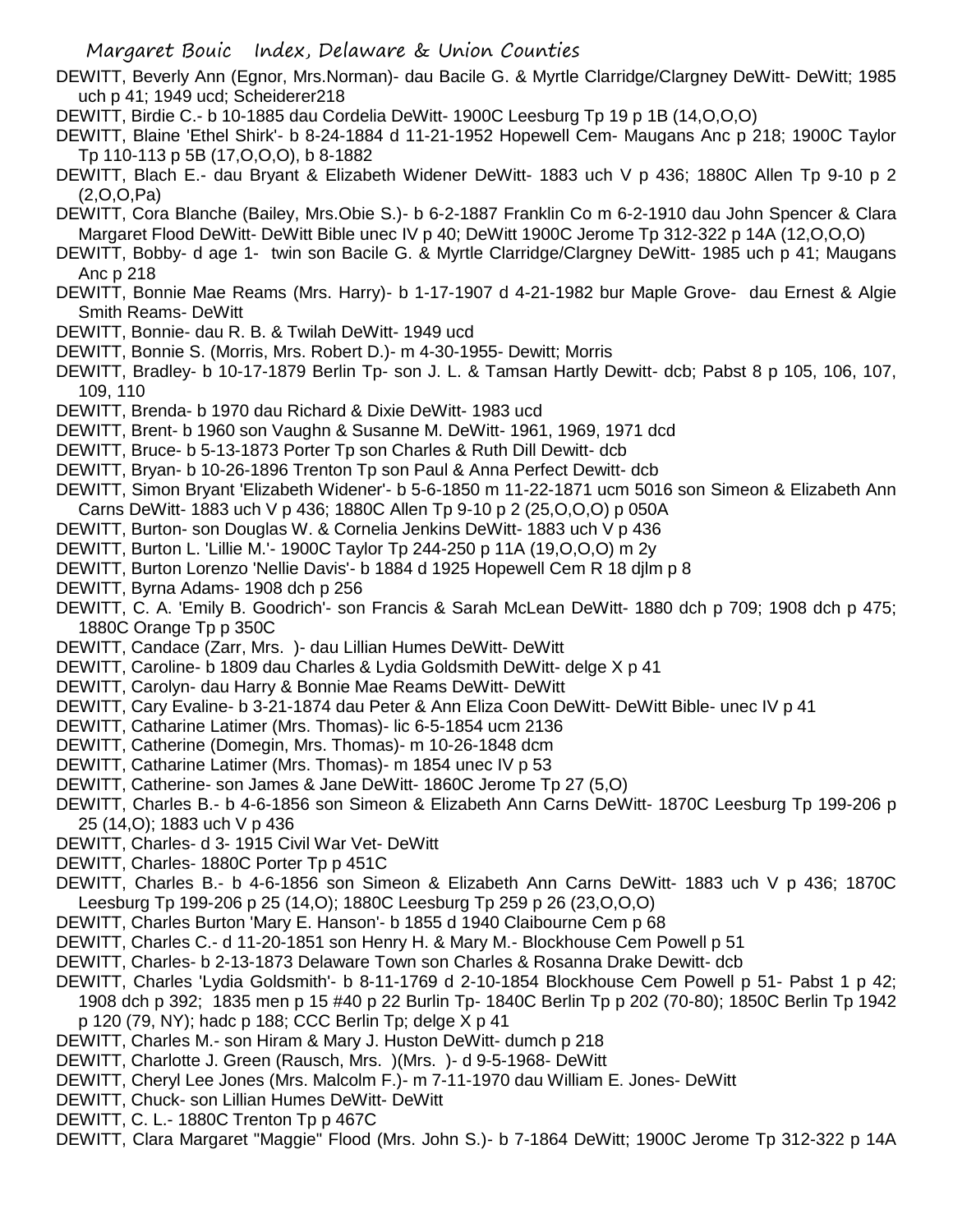(35,O,O,O) m 14y, 4 ch

- DEWITT, Cornelia- b 11-1872 dau George Huston & Jane milligab DeWitt- 1900c Leesburg Tp 234-237 p 10B (7,O,O,O)
- DEWITT, Cordelia Hubbard- b 7-1847 d 1932 Claibourne Cem p 14; 1900C Leesburg Tp 19 p 1B (52, O,Ind,O) 9 ch, 8 living
- DEWITT, Cornelia Jenkins (Mrs. Douglas)- m 9-21-1870 ucm 4777 d 3-10-1883 (29-4-12) Hopewell Cem djlm p 85 dau John & Nancy Jenkins- 1883 uch V p 436; 1880C Leesburg Tp 260 p 26 (27,O,O,O)
- DEWITT, C. S.- 1883 uch IV p 472
- DEWITT, Cynthia Gayle (Daily, Mrs. Mark Andrew)- b 1964 m 3-15-1986 dau Russell P. & Geraldine DeWitt-Daily; DeWitt; 1969, 1971, 1980 dcd
- DEWITT, Daisy Frances- b 8-3-1897 Trenton Tp dau Timothy & Clara A. Harroun DeWitt- dcb
- DEWITT----b 12-6-1890 Orange Tp dau Leslie & Daisy Landon Dewitt- dcb
- DEWITT, Dan- 1959 ucd
- DEWITT, Dana A. Horner (Mrs. )- b 7-30-1903 d 9-4-1994 (80) Oakdale Cem dau Franklin & Bessie Mouser Horner- DeWitt
- DEWITT, Mrs. Dane- DeWitt
- DEWITT, Daniel- son James & Edna DeWitt- 1949 ucd
- DEWITT, Daun (Balok, Mrs. Kelly)- DeWitt
- DEWITT, Debby/Delby (Connor, Mrs. James)- m 8-20-1822 ucm 43; 1883 uch III p 283; unec II p 13
- DEWITT, Dela?- b12-1888 son William H. & May DeWitt- 1900C Jerome Tp 258-267 p 11B (11,O,O,O)
- DEWITT, Delila (Andrus/Andrews, Mrs. Peter)- m 11-6-1828 ucm 157; 1883 uch III p 288; unec II p 26
- DEWITT, Dennis Lackey- son Malcolm F. DeWitt- DeWitt
- DEWITT, Diana (Mrs. Kenneth)- DeWitt
- DEWITT, Dick- son Basil & Myrtle Clargney DeWitt- Maugans Anc p 218
- DEWITT, Dina (James, Mrs. Oliver)- m 5-3-1840 dcm
- DEWITT, Dixie Dee Dugan (Mrs. Richard)(Cramer, Mrs. )- b 5-18-1951 m(2) 5-17-1980 dau Donald Clay & Patrice Grace Jordan Dugan- 1985 uch p 41; 1991 ucd
- DEWITT, Donald Allen- b 3-31-1960 son Richard Lewis & Louise Fay Pack DeWitt- 1985 uch p 41
- DEWITT, Douglas 'Cornelia Jenkins'- b 10-14-1848 m 9-21-1870 ucm 4777 djlm p 85- son Simeon & Elizabeth Ann Coons DeWitt- 1883 uch V p 435, 436; 1880C Leesburg Tp 260 (31,O,O,O)
- DEWITT, Douglas Merrick- b 11-12-1974 son Kenneth M. DeWitt- DeWitt
- DEWITT, Douglas- son Michael & Barbara O'Keefe DeWitt- DeWitt
- DEWITT, Douglas 'Virginia Beck Wilcox'- 1985 uch p 41
- DEWITT, Douglas W.'Mary E.'- b 1849 d 1935 Claibourne Cem p 76- son Simon & Betsy DeWitt- 1850C Porter Tp 3014 p 164 (1,O); 1900C Claibourne Tp 325-342 p 14A (50.O,O,O) m 14y
- DEWITT, Douglass- 1880C Leesburg Tp p 187A
- DEWITT, Earl- 1980 dcd
- DEWITT, Edith M.- b 8-17-1890 Trenton Tp dau Paul & Annie Perfect Dewitt- dcb
- DEWITT, Edna B. Fausnaugh- b 1914 York Cem p 81 C45; 1959, 1967 ucd
- DEWITT, Edna E.- b 7-1887 dau Cordelia DeWitt- 1900C Leesburg Tp 19 p 1B (12,O,O,O)
- DEWITT, Eliza A./J. (Pierce, Mrs. William M.)- m 6-29-1871 ucm 4938
- DEWITT, Eliza Coon (Mrs. Peter)- m 12-17-1857 ucm 2644 ped Eddy Arnold #112 21; unec VII p 41; see Ann Eliza
- DEWITT, Elizabeth- Pabst 5 p 8, 17
- DEWITT, Elizabeth (Mrs. )- DeWitt (organist)
- DEWITT, Elizabeth- b 10-1899 dau Allen Fay & Lucy DeWitt- 1900C Jerome Tp 325-227 p 14B (7/12,O,O,O)
- DEWITT, Elizabeth A. (Mrs. Frank H.)- 1969, 1971, 1980 dcd
- DEWITT, Elizabeth- dau James & Jane DeWitt- 1860C Jerome Tp 27 (6,O)
- DEWITT, Elizabeth (Lewis, Mrs. Barry)- ped Janet cook Payne #273 19; unec XI p 19
- DEWITT, Elizabeth (Mrs. Paul Sr.)- d 9-16-1864 (74-1-16) Sunbury Cem Powell p 42; 1850C Trenton Tp 746 p 65 (60, NJ)
- DEWITT, Elizabeth Widener (Mrs. Simon Bryant)- m 11-22-1871 ucm 5016- 1883 uch V p 436; 1880C Allen Tp 9-10 p 2 (28, Pa,  $\Box$ )
- DEWITT, Elvia (Mrs. )- b 1-1835- 1900c Jerome Tp 369-381 p 16B (65,O,Va,Va,) 7 ch, 6 living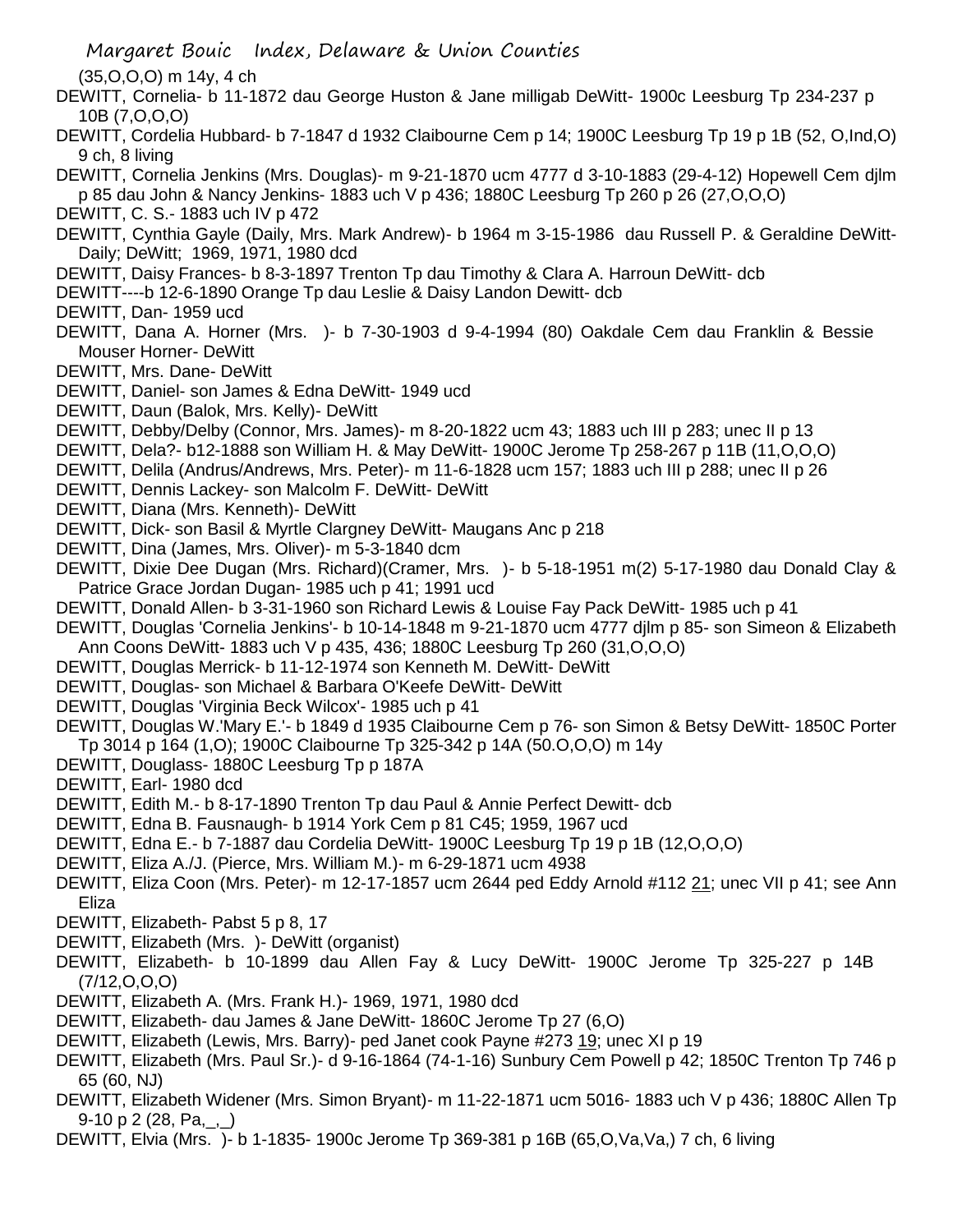- DEWITT, Elma H.(Mrs. Riley)- d 8-31-1961 (89) bur Sunbury- DeWitt; 1961 dcd
- DEWITT, Emily B. Goodrich (Mrs. C. A.)- dau Clark Goodrich- 1880 dch p 709
- DEWITT, Ernest M.- b 7-28-1896 d 7-29-1933 Claibourne Cem p 18; WWI
- DEWITT, Ernest M.- b 8-1895 son George Huston & Jane Mi(u)lligan DeWitt- 1900C Leesburg Tp 234-237 p 10A (4,O,O,O)
- DEWITT, Essie- Sunbury p 89, 119
- DEWITT, Esther (Boudinot, Mrs. )- dau Elma H. DeWitt- DeWitt
- DEWITT, Esther C. Scheiderer (Mrs. James W.)- b 10-12-1913 m 12-13-1948 d 5-15-1989 Oakdale Cem II p 81 -dau John K. & Lillie Kasper Scheiderer- DeWitt; Scheiderer
- DEWITT, Esther Louise- b 12-30-1901 Trenton Tp dau Riley & Elma Perfect Dewitt- dcb
- DEWITT, Ethel May Shirk (Mrs. James Blaine)- b 1887 m 1906 d 1-1981 (93) bur Hopewell Cem djlm p 88 dau Abner & Louie Janettie Langstaff Shirk- Maugans Anc p 218 DeWitt
- DEWITT, Ethel- b 6-24-1893 Trenton Tp dau William & Hattie Leah Dewitt- dcb
- DEWITT, Eva (Davy, Mrs. Irvin)- dau Hiram & Mary J. Huston DeWitt- dumch p 218
- DEWITT, Eva- d 7-7-1887 (7) dau F. B. DeWitt- delge IV p 3; Pabst 8 p 103
- DEWITT, Evaline- dau Peter & Ann Elize Coon DeWitt- 1880C Jerome Tp 104-106 p 12 (6,O,O,O)
- DEWITT, F.- hadc p 92; CCC 1900 Berlin Tp
- DEWITT, F. B.- 1908 dch p 329, 392; dumch p 268
- DEWITT, Fletcher A.- son Hiram & Mary J. Huston DeWitt- dumch p 218
- DEWITT, Florence D. Warren (Mrs. Leland)- b 6-9-1912 d 11-29-1993 (81) Rdnor Cem- dau Eugene & Carrie Darst Warren- DeWitt; 1961, 1969, 1971, 1980 dcd
- DEWITT, Francis H.- d 1-19-1843 (8mos) Blockhouse Cem- son Henry H. & Mary M.- Powell p 51
- DEWITT, Francis 'Sarah McLean'- m 4-11-1841- 1880 dch p 709; Pabst 8 p 49, 50, 63, 65, 73; 1880C Berlin Tp p 360A
- DEWITT, Francis W.- b 1-11-1876 Berlin Tp son John & Louisa T. Hasting Dewitt- dcb
- DEWITT, Frank H. 'Elizabeth A.'- 1969, 1971, 1980 dcd
- DEWITT, Frank- son Walter A. & Violet Johnston DeWitt- DeWitt
- DEWITT, Gail- Pabst 8 p 106, 107, 108, 109, 110
- DEWITT, Geneva Rockhold (Mrs. Richard W.)- b 1908 m 8-14-1928 York Cem p 60- sister Burl & Howard Rockhold; DeWitt; 1985 uch p 84; 1959, 1967, 1971, 1973, 1975, 1979 ucd
- DEWITT, George- 1949 ucd
- DEWITT, George- 1880 dch p 392
- DEWITT, George C. (18-1864) delge IX p 37
- DEWITT, George- son Dana Horner DeWitt- DeWitt
- DEWITT, George Houston'Jane Milligan'- b 1871 d 1950 Claibourne Cem p 18 son Douglas W. & Cornelia Jenkins DeWitt- 1883 uch V p 436; 1880C Leesburg Tp 260 p 26 (8,O,O,O); 1900C Leesburg Tp 234-237 p 10B (27,O,O,Va)
- DEWITT, George 'Mary'- DeWitt
- DEWITT, George P.- b 7-1893 son Allen Fay & Lucy DeWitt- 1900C Jerome Tp 325-337 p 14B (6,O,O,O)
- DEWITT, Geraldine (Mrs. Russell P.)- DeWitt; 1961, 1969, 1971, 1980 dcd
- DEWITT, Hannah- 1850C Trenton Tp 746 p 65 (36, NJ)
- DEWITT, Hannah (Lewis, Mrs. Jesse)- ped of Dwight Park Marshall 29 by Lulu Mae Keathley #392, unec XIII p 12
- DEWITT, Hannah (Shaw, Mrs. Joseph)- Westfield Tp Powell p 364
- DEWITT, Harold 'Juanita M. Sicotte'- b 1967- DeWitt
- DEWITT, Harrison 'Mary M. Caulkins'- m 3-8-1835 dcm; 1840C Berlin Tp p 203 (20-30)
- DEWITT, Harry L.- b 7-6-1882-----dcb
- DEWITT, Harry L. 'Bonnie Mae Reams''Marjorie Vance Kuntzman'- b 1-8-1909 m(2) 10-30-1982 d 9-25-1984 son Lorenzo & Nellie Davis DeWitt- DeWitt; Pabst 8 p 109, 110
- DEWITT, R. Harry/Harvey- son Frank H. & Elizabeth A. DeWitt- 1969, 1971 dcd
- DEWITT, Harvey- DeWitt
- DEWITT, Hazel (Douglas, Mrs. )(Weiscopf, Mrs. )- dau Walter A. & Violet DeWitt- DeWitt
- DEWITT, Hazel (Gibbs, Mrs. Robert)(Douglas, Mrs. M. R.)- dau John Spencer & Margaret Flood DeWitt-DeWitt
- DEWITT, Helen (Mrs. )- 1949 ucd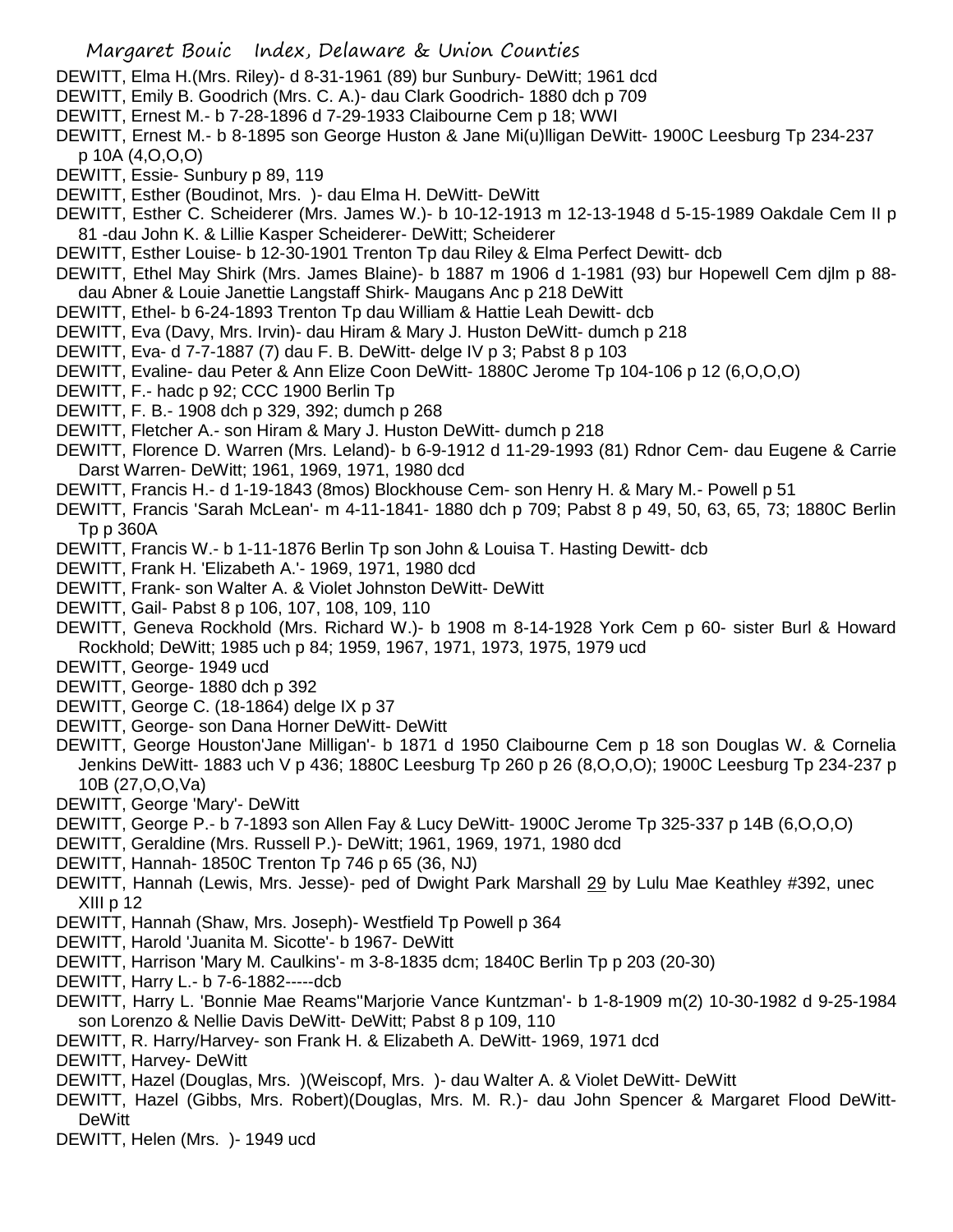DEWITT, Helen F. (Hoskey, Mrs. )- dau John Douglas & Lottie M. Day DeWitt- DeWitt

- DEWITT, Helen M.- dau Harold & Juanita M. Sicotte DeWitt- DeWitt
- DEWITT, Hettie A. (Field, Mrs. Warren W.)- dau Hiram & Mary J. Huston DeWitt- dumch p 218
- DEWITT, Heysom- 1880C Porter Tp p 451C
- DEWITT, Hiram 'Mary J. Huston'- b 4-22-1827 m 2-5-1852 son Amos & Rachel Harris DeWitt- dumch p 217, 299; 1840C Berlin Tp p 202 (20-30)- 1880C Berkshire Tp p 412C
- DEWITT, Holly- dau Mike & Penny Weiss DeWitt- DeWitt- engaged to Chris Gordon
- DEWITT, Hulda M. (Arquette, Mrs. Clarence) (Kommnick, Mrs.Max)- b 4-30-1904 dau George Houston & Jane Milligan DeWitt- DeWitt
- DEWITT, Iris Hunley (Mrs. Richard G.)- 1908 dch p 41
- DEWITT, Isaac- 1820C Harmony Tp
- DEWITT, Jackson- son Amos & Rachel Harris DeWitt- dumch p 298
- DEWITT, James- 1880 dch p 318; 1976 dch p 10; delge X p 10
- DEWITT, James Bacile 'Lynne Kinsey'- son Bacile G. & Ruth Louise Reeb DeWitt- DeWitt; 1985 uch p 41
- DEWITT, James Blaine 'Ethel'- DeWitt
- DEWITT, James Douglas- b 2-5-1970 son Richard Lewis & Louise Fay Pack DeWitt- 1985 uch p 41
- DEWITT, James H.- d 10-13-1850 (2y3d) Blockhouse Cem Powell p 51 son Henry H. & Mary M. DeWitt
- DEWITT, James 'Jane'- 1860C Jerome Tp 181-182 p 27 (37,O)
- DEWITT, James L.- 1908 dch p 256
- DEWITT, James Lowell- b 12-6-1929 d 2-22-1932 York Cem p 80 C34 son Richard W. & Geneva DeWitt
- DEWITT, James McNaulty- son Margaret Baker McNaulty- adopted by Richard G. DeWitt- 1985 uch p 41
- DEWITT, James W. 'Esther Scheiderer'- b 4-26-1909 m 12-13-1948 d 8-8-1959 Oakdale Cem II p 81 (H-R15-12) son George H. & Jennie Mulligan DeWitt- DeWitt
- DEWITT, Jane (Mrs. James)- 1860C Jerome Tp 181-182 p 27 (34,O)
- DEWITT, Jane Milligan (Mrs. George Houston)- b 1873 d 1950 Claibourne Cem p 18; DeWitt; 1900C Leesburg Tp 234-237 p 10B (25,O,Irel,Scot)- m 7y, 4 ch
- DEWITT, Janet- dau James W. & Edna DeWitt- DeWitt; 1949, 1959 ucd (14)
- DEWITT, Janis Kay (Sparks, Mrs. Craig Matthew)- m 4--17-1993 dau Kenneth & Diana DeWitt- DeWitt
- DEWITT, Jason- b 1969 son Richard & Dixie DeWitt- 1983 ucd
- DEWITT, Jasper 'Mary Smith'- b 1820- dcc Ona Fleming Drake 6
- DEWITT, Jean- dau Ray & Villa May Eichler DeWitt- Nash p 263
- DEWITT, Jennie Macfie Tompkins (Mrs. Michael Edwin)- b 1-22-1983 dau Jack Warren Tompkins,Jr.- DeWitt
- DEWITT, Jennie Marie- b 4-22-1992 dau Mike & Mackie DeWitt- Dewitt
- DEWITT, Jennifer L.- son James Bacile & Lynne Kinsey DeWitt- 1985 uch p 41
- DEWITT, Jeremiah 'Lucina/Lucena R. Brown'- m 1-31-1850 dcm; 1850C Berlin Tp 1979 p 121 (20,O); hadc p 18; CCC Berlin Tp
- DEWITT, Jerry Allen- b 1961 d 11-27-1981 (20)- son Russell P. & Geraldine DeWitt- 1969, 1971, 1980 dcd-DeWitt
- DEWITT, Jerry- son James W. & Edna DeWitt- 1949, 1959 ucd
- DEWITT, John- 1880C Trenton Tp p 464A
- DEWITT, John- 1880 dch p 664; 1880C Berlin Tp p 360A
- DEWITT, John- Pabst 8 p 55, 63, 65, 104, 106, 107, 109, 110
- DEWITT, John Douglas 'Lottie M. Day' b 5-8-1896 d 7-31-1987 (91) Trenton Cem- son Riley & Elma H. Perfect DeWitt- DeWitt; dcb; 1961, 1969, 1971, 1980 dcd
- DEWITT, John E.- 1908 dch p 243
- DEWITT, John G.- 1820 Delaware Town; Pabst 5 p 1, 8 p 12; 1880 dch p 395; 1976 dch p 151 see Devit
- DEWITT, Mrs. John G.- 1869 wsc p 1
- DEWITT, John L.- Pabst 8 p 55
- DEWITT, John- son Paul Sr. & Elizabeth DeWitt- 1850C Trenton Tp 746 p 65 (30,NJ)
- DEWITT, John 'Rebecca Young'- m 10-10-1852 dcm
- DEWITT, John Spencer 'Clara Margaret Flood'- b 10-5-1861 m 12-25-1885 d 5-13-1959 bur Plain City- son Peter & Eliza Coon DeWitt- ped Eddy Arnold #112 10; unec IV p 40, 41, VII p 41; DeWitt Bible; 1870C Jerome Tp 44 p 6 (8,O); 1880C Jerome Tp 104-106 p 12 (18,O,O,O); 1900C Jerome Tp 312-322 p 14A (38,O,O,O) m 14y
- DEWITT, John U.- son Amos & Rachel Harris DeWitt- dumch p 218, 299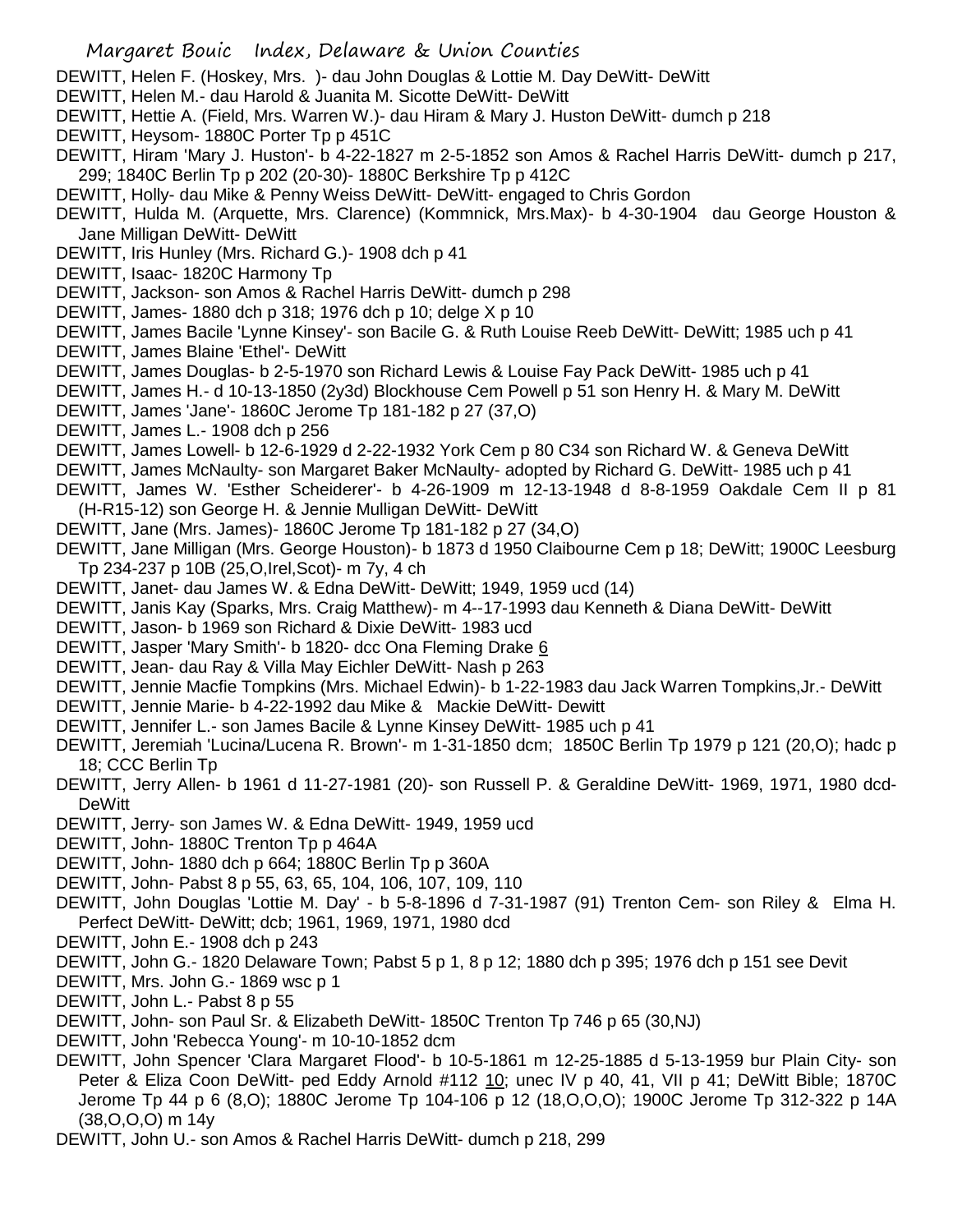- DEWITT, John W.- son Hiram & Mary J. Huston DeWitt- dumch p 218
- DEWITT, Josephine- dumch p 218
- DEWITT, Josie (Mrs. )- delge IV p 3
- DEWITT, Juanita M. Sicotte (Mrs. Harold)- b 12-15-1898 d 12-3-1994 dau Dr. Rudolph & ALice Osborne Sicotte- DeWitt
- DEWITT, Judy- dau James W. & Edna DeWitt- 1949, 1959 ucd (12)
- DEWITT, J. W. 'Esther C. Scheiderer'- m 12-13-1948 d 8-9-1959- DeWitt
- DEWITT, Kandyce (Mrs. Michael)- DeWitt
- DEWITT, Kattie B. -b 12-8-1892 Trenton Tp dau Roley & Mattie McBride Dewitt- dcb
- DEWITT, Kenneth 'Diana'- DeWitt
- DEWITT, Kenneth 'Anne'- b 1-3-1919 d 8-27-1993 974) York Cem- son George Houston & Jane Mulligan DeWitt- DeWitt
- DEWITT, Kevin Eric 'Rebecca Linn Chamberlin'- b 1967 m 9-1-1990 son Vaughn L. & Suzanne M. DeWitt-1969, 1971, 1980 dcd
- DEWITT, L. A.- dau Peter & Ann Eliza Coon DeWitt- 1860c Jerome Tp 97-96 p 14 (8/12,O)
- DEWITT, Lamson- Pabst 8 p 63
- DEWITT, Larry R. b 1959- son Russell & Geraldine DeWitt- DeWitt -1961, 1969, 1971, 1980 dcd; engaged to Marcia Lynn Vance
- DEWITT, Laura Suzanne- b 8-27-1978- dau Richard Lynn & Linda Joyce Mead DeWitt- DeWitt
- DEWITT, Lauris/Lansis J.- b 2-17-1903 dcb son Levi & Ann Hogle DeWitt- DeWitt
- DEWITT, LaVenne- ch Ray & Villa May Eichler DeWitt- Nash p 263
- DEWITT, Lee- 1971, 1973 ucd
- DEWITT, Leland 'Florence Warrren'- son Walter A. & Violet Johnston DeWitt- DeWitt; 1961, 1969, 1971, 1980 dcd
- DEWITT, Leo J. 'Lee'- b 6-16-1894 d 6-22-1981 (87) Claibourne Cem p 68 son George Houston & Jane Mulligan DeWitt- DeWitt; 1900C Leesburg Tp 234-237 p 10B (5,O,O,O)
- DEWITT, Lester C.- son C. A. & Emily B. Goodrich DeWitt- 1880 dch p 709
- DEWITT, Levi 'Ann Hogle'- son Douglas W. & Cornelia Jenkins DeWitt- 1883 uch V p 436; 1880C Leesburg Tp 260 p 26 (3,O,O,O)
- DEWITT, Lillian Madeline Humes (Mrs. )- b 10-18-1923 d 2-2-1992 (68) dau Russell & Lillian Irwin Humes-Humes
- DEWITT, Lillie M. (Mrs. Burton L.)- b 6-1880; 1900C Taylor Tp 244-250 p 1A (19,O,O,O) m 2y, 1 ch
- DEWITT, Linda (Fegley, Mrs. )- dau Leland & Florence Warren DeWitt- DeWitt
- DEWITT, Linda Joyce Mead (Mrs. Richard Lynn)- m 9-15-1973 dau Billy L. & Rose Mary Mead- DeWitt
- DEWITT, Lisa Ruth- dau Bacile G. & Ruth Louise DeWitt- DeWitt; 1985 uch p 41
- DEWITT, Lois Armillea- b 10-17-1859 d 2-11-1919 (59-3-14) dau Peter & Ann Eliza Coon DeWitt- 1870C Jerome Tp 44 p 6 (10,O); 1880C Jerome Tp 104-06 p 12 (20,O,O,O); DeWitt Bible; unec V p 41
- DEWITT, Lotie- b 10-1876 dau Elvia DeWitt- 1900C Jerome Tp 369-381 p 16B (23,O,O,O)
- DEWITT, Lottie M. Day (Mrs. John Douglas)- b 11-24-1894 d1-8-1992 (97) dau Charles & Florence Tucker Day- De Witt; 1961, 1969, 1971, 1980 dcd
- DEWITT, Louisa J. (Pierce, Mrs. William)- b 2-16-1853 dau Simeon & Elizabeth Ann Carns DeWitt- 1883 uch V p 436; 1870C Leesburg Tp 199-206 p 25 (17,O)
- DEWITT, Louise Fay Pack (Mrs. Richard Lewis)- b 4-19-1933 m 11-1-1957 Ind, div- dau Roy & Monie Howard Pack- 1985 uch p 41
- DEWITT, R. Louise Reeb (Mrs. Bacile G.)- m 9-5-1944- 1985 uch p 41; Maugans Anc p 218; 1949 ucd
- DEWITT, Luanna- b 1962 dau Russell P. & Geraldine DeWitt- 1969, 1971, 1980 dcd
- DEWITT, Lucina/Lucena (Mrs. Jeremiah)- m 1-31-1850 dcm; 1850C Berlin Tp 1979 p 121 (25, Vt)
- DEWITT, Lucy (Mrs. Allen Fay)- 1900C Jerome Tp 325-337 p 14B (32,o,O,O) m 10y, 4 ch
- DEWITT, Lydia Goldsmith (Mrs. Charles)- b 1777 d 8-29-1853 Blockhouse Cem Powell p 51; 1850C Berlin Tp 1942 p 120 (71, NY)
- DEWITT, Lydia (Hance, Mrs. Isaac)- dau Charles & Lydia Goldsmith DeWitt- delge X p 41
- DEWITT, Lynne Kinsey (Mrs. James Bacile)- 1985 uch p 41
- DEWITT, Malcolm F. 'Cheryl Lee Jones''Lindra'- b 8-12-1947 m 7-11-1970 d 7-27-1988 (40) bur Radnor- son Leland & Florence Warren DeWitt- DeWitt; 1961(13), 1969, 1980 dcd
- DEWITT, Marci (Mrs. Randy)- DeWitt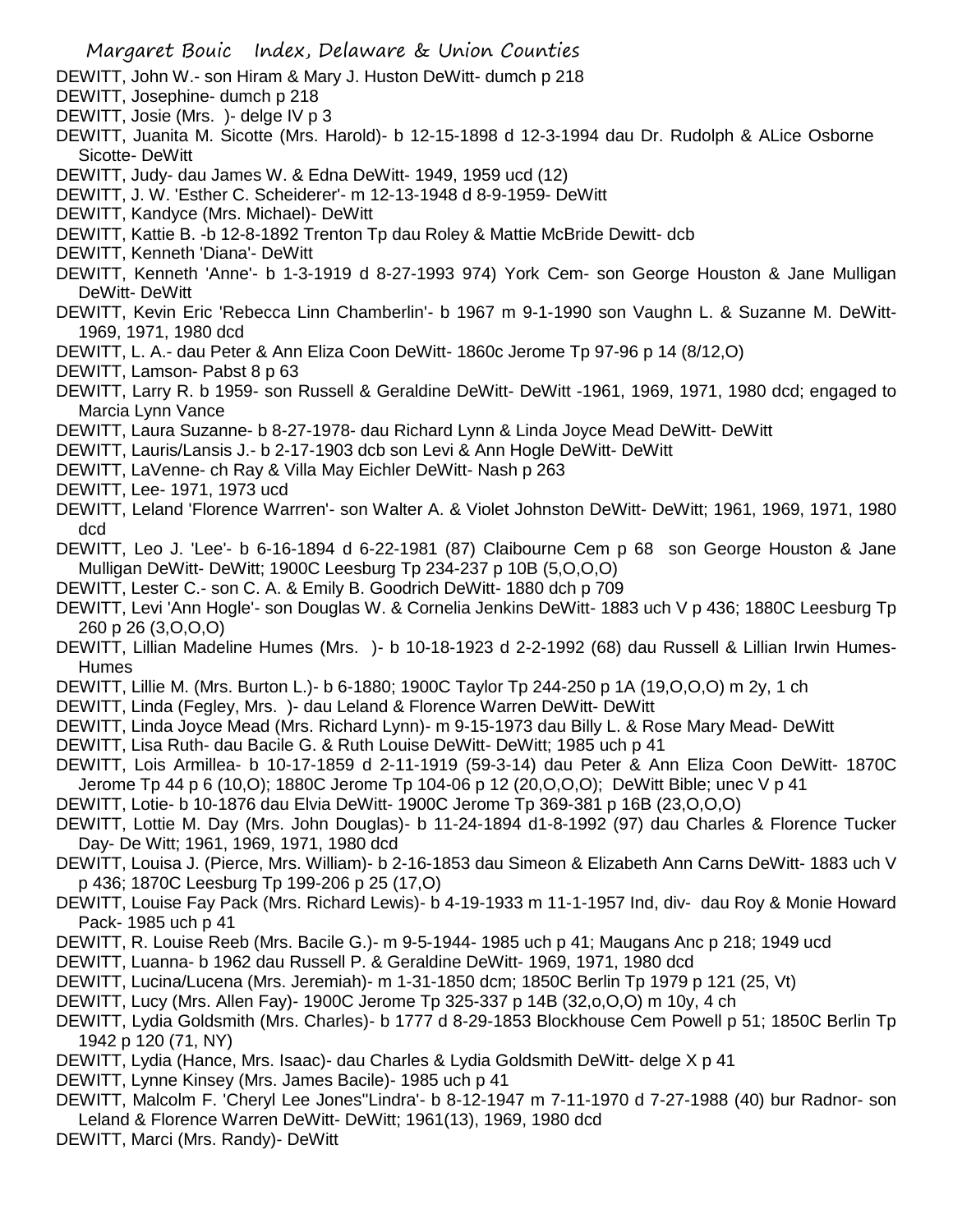- DEWITT, Margaret J. (Mrs. Bernard D.)- 1961, 1969, 1971, 1980 dcd
- DEWITT, Margaret/Peggy Baker (McNaulty, Mrs. )(Mrs. Richard G.)- 1985 uch p 41
- DEWITT, Margaret Clara Flood (Mrs. John Spencer)- b 7-20-1864 m 12-25-1885 d 4-23-1956- DeWitt Bible uned IV p 40, 41; ped Eddy Arnold #112 11; 1949 ucd
- DEWITT, Margaret Jane Wiedebusch (Mrs. Bernard)- d 7-31-1980 (52) Trenton Cem- DeWitt
- DEWITT, Margaret (VanFleet, Mrs. )- dau George Houston & Jane Milligan DeWitt- DeWitt
- DEWITT, Maria Caroline- dau Hiram & Mary J. Huston DeWitt- dumch p 218
- DEWITT, Maria (Huston, Mrs. William)- dau Amos & Rachel Harris DeWitt- dumch p 218, 299
- DEWITT, Mariah- dau Simon & Elizabeth Ann Carnes DeWitt- 1870C Leesburg Tp 199-206 p 25 (19,O)
- DEWITT, Marjorie Vance (Kuntzman, Mrs. )(Mrs. Harry L.)- m(2) 10-30-1982 DeWitt
- DEWITT, Marsha (Markel, Mrs. )- dau Leland & Florence Warren DeWitt- DeWitt; 1961 dcd (11),1969 dcd
- DEWITT, Martha B.(Green, Mrs. John)- b 2-16-1860 dau Simeon & ELizabeth Ann Carnes DeWitt- 1883 uch V p 436; 1870C Leesburg Tp 199-206 p 25 (5,O); 1880C Leesburg 259 p 26 (15,O,O,O)' 1900C 233-236 p
	- 10A (35,O,O,O) m 17y, 2 ch, l living
- DEWITT, Martha Jane (Deets, Mrs. George)- dau Amos & Rachel Harris DeWitt- dumch p 298
- DEWITT, Martha V.- 1980 dcd
- DEWITT, Martin- 1883 uch V p 275
- DEWITT, Mary A.- dau Peter & Ann Elizabeth Coon DeWitt- 1860C Jerome Tp 97-96 (1,O); 1870C Jerome Tp 44 p 6 (11,O)
- DEWITT, Mary (Brobst, Mrs. )- dau Bacile G. & Ruth Louise DeWitt- DeWitt
- DEWITT, Mary E. (Mrs. Douglas W.)- b 9-1847 d 1928 Claibourne Cem p 76; 1900C Claibourne Tp 325-342 p 14A (52,O,WVa,Penn) m 14y
- DEWITT, Mary E. Hanson (Mrs. Charles Burton)- b 1862 d 1944 Claibourne Cem p 68
- DEWITT, Mary Elizabeth (Neill, Mrs. Samuel)- b 9-6-1858 m 10-2-1878 ucm 6320 DeWitt Bible dau Peter & Ann Eliza Coon Dewitt- unec IV p 41; 1880C Millcreek Tp 136-141 p 15 (21.O,O,O); Neill 1,2
- DEWITT, Mary (Mrs. George)(Abbey, Mrs. )- DeWitt
- DEWITT, Mary- dau James & Jane DeWitt- 1860C Jerome Tp 181-182 p 27 (14,O)
- DEWITT, Mary J. Huston (Mrs. Hiram)- m 2-5-1852- dau William & Sarah Kelley Huston- dumch p 218
- DEWITT, Mary Lou (Brobst, Mrs. Dorwin,Jr.)- dau Bacile G. & R.Louise Reeb DeWitt- 1985 uch p 41; 1949 ucd
- DEWITT, Mary M. Caulkins (Mrs. Harrison)- m 3-8-1835 dcm
- DEWITT, Mary Smith (Mrs. Jasper)- dcc Ona Fleming Drake 7
- DEWITT, Mason- son Amos & Rachel Harris DeWitt- dumch p 217, 218, 299
- DEWITT, Mattie I.- b 10-1899 dau Burton L & Lillie m. DeWitt- 1900c Taylor Tp 244-250 p 11A (7/12,O,O,O)
- DEWITT, Mattie V. (Moore, Mrs. )- b 7-1899 d 1923 Claibourne Cem p 68- dau George Huston & Jane Mi(u)lligan DeWitt- 1900C Leesburg Tp 234-237 p 10B (10/12,O,O,O)
- DEWITT, Mary (Mrs. William H.)- b 7-1867; 1900C Jerome Tp 258-267 p 11B (32,O,O,O( m 15y, 1 ch
- DEWITT, Michael 'Barbara O'Keefe''Kandyce'- son Ken DeWitt- DeWitt
- DEWITT, Michael Edwin 'Jennie Macfie Tompkins'- m 1-22-1983 son Vaughn Lee DeWitt- DeWitt
- DEWITT, Michael- son Richard G. & Iris Hunley DeWitt- 1985 uch p 41
- DEWITT, Michael 'Mackie'-b 1956 son Vaughn & Suzanna DeWitt- 1961, 1969, 1971 dcd
- DEWITT, Mike 'Penny Weiss''Miriam'- DeWitt
- DEWITT, Mina B.- d 9-28-1872 (17d) son Simon B. & Elizabeth DeWitt- Hopewell Cem djlm p 85
- DEWITT, ---infant son d 3-29-1877 Hopewell Cem djlm p 85
- DEWITT, Miriam (Mrs. Mike)- DeWitt
- DEWITT, Mona Lisa- b 8-25-1968 dau Richard Lewis & Louise Fay Pack DeWitt- 1985 uch p 41
- DEWITT, Myrta- dau Bryant & Elizabeth Widener DeWitt- 1883 uch V p 436; 1880C Allen Tp 9-10 p 2 (7,O,O,Penn)
- DEWITT, Myrtle Clargney/Clarridge )(Mrs. Bacil/Bacile G.)- b 1906 d 1944 Byhalia Cem lptw p 129; 1985 uch p 41
- DEWITT, Navora (Mrs. Robert)- 1979 ucd
- DEWITT, Nellie Davis (Mrs. Burton Lorenzo)- DeWitt
- DEWITT, Nettie- Pabst 8 p 103, 104, 105, 106, 107, 108, 110
- DEWITT, Orville Peter- b 1-3-1867 son Peter & Ann Eliza Coon DeWitt- DeWitt Bible; unec IV p 40, 41; 1870C Jerome Tp 44 p 6 (3,O); 1880C Jerome Tp 104-106 p 12 (13,O,O,O)
- DEWITT, P.- Trenton Tp Powell p 281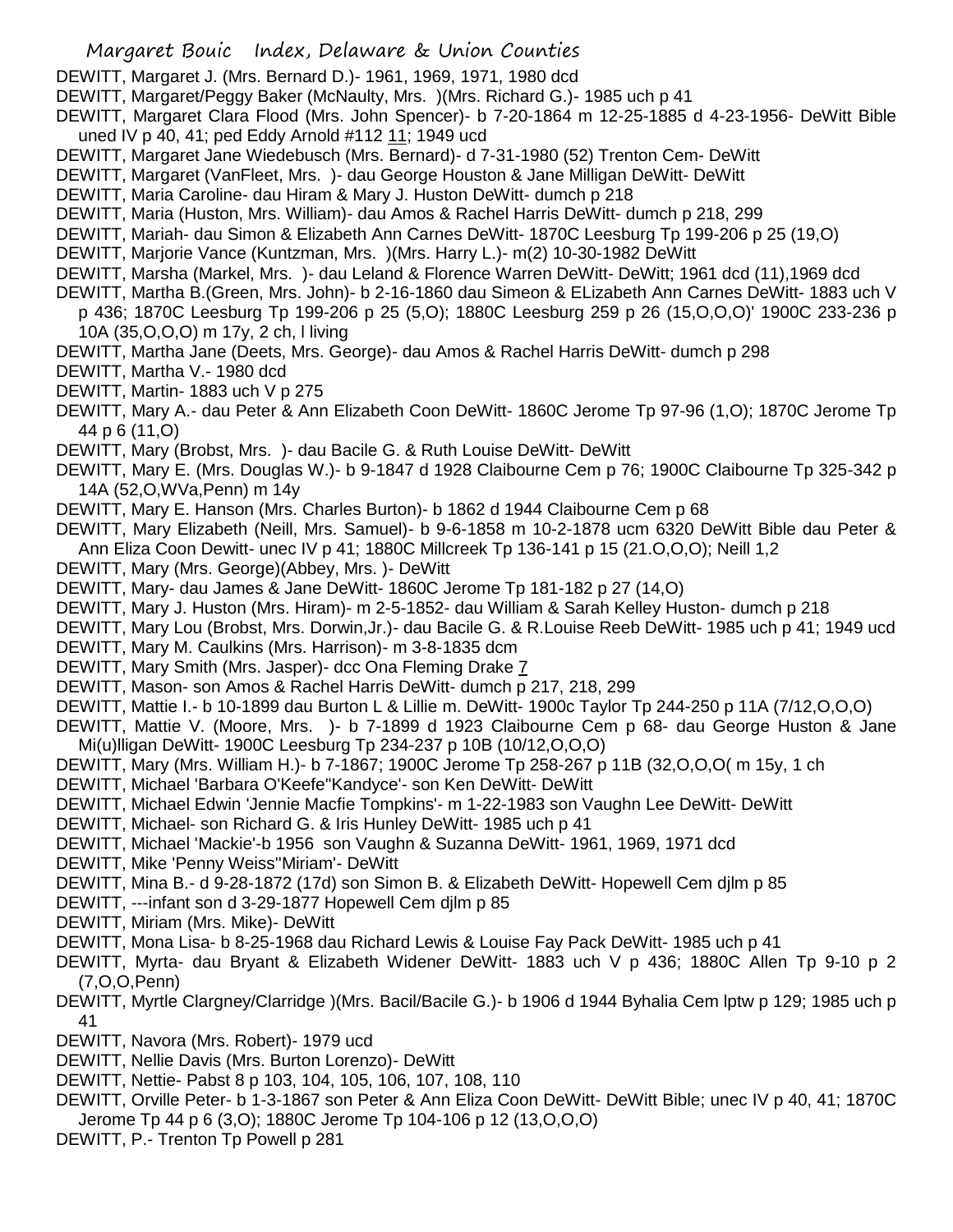- DEWITT, P.- uca p 31
- DEWITT, Pamela- dau R. B. & Twilah DeWitt- 1959 ucd (10)
- DEWITT, Patricia- dau Russell P. & Geraldine DeWitt- 1961 dcd (12), 1969 dcd
- DEWITT, Paul- Pabst 5 p 15
- DEWITT, Paul 'Anna Price'- m 2-18-1846 dcm
- DEWITT, Paul,Jr. 'Ann'- 1850C Trenton Tp 752 p 65 (28, NJ)
- DEWITT, Paul Sr. 'Elizabeth'- d 6-9-1871 (83-9-10) Sunbury Cem Powell p 42; 1850C Trenton Tp 746 p 65 (62, NJ)
- DEWITT, Penny Weiss (Mrs. Mike)- DeWitt
- DEWITT, Peter 'Ann Eliza Coon'- b 9-7-1832 m 12-17-1857 ucm 2644 d 8-26-1893 unec IV p 17, 41; 1860C Jerome Tp 97-96 p 14 (28,O); 1870C Jerome Tp 44 p 6 (37,O); 1880c Jerome Tp 104-106 p 12 (47,O.-,-)Pabst 8 p 64
- DEWITT, Peter 'Susan Jenks'- m 9-17-1848 dcm
- DEWITT, Phoebe (Hance, Mrs. Thomas)- dau Charles & Lydia Goldsmith DeWitt- delge X p 41
- DEWITT, Rachel Harris (Mrs. Amos)- d 1886 (86)- dumch p 217, 298; 1883 uch V p 435; 1880C Porter Tp p 452A
- DEWITT, Randy 'Marci'- son Kenneth DeWitt- DeWitt
- DEWITT, Ray 'Villa May Eichler'- Nash p 262
- DEWITT, R. B.'Twila'- son George Houston & Jane Milligan DeWitt- DeWitt; 1949, 1959 ucd
- DEWITT, Rebecca Linn Chamberlain (Mrs. Kevin Eric)- m 9-1-1990 dau Robert & Jacquelin Chamberlaine-**DeWit**
- DEWITT, Rebecca Young (Mrs. John)- m 10-10-1852 dcm
- DEWITT, Rhoda (Fleming, Mrs. James Ross)- b 1886/7 d 5-17-1940- dau Jasper & Mary Smith DeWitt- dcc Ona Fleming Drake 3
- DEWITT, Richard Gene- b 3-8-1959 Springfield- son Richard Louis & Louise Fay Pack DeWitt- 1985 uch p 41
- DEWITT, Richard G. "Iris Hunley'div'Margaret Baker McNulty'- son Bacile G. & Ruth Louise DeWitt- DeWitt; 1985 uch p 41
- DEWITT, Richard- son Harry & Bonnie Mae Reams DeWitt- DeWitt
- DEWITT, Richard- son James W. & Edna DeWitt- 1949, 1959 ucd (13)
- DEWITT, Richard Lewis 'Louise Fay Pack''Dixie Dee Dugan'- b 6-30-1931 m(2) 5-17-1980 son William Ray & Bessie Marie McHenry DeWitt- 1985 uch p 41; 1981, 1983, 1991 ucd
- DEWITT, Richard Lynn 'Linda Mead'- son Kenneth DeWitt- DeWitt
- DEWITT, Richard- son Richard G. & Iris Hunley DeWitt- 1985 uch p 41
- DEWITT, Richard W. 'Geneva Rockhold'- b 1907 m 8-14-1928 York Cem p 80- son George Houston & Jane Milligan DeWitt- DeWitt; 1959, 1967, 1971, 1973, 1975, 1979 ucd
- DEWITT, Riley 'Elma H.'- DeWitt
- DEWITT, Robert Keith Griffith- b 5-24-1956 son Louise Pack DeWitt- 1985 uch p 41
- DEWITT, Robert- son Dana A. Horner DeWitt- DeWitt
- DEWITT, Robert 'Navora'- 1979 ucd
- DEWITT, Robert- b 1976 son Robert & Navora DeWitt- 1979 ucd
- DEWITT, Rosella- dau Bryant & Elizabeth Widener DeWitt- 1883 uch V p 436; 1880c Allen Tp 9-10 p 2 (5,O,O,Pa)
- DEWITT, Russell P. 'Geraldine'- DeWitt; Sunbury p 53, 91; 1961, 1969, 1971, 1980 dcd
- DEWITT, Ruth Louise (Mrs. Bacile G.)- DeWitt
- DEWITT, S.- uca p 75
- DEWITT, Sandra- dau R. B. & Twilah DeWitt- 1949 ucd
- DEWITT, Sarah McLean/McLane (Mrs. Francis)- m 4-11-1841 1880 dch p 707; Pabst 8 p 50
- DEWITT, Scott Alan- son Bacile G. & R. Louise Reeb DeWitt- 1985 uch p 41
- DEWITT, Sharon (Combs, Mrs. )- dau George DeWitt- DeWitt
- DEWITT, Simon 'Betsey/Elizabeth Carns'- b 6-1825 m 10-28-1845 d 1904 Hopewell Cem R13 djlm p 84; son Amos & Rachel Harris DeWitt- 1985 uch p 41; 1883 uch V p 435; 1850C Porter Tp 3014 p 164 (25,O); 1870C Leesburg Tp 199-206 p 25 (44,O); 1880C Leesburg Tp 259 p 26 (55,O,Va,Va); 1900C Leesb Tp 233-236 p 10A (75,O,O,O)
- DEWITT, Simon b 7-3-1873 dcb d 3-8-1888 (14-8-5) Hopewell Cem djlm p 85- son Douglas W. & Cornelia Jenkins DeWitt- 1883 uch V p 436; 1880C Leesburg Tp 260 p 26 (7,O,O,O)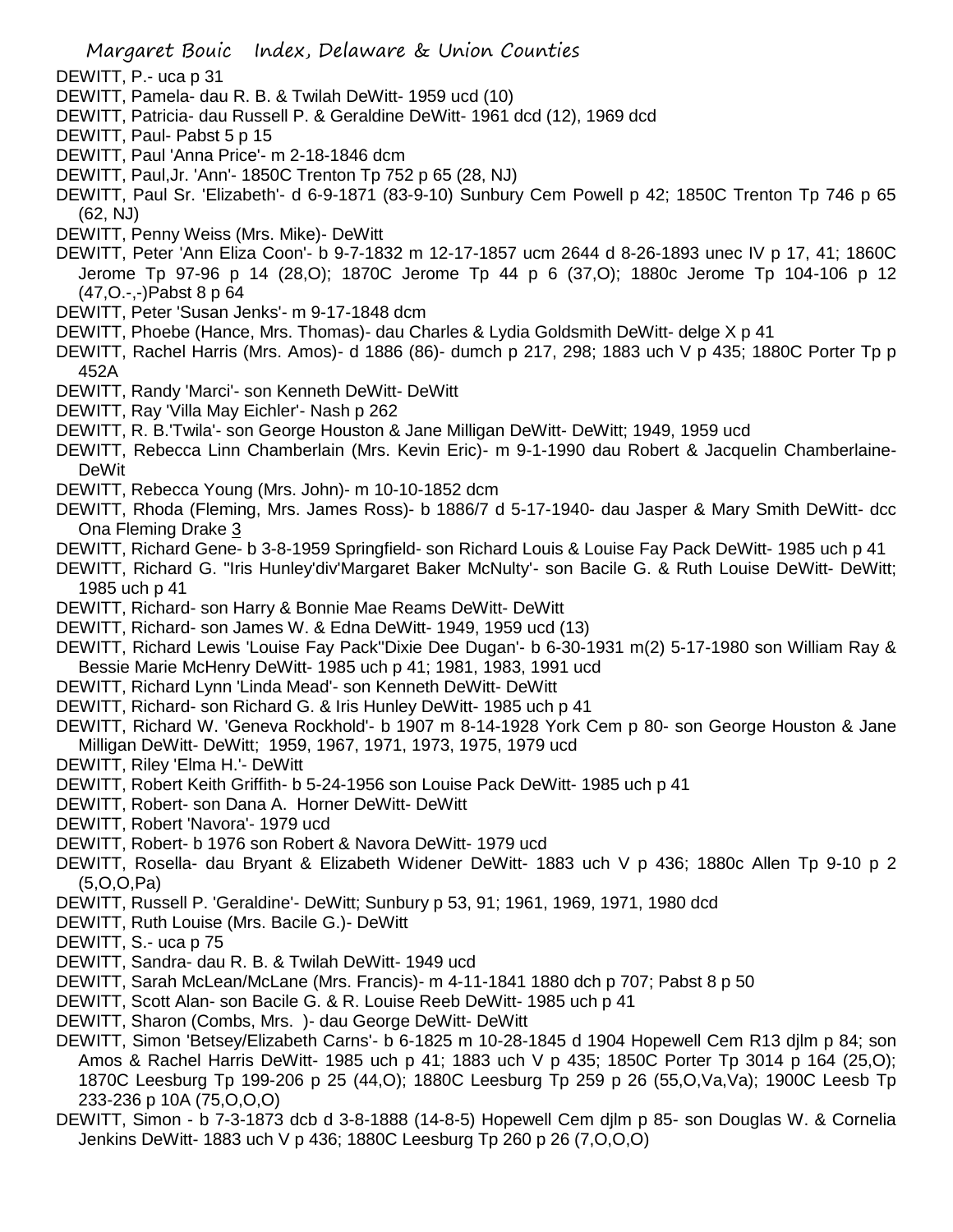- DEWITT, Spencer (96-1958) b 10-5-1861 Jerome Tp- uninf p 32
- DEWITT, Spencer 'Maggie'- 1949, 1959 ucd
- DEWITT, Stephanie Caroline- b 10-29-1971 dau Michael & Barbara O'Keefe DeWitt- DeWitt
- DEWITT, Susan Jenks (Mrs. Peter)- m 9-17-1848 dcm
- DEWITT, Suzanne M. (Mrs. Vaughn Lee)- 1961, 1969, 1971, 1980 dcd
- DEWITT, Tamson L. (Mrs. John)- dau B. W. & Eunice Coles Hartley- 1880 dch p 664; Pabst 8 p 65
- DEWITT, Terry (Graham, Mrs. William Earl)- m 9-14-1958 dau R. B. & Twilah DeWitt- Graham (1612531); 1949 ucd
- DEWITT, Thomas 'Catharine Latimer'- m 1854 unec IV p 53
- DEWITT, Thomas- son James W. DeWitt- DeWitt; 1949 ucd
- DEWITT, Tony Ray- son Richard Lewis & Louise Fay Pack DeWitt- 1985 uch p 41
- DEWITT, Twihal/Twilah (Mrs. R. B.)- 1949, 1959 ucd
- DEWITT, Vaughn Lee 'Suzanne M.'- son Leland & Florence Warren DeWitt- DeWitt; 1961, 1969, 1971, 1980 dcd
- DEWITT, Velda- lived with Earl b. & Betty W. Griffith- 1971 dcd
- DEWITT, Vianna- b 4-1880 dau Simon Bryant & Elizabeth Widener DeWitt- 1880c Allen Tp 9-10-p 2 (1/12,O,O,Pa)
- DEWITT, Velda (Tanking/Tonking, Mrs. )- dau Walter A. & Violet Johnston DeWitt- DeWitt
- DEWITT, Villa May Eichler (Mrs. Ray)- b 11-24-1888 d 7-1918 dau Frederick W. & Lillie May Strickland Eichler- Nash p 262
- DEWITT, Violet Johnston (Mrs. Walter A.)- m 7-16-1910 d 8-9-1985 (92) bur Sunbury Cem- DeWitt; 1961, 1969, 1971 dcd
- DEWITT, Virginia Beck Wilcox (Mrs. Douglas)- 1985 uch p 41
- DEWITT, Walter A. 'Violet Johnson'- m 7-16-1910 d 10-20-1976 (88) Sunbury Cem- DeWitt; 1961, 1969, 1971 dcd
- DEWITT, Walter- b 7-28-1888 Trenton Tp son Hiram & Mary Trehener Dewitt- dcb
- DEWITT, Washington- son Simon & Elizabeth Ann Carns DeWitt- 1870c Leesburg Tp 199-206 p 25 (21,O)
- DEWITT, Wesley- 1850C Trenton Tp 746 p 65 (10,O)
- DEWITT, Wilbur- d 1-18-1964 (74) brother Walter DeWitt- Pabst 8 p 103, 104, 105, 106, 107, 109; 1961 dcd
- DEWITT, William- 1949 ucd Mrs. William- 1949 ucd
- DEWITT, William- 1850C Berlin Tp 1942 p 120 (12,O)
- DEWITT, William- 1880C Harlem Tp p 446A
- DEWITT, William- son James & Jane DeWitt- 1860C Jerome Tp 181-182 p 27 (12,O)
- DEWITT, William- b 9-19-1863 son Peter & Ann Eliza Coon DeWitt- DeWitt Bible; unec IV p 41; 1870C Jerome Tp 44 p 6 (6,O); 1880C Jerome Tp 104-106 p 12 (16,O,O,O); 1900C Jerome Tp 258-267 p 11B (36,O,O,O) m 15y
- DEWITT, William- b 10-6-1871 Harlem Tp son M. H. & Menerva Licks Dewitt- dcb
- DEWITT, William Ray 'Bessie Marie McHenry'- b 5-15-1903 d 6-9-1973- 1985 uch p 41
- DEWITTE, Sarah Jane Price (Mrs. )(Rogers, Mrs. Nathan W.)- delge III p 38
- DEWOLF(E)- 1883 uch V p 578; 1880 dch p 479; Pabst 6 p 62
- DEWOLF(E), Anna Belle (Mrs. George W.)- b 1861 d 9-8-1935 Oakdale Cem II p 10 (H-RG-4)
- D'Wolf- see following Dye
- DEWOLFE, Anna Mary McKitrick (Mrs. Thorpe)- b 7-9-1900 m 3-15-1922 dau James & Emma Bovey McKitrick- Maugans Anc p 53; McKitrick p 270; Bovey 3,4; opc 602; 1969, 1971, 1980 dcd
- DEWOLFE, Blaine- 1971 dcd
- DEWOLF, Caroline- dau Charles & Elizabeth DeWolf- 1850C Scioto Tp 2420
- DEWOLFE, Carrie M. Potter (Mrs. John B.)- b 1866 d 1911 Trenton Cem Powell p 273
- DEWOLF, Charles 'Elizabeth'- 1850C Scioto Tp 2420 (49, Conn)
- DEWOLF, Chauncey- 1840C Scioto Tp (30-40); delge VIII p 65
- DEWOLF, Elizabeth (Mrs. Charles)- 1850C Scioto Tp 2420 (31, Va)
- DEWOLF, Emeline Dean- 1850C Scioto Tp 2420 (may be Dean, not DeWolf
- DEWOLF, Flossie M. (Mrs. Harlaw C.)- b 10-27-1897 d 4-30-1975 Raymond Cem lptw p 38; 1949, 1959, 1967, 1971, 1973 ucd
- DEWOLFE, Frank- Sunbury p 156; dg 1-21-1908 delge VIII p 13
- DEWOLF, George- b 1864 Licking Co d 5-4-1930 (63y) Oakdale Cem 4251 (H-63) I p 101 (H-RG-4)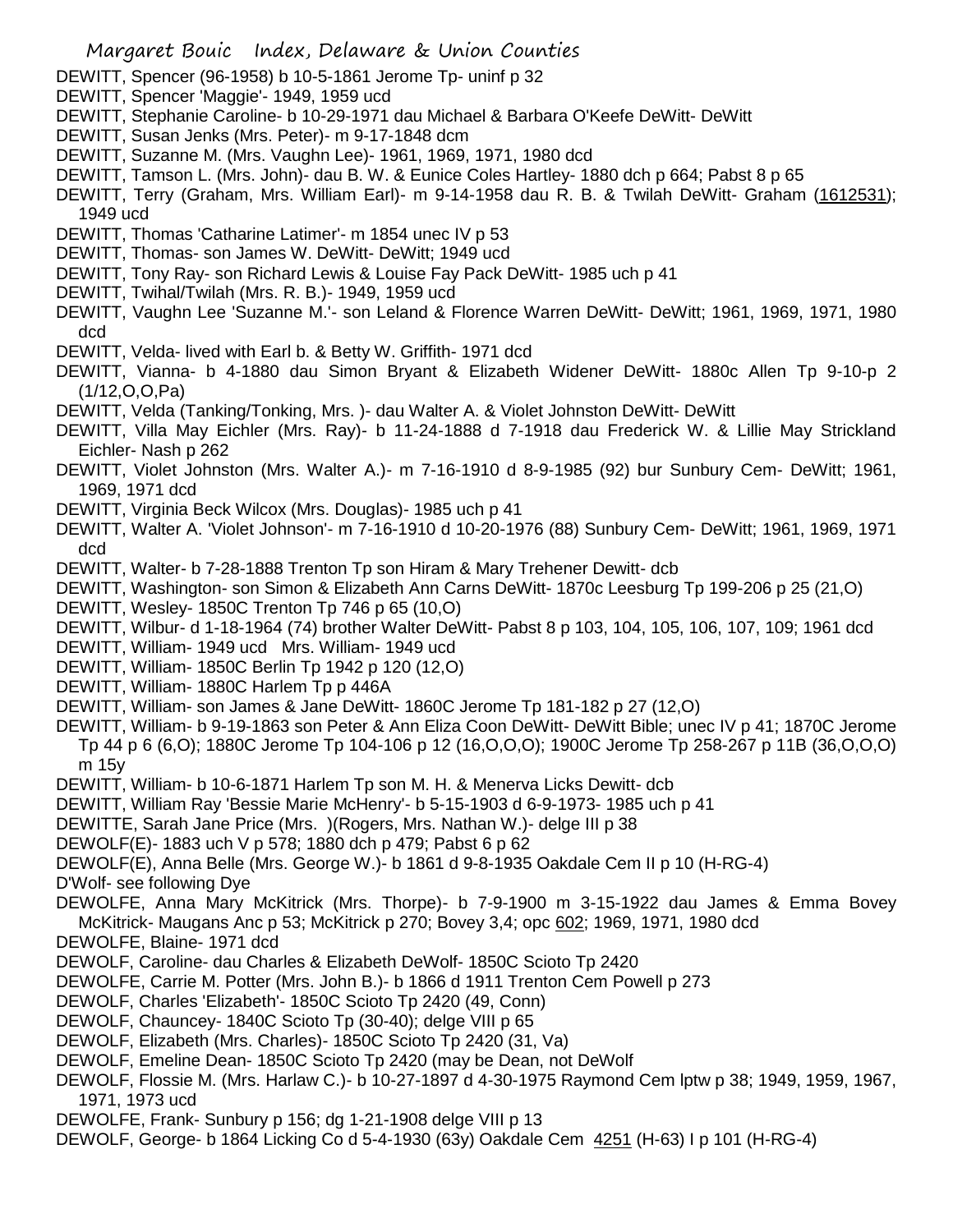DEWOLF, George R.- b 1921 d 1940 bur with Harlow C. & Flossie M. DeWolf- Raymond Cem lptw p 38

- DEWOLF, Harding- 1880C Harlem Tp p 446A
- DEWOLF, Harlaw C. 'Flossie'- b 10-6-1892 d 1-25-1980 Raymond Cem lptw p 38; 1949, 1959, 1967, 1971, 1973 ucd
- DEWOLF, Harriett- dau Charles & Elizabeth DeWolf- 1850C Scioto Tp 2420
- DEWOLF, Homer D.- b 2-26-1893 Harlem Tp son Don D. & Fanny Baker Dewolf- dcb
- DEWOLF, Ina (Fisher, Mrs. Albert)- Fisher p 2
- DEWOLF, James- 1826 Orange Tp delge VI p 71
- DEWOLF, Jean (Gray, Mrs. Gerald)- 1985 uch p 60
- DEWOLF, Jesephine M. Homer (Mrs. )- dau Fitzhenry Homer- dcw Bk 4 p 255 (28)
- DEWOLF, John- son Charles & Elizabeth DeWolf- 1850C Scioto Tp 2420 (10,O)
- DEWOLF, Joseph- son Charles & Elizabeth DeWolf- 1850C Scioto Tp 2420 (8,O)
- DEWOLFE, Lucille- b 7-16-1924 d 1-8-1969 (44) bur Fairview- dau Thorpe & Anna Mary McKitrick DeWolfeopc 756 Maugans Anc p 53; McKitrick p 270
- DEWOLF, Melissa- dau Charles & Elizabeth DeWolf- 1850C Scioto Tp 2420
- DEWOLF, Nancy (Willoughby, Mrs. Birdsey)- 1883 uch V p 655
- DEWOLF, Ray M.- b 11-10-1889 Berkshire Tp son Frank & Jelpha Miller DeWolf- dcb
- DEWOLF, Ronald- son Harlaw & Flossie DeWolf- 1949, 1959 ucd
- DEWOLF, Sabra (Durkee, Mrs. Sidney)- m 8-30-1835 dcm
- DEWOLF, Samuael D.- 1835 men p 9 #217 p 9 Berkshire Tp
- DEWOLF, S. E.- hmp p 103, picture p 104, 105, 140, 174
- DEWOLF, Mrs. S. E.- hmp p 326
- DEWOLF, Simeon- 1835 men p 9 #205 p 9 Berkshire Tp
- DEWOLFE, Thorpe 'Anna Mary McKitrick'- b 1-20-1890 m 3-15-1922- Freshwater p 270; Maugans Anc p 53; Bovey 3,4
- DEWOLF, Vera Flora- b 4-16-1899 Berkshire Tp dau Frank & Zelpha Miller DeWolf- dcb
- DEWOLF, William A.- delge VIII p 65
- DEWOLF, William- son Charles & Elizabeth DeWolf- 1850C Scioto Tp 2420 (6,O)
- DEWOLFE, William G.- delge V p 53
- D'WOLF- see following Dwindel
- DEWOLSS, Elizabeth D.- dau Harding & FLora DeWolss- 1850C Harlem Tp 725 p 63 (1,O)
- DEWOLSS, Flora (Mrs. Harding)- 1850C Harlem Tp 725 p 63 (31,O)
- DEWOLSS(spelling?)- Harding 'Flora'- 1850C Harlem Tp 725 p 63 (33, Nova Scotia)
- DEWOLSS, Norris H.- son Harding & Flora DeWolss- 1850C Harlem Tp 725 p 63 (3,O)
- DEWSBERRY/Dewsbury, William- 1659 Genther p 14, 16
- DEWSNAP, Dorthea (Ulrich, Mrs. Ray Robert)- m 10-30-1948- Weiser p 44
- DEWY, Clyde- 1880C Berlin Tp p 366A
- DEXTER, Father- dumch p 242
- DEXTER, Abigail Whipple (Hopkins, Mrs. William)(Mrs. Stephen)- dau John & Sarah Whipple- Whipple p 10
- DEXTER, Alfred D.- 1915 uch p 239; 1883 uch V p 42; Marysville p 23
- DEXTER, Bess (Hall, Mrs. )- dau Flora Hayes Dexter- Dexter
- DEXTER, Doris (Lohr, Mrs. )- dau Flora Hayes Dexter- Dexter
- DEXTER, Flora Hayes (Mrs. )- d 6-4-1963 (88) bur Bucyrus- Dexter
- DEXTER, George- lived with William & Gertrudce Garlinger- 1964 dcd (14)
- DEXTER, John W.- Pabst 4 p 48, 49
- DEXTER, Laura (Davis, Mrs. John William)- Weaver (125992)
- DEXTER, Lena (Wueninger, Mrs. )- dau Flora Hayes Dexter- Dexter
- DEXTER. Leona Vnes- b 2-12-1903 dau Clifton & Flora Hass Dexter- dcb
- DEXTER, Lucille (Cramer, Mrs. )- dau Flora Hayes Dexter- Dexter
- DEXTER, Stephen 'Abigail Whipple'- son Gregory & Abigail Fulleron Dexter- Whipple p 10
- DEY, David- son Ralph & Kathryn J. Keefe Dey- Dey
- DEY, Elizabeth- Pabst 2 p 110
- DEY, Karen Sue (McNeal, Mrs. John E.)- m 7-30-1983 dau Ralph & Kathryn J. Keefe Dey- Dey
- DEY, Kathryn J. Keefe (Mrs. Ralph)- d 10-29-1987 (51) Oak Grove Cem- dau Robert Keefe- Dey
- DEY, Margaret (Clark?, Mrs. Israel,Jr.)- delge VIII p 68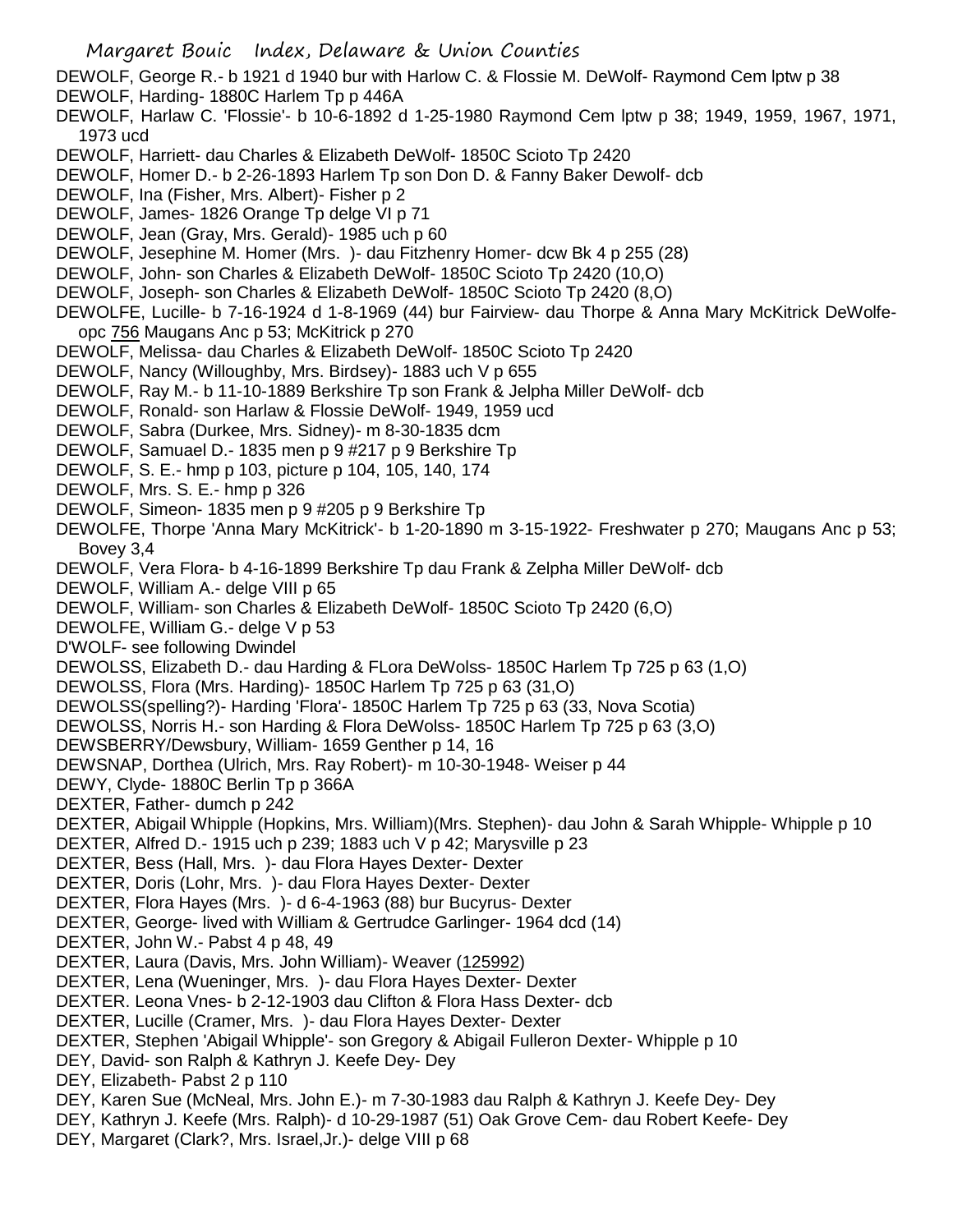- Margaret Bouic Index, Delaware & Union Counties DEY, Ralph 'Kathryn J. Keefe'- Dey DEYARMON, Joseph- Powers p 93, 104, 109 DEYARMOND, Anthony Alan 'Jessica Suzanne Parham'- m 3-18-1995 son James & Laurel Deyarmond-**Devarmond** DEYARMOND, James 'Laurel'- Deyarmond DEYARMOND, Jessica Suzanne Parham (Mrs. Anthony Alan)- m 3-18-1995 dau Ralph & Nancy Parham-Deyarmond DEYARMOND, Laurel (Mrs. James)- Deyarmond DEYO, Ada Healea (Mrs. Herman J.)- Deyo DEYO, Amelia J. (Anderson, Mrs. James B.)- b 2-18-1840 m 2-3-1859 d 2-24-1883 Anderson Bible- unec IV p 44 DEYO, Bradley C. 'Marcia Peck'- son Charles A. & Carol Deyo- Deyo DEYO, Carl E.- 1980 dcd DEYO, Carol (Mrs. Charles A.)- Deyo DEYO, Charles A. 'Carol'- Deyo DEYO, Cindy (Mrs. Wendal)- 1971 dcd DEYO, George Franklin 'Lizzie Andrews'- Bean (219) DEYO, Herman J. 'Ada Healea'- b 1-1-1910 d 10-9-1983 (73) bur Lafayette Cem- Deyo DEYO, Jacob Charles- b 7-31-1992 d 8-12-1993 son Bradley C. & Marcia Peck Deyo- Deyo DEYO, Lizzie Andrews (Mrs. George Franklin)- b 1869 d 1923 New Millcreek Cem p 3- dau William H. & Minerva Bean Andrews- Bean 219; Sbc p 33 DEYO, Marcia Peck (Mrs. Bradley C.)- dau Richard & Peggy Peck- Deyo DEYO, Wendal 'Cindy'- 1971 dcd DEYOUNG, Emma (Herman, Mrs. David Allen)- b 4-20-1922 d 11-24-1945- Weiser p 307 DEYSON, Bert R.- b 1880 d 1943 Price Cem djlm p 22 DEYSON, Day H.- 1911 WWII Price Cem djlm p 22 DEYSON, Maude S.- b 1889 d 1973 Price Cem djlm p 22 DHAMANI, Akberali/Eddie 'Nazmina'- Dhamani DHAMANI, Nazmina (Mrs. Akberali)- Dhamani DHEEL, Melanie R.- 1991 ucd DHONAR, Virginia (Clevenger, Mrs. Jack)- 1985 uch p 26 DHUL, Gregory- b 1973 lived with Larry D. & Fredia M. Messer- 1983 ucd DHUL, Melanie- b 1971 lived with Larry D. & Fredia M. Messer- 1983 ucd DHUME, David 'Jo Ann'- son Don & Helen Bethel Dhume- Dhume DHUME, Don 'Helen Bethel'- m 8-12-1949- Dhume DHUME, Bonnie (Mrs. Robert)- 1959, 1967, 1971, 1973 ucd DHUME, Jerry- b 1951 son Robert & Bonnie Dhume- 1959, 1967, 1971, 1973 ucd DHUME, Jo Ann (Mrs. David)- Dhume DHUME, Marvene (Ball, Mrs. Gene)- dau Don & Helen Bethel Dhume- Dhume DHUME, Robert D. 'Bonnie'- 1959, 1967, 1971, 1973, 1975, 1979, 1981, 1983, 1991 ucd DHUME, Rodney 'Sharon'- son Don & Helen Bethel Dhume- Dhume DHUME, Sharon (Mrs. Rodney)- Dhume D'HUYVETTER, Father Albert- D'Huyvetter D'HYVETTER, Andrew- b 5-11-1983 son Tony D'Hyvetter- D'Hyvetter D'HUYVETTER, Deborah F. Hazelwood (Mrs. Lieven L.)- m 5-24-1975 dau Charles Hazelwood- D'Huyvetter D'HUYVETTER, Eric- b 11-18-1978 son Lieven & Deborah Hazelwood D'Huyvetter- D'Hyvetter D'HUYVETTER, Julia Delesie (Mrs. Marcel J.)- m 6-9-1942 Belgium- D'Huyvetter; 1961, 1980 dcd D'HUYVETTER, Lieven 'Deborah Hazelwood'- m 5-24-1975- son Marcel & Julia Delesie D'Huyvetter-D'Huyvetter; 1961 dcd (13) D'HUYVETTER, Lutgart (Henry, Mrs. Marc Patrick)- m 12-22-1973 dau Marcel & Julia Delesie D'Huyvetter-1961 dcd (12) D'HUYVETTER, Marcel J. 'Julia D.'- m 6-9- 1942 brother Father Albert D'Huyvetter- D'Huyvetter; 1961, 1969, 1971, 1980 dcd
- D'HUYVETTER, Mary Christine (Hirsch, Mrs. Peter W.)- m 7-6-1968 dau Marcel & Julia Delesie D'Huyvetter-D'Huyvetter